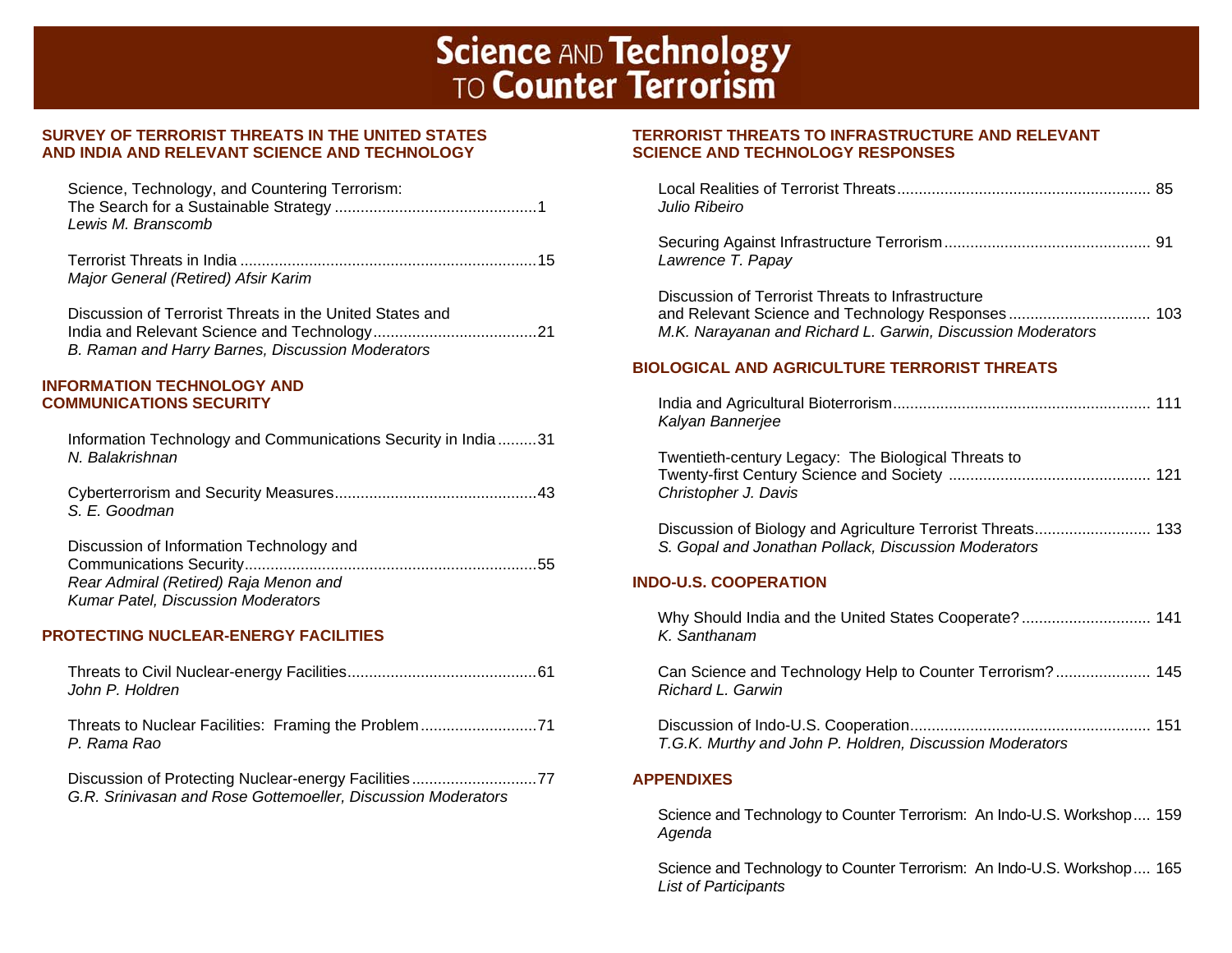## Science and Technology to Counter Terrorism

# Proceedings of an Indo-U.S. Workshop

Roddam Narasimha and Arvind Kumar, *Editors* Stephen P. Cohen and Rita Guenther, *Editors*

Committee on International Security and Arms Control

## NATIONAL ACADEMY OF SCIENCES THE NATIONAL ACADEMIES

*In cooperation with* INTERNATIONAL STRATEGIC AND SECURITY STUDIES PROGRAMME *OF THE NATIONAL INSTITUTE OF ADVANCED STUDIES*  Bangalore, India

> THE NATIONAL ACADEMIES PRESS Washington, D.C. www.nap.edu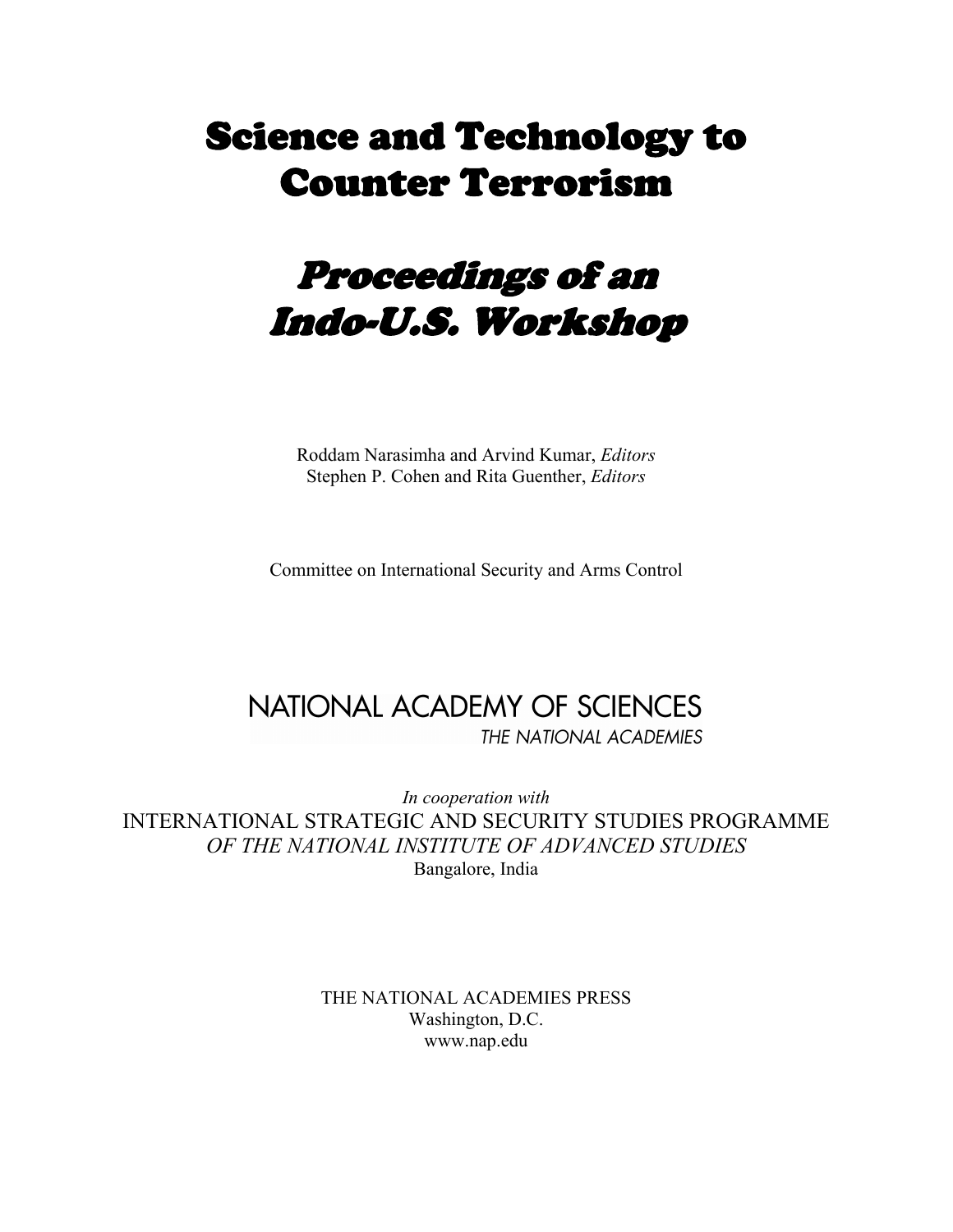#### **THE NATIONAL ACADEMIES PRESS 500 Fifth Street, N.W. Washington, DC 20001**

NOTICE: The project that is the subject of this report was approved by the Council of the National Academy of Sciences. The members of the committee responsible for the report were chosen for their special competences and with regard for appropriate balance.

This report was supported by Task Order No. N00014-05-G-0288, DO#9 between the National Academy of Sciences and the Office of Naval Research. Any opinions, findings, conclusions, or recommendations expressed in this publication are those of the author(s) and do not necessarily reflect the views of the organizations or agencies that provided support for the project.

#### **Library of Congress Cataloging-in-Publication Data**

| International Standard Book Number (13): | 978-0-309-10499-9 |
|------------------------------------------|-------------------|
| International Standard Book Number (10): | $0-309-10499-8$   |

A limited number of copies are available from the Committee on International Security and Arms Control, National Academies of Science, 500 Fifth Street, N.W., Washington, DC 20001; (202) 334- 2811.

Additional copies of this report are available from the National Academies Press, 500 Fifth Street, N.W., Lockbox 285, Washington, DC 20055; (800) 624-6242 or (202) 334-3313 (in the Washington metropolitan area); Internet, http://www.nap.edu

Printed in the United States of America.

Copyright 2007 by the National Academy of Sciences. All rights reserved.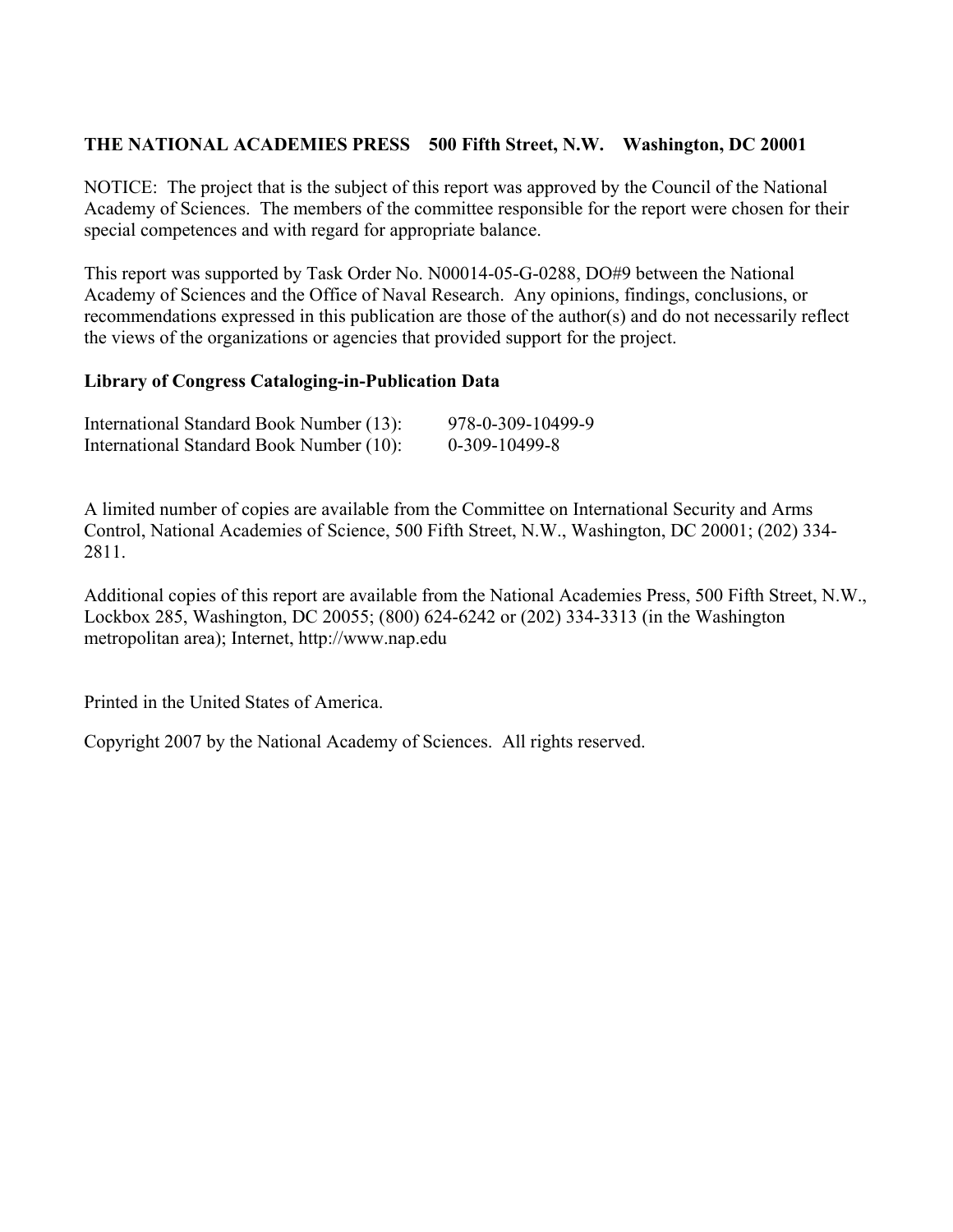## **THE NATIONAL ACADEMIES**

Advisers to the Nation on Science, Engineering, and Medicine

.

The **National Academy of Sciences** is a private, nonprofit, self-perpetuating society of distinguished scholars engaged in scientific and engineering research, dedicated to the furtherance of science and technology and to their use for the general welfare. Upon the authority of the charter granted to it by the Congress in 1863, the Academy has a mandate that requires it to advise the federal government on scientific and technical matters. Dr. Ralph Cicerone is president of the National Academy of Sciences.

The **National Academy of Engineering** was established in 1964, under the charter of the National Academy of Sciences, as a parallel organization of outstanding engineers. It is autonomous in its administration and in the selection of its members, sharing with the National Academy of Sciences the responsibility for advising the federal government. The National Academy of Engineering also sponsors engineering programs aimed at meeting national needs, encourages education and research, and recognizes the superior achievements of engineers. Dr. Wm. A. Wulf is president of the National Academy of Engineering.

The **Institute of Medicine** was established in 1970 by the National Academy of Sciences to secure the services of eminent members of appropriate professions in the examination of policy matters pertaining to the health of the public. The Institute acts under the responsibility given to the National Academy of Sciences by its congressional charter to be an adviser to the federal government and, upon its own initiative, to identify issues of medical care, research, and education. Dr. Harvey V. Fineberg is president of the Institute of Medicine.

The **National Research Council** was organized by the National Academy of Sciences in 1916 to associate the broad community of science and technology with the Academy's purposes of furthering knowledge and advising the federal government. Functioning in accordance with general policies determined by the Academy, the Council has become the principal operating agency of both the National Academy of Sciences and the National Academy of Engineering in providing services to the government, the public, and the scientific and engineering communities. The Council is administered jointly by both Academies and the Institute of Medicine. Dr. Ralph Cicerone and Dr. Wm. A. Wulf are chair and vice chair, respectively, of the National Research Council.

www.national-academies.org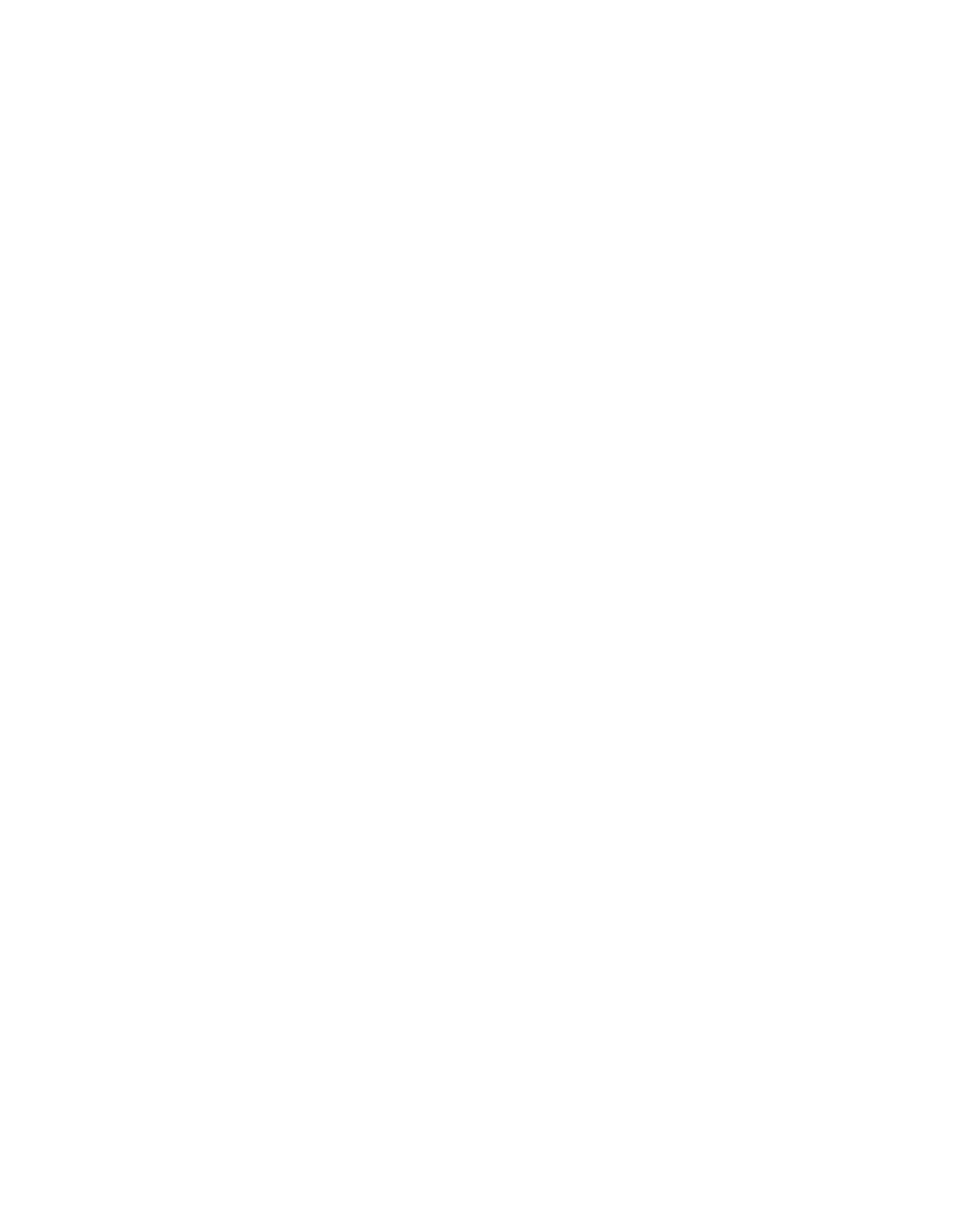#### **U.S. NATIONAL ACADEMY OF SCIENCES COMMITTEE ON INTERNATIONAL SECURITY AND ARMS CONTROL**

**Raymond Jeanloz**, University of California, Berkeley, *Chair* **John F. Ahearne**, Sigma Xi **William F. Burns**, U.S. Army War College **Ashton B. Carter**, Harvard University **Christopher F. Chyba**, Princeton University **Stephen P. Cohen,** The Brookings Institution **David R. Franz,** Midwest Research Institute **Richard L. Garwin,** BM Thomas J. Watson Research Center **Rose Gottemoeller,** Carnegie Endowment for International Peace **Margaret A. Hamburg,** Nuclear Threat Initiative **Alastair Iain Johnston,** Harvard University **Gerald F. Joyce**, The Scripps Research Institute **Richard W. Mies**, Hicks & Associates **M.T. Clegg**, University of California, Irvine, *Ex Officio Member*

#### ORGANIZING COMMITTEE OF THE SCIENCE AND TECHNOLOGY TO COUNTER TERRORISM WORKSHOP

**Kumar Patel,** University of California, Los Angeles, *Chair* **Stephen P. Cohen,** The Brookings Institution **Richard L. Garwin,** IBM Thomas J. Watson Research Center **Rose Gottemoeller,** Carnegie Endowment for International Peace **John P. Holdren,** Harvard University **Jonathan D. Pollack,** The RAND Corporation

*Staff* 

**Patricia Wrightson**, Senior Program Officer, National Research Council **Rita S. Guenther**, Senior Program Associate, National Research Council **Stacy Speer**, Senior Program Assistant, National Research Council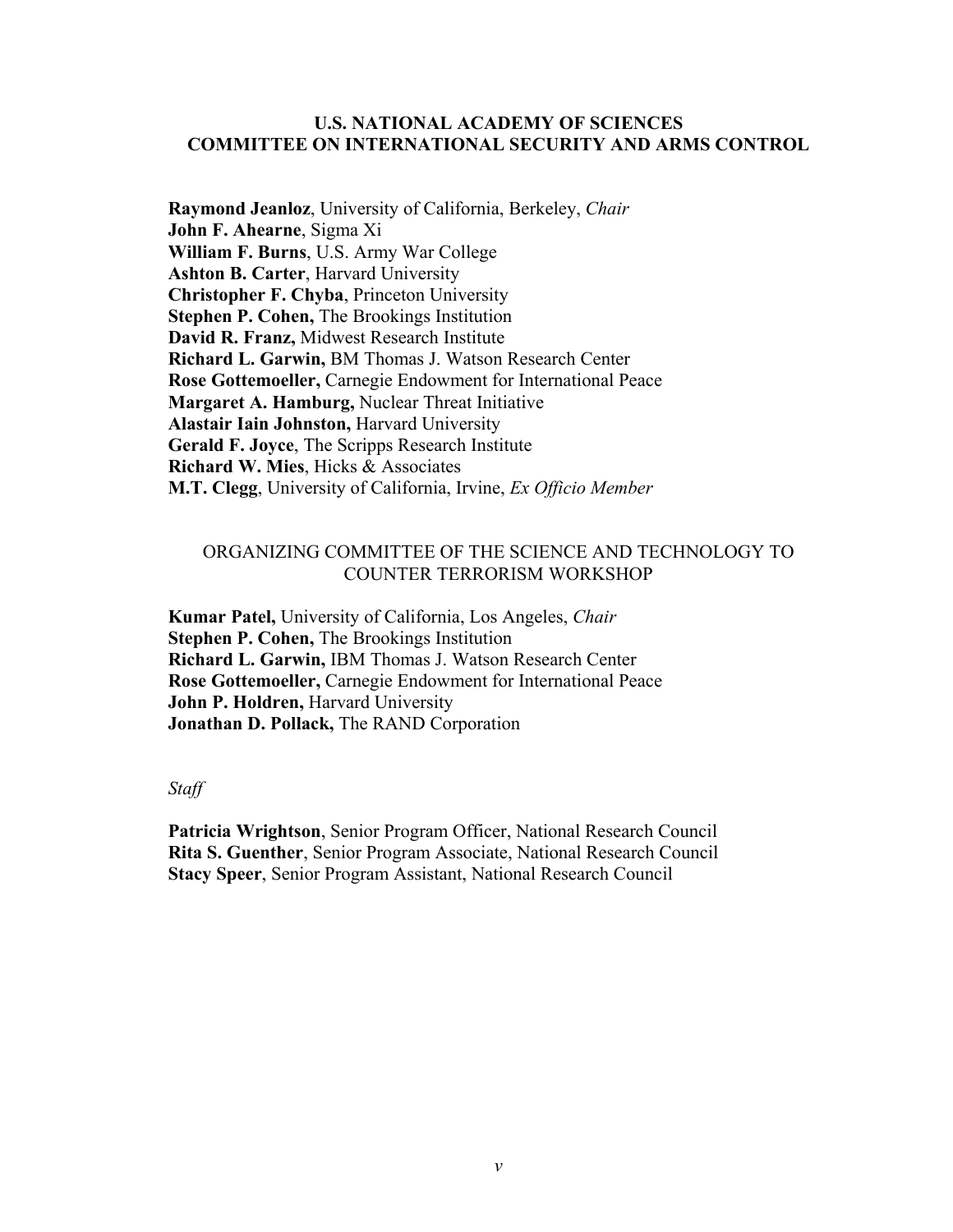#### **INTERNATIONAL STRATEGIC AND SECURITY STUDIES PROGRAMME NATIONAL INSTITUTE OF ADVANCED STUDIES Bangalore, India**

**V. K. Aatre**, Scientific Advisor to Raksha Mantri and Secretary to Department of Defense Research and Development, Ministry of Defense **N. Balakrishnan**, Science and Engineering Research Council, Indian Institute of Science, Bangalore **Kalyan Banerjee**, Former Defence Research Development Organisation Scientist **Vijay Chandru**, Strand Genomics **S. Gopal**, Associate, National Institute of Advanced Studies **Major General (Retd.) Afsir Karim**, Security Analyst, New Delhi **Y.P. Kumar**, Department of Science & Technology **Brig. A.S. Lamba**, Deputy Director General of Perspective Planning **Rear Admiral (Retd.) Raja Menon**, Security Analyst, New Delhi **Arrabida Mitra**, Department of Science & Technology, New Delhi **T.G.K. Murthy**, Department of Space **Roddam Narasimha**, Director, National Institute of Advanced Studies **M.K. Narayanan**, Center for Security Analysis, Chennai **P.C. Pandey**, Director, National Center for Antarctic and Ocean Research, Goa **M. K. Paul**, Controller, National Institute of Advanced Studies **P. Rama Rao**, International Advanced Research Centre for Powder Metallurgy and New Materials, Hyderabad **S. Rajagopal**, Homi Bhabha Visiting Professor, National Institute of Advanced Studies **V.S. Ramamurthy**, Secretary, Department of Science & Technology **B. Raman**, Institute of Topical Studies, Chennai **M.K. Rasgotra**, Former Foreign Secretary, Government of India **Julio Ribeiro**, Former Police Commissioner, Punjab **Gen. S. Rodrigues**, Former Chief of Army Staff **K. Santhanam**, Director, Institute for Defence Studies and Analyses **V. Siddhartha**, Defence Research Development Organisation, Headquarters **G.R. Srinivasan**, Former Atomic Energy Regulatory Board Scientist **R. Varadarajan**, Head, Administration, Department of Science and Technology **Zingde,** Director, National Institute of Oceanography

#### *National Institute of Advanced Studies Staff*

**Maj. Gen. M.K. Paul (Retd.)**, Controller, National Institute of Advanced Studies **Arvind Kumar**, Research Faculty, International Strategic & Security Studies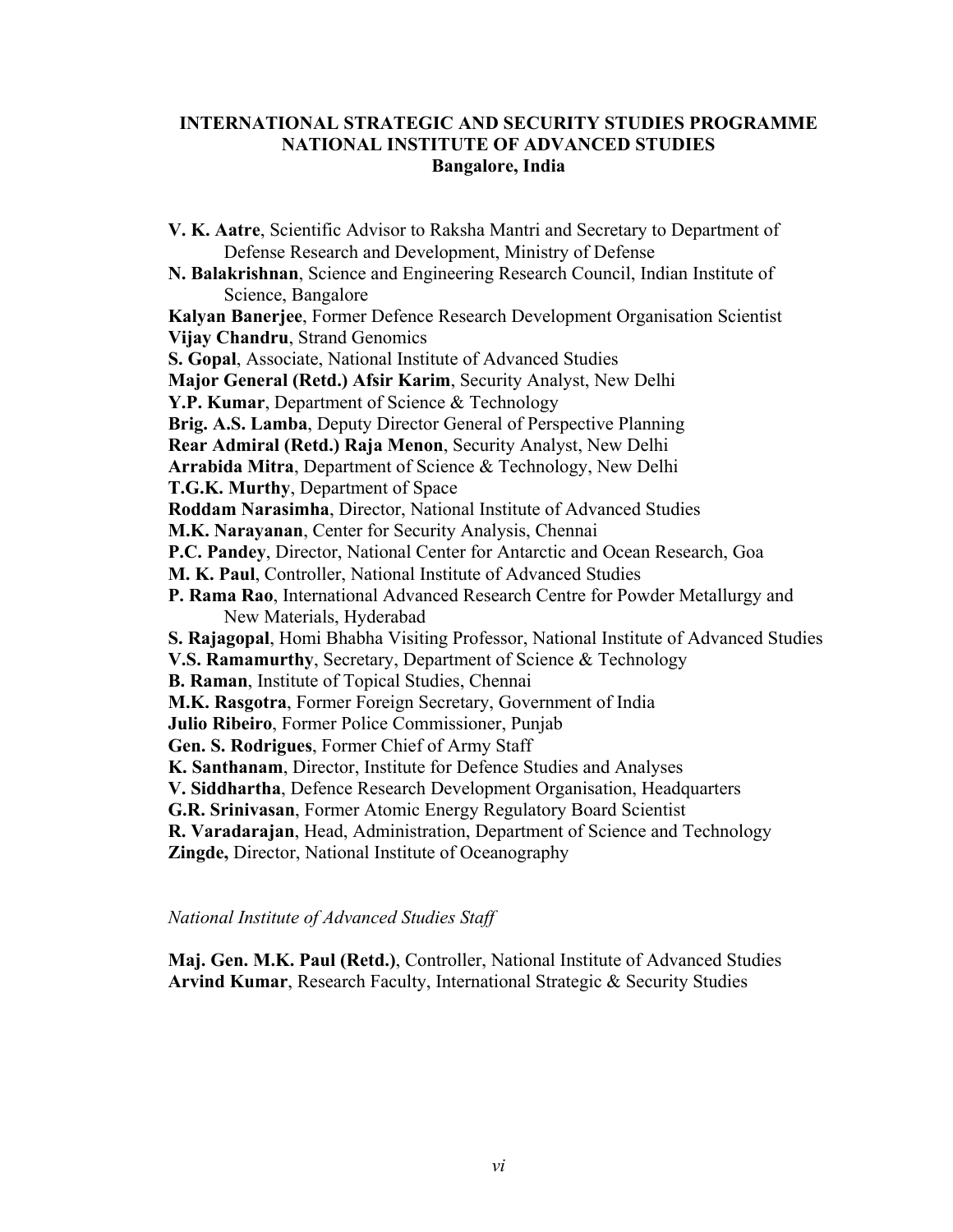## **Preface**

These proceedings present the papers and summarize the discussions of a workshop held in Goa, India, in January 2004, organized under the aegis of the Indian National Institute of Advanced Science (NIAS) and the U.S. Committee on International Security and Arms Control (CISAC). NIAS is an independent research institute located on the campus of the Indian Institute of Science in Bangalore, and CISAC is a standing committee of the U.S. National Academy of Sciences (NAS). The two groups have had an ongoing bilateral dialogue since 1999.

In four meetings held before the workshop, NIAS and CISAC addressed such subjects as the future of nuclear arms control, nuclear doctrine and operational practices for nuclear weapons, protection and accounting of nuclear explosive materials, Indian-U.S. cooperation in science and technology, and security developments in South Asia and other regions.

From the early planning stages of this project, CISAC and NIAS searched for a workshop topic that could be explored in greater depth, a topic of relevance to scientists, experts, and the broader policy communities in India and the United States. In 2001 it was agreed that the topic of this workshop, how science and technology can be used to counter terrorism, was of great importance and great timeliness. By the 2003 planning meeting in Bangalore, terrorism had become an issue of central concern for the United States, as it had been in India for some time. Terrorism was an issue that deeply concerned both countries. Workshop organizers therefore decided to attempt something tangible as a next step in the NIAS-CISAC dialogue by seeking to meet three objectives during the joint event.

First, we wanted to better understand the nature of the terrorist threat that we faced in both countries and elsewhere in the world, and how it became a global phenomenon. Our hope was that this workshop might better prepare Indian and U.S. specialists to work together to counter the networks now responsible for a variety of terrorist attacks across the globe.

Second, we specifically wanted to see how science and technology could help in the fight against terrorism, and therefore this question became the framework for the workshop. We were conscious of the fact that science and technology alone will not solve the problem. For this reason, the workshop included those who had dealt with the realities of terrorism from perspectives beyond those of the more traditional science and technology communities. Nevertheless, science and technology can be of great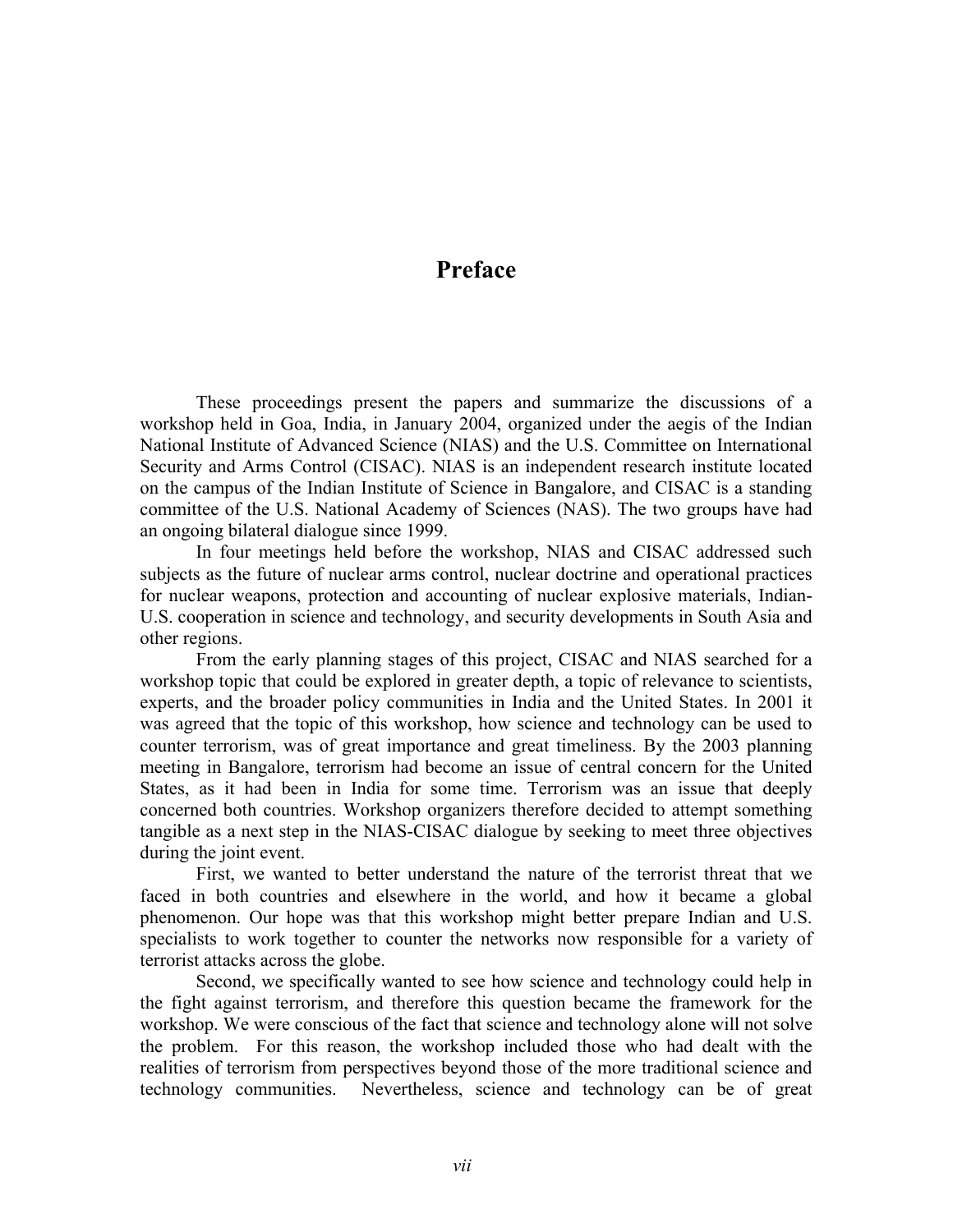assistance if properly employed, and we wanted to jointly explore the best ways to identify the areas where it can be most effective.

Third, NIAS and CISAC wanted to explore opportunities for the United States and India to work together. We recognized that terrorism is a common problem, although it may manifest itself in different ways in the U.S. and Indian contexts. Even allowing for differences between our countries, what are the opportunities for specific cooperation? We wanted to use this meeting as a catalyst for people—scientists as well as other experts—from the two countries to come together and identify areas for joint research and, potentially, for joint action. Following the terrorist attacks of September 11, 2001, U.S. officials publicly invited ideas and proposals from across the world. We hope that the proposals and ideas discussed at the workshop, and presented below, might contribute to ways in which both countries can better tackle the problems created by terrorism.

Terrorism is not a new problem. However, terrorists now employ science and technology to conduct terrorist attacks across national boundaries. Despite its international reach, the manifestations of terror differ from location to location. It was this contrast of the similarities yet differences that made this particular workshop so beneficial. Bringing together scientists and experts with common scientific and technical backgrounds from different cultures provided a unique opportunity to explore possible means of preventing or mitigating future terrorist attacks. Although there is great hope that the judicious deployment of science and technology will make it difficult for terrorists to conduct further acts of violence, as scientists we recognize that 100 percent protection is not possible.

The agenda of the workshop was driven by the desire to maximize the experience and expertise of the Indian and American participants, and to lay the groundwork for long-term collaboration. All of the sessions and their accompanying discussions, and particularly the last session, explored areas for the United States and India to collaborate in the future.

The workshop was organized into five sessions. Session I surveyed the terrorist threats in the United States and in India and relevant science and technology tools available in each country. Sessions II-IV covered the following specific themes: threats to information technology and communications, vulnerabilities of urban and infrastructure targets, vulnerability of nuclear power facilities, and risks to human and animal health from bioterrorism. The final session gave us an opportunity to explore the question, "Where do we go from here?"

Our expectations were that the workshop would yield a deeper understanding of terrorist threats to our respective countries, and identify steps by which science and technology can deter, prevent, monitor, mitigate, respond to, and recover from potential terrorist acts. Many valuable insights on countering terrorism were gained through the joint workshop and remain valid and relevant even some time after they were originally discussed. These insights have been captured in the papers presented throughout these proceedings.

We also wanted to identify future joint activities. These need not be carried out under the auspices of NIAS or CISAC, and our goal was to suggest two or three such activities to be pursued by the broader Indian and U.S. science and technology communities. Our belief is that the proceedings of this workshop demonstrate the great value in both clarifying the nature of the threat and developing ideas for future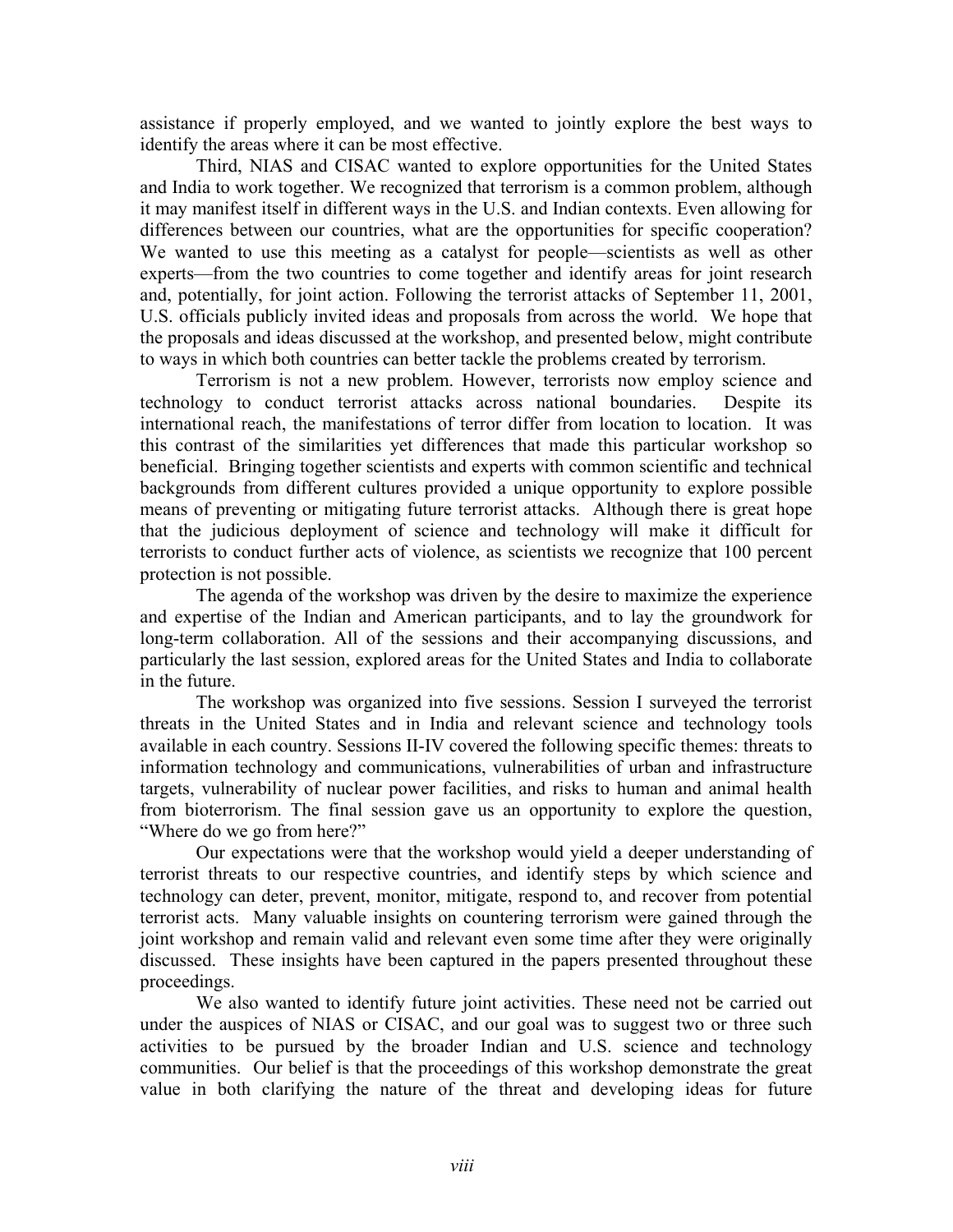cooperation to address that threat. The underlying premise of this entire project is that terrorism can be addressed more effectively if there are cooperative and multilateral efforts by affected states, rather than a series of uncoordinated activities by individual states.

The statements made and views expressed are solely the responsibility of the authors and do not represent the positions of the Office of Naval Research, the National Academy of Sciences (NAS), NIAS, or other organizations where the authors are employed.

#### **Acknowledgments**

This publication was made possible by a grant from the Indo-U.S. Science and Technology Forum and by the Office of Naval Research, and in India by the National Institute of Advanced Studies, Bangalore.

This volume has been reviewed in draft form by several individuals chosen for their technical expertise, in accordance with procedures approved by the NRC's Report Review Committee. The purpose of this independent review is to provide candid and critical comments that will assist the institution in ensuring that the report is as sound as possible and meets institutional standards for quality. The review comments and original draft manuscript remain confidential to protect the integrity of the process.

We wish to thank the following individuals for their review of selected papers: Edward Badolato, Integrated Infrastructure Analytics, Inc.; Carol Blair, Colorado State University; David Borth, Motorola Inc.; Siegfried Hecker, Stanford University; Raphael Perl, Congressional Research Service; S. Rajagopal, National Institute of Advanced Studies, India; R. Rajaraman, Jawaharlal Nehru University; and Basheerhamad Shadrach, International Development Research Centre.

Although these reviewers have provided constructive comments and suggestions, they were not asked to endorse the content of the individual papers. Responsibility for the final content of the papers rests with the individual authors.

We wish to thank the following individuals for their cooperation and support, and for their assistance in making the workshop possible and subsequently in producing these proceedings. Dr. Roddam Narasimha and Dr. Kumar Patel served as co-chairmen of the workshop, ensuring the success of the joint NIAS-CISAC event that led to this rich volume and opened the path for further cooperation between scientists from India and the United States. Dr. Stephen P. Cohen served as a skilled editor of the early drafts of the manuscript, crafting passages as deftly as a diplomat and as carefully as the dedicated scholar that he is. Arvind Kumar, a Research Faculty Member at NIAS, was instrumental in completing these proceedings. Without his tireless dedication, diligence, and cooperation with NAS staff, the final publication of these proceedings would not have been possible. The hard work and systematic approach of Ms. Rita Guenther of CISAC, NAS, helped in bringing about this publication. She worked around the clock on this publication since July 2006. It would not have seen the light of the day without her persistence, experience, and understanding.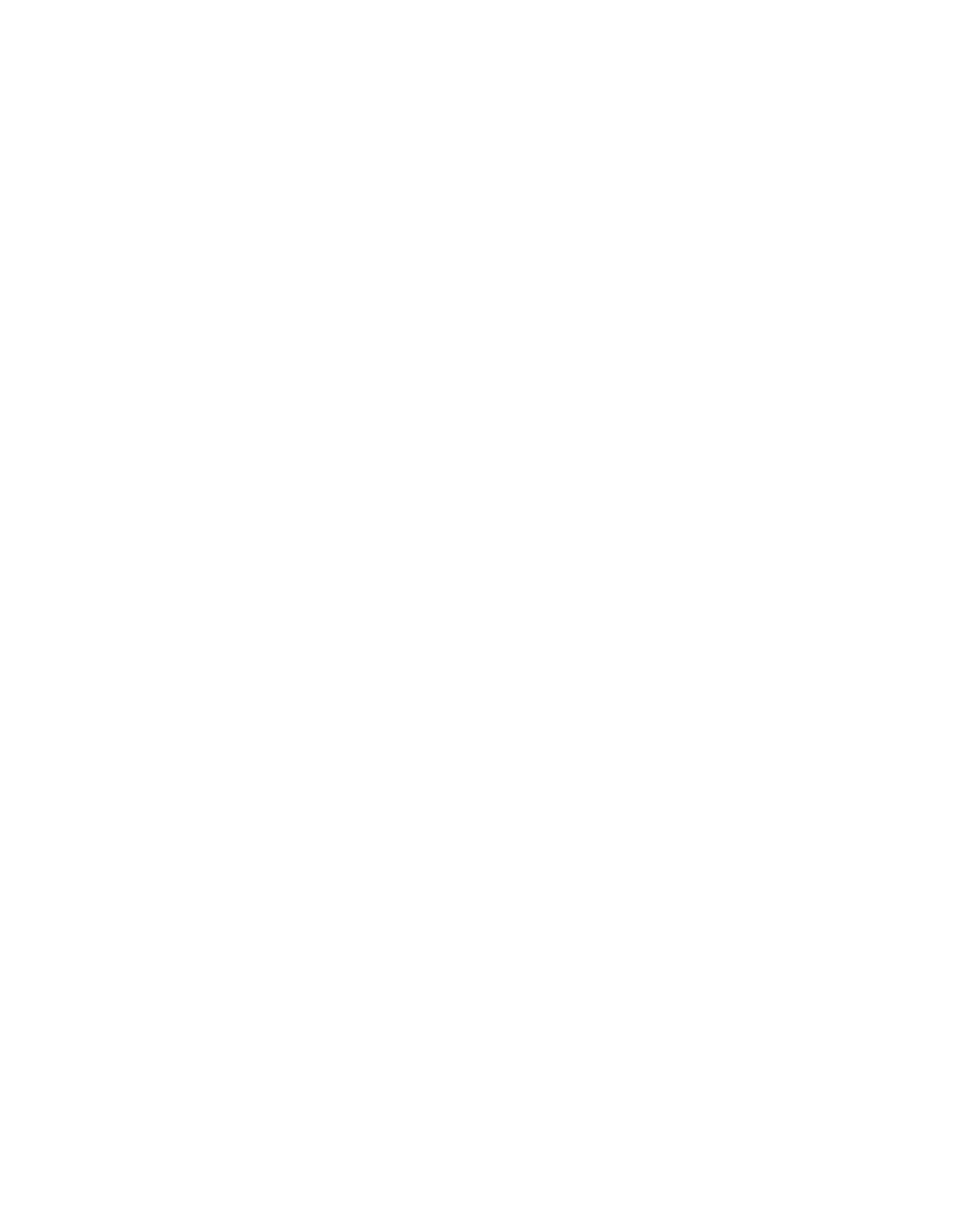## **Contents**

#### **SURVEY OF TERRORIST THREATS IN THE UNITED STATES AND INDIA AND RELEVANT SCIENCE AND TECHNOLOGY**

| $\mathbf{1}$   | Science, Technology, and Countering Terrorism: The Search for a<br><b>Sustainable Strategy</b><br>Lewis M. Branscomb                                      | $\mathbf{1}$ |
|----------------|-----------------------------------------------------------------------------------------------------------------------------------------------------------|--------------|
| $\overline{2}$ | Terrorist Threats in India<br>Major General (Retired) Afsir Karim                                                                                         | 15           |
| 3              | Discussion of Terrorist Threats in the United States and India and Relevant<br>Science and Technology<br>B. Raman and Harry Barnes, Discussion Moderators | 21           |
|                | <b>INFORMATION TECHNOLOGY AND COMMUNICATIONS SECURITY</b>                                                                                                 |              |
| $\overline{4}$ | Information Technology and Communications Security in India<br>N. Balakrishnan                                                                            | 31           |
| 5              | <b>Cyberterrorism and Security Measures</b><br>S. E. Goodman                                                                                              | 43           |
| 6              | Discussion of Information Technology and Communications Security<br>Rear Admiral (Retired) Raja Menon and Kumar Patel, Discussion Moderators              | 55           |
|                | PROTECTING NUCLEAR-ENERGY FACILITIES                                                                                                                      |              |
| $\overline{7}$ | Threats to Civil Nuclear-energy Facilities<br>John P. Holdren                                                                                             | 61           |
| 8              | Threats to Nuclear Facilities: Framing the Problem<br>P. Rama Rao                                                                                         | 71           |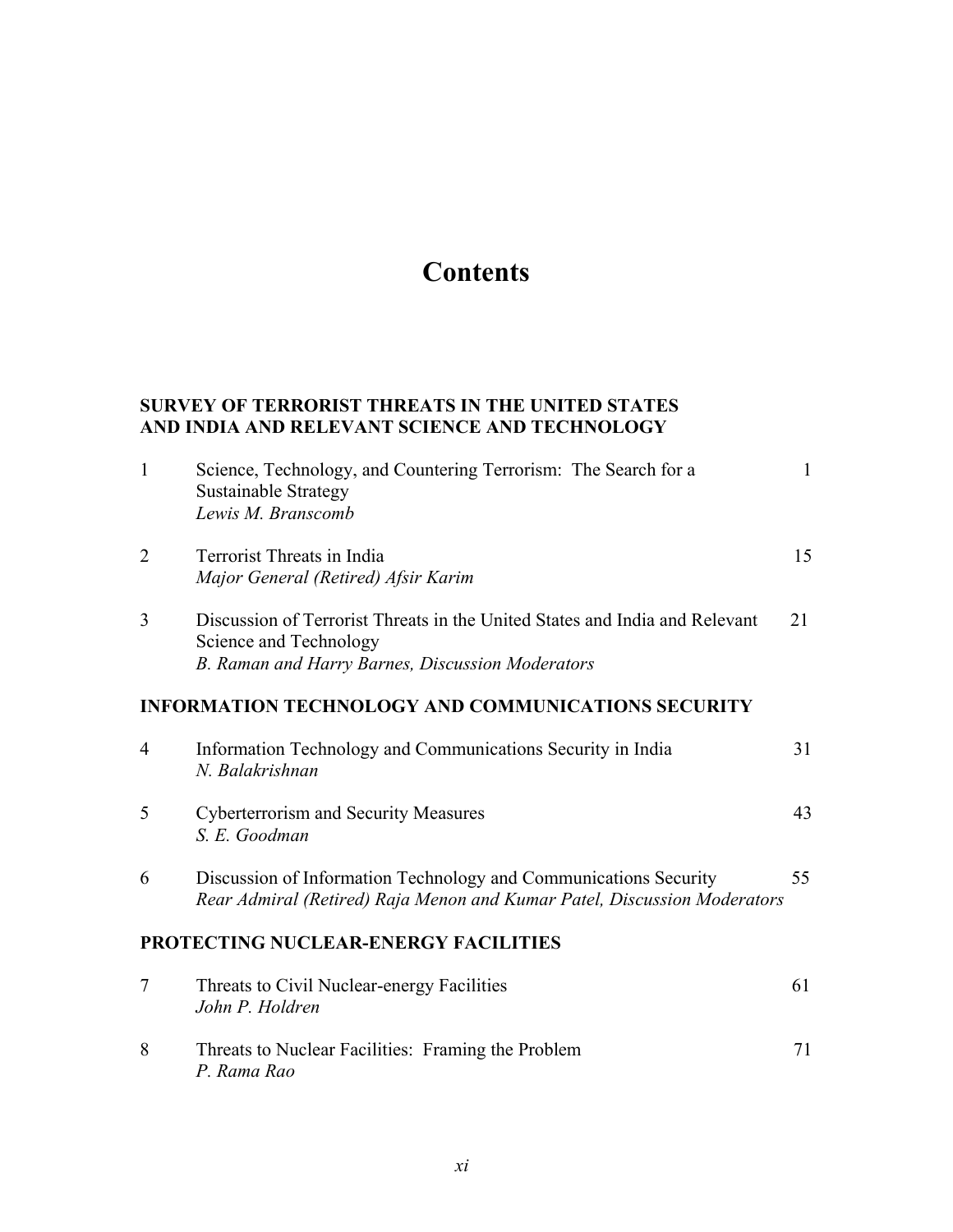| 9  | Discussion of Protecting Nuclear-energy Facilities<br>G.R. Srinivasan and Rose Gottemoeller, Discussion Moderators                                                       | 77  |
|----|--------------------------------------------------------------------------------------------------------------------------------------------------------------------------|-----|
|    | <b>TERRORIST THREATS TO INFRASTRUCTURE AND RELEVANT SCIENCE</b><br><b>AND TECHNOLOGY RESPONSES</b>                                                                       |     |
| 10 | <b>Local Realities of Terrorist Threats</b><br>Julio Ribeiro                                                                                                             | 85  |
| 11 | Securing Against Infrastructure Terrorism<br>Lawrence T. Papay                                                                                                           | 91  |
| 12 | Discussion of Terrorist Threats to Infrastructure and Relevant Science and<br><b>Technology Responses</b><br>M.K. Narayanan and Richard L. Garwin, Discussion Moderators | 103 |
|    | <b>BIOLOGICAL AND AGRICULTURE TERRORIST THREATS</b>                                                                                                                      |     |
| 13 | India and Agricultural Bioterrorism<br>Kalyan Bannerjee                                                                                                                  | 111 |
| 14 | Twentieth-century Legacy: The Biological Threats to Twenty-first Century<br>Science and Society<br>Christopher J. Davis                                                  | 121 |
| 15 | Discussion of Biology and Agriculture Terrorist Threats<br>S. Gopal and Jonathan Pollack, Discussion Moderators                                                          | 133 |
|    | <b>INDO-U.S. COOPERATION</b>                                                                                                                                             |     |
| 16 | Why Should India and the United States Cooperate?<br>K. Santhanam                                                                                                        | 141 |
| 17 | Can Science and Technology Help to Counter Terrorism?<br>Richard L. Garwin                                                                                               | 145 |
| 18 | Discussion of Indo-U.S. Cooperation<br>T.G.K. Murthy and John P. Holdren, Discussion Moderators                                                                          | 151 |
|    | <b>APPENDIXES</b>                                                                                                                                                        |     |
| A  | Science and Technology to Counter Terrorism: An Indo-U.S. Workshop,<br>Agenda                                                                                            | 159 |
| B  | Science and Technology to Counter Terrorism: An Indo-U.S. Workshop,                                                                                                      | 165 |

*List of Participants*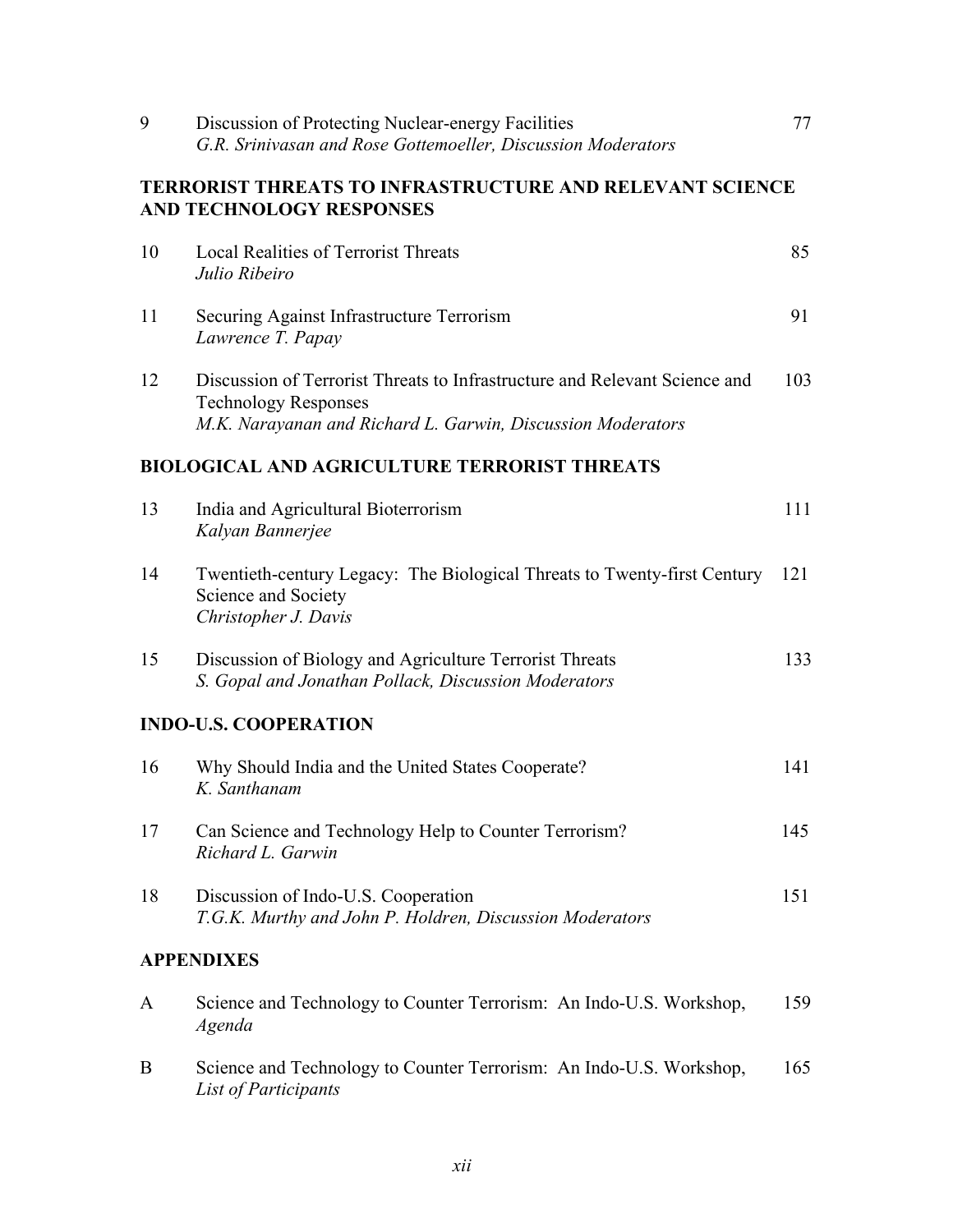## <span id="page-13-0"></span>**Science, Technology, and Countering Terrorism: The Search for a Sustainable Strategy**

#### *Lewis M. Branscomb*

The scientific and research policies of the U.S. government were profoundly transformed by the cold war in response to a military strategy of technological superiority.<sup>1</sup> Only the shock of the September 11, 2001, attack on the World Trade Center, the Pentagon, and one other unknown target forced a restructuring to meet the threat of catastrophic terrorism.<sup>2</sup> This paper addresses the nature of that threat and the role that science and technology can play in mitigating the risk and the consequences of such attacks. The conclusion summarizes the impact on science and technology policy that may result. A serious constraint on that policy is the need for a sustainable and affordable strategy, which the private sector as well as government will adopt and which the public will support for many years into the future.

This presentation addresses four questions:

 $\overline{\phantom{a}}$ 

1. How different is the current threat from that for which the institutions of government are primarily structured?

<sup>&</sup>lt;sup>1</sup> This paper is drawn heavily from National Research Council. 2002. *Making the Nation Safer: The Role of Science and Technology in Countering Terrorism*, National Academies Press, Washington, D.C. The report is available in PDF format at *http://books.nap.edu/hml/stct/index.html*. This paper offers the author's own views, for which the National Research Council is not responsible. 2

 $2$  "Catastrophic terrorism" is distinguished from destructive acts of lesser consequence by the nature of the societal response appropriate to the threat. It is assumed that the criminal justice system is adequate to deal with most lesser threats, even those that cause a great deal of public concern, such as the sniper attacks in suburban Maryland and Virginia in October 2002. The September 11, 2001, attack sets a new standard for severity of consequence, in both human life and economic damage. We can also imagine terror attacks such as the detonation of a radiological contamination weapon causing levels of panic and loss of confidence in the government's protection of its citizens thereby constituting a catastrophe. Also repetition of smaller but deadly attacks, such as suicide bombings in Israel, can accumulate to create a sense of extreme anxiety in the population.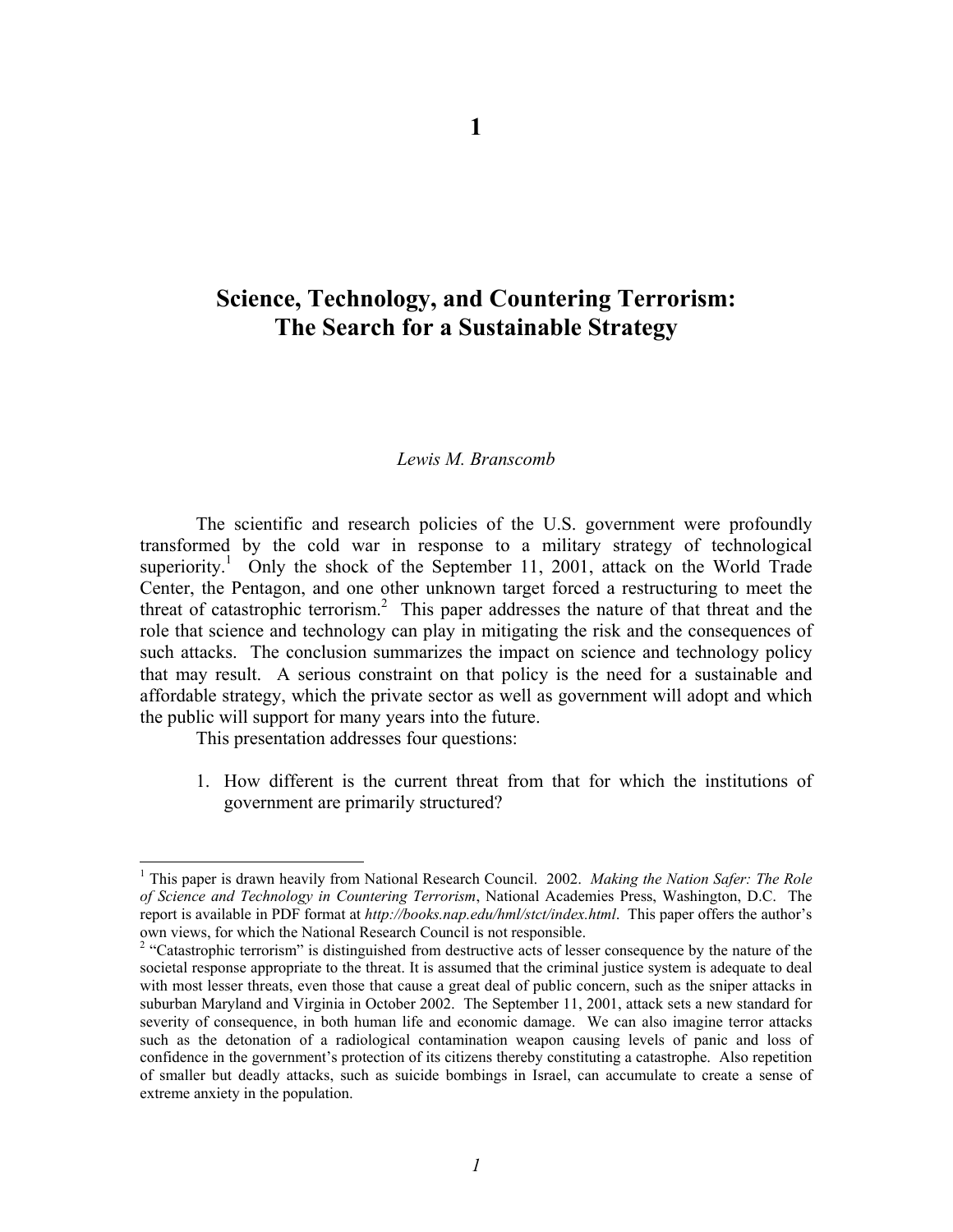- 2. How can science and engineering contribute to making the nation safer against the threat of catastrophic terrorism?
- 3. Where will the responsibility lie for defining those responses, investing the needed resources, and implementing the strategies?
- 4. How can a strategy for mitigating the threat of catastrophic terrorism be sustainable in a democratic society whose political system is known for its short attention span?
- 5. Given the reality that most of the targets of terrorism are privately owned, and many of the vulnerabilities are the result of firms maximizing efficiency at the expense of security externalities, how can a public-private balance between private efficiency and public vulnerability be found?

#### **THE TERRORIST THREAT TODAY**

To understand how science and technology might contribute to countering terrorism, we must evaluate the nature of the threat, the vulnerabilities of targets in civil society, and the availability of technical solutions to address the vulnerabilities that are most likely to be exploited by terrorists.

India and the United States, the world's two largest democracies, are both vulnerable to terrorist attacks. As an Indian participant in the workshop said, "The most vulnerable states are those with open societies that tolerate dissent." So far, India and the United States have faced rather different forms of terror attacks.

Let me distinguish two forms of terrorism, which I shall categorize as tactical and strategic. Tactical terrorism is characterized by the use of conventional small arms weapons plus explosives (often in the form of car or truck bombs) against individuals in an attempt to put political pressure on a government that has proved intransigent regarding the political objectives of the terrorists. India has experienced a great deal of this kind of terrorism, as has Israel, and the United Kingdom (from the military wing of the Irish Republican Army). Strategic or catastrophic terrorism, on the other hand, seeks to inflict maximum damage against targets that are ideologically despised by the terrorists. In this case the terrorists wish to draw attention to their cause, to inflict maximum damage on the legitimacy of a government, and to inflict major economic penalties on the nation or nations in question. The attack on the World Trade Center by al Qaeda fit this pattern, as did the attack in the Tokyo subway by the Aum Shinrikyo. Such terrorists do not seek to shock a government into making concessions through negotiation.<sup>3</sup> Thus the U.S. concern for catastrophic or strategic terrorism is different and presents a broader spectrum of opportunities for science and technology to reduce the nation's vulnerability—than is the case today in India. However, given the demonstration of catastrophic destruction in the September 11, 2001, attack in New York City, India, like the United States, a nation that plays an important role in the world, must assume that the day will come when such attacks might be inflicted upon her. The

 $3$  There is, of course, no clear line between these two types. Guy Fawkes's attempt to blow up the Houses of Parliament in London in 1605, the destruction of the Reichstag, attributed to Hitler's brown shirts, and the Chechen attack on the "Palace of Culture" in Moscow in October 2002, lie somewhere in between these two types.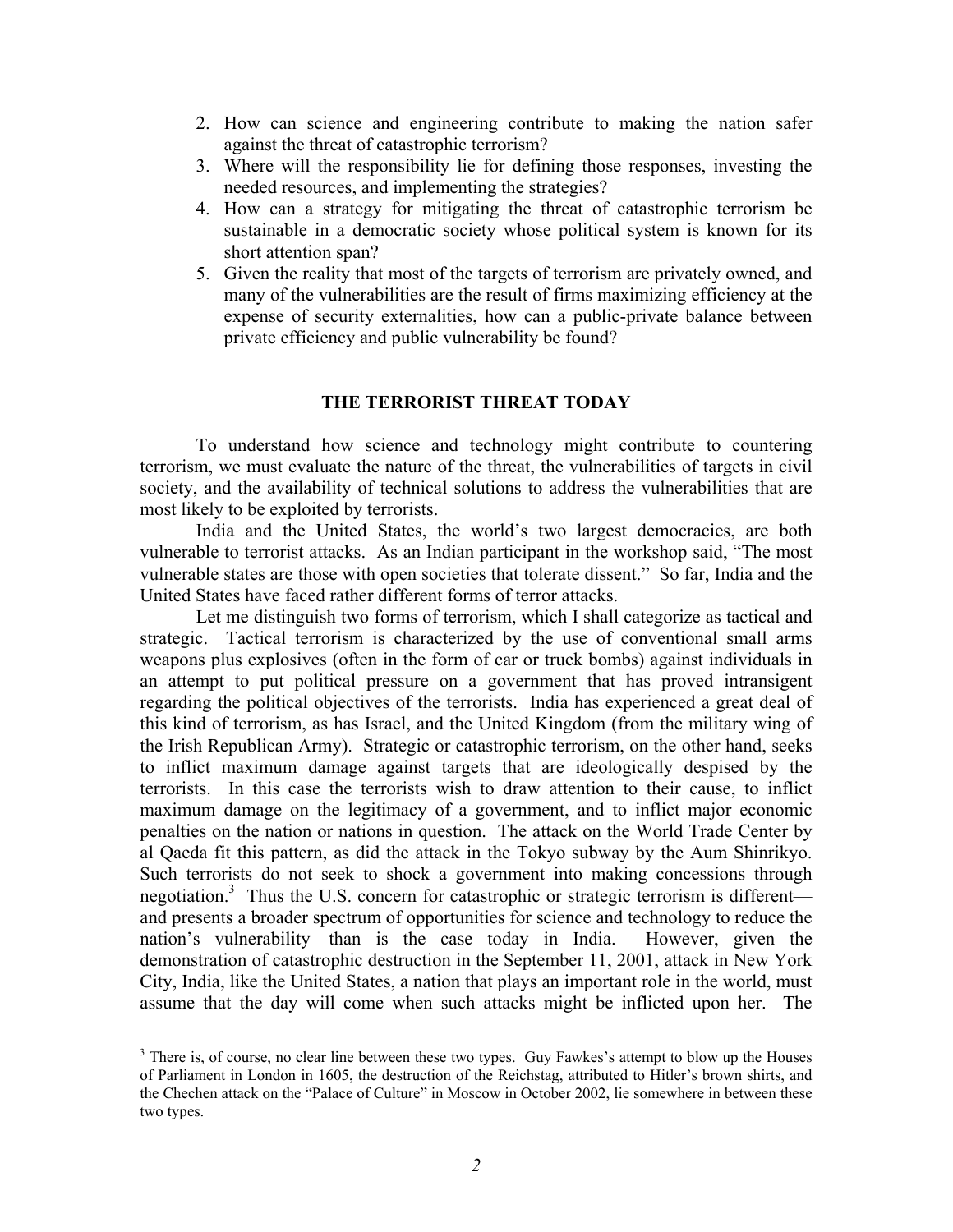United States may also find itself the victim of suicide bombers and truck bombs (as indeed it was in the attack on the Alfred P. Murrah building in Oklahoma City in April 1995).

Terrorists possess some advantages, despite their small numbers. First, their actions are largely unpredictable, since their objectives, at least those of ideological terrorists such as al Qaeda and Aum Shinrikyo, are largely idiosyncratic and obscure.<sup>4</sup> Second, the terrorists must be assumed to have some part of their number in covert residence within the societies they plan to attack. Third, terrorists appear to be very patient. They decide when they will strike. As a result, those defending against terrorism must be alert at all times, despite the apparent absence of visible terrorist activity. Finally, terrorists may have international bases of operations, and quite possibly enjoy the sponsorship and assistance of a rogue state. This combination of stateless terrorists who infiltrate target societies, supported by the resources of an irresponsible but technically competent foreign government, is a particularly dangerous combination. The U.S. government identified the Taliban government of Afghanistan as such a state. The U.S. administration was obviously concerned that the Baathist government of Iraq might also represent such a state, although there is no credible evidence that Saddam Hussein had anything to do with the September 11, 2001 attack.<sup>5</sup>

Notwithstanding the terrorist threat, modern industrial societies have some offsetting advantages. Their global intelligence services and military presence, especially when they cooperate with one another, may keep the terror networks off balance, and may be able to damage some of them and interfere with their communications and money flows. Military action, or the threat of it, may discourage rogue states from supporting the terrorists. Nevertheless, highly efficient economies also acquire vulnerabilities and reduced resilience from the private sector's reluctance to sacrifice efficiency to reduce catastrophic risks whose likelihood is difficult to estimate.<sup>6</sup>

One area in which both India and the United States enjoy impressive capability is research and innovation. Through the application of available or new technologies, states can make targets less vulnerable, thus less attractive. They can limit the damage that may result from an attack, increase the speed of recovery, and provide forensic tools to identify the perpetrators. However, terrorist networks such as al Qaeda are led by welleducated and well-financed people who may also enjoy advanced technical skills. If supported by a government whose military establishment has developed weapons of mass destruction, these skills may be greatly amplified. Any technical strategy for responding to the threat of catastrophic terrorism must address this fact.

<sup>&</sup>lt;sup>4</sup> Politically motivated terrorists, such as the Irish Republican Army, may have a specific goal, which, if achieved, might bring an end to their attacks. We can imagine an attempt to negotiate an end to their terrorism. This is not the case for the al Qaeda terrorists who carried out the September 11, 2001 attack on New York City and Washington, D.C.

<sup>&</sup>lt;sup>5</sup> Gerald Holton anticipates just such a combination of individual terrorists supported by a rogue government in a paper presented at a terrorism conference at the Hoover Institution in 1976 and published at that time in *Terrorism*, an international journal. He called this threat Type III Terrorism. See, Holton, Gerald. 2002. "Reflections on Modern Terrorism," *Edge.* Available online at *http://www.edge.org/3rs\_culture/holton/holton\_print.html.*

<sup>6</sup> Auerswald, Philip, Lewis M. Branscomb, Todd LaPorte and Erwann Michel-Kerjan. 2006. *Seeds of Disaster, Roots of Response: How Private Actions can Reduce Public Vulnerability,* Cambridge University Press, New York.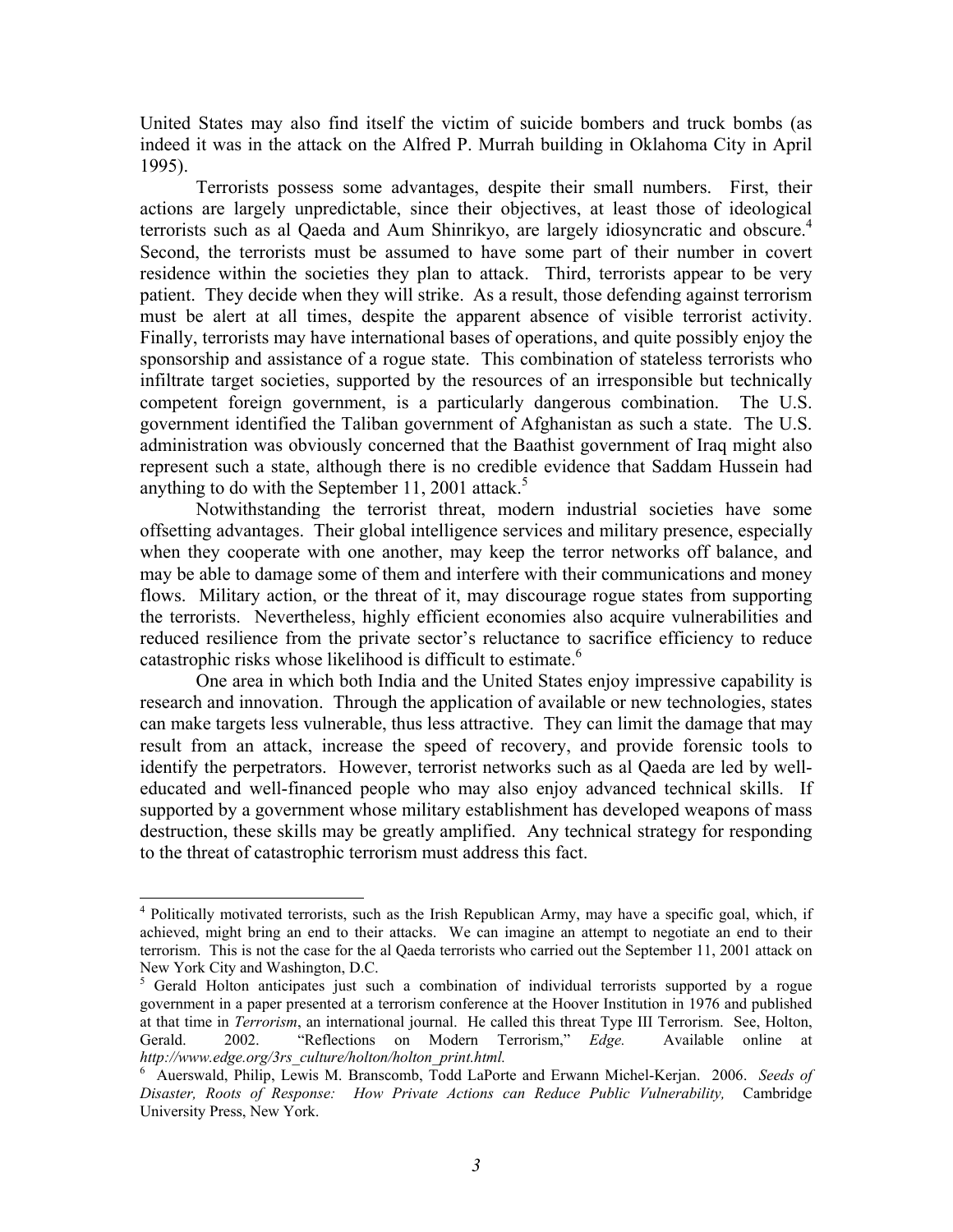#### **THE THREAT OF CATASTROPHIC TERRORISM**

Any strategy for employing technical knowledge and systems to reduce the likelihood or consequence of catastrophic terrorism must be able to estimate

- the terrorists' goals and priorities
- the most vulnerable targets among those priorities
- the weapons most desired by and available to the terrorists and the consequences of their use
- the effectiveness of available means to either deter an attack or reduce its consequences

#### **Terrorists' Goals and Priorities**

The targets selected by terrorists will depend on their goals and opportunities. Terrorists may be expected to choose among six objectives:

- 1. inflict extensive loss of human life
- 2. destroy important, difficult-to-replace physical facilities
- 3. exact severe economic damage for a persistent time
- 4. disrupt the institutions of government
- 5. attack the symbols of civil culture most detested by the terrorists
- 6. boost the morale and enhance recruiting of terrorist groups

The September 11, 2001 attack by al Qaeda was designed to create significant damage in all six areas and succeeded in doing so. However, their primary goal seemed to be a combination of the first and fifth objectives. Their success in wreaking economic havoc in the U.S. airline industry and in the economy as a whole appears to have been an unanticipated bonus.

#### **The Targets**

The physical facilities in which large numbers of people are concentrated are primarily in big cities. So too are many of the industrial facilities whose destruction might inflict both economic damage and human injury if toxic substances are released. These buildings and factories are largely owned by private businesses, especially in the United States. Transportation facilities—airports, bridges, dams, tunnels, and so forth— —are typically owned by municipal, state, or national authorities. Thus, the responsibility for protecting the primary targets is shared among private and government owners, and on the government side, among national, state, county, and municipal authorities.

The targets of catastrophic terrorist attacks may be organized into these seven categories: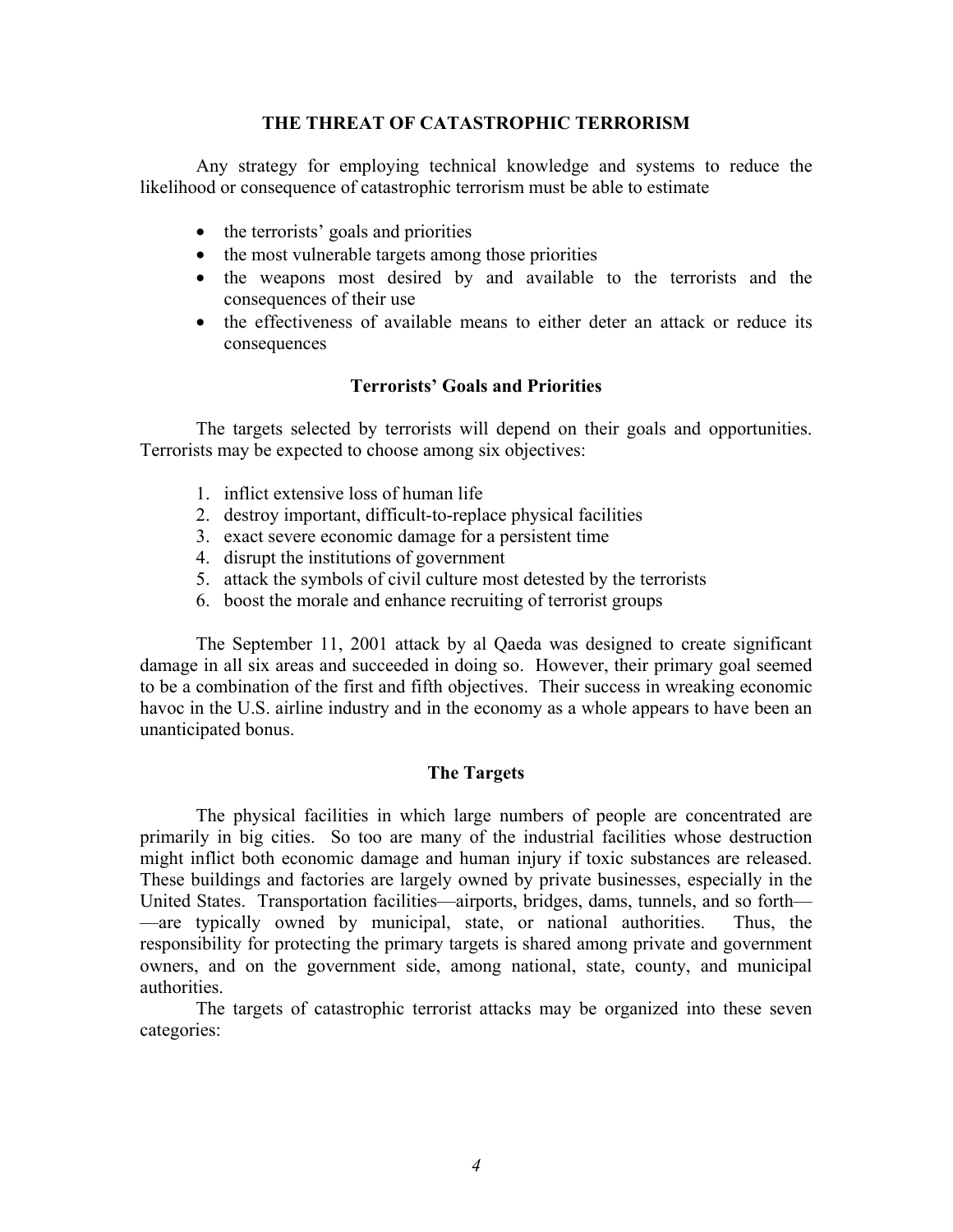- 1. people who are vulnerable to infectious disease, toxic chemicals, or radiation delivered either directly or through contamination through food, currency, postage stamps, or other means of distribution to individuals
- 2. communications and information services, especially those services essential to command and control centers, and to protection and recovery of complex industrial systems
- 3. energy systems (power plants, refineries, and both fuel and energy distribution systems)
- 4. transportation systems (air, sea, and land, both mobile and fixed infrastructure for transportation—tunnels, bridges, harbors)
- 5. cities and fixed infrastructure and the people who inhabit them (office buildings, water supplies, dikes)
- 6. facilities where many people may be congregated at high density (as in athletic venues and theaters)
- 7. indirect impact on economies through disruption of critical infrastructure services

In a modern industrial society, how vulnerable are these targets?<sup>7</sup> Both "critical infrastructure" service industries and structures housing large numbers of people are vulnerable. These are not created by the terrorists, but may be exploited by them. They are, instead, created by the quest for increased efficiency in a competitive, market economy. The competitive drive for commercial efficiency not only creates vulnerabilities in each critical service industry but also creates linkages among these critical infrastructure industries—energy, transportation, communications, food production and distribution, public health, and financial transactions are all interdependent.

The mechanisms through which the quest for industrial efficiency may threaten industry's resilience to catastrophic terrorism include

- single-point failures, where costs of adding redundant elements are high and risks from small perturbations are low, such as ultra-high-voltage transformers in electric power distribution
- excessive concentration in the quest for scale economies (concentration of chicken meat processing and distribution in a handful of large firms; aggregation of fuel and passengers in ever larger commercial air transports such as the Airbus 380 with up to 850 passengers, and ever larger ocean liners such as the new cruise ship under construction for Royal Caribbean Cruise Lines, designed for 6,400 passengers)
- coupling of critical infrastructure systems to leverage their scale economies (dependence of transportation safety on availability of electric power and secure computer networks; the dependence of the electric power system on the integrity and security of computer networks)

The single-point failures of some critical industrial infrastructures are vulnerable

 $<sup>7</sup>$  The issue of reducing the vulnerability of critical infrastructure has been extensively studied in a new</sup> book, *Seeds of Disaster, Roots of Response,* cited above.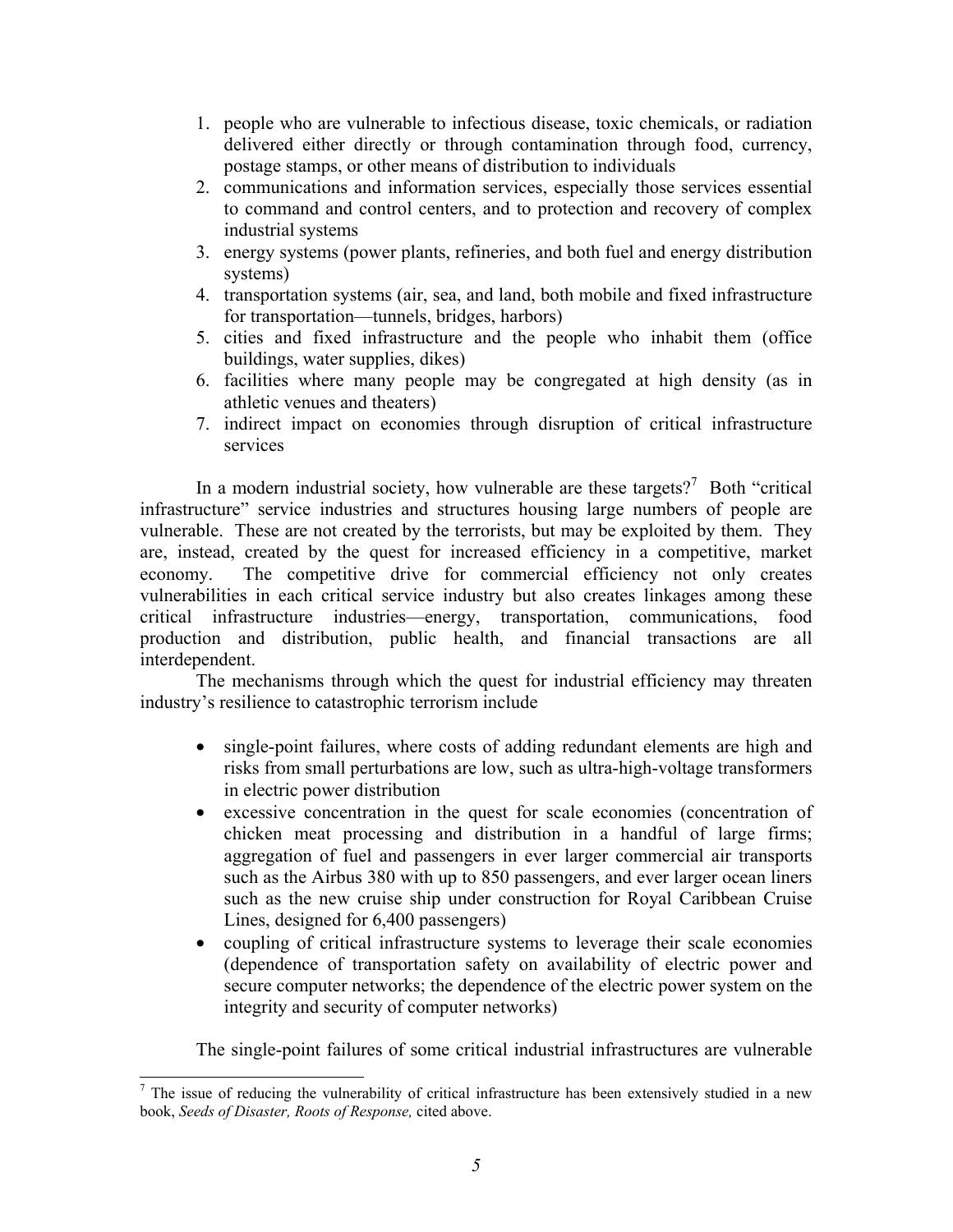to widely available, conventional weapons, such as explosives, assault rifles, and rocketpropelled grenades. Others may be attacked with more potent weapons made from the very products, materials, and systems of a modern industrial economy.

#### **Terrorists' Weapons**

The weapons terrorists might use are divided into two classes: weapons of mass destruction (WMD) and weapons derived from the very economy under attack. WMD can, in principle, be fabricated by technically skilled terrorists, but more probably will originate in rogue states covertly supporting the terrorists or perhaps are stolen from military supplies of more advanced nations.<sup>8</sup> These WMD are nuclear, biological, and chemical weapons<sup>9</sup> designed initially for military use, and restricted (but not eliminated) by a series of treaties among many but not all nations. There are no more urgent issues for the future of civilization than the effective means for reducing the number and proliferation of WMD, the sequestering of those that remain, and the control of the materials from which they can be easily fabricated.

However, we must bear in mind that while weapons of mass destruction are generally the most lethal, they also tend to be the most inaccessible to terror organizations that are not assisted by a technically competent but irresponsible government. The terrorists who attacked the World Trade Center in September 2001 certainly created mass destruction, but the weapons used (fully fuelled airliners used as cruise missiles) were technically, at least under U.S. law, not WMDs.

The other class of weapons, those derived from the civil economy of the nation under attack, are more diverse, more numerous, and more accessible to terrorists. Examples include the nitrogen fertilizer (ammonium nitrate) and fuel oil such as that used in the April 1995 attack on the Alfred J. Murrah building in Oklahoma City, tank cars of chlorine being shipped to water supply utilities and other chemical plants, crop dusters that might be used to disperse chemical agents, and fully fuelled aircraft such as used in the September 11, 2001 attack. A more complete list of terrorists' weapons includes

- fissile nuclear materials, tactical nuclear weapons, and radiological materials
- pathological organisms (human, plant, and animal)
- military-type toxic chemical weapons

- inflammable, toxic, and explosive chemicals and materials in industrial use
- cyberattacks and electromagnetic pulse (EMP) attacks on electronic targets (telecoms, data, or command and control centers)
- transportation systems used as delivery systems for weapons
- explosives, either conventional or derived from fuel oil and nitrogen fertilizer (ammonium nitrate), for example

<sup>&</sup>lt;sup>8</sup> "Rogue" is used loosely here to refer to states that make WMD available to terrorists, either through deliberate policy or through failure to protect their stocks of weapons (and the talent for making them) from losses through theft and corruption.

<sup>&</sup>lt;sup>9</sup> In the United States the legal definition of weapons of mass destruction includes not only fissile materials and nuclear explosives but also radiological weapons. However, radiological weapons (so-called dirty bombs) are weapons of mass terror, as the destruction caused by a detonation would be largely confined to the explosives used to disperse the radioactive material.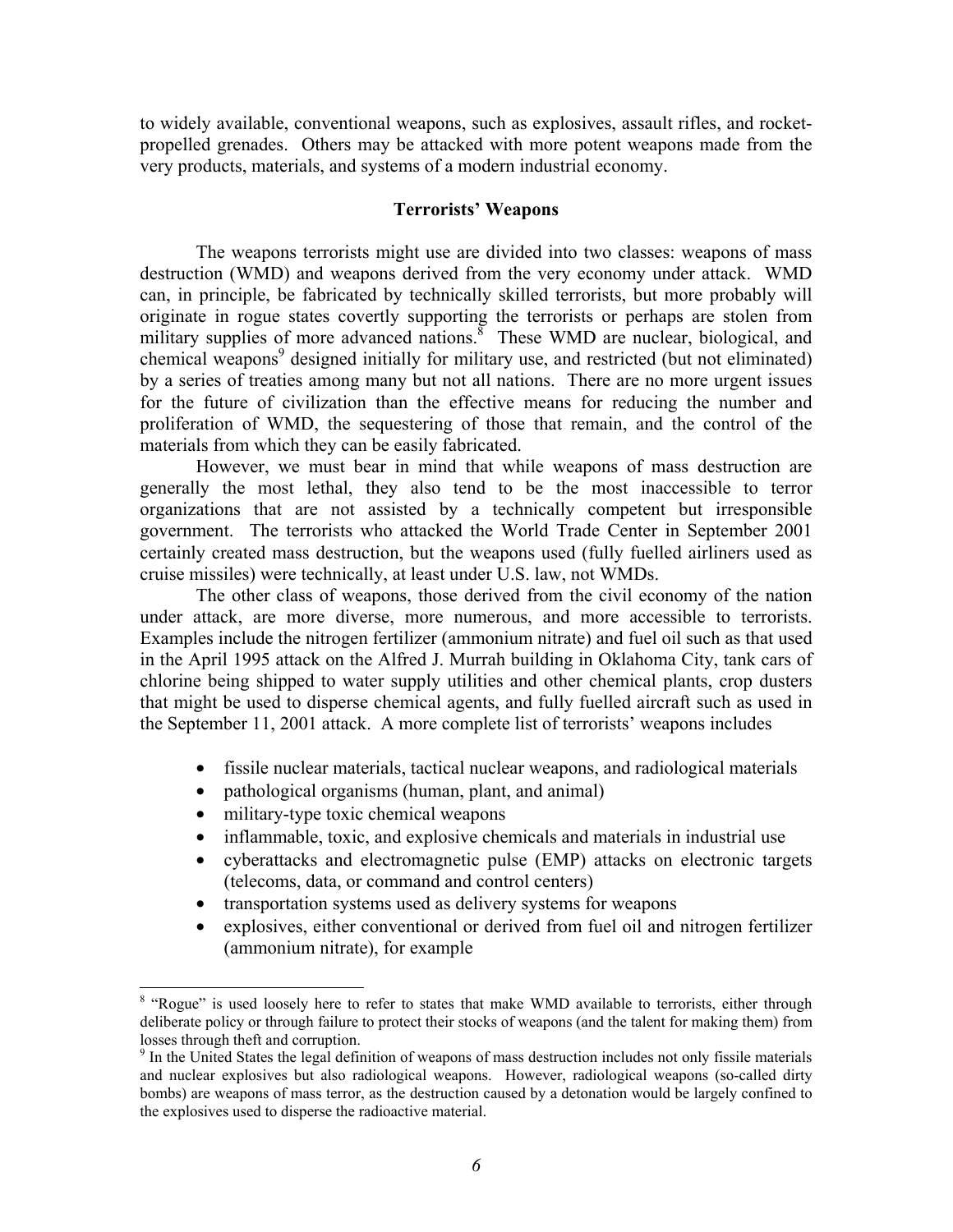#### **Protecting Nongovernmental Infrastructure**

Who will pay to harden nongovernment-owned critical infrastructure and the critical services it supports? There are a variety of possible policies to motivate private investments in hardening of critical infrastructure. Some of them are

- compulsion through regulation (which may require congressional legislation)
- subsidies of the research and development to design the hardening strategies through public-private research and development partnerships (but this still leaves industry with the capital expense for implementing the strategy)
- voluntary commitments with antitrust exemption (the chemical industry in the United States has an excellent record of voluntary standards for plant safety, which might become a model for protection from terrorism, although the industry has lobbied hard, and effectively, against mandatory regulation for security)
- inducing the insurance industry to set a sliding scale of rates for terrorism loss insurance, reflecting the extent to which client firms have adopted hardening measures

Unfortunately, little progress has been made by the U.S. federal government toward defining the tools to be used in each of the areas of critical industry. The U.S. government is now proceeding on a case-by-case basis, focusing primarily on how to motivate the large pharmaceutical companies to manufacture vaccines for which there is no "peacetime" market. But no general strategy for the permanent hardening of the U.S. economy has been adopted.<sup>10</sup>

In a limited number of cases, firms may be able to devise hardening strategies that also reduce costs or improve product or service value so that the total costs are minimized or are even negative. The manner by which many firms responded to the Y2K threat offers some encouragement for this notion. Such a dual-use<sup>11</sup> strategy is needed to increase the likelihood that industry will invest in hardening critical infrastructure, to create a more sustainable public commitment to the costs and inconveniences of national efforts against terrorist threats, and to integrate homeland security research and development with the rest of the societal research and engineering base to ensure a fully national effort of high-quality results.

Because most of the targets and many of the weapons are imbedded in the civilian economy, security issues cannot be neatly separated from the daily life of the civilian population. The strategy for gradually restructuring many of our physical facilities, production processes, means of providing food distribution, and the like, will have to reflect a complex balance of public-good investments (for which government will have to take the initiative), and commercial investments aimed at competitive success. The political economy of the United States is not designed to make this marriage of

<sup>&</sup>lt;sup>10</sup> The National Infrastructure Protection Plan (NIPP) has been issued by the Department of Homeland Security and many other government departments, but it does not effectively solve the problem of motivating the private sector to invest in vulnerability reduction. See www.dhs.gov/NIPP.

<sup>&</sup>lt;sup>11</sup> Ruth A. David, CEO of ANSER Corporation, correctly suggests that "dual benefit" would be a more appropriate phrase in this context.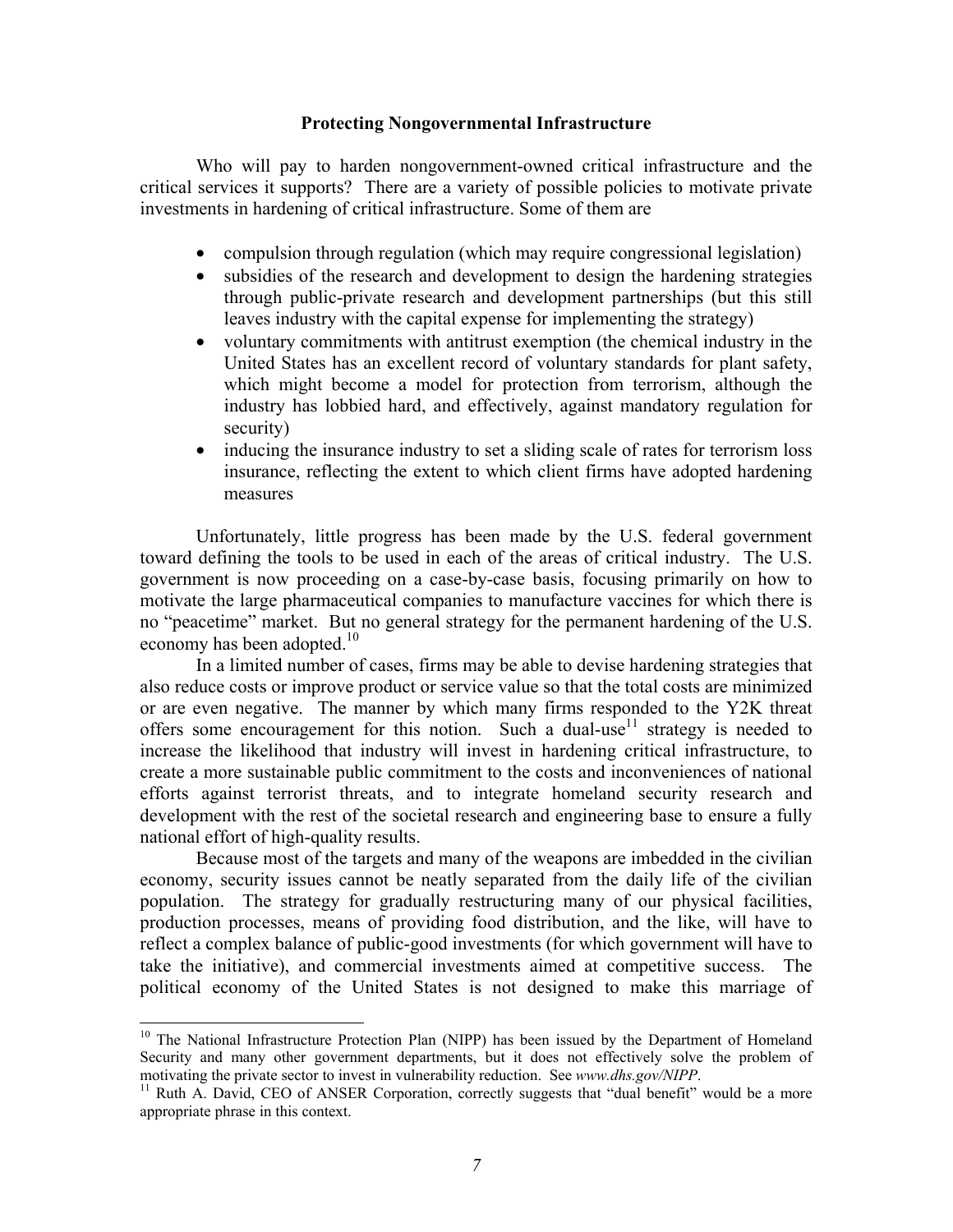conflicting interests and responsibilities easy; India, European nations, and some Asian economies are more accustomed to this balance in their economies. However distasteful the phrase ideologically, the U.S. government needs a counterterrorism industrial policy.

Examples of civilian benefits that might result from such a strategy are

- revitalization of the public health service for serving the normal health needs of communities
- technical capability to respond even faster and more effectively to natural biological threats such as Severe Acute Respiratory Syndrome (SARS), West Nile virus, and monkey pox virus
- reduction in the number of illnesses caused by infection or poisoning of the food supply
- more reliable electric power and other services, especially in the face of hurricanes, floods, and earthquakes
- further improvements in the safety standards of the chemical industry
- reduced incidence of cyberattacks by hackers and financial systems made more secure against theft and malicious damage
- more efficient and timely tracking of goods in transit and billing for their content
- reduced risk to fire, police, and emergency health professionals

#### **MITIGATION: THE ROLE OF SCIENCE AND TECHNOLOGY**

The U.S. National Academies report *Making the Nation Safer* made more than 130 recommendations for ways to prevent and respond to terrorist attacks. Listed here are a few examples of specific threats and the corresponding recommendations for the use of science and technology to address those threats.

#### **Nuclear and Radiological Threats**

If terrorists with a minimal level of scientific knowledge can acquire enough highly enriched uranium (HEU), they may be able to assemble an inefficient but effective nuclear weapon for detonation in a major city. The United States and Russia are now cooperating in safeguarding fissile material and blending down stocks of HEU, but progress is far too slow. Even more dangerous is the possible availability to terrorists of finished nuclear weapons either stolen and sold from nuclear states or provided by rogue states capable of making them.<sup>12</sup>

The U.S. public must be educated on the nature of radiological threats, both from Radiation Dispersal Devices (dirty bombs) and from damaged nuclear electric power plants and radioactive waste storage. Public ignorance about radiation hazards may

 $12$  Americans are perhaps more nervous than their friends in India about the political instability of the Pakistani government and the possible consequences should Pakistani nuclear weapons or weapons materials find their way into the hands of terrorists hostile to the United States. Today, attention is shifting to North Korea and Iran as potential sources of weapons or materials, both of which apparently obtained technology from Pakistan.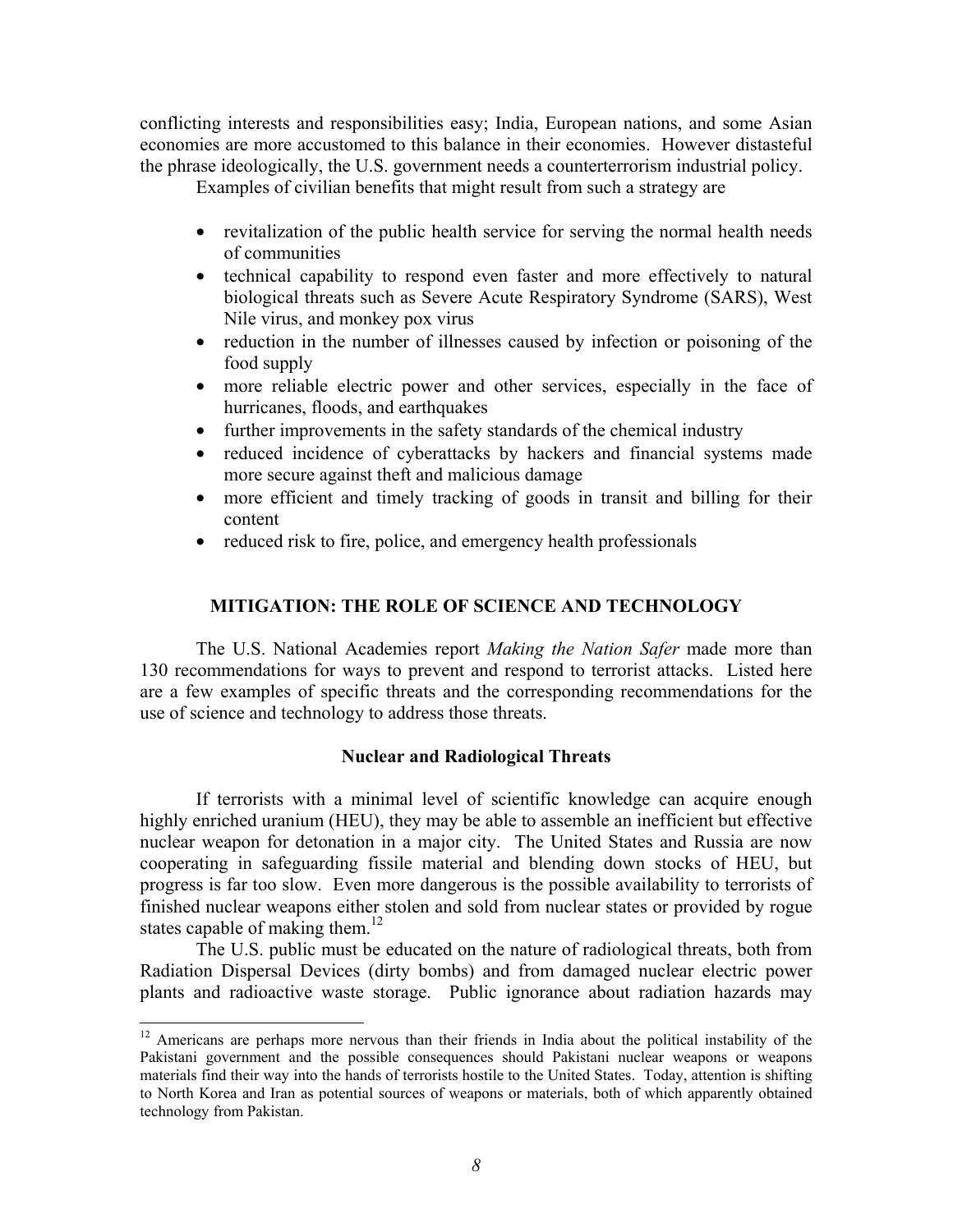induce a level of panic much more destructive than the radiation from which people may be fleeing.

The technical task of detecting fissile materials being covertly shipped into a target state is a daunting task, and is receiving a high level of research attention in the United States, but can never be depended upon to stop the import of material for a single weapon. Only control at the source will suffice.

#### **Biological Threats to People and Their Food Supply**

Research on pathogenesis of infectious agents, and particularly on means for early detection of the presence of such pathogens before their symptomatic appearance, is important. Nations will stockpile vaccines against known diseases, but the threat of genetic modification—while perhaps beyond the capability of most terrorists but not of rogue states—requires a vigorous research effort to find solutions for detection, evaluation, and response.

In the United States the Center for Disease Control and Prevention (CDC) provides a robust capability in epidemiology, but there is no equivalent epidemiological response capability for possible biological attacks on agriculture and farm animals. Thus, measures to protect the food supply, and to provide decontamination after an attack, must have high priority.

#### **Toxic Chemicals, Explosives, and Flammable Materials**

Some highly lethal chemicals, such as those made for military applications, are relatively easily made from widely available materials. There is even greater risk from industrial chemicals, which are widely accessible as they move in commerce. Dangerous chemicals in transit should be tracked and identified electronically. To ensure that only first responders, and not terrorists, know what the tank cars contain, the rail cars should be equipped with encrypted electronic identification.

Sensor networks are required to detect and characterize dangerous materials, particularly when they are airborne. Self-analyzing filter systems for modern office buildings whose windows cannot be opened can not only protect the inhabitants but also detect and report the first presence of materials (such as aerosols) that may be trapped in improved filters. An example of long-range, basic research that could be highly beneficial would be the discovery of olfactory biosensors than can reach dog levels of sensitivity, some 10,000 times that of humans.

#### **Energy Systems**

The hazards associated with fossil fuel storage, shipment, and use are well known. Perhaps less apparent are the vulnerabilities of a modern electric power grid. Many of these systems have vulnerable, unique extra-high-voltage transformers for which there are no spares and thus represent a single-point failure. A solution recommended in *Making the Nation Safer* is the production of more portable and safely stored midsized transformers specifically designed to be reconfigurable in combination to replace a failed high-voltage transformer.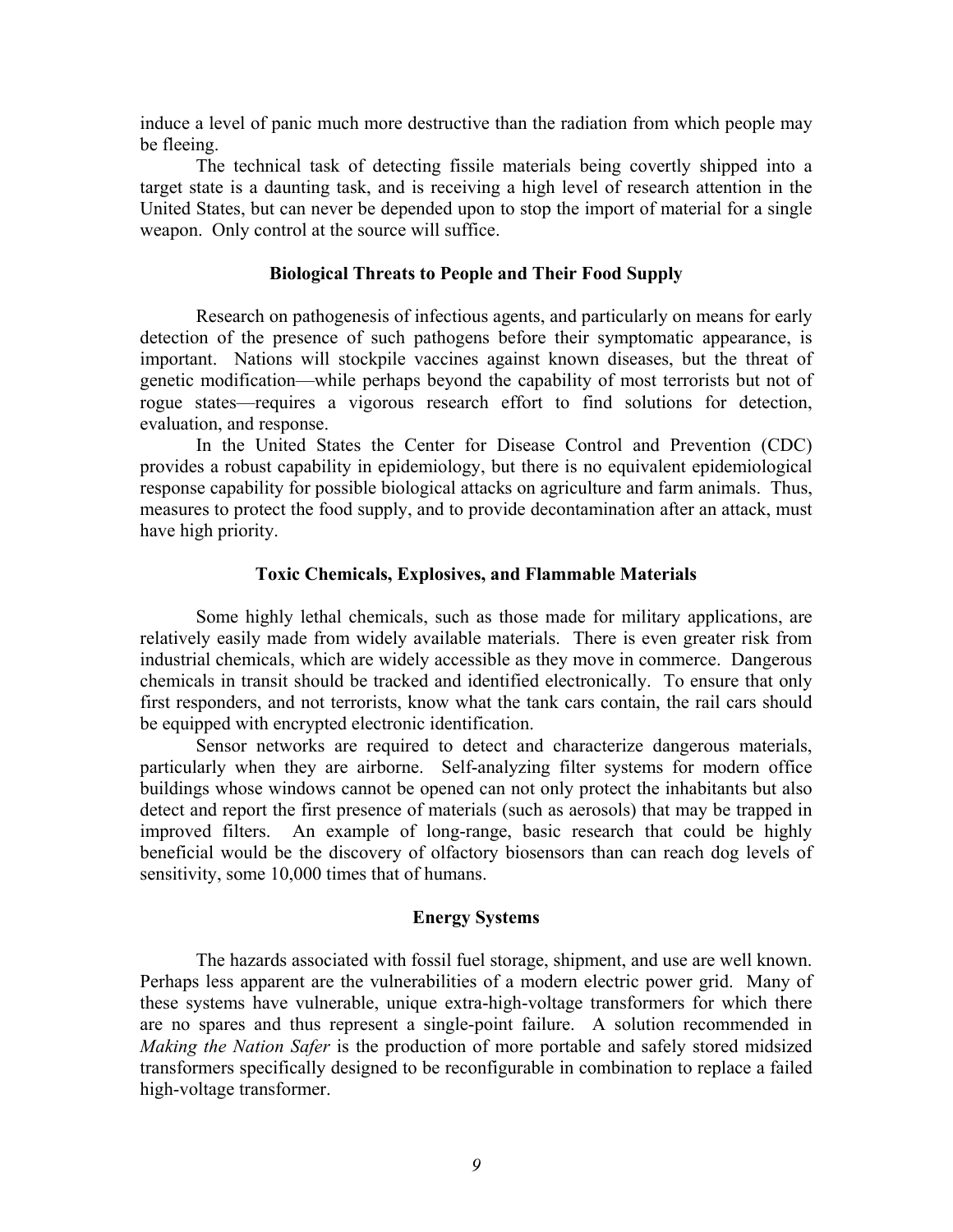Another vulnerability results from the replacement of operating engineers in power distribution control rooms with computer systems running Supervisory Control and Data Acquisition (SCADA) systems. These computer-based software systems are generally produced abroad; it is difficult to guarantee their integrity. In addition, while some electric utilities use encrypted traffic on fiber optics to communicate among the SCADA computers, others use clear traffic on the Internet, vulnerable to a cyberattack. An experienced hacker might gain control of the SCADA system and use it to damage the power distribution system. From a longer time frame perspective, adaptive power grids should be developed to make them both harder to attack and make recovery after attack much easier and quicker.

#### **Communications and Information Systems**

In the United States the most urgent issue is to reconfigure first responder communications so that police, fire, and medical personnel can communicate with one another and with the emergency operations centers. Inability to do so greatly aggravated loss of life, especially among firefighters, in the World Trade Center attacks. The main worry about cyberattacks is the possibility of their use, perhaps with electromagnetic pulse devices as well, to amplify the destructive effect of a conventional physical or biological attack.<sup>13</sup> Cybersecurity is one of the top priority areas for research investment because private industry was, before September 11, 2001, largely content with the level of computer and network security available to it. A quite inadequate level of sophisticated talent is devoted to the goal of fully secure operating systems and networks.

#### **Transportation and Borders**

Sensor networks for inspection of goods and passengers crossing the nation's borders will be a research priority. The primary technical challenge will not be the design of sensors themselves, although much progress is needed in this area, but in the systems engineering of the networks of sensors together with data fusion and decision support software.

Biometrics for more secure identification of individuals shows promise, and systems superior to the driver's licenses and passports used by most travelers are promising.

The range of threats to the transportation networks of a modern state is very great, and careful systems analysis is essential to identifying the weak points and finding the most effective and economical means of protecting them.

#### **Cities and Fixed Infrastructure**

The Emergency Operations Centers (EOC) in many large U.S. cities are quite vulnerable, not only to a destructive physical attack but to more indirect attacks on their ability to access data and to communicate through a cyberattack or electromagnetic pulse attack. Remedying these vulnerabilities must have high urgency; in many cases the centers will have to be relocated. Tragically, the EOC in New York City was located in a

<sup>13</sup> *Making the Nation Safer*, p. 136-137.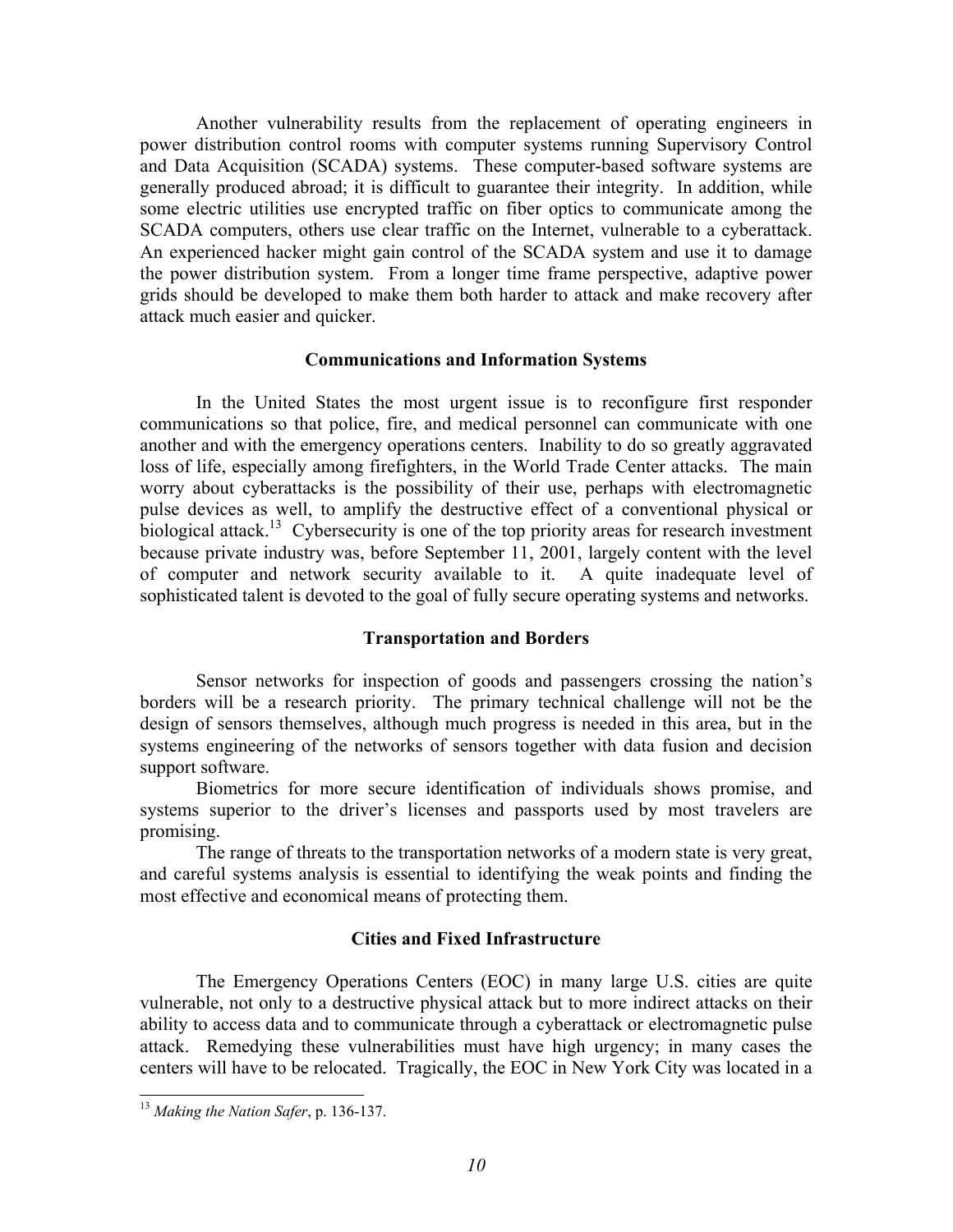known target, the World Trade Center.

Much research is already under way to analyze the structural characteristics of high-rise buildings that may make them much more vulnerable than necessary. Without waiting for this research to result in revised building codes, the expert panel recommended immediate adoption and extension, where appropriate, of European standards for fire and blast, which were much improved following World War II.<sup>14</sup>

As already noted, air intakes for large buildings need to be less accessible and equipped with better air filters, perhaps with chemical analysis sufficient to determine if a toxic material is present.

Instrumentation to allow first responders to detect toxic and hazardous materials; special provisions for protecting harbors, bridges, dams, tunnels, and dikes; and protection against attacks on urban water supplies downstream from the treatment plant are all discussed in *Making the Nation Safer*.

How much of the long term, imaginative research and development envisioned in *Making the Nation Safer* has been undertaken by the Department of Homeland Security (DHS)? Not enough. The Science and Technology Directorate of DHS does not have the scope of authority, nor the length of vision that the Academies' study urged on Congress. Critics say that it has been difficult for DHS to sustain an expert staff with low enough turn over to build and execute the needed technical strategies. Nor has the Homeland Security Institute been given the necessary scope of independent system-level review of the DHS technical priorities.

#### **SOCIETAL RESPONSES TO TERRORIST THREATS**

*Making the Nation Safer* concludes that public fear and confusion are more likely responses to most terrorist attacks than is terror, that is, a level of fear so intense that individuals are rendered incapable of acting rationally. The main dangers are panic and destructive behavior as a result of the lack of credible and timely public information. Thus, a loss of public confidence in those responsible for protecting the public can also be an attack amplifier. The government faces a number of dilemmas, such as using a color-coded warning system to alert the public to the perceived likelihood of additional terrorist attacks. Some citizens feel that this system itself may needlessly amplify the threat, thus doing terrorists' psychological job for them.

An urgent issue to be addressed is for government to train and introduce to the public, well in advance of any attack, a number of trusted and knowledgeable people who are prepared to provide accurate and trustworthy information quickly and authoritatively.

#### **TECHNICAL STRATEGIES**

From the great variety of threats studied by the National Academies' experts, several commonsense conclusions about technical strategy can be extracted:

 $14$  Ibid, p. 256.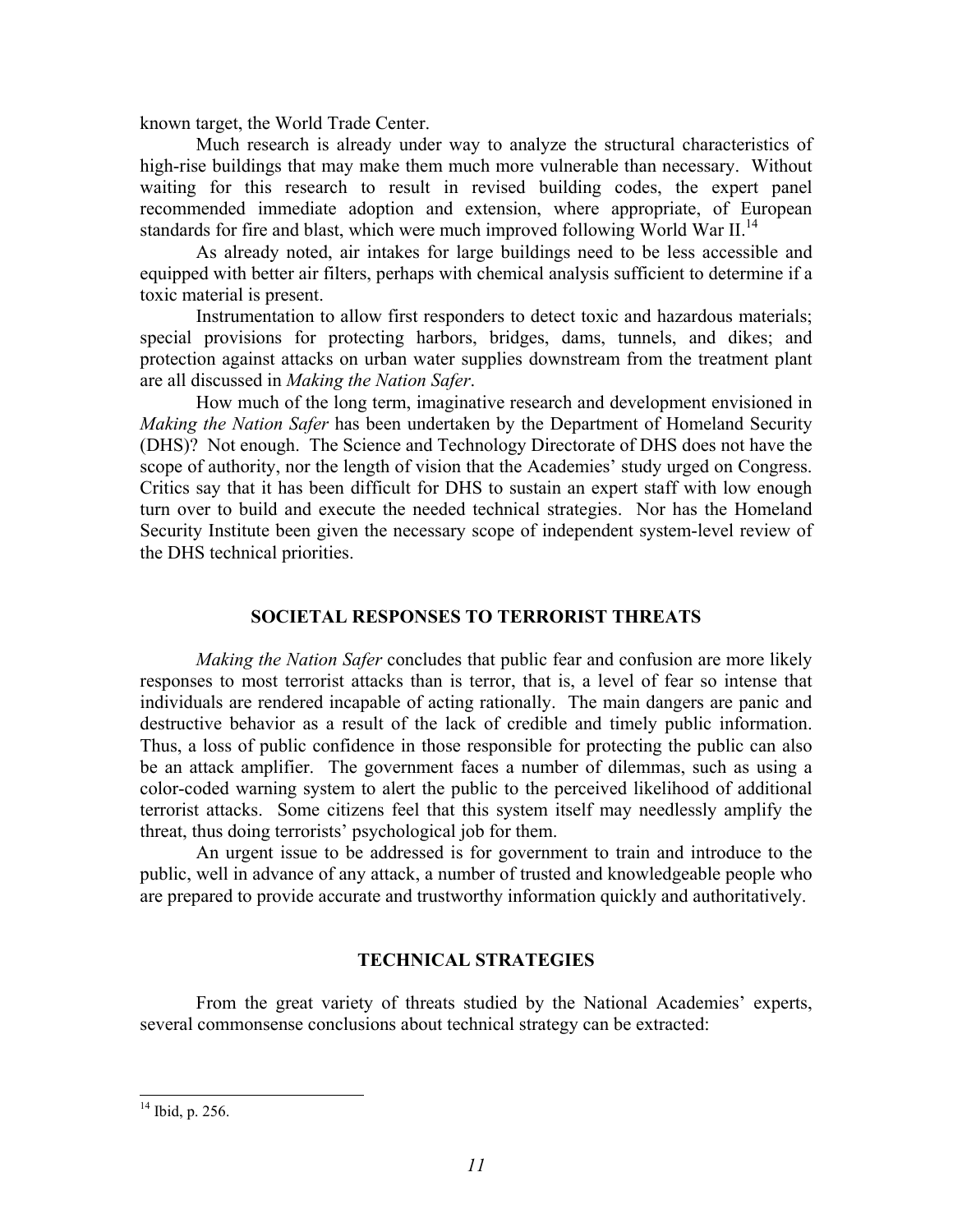- repair the weakest links (single-point failures) in vulnerable systems and infrastructures
- use defenses-in-depth (do not rely only on perimeter defenses or firewalls)
- use "circuit breakers" to isolate and stabilize failing system elements
- build security and flexibility into basic system designs where possible
- design systems for use by typical first responders
- focus priority attention on the "system of systems" technical challenge to understand and remedy the inherent weaknesses in critical infrastructure that are inherent in their architecture<sup>15</sup>
- ensure that first responders, including technical teams from critical infrastructure service industries, are properly trained and equipped, and the targets themselves are designed to be more resilient in the face of disaster
- emphasize the importance of flexibility and agility in responding to disasters that were not anticipated in the system design and personnel training

The last point is particularly important. Future attacks are likely to involve multiple complex systems. There are a number of dimensions to the systems engineering challenge of homeland security. The multiple critical industrial infrastructures are closely coupled. Almost all of the responses to terrorist threats require the concerned action of national agencies, state and local authorities, private companies, and in many cases, friendly nations. The technologies used in counterterrorism will themselves be coupled, complex systems. An evident example is the notion of complex networks of sensors that are coupled to databases, within which the network output is fused with other information, and from which sensible and useable information for local officials in Emergency Operations Centers must be provided. Thus, setting priorities requires modeling and simulating attack and response, and "red teaming" to test the effectiveness of proposed solutions.

Finally, there is a need to build up investments in the social sciences, which will be especially important in devising strategies for countering terrorism. Both the roots of terrorism and its consequences need to be better understood. Social science can also contribute to a sustainable effort, involving multiple levels of government, with minimal economic cost, and where the perceived conflict between security activities and protection of individual freedom can best be informed and adjudicated.

#### **A SUSTAINABLE STRATEGY FOR HOMELAND SECURITY**

Because major terrorist attacks against civil populations may be separated by considerable intervals of time, there is reason to be concerned that the public will lose interest in the threat, and that none of the organizational or investment needs will be satisfactorily met. For these reasons, the strategy for maximizing civil benefits deserves high-priority attention. There are many obvious examples of how counter terror research

 $\overline{a}$ 

<sup>&</sup>lt;sup>15</sup> Note that the United States will find restructuring complex infrastructures to be very difficult and expensive, since these systems are not designed to permit easy restructuring. India has a window of opportunity in that much of its infrastructure is still relatively simple, but it is growing in size and complexity very quickly.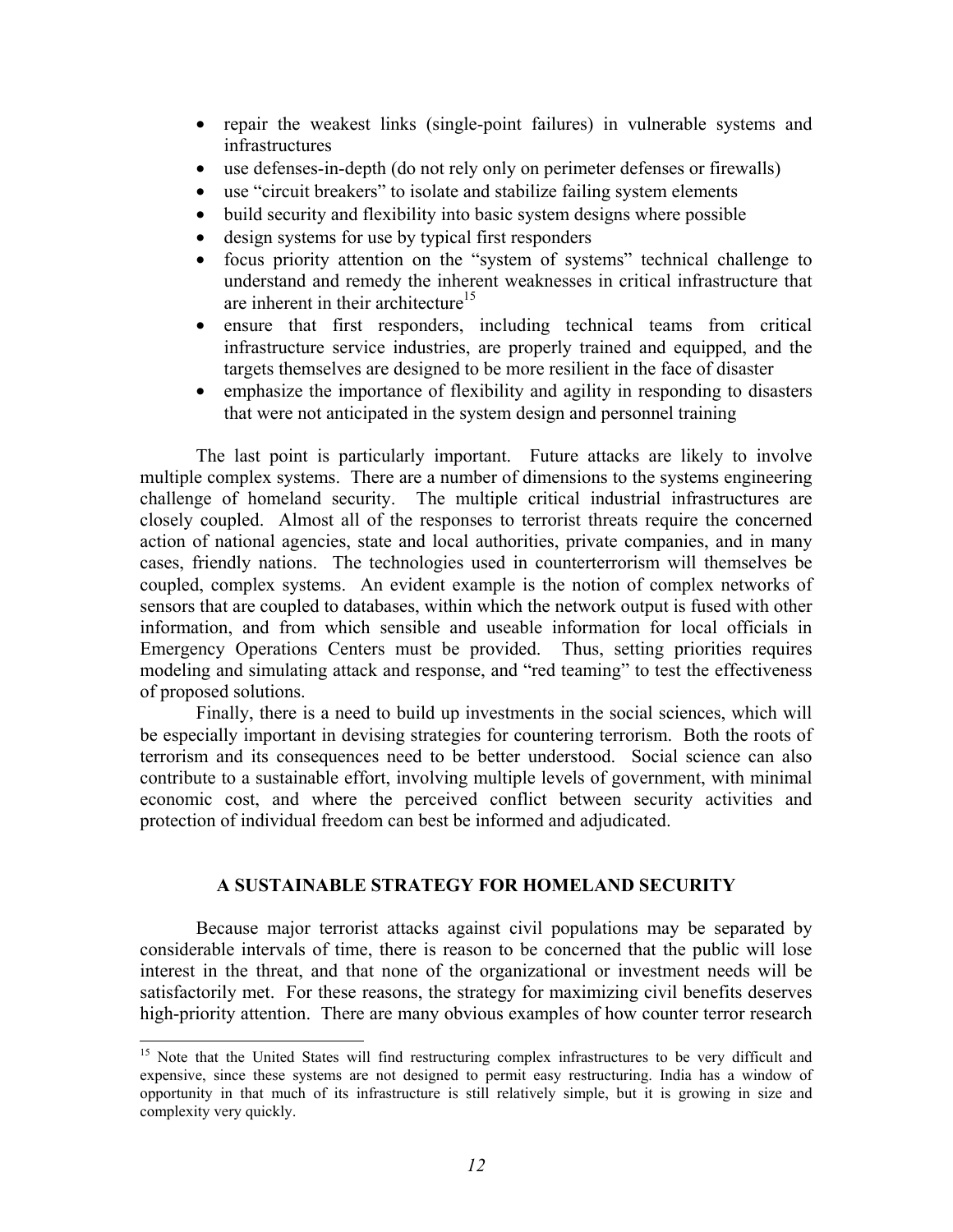and development can create values appreciated by the public and of economic value to firms, such as creation of a more agile vaccine development and production capability, information and communications networks that are more resistant to cyber attack, energy systems more robust in the face of natural disasters and human error, security technologies that are more effective yet more unobtrusive and convenient for the public.

Sustainability will be a challenge for those in political power in the United States, for they find themselves compelled to emphasize the public's vulnerability (for example, with the color-coded alert system, which is largely successful in making the public nervous) and at the same time to emphasize that the government's efforts "have the terrorists on the run." Indeed, we can easily imagine that terrorist organizations such as al Qaeda may deliberately wait long intervals between attacks to decrease the alertness of the target's defenses.

Sustainability requires one additional strategic element that is of the highest importance. The compromises to civil liberties that the public will readily accept during a traditional war, which is expected to be of short duration, will not be acceptable in the context of a terrorism threat that knows no end, that offers no victory. Thus, the public must be very alert to the kinds of emergency legislation and exercises of executive authority that may be helpful in the short term, but carry the danger of concentrating too much political power in the incumbent government over an indefinite length of time.

There are two kinds of expressions of government authority that must be carefully constrained. One is specific legislation that may deprive individuals of constitutional rights, including rights that are found in the Supreme Court interpretation of the founders' intent. Others are the aggregation of administrative authority in government that permits officials to behave arbitrarily, without proper definitions, process, and remedy. An example is the management of information security. The temptation to create a category of information called "sensitive but unclassified" has already created a great deal of confusion and nervousness in the technical community, since the criteria for defining a security breach seem to be created after the fact in each case.

One solution is to recognize the principle that governmental responsibilities should be assigned to the level of government where the information about a threat is located, where the damage will be inflicted, and where the human resources to deal with it must be mobilized. Under the U.S. Constitution, states have quite adequate police powers to address many terrorist threats, if assisted by federal financial, technical, and intelligence resources. If constraints on civil liberties (still consistent with constitutional protections) are adopted more locally, the trade-off of value and cost is more likely to be politically acceptable and less likely to lead to a loss of power in the central government. The national government's role should be to ensure that the states do not go too far in constraining personal freedoms; it should not be the instrument of abuse of those freedoms. Indeed, the observation cited above, that the open societies that tolerate dissent are most vulnerable, clearly implies that any strategy for protection from terror attack must be designed to protect the right of political dissent, not to suppress it in the search for those who might be sympathetic to terrorist objectives. Technology can play a role here too. By reducing the number of attractive targets, decreasing the likelihood of a successful attack, and increasing the resilience of those targets that are attacked, the need for more extreme abuses of civil liberties can also be reduced.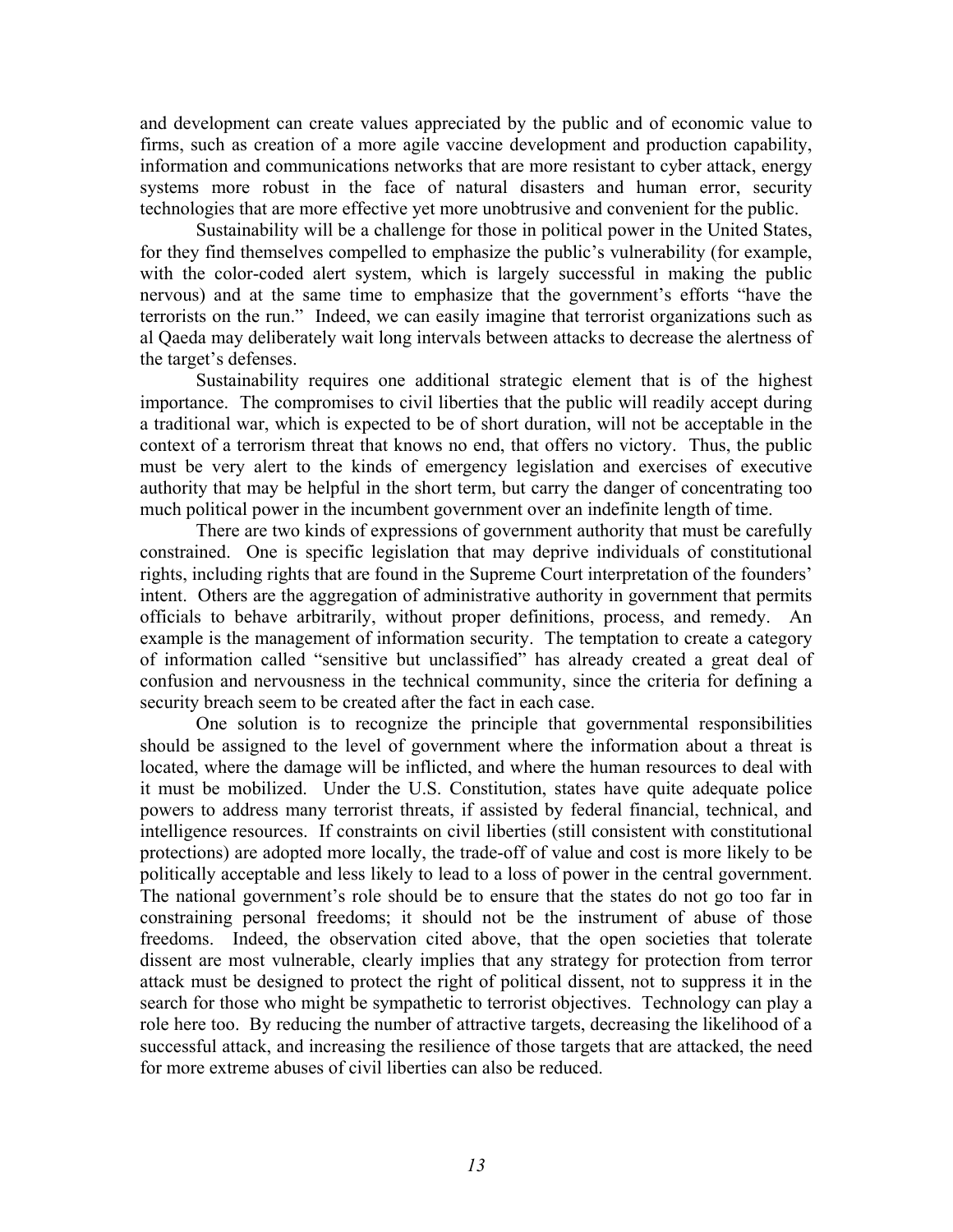#### **SUMMARY AND CONCLUSIONS**

There are seven major points that I would conclude from this discussion.

First, only a far-sighted foreign policy, addressing the roots of terrorism and denying terrorist ideologies a foothold in other societies, can make the United States and its allies safer in the long run.

Second, weapons of mass destruction are potentially devastating, but the most probable threats will be fashioned from the economy itself, as was the case on September 11, 2001. Private property and commercial industry are most often the target of terrorist attacks, and may be providing the weapons for their own destruction. Thus, the federal government must devise both positive and negative incentives for private investments in hardening critical infrastructure and urban targets.

Third, the protection of critical infrastructure must, to the extent possible, be accomplished through a civilian benefits maximization strategy.

Fourth, reducing vulnerabilities in critical infrastructure is a highly complex systems problem; it requires a strategy tested by the most modern systems analytic approaches.

Fifth, since most of the science and technology capability of market economy governments lies outside the security agencies, governments must be able to coordinate and fund a national science and technology strategy.

Sixth, a degree of cooperation between industry, cities, and government unknown in prior experience is required. In particular, local authorities must have an effective voice in setting the technical agenda for equipment for which they are the customer.

Finally, for the protection against terrorism to be sustainable, more than a civilian benefits maximization strategy is required. The negative effects on civil freedoms from increased authority in the central government must be resisted, since the threat of terrorist attack is indefinite and emergency measures may never be relaxed.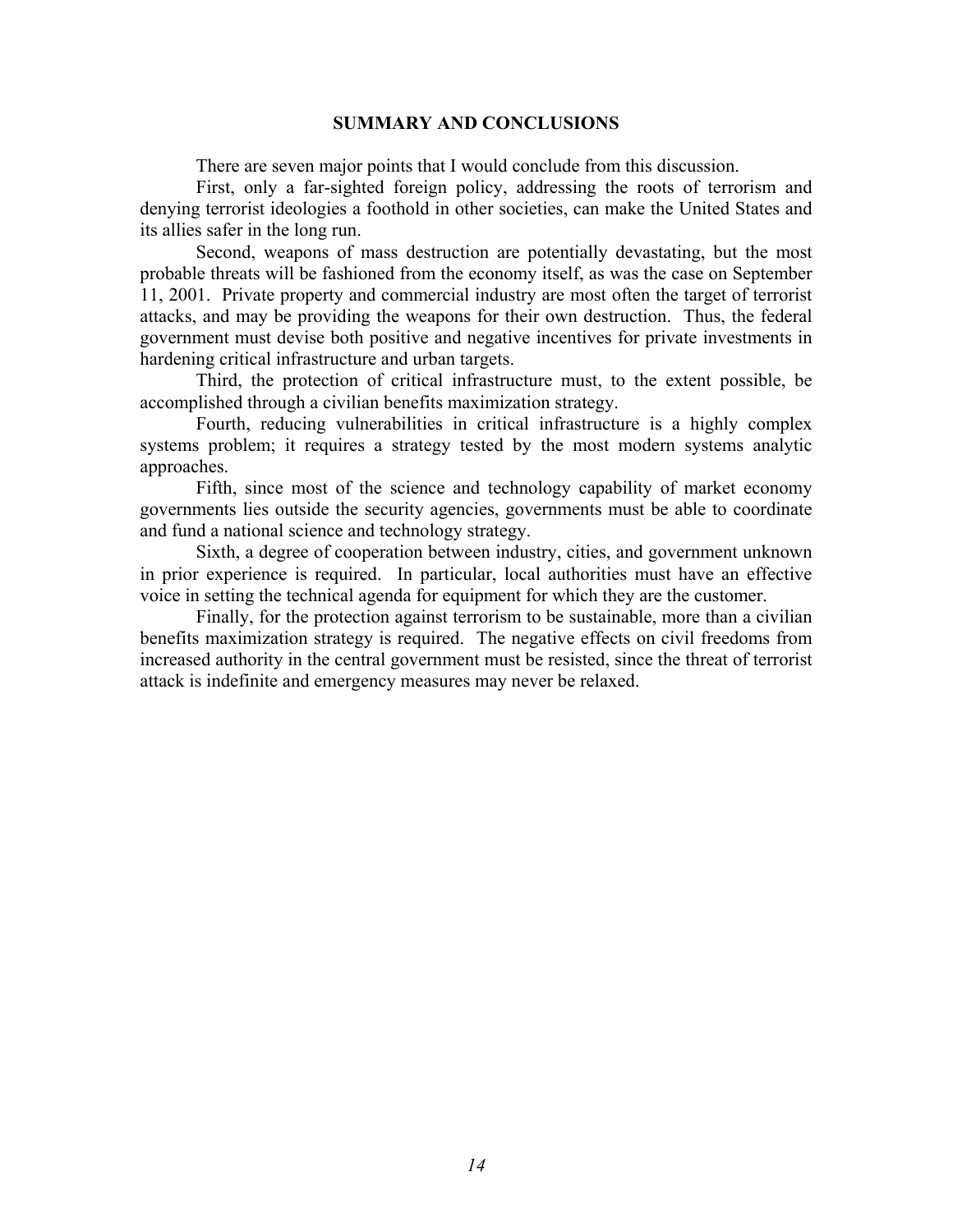### <span id="page-27-0"></span>**Terrorist Threats in India**

#### *Major General (Retired) Afsir Karim*

Terrorism in India takes two forms: one is of domestic origin, the other is terrorism that is sponsored by external agencies. The domestic terrorist threats in India basically arise from separatist tendencies, ethnic and linguistic demands, religious radicalism, socioeconomic deprivation, and, at times, bad governance. Domestic and localized terrorism attains dangerous proportions only when backed by external powers or agencies that provide arms, explosives, and base and training facilities to the insurgents. Transnational jihadi terrorism, sponsored by another country or a religious group to achieve geostrategic objectives, currently poses the main threat to India's national integrity and socioeconomic cohesion. Jihadi terrorism is conspicuous by its absence among Indian Muslims. This suggests that democracy and liberal values inhibit the kind of behavior that leads to jihadi fervor that easily translates into terrorism as a political weapon. Unless the terrorist infrastructure in Pakistan is dismantled, terrorist threats to India and to the entire region, including Afghanistan, will persist, as Pakistan remains the center of gravity for terrorist activities on the subcontinent, though some elements have been relocated to Bangladesh.

Finally, a number of factors facilitate subversion from abroad and sponsored terrorism. These include

- ethnic or religious affinities in border areas or other religious susceptibilities that can be exploited
- suitable terrain where covert operations can be conducted, such as smuggling of weapons by smugglers operating in unguarded coastal areas, mountains, jungles, or vast desert stretches
- cleavages in a society or within separatist groups that allow foreign elements to establish links in order to further terrorism, provide mutual assistance, or exchange information and intelligence
- bad governance and rampant corruption within a state
- contiguity of borders with hostile states
- lack of stability in neighboring countries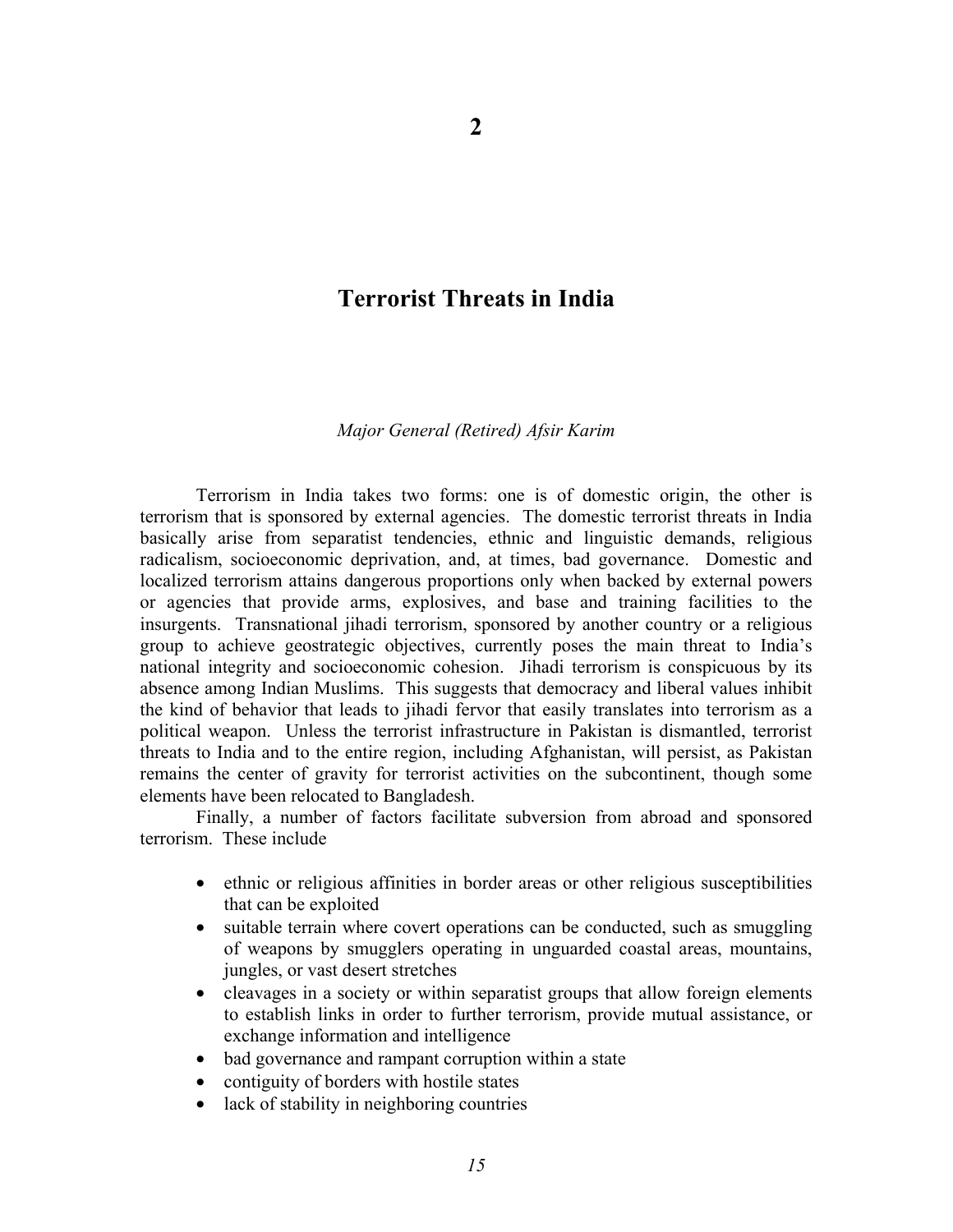• ethnic or religious clusters in densely populated ghettos in large urban centers, where policing is difficult and terrorists and their weapons can be easily concealed

#### **REGIONAL TERRORISM IN INDIA**

Pakistan's Inter-Services Intelligence Directorate (ISI) network in India has collaborated with selected disruptive groups in order to encourage regional, ethnic, or religious cleavages with a view to disrupting normal life and undermining confidence in the government. ISI has also established links with crime syndicates in order to facilitate drug trafficking, weapons smuggling, and the distribution of arms and explosives to subversive elements already active in the country. It also has a sophisticated communication network from which it launches cyber attacks, and it gathers intelligence, establishes safe houses and arranges border crossings for covert operations and terrorist activities. Finally, in addition to recruiting and training subversive elements for purposes of sabotage, it has coordinated attacks on India's industrial and economic infrastructure, as well as on special targets such as the Indian Parliament.<sup>16</sup>

A general survey of terrorism and violence-prone regions in India reveals common features that promote terrorism and violence. Outside of urban areas we can divide India into four zones where terrorism has appeared in some form – the northeast, western, southern, and central zones – with the northern state of Jammu and Kashmir (J&K) being viewed independently.

#### **The Northeast Zone**

India's northeast states (Assam, Manipur, Meghalaya, Mizoram, Nagaland, and Tripura) constitute a very complex set of diverse cultures, many of them tribal in nature. These states have more than 4,000 kilometers of international borders, and the entire region has been prone to some form of insurgency and terrorism for decades.

In the last 20 years there has been a gradual escalation of the violence in all of the insurgency-prone areas of the northeast. The United Liberation Front of Assam (ULFA) has staged a comeback in Assam. It was able to establish bases in Bhutan out of the Indian security force's reach. Eventually, the Royal Bhutan Army mounted a special operation to evict the ULFA.

The militants formed links with tea estates and with other industries and bought safety. This provided the militant groups with easy and almost unlimited sources of financial help. The top command of the ULFA has well-established links in London, Singapore, Bangkok, and Katmandu. The ISI continues to maintain close links with the ULFA and other militant cadres through its proxies in Bangladesh.

The All Bodo Students Union issued a call for a separate state in November 1998. Despite an agreement between Bodos and non-Bodo tribes in 1993, peace did not return. Neither the Bodos nor the non-Bodo tribes were happy with the arrangements suggested in this accord. As a result, brutal attacks, killings, and ethnic cleansing continue.

 $\overline{a}$ 

<sup>&</sup>lt;sup>16</sup> On December 13, 2001, the Indian Parliament was attacked by suicide bombers killing 12 people. See: http://news.bbc.co.uk/2/hi/south\_asia/1707865.stm.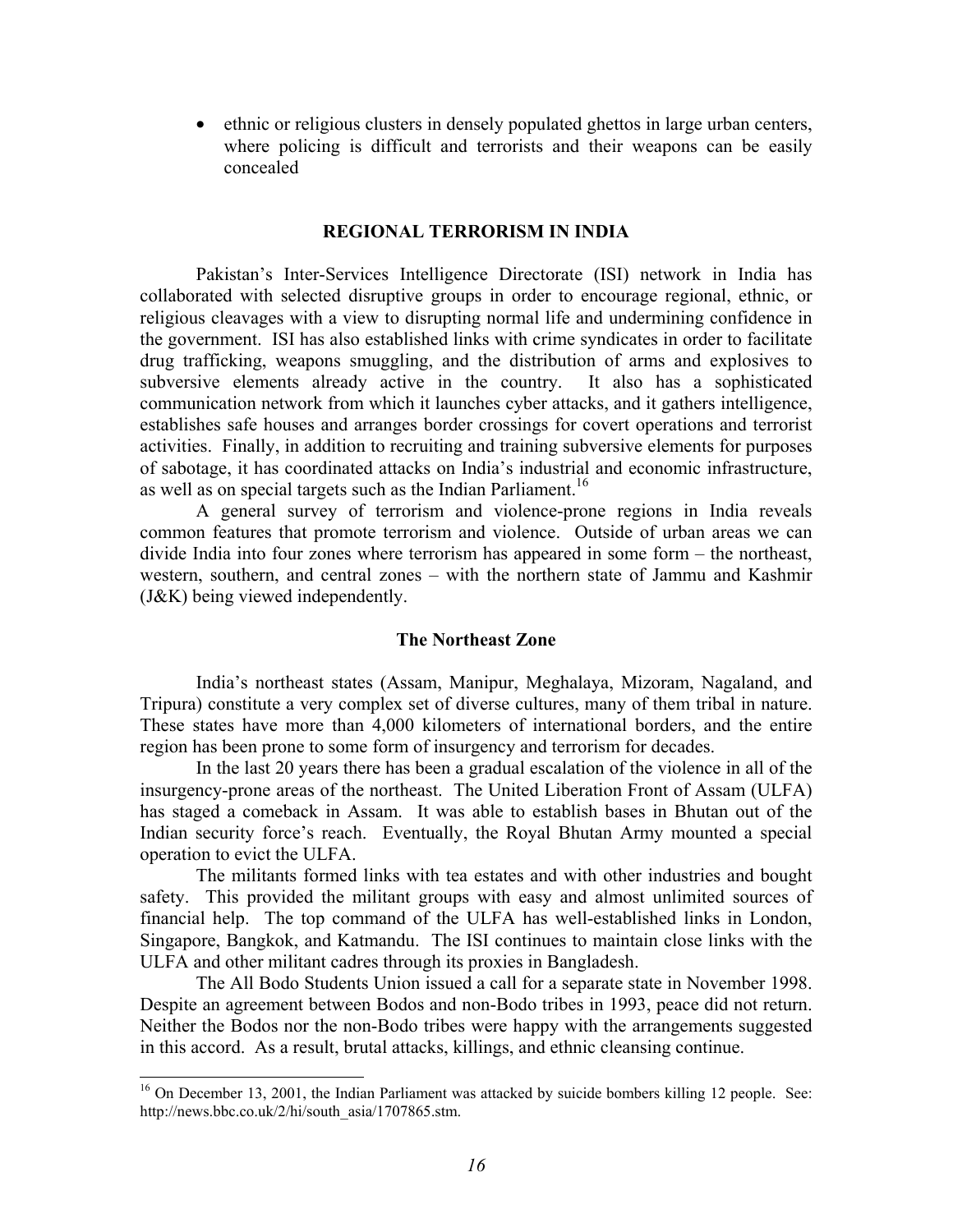Insurgency and terrorism in Manipur continues because confrontation between Meities, Nagas, and Kukis results in brutal killings. Different militant groups, however, have varied political aspirations and demands. Therefore, much confusion prevails.

Insurgent-terrorism in Tripura arose following a large influx of immigrants. As a result of this influx, the original tribal population dropped from 93 percent to 29 percent of the overall population between 1947 and 1981, becoming a minority. Ethnic clashes between tribals, Bengalis, and people from Assam continue to provide an impetus to the insurgency and to terrorists in the state.

The movement against outsiders in Meghalaya has become violent. The latest round of terrorist activities showed that fresh consignments of arms and explosives have reached Meghalaya recently.

Insurgencies have continued unabated in the northeast for the last 50 years. The northeast falls along the transit route used to smuggle narcotics from the Golden Triangle of Southeast Asia. This facilitates arms smuggling.

Terrorism has been used as a political weapon whenever movements in the region start losing momentum. It is a factor in the unrest and insurgency in Nagaland, in the Naga-Kuki conflict in Manipur, in tribal violence in Tripura, and in the Bodo and ULFA movements in Assam.

The northeast states have a tenuous connection with the rest of India because of the narrow Siliguri-Jalpaiguri corridor. The region is extremely vulnerable to external influences because it shares extensive international boundaries with Myanmar and Bangladesh and it has diverse, warlike tribal populations that spill over state and international boundaries. The people of this zone have close ethnic religious affiliations with the people of Bangladesh and Myanmar. Movement of insurgents and weapons to and from Bangladesh, Nepal, Bhutan, and Myanmar into this zone can never be fully controlled because of porous borders, difficult terrain, and ethnic affiliations.

#### **The Western Zone**

The entire western zone (including the states of Maharashtra, Gujarat, and Rajasthan) has been prone to international terrorism. Maharashtra and Gujarat have had serious communal problems. Mumbai and Ahmedabad have been targets of retaliatory terrorism with the help of jihadi groups based in Pakistan and crime syndicates in the United Arab Emirates. Rajasthan has been a convenient route for arms smuggling and for drug trafficking across the Pakistan-India border because it is not easy for the authorities to patrol such a vast desert area. The communal divide that has been created deliberately in Punjab and Jammu and Kashmir has led to a particularly brutal form of terrorism.

#### **The Southern Zone**

This zone includes the states of Andhra Pradesh, Karnataka, Kerala, and Tamil Nadu. Tamil Nadu faces Sri Lanka across the waters of the Gulf of Mannar. The main cross channel traffic is of small boats across the Palk Strait. The heavily forested terrain in western Ghats, Annamalai, Cardamon hills and the Niligiris suits brigands and terrorists. The majority of the people speak Tamil, the language of the Liberation Tigers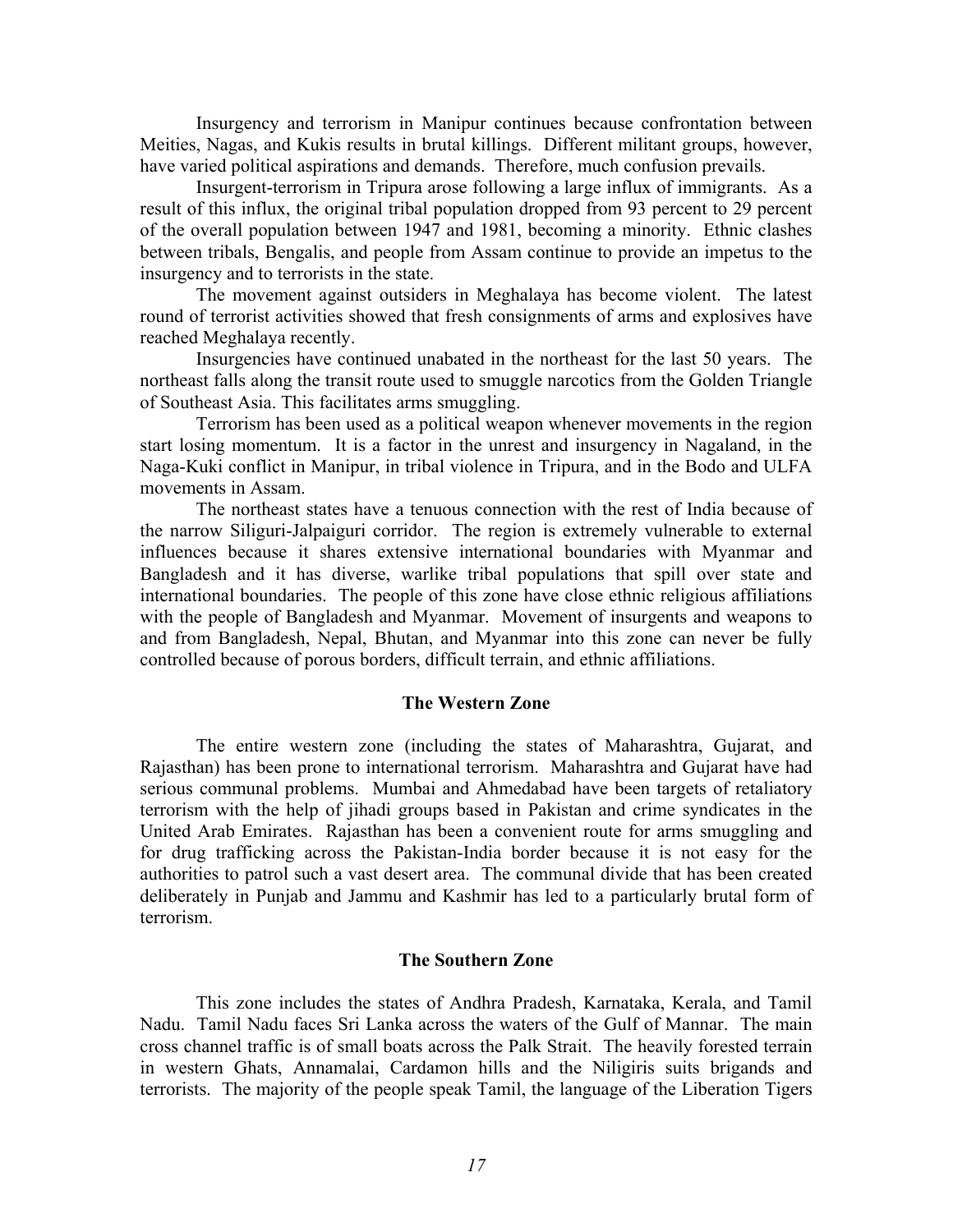of Tamil Eelam (LTTE). Ethnic and linguistic affinities as well as easy access to and from Jaffna enable the LTTE to find safe houses both for terrorists and for arms caches. Random terrorist activities have been frequent in Jaffna. Former Prime Minister Rajiv Gandhi was assassinated in this region with the connivance of the LTTE.

Karnataka provides excellent areas for covert operations of both crime syndicates and subversive groups. LTTE cadres were active here some time ago. Kerala has extensive jungle cover and a long coastline from which traditional trade links have existed with the United Arab Emirates. The coastal Kerala has been a transit area for the smuggling of arms. The population mix and easy access to Gulf money also makes it a popular hideout for terrorists on the run. The southern tip of Kerala faces the Gulf of Mannar, which the LTTE has used for arms smuggling.

#### **The Central Zone**

Andhra Pradesh, Orissa and parts of Madhya Pradesh Bihar Jharkhand and Chattisgarh are presently the main areas where armed leftist groups or Naxalite are active. The People's War Group (PWG, now also called People's War) and the Maoist Communist Center (MCC) operate in Bihar and are among the most ruthless killers or terrorists. Other elements have lately stepped up violence in various areas. The PWG has affiliations with crime syndicates for the procurement of arms and is a natural ally of the international terrorist gangs and Maoists of Nepal. The avowed aim of these groups is to fight socioeconomic injustice. They regularly attack the police, officials, and politicians. They make extensive use of improvised explosive devices to attack vehicles. The chief minister of Andhra Pradesh was recently wounded in one such ambush. Remote jungle areas with hilly terrain provide ample cover for the training and operations of Naxalite terrorist groups. Private military groups such as the Ranvir Sena are castebased armed groups who terrorize other castes by gruesome killing.

#### **Urban Centers**

India contains many of the world's largest cities, and some are notorious for terrorist activities. Mumbai, in particular, is well known for criminal-assisted terrorism, mafias, and money laundering activities. Since the Babri Mosque was demolished in 1992, it has become a hotbed of ISI activities. In Mumbai the criminal gangs of Dawood Ibrahim, Chota Rajan, and Arun Gavli receive extensive support and assistance from foreign terrorist groups who provide safe houses for them in Pakistan and Gulf countries.

Mumbai also serves as a base of espionage activities. It is a transit point for the distribution of arms and explosives to subversive elements, drug peddlers and radical communal groups throughout India. Several devastating bomb blasts have occurred in Mumbai since 1992.

Delhi, Calcutta, Hyderabad, Ahmedabad, and at least 30 other densely populated urban areas have active subversive-terrorist cells; Lashkar-e-Taiba (LeT) is also reported to have established terrorist cells is some of hese cities. In the chaotic conditions of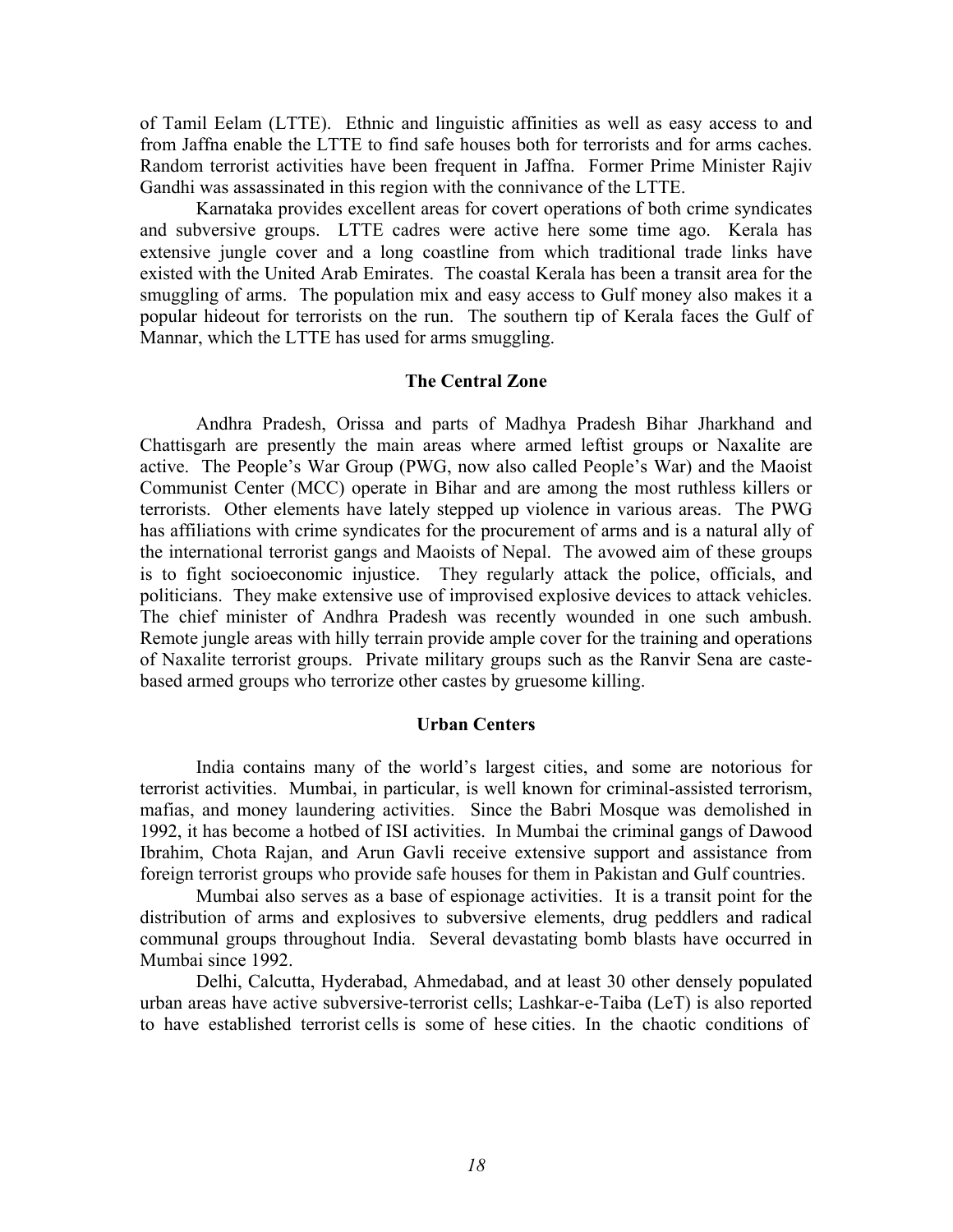overcrowded cities, it is easy for terrorists to establish arms caches and designate clandestine meeting points near their chosen targets. $17$ 

#### **Jammu and Kashmir**

The situation in the northern state of Jammu and Kashmir deserves special attention. There are a number of reasons for the high incidence of terrorism in this state, including a lack of effective governance and corruption at multiple levels of the administration, ethnic and religious divisions, the inaccessibility of certain areas because of a lack of infrastructure, weak information management and counterpropaganda techniques, and ethnic and religious affiliations with Pakistani-controlled Kashmir.

In J&K, Pakistan's psychological warfare and effective religious indoctrination remains largely unchallenged. It has launched highly trained jihadi-terrorist groups for terrorism, sabotage and attacks on high-security areas, and supplied arms, training, and financial support to domestic terrorist groups. As part of its strategy, Pakistan launched jihadis into Kashmir with the objective of thwarting the Jammu and Kashmir Liberation Front (JKLF), an independence movement launched in Kashmir, and converting it into a religious and pro-Pakistan movement. Pakistan has also used jihadis to wrest Muslim majority areas of Kashmir from India through a combination of political subversion and insurgent-terrorism. Terrorism has been used to intimidate the people and state authorities and make them meekly submit to Pakistani aims, and Pakistan has sought to awaken Islamic fundamentalism in order to assert Islamic identity and obviate any chances of compromise between the people and a secular government. One other strategy has been a campaign of ethnic cleansing designed to force Sikh minorities to leave Muslim majority areas in the state, and to incite communal trouble in Kashmir and in the rest of India. Pakistan's overall goal has been to bring attention to the Kashmir problem to the international level, presenting India as a repressive state that is using military power to suppress a popular uprising in J&K.

The current phase of terrorism poses a threat to the composite culture in Kashmir and to the territorial integrity and unity of India. Influenced by Pakistani extremists, a crucial change has taken place in the religious ethos among the Kashmiri Muslims. They have shifted away from moderate Islam to radicalism. Some religiously based Hindu parties of India are inadvertently helping Pakistan to consolidate its position in J&K by calling for a separate identity and making provocative statements against the Kashmir Muslims. Although Pakistan has not been able to achieve its political objective of wresting J&K from India, it has succeeded in creating anti-India feelings and a Hindu-Muslim divide in a large segment of the population.

To defeat jihadi terrorism, both armed and unarmed, fundamentalists must be defeated in Kashmir. However, even this would not stop cross-border terrorism completely unless Pakistan takes firm steps to dismantle the terrorist infrastructure erected for jihad in Kashmir.

 $\overline{a}$ 

<sup>&</sup>lt;sup>17</sup> A major terrorist attack took place in December 2005, on the campus of the Indian Institute of Science in the high-tech city of Bangalore, and one eminent Indian scientist was murdered.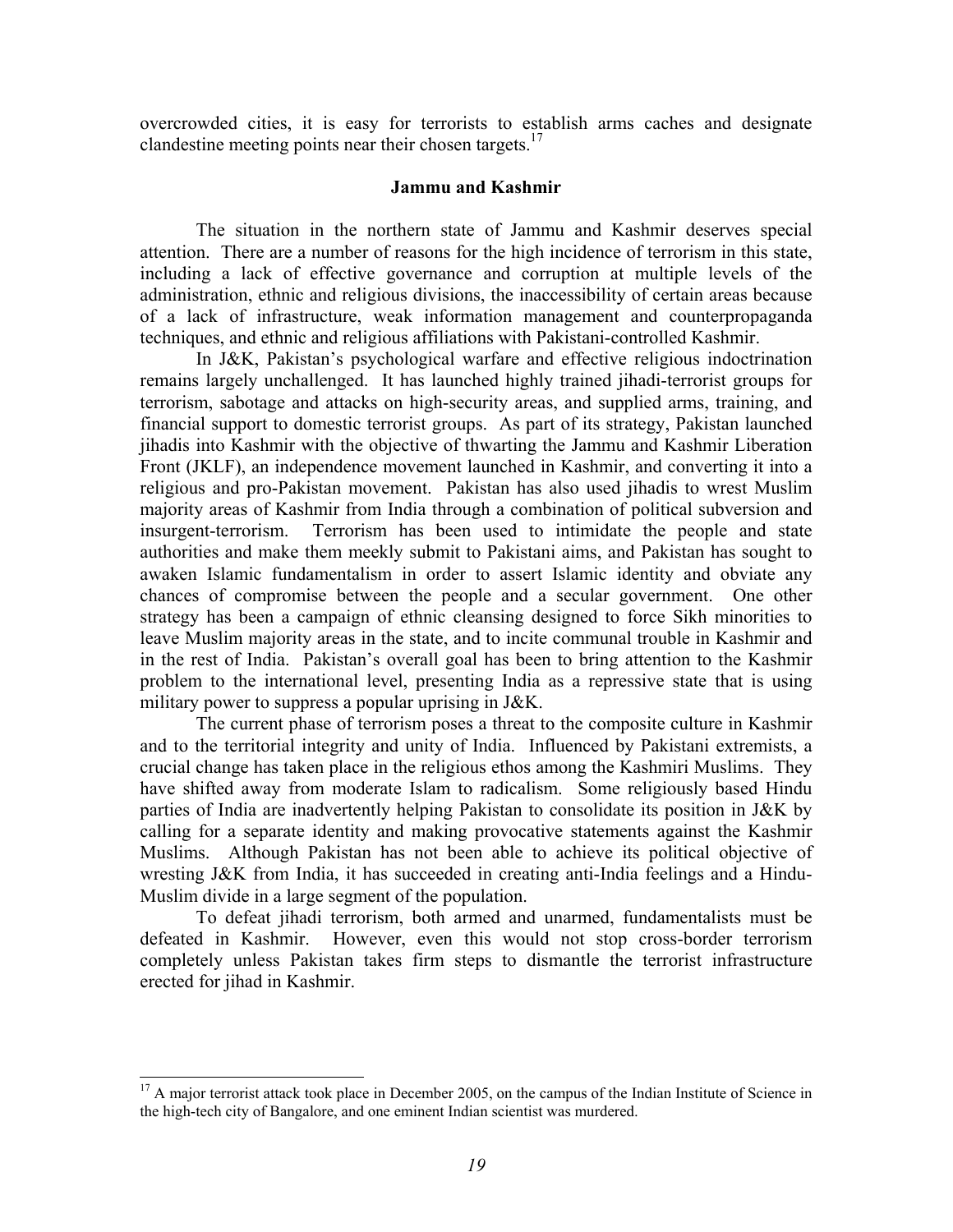#### **SUMMARY**

It is important to reiterate that terrorism in India has many sources. There are indigenous movements based upon regional separatist and ethnic movements, and there is an extensive network of externally supported forces. Finally, radial jihadi terrorism among India's large Muslim population is notable by its absence, as democratic politics provides an outlet for the expression of grievances.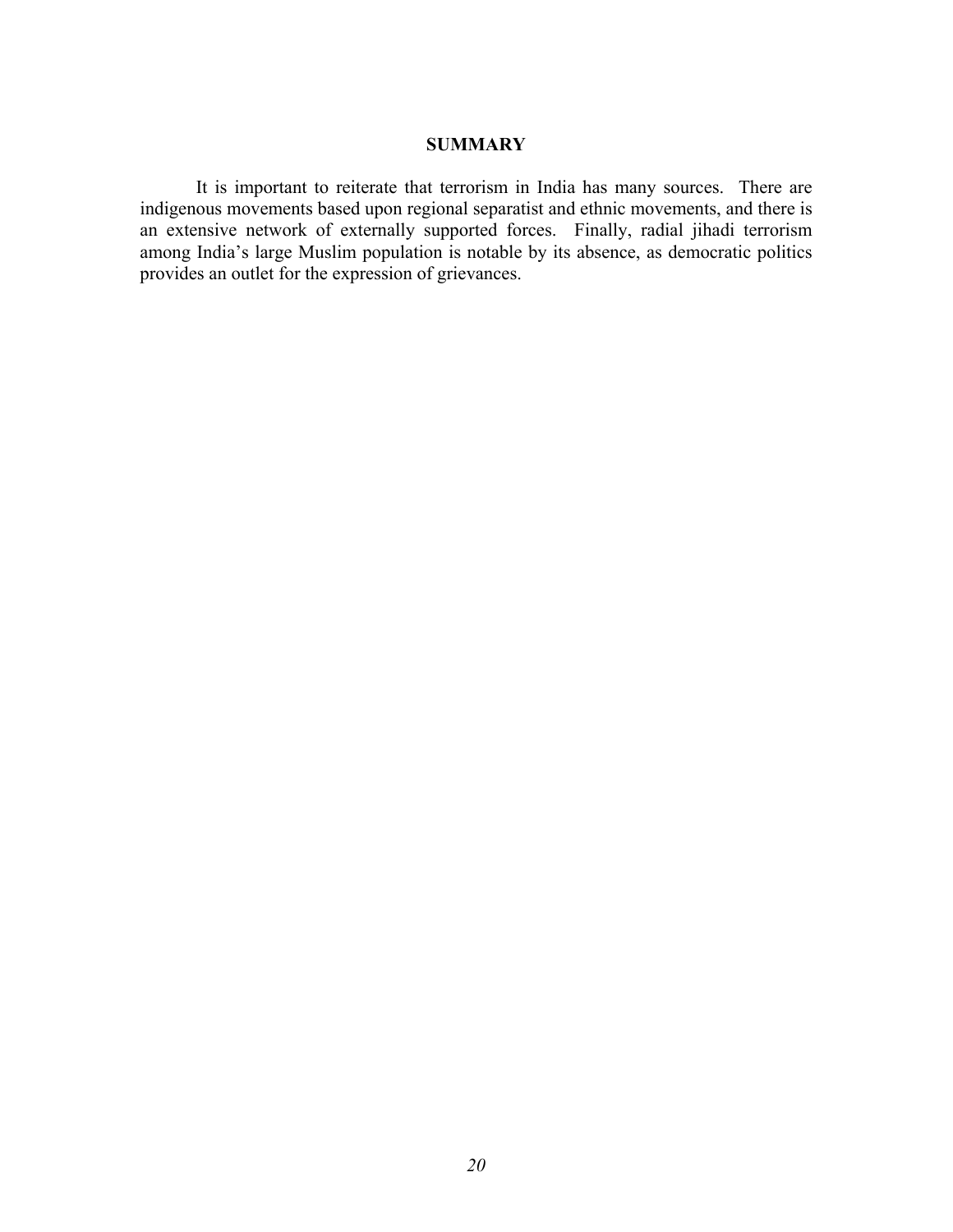## <span id="page-33-0"></span>**Discussion of Terrorist Threats in the United States and India and Relevant Science and Technology**

*B. Raman and Harry Barnes, Discussion Moderators* 

In the discussions of the Lewis Branscomb and Afsir Karim papers, three broad themes were explored: (1) the types and trends of terrorist threats, (2) the role of science and technology in countering terrorism, and (3) specific concerns (costs, threat to freedom, and organizational capacity) raised by the need to respond to terrorism.

#### **TYPES AND TRENDS**

As for types and trends of terrorism, several Indian commentators noted the differences between present-day terrorism and what preceded it. M.K. Narayanan, expressed the concern that terrorism had become a strategic weapon, and was far more widespread than it had been in the past. He also noted that there was still disagreement over the definition of terrorism; except for United Nations' Security Council Resolution 1373, which provides a certain operational definition, there is neither an agreed theoretical nor doctrinal statement as to the definition of terrorism. The last major effort to define terrorism was at a conference in Sharm-el Sheikh, Egypt, in 1995, and wisely, Narayanan added, people have not tried to hold another such conference.

Narayanan noted four differences between present-day terrorism and that of the past. First, we now have "postmodern" terrorists, able to operate as loosely organized, self-financed networks. Second, religiously oriented terrorist organizations have eclipsed the earlier ideologically motivated and ethnonational terrorists of the past. Third, there is a growing cross-pollination of ideas among terrorists as they become better networked more so than among the various counterterrorism agencies. Finally, the new recruits to the ranks of terrorism are amazingly sophisticated, many of them with advanced training in science and engineering. Narayanan noted that this could mean that their appetite for acquiring crude nuclear weapons or weapons of mass destruction is growing; before long they could contrive to build a crude nuclear device.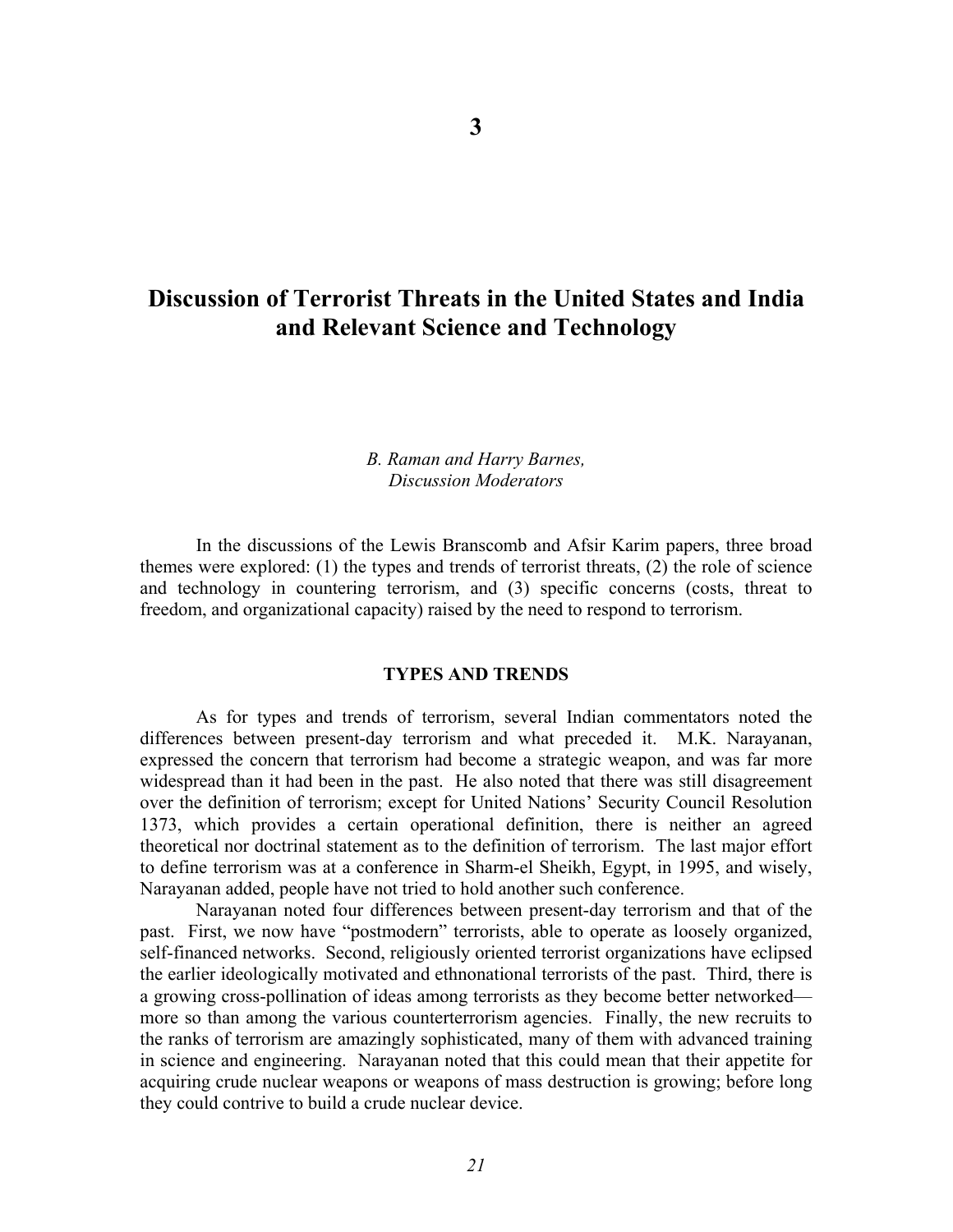The latter point was also emphasized by B. Raman, who stated that terrorists were becoming increasingly adept in the use of science and technology for their own purposes. They attract a large number of educated people from universities and other educational institutions. In the past there were ideologically oriented organizations such as the Bader-Meinhoff, the Action Directe of France, the Red Army faction, the Red Brigade, and so forth. The people attracted to those terrorist organizations were largely humanities students, rarely were there any science students. We now find that many members of terrorist organizations are science or engineering students and technical professionals, notably Osama bin Laden (himself an engineer) and other members of al Qaeda. One suspect in the Bali bombing held a doctorate in chemistry from a very prestigious British university, and Abu Zubaida, who was supposed to be the third-ranking person in the al Qaeda hierarchy, was an expert in computer technology, and according to some reports, studied computer technology in Pune, India, and then crossed over into Pakistan where he joined al Qaeda.

Raman noted that in Pakistan two scientists went to Kandahar and met Osama bin Laden and the leaders of al Qaeda—it is just as important to study the impact of religious fundamentalism on the scientists who deal with missiles and nuclear explosives as it is to study the impact of fundamentalism on political leaders or the armed forces.

Raman emphasized the ability of terrorists to improvise: they discovered 20 years ago that the Czechoslovakian explosive Semtex was difficult to detect, they used airplanes to deliver deadly attacks, and they used shoes to conceal explosives. The lesson is that we must constantly monitor their thinking; for example, in 1998, after the United States launched cruise missile attacks on the training camps in Afghanistan, groups close to al Qaeda said, "You came and attacked us with your cruise missiles on our territory. We will one day come and attack you on your territory with our cruise missiles." A statement that at the time was not taken seriously, but in retrospect it seems to be significant. Terrorist statements have to be monitored seriously, not dismissed as bombastic. On the other hand, Raman noted the problem of dealing with terrorists who claim to possess a bomb or a grenade on an airplane, but have only dummy weapons. He asked whether the issue of sorting out credible and noncredible threats had been adequately examined, as had the prior problem of preventing scientists in such states as Pakistan from sharing their expertise with terrorists.

Continuing on the theme of the role of the scientifically trained terrorist, S. Gopal noted the difficulty in detecting such people. Hypothetically, this would mean that each state had to develop a database of people working on high-end technology and perhaps exchange this information with others. One possible way to track this threat would be to have proper intelligence on people in every country working on high-end technology. He agreed that this would, of course, impinge upon individual rights and freedoms, particularly if intelligence gathering included asking if such people had problems, if they had been affected by state activities, or if their family was affected in some way. But being forewarned is forearmed. So a good network of intelligence, both human and technology intelligence, is a must to minimize terrorism.

Another Indian participant, Raja Menon, was impressed by the diverse range and objectives of terrorists in the world today; from the eastern branch of the terror network, the Jamma Islamiya, with clearly proclaimed political objectives, to terrorist organizations that may be open to negotiation. On the other hand, Menon noted,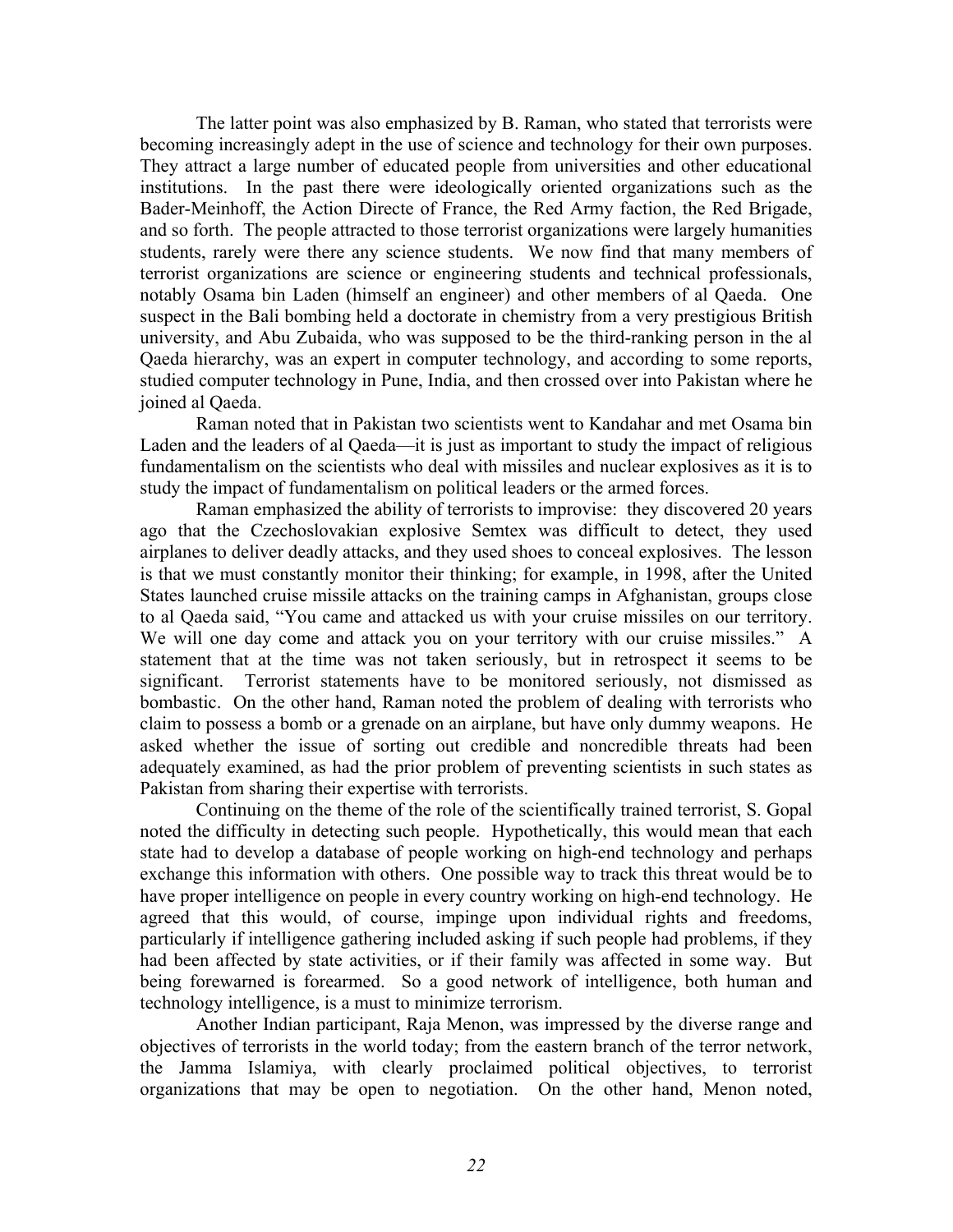Branscomb was correct when he described a new kind of terrorist group whose actions are largely unpredictable, since their objectives are largely idiosyncratic and obscure. That describes al Qaeda, whose political objectives are obscure, and to the degree we understand them, not really negotiable. This type of terrorism most likely will not end soon. Science and technology might be focused on monitoring the transfer of money, as all of these groups, whether Indonesian, Syrian, Egyptian, Saudi, or others, have in common the need for money.

Suggesting a large-scale international approach, G.R. Srinivasan stated that one goal of terrorism is to create economic loss and disruption, which has happened in India, although not in the United States, except for the massive economic damage inflicted by the September 11, 2001, attack. Srinivasan suggested that the international community might ban the use of terrorism to attack another country's economy. The key is in making states responsible for this, drawing on the analogy with warfare, where the United Nations and international agreements have limited the conduct of war by states. Globalization means that if states exercise their responsibility in preventing terrorism, then it can be stopped.

As for long-term trends, several participants expressed their concerns. Narayanan pointed out that while the appetite for violence was growing, there are no good answers as to why this surge has taken place. Like a hydra-headed monster, terrorist forces keep rising up again and again, both in the developed and in the developing states. How, he rhetorically asked, can we deal with a problem where one day a Tunisian-born al Qaeda terrorist plots a suicide attack on a NATO (North Atlantic Treaty Organization) air base in Belgium, a Humbali in Indonesia carries out attacks all across Southeast Asia, and in Guatemala Bay a U.S. soldier and an airman of Syrian origin are associated with them? The problem is growing more acute for India, with its fast-growing economy; Narayanan urged the scientists and scholars present to identify some concrete answers to a problem that seems to be more acute than at any time in his long experience in dealing with terrorism.

N. Balakrishnan pointed out one difficulty in applying science and technology to the terrorism problem. It was analogous to encryption and decryption, where the cost of encryption is miniscule compared to the cost of decryption. If a terrorist invests \$10 on science and technology in a terrorist act, the persons who have to contain it may have to spend thousands or tens of thousands of dollars; therefore, science and technology may favor the terrorist.

#### **Suicide Terrorism**

At various points, the group discussed the growing phenomenon of suicide terrorism. Narayanan noted that India has already had at least 60 documented instances of suicide bombings. Unlike the suicide bombers in the Palestinian-Israeli conflict who target public places, many of the targets now are fortified camps, making locations with nuclear fissile material a highly likely target. Additionally, chemical and biological laboratories are increasingly visible targets, as more and more publicity is given to biological warfare and the use of dangerous pathogens. The suicide bomber who does not care whether he or she dies in the process of releasing smallpox or anthrax is going to be a significant threat. According to our estimates, there are almost 15 to 20 persons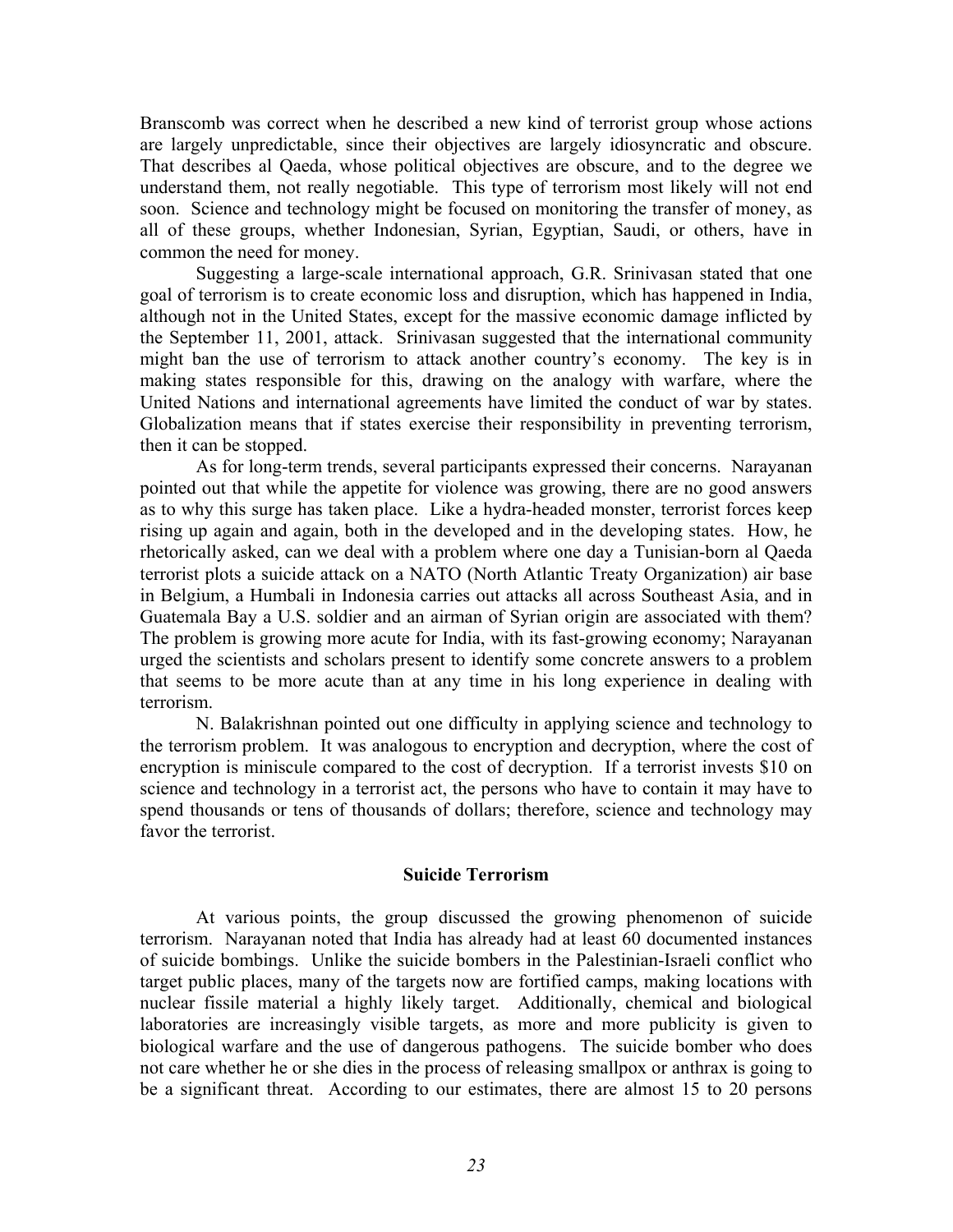volunteering for a suicide mission for every 1 person selected, and if this is true for India, it is equally true for the rest of the world. This is a problem that cannot be ignored. Narayanan noted that this is not just a police problem.

He added that India may yet face a growing problem from its own Muslim population; there have been local aberrations, such as Gujarat, but India has 140 million Muslims, the second-largest population of Muslims anywhere in the world; suicide bombers from one's own state pose a tremendous threat, and even the United States cannot afford to overlook it. Suicide bombers are a concern that requires a great deal of interaction and cooperation between the science and technology community and the agencies responsible for human intelligence. Narayanan noted that India's nuclear deterrent had been based on the belief that people are afraid to die, but this is not how suicide bombers feel.

In a lengthy discussion of the suicide terrorist problem, Branscomb noted that the National Academies' (NAS) Committee on Science and Technology for Countering Terrorism spent some time arguing about the definition of catastrophic terrorism, with some members wanting a kind of mathematical description in terms of deaths and damage. The group decided against this approach, because it concluded that from a terror point of view, probably the most devastating attack would be if once a week someone blew up a daycare center full of children. And if that persisted in different cities over a period of time, the American people would become extremely distraught. Nevertheless, because we were writing about science and technology, we did not quite see how it would be a powerful tool for dealing with a suicide bomber, at least of the type that is seen in the Palestinian-Israeli conflict. Therefore, *Making the Nation Safer18* limited itself to the problem of catastrophic terrorism in which thousands of people were killed and billions of dollars of damage was done, even if a series of small attacks over time would have at least as big a political and social effect on a country as a single, more devastating attack.

Gopal intervened to note that 100 percent defense against suicide bombers does not exist, although fissile material can be kept out of their hands. For example, on the local level, we can create a restricted perimeter around a possible target to mitigate the damage from an attack such as a truck bomb.

Richard Garwin offered his views on the problem of suicide bombers. He noted that the intersection between those who are willing to die and those who are willing to be terrorists has been very small in the past, as is the number of those who are capable of fitting themselves with powerful weapons. Yet, he warned, this is rapidly changing, as more and more people become disaffected. Here, modern technology adds to the problem. There are not only terrorist networks, but the Internet makes it possible for people to learn techniques of destruction so that individuals no longer need to invent them. In addition, there are terrorist supply networks, which recruit and provide those willing to die with the required technology. Garwin noted that a terrorist does not have to assemble his or her own makeshift explosive belt anymore, as these are now being perfected and supplied. Fortunately, this is a point of vulnerability for terrorists, as the police arrest those who are in the business of making such weapons.

 $\overline{\phantom{a}}$ 

<sup>18</sup> National Research Council. 2002. *Making the Nation Safer: The Role of Science and Technology in Countering Terrorism*, National Academies Press, Washington, D.C. The report is available in PDF format at *http://books.nap.edu/hml/stct/index.html*.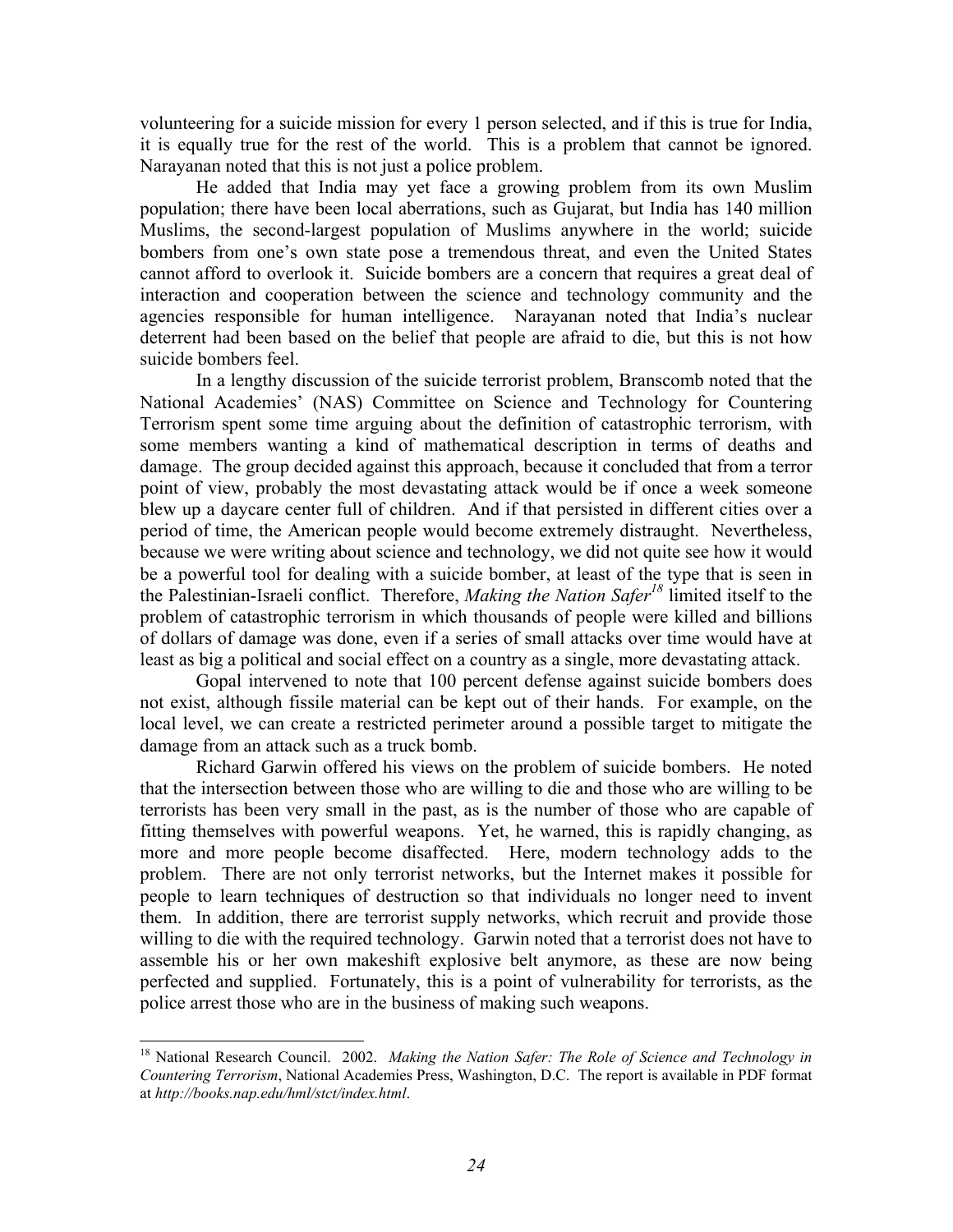Ironically, Garwin noted, the greater the range of weapons in the hands of terrorists, the less they need to rely upon suicide bombers. If the weapon has a radius of destruction of a kilometer, that is, an actual nuclear explosive, it is all too easy to release it anywhere within that region and then for the person who has done it to leave. But, he pointed out, it is true that suicide bombers can have a great advantage in penetrating a nuclear plant, for example, or in attacking a chemical plant, with results comparable to or more serious than those at Bhopal, because a nonsuicide attack would require the placement of an explosive at a particular point and the safe departure of the perpetrator.

#### **THE ROLE OF SCIENCE AND TECHNOLOGY**

Narayanan argued that science and technology will have to play a much greater role in the future than in the past because of the extraordinary reach and the tremendous potential for destruction caused by terrorism; far from being a tactical weapon, terrorism has become a strategic weapon of those seeking mass destruction. Raman suggested that "counter science and technology"—how the state uses technology to prevent terrorists from using science and technology assets maliciously—is as important as how the state uses science and technology to respond to terrorist acts.

From Raman's perspective the most important contribution of science and technology to terrorism prevention is in respect to communications. Wherever interception of communications has been effective, states have been able to prevent acts of terrorism. This is evident in the tactical success of the United States against al Qaeda in Afghanistan and Pakistan; however, it was unable to score similar successes in the cases of the Taliban or the resistance fighters and terrorists in Iraq. al Qaeda used highly skilled experts for its communications, but went through the Internet, providing an opportunity to intercept messages, while the Taliban lacked such expertise and did not use this technology, thus preventing the interception of messages. In Iraq the resistance does not use telephones, wireless communication, or the Internet; they do not even call themselves by name. Thus, the more that terrorists use science and technology the more vulnerable they are to detection and neutralization by the state, and the less they use technology, the more difficult it is for the state to detect and neutralize them. Raman noted that the dilemma for policy makers is that by denying terrorists modern means of communication, we may also hinder our own ability to detect and neutralize them.

Kumar Patel raised the issue of the cost-effectiveness of using technology to defeat or detect terrorists. He noted that it is not very difficult to do a simple calculation of the additional costs and time that go into screening people at airports. Some 2 billion people take airline flights every year in the United States. If we calculate the effects of the accumulated lost productive work time, we can easily determine the cost of added airport security. It is not large, but this happens at every single step. There is a general belief that if only we spent enough money, we could make ourselves much safer, but in Patel's view, this is like buying insurance. Someday, insurance payments may exceed current income, and at that point you will know that you cannot buy any more insurance. The point is, How can we convey through science and technology and cost-effectiveness calculations that at some point we may have to accept a certain level of disruption in society because we cannot afford to be 100 percent safe?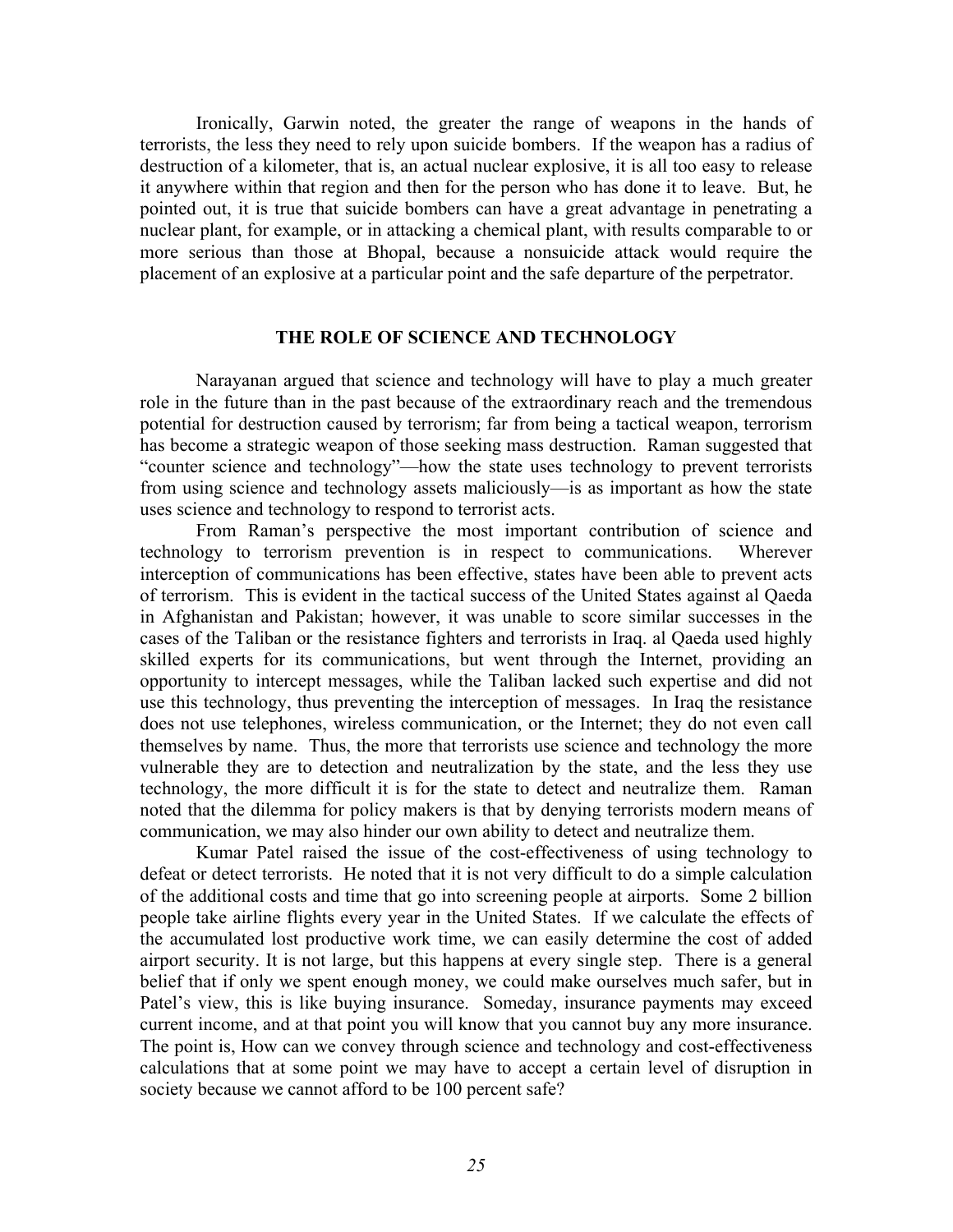This was a point echoed by Gopal, who doubted whether science and technology would ever provide a 100 percent solution to the challenges of terrorism, and he noted that in one recent instance, an attempt on the life of an Indian chief minister was not defeated by high-tech jammers, but the strength of his vehicle, as the explosives were set off by a wired mechanism.

There was a brief exchange over electromagnetic pulse (EMP) devices and radiological attacks. S. Rajagopal noted that it could be used to seriously damage power lines and connected system equipment and components. Branscomb noted that something the size of a suitcase can easily be made that would have the effect of shutting down and perhaps damaging computers within a city block; this could be used against an emergency operations center, for example. Branscomb believed some public knowledge about this topic would be beneficial to security rather than injurious to it.

Branscomb also responded to Rajagopal's query about modeling of cleanup and decontamination from a radiological attack. He noted that some attention was being given to cleanup and decontamination, probably not as much as it deserves, because the principal effect of a radiological attack is likely to be denial of access to the contaminated space. If people leave fairly quickly they are not likely to be physically harmed, but if they cannot return, there would be economic consequences and social disruption. That, Branscomb concluded, deserved a lot more attention than it has been given, even though large amounts of money (much of it for lawyers) had already been spent studying and carrying out decontamination projects from industrial and government nuclear sites.

#### **SPECIFIC CONCERNS**

#### **Indicators**

Raman urged the development of terrorism indicators, analogous to the way intelligence and counterintelligence agencies have developed lists of war indicators. The report of the National Commission on Terrorist Attacks Upon the United States, also known as the 9/11 Commission, indicates that there were disparate pieces of information indicating some suspicious activity, but in retrospect, if all those pieces of information had been put together there might have been a successful forecast of a terrorist attack. There should be a group of people, including scientists and terrorism experts, who could prepare a list of terrorism indicators and share these with government agencies.

#### **Networking and Organizational Responses**

The discussion of the Branscomb and Karim papers also led to an extended dialogue on the importance of networking counterterrorist operations and improving the response of organizations. In response to a question, Branscomb noted that the issue of effective networks for acquiring and creating information and for supporting decisions was a very high priority issue of the NAS committee which published, *Making the Nation Safer*. While there is a lot of experience with complex systems and networks in other environments, some are rather special, and involve the military in some cases, and commercial applications in others. The problem is that the networks needed for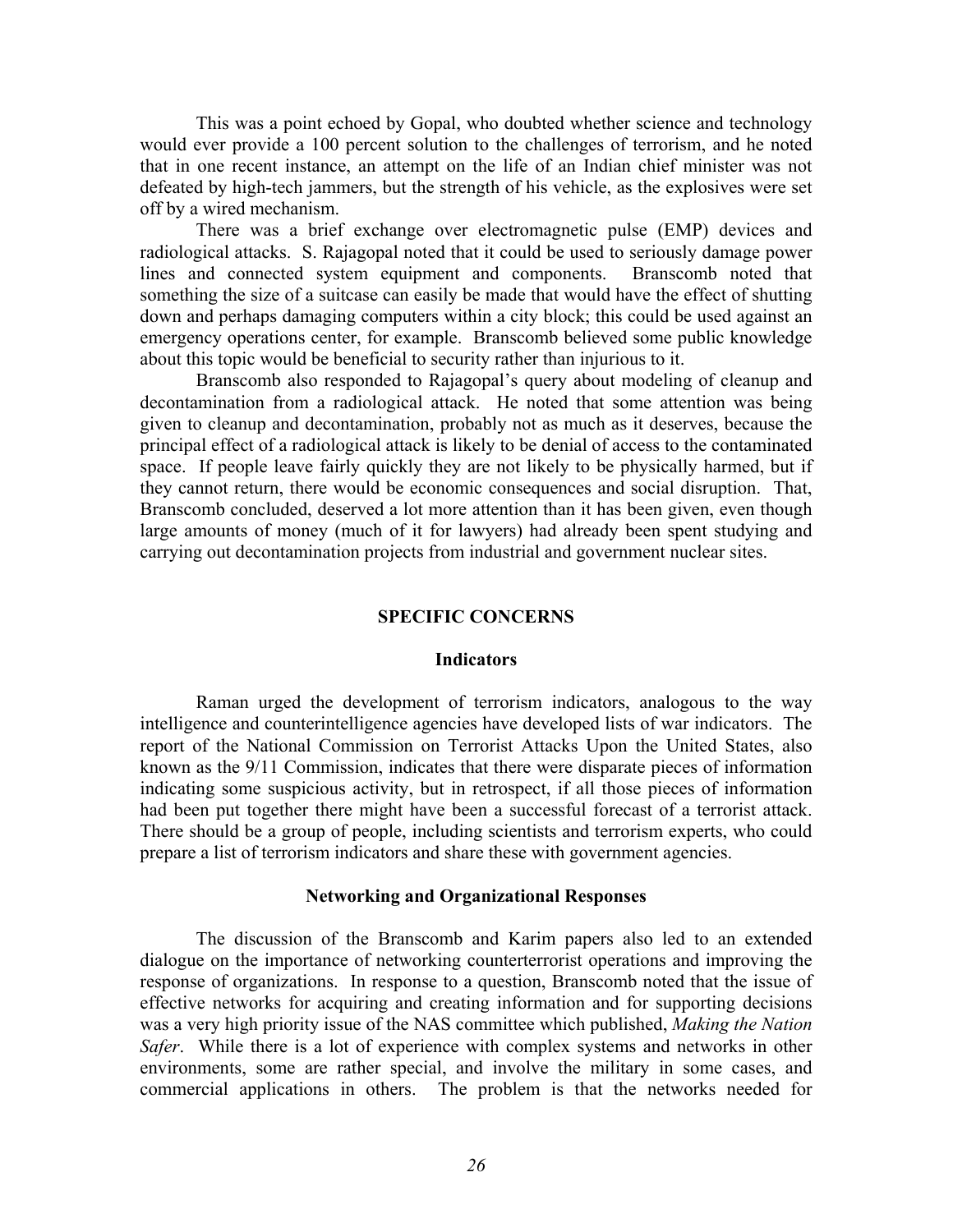counterterrorism must be very inexpensive. The United States could probably afford them, but networks must also operate in a disrupted environment, something for which most commercial systems are not designed. Branscomb noted that this is a promising area for collaboration between the United States and India.

Roddam Narasimha noted that terrorists in India depend very much on networks, sometimes very tightly knit and very closely organized, and sometimes a little more loosely so. These networks have involved state and nonstate actors and operators, as is clear with Pakistan's involvement. In Jammu and Kashmir, networks have also involved religion, crime, social and ethnic conflict, and technology.

Narayanan urged that even more powerful counterterrorism networks be established both within states experiencing terrorism and between those with populations of different religious persuasions and diverse societies. Strong networks between different countries have been necessary to control drug traffic, the flow of funds, religious and social propaganda and misinformation, and to exchange and analyze data and information as well as to exchange databases and ensure the universality of extradition treaties and mechanisms. There may be some movement in this direction, he conceded, but he doubted whether these networks were sufficiently strong—especially since Narayanan felt that the terrorists had more powerful and effective networks than states.

Narayanan did agree with Branscomb that one powerful aspect of technology is handling information. However, the generation, fusion, mining, and secure transmission of information in real time to intended recipients actually present scientific and technological problems, which Naryanan thought was fruitful territory for future Indian and U.S. cooperation.

## **Civil Liberties**

In response to a question from Harry Barnes about the impact of the struggle against terrorism on civil liberties, Branscomb noted that the U.S. President and many political leaders constantly refer to our present state as "a war on terrorism." This is a war in a symbolic sense; the U.S. has talked about wars on poverty, wars on drugs, wars on HIV/AIDS, wars on cancer—none of these were wars in a traditional sense except the notion of a dedicated high priority for government action. But, Branscomb pointed out, President George W. Bush uses this word in combination with what is a real war in Iraq, implying that the terrorism problem is a national emergency on the scale of previous world wars. In Branscomb's view, however, terrorism is an urgent security threat, but is not a war. The terrorist threat will not go away. Terrorists are not going to win; governments are not going to win; nobody is going to win. Vulnerabilities will continue, new threats will arise in the future, but the survival of the nation is not at stake, however greatly the threat of terrorist attacks upsets the public and its government. That being so, the steps that may be necessary to improve the capabilities of intelligence services and the police must be measures that can be sustained in a democracy indefinitely. Therefore, the analogy of the United States incarcerating its citizens who were ethnic Japanese during World War II is not a good analogy to contemporary actions. Japanese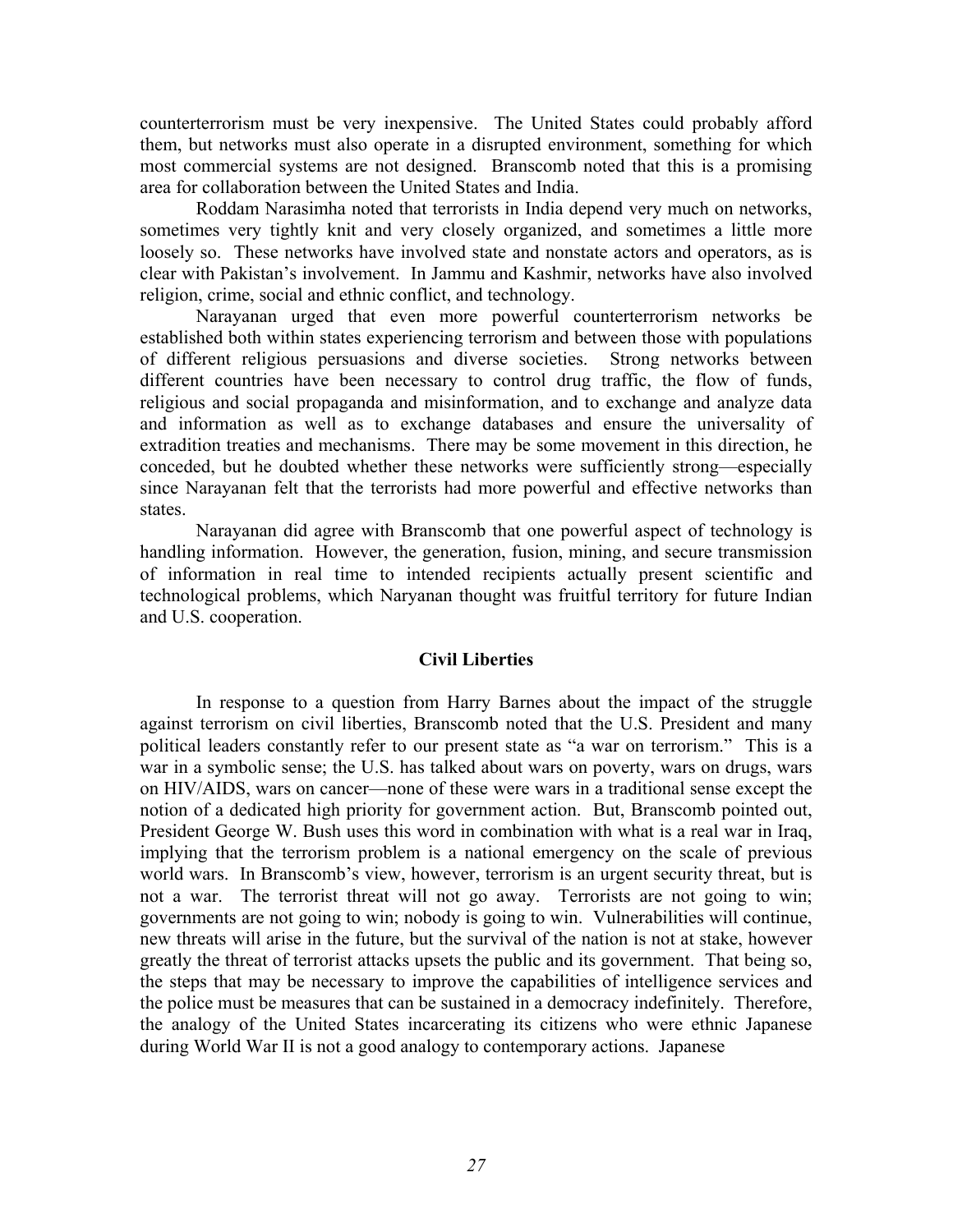imprisonment was justified at the time on the grounds that World War II would have a finite duration. We would win or lose. Losing was unacceptable, and therefore winning had to be accomplished. It could not take more than a few years, and therefore we could suspend constitutional rights for this emergency.

Branscomb warned that if we take similar actions today, we are in deep trouble, because the suspension will continue indefinitely. We will no longer have a democracy, and we might as well yield to the terrorists. He expressed his belief that the civil liberties issue had to be addressed with great subtlety and care, although he did not deny that the police and intelligence services need more ability to perform their duties.

### **Severe Acute Respiratory Syndrome and Grid Threats**

The group also discussed two events that might hold lessons for dealing with possible future terrorist attacks: the Severe Acute Respiratory Syndrome (SARS) epidemic and the collapse of the power grid across about one-third of the United States in 2003.

Lawrence Papay discussed the grid crisis, echoing a comment by Branscomb that if this had been a terrorist attack, the system would not have been restored quickly. This issue was discussed also in the workshop session on infrastructure protection, but Papay did remark that it showed the actual fragility of the grid. While the National Academy of Engineering said the electric power system in the United States was the greatest engineering achievement of the twentieth century, the blackout showed the vulnerability of the electric power grid, and how susceptible it is to a terrorist attack.

Branscomb thought that the SARS episode was a test case of how we might respond to a biological attack. The appropriate response to SARS was a fourteenthcentury approach, namely, take all the people who have been anywhere near the affected person and quarantine them in their homes, and then hope for vaccines once the disease has been identified. That approach proved successful in the SARS outbreak, and it demonstrates the absolute necessity of revitalizing the public health service at the local level in the United States. Years ago if a child in the family got measles, a public health officer appeared immediately at the home, nailed a yellow sign to the front door of the house forbidding anyone to go in or go out until those affected recovered so that the measles would not spread to others. That is exactly the strategy required for SARS. It is a necessary but not sufficient strategy.

The possible causes of a public health crisis are not limited to SARS. Four naturally occurring viruses struck humans in 2003, all of which fatally affected a percentage of patients and required quarantine. Garwin noted that, in a way, the SARS outbreak was very similar to the collapse of the electrical grid, and we were extremely lucky that SARS had the characteristics that it did and that the symptoms were apparent before it was contagious, leading to the possibility of effective quarantine.

As to the possibility of terrorism, Garwin pointed out that foot-and-mouth disease emerged in Taiwan a few years ago, and there was a question as to whether that was an act of terrorism or, for that matter, a China-sponsored introduction. There, too, it appeared in one place and spread in the usual fashion from the place of introduction. It could be that a terrorist might be generous, and not want to inflict maximum damage, but a terrorist might well introduce the disease in multiple places at the same time. The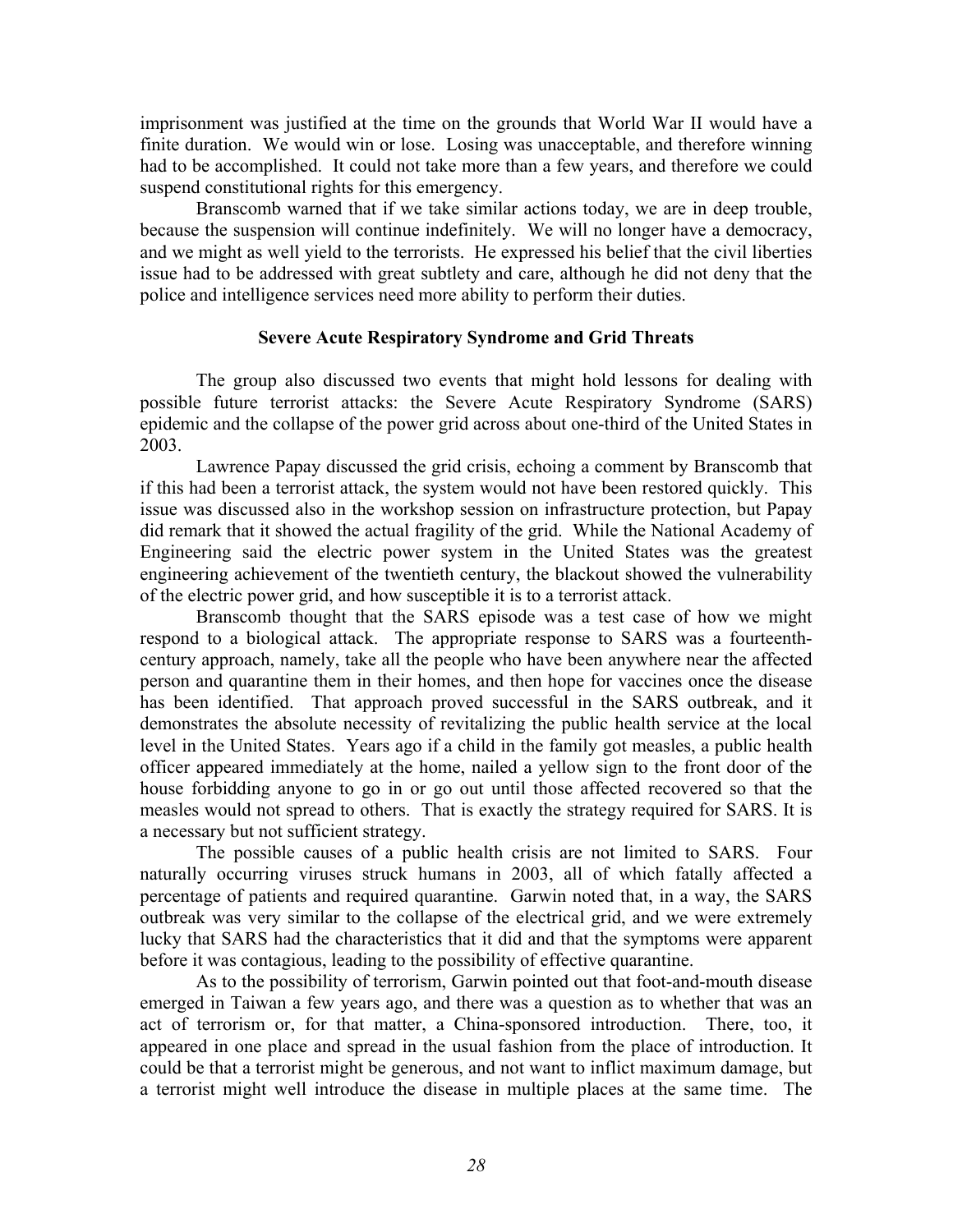forensic investigation might produce evidence of a terrorist attack, but perhaps it would not; identifying the nature of an outbreak (terrorist or not) is an important problem, but our larger task is to protect, whether or not we know it is terrorism.

## **Impact on Policy**

Both U.S. and Indian workshop participants briefly discussed the relationship of science and technology to policy formation. Branscomb noted that *Making the Nation Safer* had a strong impact because it was released one week after President George W. Bush changed his policy and decided to seek congressional approval for the creation of the Department of Homeland Security (DHS). The report's recommendation that the new department include an undersecretary of the Department for Science and Technology was accepted; this office has responsibility for all science and technology policy at DHS. Additionally, the major recommendation that science and technology should be taken seriously as part of the national counterterrorism strategy was accepted—however it remains to be implemented. Finally, what Branscomb called the most important specific proposal of *Making the Nation Safer* was the creation of a Homeland Security Institute (HSI). This was to be a federally funded, nongovernmental but dedicated organization with very high level systems engineering and modeling expertise and decision-making skills to address these complex problems. The primary tasks of the organization would be vulnerability assessments, priority setting, and analysis of proposed actions. A wellqualified systems analysis contractor, the ANSER Corporation, was selected to create and operate the HSI, but it has not been able to operate at a broad level in DHS, nor get the authority it needs to do the job envisioned in the NAS study.

There was also a discussion (mostly among U.S. participants) as to the role of local and state governments in implementing a strategy to contain or prevent terrorism, and the relationship of local governments to the federal government bureaucracies. Branscomb noted that there remains much to be done regarding how to decentralize, down to the community level, the ability to detect the likelihood that persons in the community might pose a threat. If that is done at the national level, in a large country such as India or the United States, it would lack subtlety. Of course, there must be a national police effort, because it is at this point that the international intelligence community would be important. He added that some of the proposals from the Department of Justice would have been unacceptable at the local level and therefore not likely to be implemented (for example, encouraging commercial services that deliver mail or boxes or newspapers to peek inside the door of the house when they deliver and look for suspicious activity). This is very close to asking children to tell on their parents, and is intolerable in a society where liberalism is part of the definition of freedom.

Moving from issues surrounding the scope and threat of terrorism, and means to combat it, Rose Gottemoeller addressed the problem of developing a "customer base" for the new technologies being produced to counter terrorism, pointing out that there was no clarity as to the strategy by which local and state officials might be equipped with the relevant technology. Municipalities, she argued, did not have the resources to buy the technologies, the sensor systems and so forth, that the Department of Energy labs were developing. Branscomb responded that there was also no industrial base for the production of relevant technologies, and state governments were in red ink at the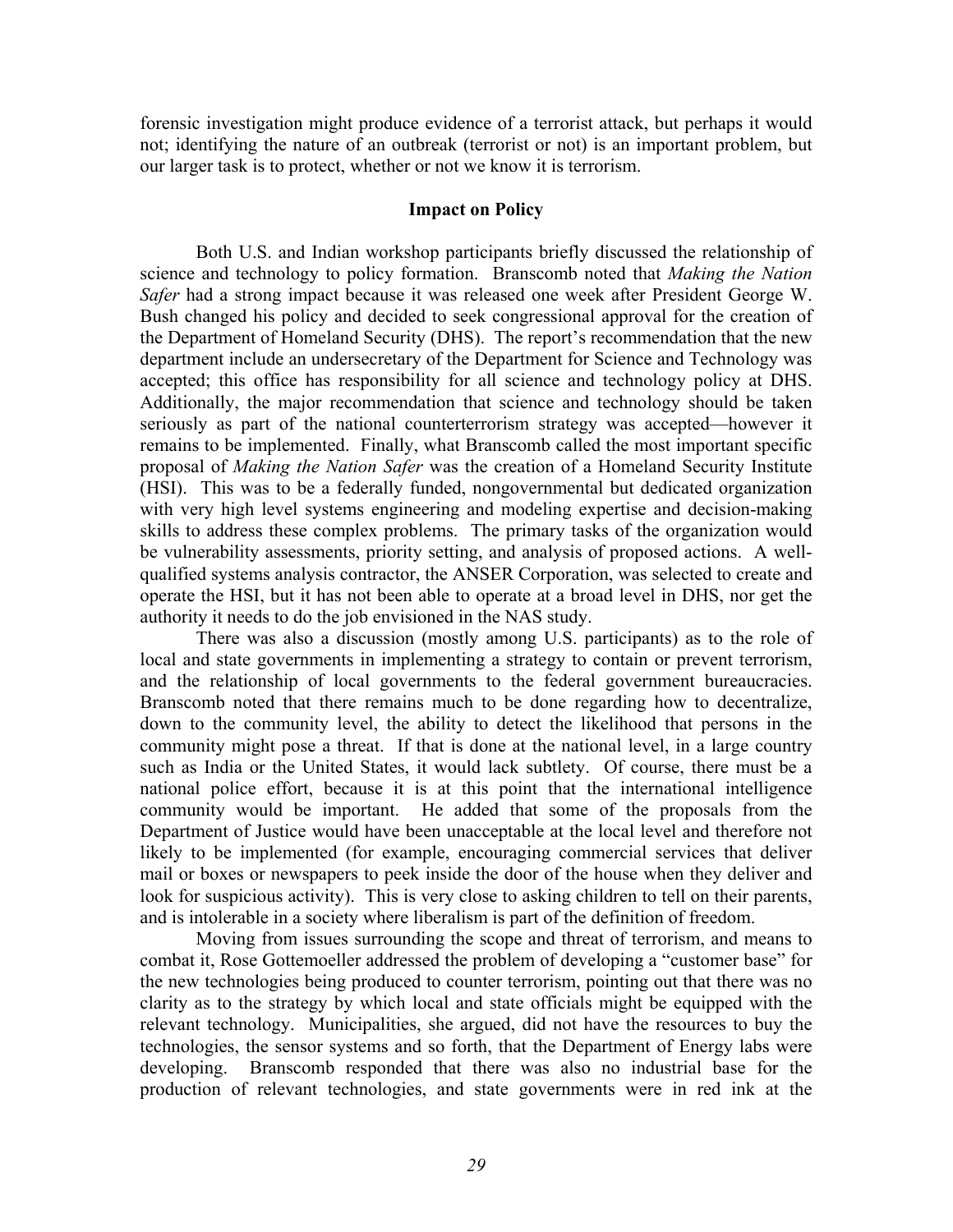moment. Ultimately, federal funding will be necessary, but he asked: Will the systems deployed be effective? His answer was that this will depend on whether or not the problem is looked at comprehensively, which was one of the tasks to be undertaken by the Homeland Security Institute. It was intended to be a decision support organization to convince the secretary of the Department of Homeland Security and other senior officials to look at the deployment of these technical fixes in the context of a realistic and comprehensive analysis, including the likelihood that terrorists will become more sophisticated in their attacks. Branscomb estimated that the United States would go through a period of several years in which the money available will be used to purchase whatever is offered by the most politically persuasive vendor, and it will take a few years to find out that it does not work. This was a point also made by an Indian participant, Gopal, who noted that there was likely to be tension between antiterrorist cooperations and commercial interests. The classic example he cited was the 1972 Biological and Toxic Weapons Convention (BWC), which is still hampered because of the conflict between the need for inspections of facilities and the resistance of the biotechnology and pharmaceutical companies.

The session ended with some additional remarks by Raman on the dilemma of dealing with contemporary terrorists. He noted that "classical" terrorists had political gains in mind and did not really want to kill people, but did so only to obtain favorable treatment for their cause. Contemporary terrorists do not care about that, Raman noted; they want to destroy the opponent. The dilemma is that these people will not simply assert that they have a weapon and that they will set it off unless their demands are met; there may well be a weapon that will be detonated without any warning, and this will be the first time we know of it.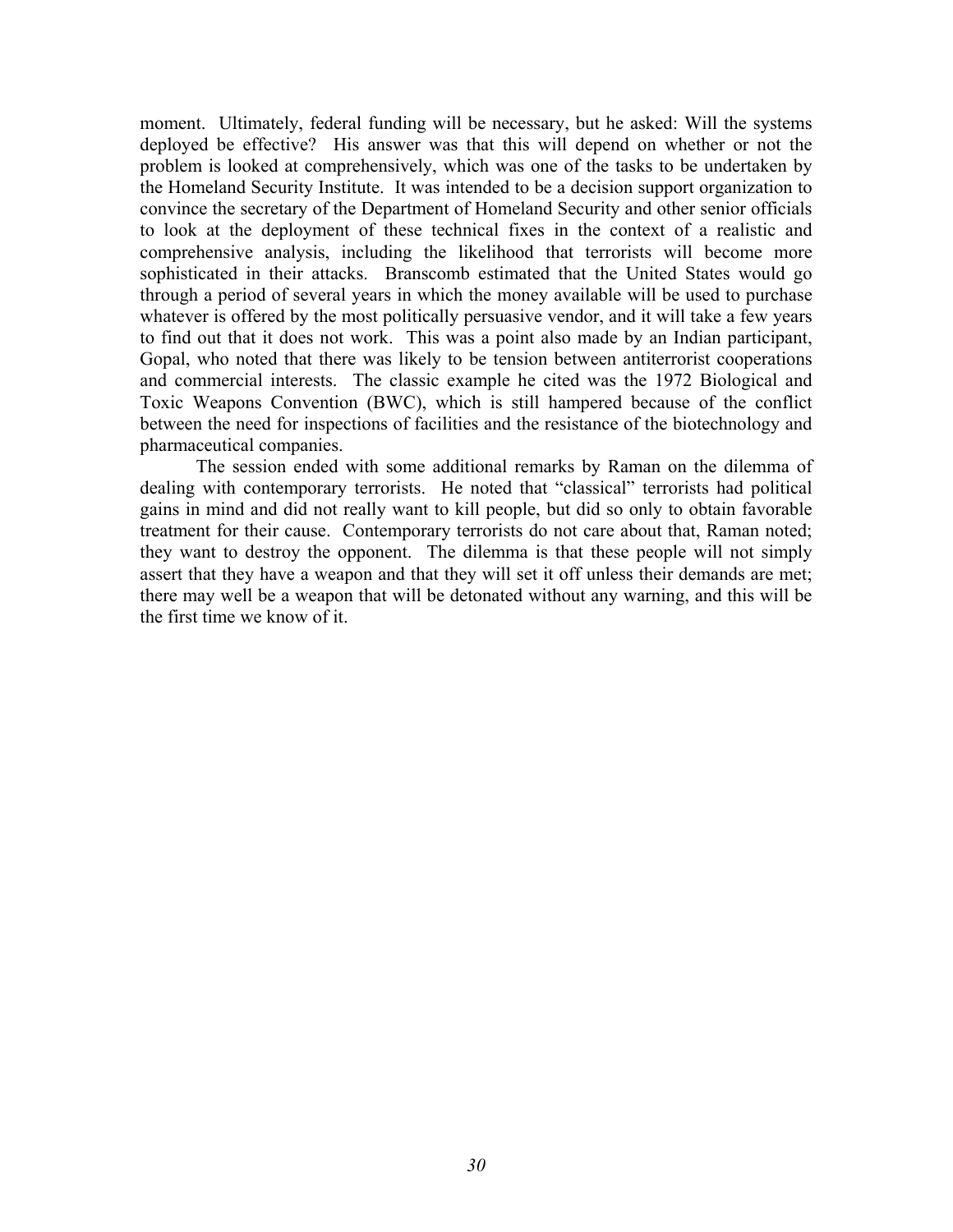# **Information Technology and Communications Security in India\***

#### *N. Balakrishnan*

The foundation of the information and communication technology (ICT) revolution was laid in the seventeenth century when Gottfried von Leibniz invented the Step-Reckoner in  $1671$ <sup>19</sup> The Step-Reckoner is a device that can add, subtract, divide, multiply, and evaluate square roots. His invention provided invaluable support for the binary system and marked the beginning of desktop computers. Leibniz asserted that excellent men should not lose hours like slaves in the labor of calculations, which could safely be relegated to anyone else, if machines were used. This premise is relevant to the entire populace, and can be applied to scientists or terrorists.

The information security perspective differs from country to country. Developed countries are concerned with managing and operating nuclear power plants, dams, power grids, air traffic control systems (ATC), financial institutions, and disaster recovery. For developed and developing countries, information technology (IT) is both a weapon and a target.

Capital spending on IT is predicted to increase. IT will soon become a very significant component of the economy. Most countries are predicting that more than half of the economy will be directly driven or indirectly controlled by IT. Economists have found that the percentage of Gross Domestic Product (GDP) spent on ICT can be used to distinguish between developed, transitioning, and underdeveloped countries. The economies of countries that are gradually moving toward becoming developed or moving toward the transition stage will critically depend on IT.

The Internet is not pivotal nor is its functioning critical to Indian society as yet. Nonetheless, information technology is vital to the country's economic security.

l

<sup>&</sup>lt;sup>19</sup>The author would like to thank Professor Roddam Narasimha for helping to shape this paper, and gratefully acknowledges the work of his students Meera Sarma and Madhavi Ganapathiraju.

<sup>\*</sup>Editor's note: Since this paper was originally presented in January 2004, many changes have occurred in the fields of information technology and communications security in India. This paper was based on information available to the author at the time.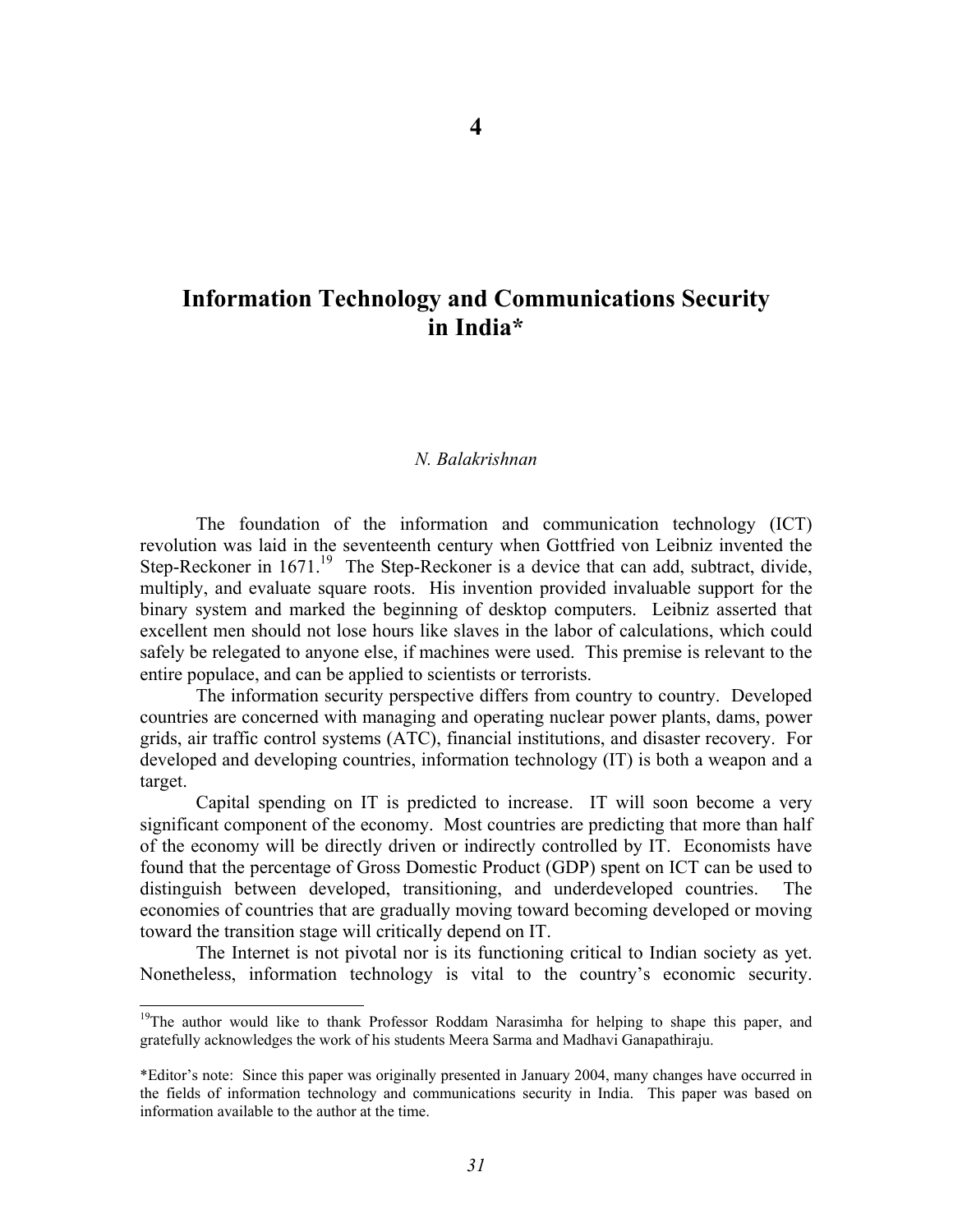Software exports have grown in recent years, and ICT has markedly increased as a percentage of GDP. Thus, IT is crucial to our economic security.

ICT forms a growing percentage of GDP of developed economies, a slightly lower percentage of GDP in emerging economies such as India, China, and Korea, and only a negligible portion of GDP in less-developed nations. With the trend seen in the growth of ICT in India as a percentage of GDP, it is likely to match the rate of developed nations. It is only natural to believe that the Indian economy will become more and more dominated by ICT growth.

The effectiveness of ICT in Indian society is quite visible, and we see that economic thieves are increasingly relying on computers and computer databases. In this regard, disk forensics<sup>20</sup> and the laws controlling them are an issue. People who misappropriate funds and launder money maintain all their accounts on computers. Technology is increasingly utilized to trap politicians and political and business opponents. People involved in illegal activities such as betting, economic crimes, and terrorism make use of cellular phones and other technological advancements. Unlike what is witnessed in developed countries, attacks on national networks and the national infrastructure in India are more likely to be politically motivated than motivated by economic gain.

Observation of Internet traffic and intrusion attempts by hackers over a period of time suggests that script kiddies<sup>21</sup> are hacking into some of our networks in order to use the bandwidth to launch attacks on others. Script kiddies are also active participants in chat relays, the cauldron for the formation of hacker groups. The expression of anti-Indian sentiments over the Internet is a spillover of this. This is also made easier by the poor maintenance of some Indian Web sites.

In an effort to improve awareness in the country, the first Indian Computer Emergency Response Team (CERT-In) was launched recently. However, we are still faced with the absence of any serious intrusion detection sensors and few or no intrusion prevention methods and policies in India. With the lack of rules and regulations regarding spam, India could have the largest number of spam mails and the most virusprone computers in the world. This signifies a need for a national agenda to assist the creation of antispamming laws and best practices for Web sites. If such preventive measures were put into practice, most of our security issues would be solved.

Another important aspect is the advancement of technology and the potential for misuse of that technology. Countries such as India and China could use this as a vehicle for their economic development. Processor technology has already become a nanotechnology. Soon we will witness the convergence of silicon technology with nanotechnology and biotechnology, which will be far more disruptive than ICT. It is also predicted that ICT, biotechnologies, and nanotechnologies together could be more perilous than ICT alone. In the future, IT will be one of several critical factors for the economic security of countries like India.

Storage technology has also demonstrated some remarkable changes. On small form-factor disks, it is possible to store 250 gigabytes (GBytes) today. In 10 years the number of gigabytes on a disc has grown 1,000-fold. There has been an equally

 $^{20}$  Disk forensics is the science of extracting forensic information from hard disk images.

<sup>&</sup>lt;sup>21</sup> Script kiddies are relatively unsophisticated computer hackers that look for vulnerabilities in programs through the Internet without understanding those vulnerabilities uncovered by others.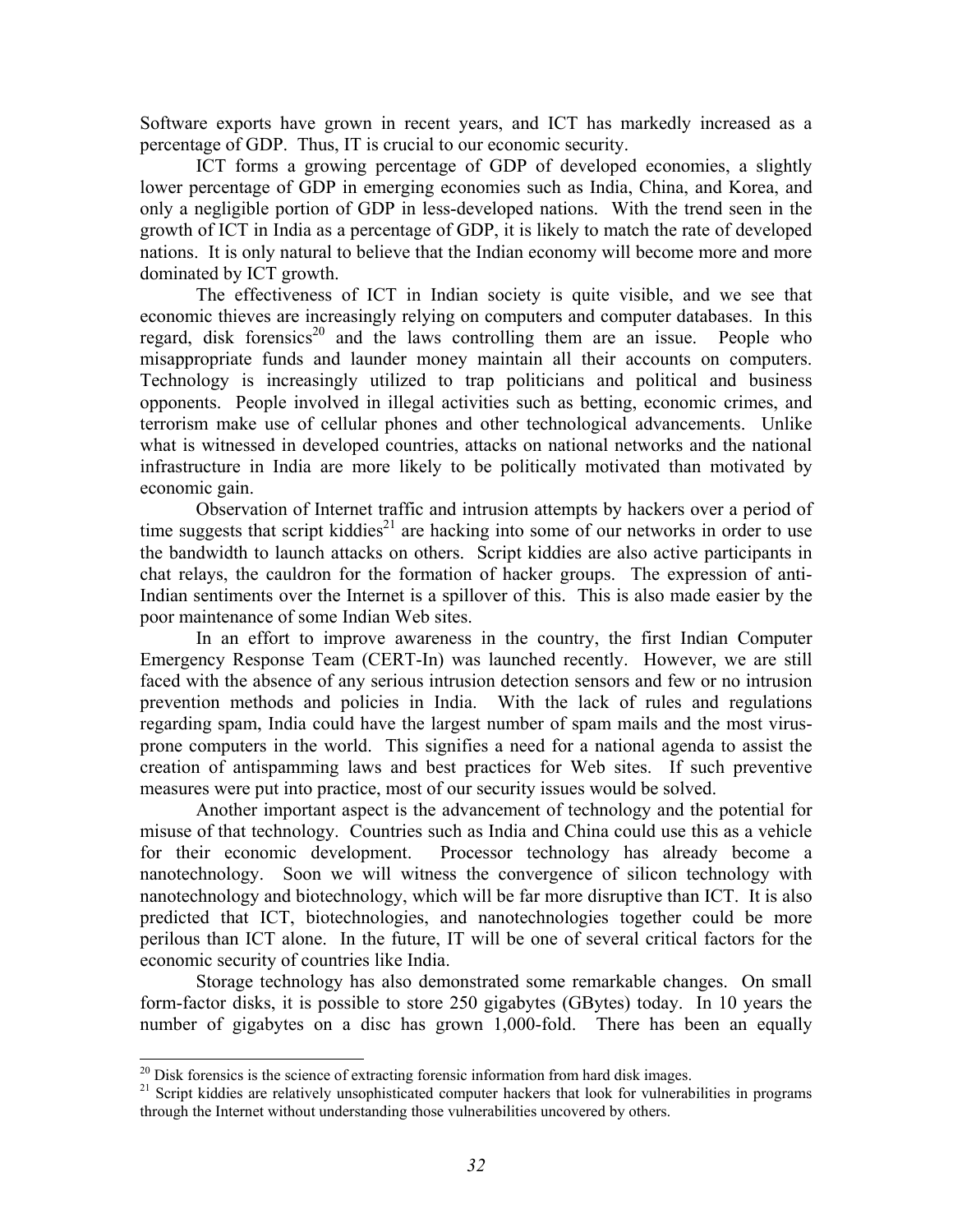astonishing growth in bandwidth. Seen collectively, the richness and the reach of information are exploding exponentially.

The paradigm shift in Internet traffic is another noteworthy aspect. Until very recently, much of the traffic on the Internet was voice traffic, now data or Internet protocol (IP) traffic has caught up with voice or analog traffic. Currently, the construction of data infrastructure is outpacing voice three to one. With the advent of voice-over-Internet-protocol (VOIP), countries like India will not be far behind. This is a central issue that may create serious problems in the arena of information security in the future.

The major challenge in the area of communication technology is the conflict between connection-oriented and connection-less circuits. Another concern is the seamless integration of broadcast, unicast, and multicast in the midst of growing security concerns. One of the dominant questions about the future of communications is whether there will be wireless and optics alone, or something else beyond fiber technology.

It is most likely that very soon mobile phones will exceed the number of fixed phones. Additionally, they will offer specialized services (that is, calendar, address book, e-mail, and Internet access). The mushrooming growth of mobile phone-like access devices that enable mobility will present a key hurdle in monitoring cyberspace. These devices are small, and determining the location of users may be difficult. The extent of miniaturization is so substantial that in a few years cellular phones will be wearable and will functionally replace many smart devices. The convergences of multiple devices into single devices will, unfortunately, have dire consequences in the sphere of information security.

Digital convergence has led to the creation of smart devices. Behind such digital convergence is the drive toward material convergence and natural interfaces.

The various dimensions of the wireless information society are

- human interface that makes technology transparent
- virtual presence that makes distance transparent
- seamless solutions that make systems transparent

In the upcoming era of virtual presence, the creation of global innovation networks will become possible. These will be virtual communities where ideas, information, and knowledge circulate and collide freely. Together, communication and the technology of computers give life to the concept of information for anyone, at anytime and anyplace.

## **TECHNOLOGY FOLLOWS THE LAW OF ACCELERATING RETURNS**

There is a paradigm shift in the world of computers and communications from supercomputers to smaller microprocessors; in other words, small fish eat big fish. Companies like Cray, Wang, and others have been bought out by smaller companies. Some of them have actually disappeared. Processors could be holographic or have speech input and output with automatic speech recognition and speech synthesis, as well as multilingual and terabit connectivity at a personal computer. In the future, browsers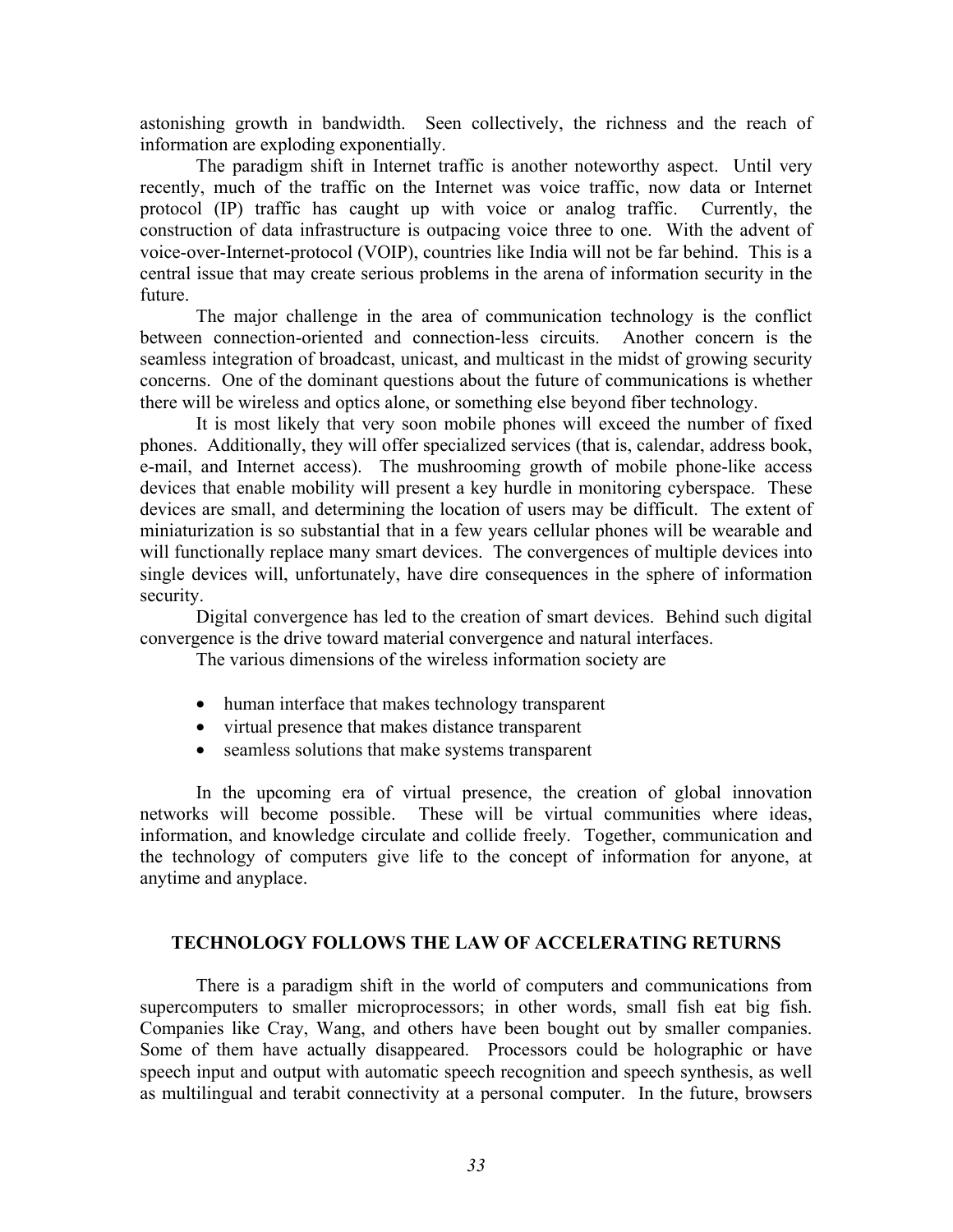will be the only medium of communication. They will be active with voice, video, and language, and will be independent. Mobility and small form-factor devices such as palm devices, personal digital assistants, and tablets will be the devices of the future.

Now we can also see the convergence of silicon electronics and photonics. Further, the convergence of biological sciences and nanosciences may make the cyborg a reality. Such technologies may also fall into the hands of antisocial elements. Indeed, computers are gradually moving from thinking machines to spiritual machines. By 2019 a \$1,000 computer could have the capability of the human mind.

## **THE ROLE OF INFORMATION TECHNOLOGY IN THE INDIAN ECONOMY AND THE NEED FOR INFORMATION SECURITY**

In India, information technology is going to be a critical factor that has to be protected rather than used as a weapon. Billions of dollars come from IT directly, and the IT market is growing exponentially. Hence, IT—not just the IT infrastructure per se, but also the other components of IT—is extremely critical to the Indian economy. Protecting India's capability for IT expansion is more critical than protecting the critical infrastructure.

In 2002, the vast majority of India's exports were sent to the United States and Europe. Given this, uninterrupted communication between these parts of the world is critical to the Indian economy. For India, IT has also been an excellent economic contributor, leading directly and indirectly to the creation of new jobs and foreign direct investment. Appropriate protection for IT in India should not be limited to just infrastructure, but rather it should be a unique area of comprehensive activity.

Information technology is a critical component of the Indian economy. Knowledge is the wealth of a nation. It is thoroughly interwoven by networks and is often stored on computers as codes, data, and network flow. In the world of digital information, movement of data across a network is essential to the creation of wealth the digital economy. Hence, physical and economic security is linked to information security. Information security is decisive to India because it is strongly connected to economic security.

E-commerce, supply-chain management, workforce optimization and e-learning are critical enablers of e-business. These critical components will drive requirements, and are linked to economic security. In other words, security is a critical enabler for ebusiness. In order to achieve security, in-depth defense, which extends beyond classic perimeter controls such as firewalls, is a necessity. Multiple cohesive security components such as intrusion detection appliances and specialized virtual private network (VPN) gateways will have to be used. Security will also have to be integrated into the ebusiness infrastructure, particularly into enabling networking devices. As security is probabilistic and each security component can either harm or help, a comprehensive blueprint specifying design, operation, and management practices is also required.

There is an explosion occurring in e-business as organizations move to rapidly take advantage of today's Internet economy. As organizations move to use the Internet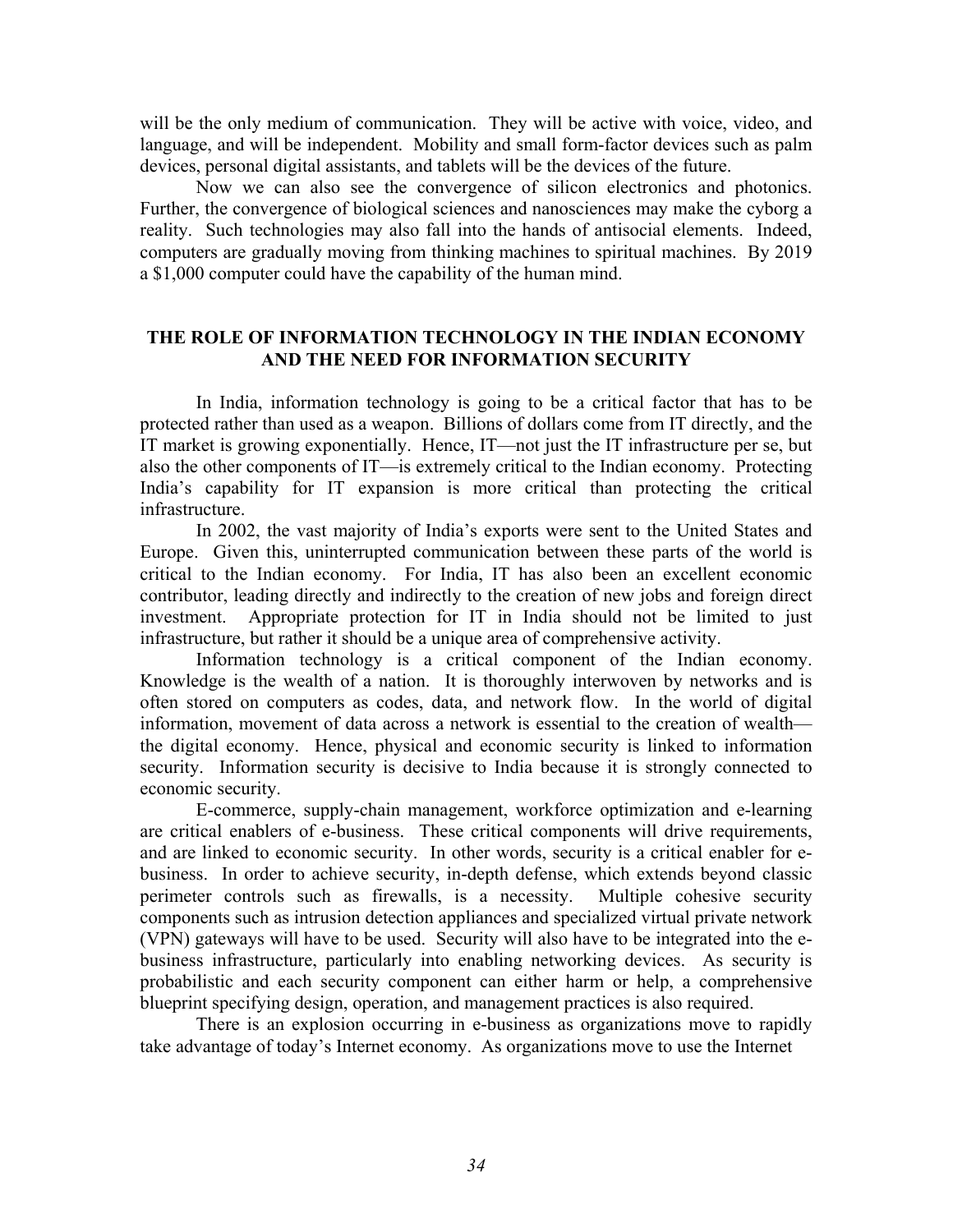and e-business to gain a competitive advantage, they inherently open themselves to new security risks. These risks are significant, and organizations that wish to thrive in the Internet age need to address them.

A dichotomy exists. There is an urge to share information, and at the same time, there is an urge to protect invaluable information. There is a growing need for systems to be open as well as secure. It is predicted that the Internet will become so mission-critical in India that people would rely on it just as much as they rely on the telephone. The Internet is gradually absorbing the phone system, VOIP, entertainment, and digital radio. People will expect high levels of reliability and security from such Indian firms as Telco.

## **WHY IS THE INTERNET AN EASY TARGET?**

The Internet environment today is dynamic, crosses jurisdictional boundaries, and is witnessing an explosion in government, commercial, and consumer use. It continually incorporates new technology but lacks central administrative control. To understand the environment in which incident handlers work, it is necessary to understand that the Internet is global and has no central authority. The Internet started as a research project. It was a small community of researchers who knew and trusted one another. Security was not a primary consideration in the design of Internet protocols. Today, however, any problem that occurs in one part of the world can spread to any part of the world like a virus. Its bandwidth is expanding from dial-up networks. Furthermore, the local area network (LAN) and the wide area network (WAN) have merged, yielding what seems like a single seamless integration of networks. Thus, in addition to the challenge of identifying solutions to protect the current network, a whole new network that looks like one single network has emerged.

Some of the major weaknesses of the Internet are the presence of an ad hoc collection of transmission control protocol/Internet protocol (TCP/IP) interconnections, the absence of a central authority, the lack of central knowledge of connections, poor packet billing, the lack of integration of core equipment in helping law enforcement, and the presence of large perimeters that are difficult to control. Hence, the Internet has become an easy target for individuals and groups intent on doing harm. Since the growth of the Internet has been exponential, it has many hundreds of thousands of vulnerable systems connected to it—all of which are potential gateways or targets for intruders. All are built on an (ultimately) insecure foundation and based on a culture of trust. The Internet itself has become an infrastructure, like the telecommunications or utility services.

Furthermore, the complexity and administration of computer and network infrastructures make it even more difficult to properly manage the security of computer and network resources. As a result, many more computer security events or incidents are occurring. One of the most basic premises is that with the right funding and sufficient time, any network could be broken into. People who try to compromise networks do not have any budgets. They possess blank checks.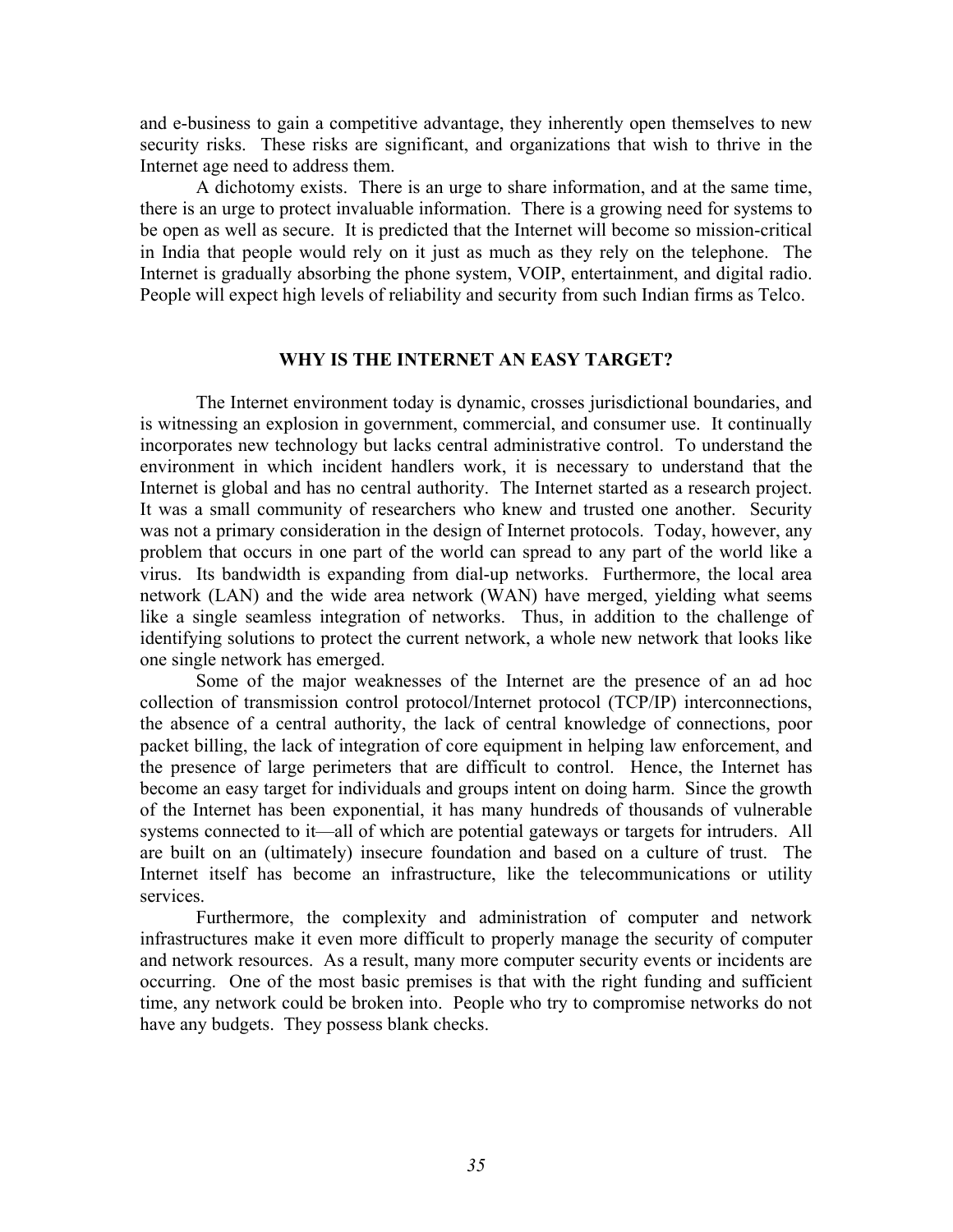### **DIFFERENT WAYS TO ATTACK**

Concerted attacks could be mounted by a combination of agents such as Trojan horses, worms, spies, moles, sleepers, controllers, and couriers. Intentional or unintentional insider attacks are also possible. Denial of service, distributed denial of service, catastrophic denial of service, and social engineering are other types of attacks. In India, very often attacks, such as denial of distributed service or catastrophic denial of service, are absent because the country's backbone bandwidth is not significant.

In this regard there are three components of information warfare—defensive, offensive, and monitoring. The defensive component comprises firewalls, encryption, and secure protocols. The offensive component comprises sniffers, scanners, denial-ofservice attacks, viruses, and hardware and software bugs. The monitoring component consists of traffic analyzers, intrusion detection systems, international communication interception, communications intelligence, and passive detection. The monitoring component is extremely important, and many institutions today are collaborating to devise systems that monitor and conduct preventive analyses of attacks.

There are many possible situations presented in the world of information warfare. None of them are possible in India. Nations that are most advanced in networking are also the most vulnerable. A sudden power blackout, nuclear station malfunctions, random changes in airline and railway reservations, or automated teller machines randomly crediting are highly unlikely scenarios in India, particularly because these cannot be attacked through wires. India's telecom network (which is not connected to the Internet), air traffic control systems, commercial banks, and airline reservations are less vulnerable and most of the vulnerabilities are not life threatening.

In most countries, individuals, enterprises, and governments are vulnerable to attacks, but in India the Internet is predominantly used for business-to-consumer activities (rather than business-to-business activities). Given the relative vulnerability of the systems and importance of the targets, it seems likely that, were insider attacks to occur, government information systems and financial information systems would be most affected.

The main problem with ICT is that networks are neither limited by range nor by speed. This means that because of the speed at which information moves, when a network is used in an attack, damage can be extensive and lethal.

## **INFORMATION LIFETIME**

Key players in a networked information society are individuals, enterprises, and the government. These players interact with each other for e-commerce, information exchange, and information dissemination. The economic value of information varies, as does its privacy requirements and the time during which it will require protection. For example, electronic fund transfers require short-term security, as the data is dynamic. In contrast, a company's strategic plans require security for several years. A proprietary product or software would require protection for decades. Personal information, such as medical records and confidential assessments, requires a lifetime of protection.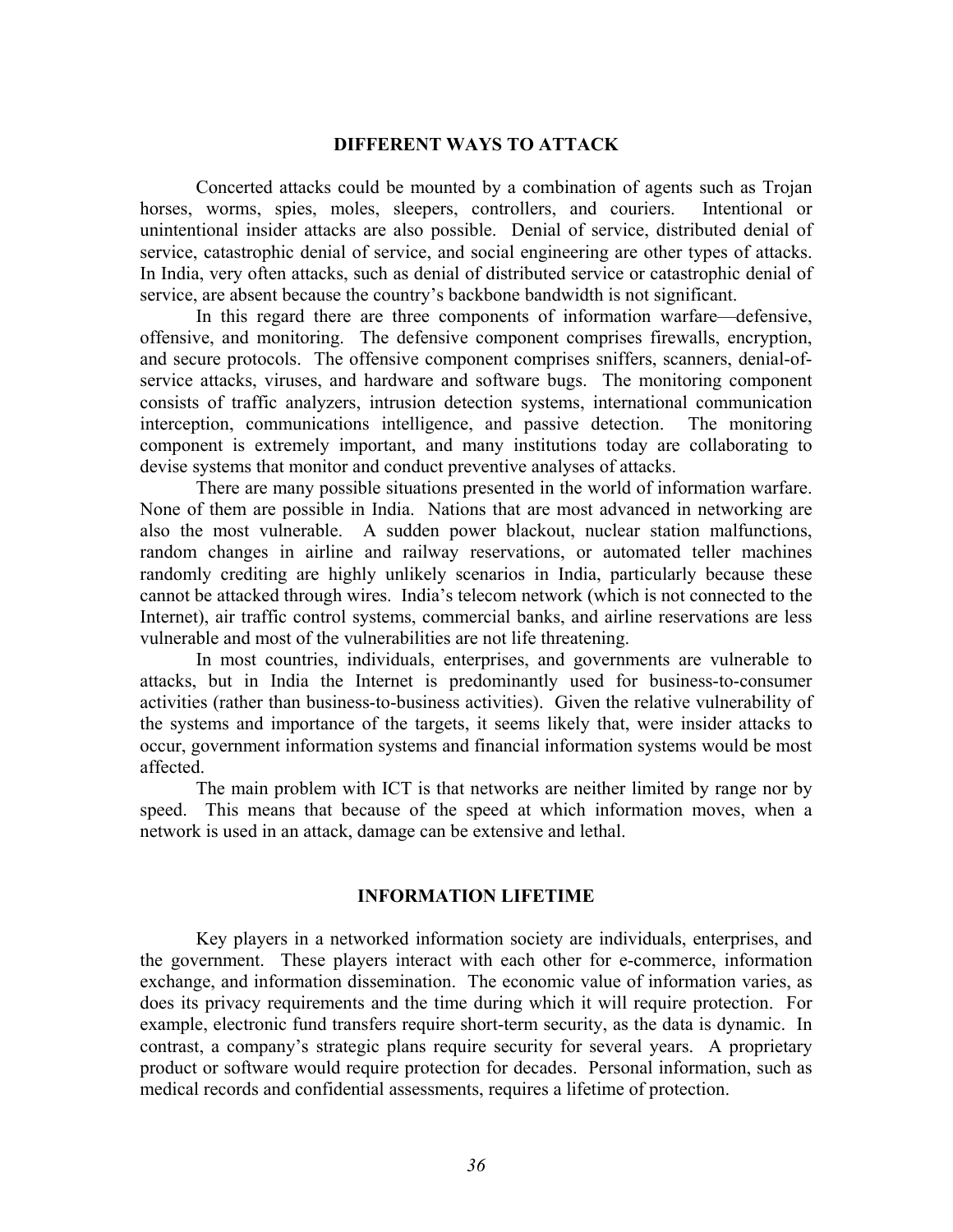India has witnessed the communications revolution in different ways. Weapons used could be just words or pictures. India, therefore, is very vulnerable because manipulative information very quickly creates panic.

#### **Information Warfare**

Information warfare is the use of information to achieve national objectives. This is done by actions to deny, exploit, corrupt, or destroy the enemy's information and its functions, while protecting the state against those actions, and exploiting the state's own military information functions. Cyberterrorism is a type of information warfare. Future wars are most likely to be fought in this theater. Information warfare affects the economy, commerce, and all of society.

In the field of information warfare, software is the soldier. KNOWBAT, a software spy; daemon sniffer, software that records commands and reports on query; viruses; and trap doors are examples of such soldiers. Computers and networks are also soldiers in information warfare. In India a virus on a chip, electromagnetic pulse (EMP) attacks, EMP-triggered hardware, and biological organisms that eat chips are methods of attack gradually becoming more probable.

Hence, waging information warfare is cheap. There are abundant opportunities to manipulate perception in cyberspace. It is possible to commit virtual fabrication, deception, and propaganda, as no nation has any sovereignty over cyberspace.

The amount of technical knowledge required to be a successful hacker has dropped dramatically. Hacking that required a Ph.D. in computer science in the 1980s can be done today by a school student. The amount of potential damage has also been exponentially increasing, so much so that even a school student could bring down the world's network. Hackers love making the news, and often do, but threats to corporate resources are everywhere. As networks become more sophisticated, so do the tools that hackers use, and today they come with a user manual. This obviously means that instead of a few, brilliant hackers threatening networks, there are many more people of average intelligence and education who can, and do, cause trouble. It is more important than ever to make sure that networks are secure.

## **PROFILING THE ATTACKER AND ATTACKS VS. PROFILING NETWORKS**

With regard to profiling attacks and understanding attacker capabilities, a good research organization can manage to control the attackers' combined capability. A profile of the top defacers worldwide indicates that the Silver Lords, an international group that works in Indonesia and many other places, have caused extensive damage. Such group attacks have been analyzed. Rather than profiling the workings of the networks, profiles of the attackers have been created.

The popular methods of attacks are very informative. Many attacks have been due to configuration and administration mistakes. In many cases, vulnerabilities were known in advance and had been reported in CERT-In and other places, but system administrators had not corrected them. In other words, numerous attacks could have been prevented by being careful or by employing intelligent operating systems and self-healing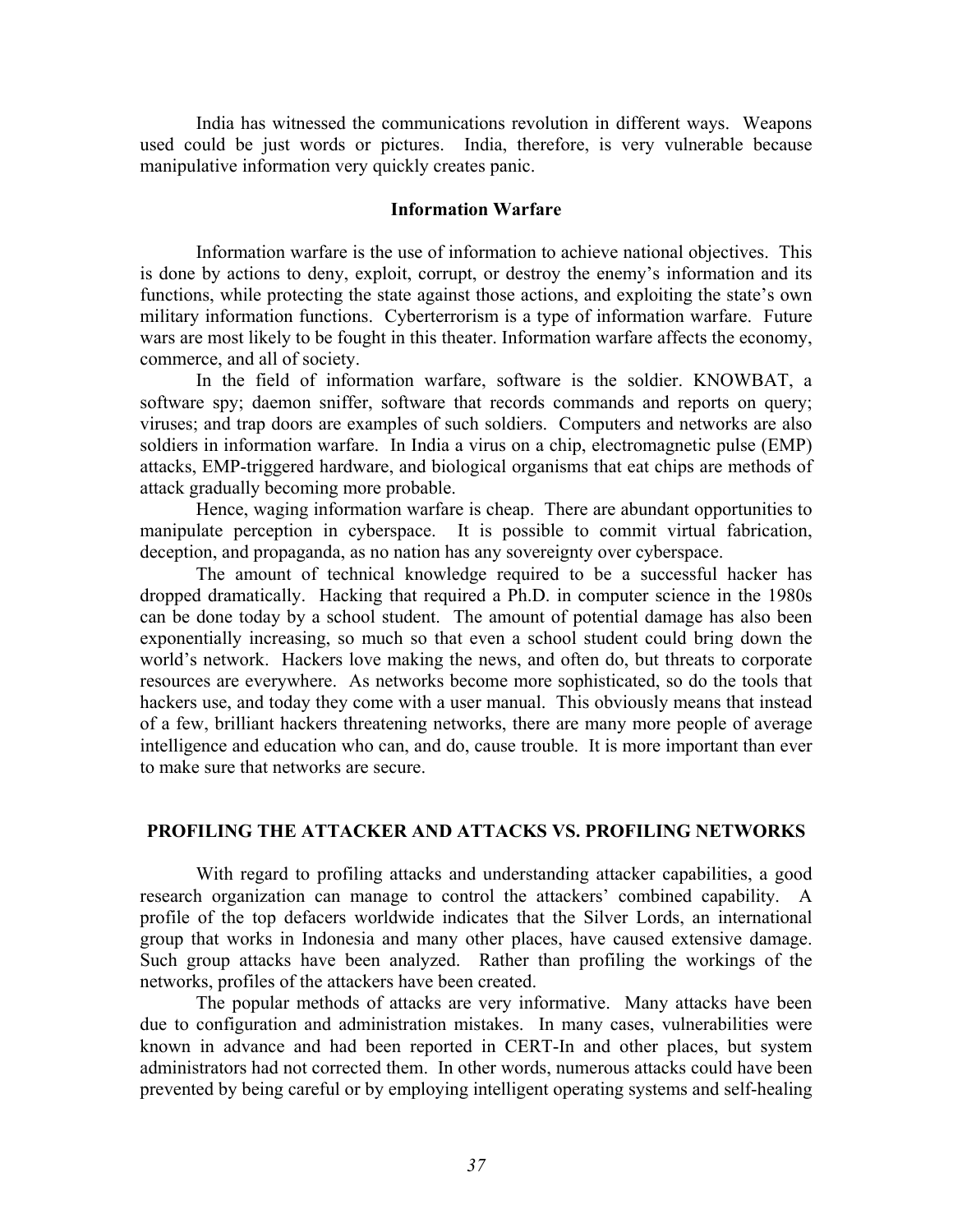networks. Social engineering also accounts for a small percent of the attacks. Undisclosed vulnerability is a factor in a few attacks. If one linearly predicts that the number of attacks is also related to the losses incurred, a large number of the attacks could have been contained if we understood how to work cooperatively.

### **Hacker Groups**

Key individuals working in popular Pakistani-based defacer groups and using Windows are GForce, Moron, and Nightman. World's Fantabulous Defacers (WFD), the Silver Lords, and the Pakistan Hackers Club (PHC) are other groups. The newly formed group Federal Bureau of Hackers (FBH) was quiet for awhile, then on August 14, 2003, it did a mass defacement of sites. The FBH has also written an exploit code. Of all the groups it has a slightly better technical capability.

Pakistani-based groups have largely defaced Indian sites. The Anti-India Crew (AIC) and the GForce defaced many sites. The Silver Lords and WFD also defaced many sites. The Bugs have defaced a few as well. The entire logistical operations of the defacements have been analyzed and mapped. AIC appears to have attacked .com sites and .in sites in equal numbers but did not attack .net, .org, and .edu sites. Many of the Indian sites that end with .com are located in the United States. They have been attacked, but not the sites in India. In information warfare, protecting the Indian border is not going to be a great help.

The same sites have been defaced repeatedly. This is popularly known as *redefacement*. For example, the site of the Regional Research Laboratory in Bhubaneshwar has been redefaced. Gforce is one of the groups that has launched extensive attacks against India. Its operating system (OS) attacks are mostly on Linux. It has very little capability to hack other operating systems. It uses e-mail and file encryptions, rootkits, sniffers, and other methods. It loads the sniffers onto one of the machines, procures the password, and obtains access to the machine.

## **Hacker Psychology**

Observation of attacker capabilities reveals that the majority of attacks could have been done by anyone, fewer required moderate capabilities, and a small percent required higher capabilities. Regarding the level of administrative experience needed by a hacker group to deface Web sites, it is evident that most attacks are common-knowledge attacks. There are very few attacker groups or individuals capable of launching intellectual attacks that require extensive premeditation.

The same group psychology that is used for understanding the development of open software by a heterogeneous mass of people who have not met, or for developing Linux, works for the formation of hacker groups. No credits are given; no brand names are mentioned. However, hacker groups still indulge in defacements.

Certain groups have expertise in compromising certain types of operating systems. For example, GForce has attacked Linux and Solaris operating systems. WFT, on the other hand, has expertise on Windows. The Silver Lords has a combined capability that allows it to compromise Windows and Linux.

A fused analysis, called a science, technology, and psychology analysis, was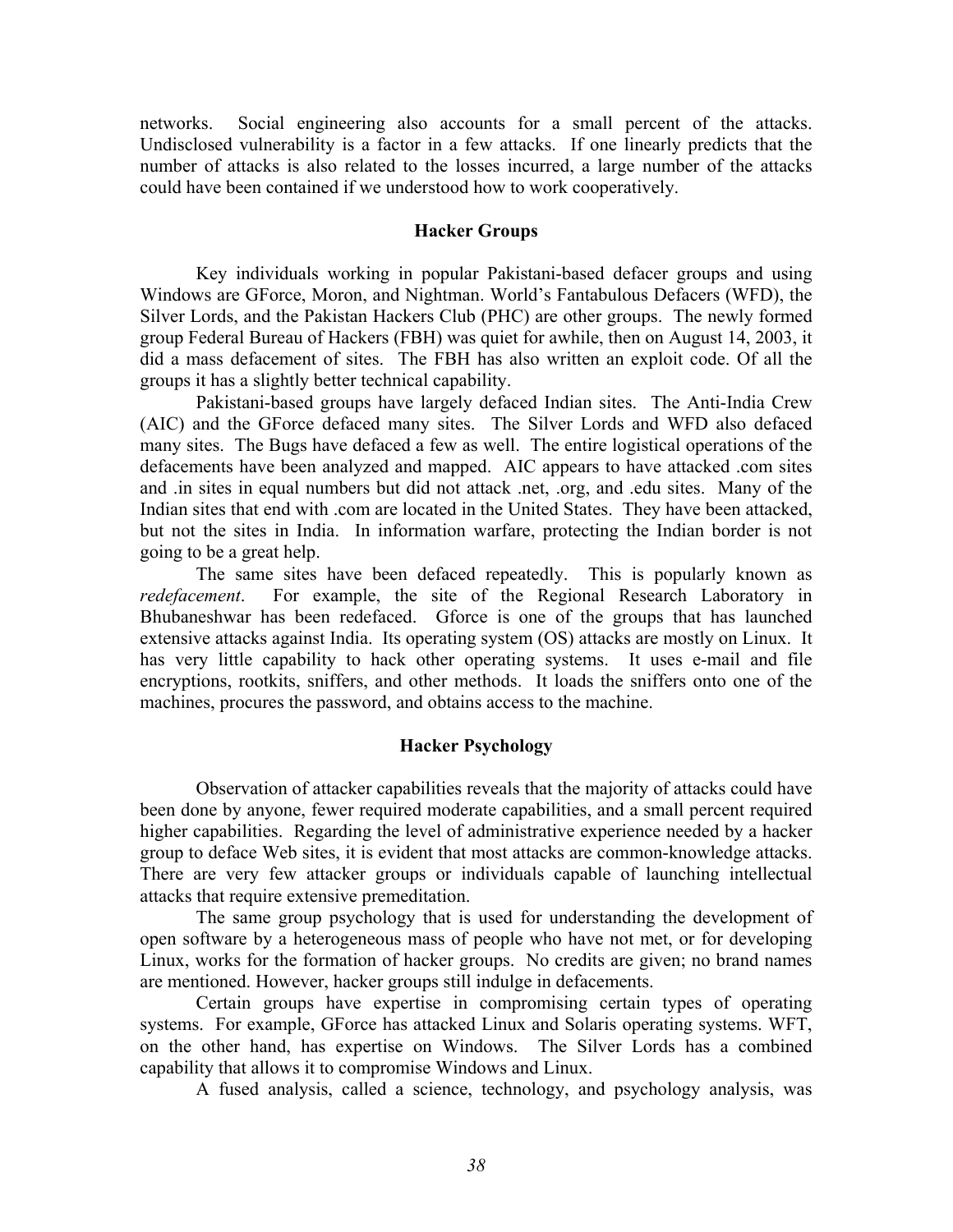conducted to profile the attacks. The aim was to find answers to questions such as, who are these attackers, what are their capabilities, and what should be our capabilities to control them, contain them, or prevent them? Unlike in the United States, attacks in India are predominantly Web-based defacements. These are not the type of attacks by which people have obtained the root password or have gained access to economically sensitive information.

There are three types of Web defacements. Many domains host what are called hosting institutions or host service providers, which host many Web sites. Once the root of the host is compromised, all the Web pages hosted on the sites can be defaced. This is known as mass defacement. There is also re-defacement, the act of defacing an already defaced site. As noted earlier, re-defacing domains is probably the most dismal act that can be committed in the script kiddie world. The All India Institute of Medical Sciences Web site was redefaced. Special defacements are more critical and may have an economic impact. Such defacements would include sites maintained by the government, security agencies, or credit card companies.

Monthly statistics suggest that there are many attacker groups. In recent years, the number of attackers increased, as did the number of defacements and mass defacements. These increases also correspond to India opening up a little more during this time and acquiring more bandwidth for international connectivity. The trends absolutely correlate. The number of defaced sites is also becoming correlated with this increase. Observing the Indian sites that are being defaced, it is clear that their number is growing. Interestingly, the sites that are located outside of the country but are owned by India have been targeted rather than the Indian sites located within the country. This is also related to the access bandwidth.

A thorough analysis of defacements was made in order to find out whether there are political triggers that have been causing fluctuations in defacements. An examination of the country domain defacements indicates that the number of Indian domain defacements is growing.

A closer look at the motives for defacements indicates that the primary reason given for more than about half of the attacks was "just for fun," or "I want to be the best defacer as a challenger, as a patriot." Political reasons accounted for about one-tenth of the just-for-fun attacks. Revenge against a particular Web site was a motive in very few cases.

The next step was to look at a large number of randomly-selected attacks (out of 10,000 attacks, a random sample of 160 was taken), analyze them, and sort them into various groups. The patterns of attacks are similar to the worldwide trend. In other words, out of 10,000 attacks, a random sample of 160 was taken.

The Indian attacks were separated from the total number of attacks and analyzed, then put into various groups again. The number of "just-for-fun" attacks was very small. The number of attacks motivated by "ethnic hate and nationalism" was higher. The number of "political interest and political ideology" attacks on India surpass economic attacks. In other words, attacks on Indian sites are not carried out by organized criminals, but rather by people who want to convey a political message. In this respect, India is completely different from any of the nations of the developed world.

The number of Internet hosts has been increasing in India, which could create future problems. At the same time, the number of Internet servers has been decreasing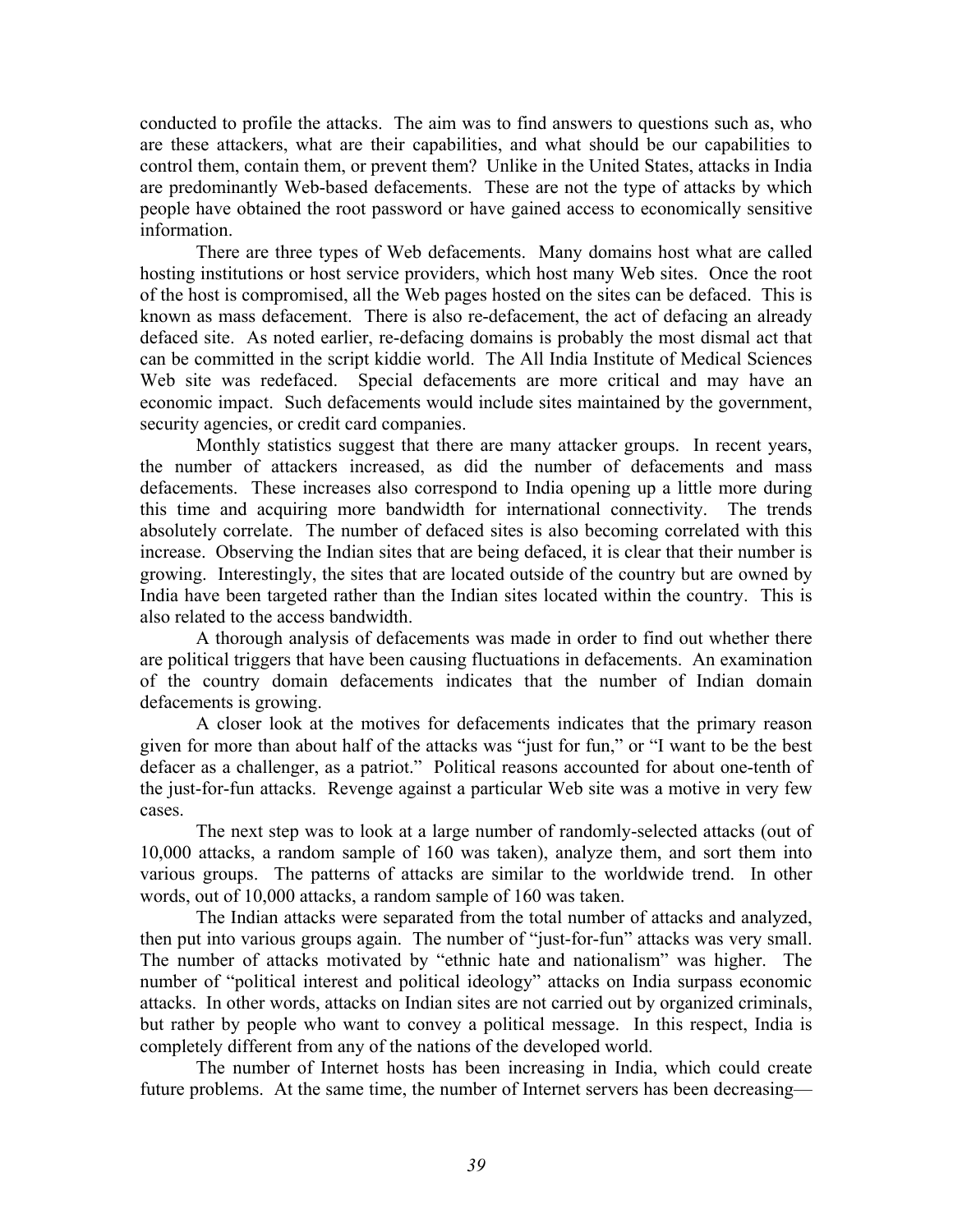there are many sites that are closing down—and the number of Internet users has been growing. Corporations are aggregating their sites and making them into a single site, so that they can maintain it appropriately.

The defacement messages were classified into four groups and studied: (1) inoffensive, (2) slightly offensive, (3) offensive and threatening, and (4) extremely offensive and threatening. GForce has been leaving messages that are extremely offensive. Moron and Nightman have been hacking on a much larger scale, but their messages are slightly moderate compared with GForce. The messages posted by the WFD have been largely offensive. The Pakistan Hackers Club has not been placing significantly offensive messages. For example, the Silver Lords' messages about "Free Kashmir," using vile language and threats, exemplify offensive and threatening messages. GForce messages are also extremely offensive and threatening. They provide an example of Pakistan Hackers Club activity. Inoffensive messages contain content such as, "We defeated India."

An analysis was conducted to identify the trigger factors. Newsworthy events were divided into three groups. The first group was news of nuclear-related events. An attempt was made to see if the attacks on Indian sites were related to news of nuclearrelated events. Thirty nuclear policy announcements were considered. They had no relevance to the attacks that took place. Statements or bomb explosions do not seem to affect the attack trends in any way.

Second, terrorist-related events were examined. The first one occurred on August 8, 2000, when Hizbul Mujahideen revoked the ceasefire declaration and its commandos went underground. On January 13, 2001, Jammu and Kashmir Chief Minister Dr. Farooq Abdullah escaped an attempt on his life. Researchers found that every one of these terrorist-related events was preceded by, or correlated with, excesses or increases in attacks on Web sites, all of which originated from the same groups. There is no doubt that these are related to each other.

Third, an effort was made to see whether government policies and responses to terrorist acts have decreased or increased the number of attacks. There does not appear to be any correlation.

The terrorist operations that have been taking place on land seem to have a very strong correlation to the number of cyberattacks, however small, that have occurred. There is also a very high correlation in the way that attacks have occurred. In monitoring attacks, there are asocial triggers that become clear, making it possible to predict the formation of attacker groups. It also becomes possible to identify triggers and to predict whether there is going to be a ground attack following a cyberattack. The third point is that preventive measures can be taken before cyberattacks are committed. There are several technologies available.

## **The Writing on the Wall**

In India it is not hacking that has been on the rise, but rather *hactivism*. Hactivism is the convergence of political activism and computer attacks. Many hacker sites have been set up by nongovernmental organizations and antinuclear groups that use international funds and serve as front organizations. They have participated in chat groups, and psychological Web sites have been designed to create panic and to incite hate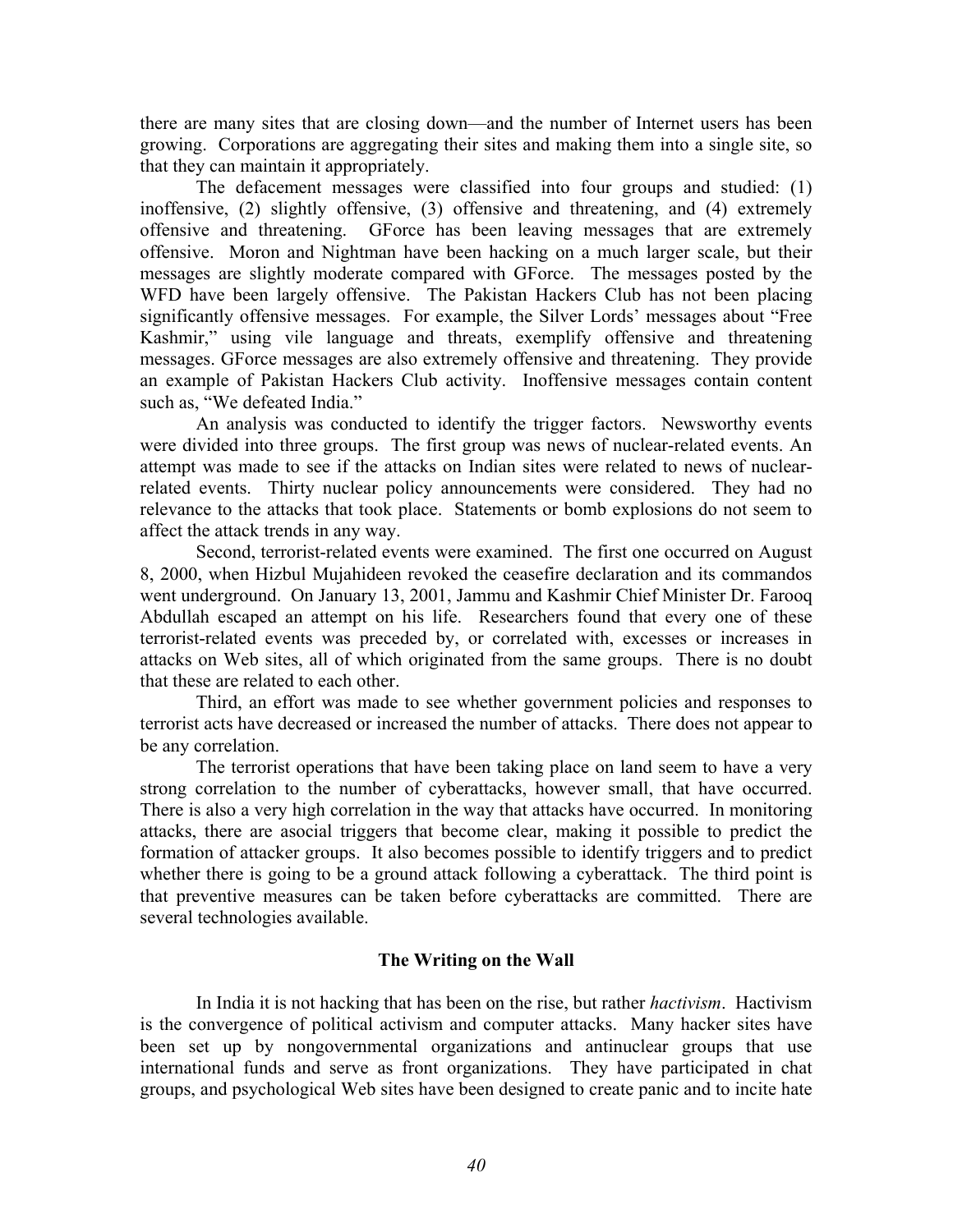groups. There are also Web sites that collect money through the Internet to fund antinational activities in other countries. Case studies show a direct relationship between political conflicts and increased cyberattacks. Malicious cyberactivity can have concrete political and economic consequences. Although more study is needed, in India cellular phone traffic appears to be a predictive indicator of the onset of terrorist acts. Cellular phone traffic should be closely monitored to detect anomalies that correspond to triggers. In India, as in Israel and Palestine, the number of cyberattacks increases following events such as car bombings and mortar shellings. Subsequent to the April 2001 midair collision between a U.S. surveillance plane and a Chinese fighter aircraft, Chinese hacker groups immediately organized a massive and sustained week-long campaign of cyberattacks against U.S. targets. There have been similar occurrences in India and constitute a type of political activism and are not for economic gain.

Often the intent of attacks is Web site defacement or denial of service. However, on several occasions, poor judgment on the part of patriot hackers has resulted in the hacking of the sites of organizations that are clearly not responsible for the attacks. In fact, one hactivist group erroneously defaced a site operated by a company with offices in the World Trade Center.

"Virus propagation" recycles or modifies old viruses to make them appear to be related to recent events. For example, a new version of the life stages.txt.shs virus was renamed wtc.txt.vbs in order to give the appearance that it was related to the World Trade Center. New viruses and attacks sprang up with reference to the September 11, 2001, attacks. One example is the Goner virus, which appeared in December 2001.

As with the Comprehensive Test Ban Treaty, the ability of nations to launch cyberattacks and to protect against concerted attacks will become an item for negotiation among nations. As with the nuclear issue, there will soon be nations that are capable of protecting themselves from cyberattacks and non-cybernations. We are all vulnerable. It is important not just to rely on science and technology for protection. It is important to have sufficient analytical capability to learn from the traffic. With Internet Protocol Version 6 there is enough address space for every molecule in the world, and we should be able to assign that space such that the ownership is identifiable.

The future of intelligence is actually the open source. In fact, open-source information can be used to identify triggers. The challenge is to mine this information and find connections between apparently unconnected events. There is a theory that says that in the world every two persons are connected by six degrees of connectivity. The theory applies to terrorists and to persons who are trying to control terrorism. Opensource intelligence and networking strive to reduce this connectivity to two, so that it can be managed.

## **NEW DIRECTIONS IN THE MANAGEMENT OF CYBERTERRORISM**

Every individual should have a traceable identity to guard against the creation of false identities. There must be a balance between privacy and national security. Every computer or access device is identifiable and traceable; every transaction is traceable.

The future of intelligence is in the open source. Through data mining to interlink apparently unconnected events combined with information fusion, recovery procedures,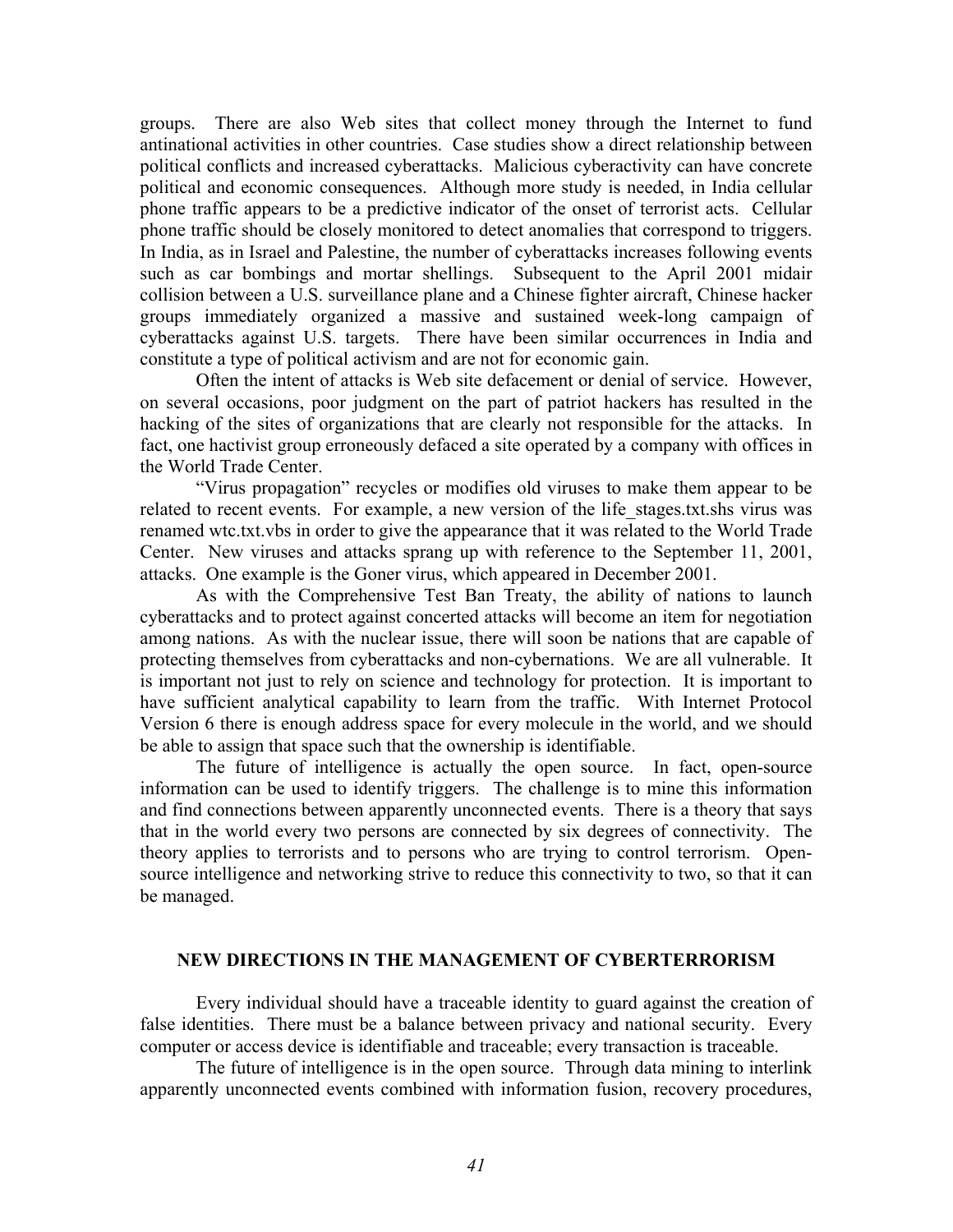and the use of cryptography, every computer or even every molecule could be given a traceable ownership.

## **RESEARCH ISSUES AND RECOMMENDATIONS**

The following items indicate priority areas for further research.

- sensors for predictive analysis based on the flow at the backbone level
- information sharing
- data mining tools not only to predict attacks in advance, but also to predict low-intensity, long-duration attacks and the formation of groups
- data mining to interlink apparently unconnected events
- information fusion
- recovery procedures and CERT-In
- use of cryptography

## **The Lessons**

In today's borderless world, protecting the world is everyone's business. Terrorism was once the problem of the developing nations. Today, it is everyone's problem. If we see terrorism in some other part of the world and keep quiet, we will live to regret it, because it will reach our doorstep very soon.

Under Indo-U.S. collaboration, it is necessary to share our experiences and expertise in information and communication security. To begin this process, experts from the two countries could develop a framework to be used by governments in protecting the cyberspace of each nation. This framework could involve regulatory mechanisms, technologies for developing monitoring sensors and analysis capability to predict intrusions well in advance. The second major area for collaboration is the creation of cybersecurity awareness across a wide spectrum of users, including homemakers, students, corporations, software and hardware developers, vendors, and government officials. Such awareness would greatly facilitate our efforts to protect the infrastructures of both nations.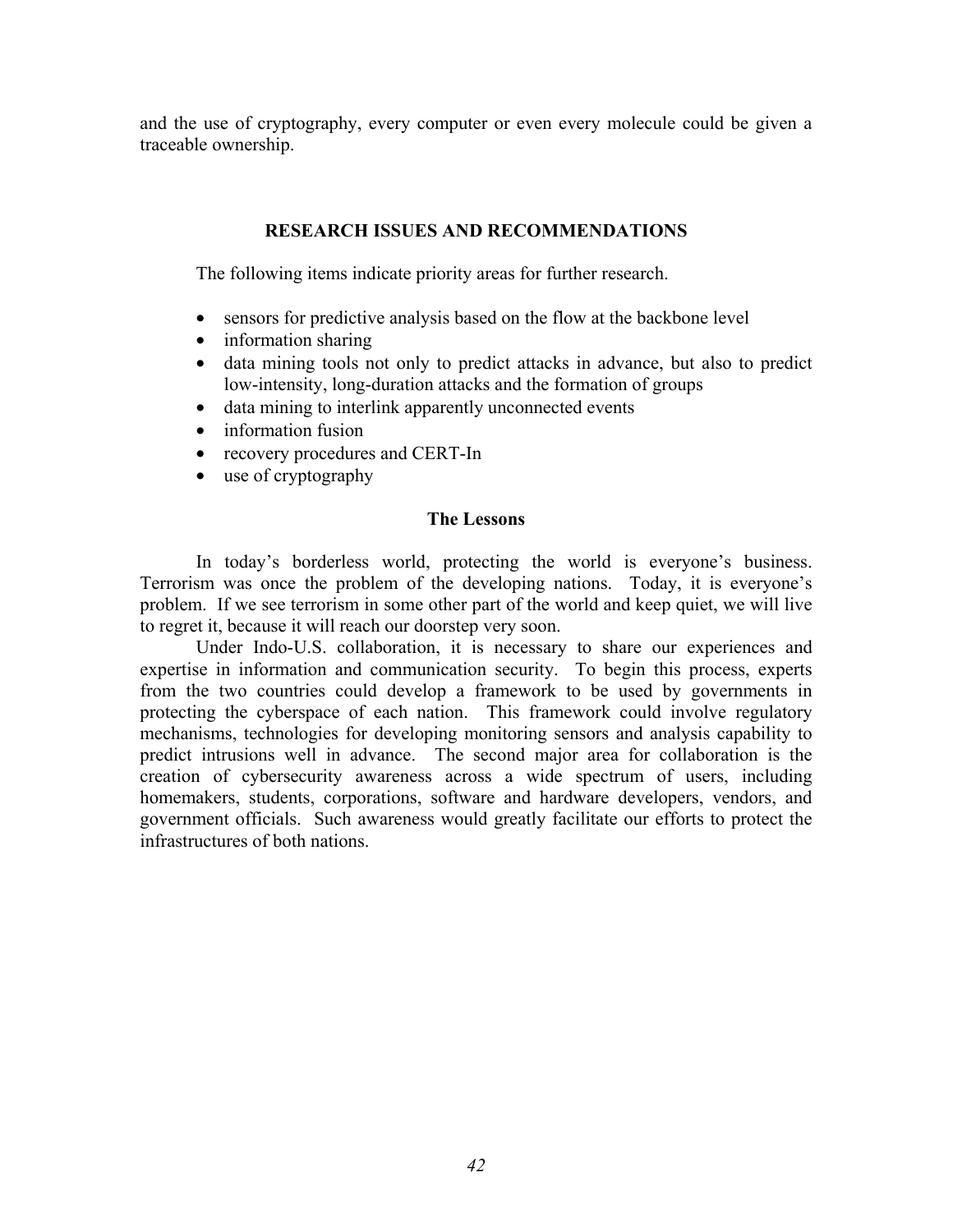## **5**

## **Cyberterrorism and Security Measures**

## *S.E. Goodman*

It would be more productive to expand our scope from "cyber terrorism," a term lacking a widely accepted definition, to consider the following two pertinent questions:

- 1. What would terrorists want to do in cyberspace?
- 2. How do we try to deal with such activities?

To address these key questions, we first need to define our basic "who" and "what" we are discussing: Who are "terrorists"? What is "cyberspace"?

Terrorists are people, acting alone or as members of substate organizations (possibly with the support of a national government), who are deliberately trying to inflict mass casualties or cause other forms of costly consternation against civilian populations. At a minimum, these acts are intended to frighten these populations and to attract national or international attention.

Cyberspace is the set of all computer-communications networks. It is a major technology-enabled medium providing means of passage, the locus of objects of value, and parts of the control and management systems for critical processes and infrastructures.

The Internet is the largest single component of cyberspace, with a presence in more than 200 countries and approximately 1 billion users. For the most part, the Internet is built upon national and international telecommunications infrastructures, including the landlines of most public phone systems and wireless, and satellite communications. Beyond the Internet, these telecommunications infrastructures are more generally highly dependent on computing technology. Thus, by our definition, they are part of cyberspace.

Other critical infrastructures in the United States, and increasingly elsewhere in the world, depend on computer-communications systems for direct control and other functions. These include major forms of transportation, banking and finance, energy distribution, emergency preparedness and response, and public health.

Digital control and supervisory control and data acquisition systems (DC/SCADA) are computer-communications networks that are used by many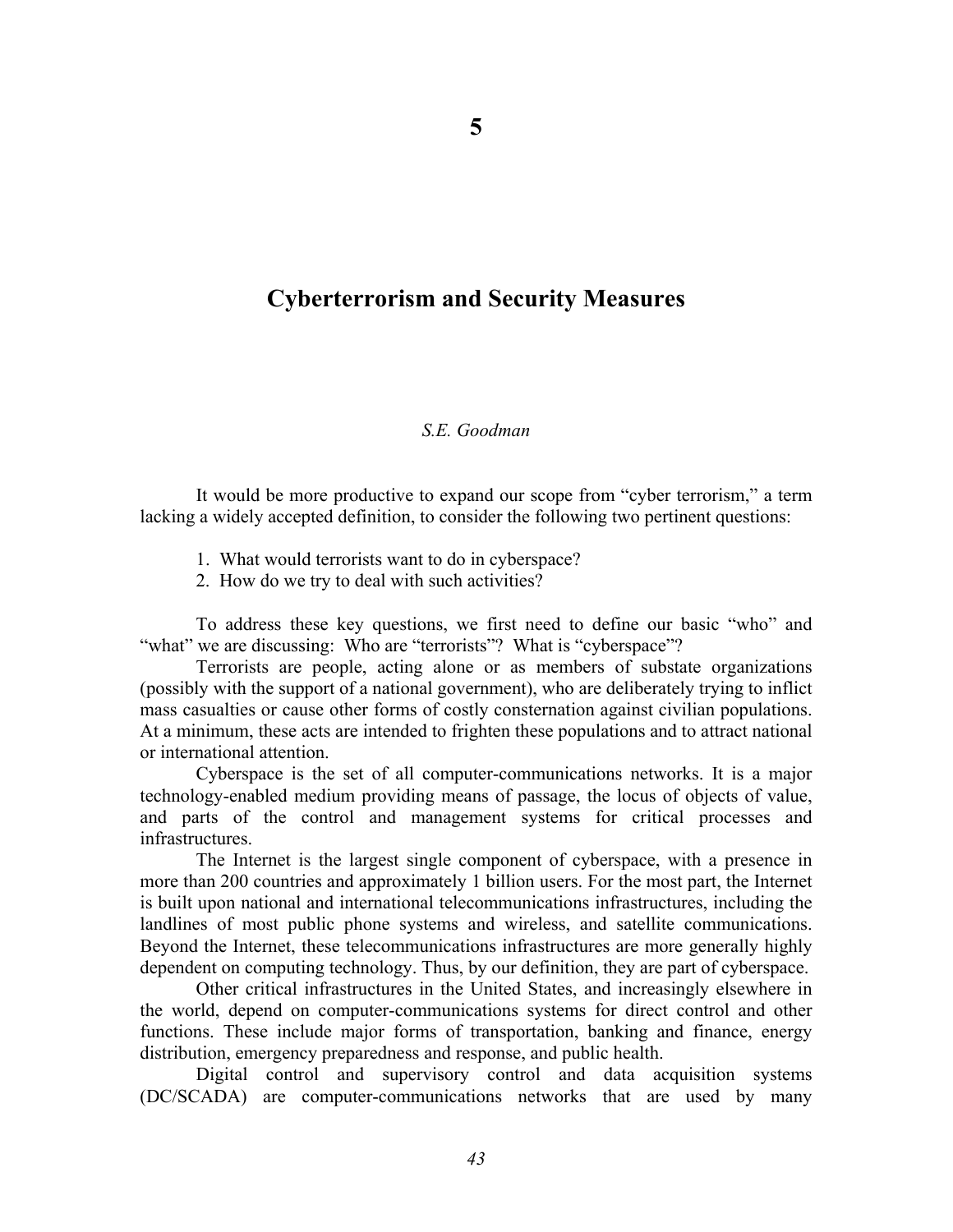infrastructures and industries to manage sensitive processes and physical functions. DC/SCADA systems now more commonly use the Internet to transmit data and control instructions rather than the dedicated networks that had been used before. These should be of particular concern with respect to terrorism.

Very few of the "cyber" parts of these infrastructures were designed or implemented with security as much of a consideration, if it was considered at all. Most are riddled with vulnerabilities, which are defined as weaknesses that can be exploited through either hostile attack or accident. Many of these systems were designed to provide cheap and extensive network access. Unfortunately, this greatly increases the ability of malicious people to find and exploit vulnerabilities.

What do we know or anticipate that terrorists want to do in cyberspace? I believe the answers to this question fall into three categories:

- 1. to support their activities and infrastructure, but not directly through an attack
- 2. to explicitly attack parts of the cyber infrastructure
- 3. to use cyberspace as a means of attacking other targets

It is certain that terrorists and their supporters have been engaging in extensive activities under category 1, and that they will continue to do so.<sup>22</sup> This would cover communications, including encrypted communications with each other; recruiting and "advertising" (for example, via Web sites); and financial transactions such as money transfers and laundering. They are also likely to be scouring cyberspace for information on potential targets and on weapons of mass destruction.

Examples of attacks under category 2 might include massive distributed denial of service (DDOS) attacks to bring down parts of a national or international information infrastructure for the purpose of humiliating governments or other parties (for example, high-profile or symbolic multinationals and religious organizations), and precision strikes against the communications of selected targets during intense crisis periods. Note that cyberspace can be attacked physically–by cutting communications lines or blowing up switches or computers with critical databases–as well as cybernetically.

Possible attacks under category 3 would include compromising transportation or other supervisory control systems to cause disasters resulting in extensive consternation and costing many lives (for example, air traffic control, routing shipping containers, and process control for toxic chemical production). Cyber attacks might also be launched in conjunction with more traditional forms of terrorist attacks in order to severely exacerbate the consequences. For example, interference with the communications of emergency responders might occur during a biological attack.

There have been several malicious attacks, accidents, and experiments via the use of red teams or simulations that convince many people that very serious attacks under categories 2 and 3 are possible. These include both "broadcast" attacks like those now commonly associated with viruses, and more precise, focused, sustained, and sinister attacks. We have yet to see the latter in a truly devastating form.

l

<sup>22</sup> Weimann, Gabriel. 2006. *Terror on the Internet,* United States Institute of Peace Press, Washington, D.C.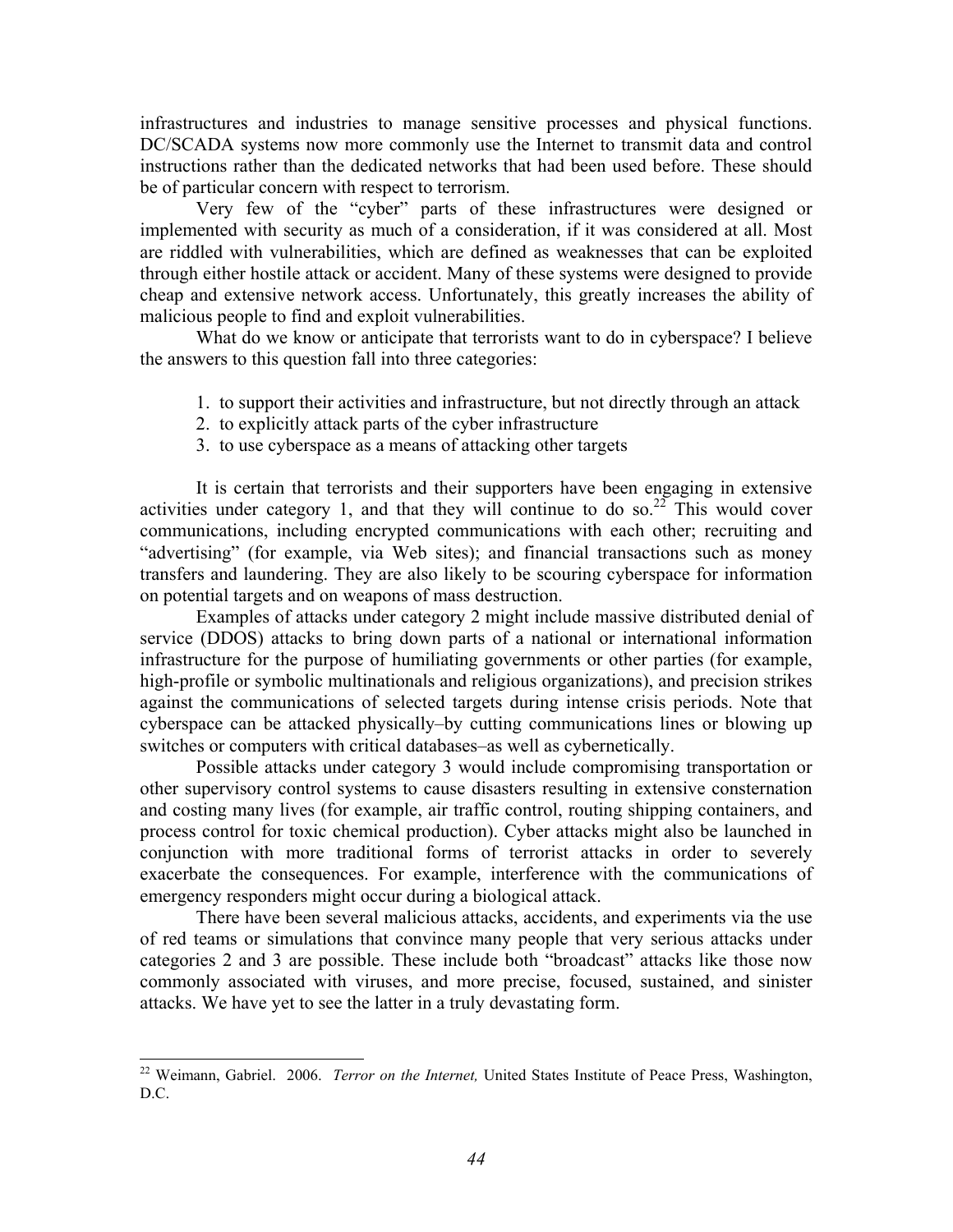It seems likely that there may be efforts by terrorists and others who serve them, to conduct probes or experiments along lines that might lead to attacks under categories 2 and 3.

As far as we can tell, terrorists have not been responsible for any of the major attacks or accidents that have occurred in recent years under categories 2 or 3. So much has been written about such possibilities–and they have had some prominence in the media–that it is inconceivable that terrorists are not aware of them. So far, for reasons we can only speculate about, they do not seem to have chosen to pursue these possibilities with vigor and effect, or perhaps they have tried and failed.

## **DEALING WITH CYBER-TERRORISTS**

It would seem prudent to expect that such attacks will be launched sooner or later. Therefore we should ask ourselves the following: How do we try to deal with terrorists in cyberspace? We start to answer this question by distinguishing between two forms of defense: passive and active defense. $2^3$ 

Passive defense is essentially target hardening. It largely consists of the use of various technologies and products (for example, firewalls, cryptography, intrusion detection) and procedures (for example, those governing outside dial-in or reconstitution and recovery) to protect the information technology (IT) assets owned or operated by an individual or organization. Some forms of passive defense may be dynamic, such as stopping an attack in progress, but by definition, passive defense does not impose serious risk or penalty on the attacker.

Active defense by definition imposes serious risk or penalty on the attacker. Risk or penalty may include identification and exposure, investigation and prosecution, or preemptive or counter attacks.

With only passive measures, the attackers are free to continue the assault until they either succeed or get frustrated and look elsewhere. Given the vulnerabilities of most cybersystems, the low cost of most attacks, and the ability of attackers to strike from positions of physical safety, a skilled and determined attacker may be more likely to succeed than to become frustrated.

Some defensive actions, for example stopping an attack in progress, can be pursued using both passive and active means. Passively, the defender might plug a vulnerability hole in real time. Actively, the defender might try to locate and get back to the source of the attack.

For several legal and other reasons, most forms of active defense will necessarily fall to governments.  $\frac{3}{4}$  The effective pursuit of active forms of defense, with a high probability of correct identification and few false positives, is very challenging technologically.

l

<sup>&</sup>lt;sup>23</sup> Goodman, Seymour E. 2003. "Toward a treaty-based international regime on cyber crime and terrorism," *Cyber Security: Turning National Solutions into International Cooperation*, Center for Strategic and International Studies Press, Washington, D.C., pp. 65-78. See: http://csis.org/pubs/2003 cyber.html

<sup>&</sup>lt;sup>24</sup> Goodman, Seymour E., Stephen J. Lukasik, and David W. Longhurst. 2003. Protecting Critical *Infrastructures Against Cyber-Attack*, Adelphi Paper 359, International Institute for Strategic Studies, London, U.K. See: http://www3.oup.co.uk/adelph/hdb/Volume 359/Issue 01/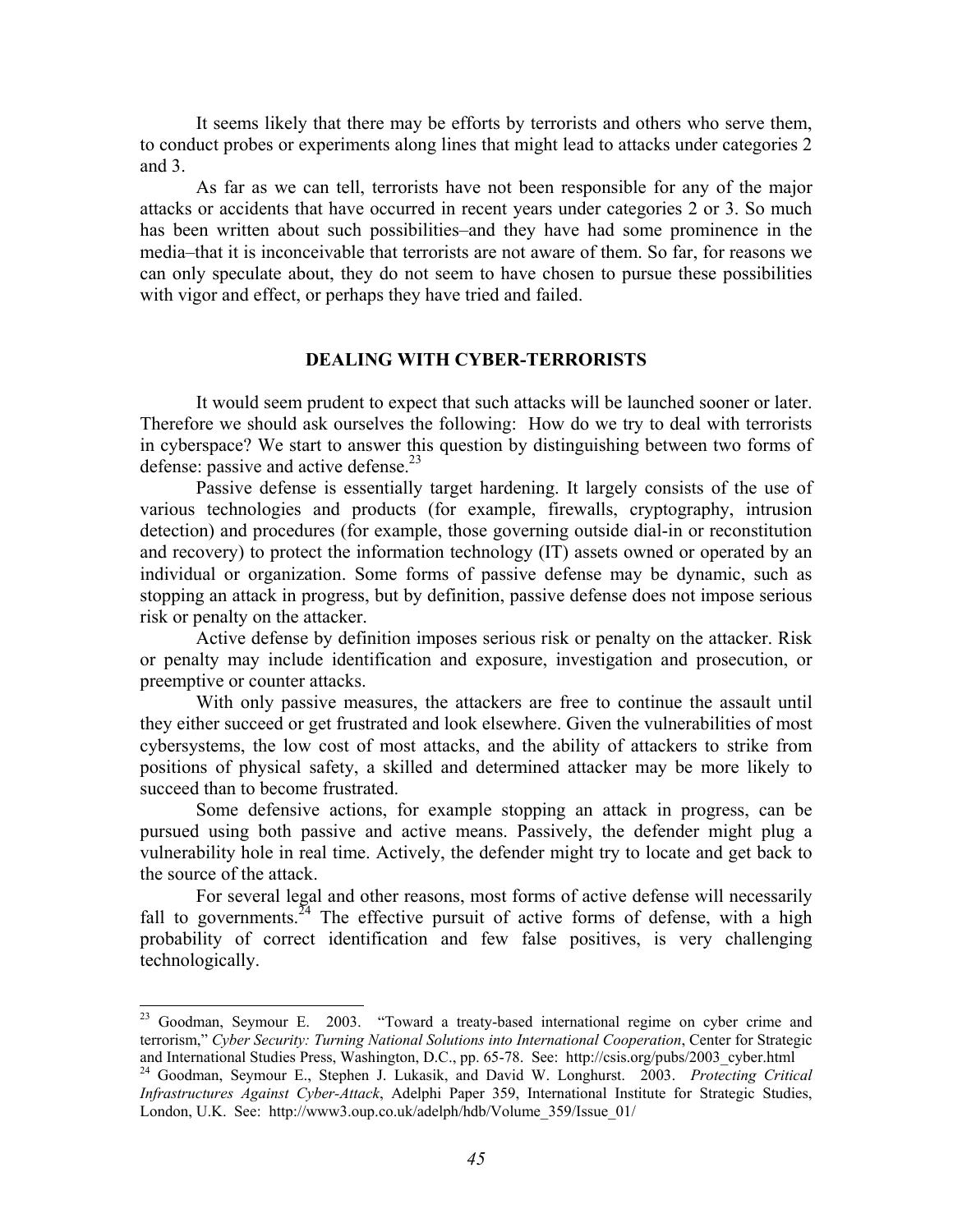## **THREE STAGES OF DEFENSE**

In discussing more explicit forms of dealing with terrorist activities in cyberspace, it will be useful to consider three stages of defense:

1. Prevention: How can we keep an attack from being launched? How can an attack be made to fail before reaching the target?

2. Incident management, mitigating an attack, damage limitation: An attack has reached the target. How do we prepare for and conduct defense during an attack? How do we defeat the attack without loss? How do we identify and limit damage?

3. Consequence management: What to do after an attack?

For each of these stages, I will illustrate several basic approaches. A much more detailed and comprehensive breakdown is given in *Protecting Critical Infrastructures*  Against Cyber-Attack.<sup>25</sup> That source has a number of extensive tables organized by strategic objective (for example, mitigating cyber attacks). A set of strategic options appears under each strategic objective (for example, system owner terminal defense), and specific tactical objectives are listed under each of these (for example, defend against insiders). Required capabilities for each tactical objective (for example, compartmentalization on a need-to-know basis) and assessments of the locus of primary and secondary roles of responsibility (for example, primary role for owners and operators) follow.

Note that the implied sequential nature of these stages is really an ongoing feedback loop. Attacks and the risk of attacks are a long-term hazard in cyberspace. With each attack, whether successful or thwarted, both the attacker and defender learn lessons that presumably will help make them better at what they do.

## **Prevention**

A basic approach is to design the system to be secure from an attack from the beginning. If this is done properly, attacks may be prevented because they would be perceived to be futile, or if launched, they would cause no damage. A coarse analogy is that people armed only with rifles rarely attack heavy tanks.

For the vast majority of IT systems, security was not a major design criterion, if it was considered at all, even with the original Advanced Research Projects Agency Network (ARPARNET), which was developed by the U.S. Department of Defense. If security were made a major design criterion for a new system, there is no doubt that it could be made more secure than most of its predecessors. However, there should be no delusion that we know how to design large, complex systems that can be kept and guaranteed safe and secure in today's world.

Since almost all cybersystems were not originally designed with security in mind, we have an enormous legacy of insecure systems that are used extensively. Improving security for such systems is largely a matter of afterthoughts and patchwork. The problem is compounded by security often being in conflict with design criteria that best promote

 $\overline{\phantom{a}}$ 

 $25$  Lukasik, et al.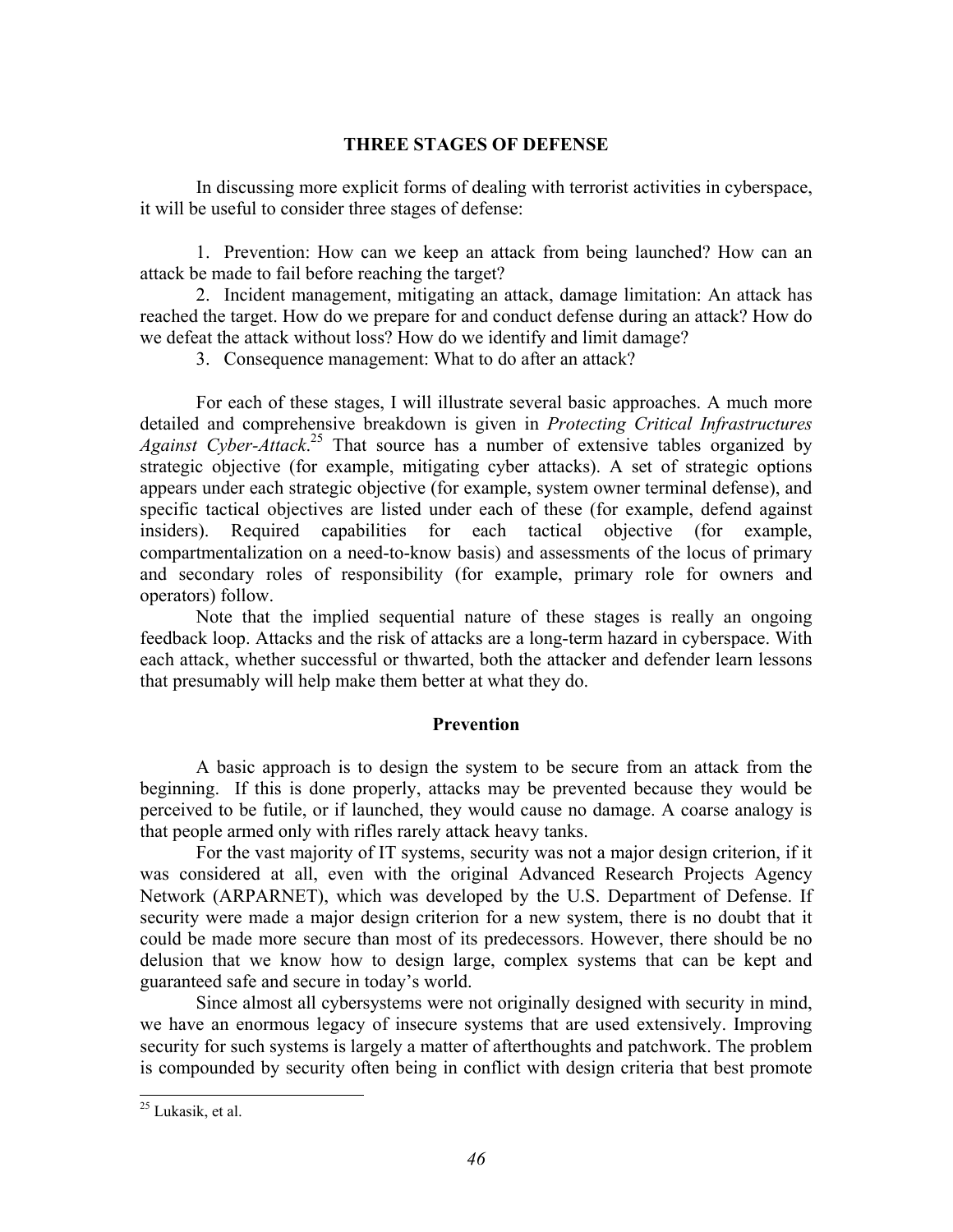the primary intents and needs of the organization. Access and throughput are examples of such design criteria. Added security is not just costly; it may also result in reduced efficiency and functionality.

Furthermore, so far there does not seem to be much incentive for people to design or redesign systems to be much more secure. There has been much speculation that the design or redesign of systems will occur only in the aftermath of a "digital Pearl Harbor" or in response to the forces of legal liability or insurance necessities and standards.

A postdesign and implementation variant is to try to prevent attacks by finding and fixing vulnerabilities before an attacker can try to exploit them. Red teams, test beds, or simulations may be used to do this. Another approach, at least to the often-serious threat of possible insider attacks, is to more thoroughly screen employees with potentially sensitive access.

Another general way to try to prevent attacks is to take measures to ban them. This is most obviously done through domestic laws that define such attacks as criminal acts. Given the transnational characteristics of many networks, there would also have to be precise, internationally recognized norms and technical standards. The basic precept is that most people are law abiding and will not engage in criminal acts that are explicitly forbidden, and which carry a heavy penalty.

Given the many technical and evidentiary problems of identifying cybercriminals and prosecuting them, nobody has any delusion that such laws would end criminal or terrorist activities in cyberspace. Nonetheless, they might reduce the enormous amount of malicious "noise" in cyberspace, and this would help make it easier to more readily identify more serious activities. They would also provide a necessary basis for encouraging people to report malicious cyberactivities, and for international cooperation in dealing with several kinds of problems.

Deterrence has made a name for itself in other contexts, most notably in strategies for avoiding nuclear exchanges during the cold war. We can conceive of analogies in cyberspace. These would consist of declaratory policies that would be backed up with technical capabilities that provide a high probability of detection, identification, and retaliation or other forms of risk. Deterrence is an implicit or explicit form of intimidation. We must presume that the party who practices deterrence is prepared to respond and is capable of acting effectively in response to a triggering event.

Various forms of preemption or interception may also be possible in this domain. Preemption is usually thought of as a counter-strike against an adversary who is about to attack. Interception is stopping an attack that has been launched from reaching the target. Both may be viewed as forms of prevention that are intensely urgent. Preemptive strikes or interceptions may be either cyber or physical. In cyberspace, the detection of intent and planning or of an early warning of an attack is especially intelligence intensive.<sup>26</sup> Those who poke around cyberspace looking for intelligence and indicators may run into all sorts of jurisdictional, privacy, and other legal constraints and problems. There is no effective cyber-equivalent of detecting the initial heat and light given off by a missile being launched.

Of the three main stages of defense, prevention has more active forms than the other two. The need to identify attackers or potential attackers, and to convince them that

 $\overline{\phantom{a}}$ 

<sup>&</sup>lt;sup>26</sup> In the United States, many of these activities are undertaken by the National Infrastructure Protection Center.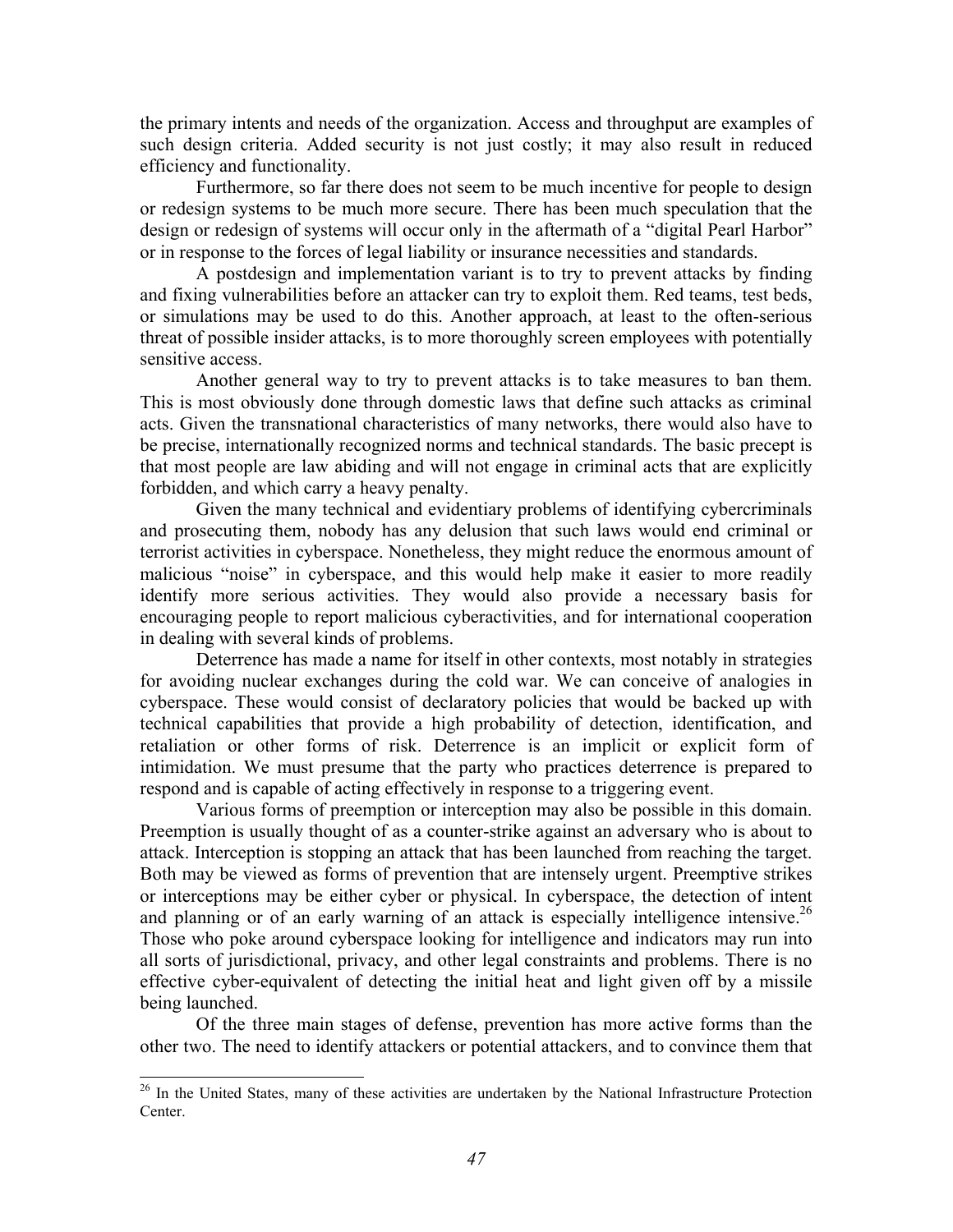there is a high probability that they will be punished is explicit or implicit in each of our discussions of prevention.

Most forms of active defense will have to be conducted by governments. Intergovernmental cooperation will likely be an impetus for the further development of active defense strategies in areas such as the exchange of intelligence. In many cases, private entities engaging in active defense run the risk of being identified and mistaken for criminals.

From a risk perspective, individual terrorists and terrorist organizations (even those supported by nation-states) are different from nation-states. Plausible denial is not important. Terrorists and terrorist organizations have few assets and no sovereign territory to protect from physical or other forms of counterattack or embargo. As a result, they are not sensitive to most of the possible consequences from nation-states that identification might entail. Terrorists who are prepared to perish during a spectacular attack may be less sensitive to preventative measures such as deterrence than criminals, industrial spies, hate mongers, or agents of nation-states who engage in other forms of cyberconflict.

On the other hand, given the possibilities of catastrophic terrorism, it is particularly important for the defense to try to prevent attacks and identify and apprehend or otherwise punish potential attackers.

### **Incident Management, Mitigating an Attack, Damage Limitation**

The first order of business in this stage of defense is to provide indications and warnings that an attack is taking place. This is easier to do at this stage than it was in the prevention stage. Nevertheless, it is difficult, and intrusion detection has become a particularly active area in research and development. Not surprisingly, detection and notification are more difficult and prone to false positives during the early stages of an attack, before significant damage has been done.

To prevent penetration of the system at risk from the outside, we try to erect barriers and otherwise harden it. Both cyber and physical approaches are necessary. Passwords are the oldest, and still most widely used, cybertechnique. More recent and somewhat widely used techniques are firewalls and proxy servers. Like all forms of cyberdefense, these can be defeated, although it is possible to make them real barriers against many attempted attacks. Physical protection needs to consider several forms of penetration or attempts to isolate the system. These include attacks on electronics using electromagnetic pulses, and attempts to cut cable endings. A wide variety of forms of physical protection are possible, ranging from fences to biometrics.

If the system is penetrated from the outside, a next line of defense is internal compartmentalization and containment. In this instance, the goals are to limit penetration and damage, protect surviving assets, and protect and gather information to help with recovery and response after the attack. Approaches include creating internal physical barriers and cyberbarriers through compartmentalization and need-to-know access controls, intrusion tolerance schemes, setting up decoys, maintaining protected redundancies, and hiding assets. All have both static (pre-positioned and unchanging during the attack) and dynamic variants.

Another approach is automatic or partial shutdown and reallocation. A system that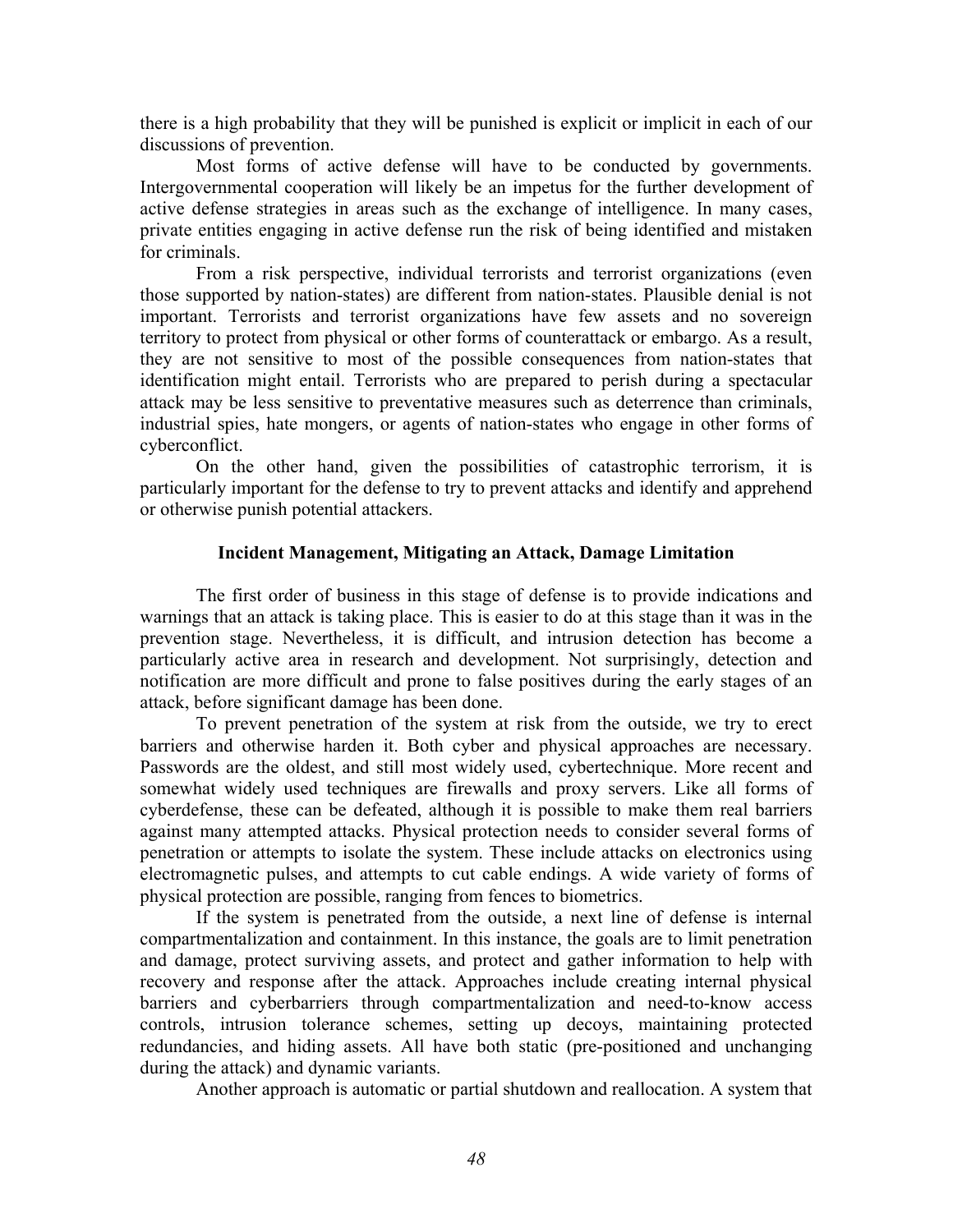senses it is under attack would start erecting internal barriers that would not be tolerable during normal operations, in an attempt to isolate those parts of the system that had been compromised. It would also involve load-shedding strategies to reallocate surviving capabilities to the most important functions required by the organization. All of this amounts to various forms of real-time reassignment and reconfiguration under rapid degradation.

Particular attention needs to be given to preserving and collecting information during an attack. This is done largely through audit and backup. Most defenders will need to find the most recent "clean" (pre-attack) state to facilitate effective recovery and resumption of operations. This is done most easily if the attack has a clear and precise starting time and backups are made regularly, or if the organization maintains a redundant "shadow" system. More insidious attacks that build up slowly and surreptitiously present a much more difficult problem in identifying a state where the information is uncorrupted and the system is free from inserted malicious code. It is also important to have strong audit functions to identify after the fact when an attack started and to collect information that might assist in the identification and apprehension of the attacker and help the organization better defend itself against similar attacks in the future.

Organizations should establish security policies and plans for defending against attacks. Comprehensive planning should cover a spectrum of possible attacks that pose particular risk to the organization. They should include assessments both of requirements for essential functions and of particular needs in all of the defense categories discussed previously. Special attention should be given to preventing and dealing with insider attacks. Staff should know who to call for help. It might be a good idea to test the plan through the use of exercises. However, most organizations avoid live "fire drills" because they can be expensive, disruptive, and risky in their own right. Many information systems are delicate and their owners are afraid something will go wrong, resulting in the selfinflicted equivalent of a serious attack.

Generally, we do not know how to design provably secure large, real-world systems. That goal may prove illusory, even from a theoretical standpoint. The various defensive approaches briefly described here are fairly general and should be pursued to protect both new and existing systems. None of them should be considered sufficient in and of itself. Taken together they form a multifaceted defense approach.

Increasing the security for DC/SCADA systems poses particularly difficult problems. These systems are often small and self-contained, and have constrained power needs (including backup). Security may not readily fit with the space, real-time, or power requirements. Security measures could also reduce performance or be problematic in the synchronization of other more extensive processes. Additionally, most of these systems are in the private or mixed sectors (for example, airports). Their owners and operators may not have sufficient resources to secure them more effectively.

From the standpoint of counter terrorism, we would imagine that attacking physical targets via control and management systems would result in the kind of mass casualties, damage, fear, and loss of confidence that terrorists favor. Many of these systems are vulnerable to tampering with control signals, especially by insiders. These category 3 uses of cyberspace by terrorists should be of particularly great concern.

Most of the activity at this defensive stage is passive and might be described as "terminal defense," because it is in the hands of the owners and operators of parts of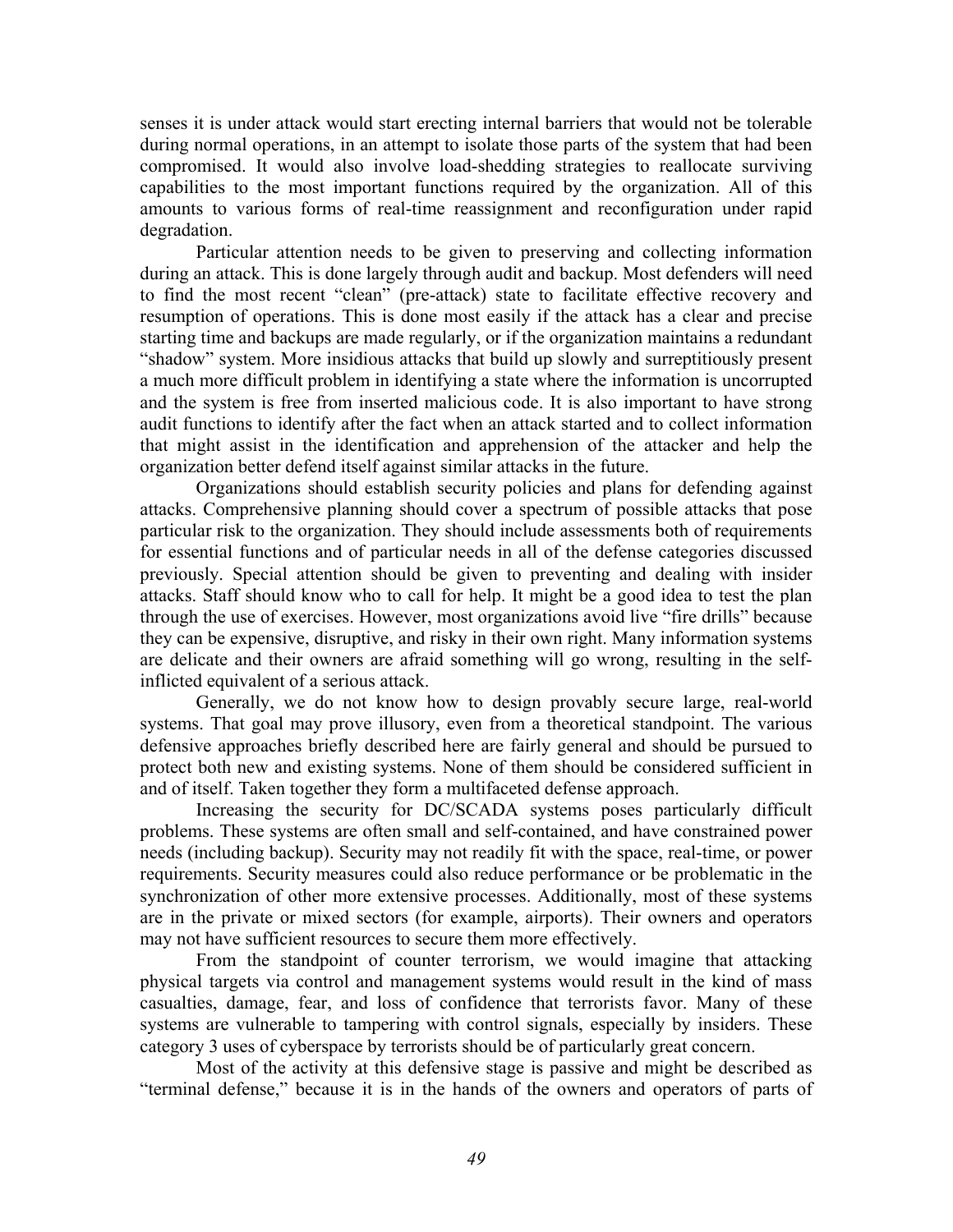cyberspace who are mostly in the private sector. Serious questions remain as to who is responsible for defending the common areas in cyberspace, and how it would be done.

## **Consequence Management**

There are two primary substages in this stage of defense: recovery and response. Recovery is largely about reconstituting IT assets so that the organization can operate as close to normal as possible as soon as possible. It is a passive form of defense. Response is concerned with identifying and punishing the culprits and learning lessons to enable the organization to better defend itself in the future. It is thus a more active form of defense.

A sample of the tasks that would fall under recovery might include

- the removal or shutdown of hostile or defective entities
- a damage assessment survey of what is broken or altered, and what is not
- an automated or semiautomated process for assessing and quickly and effectively rationing and reallocating what is left
- prioritization of functions to be reconstituted
- restoration to pre-accident or pre-attack status without destroying evidence

Carefully conceived and executed attacks can make recovery more difficult. For example, attacks that corrupt data or insert malicious code can be executed covertly over long periods of time and masked so that it will be difficult to know where to go for an unpolluted backup. Such corruption can take place over an extended time, simultaneously with the addition of many legitimate transactions that the owner does not want to lose during recovery. To date, most organizations that have suffered short-term attacks seem to have been able to recover fairly quickly and effectively, or at least they are not talking about their failures in this regard.

Tasks that would fall under response include

- getting the right culprit: strong forms of accurate trace-back and forensic tools, perhaps some kind of "fingerprinting"
- measured retaliation: legal principles of in-kind and proportionate retaliation
- asymmetries: what to do about attackers with few IT assets or vulnerabilities?
- escalation: rating the damage to decide if we want to send a very strong message

As was noted under the discussion of prevention, some of the singular features of high-impact terrorists make revenge more difficult, although it is probably more pressing than it is for ordinary cybercriminals, industrial spies, or agents of foreign governments. Terrorists are likely to be particularly dangerous people who intend to keep attacking. Presumably by this stage we know that we have been severely attacked by terrorists.

A brief assessment of our overall capabilities to deal with terrorists using cyberspace would conclude that for most potential targets, we are technologically and procedurally weak in every aspect the three stages of cyber defense against skilled, patient, and determined attackers who are not likely to be easily deterred.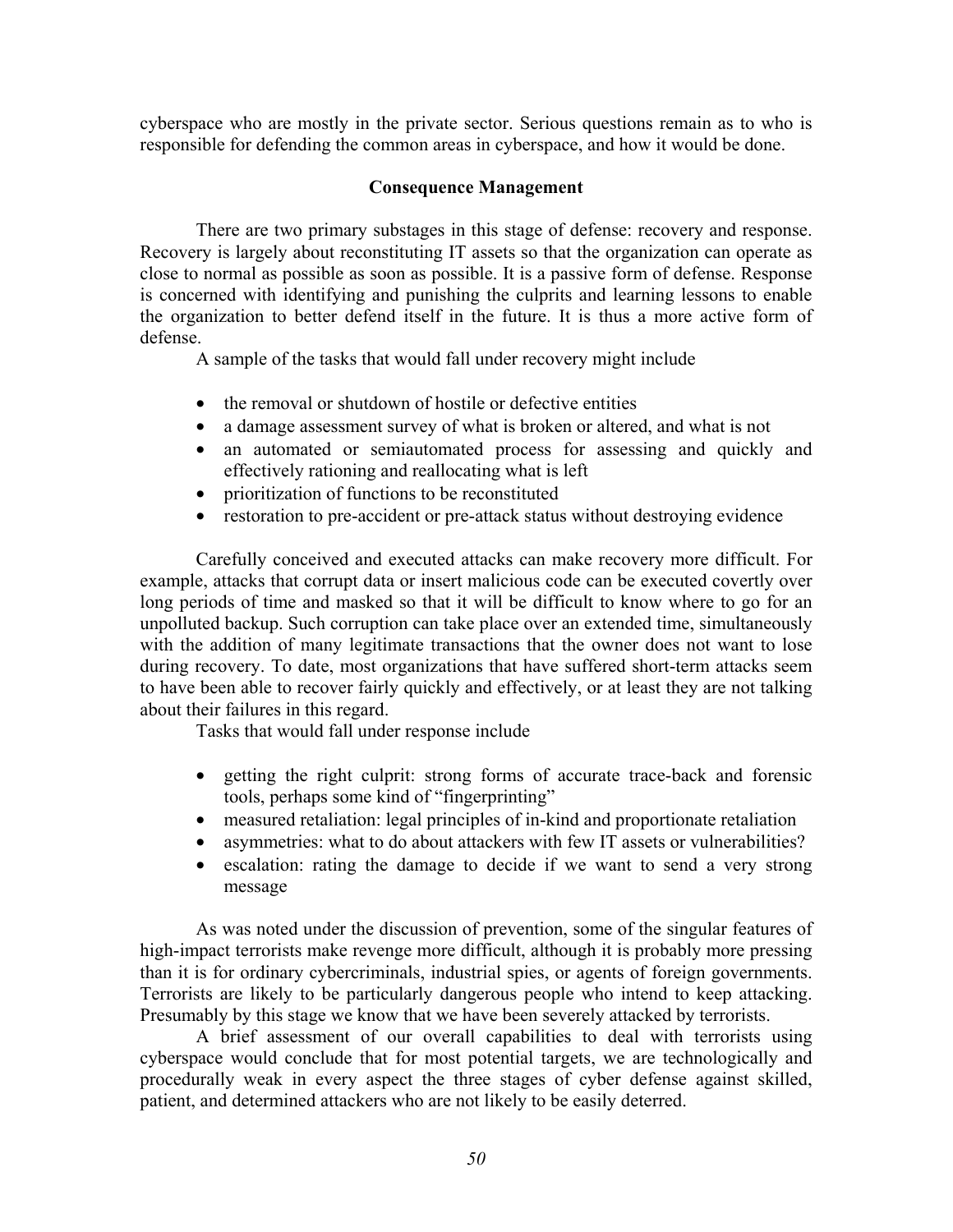Although there has been, and continues to be, much discussion of what needs to be done about research and development and funding, so far there has been a lack of significant advances or the extensive application of security technology that is already available. $27$ 

Vulnerabilities are found almost every time serious attackers or red teams look for them. Systems are so complex that fixing some vulnerabilities just forces attackers to find others (or the fix may even create new vulnerabilities). The number of successful attacks, many of which go unperceived by their victims, continues to grow at least as fast as cyberspace itself. In 2003, the number of broadcast attacks by worms, viruses, and spam was record setting. Even old technology such as passwords and firewalls are not used as extensively and effectively as possible, and are often compromised. All of this occurs in spite of a heightened awareness of security problems and needs.

Part of the problem is a combination of massive connectivity, with emphasis on widespread access, and a huge number of owners, operators, and users of cyberspace with greatly varying needs, motives, and resources. The domain of actors is much larger and more diversified than is the case with more traditional security issues.

Security is reasonably effective in only a few areas. These include cryptology and software for dealing with worms, viruses, and distributed denial of service attacks similar to those we have already encountered.

One area of concern that extends broadly across all of the stages of defense is the problem of insiders–people who have authorized access with the potential for abuse that can cause great harm. Insiders still probably account for a majority of successful penetrations for criminal purposes. The problem is complicated by changes in organizational relations and technical architectures that make "inside" and "outside" more difficult to even define. The possibility that a terrorist or a terrorist sympathizer might gain employment that would enable him or her to conduct a devastating attack or to provide critical information or access to others cannot be discounted or ignored. The two most general ways of dealing with infiltration are through deep pre-employment investigations, something that most non-government entities are neither capable of doing

 $\overline{\phantom{a}}$ 

<sup>27</sup> Computer Research Associates. November 16-19, 2003. *Four Grand Challenges in Trustworthy Computing*. Washington, D.C. See: *http://www.cra.org/Activities/grand.challenges/security/*; Defense Advanced Research Projects Agency. 2003. *Advanced Technology Office, Program Overview: Information Assurance.* Briefing for the National Security Telecommunications Advisory Committee, December 16, 2003. Several Defense Advanced Research Projects Agency offices have extensive research and development agendas related to cybersecurity. See: *http://www.darpa.mil/ato/programs.htm* and *http://www.ncs.gov/NSTAC/nstac.htm*; Institute for Information Infrastructure Protection. 2003. *Cyber Security Research and Development Agenda*. Hanover, NH. See: *http://www.thei3p.org/documents/2003\_Cyber\_Security\_RD\_Agenda.pdf*; Lukasik, et al. cited above, and; National Research Council. 2002. *High Impact Terrorism, Proceedings of a Russian-American Workshop*. Washington, D.C. See: *http://www.nap.edu/books/0309082706/html/*. National Research Council. 2002. *Making the Nation Safer: The Role of Science and Technology in Countering Terrorism,* National Academy Press, Washington, D.C. See: *http://www.nap.edu/html/stct/*. President's National Security Telecommunications Advisory Committee (NSTAC), the White House Office of Science and Technology Policy (OSTP), and the Georgia Tech Information Security Center (GTISC). May 13-14, 2003. *Research and Development Exchange Proceedings: Research and Development Issues to Ensure Trustworthiness in Telecommunications and Information Systems that Directly or Indirectly Impact National Security and Emergency Preparedness.* Georgia Institute of Technology, Atlanta, GA. See: *http://www.ncs.gov/nstac/r&d2003theme.html*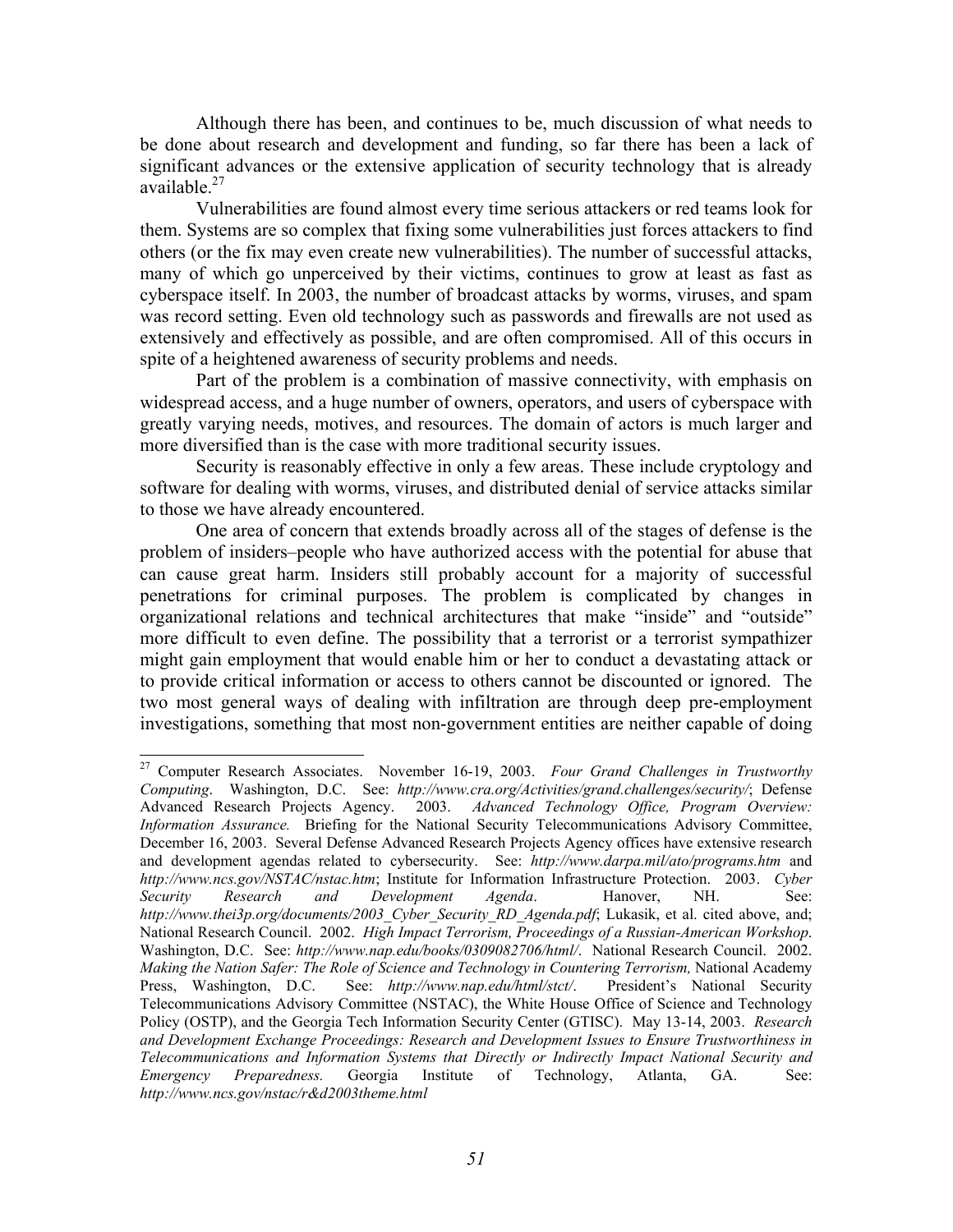nor permitted to do in many countries, and through stronger forms of containment and compartmentalization of access within an organization.

Is cyberspace more secure today than 6 or 10 years ago? We do not even know how to provide a definitive answer. Most of us think the answer is no. For example, we believe that the growth of the Internet in the number and variety of connected new software and people, and the additional vulnerabilities this brings, is most likely outstripping the additional security being instituted by organizations and individuals.

Several countries have given visible attention to national plans or strategies to secure cyberspace.<sup>28</sup> The U.S. National Strategy to Secure Cyberspace is largely voluntary and suggestive. To date it does not seem to have resulted in dramatic improvements either within the U.S. government or in the mostly privately owned and operated national information infrastructure. If an effective Indian national cyberprotection strategy exists, I am not aware of it. Perhaps the development of a draft of such a strategy could be undertaken as a valuable joint project. The effort might also shed light on some possibilities for improving the U.S. national strategy.

The three technological areas that I believe need the most immediate attention to deal with potential high-impact terrorism are

- 1. technology for effectively gathering, evaluating, and acting on intelligence
- 2. more secure DC/SCADA systems for managing critical physical and telecommunications infrastructures
- 3. upgrading the capabilities and security of the information technologies for emergency responders

Those who pursue counterterrorism measures must bear in mind that terrorists can easily hide within the societies they intend to harm, avoiding exposure until they actually carry out an attack. This is true in both physical space and cyberspace. Consequently, counterterrorism in both physical space and cyberspace is necessarily intelligence intensive. Terrorists and fellow travelers engaging in activities in category 1–which includes many who are not explicitly interested in pursuing what might be called cyberterrorism under categories 2 and 3 – are exposing themselves in a cyberspace shared and accessed by defenders. Counterterrorism must learn to take advantage of this exposure, and to do so without overly compromising civil liberties or rights (for example, privacy) of everyone who is not a terrorist. Perhaps the efforts that have received the most visibility in this regard are those that have been directed against terrorist financing.

Initiatives under the first recommendation, such as the use of data-mining approaches or seeking to develop technologies to facilitate accurate trace-back and identification, have run into technical, policy, and legal problems. The recently shut down Total Information Awareness (TIA – later renamed Terrorist Information Awareness<sup>29</sup>) project under the U.S. Defense Advanced Research Projects Agency (DARPA) is perhaps the most notable case in point. Technically, it is very difficult to

 $\overline{\phantom{a}}$ 

<sup>28</sup> Lukasik, et al. and The White House. February 2003. *The National Strategy to Secure Cyberspace.* See: *http://www.whitehouse.gov/pcipb/*. 29 This program was first established by the Department of Defense in February 2003 to research

technologies that would aid in the tracking of personal information such as credit card information. In September 2003 the program was terminated.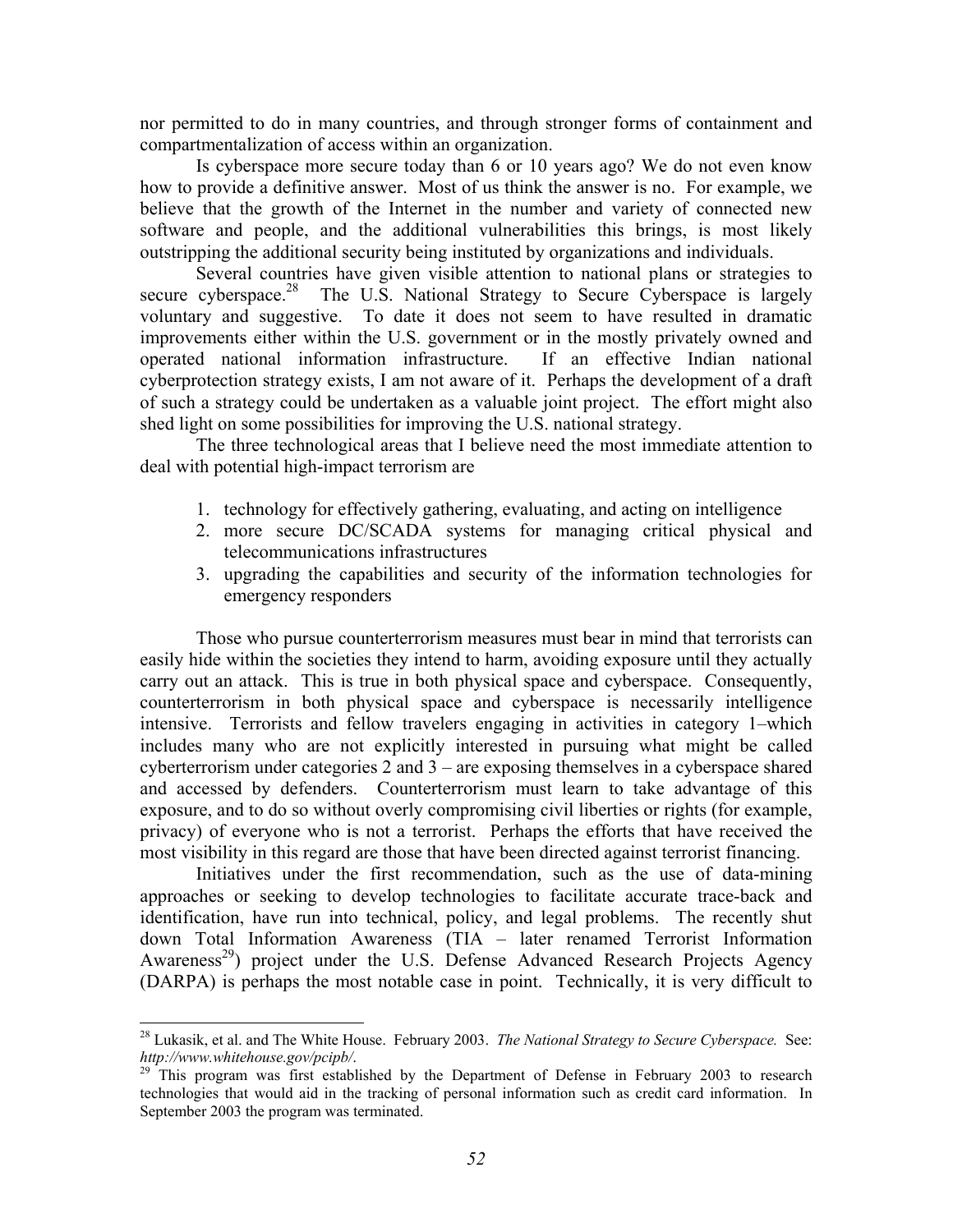trawl through the vast expanses of cyberspace to obtain actionable intelligence without a huge number of false positives, and without the risk of compromising the civil rights of law-abiding citizens.

The pursuit of the first recommendation is also plagued with problems of jurisdiction that are greatly compounded by the easy transnational access provided by many components of cyberspace, most notably the Internet. What may be perceived as serious in one country whose cyberinfrastructure may be used as part of a terrorist action may not even make the legal radar screen of others that are part of an attack that crosses multiple sovereign physical jurisdictions. Most countries have given little or no thought to explicitly making serious crimes of the activities described under categories 1, 2, and 3. Seeking widely adopted national laws criminalizing activities under at least categories 2 and 3 is an important objective. Having such laws on the books may also legitimatize the subject of serious cyberattacks in ways that help achieve progress under the second and third recommendations as well. In addition, enforcement and prosecution of these laws are also critical elements of the cybersecurity. One possible Indo-U.S. project might be to look into the status of such laws in both countries, and to propose either new laws or explicit improvements to existing law. Such an effort would require substantial interdisciplinary participation.

All of cyberspace comes to the ground somewhere. Although not necessarily impossible, identifying and tracing a terrorist to a physical location is not easy. The effort is fraught with technical and jurisdictional problems. Nonetheless, cases of highimpact terrorism may be so singular that the effort needs to be made.

The owners and operators of DC/SCADA systems are a small, but very important, subset of users of cyberspace in our context. Under the second recommendation, potential vulnerabilities in this area are of especially great concern and must be given priority by those national governments that are in positions to do so. This would include providing various forms of assistance and technology to the private owners and operators of digital control and management systems. Particular attention should be given to transportation systems because for decades they have been highly favored by terrorists both as targets and as the means of delivering an attack.

Emergency response is plagued by severe fragmentation of communications between multiple players at both national and local levels. Among other problems, this makes for information and command-and-control problems during intense high-impact crises when the resources of many jurisdictions need to be brought to bear effectively and on very short notice. There are also problems with building, maintaining, and effectively using use of databases with critical information. For example, information on biological or chemical substances in a database for emergency first responders might quickly and effectively be brought to bear at the locus of a catastrophic attack. From a technological standpoint, regarding to the third recommendation it is not difficult to upgrade the capabilities and security of the information technologies for emergency responders in the United States and elsewhere. The primary retardants to making progress are political and financial.

Cyberspace is plagued by a great deal of conflict and by other problems that are beyond the scope of this paper. It is probably the fastest growing domain for a wide assortment of malicious activities and crimes, including nuisance hacking, Web site vandalism, fraud and other financial crimes, and the use of the Internet to lure children to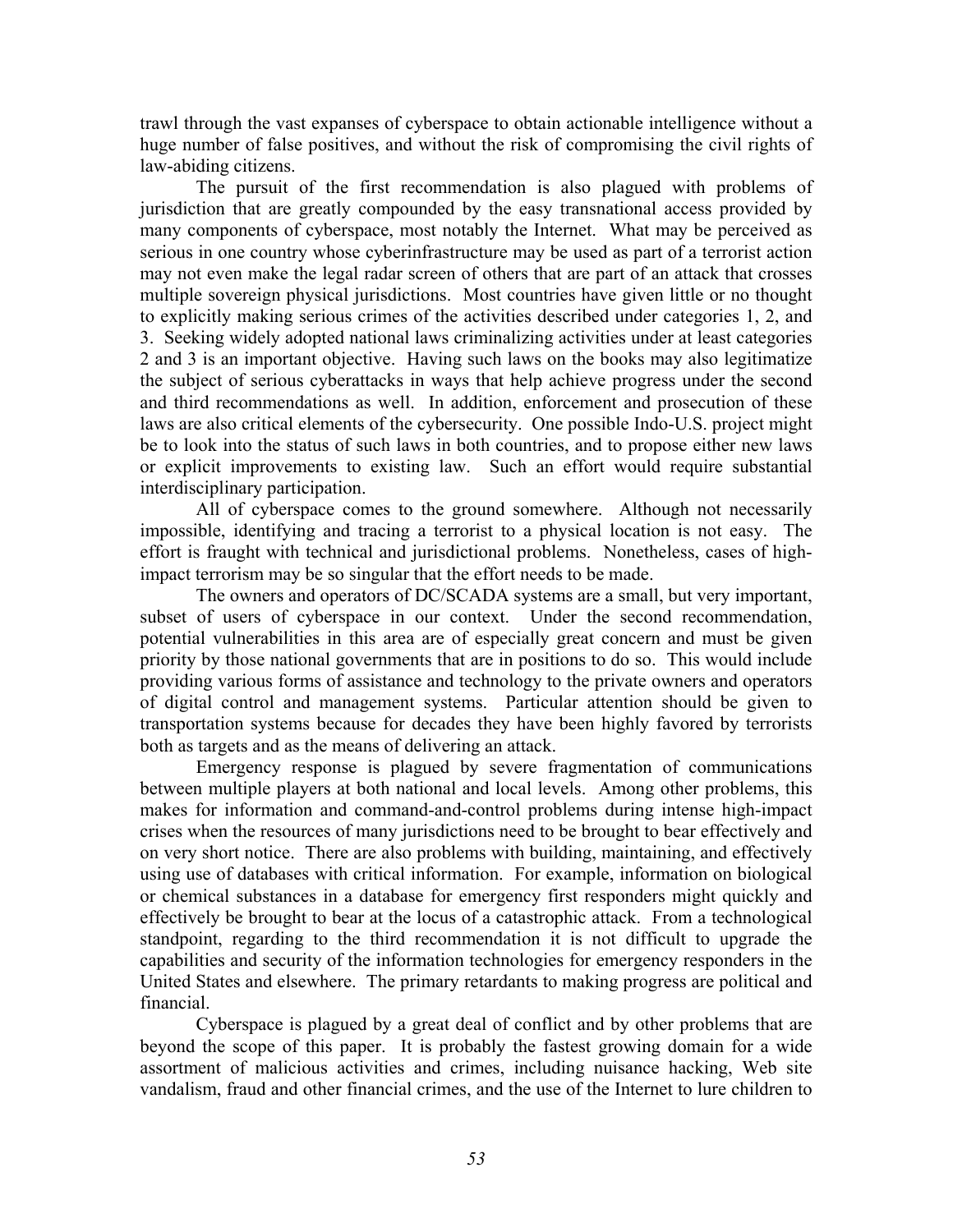meetings that result in their assault, kidnapping, or murder. There are many other hostile, natural, and accidental cyberhazards. For example, spam and pornography plague tens of millions of users on a continuous basis, and computer accidents have turned off the lights in large geographic regions. As with other domains, terrorism is one very serious but relatively low probability threat on a spectrum of other hazards. From a cost and societal perspective, particular attention might be given to defenses against cyberterrorism that can also contribute to defense against other cyberhazards, and vice versa. This view has been voiced about other risk domains, such as defending against bioterrorism and improving public health capabilities more generally to deal with natural and accidental epidemics. All three of the recommendations mentioned in this paper should help to address these wider needs.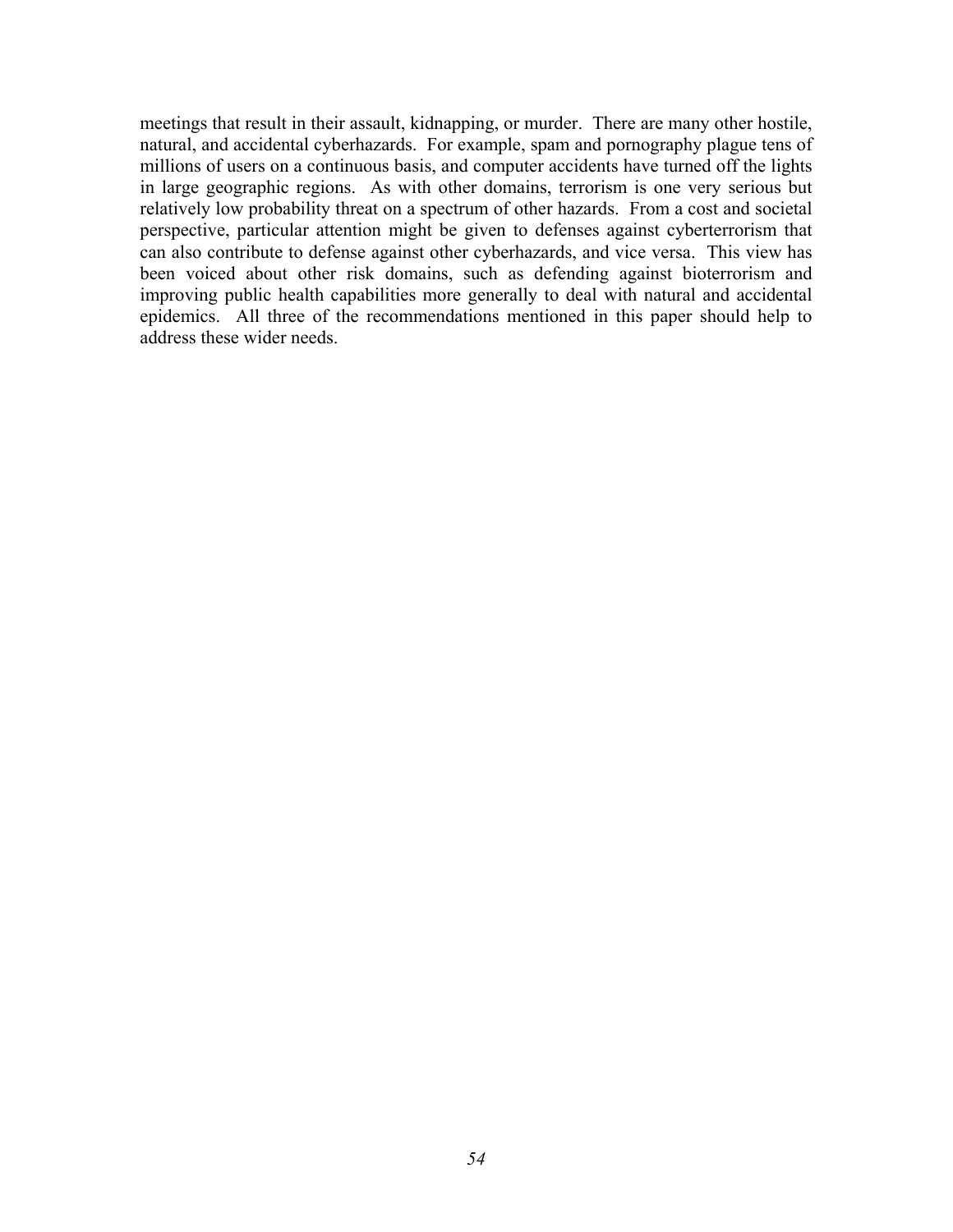# **Discussion of Information Technology and Communications Security**

#### *Rear Admiral (Retired) Raja Menon and Kumar Patel, Discussion Moderators*

Discussion moderators Raja Menon and Kumar Patel agreed that India will face new and graver challenges to its information technology (IT) and communications sector as it grows more sophisticated. They also seconded the observations of Seymour Goodman and N. Balakrishnan that it is important to distinguish between hackers and defacers who have a variety of motives.

Menon and Patel asked a series of questions, to which the presenters offered answers, with others joining in the discussion as noted.

The first question asked was, can a state retain its technological advantage over terrorists, and how does it convert its technological superiority to practical use?

Goodman answered by saying that the state–terrorist relationship was extremely asymmetrical. While the state, because of its capacity, has a huge technological advantage over terrorists, the problem is that the kinds of nonlinearities associated with what terrorists do in cyberspace give leverage to those with relatively little technical capability. It is going to be very difficult to overcome this because nonlinear leverage has always been thought of as one of the great advantages of the networks. It gives a small number of relatively weak people extensive access to a lot of information, each other, potential recruits and sympathizers, and prospective targets. There is also a negative aspect of tightening access against terrorists or other malicious users more generally because it would compromise access and privacy for many, many more "good" users.

## **POLICING AND JURISDICTION**

Several participants raised the issue of policing the Internet, and also of jurisdiction when tracking down cyberterrorism and bringing attackers to justice. It was noted that in India, the IT act is not intrusive, but Internet service providers (ISPs) are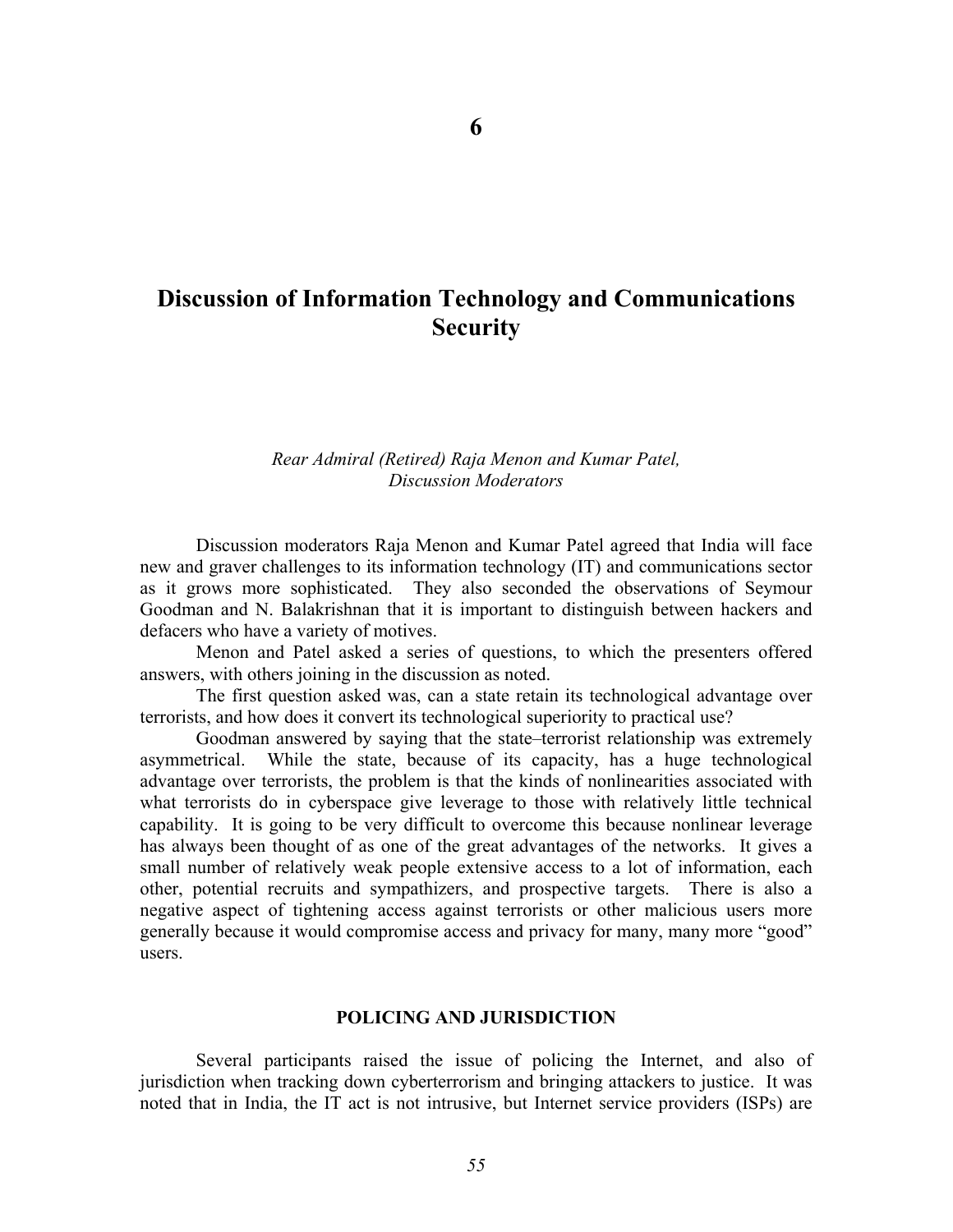statutorily bound to provide adjacent space for intelligence agencies. Canada, the United Kingdom, and Germany were introduced laws that would restrict the freedom of the Internet. The question of the adequacy of technical methods to police the Internet was raised, and whether a certain level of compulsion can be introduced, since companies were most reluctant to move in this direction. It was also asked whether there are other models of cybersecurity, perhaps derived from industry practices or from the quality assurance model  $30<sup>30</sup>$ 

How do India and the United States compare or differ in their vulnerability to cyberattack? Does India need a critical infrastructure assurance group or infrastructure protection agencies?

Balakrishnan's response was that the problems in India and the United States are completely different. If you walk into an airport in India it is not uncommon to find that the computers are down and that they have switched to manual procedures. India now has an unreliable network, although it is not that poorly designed. Because of a variety of other infrastructure issues, sometimes the machines become unreliable.

He added that India's international gateway bandwidth is much smaller compared to its national backbone bandwidth, whereas in the United States, both are comparable. A campus such as Carnegie-Mellon University (CMU) has an Internet connectivity of about 3.5 gigabytes (GBytes), and the U.S. backbone is of the same order. In other words, CMU is the Internet. In India the Internet is completely different from the Indian network, and only a thin pipe connects the two, so it is not possible to take over the bigger network—India's system has an advantage as well as a disadvantage.

Is there a cause-and-effect relationship between cyberattacks and world events?

Balakrishnan's response was that cause and effect were actually like transformers; one is a transformer of the other, and very often, unless we also do a deeper study of the violation of the causality principle, it is very difficult to say which came first. However, he continued, what we know is that within a window of 1 week to 10 days, both of them peak. We cannot say that if cyberactivity increases, tomorrow morning there will be a terrorist attack, but a week's time is a more reasonable prediction that activity will flow up in both of them. This has been seen in several serious analyses of maps, methods, and so on.

As for the absence of suicide bombers in cyberspace, Balakrishnan noted that the problem is not only are there no suicide bombers, attackers' identities are also unknown, giving them a phenomenal advantage. In this respect, it is instructive to compare Indian and U.S. law. Whenever you talk about damage, you talk about two things: time and jurisdiction. In India the jurisdiction is related to the place where the damage has occurred; thus, if a house is bombed, the case will go to a local court, whereas in the United States, if there is any damage to U.S. property, it will be tried in a federal court. Balakrishnan noted that under Indian law, if he hacked a Pakistani site, he would go to jail, but if a Pakistani hacked an Indian site, nothing would happen because he is not covered by Indian law, which is incompatible with the question of jurisdiction and borderless crime.

Lewis Branscomb noted that the jurisdiction problem was very difficult, but that

l

 $30$  This model audits the quality control of companies to enable them to participate in government work; they have to meet certain government or military specifications.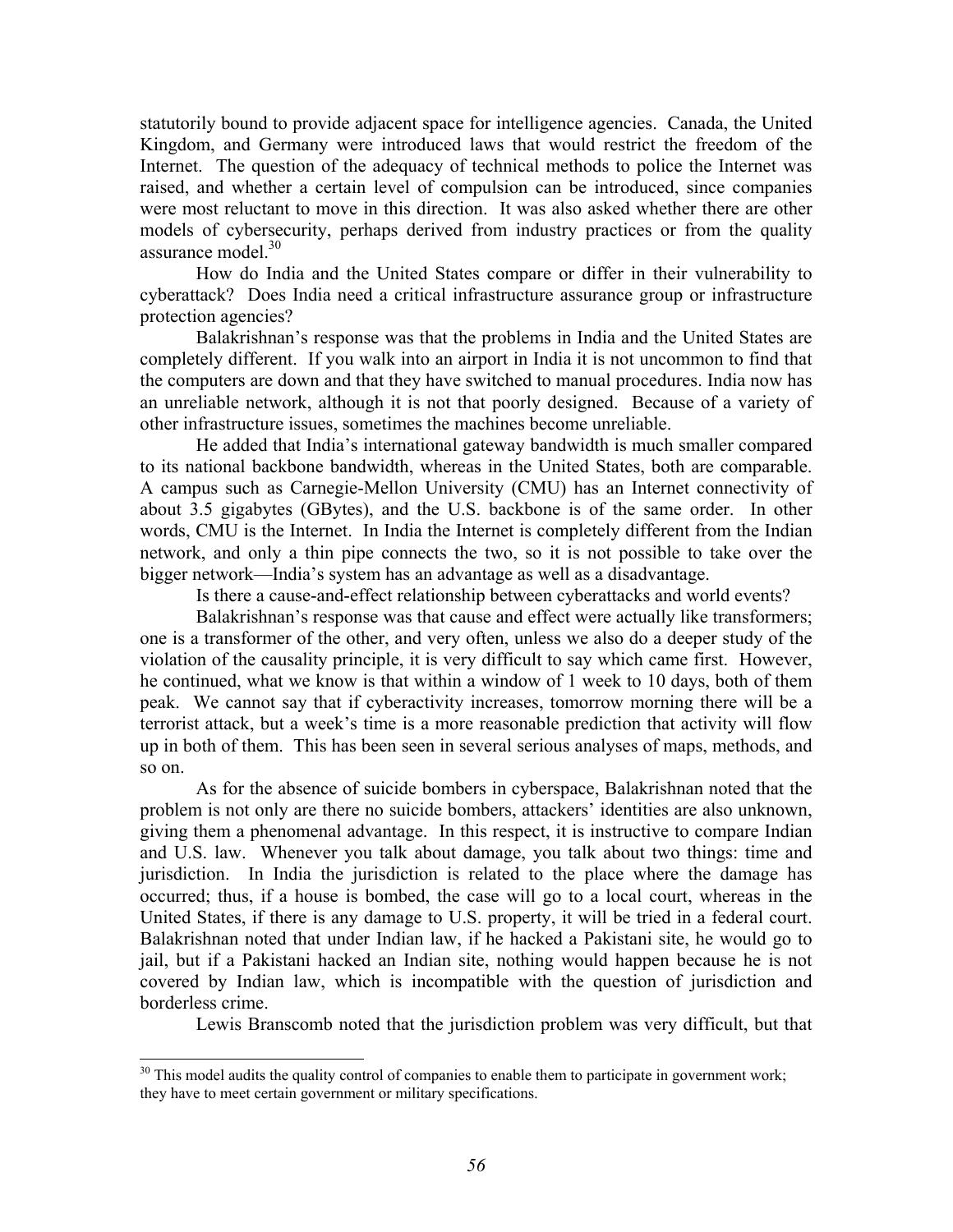for terrorism it really mattered because we want to capture the terrorist. A terrorist is not a cybervandal or a fraudster from a remote country, but it is physically difficult to apprehend somebody not in your own country. Branscomb noted a precedent in civil aviation hijacking, when the world decides not to tolerate a particular act and defines it as a crime. In civil aviation it is called interfering with airport and aircraft operations, and the political judgment is taken out of the hijacking issue. Airplane hijacking was a terrible problem in the 1970s, a hijacking every week or so, sometimes more than that. This became such a threat to civil aviation and to states' economies that almost 174 nations agreed to a sequence of treaties that universally declared hijacking a crime. There is something similar with extradition for murder; everyone recognizes murder as a common crime, and there are extradition agreements that bring people to justice.

Branscomb asked whether we could define a core subset of acts against cyberinfrastructure that the great majority of states would agree are crimes, and agree to cooperate in prosecution and punishment. The situation is complicated because not only can somebody from Pakistan attack somebody in India, but someone in Pakistan can go through 28 different countries and attack people in both India and the United States. No country is capable of physically locating and apprehending that person on its own. Branscomb stated that this was an example where near-universal international cooperation is absolutely necessary and feasible.

What about attacks on bandwidth?

Goodman answered that there were basically two ways to attack bandwidth. One is to clog it up, and the other is to remove parts of it. There were instances where there were such successful attacks that hundreds of millions of dollars in losses were attributed to them. Goodman noted that these were for short periods of time, and most of the losses were not lost transactions but delayed transactions; however, some technically knowledgeable people believe that serious, extended, sustained follow-up attacks are possible, and that this would seriously cripple bandwidth for extended periods of time, but so far this has not happened.

What about attacks for financial gain or to gain access to government intelligent networks?

Balakrishnan suggested that the billions of dollars lost worldwide to hacking can be classified into two categories: denial of a potential gain and actual theft of money. Together these constitute financial loss. In India, neither of them is possible. There is little e-commerce, with few Web transactions; if they fail there is still a parallel mechanism, simply using a phone. But in the United States, where many of the ecommerce Web sites are located, jamming these sites for about 2 hours leads to a loss of business, as the customer moves on to some other site. However, Indian insurance laws are very lax compared to U.S. laws, so if somebody steals from a credit card, there is still a loss to the holder of the card.

As for access to government intelligence networks, Goodman stated that he did not really know; government intelligence communities are even less likely than banks to report when they have been attacked. However, many intelligence systems have safety gaps, and are not connected to the kinds of networks that terrorists can access; terrorists might be able to access things that are considered to be of relatively limited value in loss if they are compromised. Terrorists are certainly looking around, trying to learn how to build weapons of mass destruction, and they seem to be collecting information (floor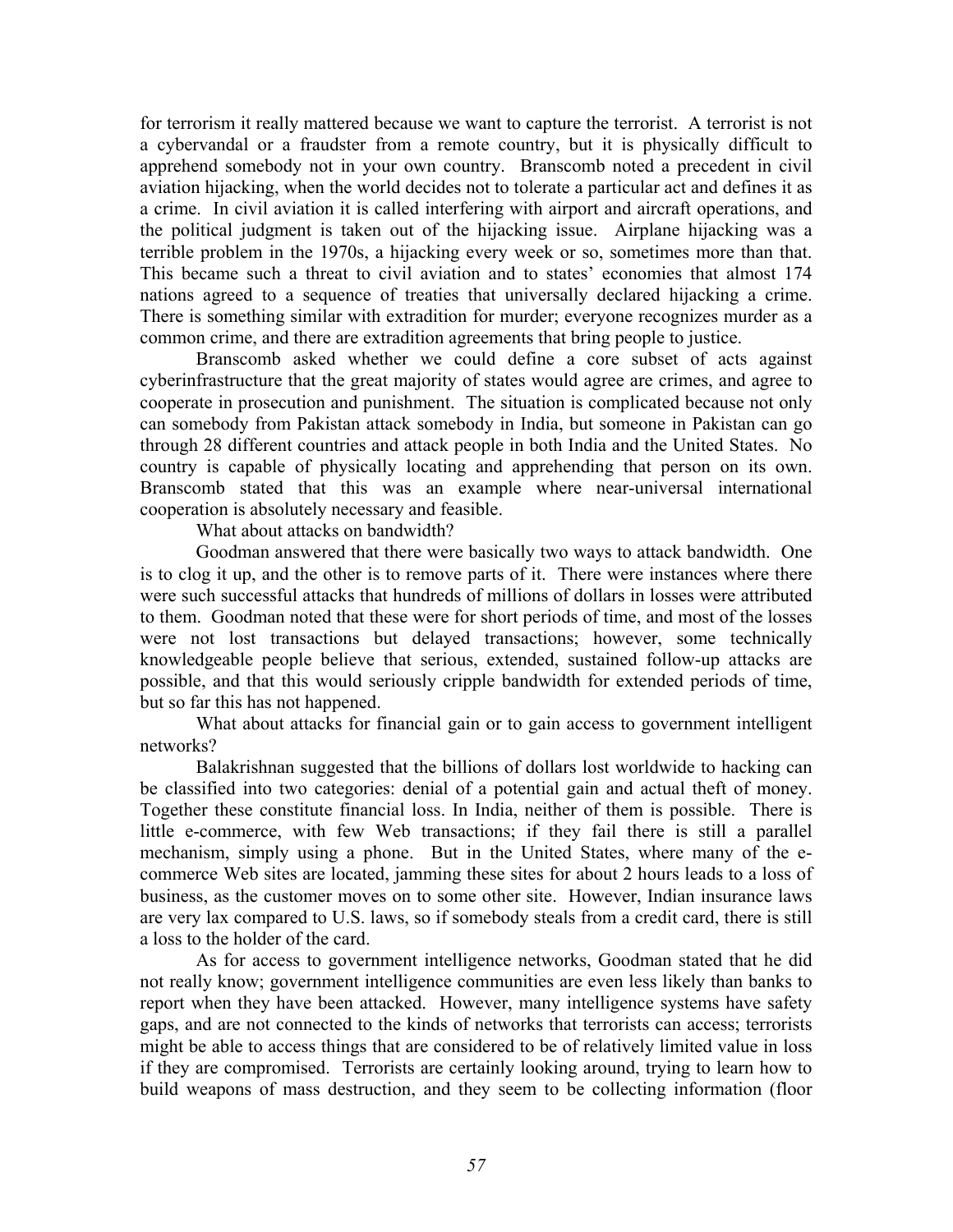plans for buildings and so forth) on how to attack various kinds of infrastructures. In the end, most intelligence agencies are compromised in the worst way by insiders, and Goodman said that he suspected that there were such activities going on also in South Asia.

Questions were posed about the acceptable cost of cybersecurity, that is, what is minimally acceptable, and how to measure cost not only in dollars and rupees, but also in inconvenience to system or Internet users. In response, Goodman observed that states could force the private sector to do better, but that it was a complicated issue. The United States has tried to put together national cybersecurity strategies, but was criticized because it did not put much pressure on the private sector, most of the actual owners and operators, to improve their cybersecurity. There is also the criticism that there has been little substantive public input despite the extensive use of various security products by individual private users, and these two criticisms may be related to that lack of input. Goodman noted that one real problem is the very diversity of the private sector; it has very different cyberspace needs and capabilities, and it is not evident what the government could insist that either the entire private sector or some subclass of it could actually do. Further, the government itself was reluctant to make demands on the private sector when it did not know exactly what to demand. This is what happened with Y2K, although one of the steps the government took that was cheap and apparently effective was to have the Securities and Exchange Commission insist that companies that were listed with them basically report to their stockholders on what they were doing to mitigate the Y2K threat.

Regarding quality assurance models, Goodman's judgment was that not only quality assurance but also such things as insurance have both distributed risk and raised standards in sectors such as home, auto, and fire insurance, but no one has been able to think of good models for cyberrisk. In that context, what little you see of cyberinsurance in the United States tends to be in the form of insurance with very limited coverage and very high premiums because the insurance companies do not know what to do, in the absence of good data; they are experimenting, but experimenting on the side where any errors are likely to favor them.

In replying to the specific question of what is an acceptable cost for cybersecurity, Goodman stated that nobody really knows, in part because cost issues are very complicated. Cost is not just a matter of dollars or buying more software, it includes people's time. There are now so many kinds of low-level attacks taking place that lots of staffs in computer centers typically spend about one-quarter of their time trying to deal with it, even in relatively low interest targets such as universities.

Goodman continued, adding security also is a functional problem. What does adding security mean? Does it mean looking at your customers more closely, limiting their access? That is a cost. Does it mean vetting your own employees to reduce prospective insider problems? That is a cost. Doing a lot of checking in real time or nearreal-time reduces speed. Adding more security functions might squeeze or retard the kinds of functions that your organization really wants out of its cybersecurity. The bottom line seems to be that, for now, most organizations are taking the risk of attack. They are doing more, but perhaps not as much as keeping up with the risk and the threats, or eliminating the vulnerabilities that they might be able to eliminate.

Goodman also noted that in matters of cost and security, the U.S. government was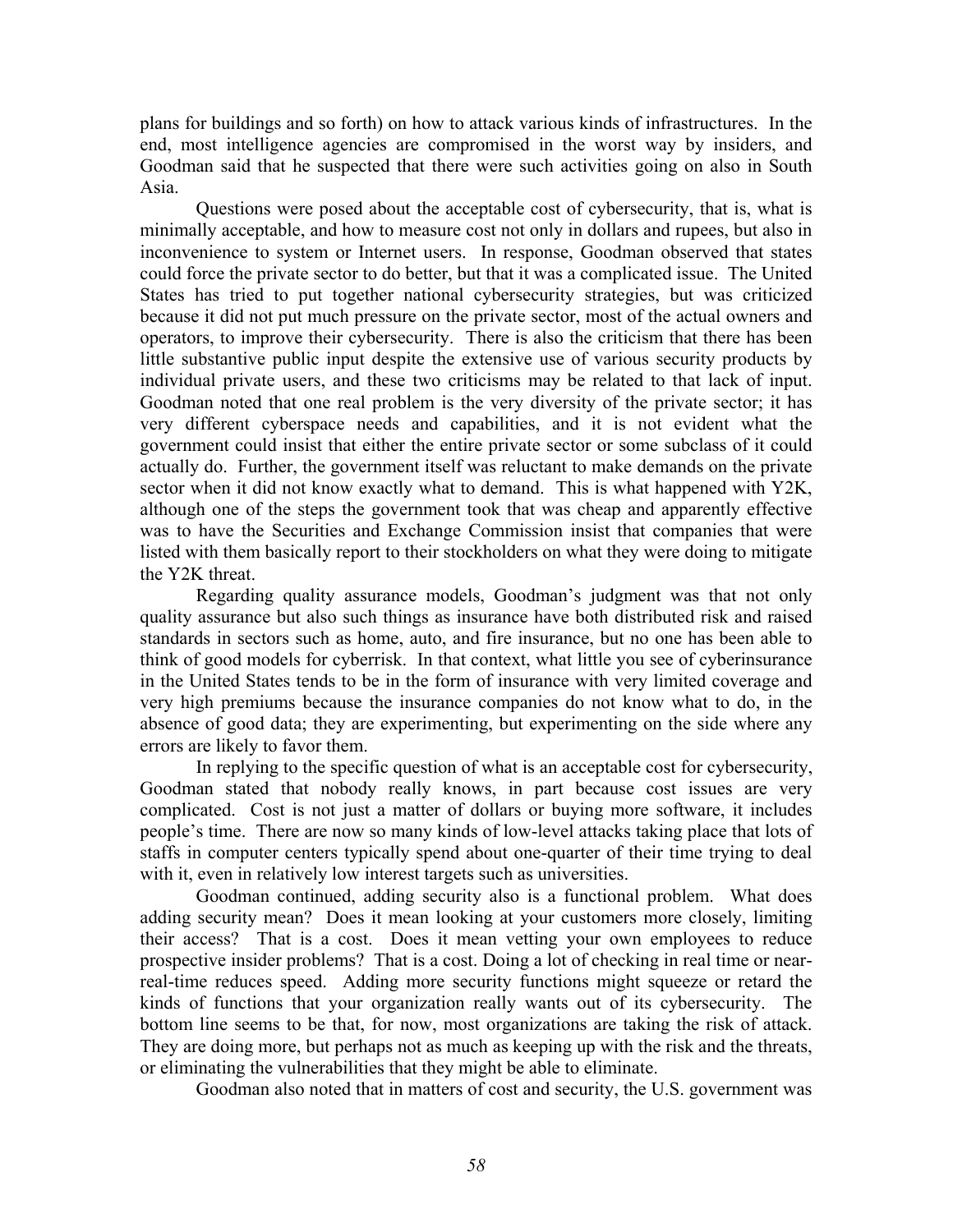no paragon of virtue; many parts of it have been found desperately wanting. The reasons such agencies as the Departments of Energy, Homeland Security, and Defense, and others, have not been able to do much are cost and lack of expertise. Even if you want to do something, do you have somebody who can do it?

Goodman and Branscomb also elaborated on the "Orange Book," promulgated by the National Security Agency, which was supposed to deal with software acceptability and security. Goodman noted that it never became a popular resource, possibly because it was written before networking pervaded the industry. Branscomb elaborated on this, noting that the Orange Book was intended to establish levels of provable or demonstrable security in large operating systems in big computers. IBM never managed to make a computer that would qualify at the highest level, and in any case, did not have the incentive to do it even though the government would have wanted to purchase such a computer. In those days IBM's biggest customers were large financial institutions, insurance companies, banks, and the like, and the banks were so accustomed to accepting 2 or 3 percent defalcations (or embezzlements) as the cost of doing business and had therefore concluded that it was cheaper to absorb those losses than it was to spend that extra money to ensure every teller was honest. They treated computer fraud the same way. There is thus no market for secure systems for commercial applications; companies can absorb small losses. Branscomb concluded by noting that the reason there are very little government research funds for academics to study how to build secure operating systems is that the number of universities that formally train people in this field is very small and in general they are not considered excellent. This, he said, was a serious problem, and reflects the fact that our intellectual investments are influenced by a market economy.

### **LOOKING AHEAD**

Regarding U.S.-Indian cooperation, Menon summarized some of the ongoing cooperative mechanisms between the two countries. These included the U.S. Department of State's Bureau of Political and Military Affairs, White House Office of Cyber Security, National Communication System, Department of Defense, White House Office of Science and Technology, National Infrastructure Protection Center, Critical Infrastructure Assurance Office of the Department of Justice, Carnegie-Mellon University, Defense Advanced Research Projects Agency, and Idaho State University. In India there is the National Security Council staff, which is the coordinating agency, the Intelligence Bureau, Navy, Army, Air Force, Ministry of Defense, Central Bureau of Intelligence, Department of Transportation, the Center for Artificial Intelligence and Robotics, and the Department of Information Technology. These entities have formed four task forces: (1) legal cooperation and law enforcement (under the joint chair of the National Infrastructure Protection Center and the Indian Intelligence Bureau); (2) information security standards and research and development (under the joint chair of White House Office of Science and Technology and Department of Information Technology); (3) information infrastructure protection (chaired by the National Informatics Center and the National Communications Center); and (4) defense cooperation between the Indian Army and the C3I Directorate of the U.S. Department of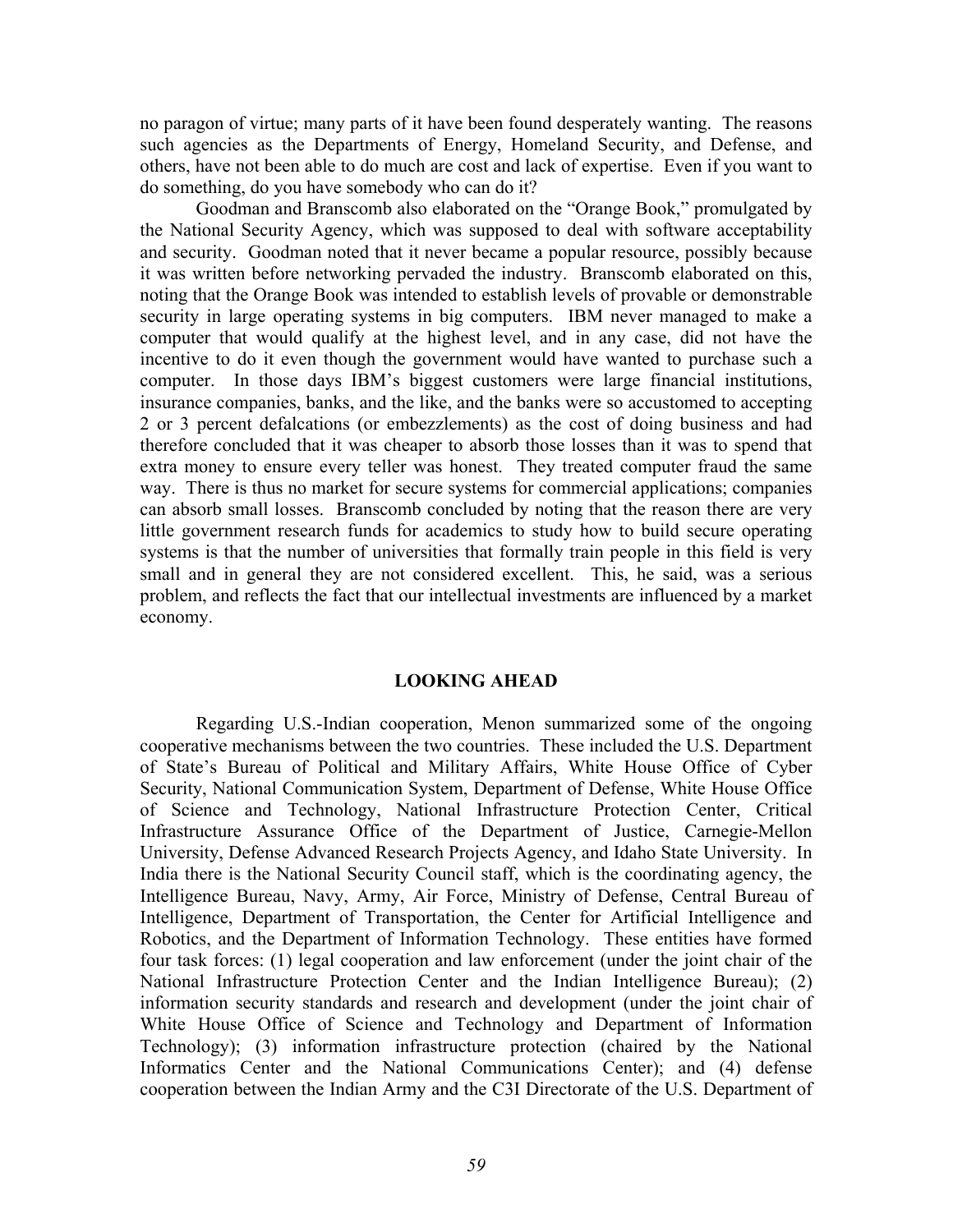Defense. Menon observed that this cooperation was less formidable than it sounded because the United States was years ahead of India in many fields; further, while many of the U.S. organizations are statutorily tasked with certain responsibilities against terrorism, including cyberterrorism and infrastructure protection, this is not so in India, which has some way to go.

This point was reiterated by Roddam Narasimha when he noted that the United States and India have different IT and communications infrastructure vulnerabilities, because they are at different stages of using networks. The Indian system is still less network dependent, so parallel mechanical systems are still operational. Yet there is widespread agreement that in both countries the vulnerabilities are very great and cybersecurity is still weak. This is one area where in order to ensure greater security, international cooperation is essential, although the mechanisms for doing this are not yet strong.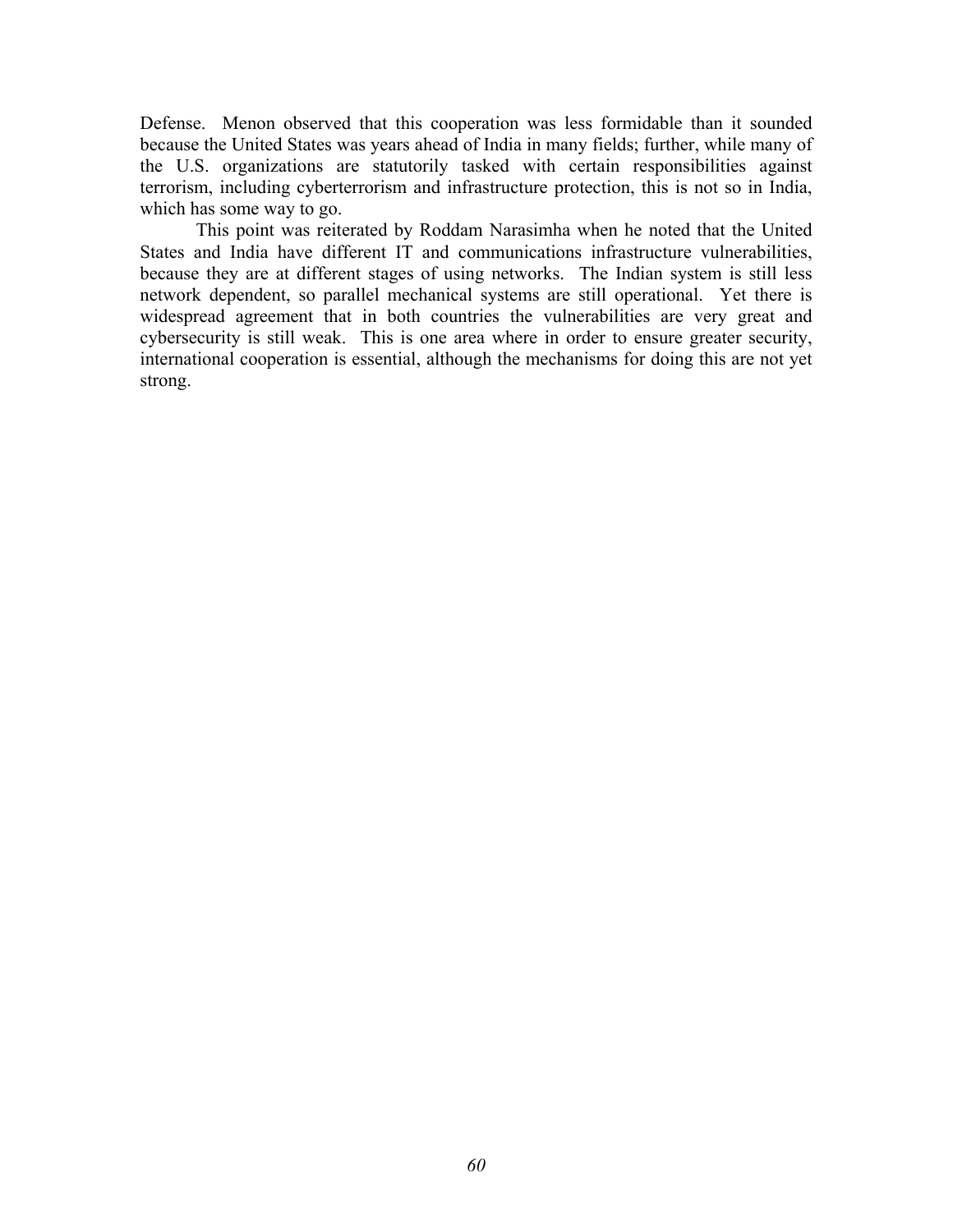# **Threats to Civil Nuclear-energy Facilities**

## *John P. Holdren*

The possibility that civil nuclear-energy facilities might become targets for terrorists has been recognized since long before the attacks of September 11, 2001, on the World Trade Center and the Pentagon. $31$  The principal attraction of civil nuclear-energy facilities<sup>32</sup> as terrorist targets lies in the potential for creating a release of radioactivity large enough to produce significant casualties and land contamination. Destruction of an important piece of energy-supply infrastructure in the targeted country and the possibility that a successful attack would lead to the wholesale shutdown of nuclear-energy facilities around the world might be seen as collateral "benefits" by terrorists.

Obstacles are in place to prevent successful attacks on civil nuclear-energy facilities. First, multiple security barriers would need to be breached in order to generate a large release of radioactivity. Second, guard forces and other entry barriers complicate the task of terrorists seeking to penetrate a facility in order to try to blow it up or otherwise create a containment-breaching event from within. In addition, the "hard target" characteristics of most nuclear-energy facilities make them challenging to destroy from the outside with the types of weapons terrorists are most likely to have at their disposal, namely rocket launchers, mortars, light aircraft packed with explosives, and hijacked airliners used as cruise missiles.

This presentation begins by locating the threat of attack on civil nuclear-energy facilities in the larger terrain of nuclear-terrorism dangers. It goes on to describe the potentially dire consequences of a successful attack, to discuss the range of scenarios through which such attacks could unfold, and to characterize in some detail the opportunities, barriers, and determinants of consequences that shape the risk associated

<sup>31</sup> See: Holdren, John P. 1974. "Hazards of the Nuclear Fuel Cycle," *Bulletin of the Atomic Scientist*, October, pp. 14-23; Ramberg, Bennett. 1980. *Destruction of Nuclear Energy Facilities in War,* Lexington Books; Hirsch, Daniel, Stephanie Murphy, and Bennett Ramberg. 1986. "Protecting Reactors from Terrorists," *Bulletin of the Atomic Scientists,* August/September. 32 Civilian nuclear-energy facilities are considered nuclear-power reactors and their spent-fuel storage pools

and nuclear-fuel-reprocessing plants, but may also include mixed-oxide fuel-fabrication plants and radioactive-waste repositories.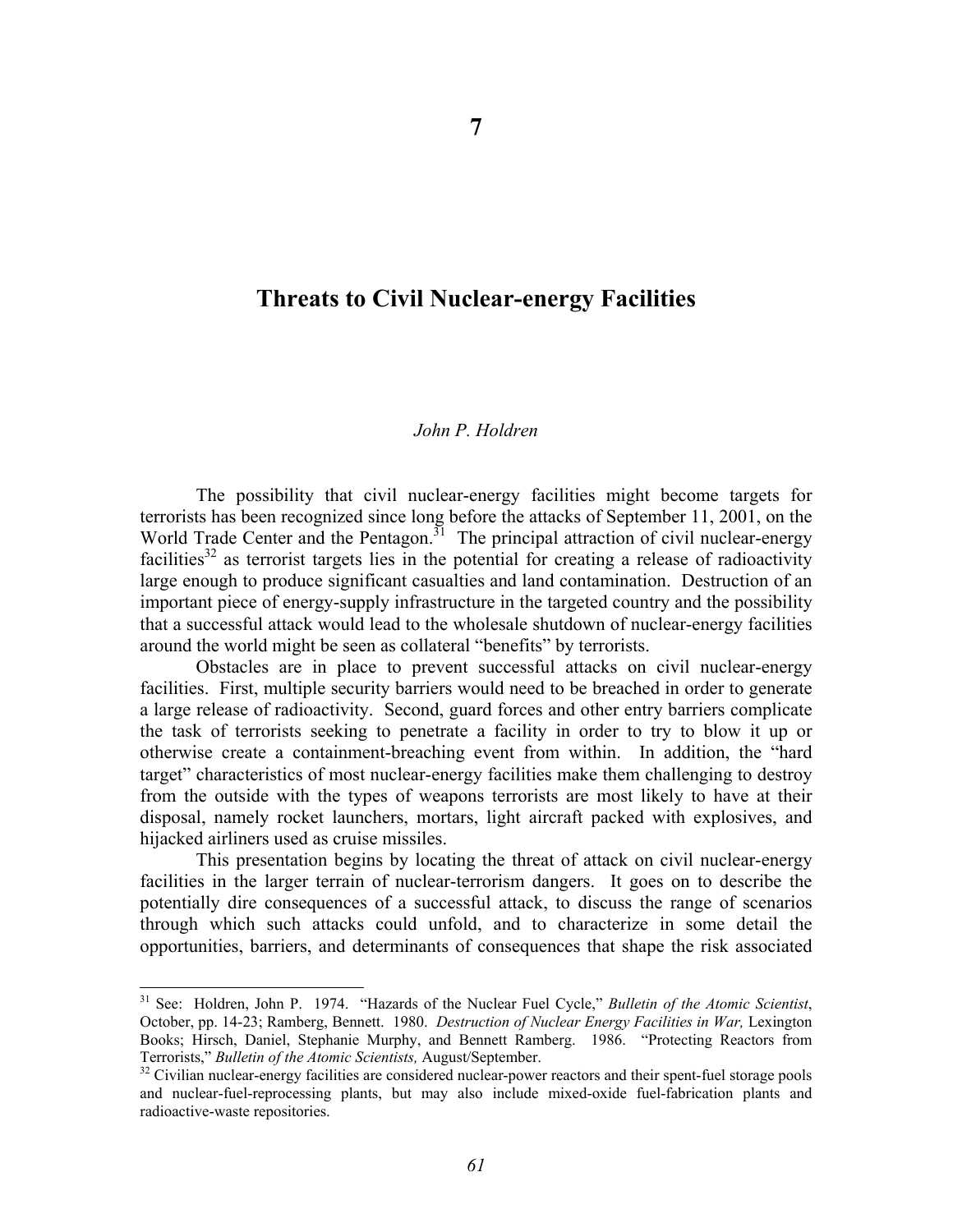with this set of possibilities. It then draws on recent relevant experience and analyses to address what is being done to limit risk and what else could be done. The paper closes with the case for increasing international cooperation (and increasing Indo-U.S. cooperation in particular) in order to reduce the chance of a successful terrorist attack on a nuclear-energy facility in any country.

## **THE LARGER NUCLEAR-TERRORISM TERRAIN**

Nuclear-terrorism dangers can be divided into three categories: (1) dirty bombs, meaning conventional explosives or incendiary devices that disperse radioactive materials, (2) attacks on nuclear-weapon or nuclear-energy facilities, and (3) terrorist acquisition and use of nuclear-explosive weapons.<sup>33</sup> Further, the mere assertion of the capability to carry out one of these kinds of attacks—or an explicit threat to do so at a particular time and place—may serve terrorist purposes, even if an attack does not occur. The public's deeply ingrained fear of nuclear weapons and nuclear radiation tends to amplify not only the impact if an attack is carried out, but also the terror effect of threats to do so.

Of these three categories of nuclear-terrorism dangers, the first one—the dirty bomb—is the easiest for terrorists to execute. In most circumstances, however, a dirty bomb would cause relatively few immediate fatalities beyond those caused directly by the chemical high-explosive used. (A conceivable exception could be the use of an incendiary device to disperse a potent radionuclide into the ventilation system of an office building.) The largest impacts of most dirty bomb events would be in property damage—the costs of temporarily abandoning and cleaning up the contaminated areas and in the fear and demoralization created in the public.

Success in the second category of danger—attacks on nuclear-weapon or nuclearenergy facilities—would be far harder for terrorists to achieve, but could create considerably higher casualties. The impact of such an attack could involve hundreds or even thousands of immediate fatalities, tens of thousands of delayed deaths from radiation-induced cancers, and immense economic damage from the contamination of territory.<sup>34</sup> Success in the third category—that of acquiring and detonating a nuclear weapon—is likely to be the most difficult for a terrorist group to achieve. Nonetheless, such an attack could produce hundreds of thousands of immediate deaths (from the effects of blast and burns of a detonation in the heart of a major city), as well as numerous additional casualties from fallout and immense property damage.

<sup>&</sup>lt;sup>33</sup> Nuclear-explosive weapons are those where most of the energy release comes from nuclear reactions rather than from chemical high-explosives.

<sup>&</sup>lt;sup>34</sup> It has been well known since the 1957, U.S. Atomic Energy Commission study entitled "Theoretical Possibilities and Consequences of Major Accidents in Large Nuclear Power Plants" (also known as "The Brookhaven Report"), that a large accident at a nuclear power reactor could produce thousands of prompt fatalities and delayed cancer fatalities in the many tens of thousands to more than 100,000. Subsequent studies have added many refinements but have not changed the upper-end figures. Subsequently, studies of large accidental releases from spent-fuel pools have generated similar results. If accidents at nuclear-power facilities could generate damages of these magnitudes, so could an 'accident' deliberately engineered by terrorists.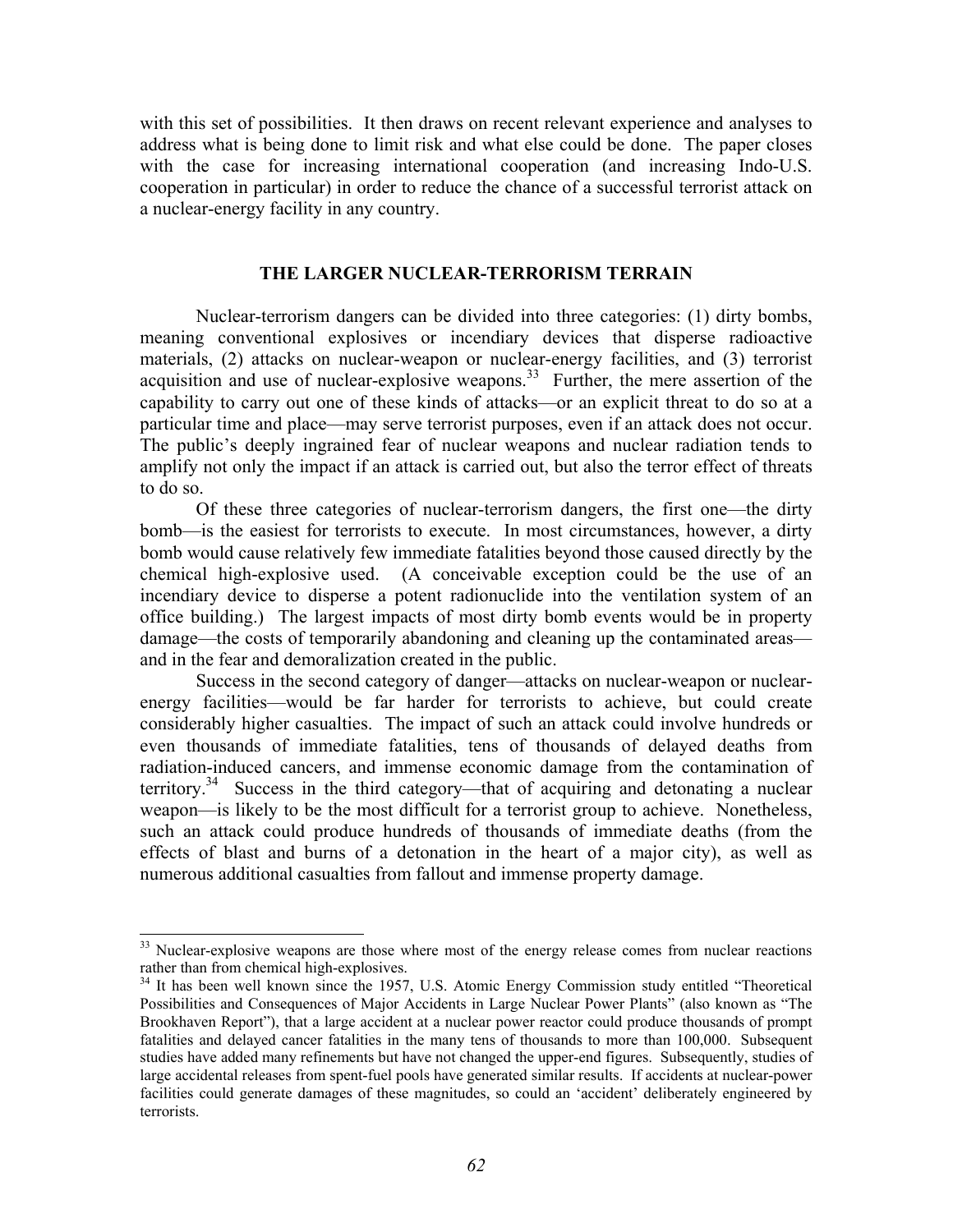Since the September 11, 2001, attacks, there has been an upsurge of interest in terrorist potentialities. The attention of policy makers and of the public has been focused primarily on the first and third dangers, dirty bombs and nuclear explosives, but dangers in the second category should not be neglected. It is important to remember that risk the probability of an event multiplied by the amount of damage that ensues if the event occurs—is often greatest for events of intermediate probability and intermediate consequences. Attacks on nuclear facilities fall into this middle range. They are more likely to succeed than attempts to acquire and explode a nuclear bomb, and at the same time, more damaging than a dirty bomb.

The rest of this paper focuses on this second category of dangers, and most particularly, on attacks on civil nuclear-energy facilities. However, many of the conclusions drawn herein would also apply to military nuclear facilities such as large plutonium-production reactors and the associated spent-fuel-storage and fuelreprocessing facilities.

### **ASSESSING THE RISK**

The probability side of the risk from attacks on nuclear facilities is influenced by the motivation of terrorists to pursue this route as well as by their capabilities in relation to the challenges of the task. The motivation presumably resides above all in that an attack on nuclear facilities has the very considerable potential for doing damage. A successful attack on a nuclear power reactor, for example, could destroy the facility itself, worth hundreds of millions to billions of dollars; produce tens to hundreds or even thousands of early fatalities and tens of thousands of delayed cancer deaths; and severely contaminate hundreds to thousands of square miles of land, requiring removal of much of it from habitation, commerce, and agriculture for periods ranging from months to many decades.

Such an attack would also cause terror and distress among far more than just the people physically harmed (amplified by the public's particular fear of radiation), deprive the affected region of an important component of its electricity supply, and probably lead to prolonged or even permanent shutdown of other nuclear power plants around the world, with serious economic consequences.

Beyond the question of the terrorist's motivation, risk depends on the actual possibilities for attacking nuclear-energy facilities—that is, the particular mechanisms and scenarios by which attacks could be carried out and the extent to which these are within the reach of terrorists to implement—and on the consequences that would ensue if these possibilities were realized.

Starting with mechanisms and scenarios, the possibilities fall into three main categories. First, as the September 11, 2001, attacks (and many novels) have underlined, terrorists could crash an airliner or a light plane packed with high explosives into one of a number of potential targets. A nuclear reactor or a reactor's spent-fuel storage pool rate among the most dangerous targets, but a mixed-oxide fuel-fabrication plant (made an attractive target by the presence of plutonium), a dry-cask spent-fuel storage facility, a spent-fuel shipping cask in transit, or a nuclear-waste repository are other possibilities. Second, terrorists could attack a facility or item in transit with mortars or rockets or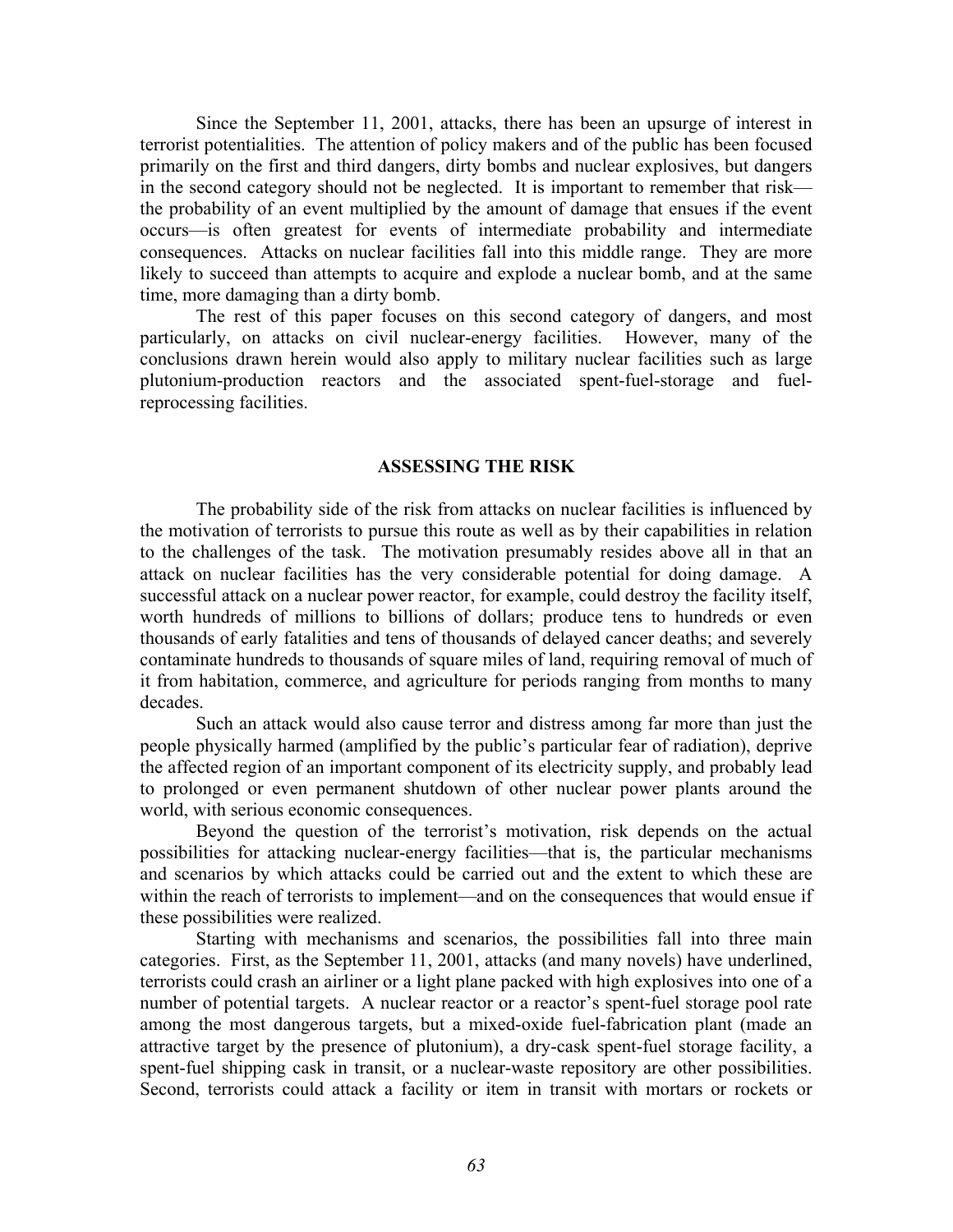emplaced explosives. Third, they could mount an attack using an armed force, possibly aided by insider accomplices, to gain entry to a facility in order to use explosives or other means to try to release radioactivity.

How many of the most dangerous targets are there? In the United States there are 103 operating power reactors at 65 sites. India has 14 power reactors at 6 sites, and 8 more reactors under construction. Worldwide there are 440 power reactors and 32 more under construction.<sup>35</sup> Each reactor site has a spent-fuel storage pool containing typically several times as much long-lived radioactivity as a reactor. In addition, large civil fuelreprocessing plants are in operation at La Hague (France), Sellafield (England), and Chelyabinsk region (Russia); similar but smaller commercial plants operate at Tokai-Mura (Japan) and Marcoule (France).

How vulnerable are these targets? Reassuring statements from nuclear-industry groups and advocates are easy to find.<sup>36</sup> However, the more balanced National Academy of Sciences study, *Making the Nation Safer*, 37 and a range of other papers by unbiased analysts suggest that the picture is mixed. The prevalent view is that it would not be easy to attack a nuclear-energy facility in a manner that succeeds in releasing a large quantity of radioactivity. At the same time, experts agree that such an attack is not impossible and may not even be unlikely over the course of time unless additional protective measures are taken that can offset the likely increases in the capabilities of terrorists.<sup>38</sup>

What is the possibility of an attack on a nuclear reactor? Containment buildings at a few U.S. reactors located near airports were explicitly designed to survive the impact of a 707-class airliner moving at around 200 knots (representing speeds on approach to landing or shortly after take-off). The design-basis threat for containment buildings at all other nuclear reactors was not an external impact but an internal steam explosion. Despite this fact, the U.S. Nuclear Regulatory Commission (NRC), in retrospective analyses, determined that most containment buildings would be able to survive the impact of a 727-class jetliner traveling at 500 knots. It is less likely that U.S. reactor containments would survive the impact of a 767-class airliner traveling at 500 knots. Further, it is noteworthy that some reactor containments outside of the United States are less robust than those inside the country. The impact of a light aircraft packed with high explosives could be problematic for many containments both in the United States and abroad.

Reactors are generally protected by extra shielding inside the containment, but it is difficult to determine whether this extra protection would prove sufficient against the kinds of attacks from the air that are now plausible. Safety-related systems outside of the main containment could also lead to significant releases if they are destroyed at the same time that the containment is damaged by an attack from the air. Sabotage by intruders armed with high explosives is another scenario. If the intruders were to possess detailed

<sup>35</sup> International Atomic Energy Agency databases on civil nuclear-energy facilities. See: *http://www.iaea.org/DataCenter/*

<sup>36</sup> See, e.g., Chapin, D. et al. 2002. "Nuclear power plants and their fuel as terrorist targets" *Science,* Vol. 297, September 20, pp. 1997-98.

<sup>&</sup>lt;sup>37</sup> National Research Council. 2002. *Making the Nation Safer: The Role of Science and Technology in Countering Terrorism*, National Academies Press, Washington, D.C. The report is available in PDF format at *http://books.nap.edu/hml/stct/index.html*.<br><sup>38</sup> See also: Bunn, Matthew and George Bunn. 2002. "Strengthening nuclear security against post-

September 11 threats of theft and sabotage," *Journal of Nuclear Materials Management,* Spring.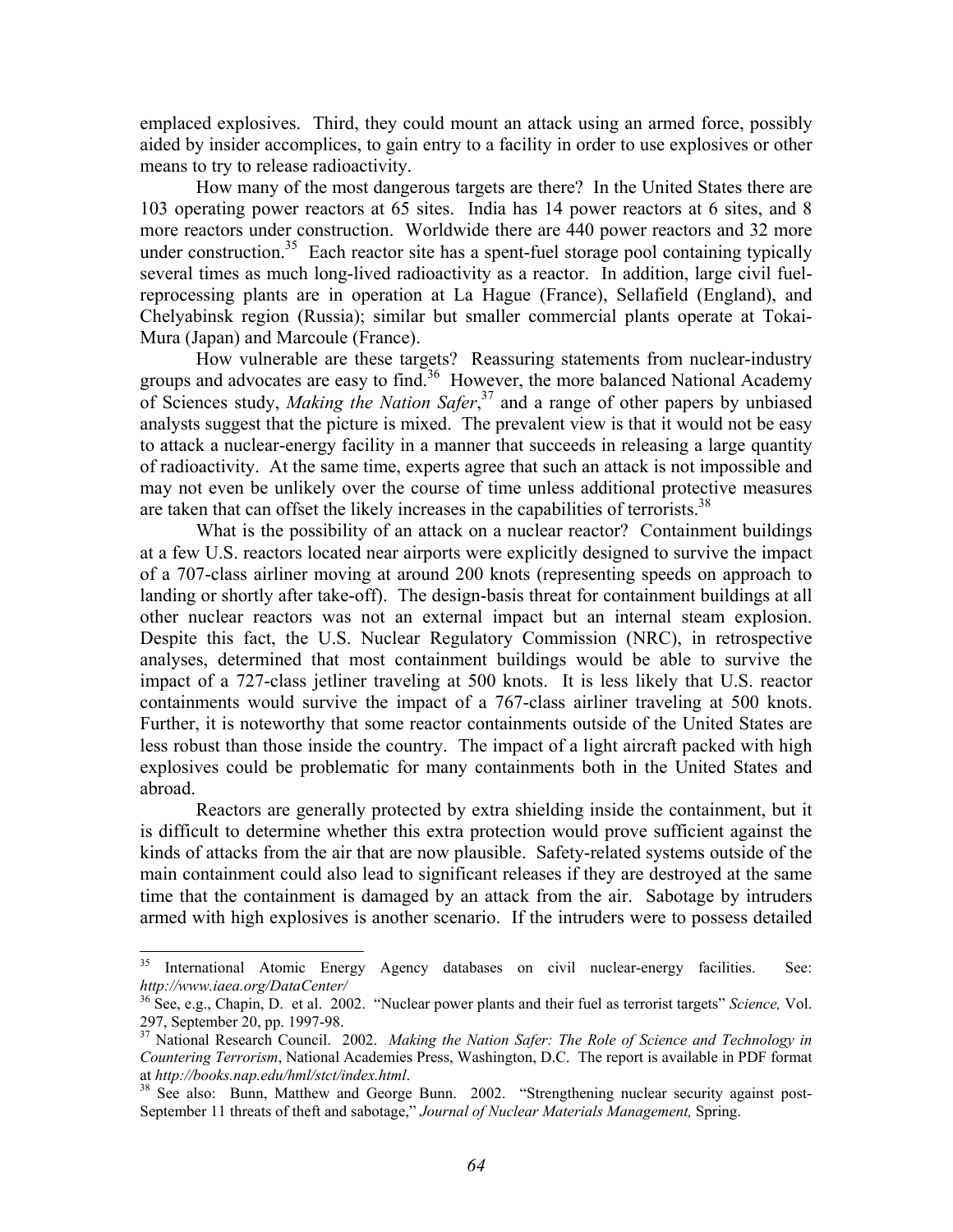knowledge of reactor systems, they could likely produce a core melt event and steam explosions capable of breaching the containment, even without benefit of an aircraft impact or light-plane-as-cruise-missile attack from the outside.<sup>39</sup>

Spent-fuel pools may be more vulnerable than the reactors with which they are associated. The spent fuel in such pools can catch fire if the water is removed. Such fires can be difficult to extinguish and could release large quantities of cesium-137 and other radionuclides. An analysis published in 2003 found that spent-fuel pools in the United States currently hold an average of 400 tons of spent fuel each, containing 35 megacuries (MCi) of cesium-137.<sup>40</sup> A 1997 Brookhaven National Laboratory study concluded that a fire at such a spent-fuel pool could release between 10 and 100 percent of the cesium-137 inventory.41 Hence, in an average case, between 3.5 and 35 MCi would be released. This amount can be compared to the approximately 2 MCi of cesium-137 that was released in the Chernobyl accident.

Fuel-reprocessing plants contain many reactors' worth of radioactivity but little stored energy. For these plants, large-aircraft impact is probably a bigger risk than sabotage from within. Dry-cask spent-fuel storage, spent-fuel shipping containers, and geologic radioactive-waste repositories are far less vulnerable than are reactors and fuelreprocessing plants. Large radioactivity releases from attacks on these targets are very unlikely.

Of course, the consequences of a successful terrorist attack on any nuclear-energy facility depend not only on the quantity and kinds of radioactivity released, but also on wind direction, atmospheric-mixing conditions (which govern both vertical and horizontal spreading of the radioactive plume), the distribution of population in relation to the path of the plume, and the extent to which those in the plume's path can be evacuated before it reaches them. Unlike accidents, which occur at random, terrorists carefully choose the site of their attacks. Further, they might even succeed in choosing weather conditions that would maximize the impacts of an attack.<sup>42</sup> The 1997 Brookhaven study estimated the consequences of a spent-fuel pool fire at a pressurized water reactor to be  $54,000$  to  $143,000$  extra cancer deaths;  $2,000$  to  $7,000$  square kilometers of agricultural land condemned; and economic costs of \$117 to \$556 billion from evacuation.

<sup>&</sup>lt;sup>39</sup> Most of the relevant official analyses of these possibilities are classified. While this is understandable no one would favor publishing a handbook telling terrorists how to achieve their desired result—it is problematic because managers of U.S. civil reactor sites—and, I suspect, of other civil reactor sites around the world—historically have not had the security clearances needed to access this information. This is now being rapidly, if belatedly, addressed in the United States. I am not aware of the extent to which it is being addressed elsewhere or of the extent to which it will become possible to share some of these classified analyses across national boundaries. Clearly, if the officials responsible for managing reactor security are themselves unaware of the details of scenarios that could compromise that security, they cannot judge whether the protective measures being implemented are adequate.

<sup>&</sup>lt;sup>40</sup> Alvarez, R. et al. 2003. "Reducing the hazards from stored spent power-reactor fuel in the United States," Science and Global Security, Vol. 11, pp. 1-51.

<sup>&</sup>lt;sup>41</sup> Travis, R. J., R. E. Davis, E. J. Grove, and M.A. Azarm. 1997. *A Safety and Regulatory Assessment of Generic BWR and PWR Permanently Shutdown Nuclear Power Plants.* Report BNL-NUREG-52498. Brookhaven National Laboratory.

 $42$  Many people simply take reactor accident safety analyses and apply them to the problem of terrorism without noticing that the results generally presented for reactor accident analyses are averages over a wide number of sites and weather conditions. In addition, an attack involving the worst site or the worst weather can cause 50 to 100 times more damage than the average over all sites and all weather conditions.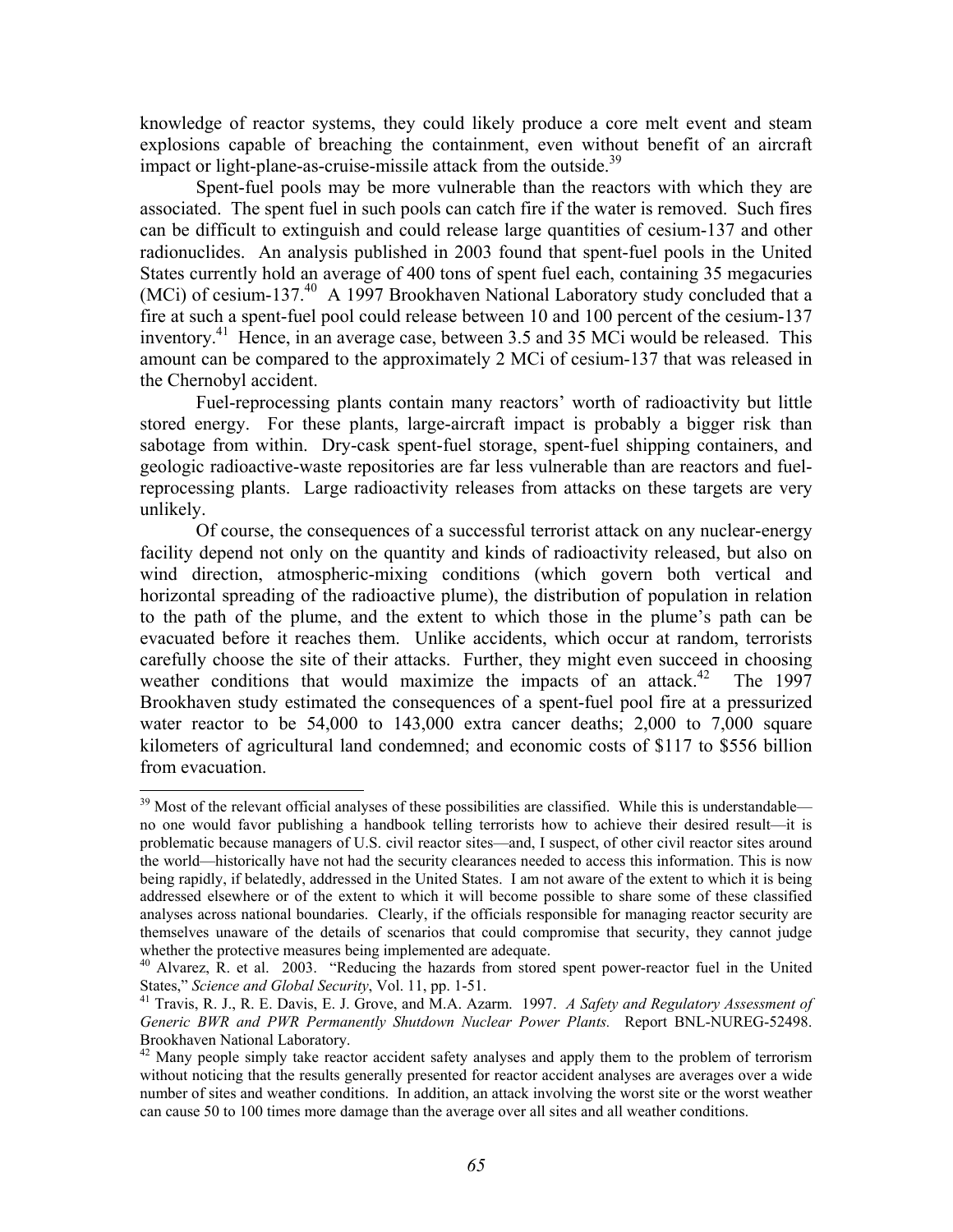### **SIGNS OF COMPLACENCY AND VULNERABILITY**

We would expect that potential consequences of this magnitude would have led to a high degree of vigilance by those responsible for security at nuclear-energy facilities and a correspondingly high degree of confidence that attacks designed to create such consequences could be thwarted. Unfortunately, where we would hope to find a basis for confidence, there is instead considerable evidence of complacency and vulnerability.

Before September 11, 2001, once every 8 years each civil nuclear reactor site in the United States carried out a force-on-force exercise to simulate an attack by intruders. The site managers were advised in advance of the date of the simulated attack and were allowed, if they chose, to upgrade the guard forces to cope with it. According to a 2003 General Accounting Office (GAO) study, the upgraded guard forces were defeated in more than 20 percent of the simulated attacks. When the guard forces in place were at normal levels, they were defeated in more than half of the simulated attacks.<sup>43</sup>

Excessive "non-cited violations" by the NRC constitute a second sign of complacency and vulnerability. Non-cited violations entail no penalty and no follow-up. Most of the security shortcomings that are identified in routine NRC inspections are classified as non-cited violations on the grounds "that the problems had no direct immediate adverse consequences at the time they were discovered." This appears to mean that no terrorists were attacking the plant while it was being inspected. This may seem to be a harsh judgment, but the 2003 GAO study reported that in 2000 and 2001, the NRC issued no cited violations and 72 non-cited ones. The non-cited violations included the following instances documented by NRC inspectors.

- A security guard slept on duty for more than half an hour. The incident was treated as a non-cited violation because no attack had occurred during this period and because neither he nor any other guard at the plant had been found sleeping more than twice during the previous year.
- A security officer falsified logs to show that he had checked vital area doors and locks when he was actually in another part of the plant. In this case the officer was solely responsible for the security of the particular area because a security upgrade project was under way that had disabled or diverted all the other security for the area.
- Guards failed to physically search individuals for metal objects after the walk-through detectors and hand scanners indicated that something was present. These individuals were then allowed unescorted access through the plant's protected area. This was treated as a non-cited violation because a similar breach had been observed fewer than two times at that plant in the preceding year.

Moreover, the NRC does not systematically collect, analyze, and disseminate

<sup>43</sup> General Accounting Office. 2003. *Nuclear Regulatory Commission Oversight of Security at Commercial Nuclear Power Plants Needs to Be Strengthened.* GAO-03-752. Washington D.C.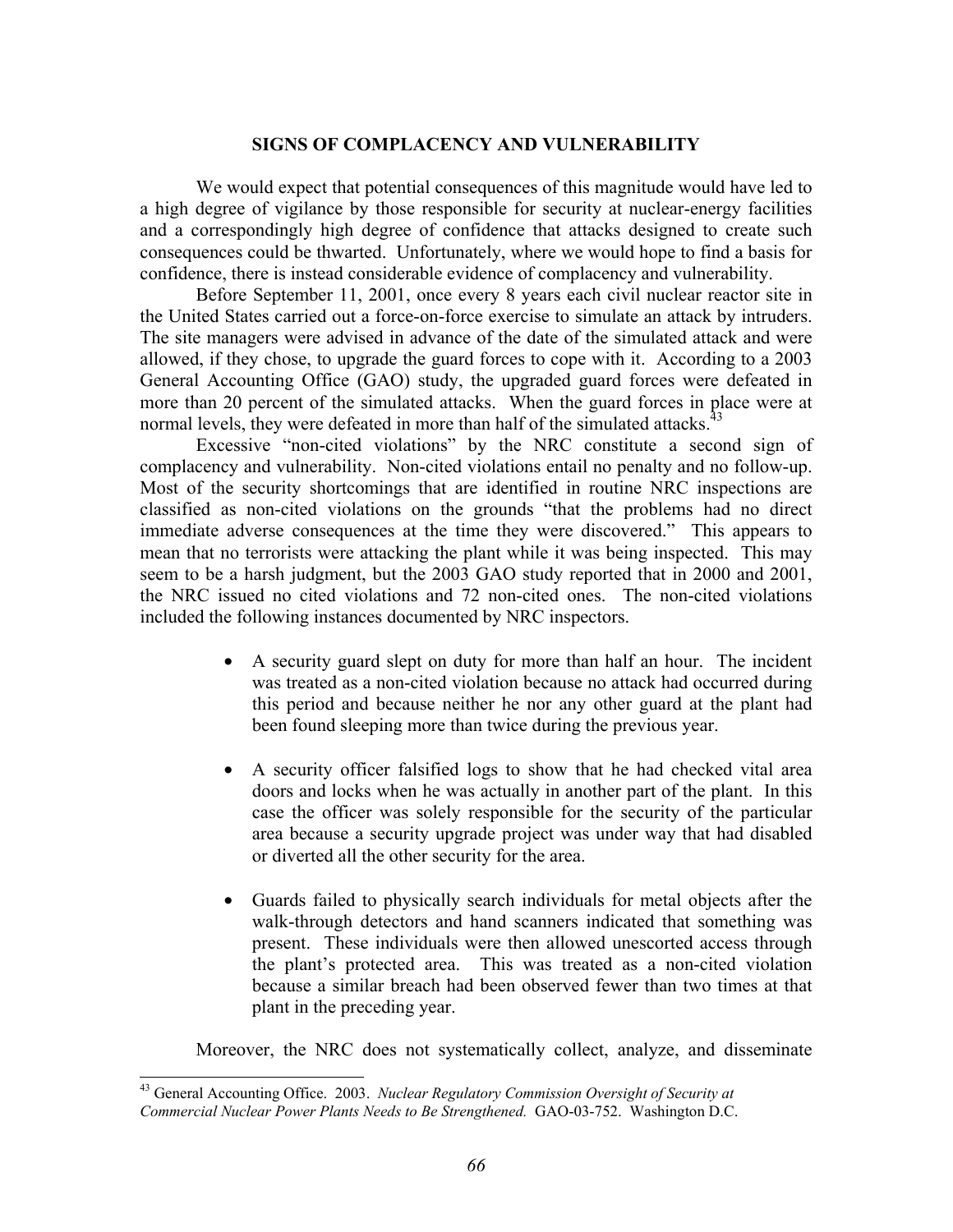information relevant to improving plant security. The 2003 GAO report on the security of U.S. nuclear-reactor sites found that the NRC does not have a routine, centralized process for collecting, analyzing, and disseminating security inspections to identify problems that may be common to other plants or to identify lessons learned in resolving a security problem that may be helpful to plants in other regions. NRC headquarters receives inspection reports only when a licensee challenges the findings from security inspections. NRC headquarter officials do not routinely obtain copies of all security inspection reports because headquarters files and computer databases are insufficient to hold all inspection reports.<sup>44</sup>

The NRC issued an extensive rebuttal to the GAO report, but it did not dispute these findings.

Another sign of complacency and vulnerability is that, in the United States, state laws often constrain the types of weapons that can be used by guard forces, virtually ensuring that they will be less well armed than their attackers. Specifically, state law often forbids the use of automatic weapons by nonfederal guard forces at nuclear power plants. Since attackers will probably be armed with automatic weapons, this asymmetry in weaponry hurts the prospects for the successful defense of nuclear power plants.

The existing laws of several states call into question the legality of the use of deadly force to protect private property. Many of the guards at these installations have expressed concern in interviews that were they to use deadly force against intruders, they might be subjected to legal action or punishment. The NRC has recommended that state legislatures and the U.S. Congress pass legislation to remedy this situation, but this has not yet occurred.

Many prominent members of the nuclear energy profession appear to be underestimating the terrorism problem, especially in statements prepared for policy makers and the general public. Claims such as, "nuclear power plants are the best protected industrial facilities in the United States" and "attacks on nuclear reactors cannot cause significant harm to the public" are common. The first claim is misleading because, although it might be accurate, it says nothing about whether or not the degree of protection is adequate relative to the threat. The second claim is wrong: the harm that could result from successful attacks on nuclear reactors has been established by many independent studies. Nor is the threat purely hypothetical: actual threats against, or attacks upon, nuclear power reactors have already been reported in Argentina, Lithuania, Russia, South Africa, South Korea, and western Europe. These events are listed in the database on nuclear terrorism that is maintained at the Monterrey Institute of International Studies and the Center for International Security and Cooperation at Stanford University.

## **RISK REDUCTION**

How can the risks be reduced? Consider first some steps that have already been taken or are being taken in the United States:

• strengthening barriers to hijacking commercial aircraft

 $\overline{a}$  $44$  Ibid.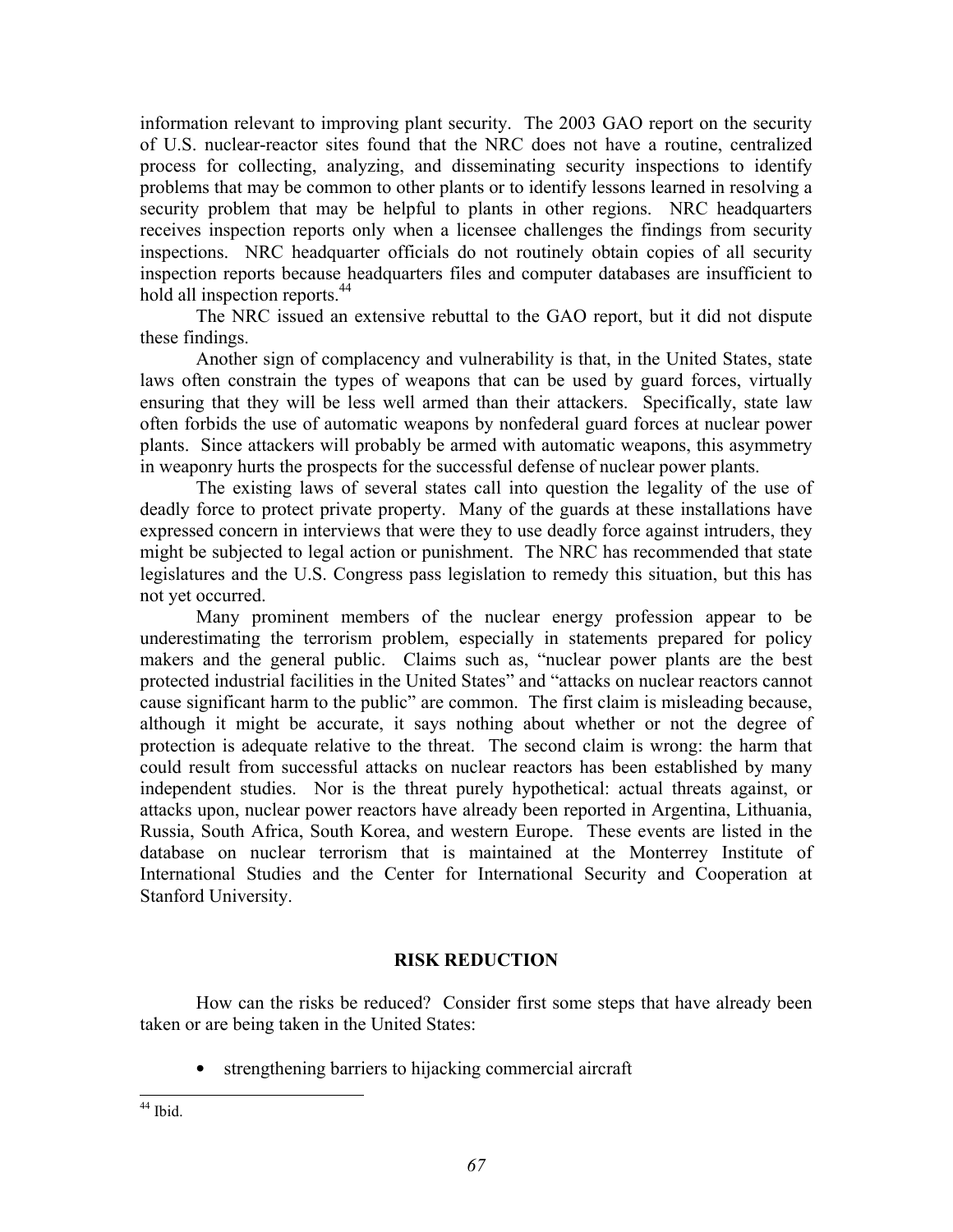- improving surveillance of general aviation (that is, light aircraft)
- revising the design-basis threats for armed and insider attacks and correspondingly increasing the capabilities at reactor sites to defend against such attacks
- holding force-on-force exercises at every nuclear facility in the United States every 3 years with the security forces that are specified in each facility's respective site plan
- tightening background checks and access control for temporary workers and visitors
- increasing the standoff distances maintained to preclude truck-bomb attacks
- reviewing and strengthening redundant reactor safety systems in light of upgraded aircraft impact and armed attack scenarios

What more could be done? Here are some additional steps that ought to be considered:

- ensure the appropriate dissemination of information between sites and headquarters, and among sites
- expand the no-fly zones around high-risk facilities
- provide additional physical barriers or active defenses to make it more difficult to fly an aircraft into a nuclear reactor or a spent fuel storage pool with the trajectory and the velocity required for a successful attack
- build additional dry-cask spent-fuel storage capacity to reduce pool inventories
- strengthen containment buildings
- place future reactors, spent-fuel storage, and reprocessing plants underground
- nationalize the guard forces at nuclear facilities in order to achieve standardized profiling and training, and upgraded weaponry
- improve evacuation, medical assessment, treatment, and decontamination capabilities

# **THE CASE FOR INTERNATIONAL COOPERATION**

A successful terrorist attack on a nuclear facility anywhere would have consequences everywhere. This is true because large releases of radioactivity circle the globe. They create radiation doses over a wide swath and terror over an even wider one. A nuclear disaster anywhere would generate pressure to shut down civil nuclear energy everywhere. Such a shutdown could potentially have a severe impact on electricity supply, on the capacity to meet basic energy needs, and on the global economy. Thus, we all need to be interested in the security of nuclear facilities in all countries, not just in our own country.

Further, international cooperation to reduce the vulnerability of civil nuclear energy facilities to terrorist attack can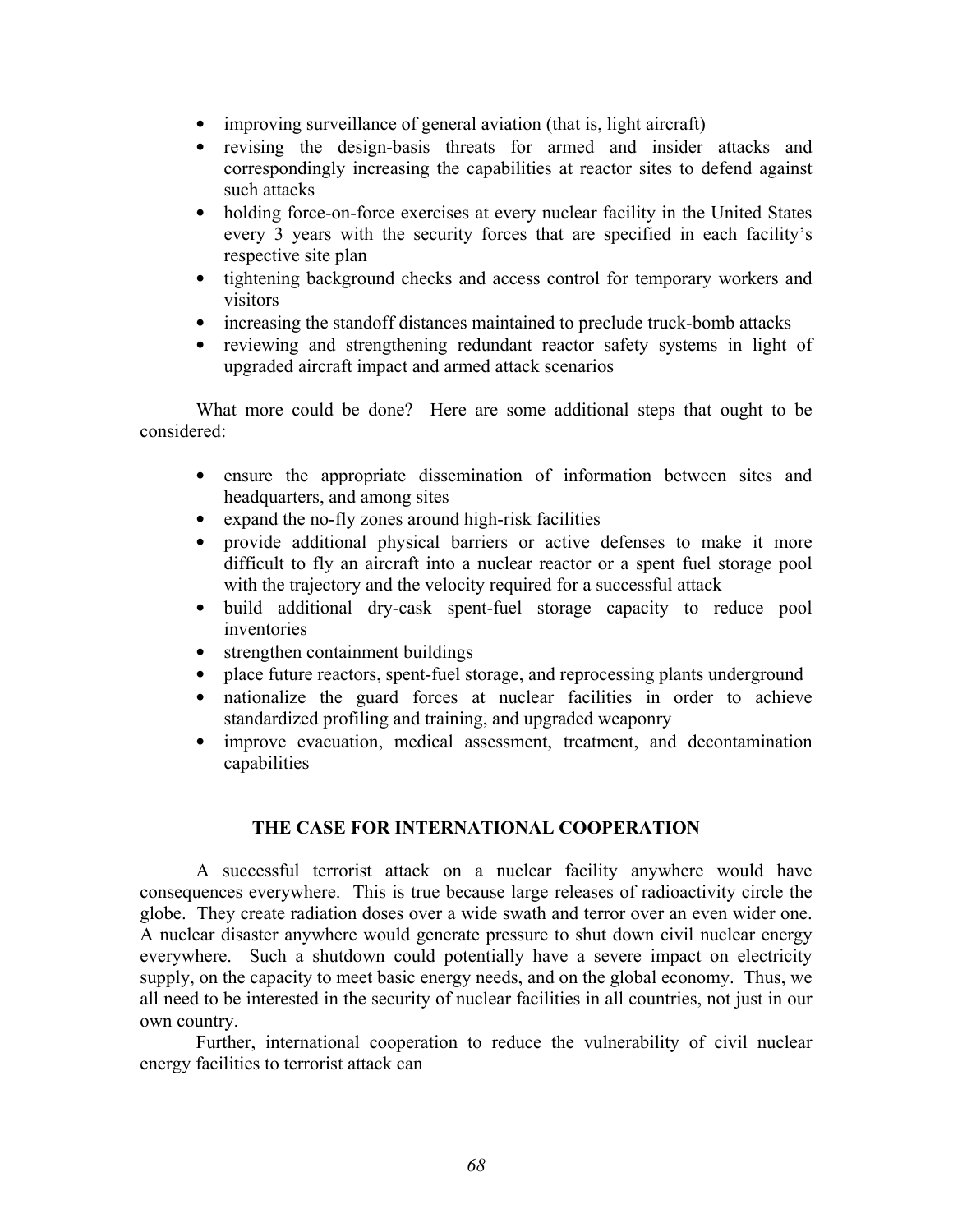- facilitate learning from diverse experiences—including negative ones—and expertise available in different countries
- reduce the cost and increase the pace of security improvements because expertise and technology are being shared
- eliminate easy targets (which terrorists are able to seek out) by propagating best practices and raising the standard everywhere

Clearly, international cooperation ought to be encouraged in general, but it is particularly crucial between the United States and India. Laying the foundation for this relationship is one of the reasons the workshop in Goa was so important and so promising.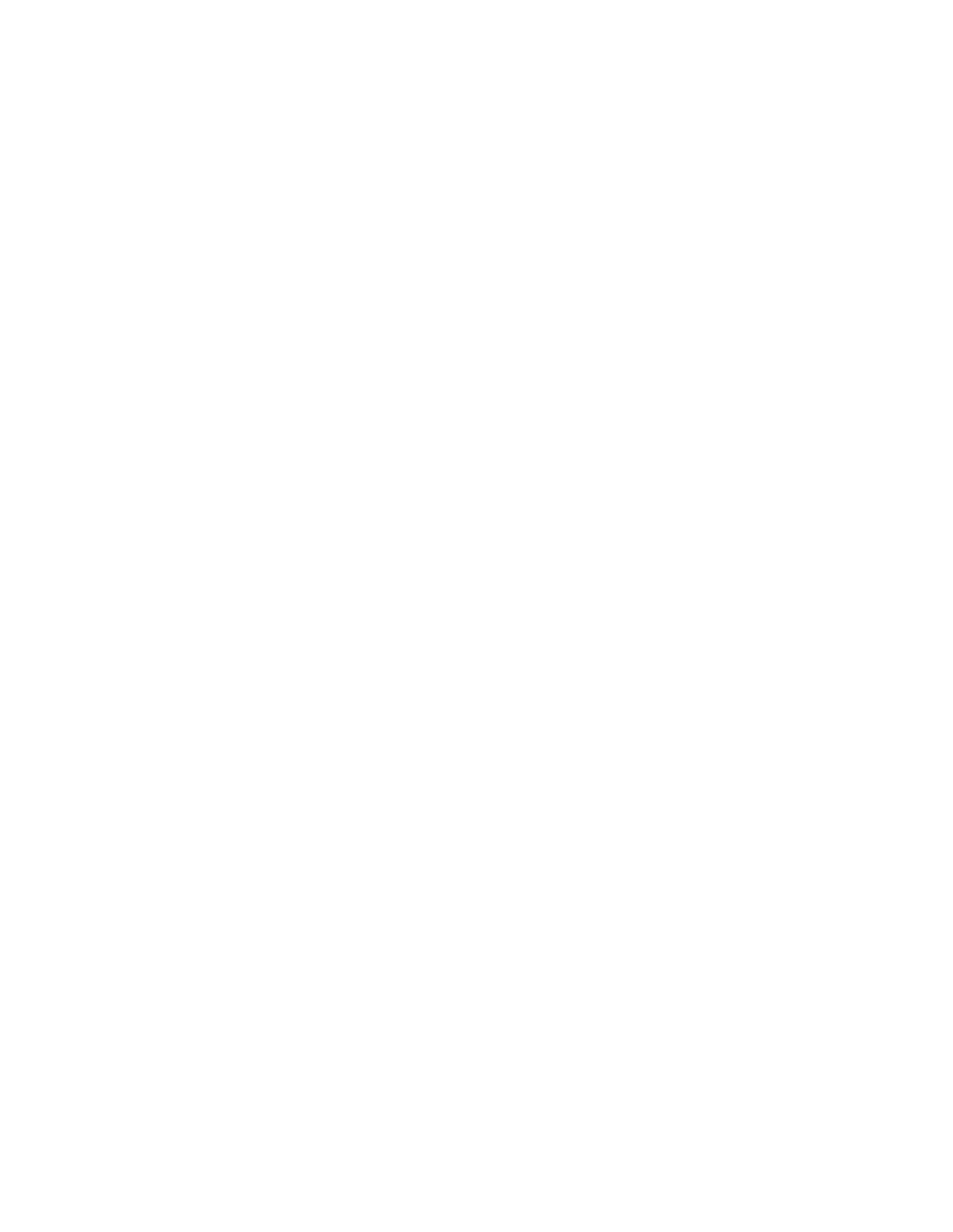# **Threats to Nuclear Facilities: Framing the Problem**

### *P. Rama Rao*

This workshop does not solely address issues related to securing civilian nuclear facilities. It has a much wider scope encompassing several important issues pertaining to terrorism in general and its impact on specific domains. In addition to nuclear facilities, the subjects addressed include urban and rural infrastructure, communications, and agriculture and bioterrorism. Thus, this presentation will be placed in that broader context.

For obvious reasons, securing nuclear facilities is not just one nation's problem but a worldwide concern. Basically there are two kinds of facilities—nuclear fuel-cycle facilities and facilities for nonpower applications. Concerns common to both kinds of facilities relate to terrorist groups getting access to nuclear materials and using them to fabricate nuclear explosive or radiological dispersal devices (RDDs, or dirty bombs), or plotting sabotage of nuclear fuel-cycle facilities to release radioactivity in the public domain. The latter could result in great devastation, unimaginable panic, and considerable economic penalty. The experts and the stakeholders in the international nuclear community need to take a multicountry approach to adequately address these common concerns.

## **NUCLEAR FUEL-CYCLE AND NONPOWER APPLICATIONS**

In India, nuclear power plants and all nuclear fuel-cycle facilities have been funded, developed, constructed, operated, and managed directly by the government or by public-sector enterprises under government control. Experts in developing countries generally view this as a feature that has served well in assuring safety and security. From inception, Indian nuclear facilities have been provided with physical protection measures, such as well-guarded exclusion and sterilization zones and secondary control rooms. They also have independent, redundant, and diverse safety systems, such as multiple containment, that can withstand seismic activity. These features were built to ensure nuclear reactor safety and to protect the public at large in case of an accident or incident.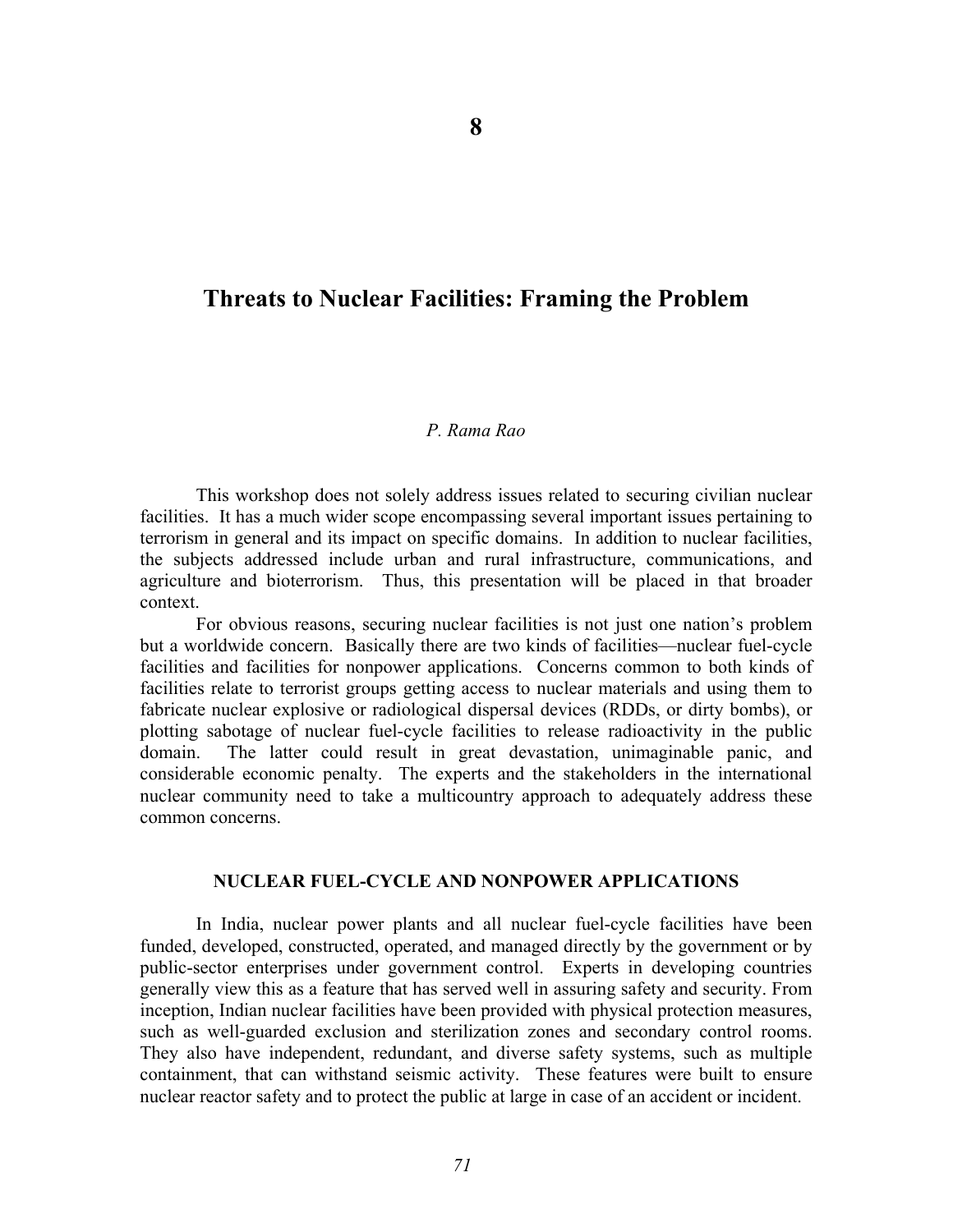It is fortunate that these robust systems, built on the concept of in-depth defense, provide some level of protection against terrorist attacks. It is necessary periodically to verify the adequacy of security in certain vulnerable areas by analysis and taking into consideration evolving design-basis threats. There is, however, a consensus among the members of the nuclear community that nuclear facilities have robust safety and security systems in place.

An examination of various safety guides and codes reveals that insufficient attention has been paid to ensuring the security of radioactive sources. Radioactive sources are highly vulnerable, especially considering the fact that terrorist access to them would endanger global security. International Atomic Energy Agency (IAEA) data on illicit trafficking in nuclear material highlights the need to further tighten controls at all points, including at international boundaries. Regrettably, confidence in the safety and security of nuclear fuel-cycle facilities does not seem to translate to the nonpower use of radioactive sources, such as in applications in hospitals, industries, and agriculture. The nonpower use of radioactive sources is so widespread and the variety and numbers of sources used is so large that ensuring safety and security will be a stupendous task. This is an area that requires much greater attention and control.

In India an independent organization called the Atomic Energy Regulatory Board (AERB) is responsible for monitoring and controlling the civilian use of radioactive sources, and ensuring their security. There is an elaborate registration process to authorize, track, and monitor sources to ensure their safety and security. The AERB has also sought and received help from technical personnel in far-flung national laboratories and state units. These persons help to identify and monitor locations where radioactive materials are in use.

Returning briefly to power plants, the systems and safety procedures in vogue, explained earlier, adopt internationally accepted design standards. Moreover, the procedures established for dealing with and reporting unusual safety-related occurrences, incidents, and accidents, and grouping them under various scales of severity are all well defined, established, and practiced meticulously. Global power plant operating groups exchange information on best practices. In contrast, there are no comparable institutional systems in place to deal with millions of radioactive sources that are used in civilian applications around the world. Reports indicate the presence of many orphaned sources. The need to secure and account for all radioactive sources from cradle to grave is of paramount importance. The need to ensure absolute control over such materials grows out of a concern not only for the health and safety of the public but also for the great risk of terrorists gaining access to them. The potential issue of dirty bombs is rather scary. While nuclear power plant security warrants attention and concern, we should not lose sight of the economic and cleanup costs and panic that could result from the detonation of dirty bombs that mix radiation sources with conventional explosives to spread radioactivity.

Physical protection plays an important role in ensuring the security of nuclear materials and facilities. The IAEA has played an active role in the development of codes, specifications, and operational procedures that deal in detail with the technical, regulatory, and licensing aspects of nuclear security. It has also conducted emergency drills. There is a need to draw up a national design-basis threat plan in line with the recommendations of the international guidelines and device security systems. Not only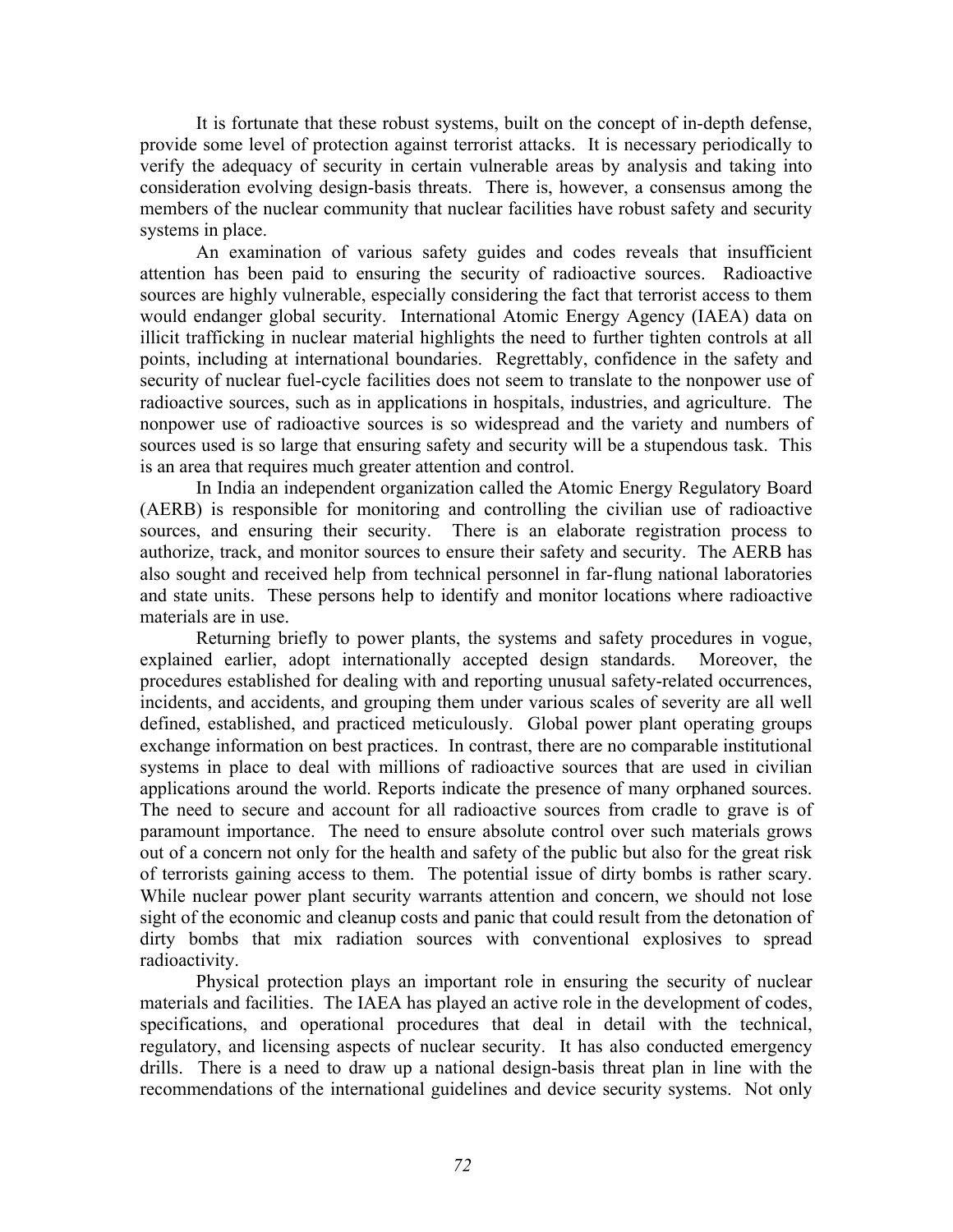will this ensure a high level of early detection, it will also delay terrorist actions by putting suitable barriers in place. Finally, an effective response will help neutralize the threat. A well-rehearsed emergency preparedness plan for nuclear power plants already exists. In fact, such a plan must be in place before a nuclear power plant goes into operation. Since effective implementation of emergency preparedness plans is the ultimate protection in emergent situations, these should be subject to periodic reviews by regulatory authorities, and drills should be conducted to expose and help address weaknesses.

The interface issues occurring between safety and security are an emerging area that requires attention. While attention has been paid to safety systems ever since nuclear energy applications were first used, security concerns per se have assumed greater importance after the September 11, 2001, terrorist attacks. Security- and safety-related issues cannot be separated. A great deal of attention should be paid to the interface between safety and security. There are situations where safety may require a particular type of plant design that may not be conducive to good security and vice versa. There are several examples of security and safety considerations coming into conflict. Access to an auxiliary control room that is established as a backup for the main control room is one example. Although the ease of movement of personnel between the two control rooms is essential while dealing with emergencies, this may pose a problem in ensuring security. Such redundant provisions necessarily demand proper analysis of safety and related security issues to ensure the best possible solution.

Security essentially has two parts: (1) managing security by the number of guards, access systems, and the like, and (2) using technology to enhance the capabilities. The regulatory agencies internationally will have to be motivated to look at the technical aspects of security in such a way that they complement and ensure effective management of the overall security of nuclear facilities. The same applies to safety culture.

The safety and security of nuclear power plants and facilities are of universal concern, and international cooperation is of paramount importance. Some of the research areas for international cooperation relating to security, safety, and their interface are listed in Box 8-1. Countries such as the United States that have experience in these areas and have mastered technologies essential for ensuring security should freely share them without any restrictions. Unrestricted dissemination of information and technology in areas relating to safety and security is essential. This is possible only through strong international cooperation. India has certain strengths that can complement these efforts in such areas as computer modeling and system design analysis tools.

The Indian Atomic Energy Regulatory Board has set up an independent entity, the Safety Research Institute, to undertake research on safety issues. Being an independent unit, it retains certain flexibility promoting international cooperation in all areas of common interest and concern. There have been good interactions between the Safety Research Institute and the Nuclear Regulatory Commission in the United States.

Organizations such as the IAEA, the CANDU Owners Group,<sup>45</sup> and the World Association of Nuclear Operators can play a greater role in promoting a safety and security culture. There are more than 400 nuclear power plants and associated facilities

l

<sup>&</sup>lt;sup>45</sup> The CANDU Owners Group Inc. is a not-for-profit organization dedicated to providing programs for cooperation, mutual assistance and exchange of information for the successful support, development, operation, maintenance and economics of CANDU technology. See: www.candu.org.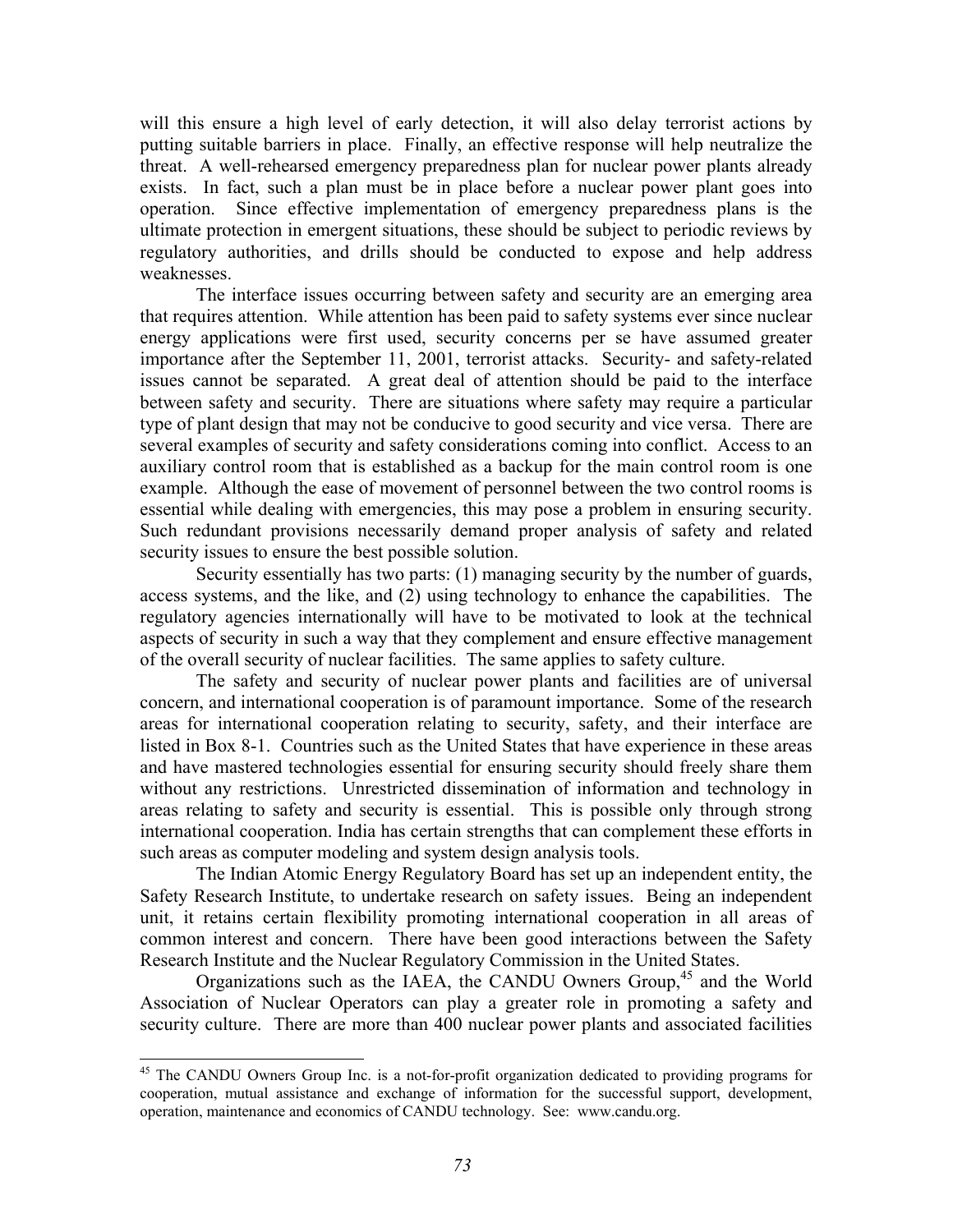such as enrichment and reprocessing plants. Millions of radioisotopes are in use around the world. All of them need to be well protected and safely operated. This highlights the absolute necessity of proper training of a substantially greater number of personnel than is being done now. India today can boast of having created a large number of talented science and technology personnel in the five decades since its independence in 1947. The strength of this large human resource should be exploited fully and effectively in international collaborative work. For this to happen, more support for international cooperation is needed. Technologies relating to ensuring nuclear security and safety should not be subject to any control regimes. Training opportunities should not be curtailed under some pretext or the other. There should also be greater transparency in the sharing of information.

To conclude, while safety and security considerations are no doubt important at nuclear facilities, radioactive sources in nonpower applications also require comparable protection. It is not safety or security, but both, and the points of their intersection require focused attention. International cooperation in research leading to advanced safety- and security-related technologies should be encouraged, and technology control regimes should not become a barrier to such efforts. In an era of outsourcing, India, with a large pool of talented and competent science and technology personnel, could play a significant part in the global effort of ensuring the safety and security of nuclear installations.

| <b>General Type of Technology</b> | <b>Specific Type of Technology</b>            |
|-----------------------------------|-----------------------------------------------|
| <i>Sensors</i>                    | Imaging Sensors: Infrared, multispectral,     |
|                                   | nonintrusive millimeter wave, and behind      |
|                                   | wall imaging                                  |
|                                   | Intrusion Sensors: all-weather and all-       |
|                                   | terrain, economical sensors with a very low   |
|                                   | incidence of false and nuisance alarms        |
|                                   | Contraband Detection Sensors: personnel,      |
|                                   | baggage, and vehicles for explosives and      |
|                                   | metal (e.g., weapons)                         |
|                                   | <b>Radiation and Nuclear Material Sensors</b> |
| Surveillance                      | Personnel Access Control: Biometrics          |
|                                   | (positive identification)                     |
|                                   | Alarm Assessment: Automatic<br>alarm          |
|                                   | assessment with intruder characteristics      |
|                                   | (e.g., number, arms, and direction of travel) |
|                                   | All-weather day-night surveillance            |
|                                   | Robotics: automated, remote-controlled        |
|                                   | vehicles and group intelligent, mobile        |
|                                   | machines that carry out specific tasks (e.g., |
|                                   | detection and deactivation of explosives,     |

**Box 8-1 Research in Security Technologies**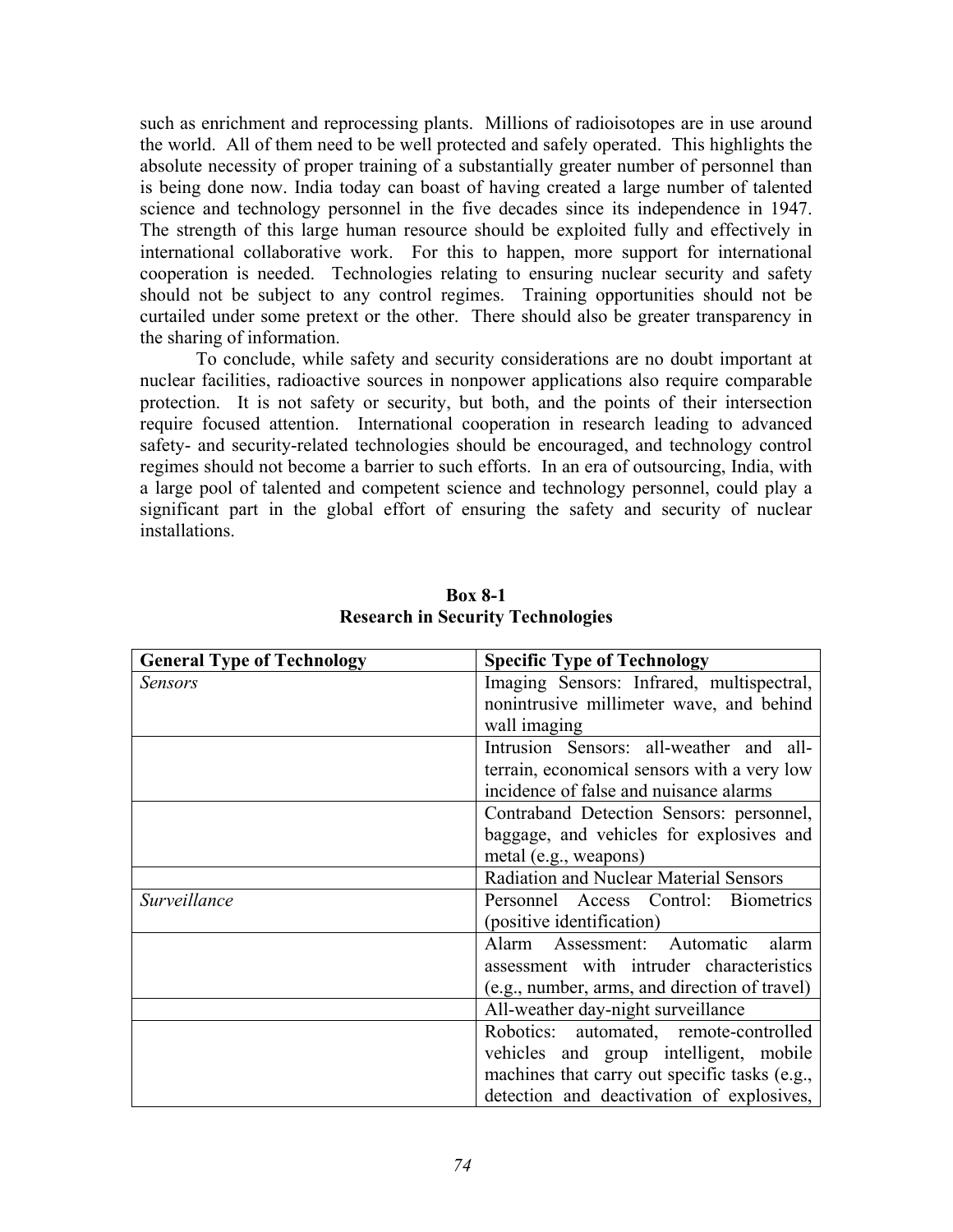|                    | chemical and biological agents)          |
|--------------------|------------------------------------------|
|                    | Computer modeling and simulation         |
|                    | System design and analysis tools         |
| Research in Safety | Safety-related technologies              |
|                    | Computer modeling, simulation,<br>and    |
|                    | analysis of willful malevolent acts that |
|                    | raise safety concerns                    |
|                    | Root-cause analysis: design implications |
|                    | and social dynamics                      |
|                    | Safety and security culture              |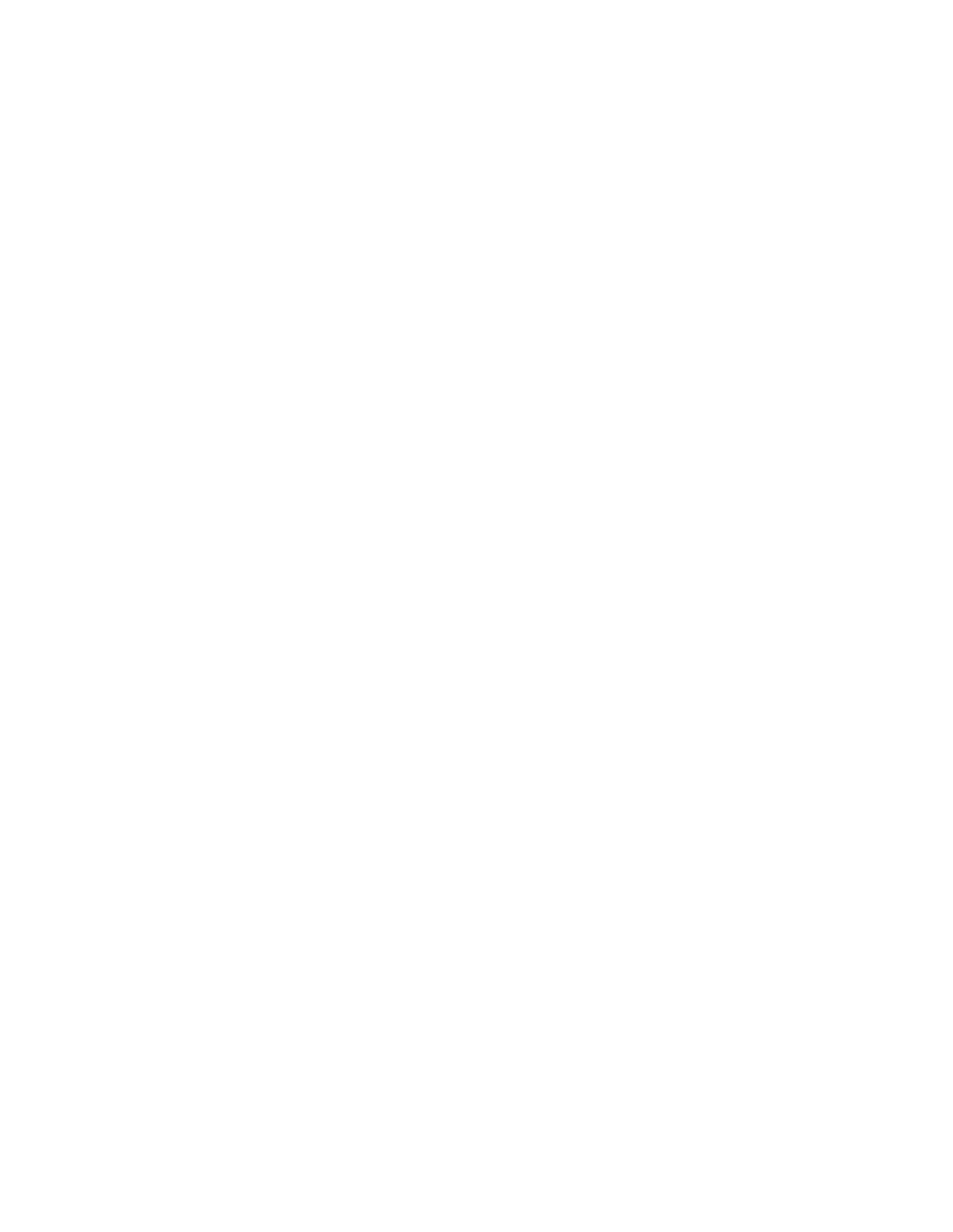# **Discussion of Protecting Nuclear Facilities**

### *G.R. Srinivasan and Rose Gottemoeller, Discussion Moderators*

Session chair V.S. Ramamurthy framed the discussion by noting that new technologies offered opportunities for constructive as well as destructive use and that atavistic attitudes still exist, both in the West and in India. Nuclear technology, more than 50 years old, is a mature technology. It went through a phase of very rapid growth, followed by one of concerns about safety, and then a phase in which proliferation was the major concern; now it has entered a phase dominated by security concerns rising from terrorist threats.

The nuclear industry has addressed these issues in various degrees at various times; perhaps it is the only industry where this is done, but Ramamurthy reminded the group that all new technologies go through these phases. This is true now of biotechnology, the chemical industry, cloning, and other technologies—the similarities cannot be missed. Whatever we do today in the realm of nuclear technology might be a lesson on how to handle the emerging technologies of tomorrow; the issues are not going to be very different. Thus, he urged participants not only to address concerns surrounding nuclear facilities but also to address other emerging technologies.

G.R. Srinivasan noted that both presentations discussed the three real problems of terrorism confronting the nuclear industry: (1) dirty bombs, (2) nuclear explosives, and (3) sabotage or malevolent acts against nuclear facilities. He added that these three threats stem from the unauthorized removal of material as well as sabotage on nuclear plants, both with or without insider assistance, and agreed with John Holdren's view that sabotage has been neglected. Srinivasan also suggested that one point raised by P. Rama Rao had to be emphasized again: nuclear power plants have a built-in policy of defense in depth, a policy of redundancy, which would stand in good stead against terrorist attacks. Thus, our concern about the catastrophic destruction of a nuclear power plant should be limited to one or two design-based threats (DBTs). In most other cases it would not be so serious. Citing Rama Rao, Srinivasan noted several built-in features of a nuclear plant that could save the situation for the plant; we often jokingly reminded visitors in the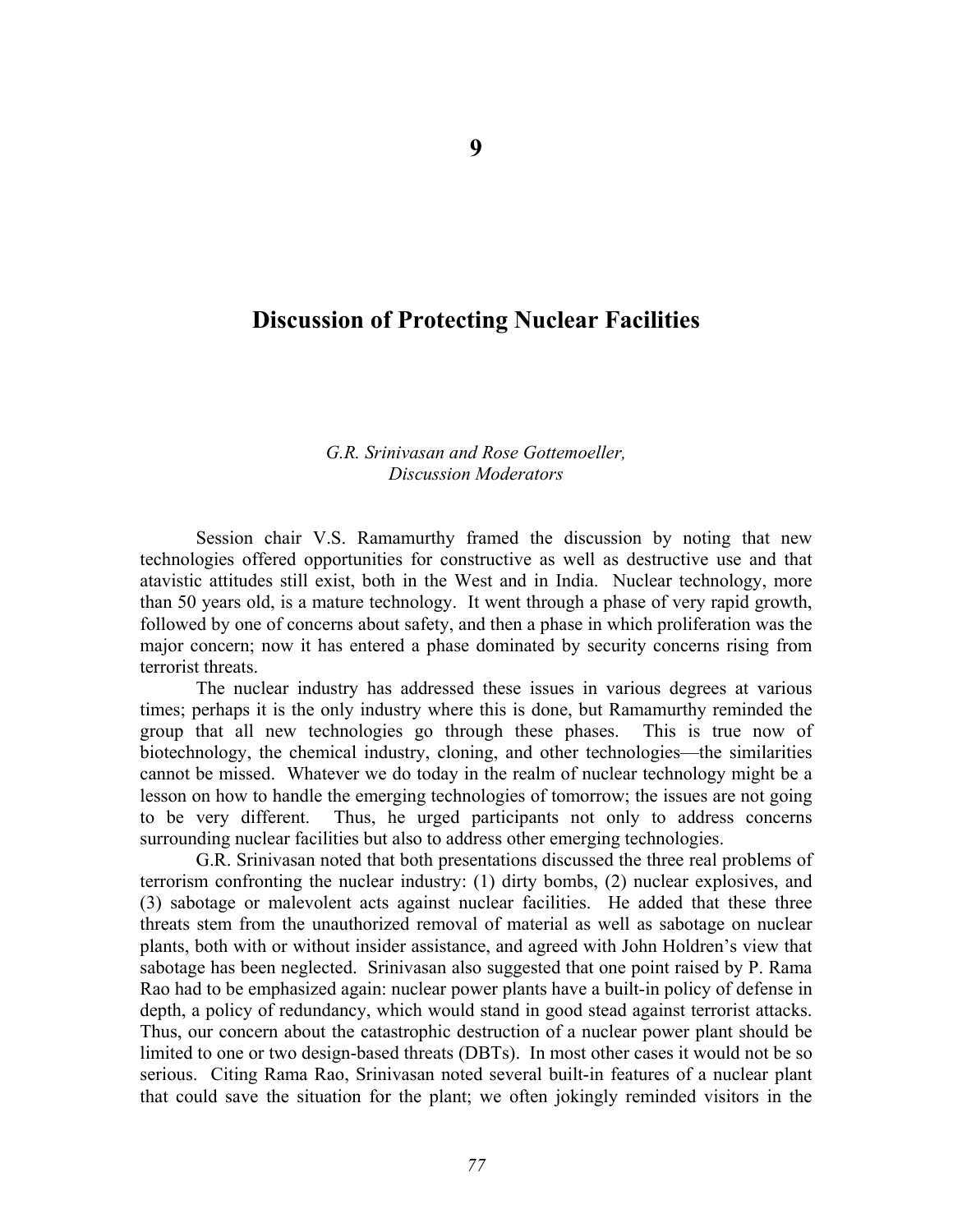control room not to sneeze heavily lest, because of the fail-safe mechanisms, the reactor is shut down. This is the type of defense in depth or bias towards safety that is built in.

Suggesting that Holdren's paper could serve as an action document about the steps that can be taken to reduce future risk, Srinivasan elaborated on the design of safety systems and redundant systems. At first these systems were designed for a few incidents, such as a jet of water coming out. Then, after a few fire incidents, the spacing between redundant systems was adjusted for fire. Now we must incorporate threats from explosives and sabotage into the DBT, so there is reason to redesign the safety systems.

Additionally, Srinivasan noted that international cooperation on nuclear safety is very important, and while there may be proprietary details to worry about, these can always be addressed. He was particularly pleased that Holdren had specifically emphasized cooperation with India.

When Srinivasan was Vice-Chairman of the Atomic Energy Regulatory Board there was fairly satisfactory control over the regimented areas, such as nuclear power plants and nuclear facilities, but for the nonregimented areas, such as radioactive sources and the materials necessary for a dirty bomb, there were many areas in need of greater security. This is the situation in many other countries, and there is a real dearth of information in this area.

Security considerations should be included from the beginning—they cannot be retrofitted—and security-related training is critical; the nuclear industry is a knowledgedriven industry and safe operation requires training. Nuclear safety-related training would be strengthened by international cooperation and an exchange of experience.

The DBTs for nuclear power plants are useful in fighting terrorism, as these are state-of-the-art. They include safeguard systems, physical protection systems, extensive data mining (required to fight terrorism), and advanced tools for analysis of design-basis threats such as codes and computer models. In fact, even the response and the delay and modeling of the physical protection system is run through software programs. So any upgrade required has a considerable science and technology component for securityrelated concerns.

Srinivasan also emphasized that the nuclear industry should not be shut down because of terrorists and their activities; this amounts to punishing the victim, not the aggressor. As for energy supply, he noted, diversity of energy supply equals security.

Srinivasan concluded his comments by reemphasizing a point made by both speakers: that nuclear security is a comprehensive, top-to-bottom, multidimensional, multidisciplinary, multiorganizational effort, not a matter of pointing at one particular area. Production, safety, and security objectives have to be simultaneously achieved. Security is an area where a small security staff of 50 or 80 people cannot tackle the problem. In a nuclear power station everyone needs to be involved with security. Security culture has to be embedded in the organization itself and all four or five hundred employees. It is important that each person does the right thing even when no one is looking.

Discussion moderator Rose Gottemoeller observed that no country owned the perfect model for security. Instead, the best practices of each country can contribute to improving worldwide performance in this area. International cooperation is vitally important because of the driving need to improve the security of the entire system of nuclear material and facility protection worldwide in the face of the urgent threat of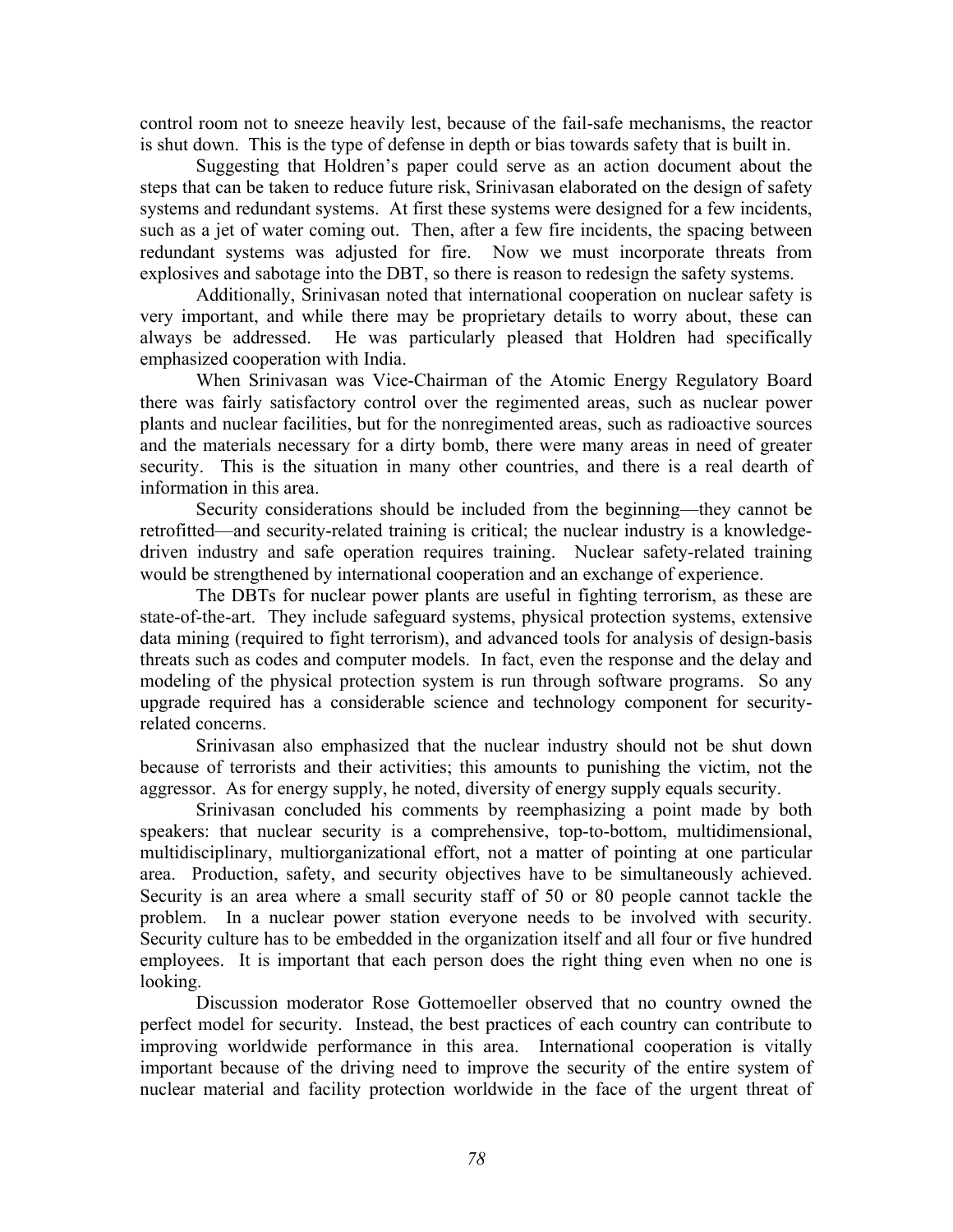international terrorism. By learning the best that each country has to offer, we can all improve our efforts; this process is not only vital but also timely for each country with civilian or military nuclear facilities or both. We all have the same problem to address the threat of nuclear terrorism, and we all want to do the best we can to prevent nuclear catastrophes and to protect and preserve our national nuclear assets.

Gottemoeller stated that her assessment was drawn from long experience working in the U.S.-Russian context. In the U.S.-Russian environment, cooperation seemed to work best under the following conditions.

First, the relationship is treated as a partnership, not a relationship wherein one country is providing assistance to another country.

Second, each country is considered to have best practices in nuclear material and facility protection to be incorporated into joint projects. These measures can also inform the counterpart country's own protection efforts.

Third, the partners each bring resources to the table, whether financial, technical, or human. It is important to underscore that it is not necessary for the resources to be financial for a full partnership to emerge. We have found, for example, that Russian monitoring and sensor systems are sometimes more robust for operating in the harsh climate of the Arctic than U.S.-developed systems, and we had to learn this lesson. Americans had to learn to examine such possibilities rather than to assume that their own systems and technologies were best.

Fourth, each partner participates in project management and decision making. There should be a well-developed system of sharing information and coordinating activities. Such a system performed very well in the early days of the U.S.-Russian cooperation on nuclear reactor safety, but it has not always been present in other types of cooperation, such as the material protection, control, and accounting program.

Fifth, an all-or-nothing approach is generally not helpful to the cooperation; that is, demanding all facilities of a certain type be thrown open for joint project work. Instead, we have found that a pilot project approach is useful, focusing on a single facility to begin with, building up mutual confidence in the cooperation, and then perhaps in the future, on the basis of mutually arrived at decisions, expanding into a wider array of facilities.

Finally, the use of indigenous manufacturers and construction firms can speed cooperative projects and help sustain them. Early on, and again this was another U.S. mistake in establishing the cooperation with Russia, we insisted that U.S. products and companies be used. We were trying to sell the cooperation politically to the U.S. Congress. This approach led to many problems. Russian colleagues resisted this and resented this position. Further, this created difficulties with the sustainability of the joint project efforts. Joint projects today make wide use of Russian firms both for equipment and for construction services. This was a very important lesson from the overall cooperation.

These examples deserve examination and should inform broader international cooperation on protection of nuclear materials and facilities. There is no need to repeat the mistakes of the U.S.-Russian relationship, but rather we can move more quickly to effective cooperation.

Gottemoeller concluded by asking how the problem of radiological dispersal devices (RDDs) can be further examined, and noted that there is a U.S.-Russian bilateral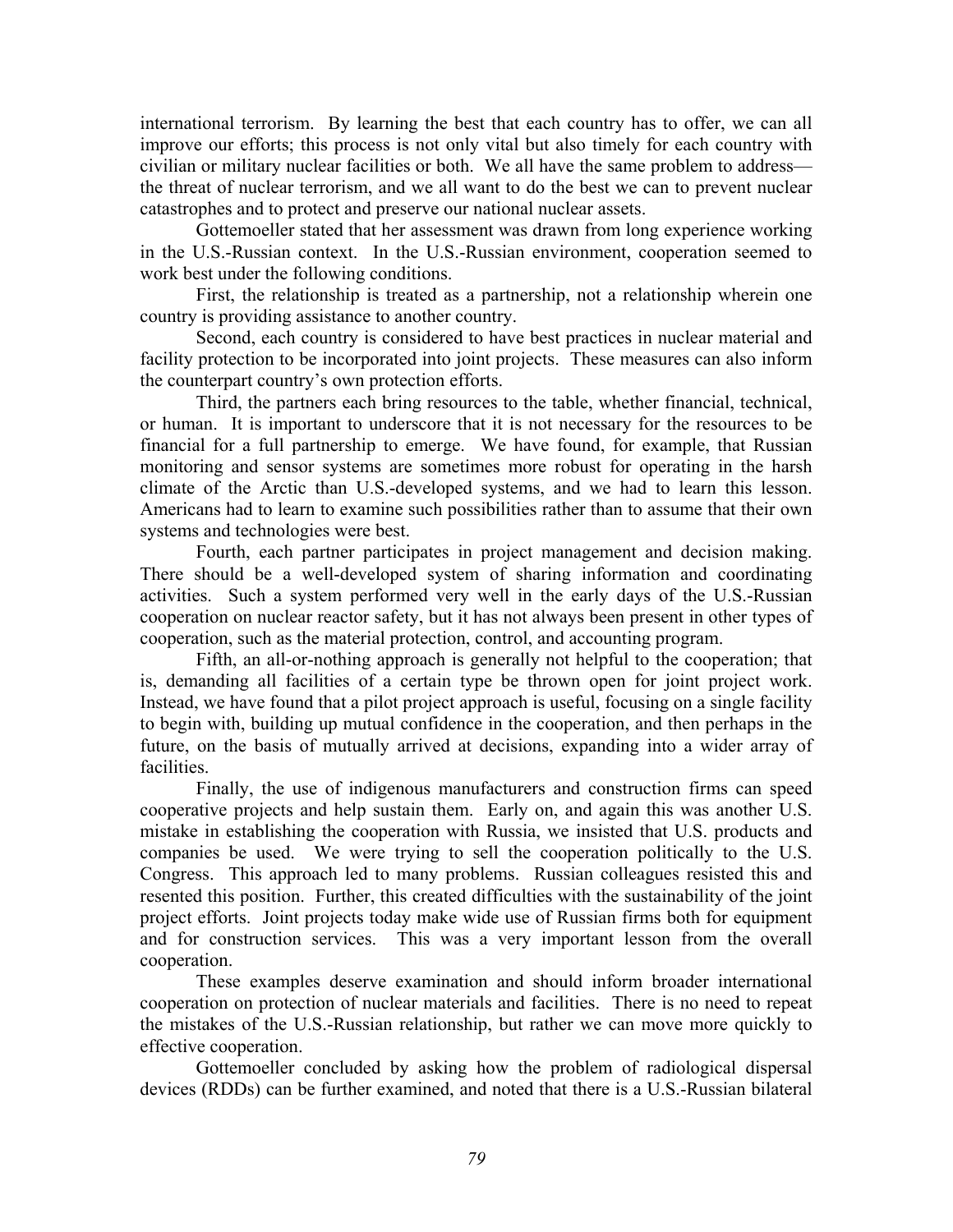initiative examining the question of RDDs and nuclear sources, and trying to establish priorities in addressing the problem of control, protection, and accounting of sources.

S. Rajagopal noted that nuclear risks are not the same across-the-board as is seen in the example of reprocessing. As Holdren explained, the risks of attack and release of a large quantity of cesium-137 depends on whether the reprocessing plants are centralized and whether there is a large inventory of spent fuel. This is not so in India because reprocessing plants are decentralized in India. So you can see the risks are fewer when compared with the French facility at La Hague, where there are thousands and thousands of tons of spent fuel kept in the pool. Because of U.S. policy—fuel is not reprocessed but rather goes through a once-through cycle—the United States is holding very large stocks of spent fuel. It then becomes necessary to store this spent fuel away from the reactor. We do not have any away-from-reactor storage except perhaps in Tarapur, because of the policy that we cannot reprocess U.S. fuel.

The risks of illicit trafficking in nuclear (especially fissile) material are also variable, but because of the degree of illicit nuclear trafficking reported by the International Atomic Energy Agency, we need to take this threat very seriously now. Rajagopal was not sure that a terrorist who looks for spectacular results and wants to create instantaneous panic and human loss would resort to a dirty bomb.

As for a terrorist attack on a nuclear plant, what is important is a well-rehearsed emergency preparedness plan that considers the worst-case scenario, looking at wind direction, the radioactive transport mechanism, and so forth. With a very well rehearsed emergency preparedness plan, we will be able to mitigate the effects quite effectively, irrespective of whether there is an accident in the plant or a terrorist attack.

Richard Garwin noted that when he was a member (with Lewis Branscomb) of the National Academies' group that wrote *Making the Nation Safer*,<sup>46</sup> they looked at the security of radioactive sources. The United States really needs an inventory and more frequent reporting of where the sources are located in order to minimize their use in radiological dispersal devices.

Garwin's view was that the biggest threat is not an attack on a nuclear facility, (for example, power reactors or reprocessing plants) at least not in the United States, but on spent-fuel storage systems. When prioritizing risks, the spent-fuel casks have received a lot of attention, but they are not that large a problem compared with the storage pools for spent fuel. Storage pools are a greater problem, because they are not as well protected as the reactors themselves, and of course, reactors can be a big problem. The terrorists if there is a concerted terrorist attack on a reactor—are much better motivated, better equipped, and more interested in their job than are the guards who defend. The terrorists can use tear gas at the same time that they use rifles, machine guns, automatic weapons, bazookas, and all kinds of weapons that can be carried in an attack. Unless we actually look at what can be done and at the difference between security and safety, as Rama Rao indicated, we do not get the right evaluation of the threat to the reactor. The difference between security and safety is that the terrorists can choose to attack the worst plant during the most favorable weather conditions for maximum damage. They can intentionally attack the specific redundant systems to destroy them at the same time,

l

<sup>46</sup> National Research Council. 2002. *Making the Nation Safer: The Role of Science and Technology in Countering Terrorism*, National Academies Press, Washington, D.C. The report is available in PDF format at *http://books.nap.edu/hml/stct/index.html*.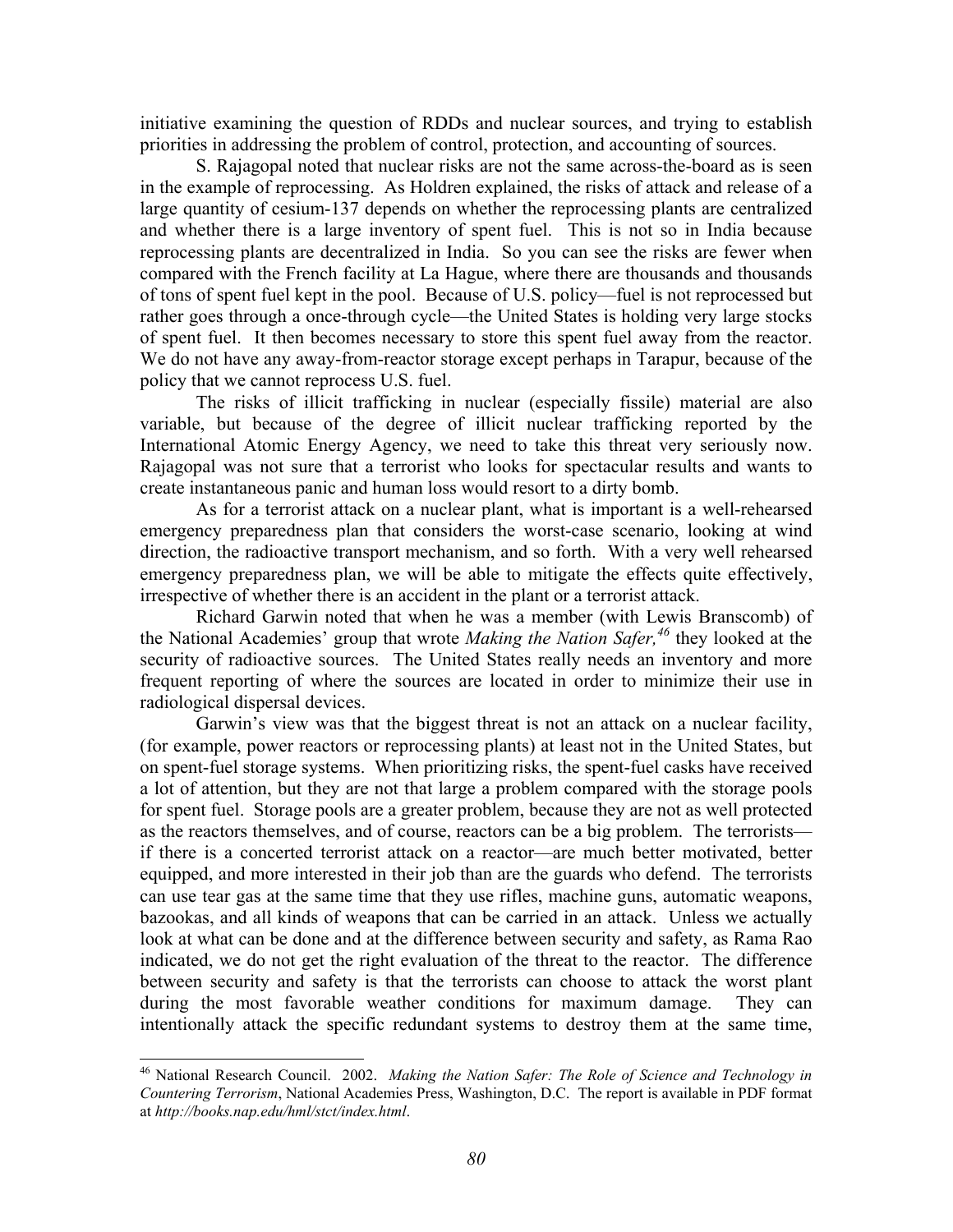whereas safety imagines that they are destroyed either through some common mode or through a simultaneous accident. So if, in the context of U.S.-Indian cooperation, we do not want to particularly look in detail at Indian plants, U.S. experts could at least use Indian experts' help in evaluating the threat to U.S. plants because it is not going to benefit the worldwide nuclear industry to have a terrorist-induced catastrophe in any country.

Regarding the Sellafield facility in the United Kingdom, there are more than a thousand cubic meters of liquid fission products, containing 30 times as much cesium-137 as did reactor number 4 at Chernobyl. Furthermore, although there is much less thermal driving force than in the fresh spent fuel within the reactor, if it is struck down, there is plenty of power generated to boil those tanks and to burst them or to evaporate the cesium-137. We must install filters that will accumulate the evaporating cesium-137 in thousands of tons, with improvised filtering material in order to compensate for an attack. These are, Garwin concluded, very serious problems, that could lead to a disaster unless they are carefully evaluated, not from our perspective, but from that of a terrorist's choice of time and place.

This point was seconded by Kumar Patel, who noted that threat perception may change daily, and since the initiative lies with the terrorists, they have an option to choose when and where to attack. This means that security is not a linear function of the number of armed security guards at a facility. It does not depend on the amount of equipment that is installed, nor does it move linearly with the sophistication of the equipment. Security has to be incorporated into the professional culture of those who work in all facets of the nuclear industry.

B. Raman posed a number of questions regarding physical barriers, the role of intelligence, air attacks on nuclear facilities, and other kinds of attacks.

Holdren's response was that regarding barriers, there are a number of possibilities, some of them examined in *Making the Nation Safer*. Towers and cables in various arrangements could make it much more difficult for an aircraft to strike a reactor containment vessel at the right angle, at the right speed, or at all, depending on how towers and cables were deployed. One idea that appeared in the German press for countering this possibility would be to use dispensers that can throw up an obscuring fog if a reactor is under attack, so that the operators of an aircraft could not see where they were going, and could not accurately see their target. It should be noted that for an aircraft attack against a reactor to be effective, a number of conditions have to be met, including a very precise strike against the reactor. If one cannot see where the precise target is, this becomes very difficult. It has already been widely pointed out in the aftermath of September 11, 2001, that flying a jumbo jet into a skyscraper where the attacker does not care where in the building the strikes occur—it does not matter whether the 70th floor or the 80th floor or the 60th floor is hit—is much easier than flying an airliner into a specific point on the ground. This was already demonstrated in a way when the aircraft that was aiming to strike the Pentagon actually struck the parking lot. It then skidded into the Pentagon and caused a lot of damage, but it underlines the point that flying to a particular target on the ground is quite difficult, and you can make it more difficult with barriers, obscuration, and perhaps with other means.

Regarding the role of intelligence, Holdren agreed that, of course, intelligence can play a major role in intervening in terrorist attacks of all kinds, including attacks on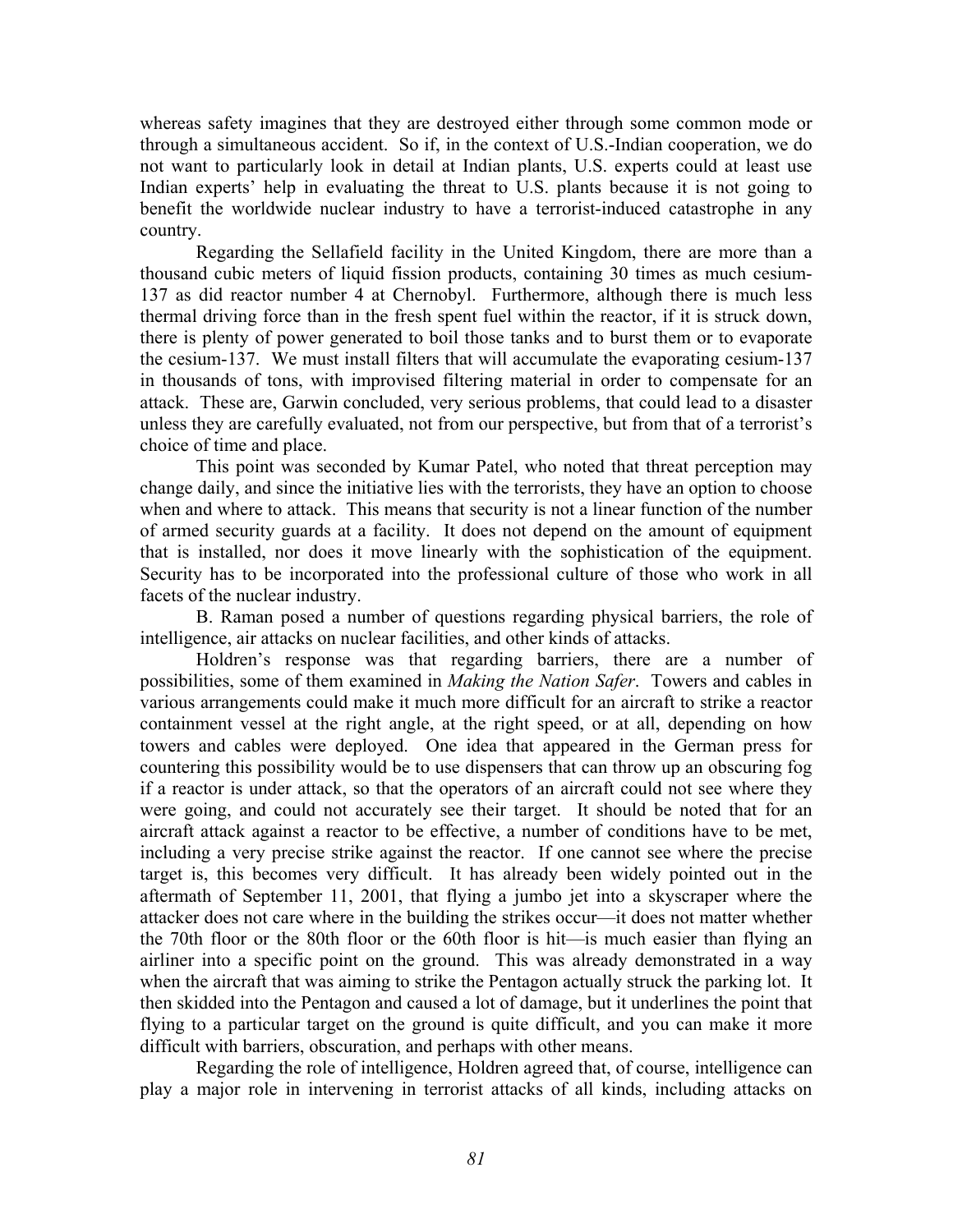nuclear facilities, and that the growth of international and national cooperative efforts to deal with terrorist threats could, in general, be effective in the context of attacks on nuclear reactors. In the United States, the Nuclear Regulatory Commission (NRC) has greatly increased its interaction with other federal agencies that have security responsibilities, and there is far more communication between the NRC, the Department of Energy, the Federal Bureau of the Investigation (FBI), and the Department of Homeland Security. This extends beyond intelligence to response capacities, that is, in thinking about how to respond to an attack on a nuclear reactor. The capacity to engage multiple agencies very quickly in an emergency response is now being developed.

Finally, on the question of armed intruders versus other threats to nuclear reactors, Holdren elaborated that the threats involve permutations of combinations of intruders and insiders—some might be entirely intruders and some might be entirely insiders. A case where there is someone already inside the reactor as part of the staff or as part of a maintenance contingent could very well do a great deal of damage if such a person were able to smuggle in explosives or were particularly knowledgeable about the plant.

In the discussion that followed, additional questions were raised, with responses by the speakers and others.

One participant asked whether space-based surveillance of nuclear power plants was possible. Garwin responded that it was most likely not possible. Terrorists know when there is cloud, and when a geosynchronous satellite would be blocked. Nuclear energy facilities are sufficiently rare that the way to survey them is from the ground, with towers, with people if need be; this is also affordable, as television cameras are now extremely small and inexpensive. Terrorists could, of course, destroy surveillance systems as part of the attack, but there could be small, covert, and inexpensive systems that would operate in any scenario.

It was also suggested that there might be "force multipliers" in nuclear facilities, the way that other civilian targets were used to increase the devastation. Branscomb responded by noting that the problem is made more severe because there are almost no statistics to suggest the appropriate model of terrorist capabilities we should have in mind. Branscomb would divide their capabilities into two parts: (1) What equipment, vehicles, weapons, devices, and other material devices and facilities they would choose to attempt an attack, and (2) to what extent would they know and understand the target and attack strategy? He submitted that not only is it inherently difficult for terrorists to launch an attack that requires the assembly of a very complex set of equipment, perhaps airplanes with shaped charge weapons, but also it exposes them to intelligence surveillance. Branscomb observed that it was known, after the fact by the FBI, that some of the terrorist groups who were involved in the September 11, 2001, attacks were also involved in trying to obtain experience in how to fly crop-duster aircraft, clearly with a biological or chemical attack in mind. Unfortunately, it was not communicated properly. So there was a catastrophic risk that the terrorists would be discovered. He concluded, from what he agreed was an oversimplified view, that it is safe to assume that terrorists would seek a strategy in which the materials they need to acquire are broadly available, undetectable, and as easy to acquire as possible. Branscomb did not see any limitation on the level of terrorist knowledge or expertise and asserted that there is still a question as to whether Osama bin Laden's previous experience as an engineer informed al Qaeda's attack on the World Trade Center buildings. They did try, and failed, in 1993, and they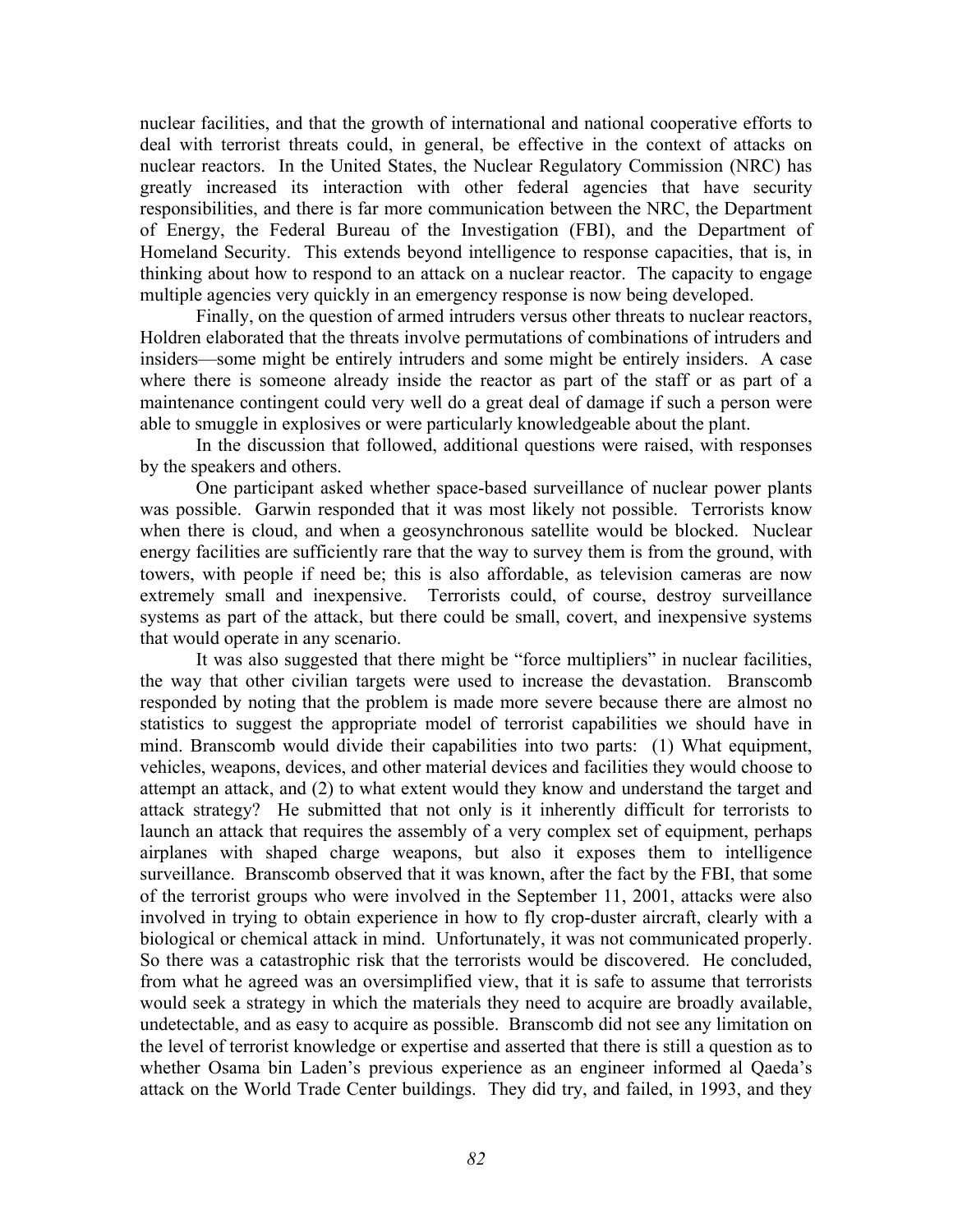had 7 or 8 years to try to figure out how to do that job successfully. Branscomb said that he would not be surprised if, in fact, they had a model for how to bring the towers down that involved quite sophisticated analysis that they could do in the privacy of their own secure locations. So, these conjectures about equipment and expertise may provide a useful guide to avoiding what otherwise might be criticized for assuming the worst-case scenarios. Certainly, for many years our military has planned against the worst-case scenarios. We spent a great deal of money on our military when in fact our assumed enemy, the Soviet Union, did not have the capabilities our worst-case scenario imagined they might have. Today, the correct worst case to assume is that terrorists have a lot of technical knowledge, but perhaps not a sophisticated array of equipment and facilities.

Both Holdren and Rama Rao were asked to comment on legal issues related to the protection of nuclear facilities in their respective countries. Are laws updated in light of technological improvements or in light of new threats to nuclear facilities? Holdren responded that in the United States there is a discrepancy in U.S. law because federal authority that applies to nuclear weapons does not always apply to nuclear power plants: nuclear power plants were not thought of historically as a weapon that someone might use against the United States. So the situation now is that nuclear power plants are not ordinarily guarded by employees of the federal government, but are guarded by private employees who are not entitled in most states to use automatic weapons. There are also legal questions about their capacity to use deadly force in defense of private property.

Holdren thought that the NRC's own view is that U.S. law is currently inadequate for this complex of problems. The NRC has requested that Congress change the law in order to bring about a more coherent, uniform, and effective system for protection of nuclear energy facilities. So far this has not happened. Richard Meserve, a former NRC chairman, visited some state legislatures, including the Massachusetts legislature, and tried to persuade them to change the law state by state. He has been unsuccessful. Holdren's overall views and those of many people responsible for improving the situation in the United States is that the law is currently inadequate.

Rama Rao noted that the situation in India was just as inadequate as in the United States. There is no strong connection between national legislation and regulations and the Atomic Energy Regulatory Board. However, a study, *State System of Physical Protection in India*, was conducted and as a result there is a greater awareness of the problem.<sup>47</sup> There is a need to base the security of nuclear energy facilities in law. Rama Rao noted that rules can be as effective as laws, and in the current situation the loss of nuclear material would be treated as would a theft of any other material, punishable under law. Regarding defense research, threat perceptions are analyzed in depth and we have not had a grave incident, but this was not so for civilian facilities. Another Indian participant noted that in the last 2 or 3 years, there were concerted efforts to examine threats to civil nuclear facilities and nearly 250 design-basis threats were drawn up; India has improved in the last 3 years, but a lot more has to be done.

Finally, Gottemoeller noted that technology control was another way of addressing the threat of large-scale terrorism. Technology controls and export controls are an important tool in our toolbox, and they have a good practical effect, as

<sup>&</sup>lt;sup>47</sup> In 2006, new legislation was introduced in the Indian parliament, which will create a separate, law-based regulatory board for India's civilian nuclear facilities.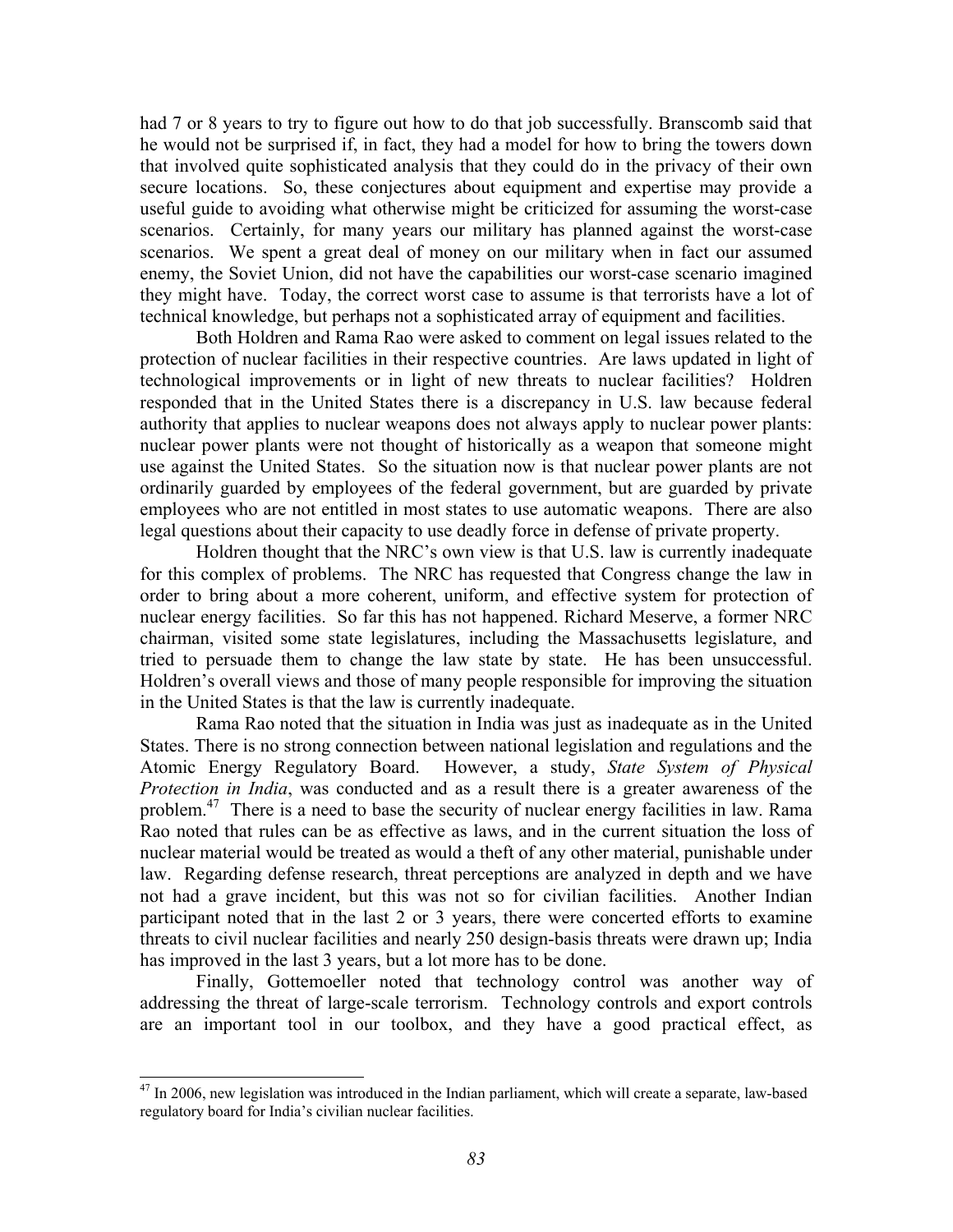demonstrated by Iraq. A major Carnegie Endowment International Peace (CEIP) study<sup>48</sup> examines the evidence of Iraqi weapons of mass destruction and the decision to go to war by the George W. Bush administration. A key conclusion of that study was that there was a very positive impact on constraining the ability of Saddam Hussein's attempt to reconstitute his weapons program through the use of technology and export controls throughout the 1990s.

That said, Gottemoeller agreed with the view that technology control should not be a barrier to safety and security cooperative endeavors. The conclusion of a small working group of eminent experts convened in 2003 by CEIP was that indeed the legal authority for security and safety cooperation was already in place and there should be no barrier to pursuing such cooperation. However, she added, this opinion was not fully accepted by some of those inside government, and she expressed the hope that this will be an area where there can be very wide ranging cooperation between India and the United States.

Kumar Patel concluded the discussion by observing that while there are broad differences of opinion on the real threats to nuclear power plants and nuclear facilities, one significant incident could have enormous social and physical consequences; there would be nuclear fallout, but also societal fallout, which may make nuclear power plants undesirable all over the world. This is a very significant issue and requires greater thought. As Branscomb noted, the threats will come from smart people using commonly available materials. We need to focus on how we deal with the problem of protecting nuclear facilities from both inside and outside threats.

<sup>48</sup> Cirincione, Joseph, Jessica T. Matthews and George Perkovich. 2004. *WMD in Iraq. Evidence and Implications*, Carnegie Endowment for International Peace, Washington, D.C.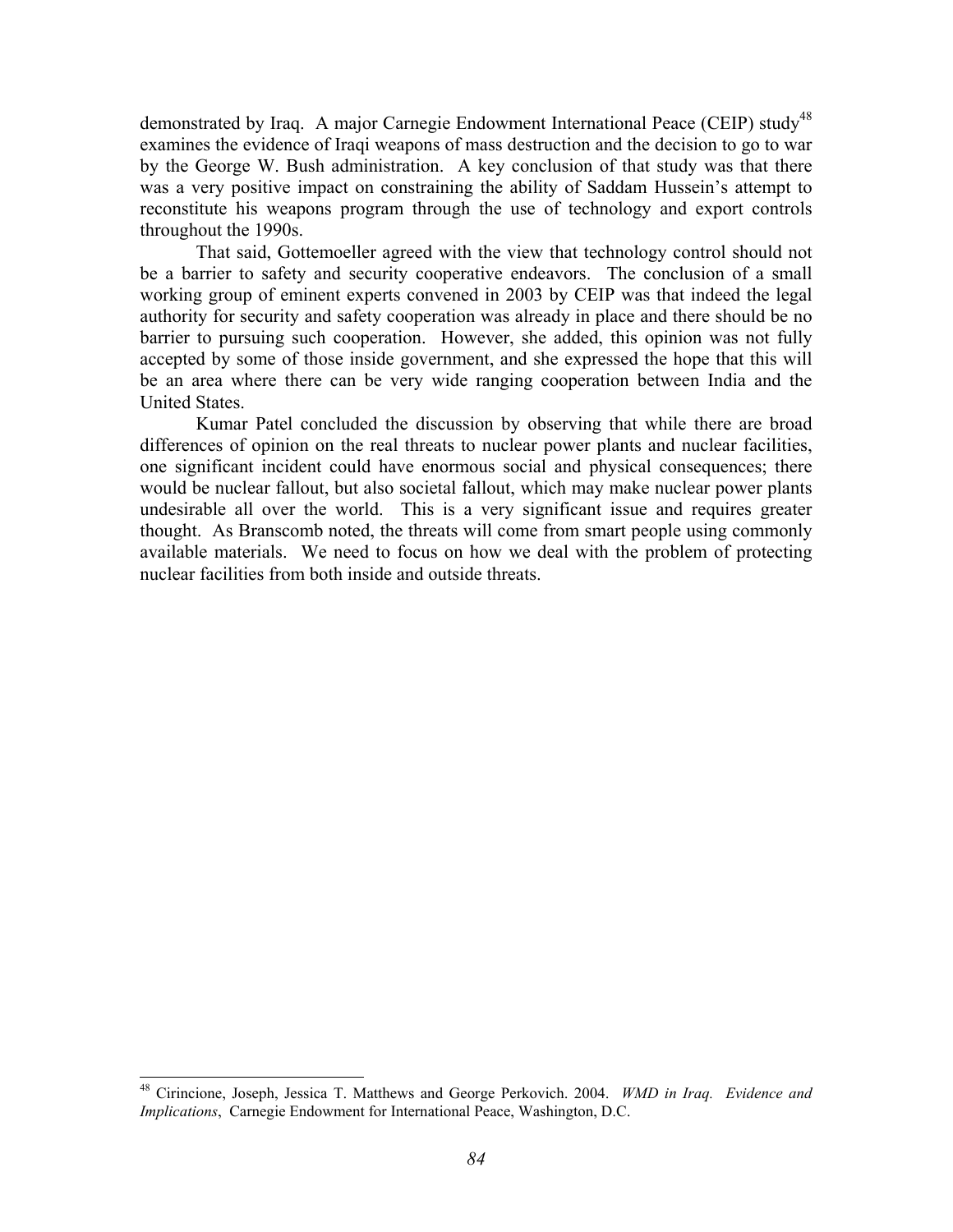# **Local Realities of Terrorist Threats**

### *Julio Ribeiro*

India has been afflicted by terrorism for many, many years. The most important and most significant experience that India has had with terrorism was in Punjab in the 1980s. I personally experienced this terrorism; there were two attempts on my life, one in Punjab itself when I was director-general of police and one in Bucharest when I was ambassador to Romania. I shall start with the former attempt, not because I want to highlight it; rather, I want to relate it to the question of how science and technology could have helped in preventing these attacks, although regrettably, it may also not seem as if it could have helped.

In Punjab, shortly after I took charge as director-general of police, Rajiv Gandhi, our young and dynamic prime minister, told me to take "Black Cats" with me. These are specialized security agents that operate in Delhi. Important leaders in India have Black Cats to protect them. I responded by saying, "Look, I am a quasi-military man. I belong to a uniformed armed service. I can't possibly be protected by somebody else from some other service. I have to be protected by my own men. If I cannot command their respect, that's it. I don't think I would be able to function."

Soon thereafter I was on my usual early morning walk with my wife around the police officers' compound when we heard the sound of weapons firing. I lay down on the ground pretending I had been shot. The attackers thought that I had been shot. They had shot 49 rounds from AK-47s and self-loading rifles into the building and the walls but fortunately they did not hit me. The attackers used a vehicle that they had painted so that it would appear to be a police jeep; they had replicated the color and markings. When the attackers came in, the police guards at the door, who were part of my security detail, saluted them because one of the men sitting in front was wearing the uniform of a police inspector, another in the back seat was dressed as a head constable, and the others were dressed as constables. The guards let them go through. The very next moment the attackers called out to the other guards who were near me and said, "We want to inspect your weapons." When the guards showed them their weapons, the intruders started firing and killed the guards. I heard the sounds of the guards being killed and that saved me.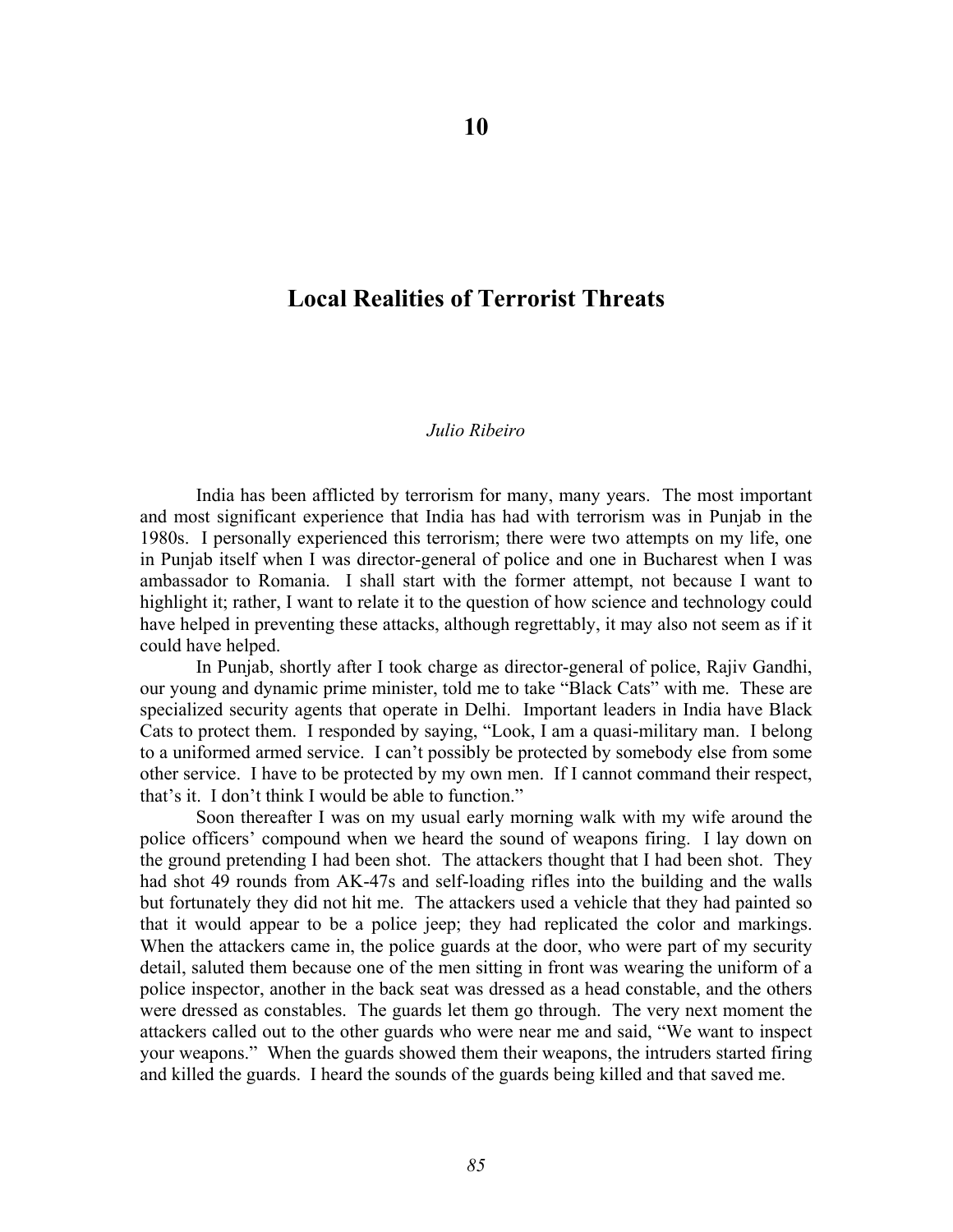How could science and technology have helped to save me? I do not know. If there had been some way to detect that these men were not regular policemen, perhaps the crisis could have been avoided, but I cannot imagine how that could have been done.

The assassination attempt in Bucharest was different. Rajiv Gandhi told me that it was a safe place for me to be because Nicolae Ceausescu was ruling Romania and he did not allow dissent or terrorism. Thus, I went to Bucharest. Very soon after that, Ceausescu and his wife were both killed. While I was going for a walk, again with my wife, they jumped out of a car and started firing, and I knew that they had come for me again. I was 62 years old, and my attackers were 26 years old. I ran faster than they did and that is why I survived.

Again, in this instance, I do not think science and technology could have helped me. I do not know if it could have helped the Romanians in preventing my attackers. The attackers probably paid a bribe to enter the country—it was not easy to enter Romania, and yet they did.

My story about Punjab builds upon my stories about the attacks that I experienced. Punjab is one of the more prosperous states in India. I think Punjab deserves to be so because its people are very hard working. They want to improve their quality of life. If they have a bicycle, they want a motorcycle. If they have a motorcycle, they want a jeep. If they have a jeep, they want a car. However, prosperity spawns other problems. Not everybody in Punjab is prosperous. In addition, there were political reasons for terrorism beginning in that state. There were others who joined terrorist groups because they were criminals. The terrorists attacked certain police outposts. The policemen in the rural areas of India are not very alert, because they do not expect anyone to challenge them. Nonetheless, they were attacked and their weapons were stolen. Police weapons were used by terrorists to kill innocent people.

There was a think tank in Lahore, Pakistan, across the border from India. This think tank comprised leaders of the Sikh terrorist movement. They decided that the best way to send their message to the Indian government was to attack the Hindu community in Punjab so that the Hindus would leave the state, and that would ensure their victory. They demanded a separate state even though 99 percent of the Sikhs did not want this. Nevertheless, 1 percent, or less than 1 percent, decided that a separate state was their goal and the only way to achieve that was through terrorism. They could not achieve it by regular warfare because they did not have the wherewithal. Having decided that they would frighten the Hindus, the Sikh terrorists attacked them in the villages where they lived. (Very few Hindus lived in villages.) In many places they were shot for no other reason than their religious affiliation. As a result, the Hindus left; they moved to Delhi and other places. Some of them came to the bigger towns of Punjab, Jalandhar, and Ludhiana.

What happened to the people? The Hindu community began to demand more security. As their demands increased, the Indian government started sending increasing numbers of paramilitary forces. In response, the Sikh terrorists struck at easier targets and at targets that people did not expect them to hit, including buses, trains, marketplaces, and places where Hindus congregated for religious purposes, called jaagarans, at night. The terrorists pulled people off of buses and separated the women, whom they did not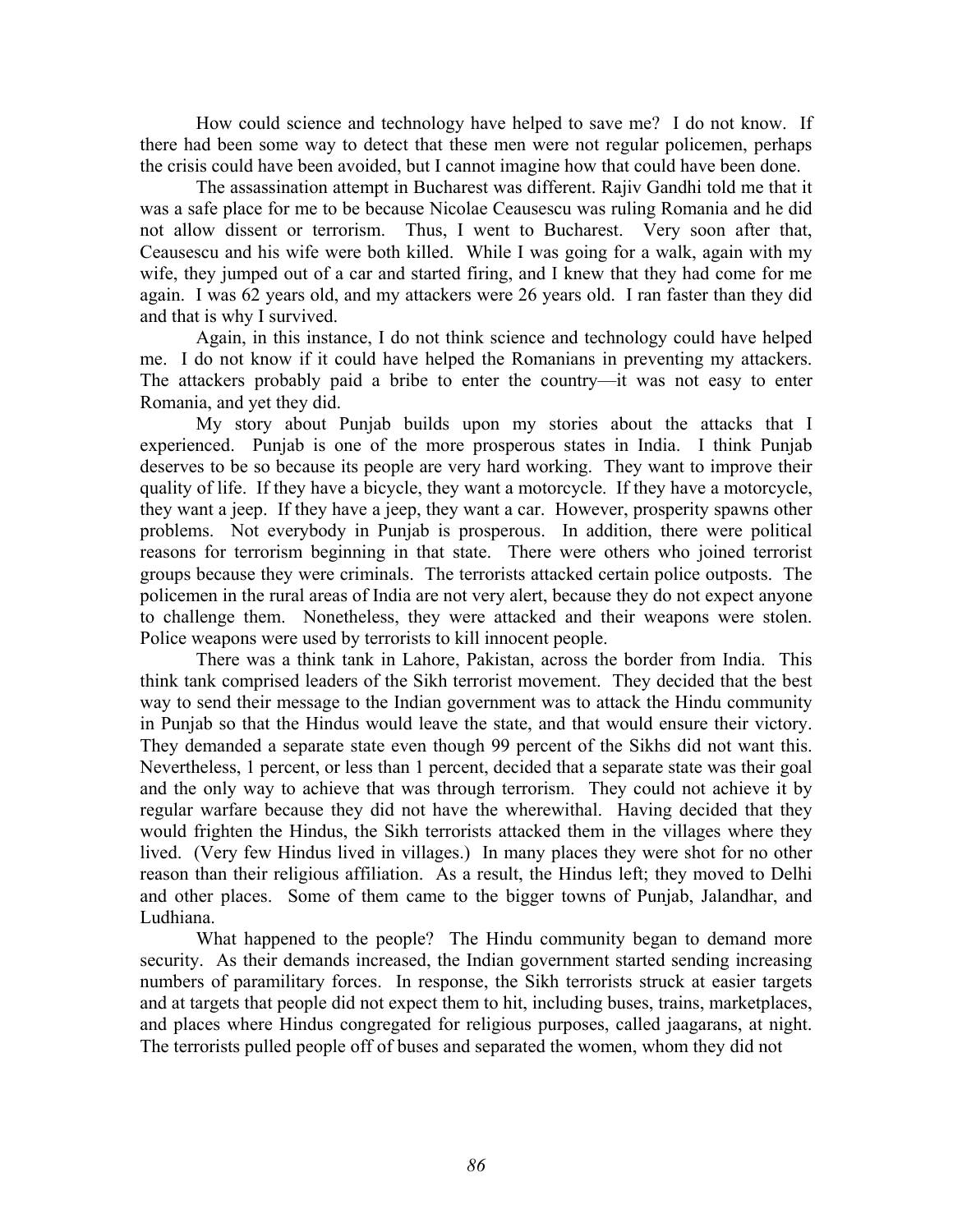touch. They separated the men with beards because all Sikhs are supposed to wear beards and turbans, and then they lined up the men without beards and turbans and shot them, even those who were Sikhs.

People across the border helped the Sikh terrorists acquire more sophisticated weapons, namely AK-47s. After the war in Afghanistan, many weapons were available in the bazaars of Peshawar and different parts of Pakistan. These weapons came into Punjab and they were used by terrorists.

The police reacted by demanding AK-47s for themselves, which was more of a psychological demand. I asked them, "What are you going to do with the AK-47s? AK-47s could be good for terrorists, but what will you do with them? The AK-47 is a weapon that covers a large area; if you fire, you might kill innocent people. The terrorists might escape, but others would be shot." My arguments did not register with the police. This kind of demand had to be met in order to raise the morale of the police. As a result, we purchased AK-47s for them.

I have described the type of terrorism we are facing. I wanted to relate it to science and technology, but I do not know exactly how to do that. AK-47s are a product of science and technology, but they are now outdated. The police wanted more sophisticated weapons. I personally did not think that the police needed them. Better intelligence is a more effective tool. I must mention that when I was attacked in Bucharest, the intelligence agencies had already warned me to be watchful. They even told me the names of my suspected attackers. I did not know who they were, but they were the persons who attacked me. I do not know how intelligence officers got this information. After I received the warning, I stayed home for 20 days, but after that it was difficult to continue staying at home. On the first day that I went out, I was attacked. In my opinion, our intelligence agencies were doing a very good job, but there were more and more demands on them to produce more information that would help us fight the type of terrorism we were facing.

Of course, we never thought about science and technology. We made no demands on our scientists and technology experts because we did not know that there were ways they could help us in such circumstances. The scenarios that our U.S. friends have discussed fortunately have not occurred in our country yet. In that respect we are many years behind, and I hope that we remain so as far as terrorism is concerned. The United States faces particular threats that India does not yet face. For instance, I do not think that an attack on nuclear facilities has ever entered our minds or those of terrorists. I do not know where they would be able to get this type of material.

I must also mention that I had not experienced terrorism until I went to Punjab in 1986. Before that, I did regular policing in my own state, Maharashtra. I was the police commissioner of Bombay (now Mumbai). There we had many problems with the underworld but certainly not with terrorism as such. Terrorism was a new phenomenon that I learned about in Punjab. Much later, when I returned from Bucharest, I read about the first terrorist attack in my native city of Mumbai.

Corruption is another closely related problem facing India. A specific case in which terrorism and corruption were linked was the illegal importation of RDX-based explosives,<sup>49</sup> facilitated by bribes, and the subsequent detonation of those explosives in attacks on the Air India building in Bombay and the Bombay Stock Exchange. These

<sup>&</sup>lt;sup>49</sup> The full name of this explosive is: cyclotrimethylenetrinitramine.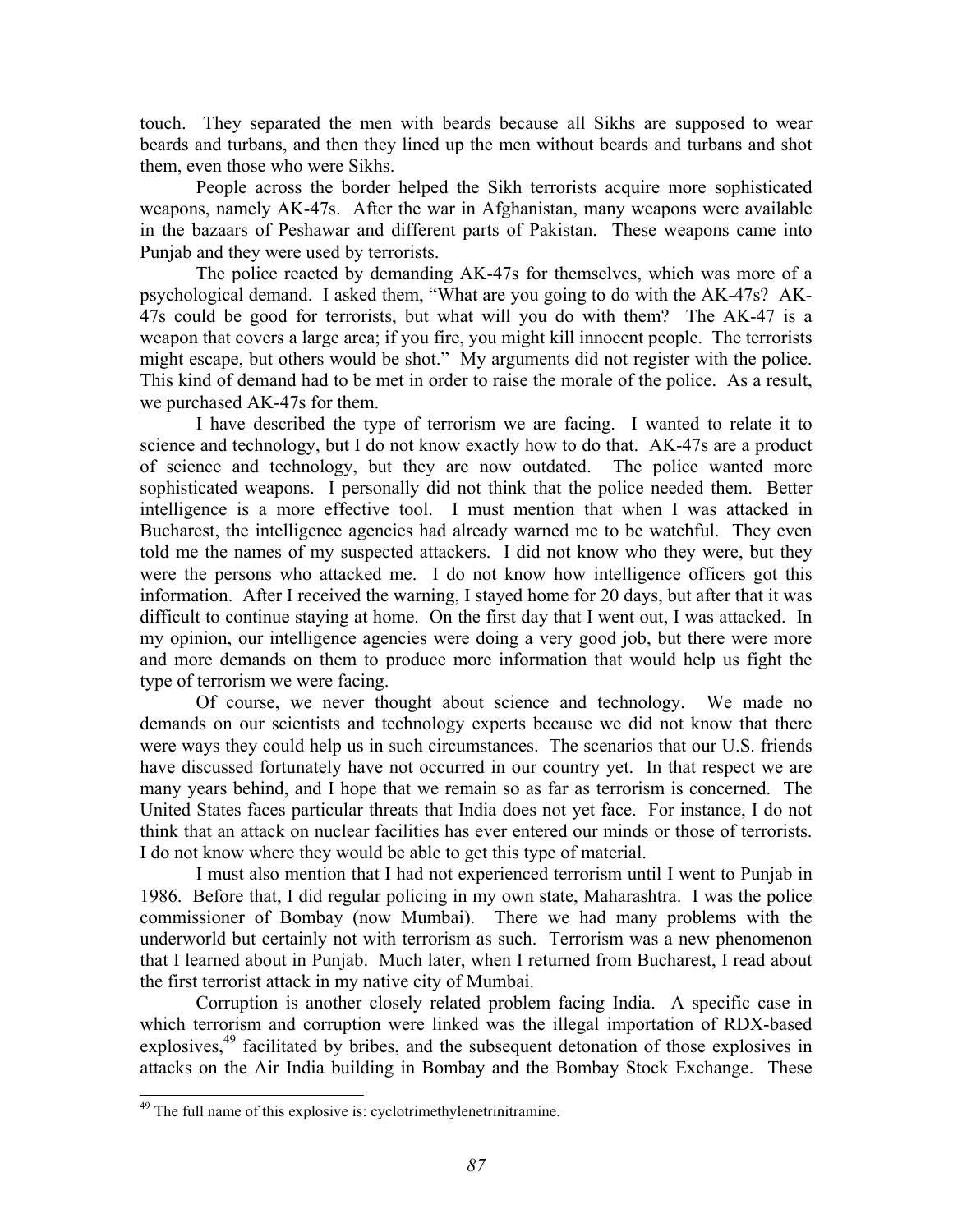attacks killed more than 200 people. In this case it does not appear that police knew about the illegal import of explosives until after the explosions.

There were social consequences of this terrorist act. We had to think about this type of terrorism coming into the big cities of India. We have had similar terrorist strikes in the city more recently, in 2001, 2002, and 2003. In each of these instances, explosives were placed on the last seat of a bus. The first incident did not generate significant attention. After an interval of time, the terrorists did the same thing, which meant that the police had relaxed. What can science and technology do to detect terrorist strikes of this nature? Islamic terrorists succeeded in putting explosives under the last seat of buses and caused enormous damage. They cause less damage than the big RDX explosions, but it was certainly enough to cause further rifts between the local communities.

Although we often hear about Islamic terrorism, this term is a misnomer because Islam as such does not teach anyone to be a terrorist. I do not think that any religion tells a follower to kill others in the name of God. I have gone to the poorer areas of Bombay to talk about the concept of Umma (the concept of Muslim brotherhood worldwide) and the concept of jihad. These concepts have been misrepresented by fanatics to lure people into committing terrorist acts. These misrepresentations have to be addressed by the community itself. From my experience in Punjab, I believe that although we must go after terrorists who kill innocent people, that alone is not going to help. Individual terrorists are immediately replaced by someone else. New ones will be recruited as long as they feel that terrorism will provide them with what they desire. As long as this happens, the authorities are not going to stop these acts of terrorism. Many terrorists have been drawn into this vortex by feelings that Islam is in danger, and that Christians and Hindus are threatening their way of life and they must defend themselves; that is, they have to strike in order to survive.

This is unfortunate. The only way that this view can be countered is to win the hearts and minds of the community that has been affected. In Punjab, although a lot of people take credit for having stopped terrorism, I really do not think it would have stopped unless the people themselves decided they did not want it anymore. Until people reach such a decision, terrorists are going to continue to attack because they depend on the support, covert or overt, of their own community. When that support ends, terrorism is then brought to an end. For example, in Punjab when the depredations of terrorists became worse than those of the police and security forces, the people decided that they would no longer condone terrorist actions, and they gave information to the authorities that led to the elimination of the terrorists.

In conclusion, terrorists and terrorism are two different things. You have to go after the terrorists, but terrorism can be fought only if you win the hearts and minds of the people involved.

After the Gujarat riots we went to the main slums of Bombay. I went to Dharavi, considered to be the biggest slum in Asia, and met with the women. We should work with women because they have great influence over their male relatives. It is very important to talk to the women and to ask them for their support in our fight against this type of communalism.

What we did was ask women to state what they had experienced in 1992 and 1993, when there were big communal riots in Bombay in which people, mainly Muslims, were killed. The women told us that they had all suffered. We asked, "Did you support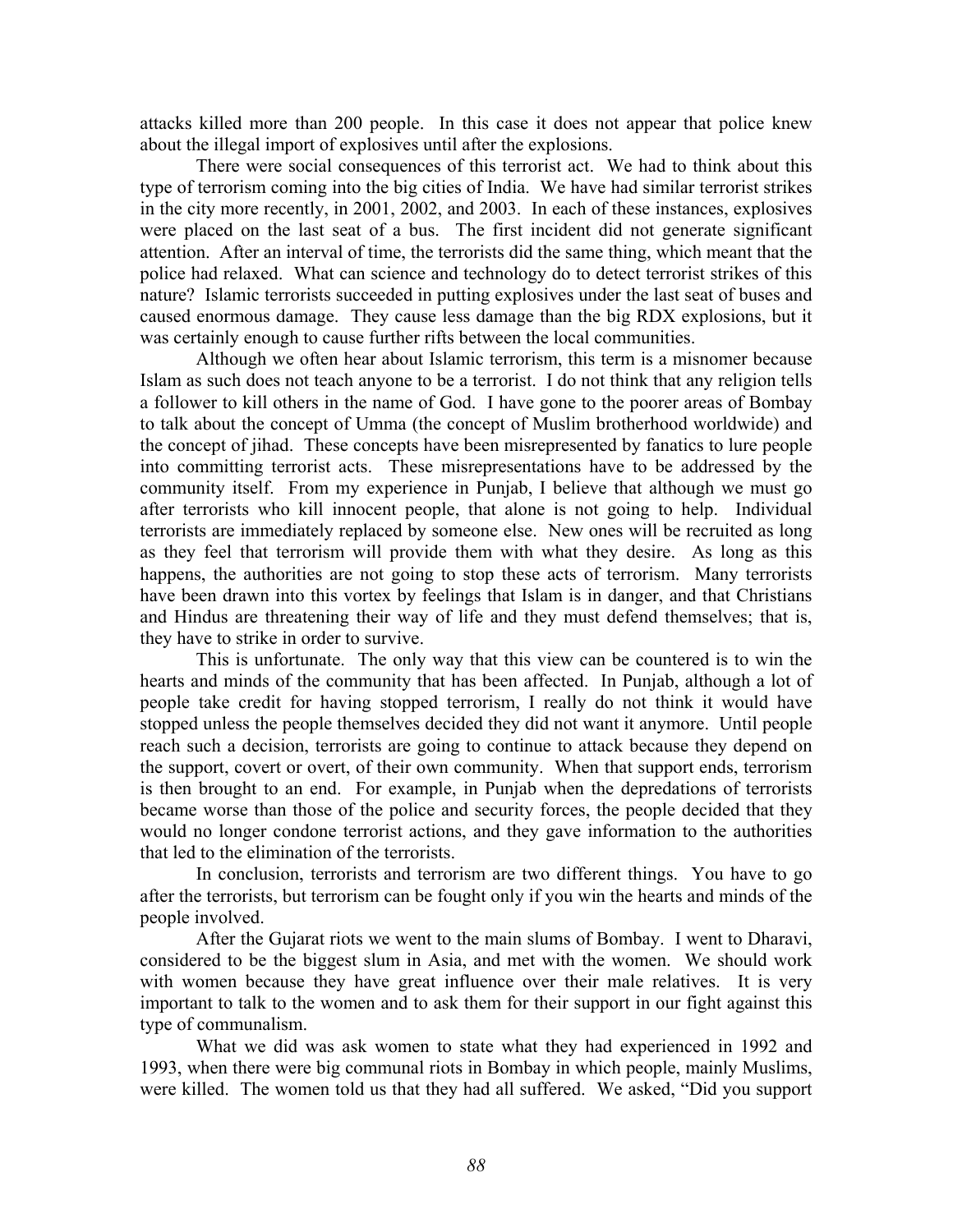your men when they went out to fight?" Some of them admitted that they did. They said they were not going to do it anymore because the children suffered—they did not go to school, they did not get milk to drink, and some of them did not have enough to eat. There was a curfew, and many of the women suffered.

Later, we brought religious leaders, particularly from the army, to meet with the women. The Indian army has religious leaders based in Poona, whom we asked to talk to the women. The religious leaders said, "Look, here is a message that can be given. There is no point in killing somebody because he worships God in some other way by some other name."

We must take similar initiatives if we are to make any inroads into the Muslim community, which is under attack today. The Muslim community is under great constraints. The constraints are not only from Hindu fanatics but also from their own fanatics. Fanatics have to be isolated. Once they are isolated, terrorism is bound to suffer and to be brought under control.

I am interested in learning how science and technology can help reduce or eliminate terrorism. For example, policemen used to be assigned the task of providing airport security, but they were not interested in that work. Now another organization is charged with airport security, and it is doing a much better job. I hope that this continues because there have been a number of hijacking incidents, including in Kathmandu and Punjab. Perhaps there are innovations that can help in detecting weapons that are used to hijack airplanes.

Contraband-detection sensors, personal access control by biometrics, and other innovations mentioned by our U.S. friends might be useful when the level of terrorism increases in India. We have not yet experienced that level of terrorism. I feel that we should be prepared for it and gain from whatever the Americans share with us and whatever help they can give us.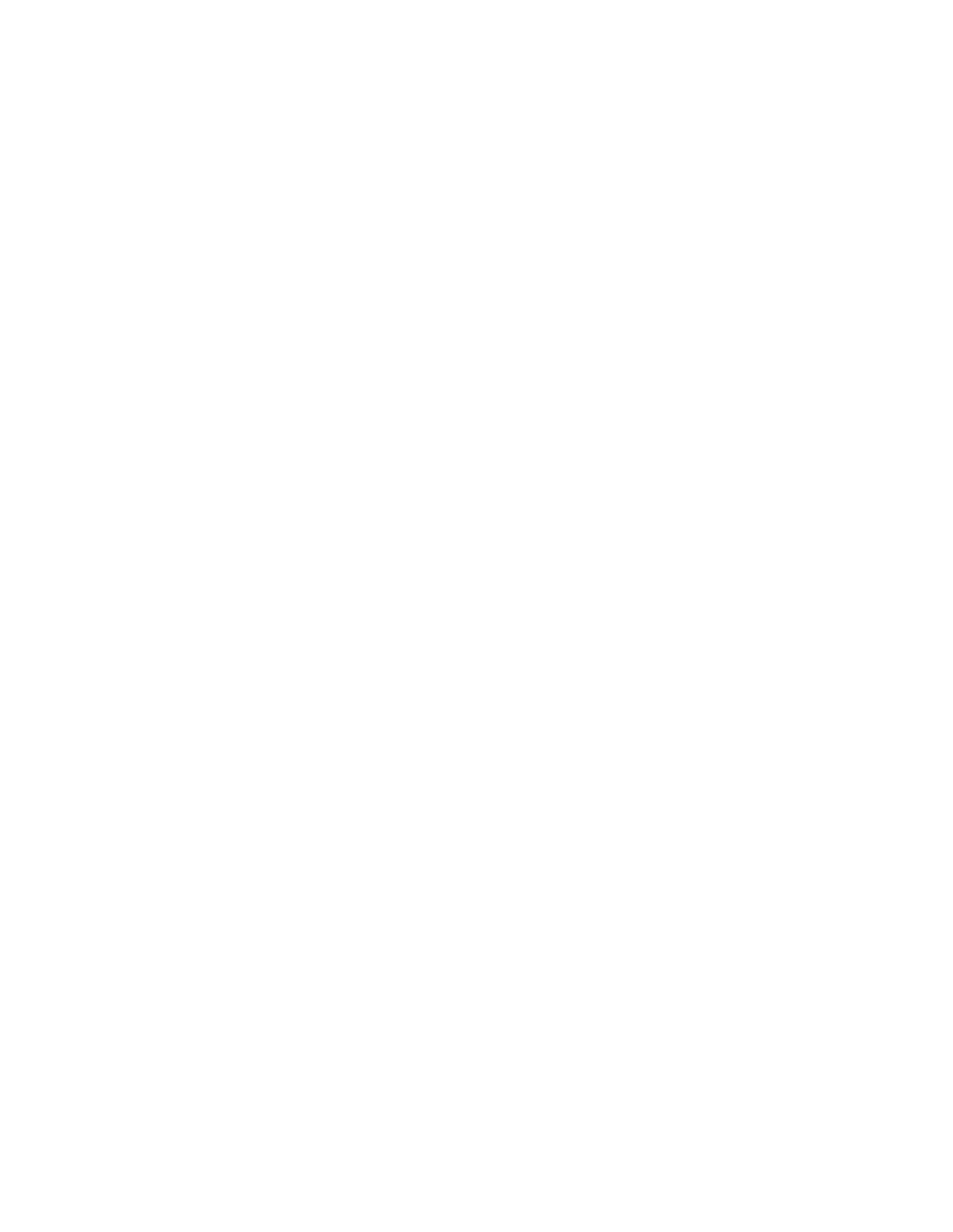**11** 

# **Securing Against Infrastructure Terrorism**

### *Lawrence T. Papay*

The two words in the title of this paper that are particularly important are "infrastructure" and "securing" or "security." Each will be examined in turn.

What is infrastructure? Infrastructure includes all of the things we find around us on a day-to-day basis—buildings, roads, and highways as well as systems for water supply, sewage, electric power, oil, gas and communications. Attacks against a particular society will differ based on the level of technology employed by that society. In a rural society, the threat is generally of a more personal nature, since the attack is on a local level. In contrast, what we saw on September 11, 2001, was a highly visible terrorist act, perpetrated on a technologically advanced society with a degree of sophistication (commercial airliners used as "cruise missiles"), that was commensurate with the nature of the target.

Now, let us examine security. First, although science and technology will not solve all problems related to terrorism against the components making up a modern regional or national infrastructure, it can help in prevention, mitigation, and restoration if an attack or attacks are attempted or carried out. In other words, science and technology will help to reduce the threat of terrorism, but it cannot eliminate it. Unfortunately, terrorism has become a fact of life. Whenever there are dissatisfied people who are willing to give up their own lives or do not value human life, it will be difficult to eliminate the threat of terrorist attacks.

A specific point where science and technology can help is in the area of intelligence, by providing information about the potential for an act of terrorism to be conducted. For example, what is being done to sort through open-air communications both e-mail and voice wireless—is rather startling both in quantity and in degree of sophistication. There are programs, such as Trailblazer at the National Security Agency, that look for keywords and matches. Some of the recent terrorism alerts have been based on information gathered through these programs.

There is another aspect that inexorably links infrastructure and security. The more sophisticated, complicated, or technologically evolved the infrastructure, that is, the more fragile it is, the more difficult it is to secure against terrorism and the greater the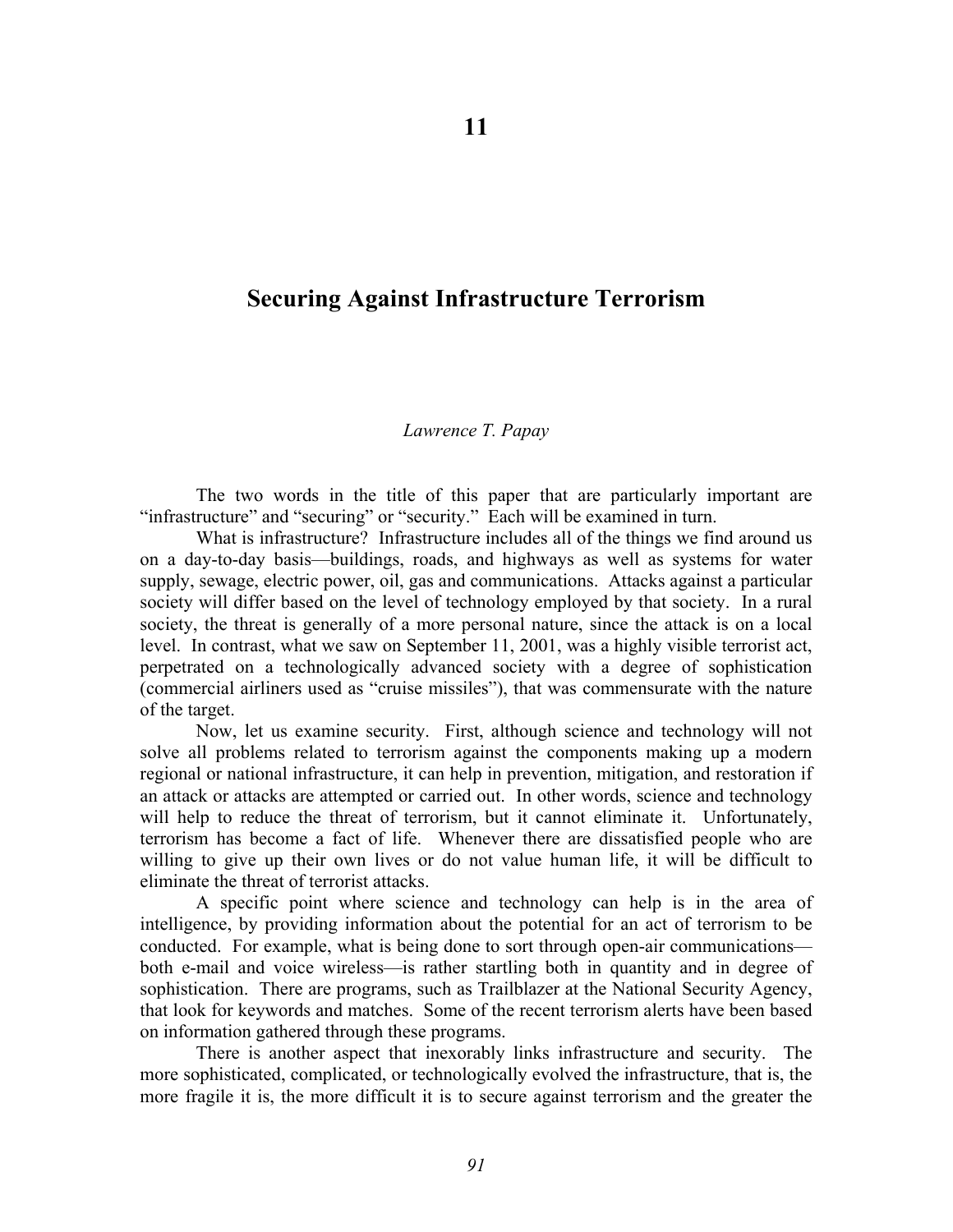need for science and technology solutions. The latter was the particular challenge that we were confronted with at the National Academies in producing the report entitled *Making the Nation Safer*. 50 What can and should be done incrementally as society becomes more and more complex, sophisticated, and interdependent? How do you establish layers of protection because of increased vulnerability?

This paper will look at vulnerabilities, cost-effective science and technology strategies to affect the threat of attack, the various steps we would encounter if an attack were carried out, and possible areas of collaboration between India and the United States. For simplicity, science and technology strategies will be defined in terms of three steps in the process: prevention, mitigation, and restoration of physical infrastructure.

### **VULNERABILITY ASSESSMENT**

First, we need to define what constitutes vulnerabilities: how should vulnerabilities be characterized and assessed? Similarly, how should the effectiveness of the terrorist's weapons be characterized and assessed?

Scale plays an important part in this analysis. On a local level, for example, at the village level, vulnerability is tied to the local community and the people who live there. Terrorist threats are played out locally, and vulnerability is measured in those terms. Straightforward and basic means of attack, such as bombs, rocket-propelled grenades, and gunmen, are used. In a more urban environment, more complex and sophisticated methods of delivery must be examined. Obviously, these methods require ways of defending against them. Urban terrorist threats are larger and more catastrophic in potential, but strangely enough, less personal in nature.

In a rural village, for example, cyberattacks are not a threat, so vulnerability is very low or nonexistent. This would be true for a significant portion of India, but not for the entire country. In Bangalore, a cyberattack or even a physical attack on local computer server farms could have a significant impact on a significant portion of the work force's ability to function, resulting in a significant impact on the local economy. Again, as a society begins to get more complex and builds up an ever more complex and interdependent infrastructure—whether information technology (IT) or communications or electric power or a combination of the three—more complex, but fragile, targets for attack increase vulnerability and risk.

The following examples illustrate the fact that the process of assessing vulnerabilities requires the exploration of a series of scenarios. Catastrophic vulnerability can be viewed in a variety of ways. Perhaps the most obvious areas of vulnerability are high-value, high-visibility, high-consequence targets. Governmental buildings, religious sites, banks, and other major facilities become symbolic targets. Just as the World Trade Center was symbolic for the United States, and perhaps internationally, in India the attacks on Parliament and on temples are also symbolic.

Vulnerability extends far beyond the lives lost and the immediate physical damage. The impact of the September 11, 2001, attacks demonstrates this. They were

l

<sup>50</sup> National Research Council. 2002. *Making the Nation Safer: The Role of Science and Technology in Countering Terrorism*, National Academies Press, Washington, D.C. The report is available in PDF format at *http://books.nap.edu/hml/stct/index.html*.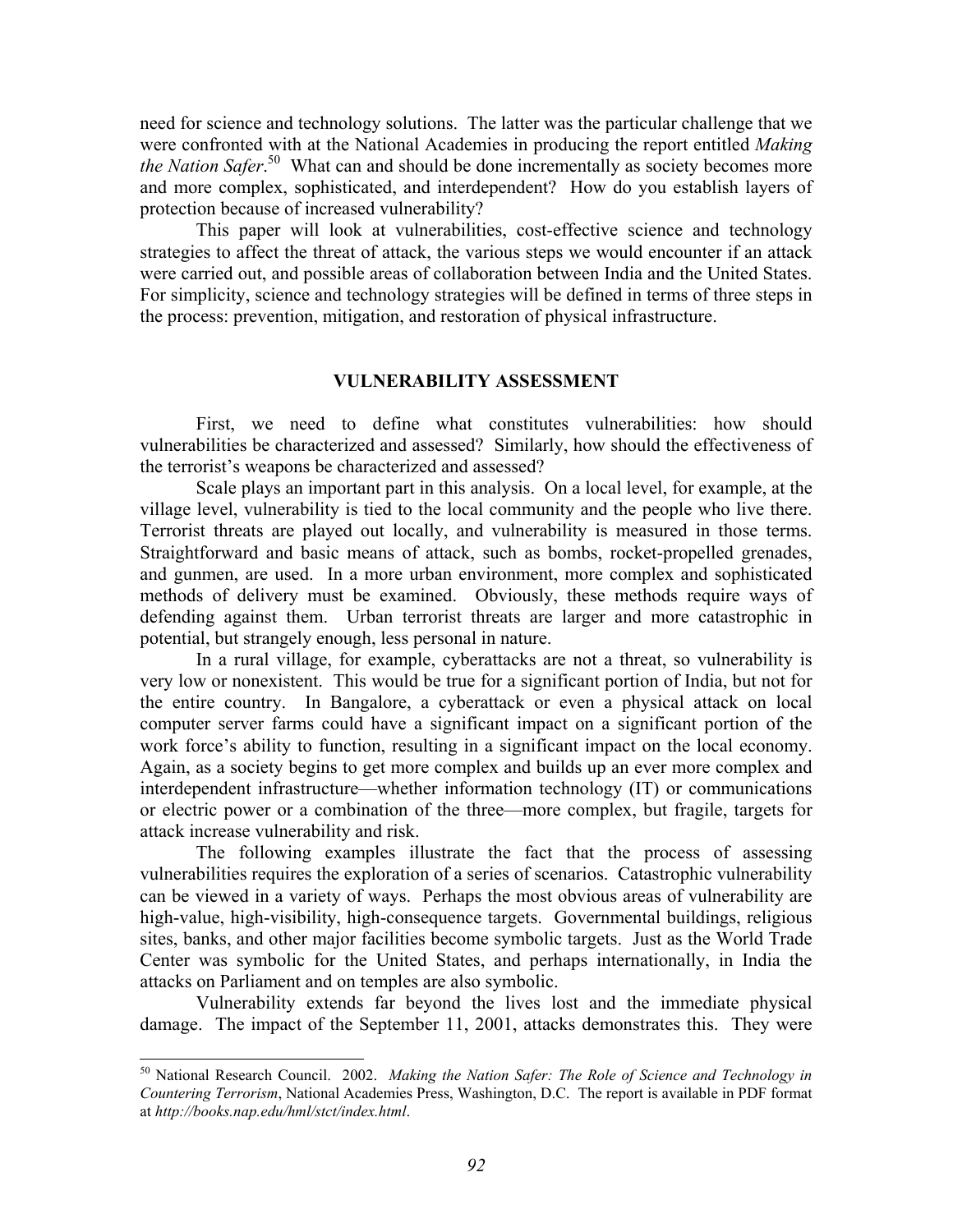horrific in terms of loss of life—3,000 people from 80 countries—and the destruction of the World Trade Center and the Pentagon.

The economic impact of the September 11, 2001, attacks was felt on several levels. With the destruction of all the buildings that made up the World Trade Center, the insurance industry was assaulted on several fronts. Historically, in major catastrophic events, whether man-made or natural disasters, the economic impact has been felt by one particular insurance pool (life, casualty, liability, or property) rather than more broadly across the entire industry. The insurance costs associated with the World Trade Center event are in the range of \$60 to \$80 billion, and that impact is being applied against every major insurance pool.

Cutbacks in travel and tourism after the September 11, 2001, attacks have had severe effects on these industries. In fact, several airlines in the United States have gone bankrupt and others have been brought to the brink of bankruptcy.

Consequential impacts also are significant. Fear, anger, and similar emotional impacts were manifest because of the symbolic nature of the attacks on September 11, 2001. In addition, the U.S. populace has experienced an increased sense of vulnerability and loss of freedom. If someone believes that his or her daily routine has been compromised by the actions of terrorists, whether in a rural town or at an international airport, there is a sense of loss of freedom. After the September 11, 2001, attacks, people in the United States have had to adapt to the threat of terrorism as a way of life.

This threat requires that adequate tools be available to do a meaningful assessment of risk and consequences.

### **PHYSICAL INFRASTRUCTURE**

Physical infrastructure refers to the various systems that are required to maintain our society in today's world. This paper will simply highlight broad areas of physical infrastructure with the objective of identifying basic themes that may offer opportunities for collaboration. These broad areas include energy, the civil infrastructure of cities, water and wastewater, and transportation. For convenience, the discussion of energy infrastructure will be split into two parts: electric power and hydrocarbon fuels.

#### **Energy: Electric Power**

For electric power we need to look at the entire supply and delivery system: fuel supply, generation, transmission, distribution, and the control systems involved at each of these stages. From a systems approach, electric power can be generated by nuclear power, coal, oil, gas, wind, or biomass. The use of nuclear power to generate electric power has unique aspects. An attack on any one plant in the United States, whether successful or not, would probably prompt the Nuclear Regulatory Commission to shut down all civilian nuclear power plants until the attack and the vulnerability of nuclear plants was reexamined. An attack on a nuclear power plant would also have radiological consequences.

In looking at the vulnerabilities of the electric power system, it is clear that the plants that are actual generation facilities—be they coal-fired, gas-fired, or nuclear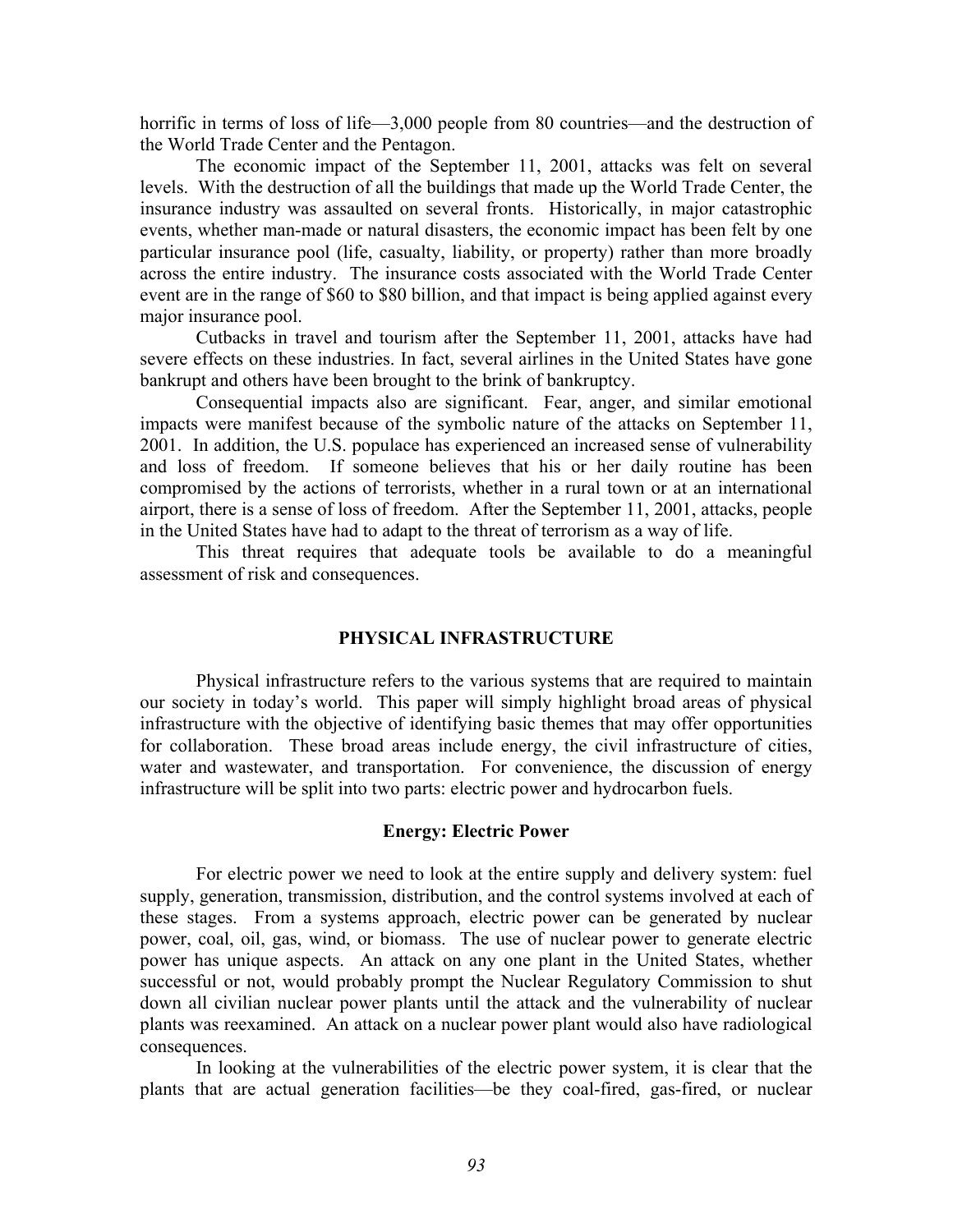power—while attractive as large visible targets, are not per se major points of vulnerability. It is the disruption of the ability to deliver electric power to the end customer that causes the greatest vulnerability.<sup>51</sup>

The grid itself (and the control systems associated with it) is the most critical component in an electric power system. From a physical point of view within the grid, it is not the transmission towers, wires, and cables, but rather the substations that represent the greatest vulnerability. The substations, principally the transformers and their associated control systems, are the most vulnerable components because their failure has catastrophic effects on the ability to deliver electric power in a sustained manner. Extra high voltage (EHV) transformers are in limited supply, and while most utilities in the United States and around the world have some spare transformers available, their number is based on evaluating risks other than terrorist threats. Normally, only one, or possibly two, transformers would be kept on site.

The current philosophy of spares assumes that there might be a catastrophic loss of a transformer for a specific reason—an internal flaw, overheating, or a local natural disaster. If a transformer were lost, the installation of an available spare would cover the contingency. A well-planned terrorist attack would not occur at a single point, impacting a single transformer; rather it would be a multipoint attack. If we consider scenarios for multipoint attacks where each terrorist group involved had a high-powered rifle, rocketpropelled grenade, or a truck loaded with high explosives, then a significant number of transformers could be destroyed simultaneously. If such attacks were to occur in a country with a highly developed power grid, the power delivery capability of that country could be limited for months, if not years, because of a lack of spare transformers.

In addition to scenarios for physical attacks like those described above, we must also consider a potential cyberattack on the electric power system. A cyberattack on these systems would be similar to the general cyberattack that Seymour Goodman discussed earlier. Existing monitoring and control systems have some protection against generalized hacking, but terrorism scenarios are not contemplated in their design. It may be more appropriate to use something like a virtual private network (VPN) to interconnect control systems and equipment for data transfer.

Generally speaking, there is an energy management or state estimator system atop the hierarchy of intelligence and control of a power grid. This state estimation and control system calculates state estimates in quasi-real time. It estimates how the grid would react to the loss of one or two of the most critical (weakest link) components in a grid. These (n-1) or (n-2) contingency estimates are adequate for most cases of equipment failure or natural causes. However, a multipoint attack on an electric utility grid would be an (n-k) contingent event, one that the grid is not capable of handling. Can science and technology help to develop an algorithm that would allow the grid to recognize that it is under a multipoint attack and take action to preserve the grid as much as possible?

Deregulation, which was a contributing factor in the blackout in the United States on August 14, 2003, would have a similar negative effect in a multipoint terrorist attack. Before deregulation there were 25,000 transactions a year between utilities in the United

l

 $<sup>51</sup>$  In that regard, it follows that the switchyard, where the power generated is transformed to a higher</sup> voltage and then enters the grid, contains the most critical and vulnerable components at a generating station.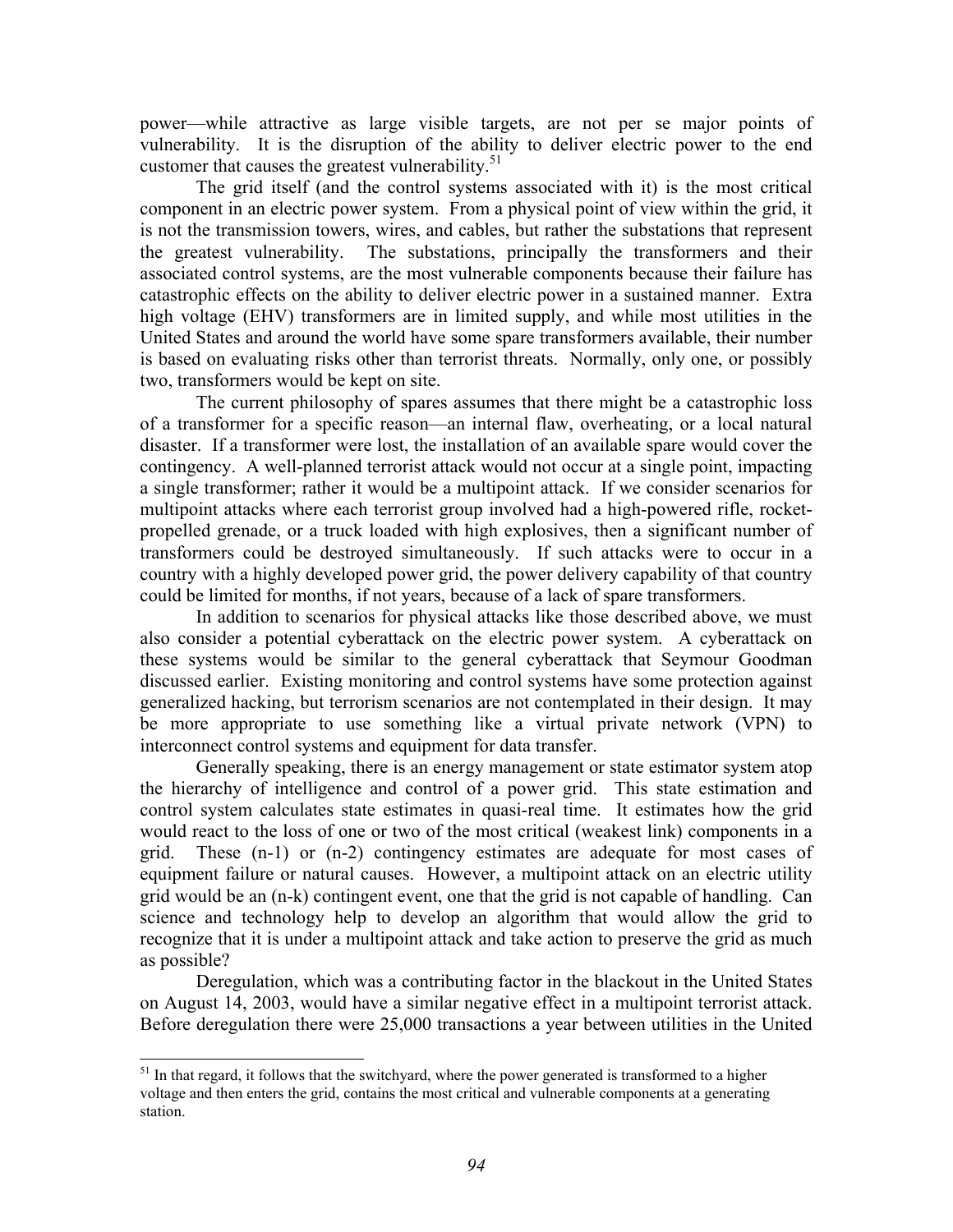States that were buying and selling electricity. With deregulation the number of transactions a year jumped to 2 million in only 5 years, representing an eightyfold increase in the number of interactions. Since deregulation, the state estimation algorithm is being asked to handle more numerous power transfers that cross any number of utility boundaries, with generators attempting to follow demand signals that are not based on local conditions. The electric power grid and its controls are now much more complex because of deregulation, and this directly increases the vulnerability of the grid to catastrophic loss. This was amply demonstrated on August 14, 2003, by the failure to recognize that parts of the grid were under severe stress and failing sequentially.

### **Energy: Hydrocarbon Fuels**

The discussion on hydrocarbon fuels will focus on petroleum and natural gas. Coal is excluded because it does not have the same vulnerabilities to potential terrorist attacks as other hydrocarbon fuels. First, coal is mostly consumed in large facilities that keep extensive stockpiles on hand. Also, a significant attack on the coal transport system is difficult because it is redundant and diverse.

The same is not true for both petroleum and natural gas. These hydrocarbons have major potential vulnerabilities that run from production threats (both domestic and offshore) to extensive gathering, storage, and transportation systems. With petroleum, an extensive refining process is also involved. In addition, the distribution of both liquid and gaseous fuels requires extensive local storage and distribution systems. Thus, the logistic system for petroleum and natural gas extends for hundreds or thousands of miles and can have some components outside of a country's national borders. This results in vulnerabilities that are much greater than those for coal.

Let us look closer at some of the vulnerabilities of the petroleum infrastructure. A simultaneous attack on one or several refineries would interrupt, at least in part, the adequate flow of products to the marketplace. We know from past experience that a disruption in the flow of gasoline causes price spikes and problems with availability. In fact, this would not be a highly vulnerable situation because it is rather a complicated process to attack and destroy an entire refinery. A refinery is made up of many trains producing product, so attacks have a very low probability of success.<sup>52</sup>

Having said that, a number of refineries have a unique vulnerability. It deals with a potential situation similar to what happened at Bhopal. This is not true in all refineries: it is not true for the very old or the very new refineries. It is true for a class of refineries that use toxic gases in the refining process. If these gases were released as a result of an attack, a catastrophic event similar to Bhopal would result. For this class of refineries, this vulnerability represents the greatest terrorist threat from petroleum although it is now less frequently used.

Obviously, the disruption of the supply of petroleum from offshore producers would have an economic impact. While the impact would be similar to that which was experienced during the gas shortages in the 1970s and early 1980s, the net result would not be characterized as catastrophic.

Threats to natural gas and electricity infrastructures look somewhat similar. In both cases you normally have production at a fixed point, transmission over long

 $52$  Other experts have noted that perhaps refinery operations are indeed quite vulnerable to attack.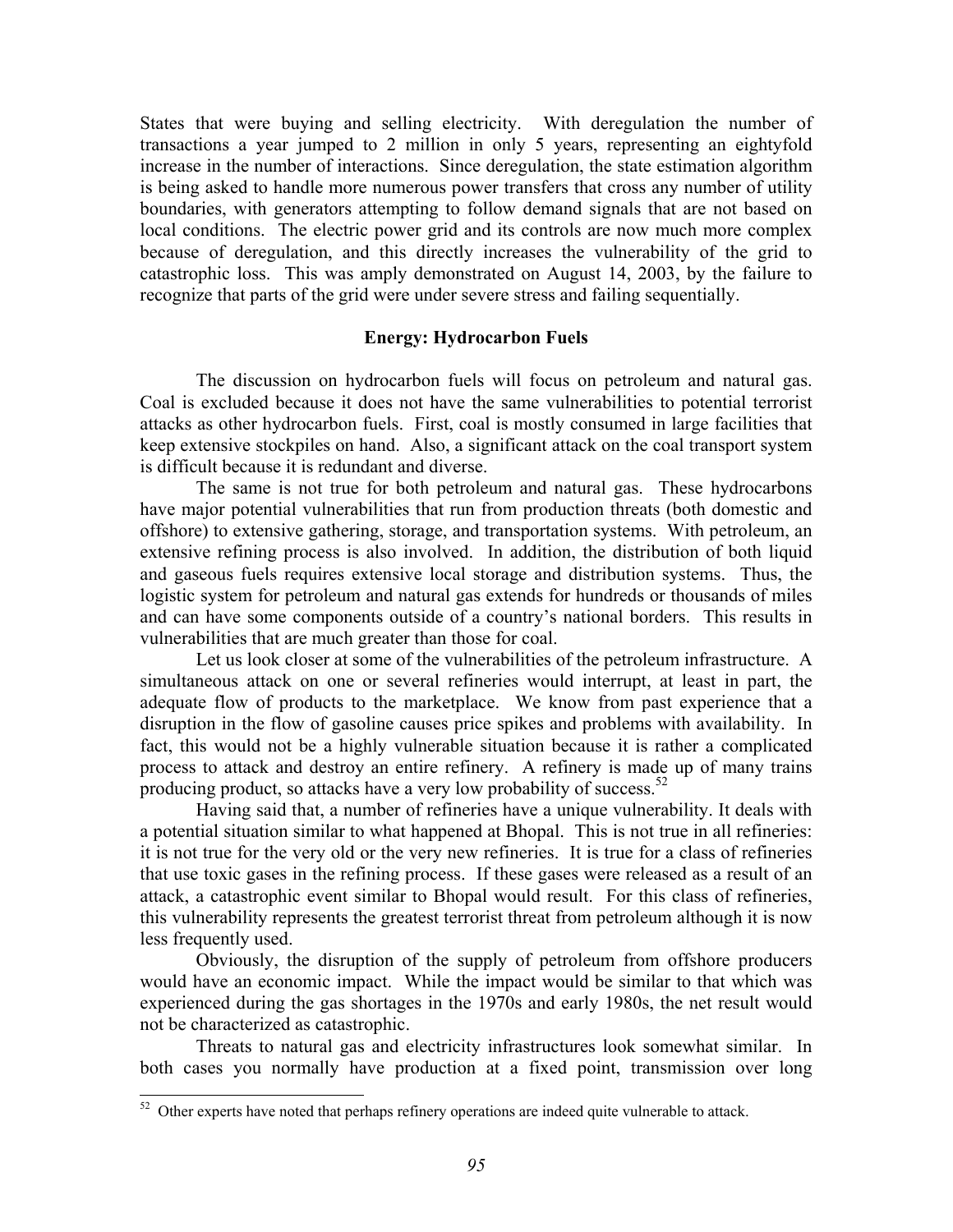distances, "decompression" stations at city gates, and delivery through a distribution system. Therefore, all that was said above about electric power grids would be applicable to natural gas transmission and distribution systems. Dissimilarly, storage of natural gas is possible both on the transmission system and, locally, on the distribution system. Of course, electricity is unique in that it cannot be stored. It must be generated as it is needed. Its instantaneous nature as an energy source is, in fact, one of its vulnerabilities. For that reason, electricity is the most vulnerable of all energy infrastructures.

#### **Civil Infrastructure: Cities**

The other portion of the physical infrastructure encompasses civil systems, including cities, water and wastewater, and transportation. These areas may prove more fruitful for potential joint science and technology projects, since the United States and India have experienced attacks on buildings. While the attack on the World Trade Center was dramatic and highly visible, there have been a number of attacks on symbolic buildings in India as well. What are the lessons learned from these events? Do they offer us opportunities for collaborative efforts? The first thing that comes to mind is the way in which the response to the attack is handled.

First, communication and coordination is required. When the September 11, 2001, terrorist attacks occurred, the New York City Response Center was in the World Trade Center. So the ability of the fire and police departments within New York City to respond was hampered severely because there was no way to centralize and coordinate the actions of the first responders. The lesson to be learned is that redundant response centers are needed for just this sort of contingency. The lack of communication was another lesson coming from the World Trade Center disaster. There is a definite need to have common systems that will allow all parties to communicate seamlessly.

There are other considerations for first responders. They are asked to enter dangerous or hazardous situations, and they need to know in real time whether or not there are any toxic materials present. Whether it is asbestos, biological materials, or chemical materials, the first responder needs a real-time detection system that will alert him or her to the danger.

Regarding building structures, another lesson can be drawn from the attack on the Pentagon. The Pentagon was hit exactly at the point between a newly restored portion of the Pentagon and the old Pentagon. While there was damage to the newly restored section, there was no structural failure to that part of the building. The walls absorbed the energy of the crash. In contrast, the old Pentagon suffered severe damage. Its walls collapsed. Most of the loss of life was in the old part of the Pentagon. The lesson here is to incorporate blast-resistant designs and materials into high-profile buildings.

The September 11, 2001, experience showed us that we must revisit our assumptions of the way people should exit buildings, specifically in emergency situations. Again, there are lessons to be learned about the size and structural design of stairways, and the control of airflows within them.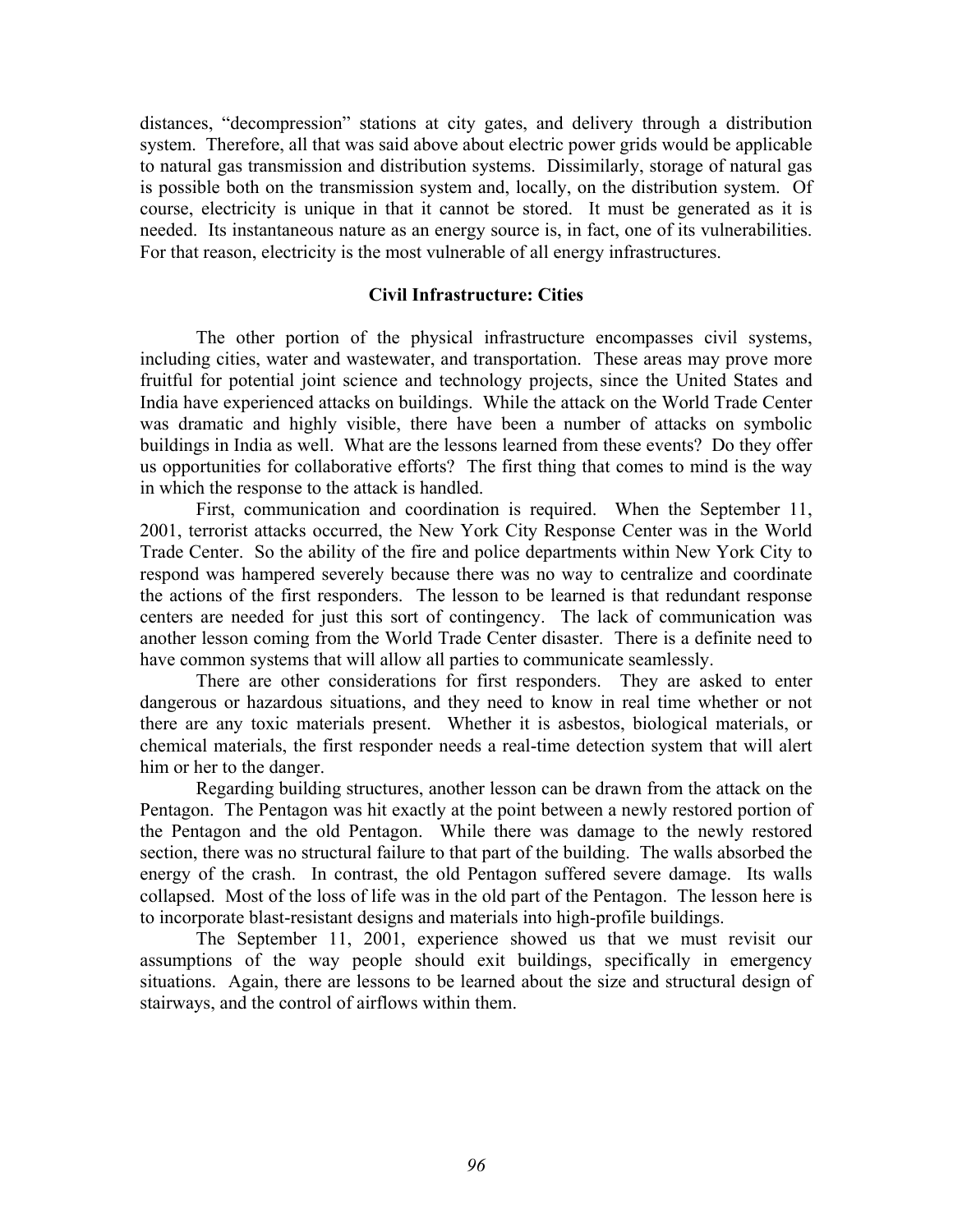#### **Water and Wastewater**

As a system, water has many of the same attributes that natural gas and electric power have, namely, a source of supply, a means of transport to urban areas and cities, local storage, and distribution. Generally speaking, the transmission portion of a water system is not as complicated as in the other two cases; however, attacks on water systems can be serious, especially in contamination of the water supply.

Water also has a flip side, namely wastewater: its collection, treatment, and disposal. The major threat here is the potential for large-scale contamination if the wastewater collection and treatment systems were rendered inoperative. This could lead to human health problems as well as to contamination of the receiving waters—rivers, lakes, and oceans.

Dams and reservoirs are special components of a water supply system. Reservoirs are multipurpose. They are used for freshwater supply, power, irrigation, and recreation. They are a very important part of our infrastructure. As such, their location is also a critical element. They may be targets of terrorism, since the failure of a dam may result in the catastrophic loss of life of people living downstream.

The interdependence of infrastructure systems was dramatically demonstrated by the August 14, 2003, blackout in the northeastern United States. Parts of the city of Cleveland, Ohio, were without a freshwater supply for 5 days because the only means of delivering water required pumping and the only power supply for the pumps was from the power grid that was completely down. Fortunately, the existence of a bottled water infrastructure meant that there was water at least for drinking purposes.

#### **Transportation**

In recent years, elements of the transportation system have become the mechanisms for terrorist attacks. On September 11, 2001, commercial airliners were used as cruise missiles. The automobile has become a favorite mechanism of terrorists in such places as India, Iraq, Israel, and Palestine. Ground transport is a favored approach for bringing terror to a local population, whether by planting explosive materials on a bus or by a suicide bomber boarding a bus or driving a vehicle into a crowded venue or building.

Terrorism by means of transportation systems is very difficult to prevent because these systems generally are open systems. While security at airports and on airplanes has been greatly strengthened, most other transportation systems, for example, roads, rail, ships, are open. The situation is compounded by the large diversity of owners of the various transportation systems. There are fixed systems such as airports, railroads, and highways that are generally owned by governmental bodies. The vehicles—airplanes, ships, trains, and trucks—that are used within the fixed systems are generally owned by private entities. Transportation is vast, it is diverse, and it is global. It is integral to the global economy.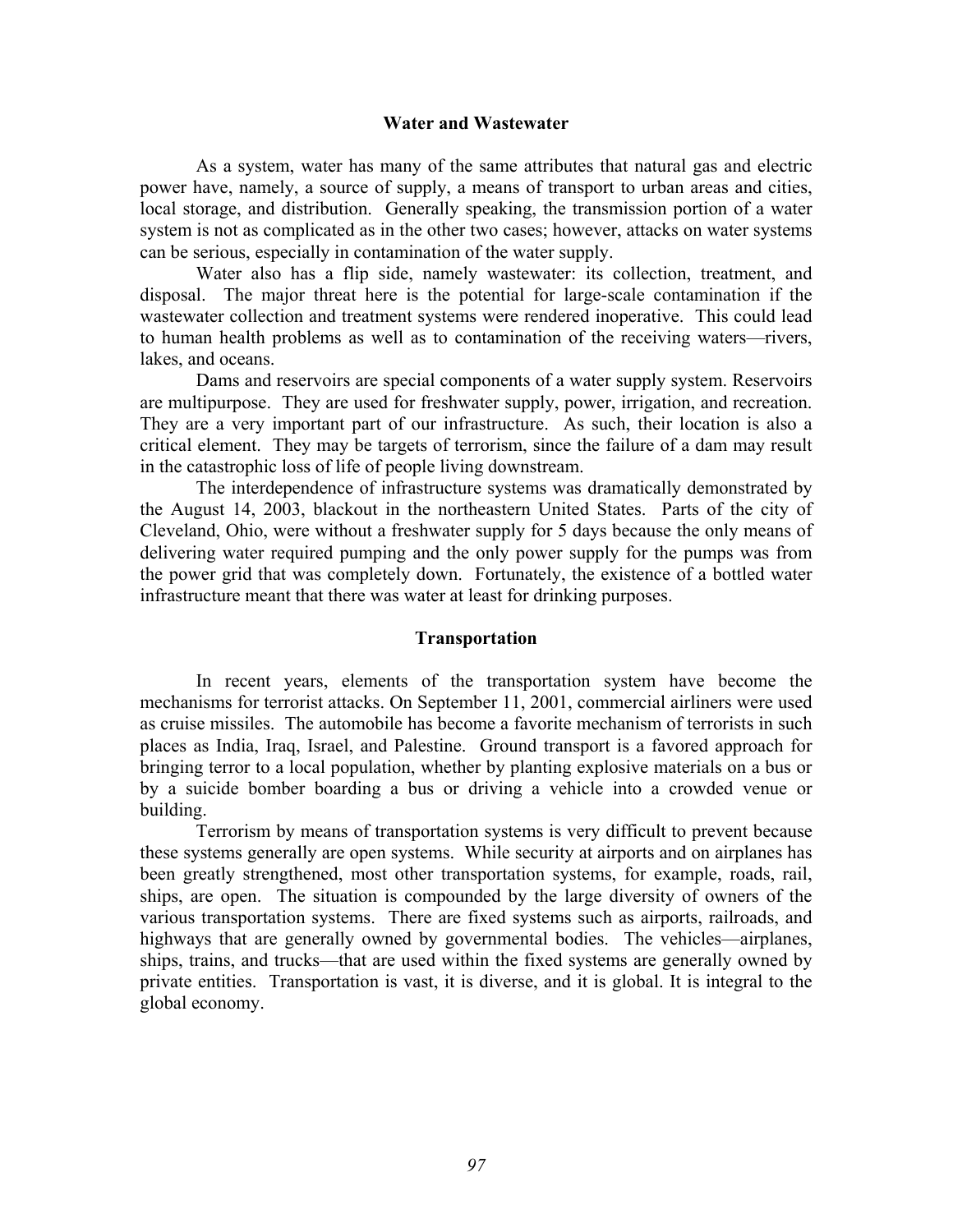#### **SCIENCE AND TECHNOLOGY OPPORTUNITIES: RISK ASSESSMENT**

It was mentioned earlier that there is a need to prioritize the vast number of possible terrorist scenarios. Everything cannot be done at once. How can we go about systematically ordering and making decisions about the parts of the fabric of society that should be considered first? How do we apply limited resources to a wide set of threat scenarios? To accomplish this requires that adequate tools be available to do a meaningful assessment of risk and consequences.

Quantitative risk assessment (QRA) methodology will allow decision makers to prioritize risks and vulnerabilities so that they can be dealt with in an orderly fashion. Risk assessments have been used in a variety of industries. They have been used most extensively in the commercial nuclear power industry to do low-probability, high-risk assessments of damage in nuclear plants. The chemical and transportation industries have also used QRAs to some extent.

The basic approach to QRAs involves answering three questions:

- 1. What can go wrong?
- 2. What are the consequences?
- 3. What is the probability that the scenarios will occur?

Thus, a QRA analysis has three parts:

- 1. threat assessment to analyze the initiating events of a terrorist attack
- 2. systems analysis to define the damage states of the system being attacked
- 3. vulnerability assessment

The output is translated into a structured scenario connecting the initiating events with the end states. To carry out QRAs for a wide variety of possible threats is a daunting task. It may be an area of possible cooperation between the United States and India.

#### **SCIENCE AND TECHNOLOGY OPPORTUNITIES: NEAR TERM**

#### **Fixed Infrastructure**

What are the science and technology options for strengthening the various infrastructures discussed above? For cities, one of the areas that is most in need of immediate attention is the ability to respond to catastrophic events. There is a need for simulation models, improved communications, and associated training. There is also a need to conduct systems analyses of responses to events in both space and time.

For transportation systems, there is an immediate need for intelligent "information agents" for cargo. These agents would include a combination of global positioning systems and sensors to detect intruders and, possibly, the presence of certain materials as well as shipping documents detailing the contents. Such agents would be installed on every freight car in a rail system, every container on a ship, and every container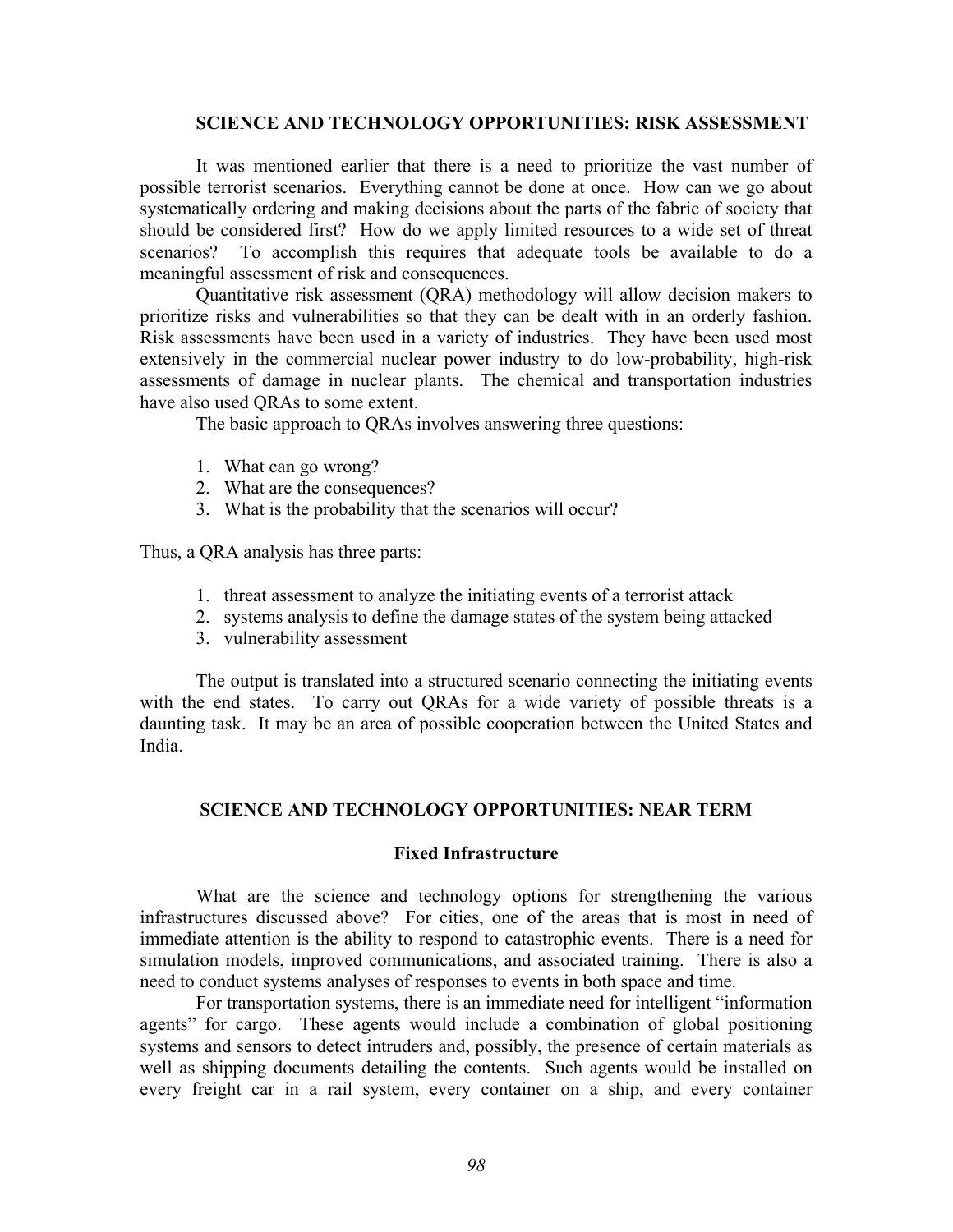transported by truck. Thus, one could monitor at every point in time exactly where each container or rail car is, what it contains, its destination, and whether there has been any attempt to tamper with or enter it. The various pieces of the so-called intelligent agent exist today and have been used on a limited basis. Efforts are under way to marry these various components into the type of agent I have described.

Cargo scanning technology is complementary to the intelligent agents. While cargo scanners do exist, there is a need to integrate various components into a "one-stop shop" to monitor for specific items or radioactivity. The scanning equipment should be located at the point of embarkation of the container to prevent lethal weapons from reaching their intended destination. What good would it be to identify a nuclear weapon in a container as you offload it in New York Harbor?<sup>53</sup>

Transportation technology needs to extend beyond the cargo. There is a compelling need to develop means of rapidly identifying people, checking them and their luggage. Although there are systems in place today, the sheer numbers of people and locations is daunting. The use of biometrics would greatly alleviate this problem, while increasing the confidence level of the security forces.

Rapidly deployable barriers to keep underground structures and tunnels from being flooded are another need. Such barriers would be deployed if an attack was imminent or had begun.

#### **Energy Systems**

Reliability standards are not mandatory and are applied unevenly in most countries. The results of the power outage in the northeastern United States on August 14, 2003, demonstrated the need to do something in this area. There is a definite need for a grid to increase its resilience at the onset of an outage. The use of QRA would be an asset.

To repel physical attacks and cyberattacks, existing physical security and cybersecurity technologies can be applied. Generally, physical barriers at facilities were installed to keep people out for their own safety. Keeping people out for safety reasons and keeping them from intruding because they want to do physical harm to equipment are two separate matters. For example, a fence surrounding a substation will not deter terrorists. They can fire a high-velocity bullet or a rocket-propelled grenade into a transformer from far away, or they can drive a truck loaded with explosives through a fence. Therefore, the hardening of critical facilities is a must.

In substations, various components can be upgraded or modernized to be able to react to sudden changes in power over transmission lines when the line is under electrical stress. New electronic, solid-state devices called FACTS (Flexible Alternative Current [AC] Transmission Systems) can be used. The various FACTS devices are based on the use of solid-state power electronic controllers and thyristors, which provide fast-acting control capability to allow<sup>54</sup>

• greater control of power flows (elimination of parallel path or "loop flow")

l

<sup>53</sup> To deter theft of nuclear weapons, scanning at the portals of weapons storage facilities would be optimal. 54 Hingorani, Narain. April 1993. *IEEE Spectrum.* Vol. 30, No. 4.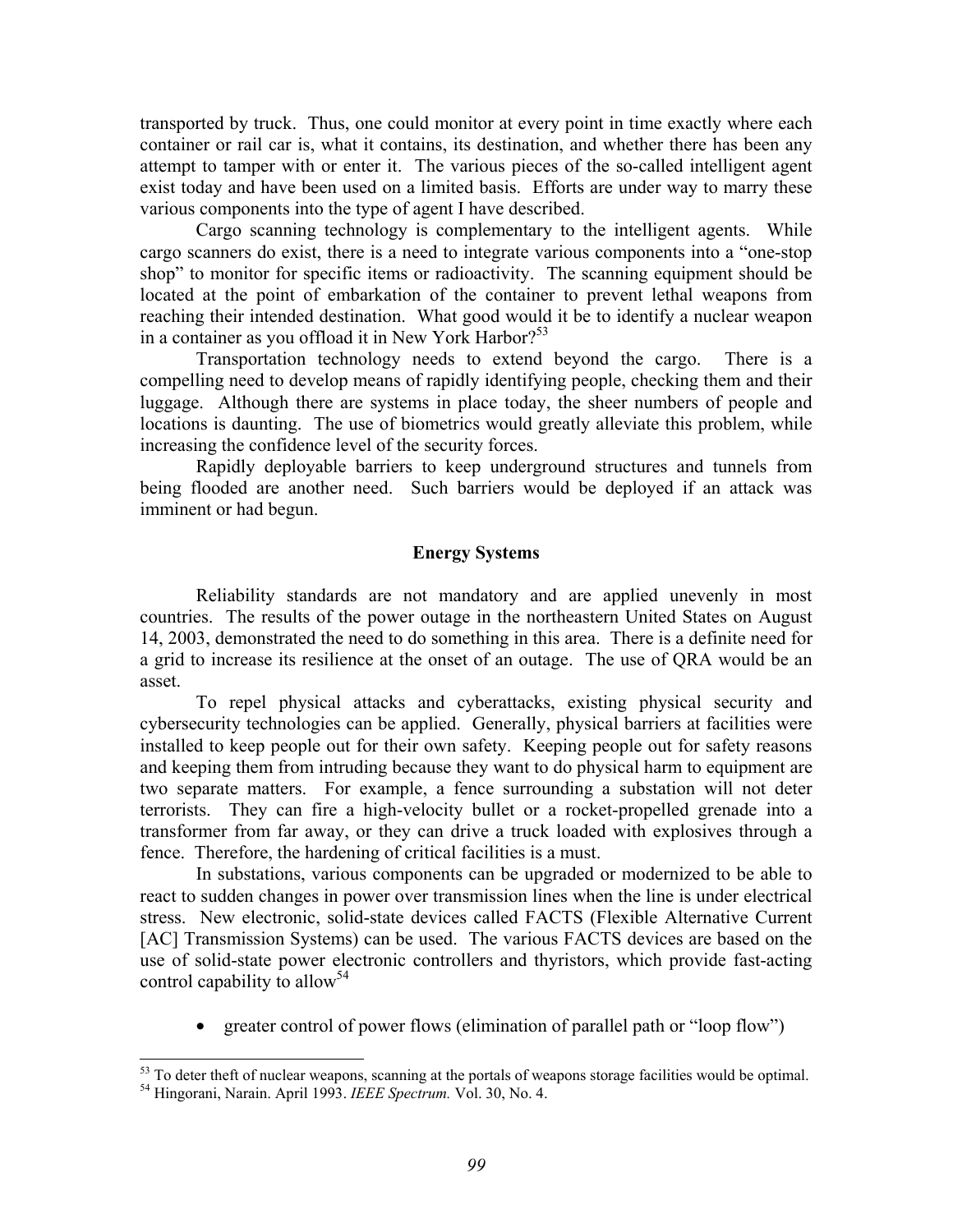- loading of transmission lines closer to their thermal limits
- greater power transfer capability (thereby reducing reserve requirements)
- prevention of cascading outages (by limiting failure consequences)
- damping of power system oscillations

FACTS devices are derived from technology developed in the 1960s for highvoltage direct current applications. They have been introduced into AC systems on a limited basis over the past 10 to 15 years. The devices can range from static volt-ampere (VAR) compensators, static synchronous compensators, static synchronous series compensators, thyristor-controlled braking resistors, or series capacitors or reactors, thyristor-controlled voltage regulators, and phase-shifting transformers and unified power flow controllers. In addition to the control capabilities themselves, it should be recognized that these devices are electrical in nature and, as a consequence, can act much faster than the current state-of-the-art electro-mechanical devices (circuit breakers, switches, relays, and so forth).

One major added feature of FACTS devices is their ability to increase power flows over existing lines and measurably add to the overall reliability of power systems. It is possible that a study of the use of FACTS systems within the Indian power grid may be beneficial.

For oil and gas, there is a need to look at process technology at specific refineries to mitigate the risk of toxic gas release. Beyond that, what is mentioned for electric power applies equally to oil and gas systems.

## **SCIENCE AND TECHNOLOGY OPPORTUNITIES: LONG TERM**

## **Cities and Fixed Infrastructures**

One of the most important needs is for advanced sensors to aid the people put in harm's way, namely first responders. They are being asked to respond to situations in which they may not know exactly what is present. The vision here is a sensor that would be located on their body that could indicate that they have a particular chemical or biological agent in their environment and that they need to take certain precautions. If we do not do this, it makes it a lot more difficult to ask first responders to go into burning buildings or to other locations.

This same class of sensors would be useful in the heating and ventilating systems of hotels, large office buildings, and banks. Since the air in large buildings tends to travel some distance from the intake and fan system, one could include intelligence with the sensor that would cause action to be taken. For example, if some danger were detected, the damper would close before the air is delivered to habitable spaces, similar to what is done in nuclear plants today.

For transportation, the main focus has to be on a systems approach to the development and rollout of a coherent layered transportation security system. Many of the parts of this system were discussed above. It will involve advanced sensors and biometrics as well as intelligent agents. With the development and marrying of technologies, more sophistication will be possible. For example, the intelligent agent for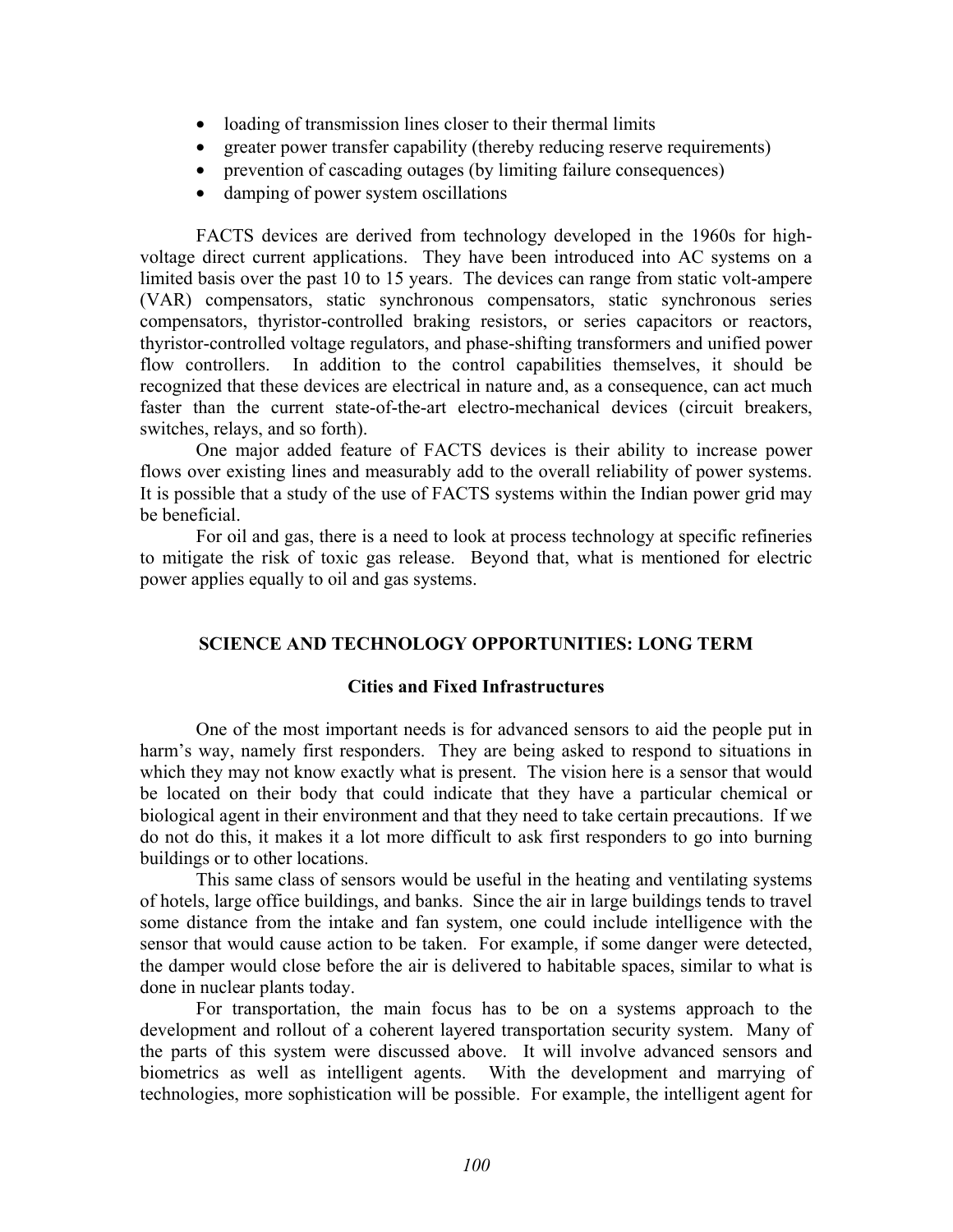a truck cargo container may include a "permissive" that allows only a select number of people to drive a particular truck and requires that an eye scan be done for confirmation. There are many ways to bring together technology to minimize potential terrorist threats.

#### **Energy**

The most important technological need is for an intelligent, adaptive power grid. We need to develop a state estimation program that can sense in real time that the grid is undergoing simultaneous attacks to selected key components. As a result, it would automatically adopt an islanding scheme to keep as much of the system up as possible. This would mitigate the effects of an attack. The modernization of the grid is required to accomplish this.

Today the grid is a mélange of equipment, some of which dates back nearly 100 years. In one sense the electric power system in just about any country is at the same point that telephone switching was at 40 years ago in transitioning from electromechanical systems to solid-state electronic systems. The transformation of electric power grids from clumsy, slow-acting, electromechanical devices to electronic ones will make the adaptive grid a reality.

One last electric power technology worth mentioning is the modular EHV transformer. Historically, utilities have just a few spare transformers in stock in the event of an outage. Obviously, the planning for spares has not considered the potential need for a large number of transformers at the same time. Given that fact, and the long lead time for the manufacture of new transformers, the concept of a modular, portable, universal EHV transformer makes sense. It would not be the most efficient, most economical unit, but several of these transformers could be held at utility or regional locations to be used in emergencies and if terrorist attacks occur. Their sizing should be dictated by the ability to move them quickly and conventionally by truck to the places where they are needed.

#### **Data Mining and Evaluation**

Technology exists, and all parties want to use it to their advantage. This includes terrorists. Terrorists are going to become more intelligent and use technology for their benefit; thus, it behooves us to use technology to our advantage and to always keep at least one step ahead of the opposition.

#### **MAJOR THEMES**

One of the stated goals of this symposium was to select items for potential collaboration. The major themes addressed in this paper are listed in Box 11-1. The interdependency of the various infrastructures cannot be overlooked. Serious thought needs to be given to this subject and to approaches to mitigate the effects of terrorist threats to major urban infrastructure systems.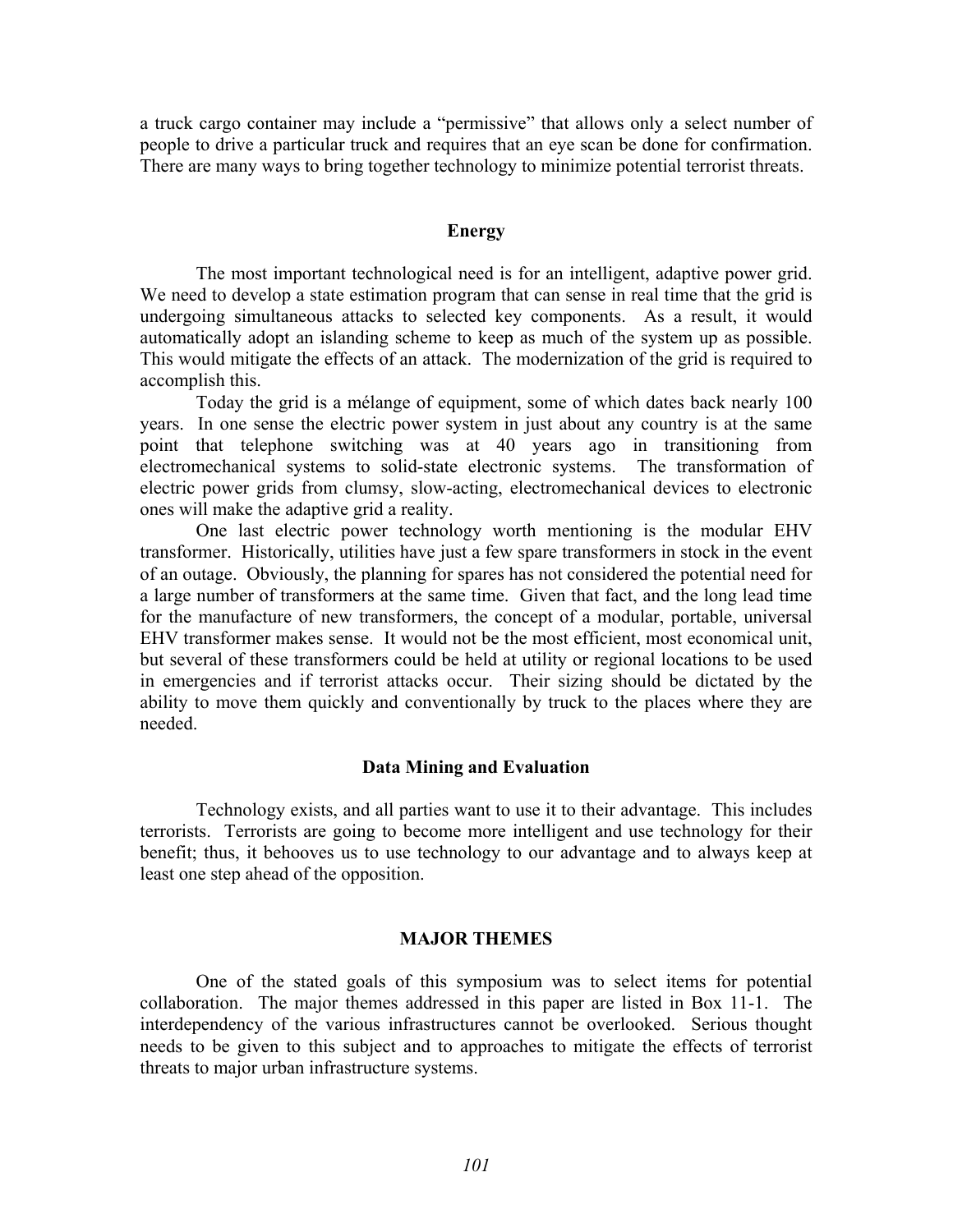## **Box 11-1 Major Themes**

| Interdependency of Infrastructures           |
|----------------------------------------------|
| <b>Quantitative Risk Assessment</b>          |
| C3: Command, Control, and Communications     |
| Planning, Modeling, Simulation, and Training |
| Sensors, Intelligent Agents                  |
| Surveillance                                 |
| Materials                                    |

QRA is a logical first step to facilitate the prioritization of science and technology needs. C3, planning, modeling, simulation, and training are needed for first responders as well as for the major players in each of the infrastructures. Sensors and intelligent agents are more important for transportation, fixed infrastructure (buildings), and first responders, but their applicability is fundamental to improving security. Finally, surveillance and materials are needed quite broadly.

There are several recommendations for collaboration that are worthy of further discussion between India and the United States. First, QRA is valuable in helping to set science and technology priorities. Second, given the scientific talent that exists in both countries, bilateral efforts would also be worthwhile on the topic of biometric identification technologies. Studies on the use of FACTS-based technology for power grids would also be worthwhile. Finally, a review of blast- and fire-resistant materials and the design of safer buildings (egress in emergencies, ventilation systems, and so forth) are excellent topics for discussion.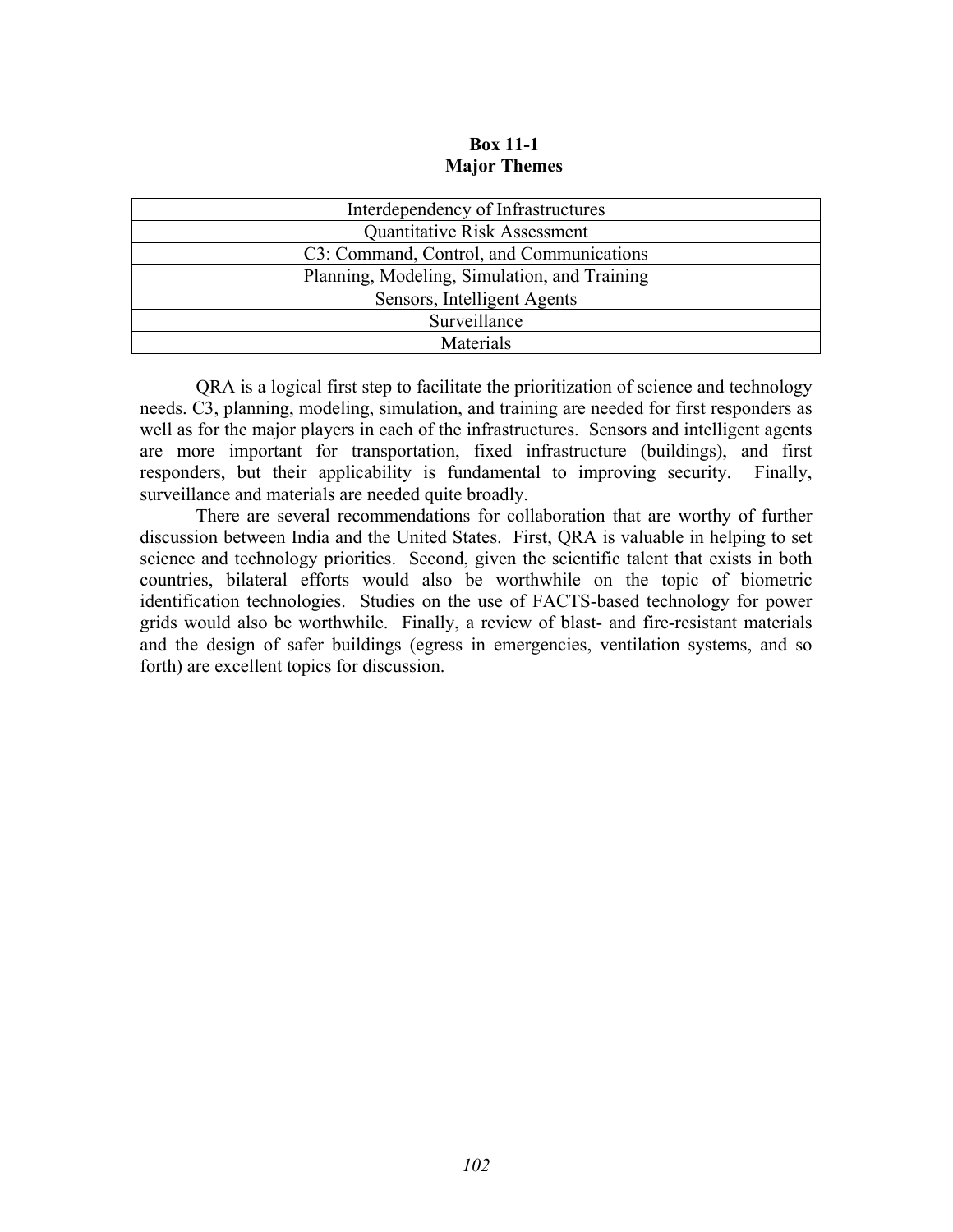## **Discussion of Terrorist Threats to Urban Infrastructure and Relevant Science and Technology Responses**

#### *M.K. Narayanan and Richard Garwin, Discussion Moderators*

M.K. Narayanan, discussion moderator, stated that in his experience science and technology help in efforts to strengthen key aspects of urban infrastructure, but there was still a problem of matching technology with intelligence; the latter always seemed to follow, rather than precede, a terrorist event. There is a major divide between the world of the intelligence practitioner and that of the scientist and technologist. Except for electronic intercepts, Narayanan stated that he was not sure how helpful technology had been to the intelligence community. Intercepts and phone taps and other intrusive devices have improved over the years, and India has used electronic jammers to protect very important persons. However, these uses are few and far between, and more are needed. Narayanan noted the assistance of the Defense Research and Development Organization (DRDO) in developing profiling techniques, in distinguishing between the kind of explosives used by different groups, their preferred weapons, and so forth. In all this we received a great deal of assistance, but there are areas of vulnerability. The Indian estimate is that in about one-third of the cases, airport baggage screening is inadequate, and profiling of passengers has proved to be extremely inadequate. Even detection of fake passports has proven to be inadequate.

Narayanan noted that for road protection, mentioned by Lawrence Papay, technology has not noticeably assisted in the reduction of terrorism, as is evidenced by the six or more attacks on the Banihal tunnel on the strategic Jammu-Srinagar highway. Newer threats include maritime shipping, where it is estimated that nearly 90 percent of all the transport of goods is by sea. India knows, via both human intelligence and intercepts, that terrorists are paying more and more attention to shipping lines, which have generally been outside their purview of major attacks—only the Liberation Tigers of Tamil Eelam (LTTE) have done this. As for container ships, this is another problem: when will we take steps to deal with the problem, and how many container ships are going to be blown up before that? There has to be a closer marriage between science and technology and container safety, but the biggest problem is that there is a certain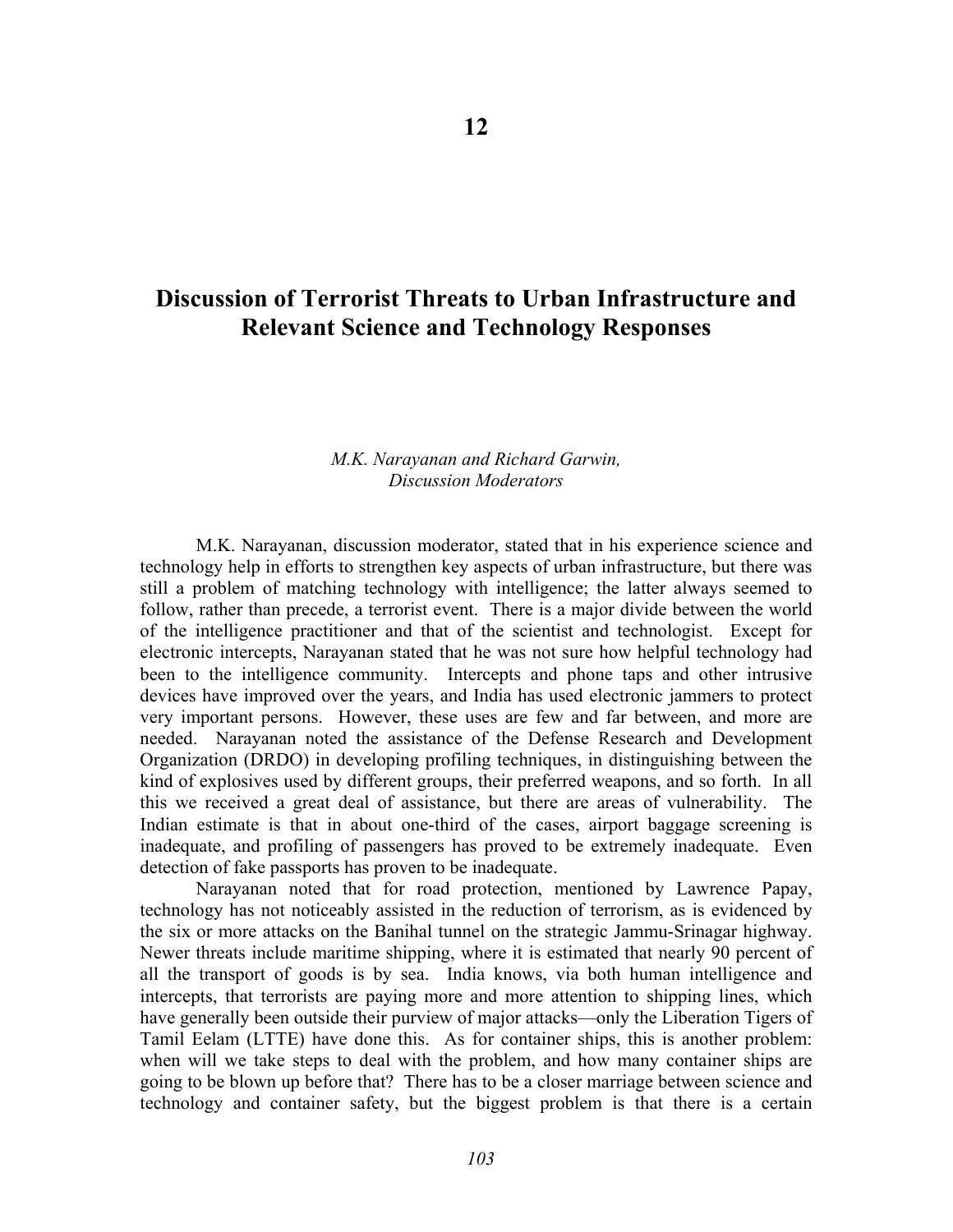unwillingness of scientists and technologists to associate with the intelligence community, and even more so with the police community. There is also a feeling of intellectual jurisdiction: the technical missions depend on the relationship between the scientific advisor and maybe the director of the intelligence bureau, but it stops with them; beyond that, nobody is really interested.

Narayanan observed that in India there was concern about the threat from radiological dispersal devices (RDD), which may be a bigger threat than is commonly believed. India has very few emergency operations centers, and those that exist are illequipped to deal with an RDD. While India's nuclear installations are well protected, the tracking of radioisotopes, which can be used in a dirty bomb, in hospitals and other places is lax, partly because of the cost, and there have already been several instances of theft of radioactive materials from hospitals and other facilities.

Moving from the radiological to the biological, Narayanan observed that there was a total vacuum in understanding about probable threats. Most people do not really know what constitutes a biological weapon, and it frequently takes some time to decide whether an attack has occurred because of natural causes or a terrorist effort. Biosecurity is certainly one of the areas where Narayanan thought there was a clear case for marrying technology with the protective arms of the state, the intelligence services, and the security forces.

Narayanan observed that as for the role of the private sector in both biosecurity and radiological security, there was a very important role, but he doubted whether any of the private laboratories or research centers were fully equipped to respond properly. We need the help of science and technology, but how much of it is available within the next few weeks or the next few months? This is really the question. As for cyberterrorism, he did not believe that India was fully prepared to respond.

Richard Garwin, discussion moderator, focused on two problems: the development of the "smart" container and the vulnerability of the electrical grid.

He noted that existing technology, such as global positioning systems, bar codes, and Radio Frequency Identification (RFID) could allow for comprehensive tracking of containers around the world. Today, few containers coming into the United States are tracked at all (in the sense that the container does not have a very visible number on it). Containers have a numbered seal, and before the container is taken off the ship or sent via another mode of transportation, the seal is painstakingly read and compared with the manifest, which is sent to the United States before the container arrives. About 11 million containers a year enter U.S. ports; each of them costs on average about \$1,500 to manufacture. A refrigerated container costs about \$3,000, and a container is used about 50 times over its 10- or 15-year life. So the amortized cost, if you take a refrigerated container, is only about \$50 to \$100 per transit. The cost of transatlantic or transoceanic transport ranges from \$500 to \$1,500, and has fluctuated by \$500 during the last few years. Nevertheless, people in the industry complain that if an additional charge of \$50 per container transport were imposed, it would ruin the industry. This is nonsense, as the rates and costs fluctuate by as much as 10 times that amount per transport without any effect on the industry. Indeed, a U.S. importer, Tommy Hilfiger, uses refrigerated containers not because the shipped clothing would suffer without it but simply because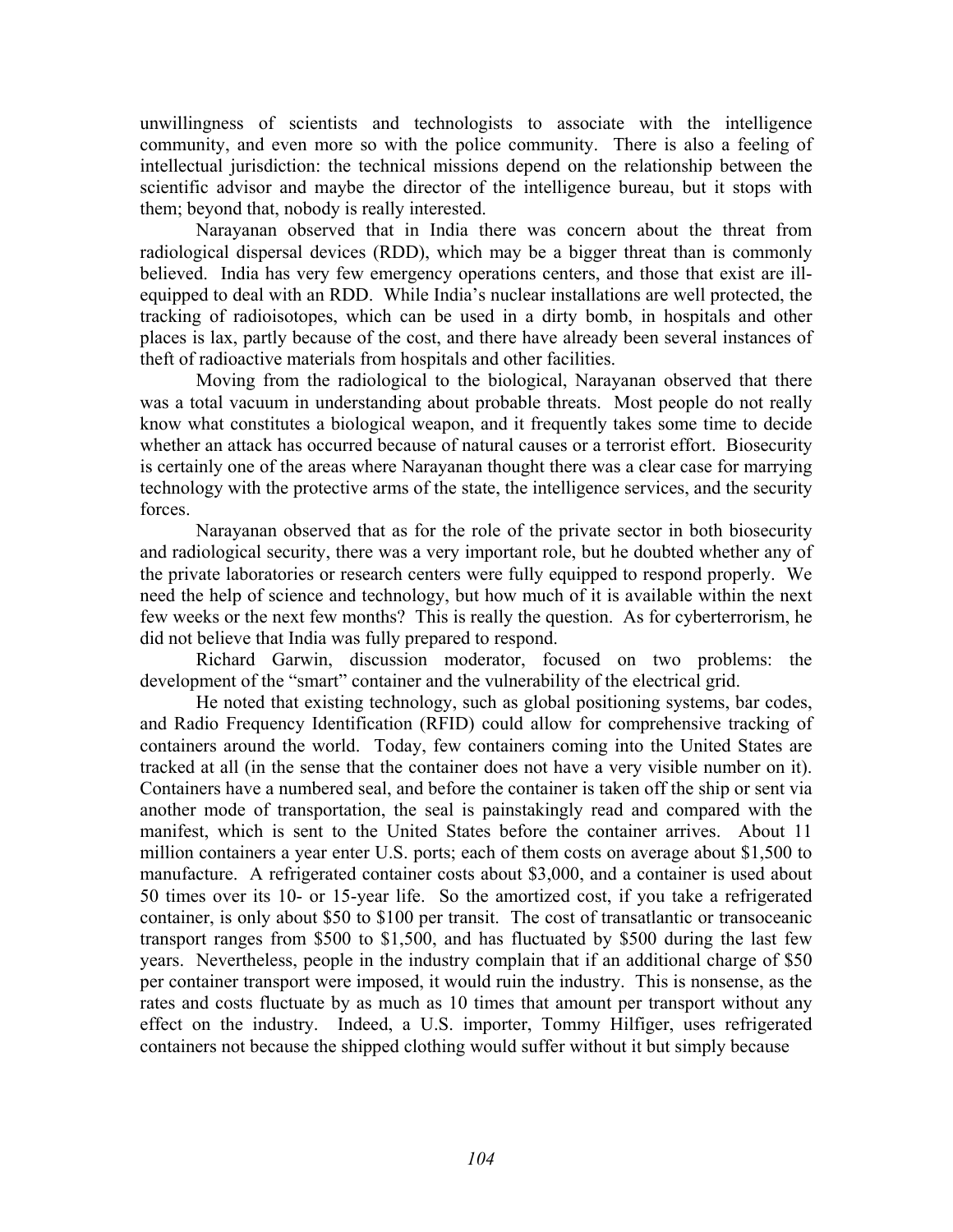refrigerated containers receive expedited treatment, as all refrigerated containers are unloaded first. These refrigerated clothes arrive a few days ahead of time, and that is worth the extra cost.

What ought to be done? Citing former Coast Guard Commander Stephen Flynn, Garwin stated that for \$300-\$500, someone could make the kind of tracking unit that Lawrence Papay described. It would include a seal, a tag, and an interior sensor that would indicate if there has been any tampering or entry. Getting around these devices would require more sophistication than has so far been exhibited. With this smart container approach, shippers who have signed up to provide effective verification of the manifest at the time that the container was loaded, and subsequently tracked, would get preferred shipping. For example, they might be able to enter ports where other containers could not; their containers would be offloaded more rapidly, while other shippers' containers might be shunted for unloading and inspection at the shipping ports rather than at the ports of entry. In this way shippers should be able to reduce the costs associated with shipping even though they pay more for the container initially. If the \$300 or \$500 is amortized over 50 shipments it is a negligible cost, but the amortization costs must be included because the tracking devices will become technologically obsolete in a couple of years, like ordinary personal computers. Even though the container might last 10 or 15 years and might continue to do the jobs for which it was bought, it would not be kept that long.

Addressing the problem of electric grid security, Garwin agreed that India and the United States had different vulnerabilities. In India, disruption occurred frequently, and there were ways of coping with the problem. However, in the United States, so much of the excess had been trimmed from the system in the interest of profitability that the United States was very vulnerable, especially to simultaneous disruption in several places. The United States needs to return to something simpler: rather than optimum control, it needs control that is good enough. This could be achieved by converting the system into a set of islands, an island being a generating capacity, and a corresponding load system. This concept is commonly called Distributed Generation, and is being employed in some areas currently.

Because there is only a finite amount of generating capacity, there is a degree of energy in the spinning reserve in the short run (the kinetic energy of the rotors, the connected loads are also sources of energy). This is on the order of milliseconds to a fraction of a second. Beyond that, power at electronic speeds is obtained from elsewhere in the grid. In a Direct Current system, this happens automatically. In an alternative current (AC) system, it is much more complicated than that. Rather than have the system go down, it would be far preferable to cut connections and shed load instantaneously, so that whatever live-generating capacity is locally available feeds a corresponding amount of load. After that, resynchronization must occur—a complicated problem. However, a large fraction of the system will continue to operate. So either the customer's facilities must have commandable load shedding or it will have to be done with switches belonging to the utility or the transmission-distribution system, block by block or over large areas in the environment. That is something that needs to be examined if we are going to face either natural disruption or a terrorist attack.

Transformers are a choke point, Garwin observed. Transformers for power plants are very efficient because a gigawatt power plant produces \$300 million worth of product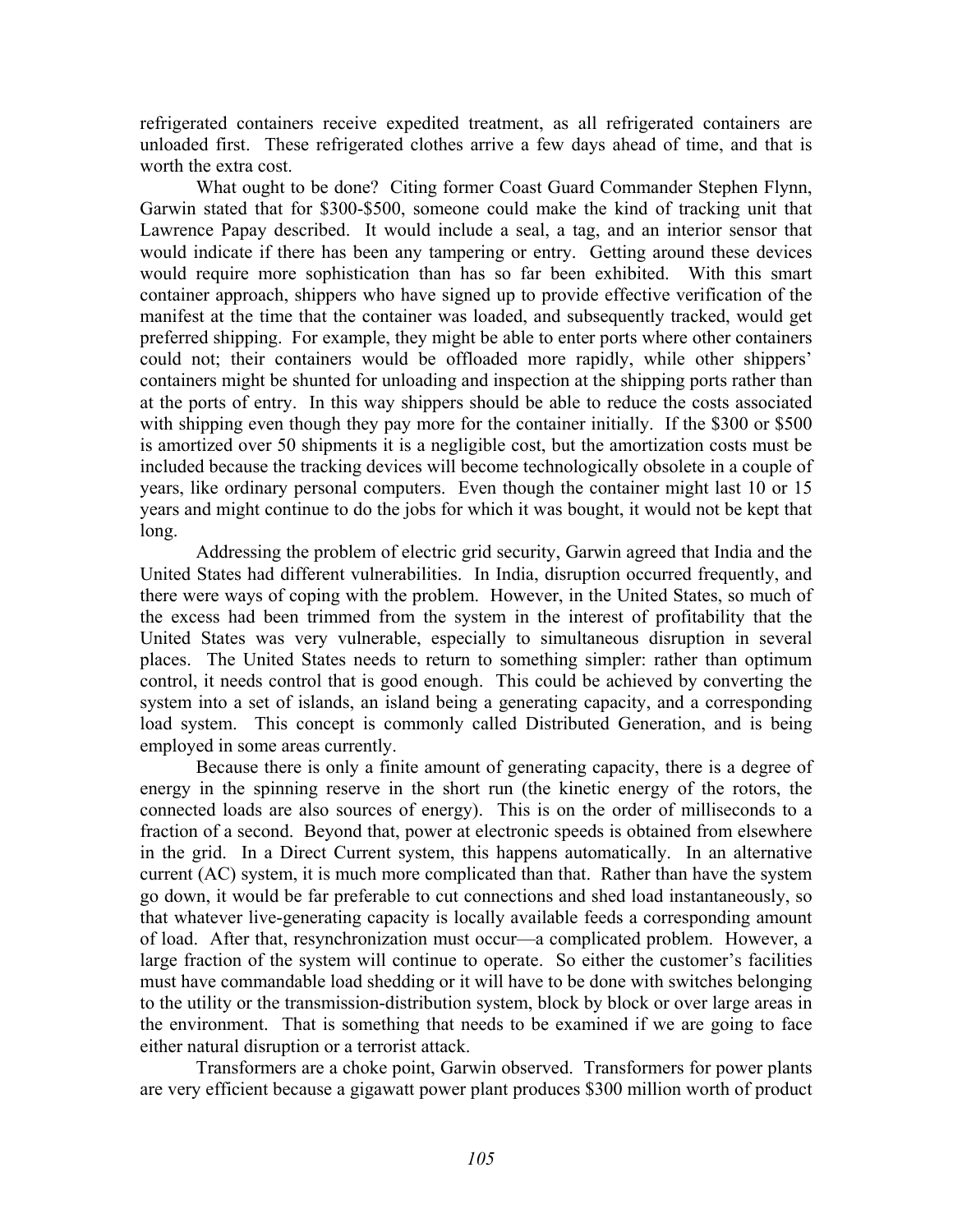per year at a few cents per kilowatt-hour times 6,000 gigawatt-hours of electrical energy per year. One-half percent of this \$300 million will be \$1.5 million per year, which will amortize a \$15 million transformer. Extra High Tension transformers of up to 1,000 megavolt-amperes are available; 500 megavolt-amperes are common. They are very expensive but very efficient. One three-phase transformer is more efficient than three single-phase transformers because the core is used to better effect, but it would be better to lose one single-phase transformer than to lose the generating capacity of a three-phase transformer for months or for a year or more. Thus, it is far better to replace a transformer with one that is 95 percent efficient (single-phase) instead of one that is more than 99 percent efficient (three-phase). A simple analysis, taking into account the cost of electricity, the cost of the transformer, the variation of transformer cost with efficiency (if the cost of a transformer is proportional to one over the inefficiency, so a gigavoltampere transformer may cost \$5 million dollars at 99 percent efficiency and \$10 million at 99.5 percent efficiency) then we find that the optimum efficiency is about 99 percent and that the cost of a transformer can be about \$10 million in order to minimize the expenditure overall. However, it would cost one-tenth this much to replace that transformer with one that was 90 to 95 percent efficient. This will require more intensive cooling because of the loss of a lot of power in that transformer, but if they are stacked in modular fashion out of single-phase transformers, they would be a lot cheaper to stockpile for emergency use. This kind of analysis would suggest that somebody should be early into the market to start making them so that they can be stockpiled and rapidly transported, and they would be much lighter than the highly efficient transformers, easier to transport and easier to erect. We need to do this kind of analysis jointly if we take seriously the damage that can be caused by terrorists to our infrastructure.

General Paul shared his analysis of the September 11, 2001, disaster and the response of those in New York. Under the auspices of the National Institute of Advanced Studies, he spent 3 days at Ground Zero some 2 years after the event, and visited Washington, D.C. He was impressed by the way in which the Federal Emergency Management Agency, the state Emergency Management Agency, and the New York City disaster organization made decisions on how to respond to the communities needs; they had a structure there, on the ground.

Paul also suggested that innovative thinking had to take place about the evacuation of high-rise buildings, such as those found in New York City and Mumbai. People in such buildings have to know whether they should go upward (perhaps to helipads on the tops of such buildings) or downward, or to some innovative lateral evacuation system. These are areas where engineers and science and technology can be of help.

He also pointed out that the Indian response to disaster or terrorism did not seem as efficient as that of the United States, where there are standby task forces with adequate equipment, or some European countries, such as Germany, which offers disaster management service as an alternative to military service.

S. Gopal wondered about the utility of science and technology in coping with terrorism. For example, despite the fact that all required technology was in place to avert an incident such as the September 11, 2001, attacks (radar coverage, awareness of the deviation from flight paths, and so forth), the attack was not able to be averted due human failure. He asked whether technology would be able to mitigate and compensate for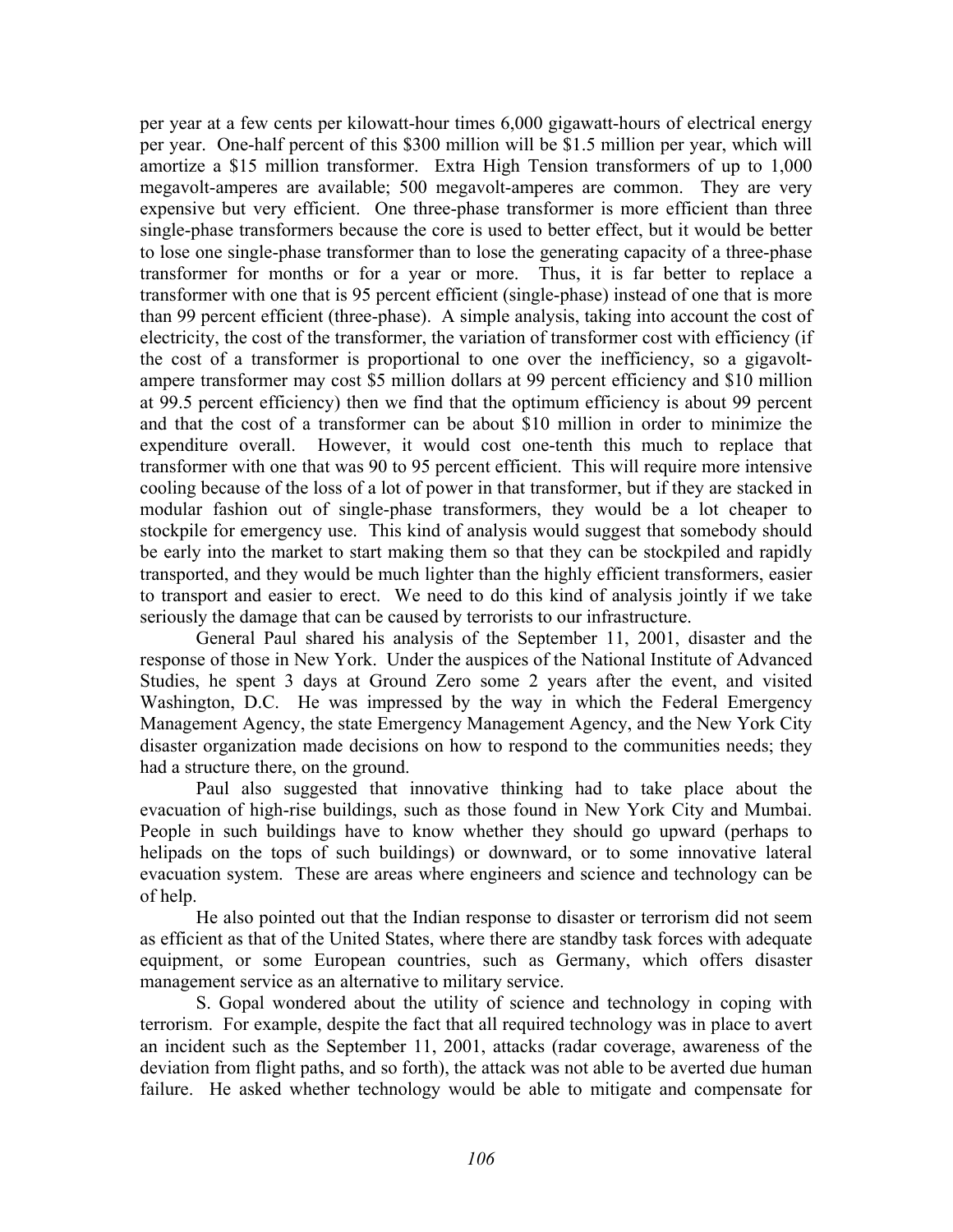human failures? Gopal was also not sure that biometric detection would be 100 percent foolproof. He felt that the possibility of harassment of innocent people needed to be avoided by fine tuning technology

As for Narayanan's concern about the theft of radio isotopes and their possible use in dirty bombs, it would seem, according to Gopal, that sensors and other techniques should be sufficient to take care of this. In India the occasional cases of the loss of radioisotopic material have been from carelessness, but regardless, even if somebody steals some radioactive isotope materials, many of these isotopes, such as Carbon 14, are not really effective for making a dirty bomb. With a little care and lots of sensors this problem can be mitigated.

Papay responded to these points by noting that more and more attention and investment is now going into technologies such as interceptors. This might not be as useful in a rural environment, but it is helpful in thwarting international terrorism. As for the use of biometrics or improving passports, they are at an early stage. As many as 35 percent of all passports have been falsified, which shows that passport technology lags behind that, for instance, of credit cards.

B. Raman developed his ideas on the difference between the Indian approach and the U.S. approach to counterterrorism. The difference stems from the impact of September 11, 2001, on the U.S. mindset. These attacks affected U.S. thinking more than the April 1995 Oklahoma City bombing and the February 1993 attack on the World Trade Center in New York City. Until September 11, 2001, Americans believed that nothing much could happen there; afterwards they began to plan on the assumption that anything could happen. The U.S. approach is to identify all areas of the infrastructure that could be vulnerable to a terrorist attack and take whatever action is required to protect them, even if there is no specific intelligence information of an impending threat from a terrorist organization to that infrastructure. The Indian approach is to identify various aspects of the infrastructure that are vulnerable, identify those that have to be protected, whether there is intelligence of an impending terrorist attack on them or not (for example, the nuclear infrastructure, transportation, civil aviation) and for the rest of the infrastructure, take protective action only if there is specific intelligence of a likely threat from a terrorist organization.

Raman cautioned that Indians needed to think more about the threats and needs to counter them in the medium and long term. Some of the things the United States is now worried about may not be relevant to India today, but they could become relevant in 5 years or so, and to avoid a nasty surprise, as the United States had on September 11, 2001, India has to learn from U.S. experience. Instead of being complacent that this kind of attack is not relevant, that it could not happen here, we should plan on the assumption that it could happen to us tomorrow. From that point, Raman observed, it is important to identify the areas where we lack science and technology capability, and take action to build them even though they are not required today. India does not have the same level of financial and technical resources as the United States. The United States was able to respond quickly after September 11, 2001, but for India it will take much longer.

Roddam Narasimha commented that these thoughts led him to two suggestions for projects where he thinks India might be able to contribute significantly. Biometrics is one, the other is data mining, fusion, and management. This is central to the operation of intelligence services. There are many Indian experts in these areas, but their link is often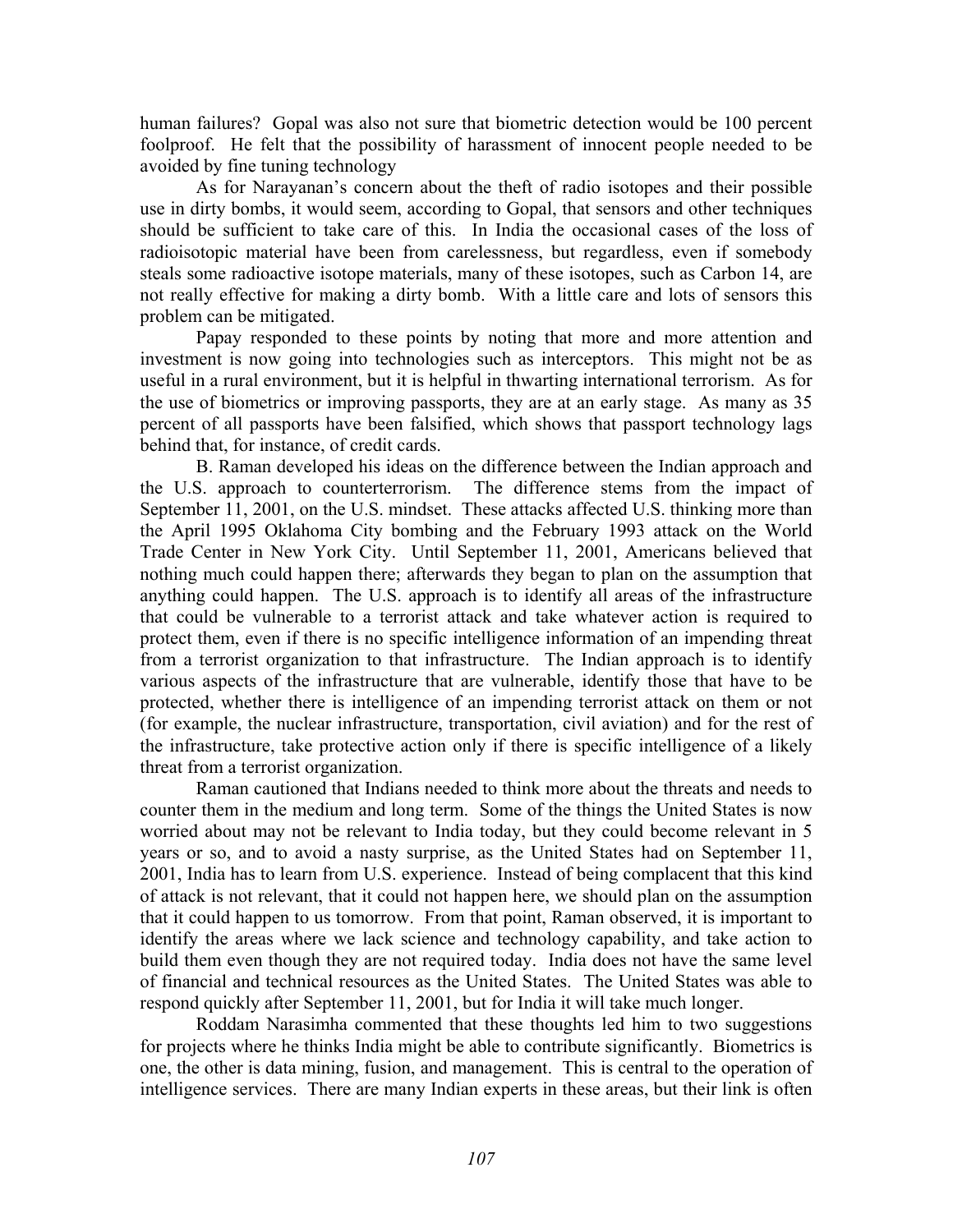stronger with foreign customers than with Indian customers and in particular with public sector customers.

Devises such as electronic interceptors and jammers are crucial. They can play an extraordinary role in fighting terrorism in India, and while electronic systems are now in use, Narasimha does not believe that they exploit the potential Indian strengths in this area. Surveillance is another area worthy of future discussion because it is an extremely important issue for counterterrorism in India. Based on some Indian strengths, particularly in subareas of intelligence, and those of the United States, such as in technology, joint projects could be very beneficial. There seem to be certain areas where India has strengths that might become more evident through joint projects.

In response to Garwin's comments about grids, islanding, load shedding, and so forth, Narasimha added that Indians have a great deal of expertise in these areas, because they are forced to live with a transmission system that is very rational, given that power transmission companies do not make a profit on the power they supply to farmers. Therefore, they are not interested in improving the reliability. The more money they put into the system, the more money they lose. So if we examine the policies of the State Energy Commission in Karnataka, we find that the policies being followed are very rational in view of what is in their interest. Therefore, they have developed all these methods of living with an unreliable system; a lack of reliability is actually profitable for them. There might be considerable U.S. interest in these Indian methods.

Paul made the very important point that although in India natural disasters are frequent—in the last few years, there has been at least one major disaster every year— India is not yet well prepared to address them. This is an area where Indian experts could learn a great deal from the U.S. system of disaster management.

Garwin observed that there were two aspects of surveillance as it pertains to the movement of people: authentication and identification. Authentication is not so difficult—there can be a picture, a retinal scan, or a fingerprint—but this raises the problem of an adequate database. Some people advocate fingerprints; others, retinal scans; others, automated photo-identification, and so forth. Yet if we utilize only a single modality, that freezes the system so that it cannot evolve. Perhaps it would be best to have two biometric indicators on a passport or identification card; fingerprints are very stable and have been reliably used for many years, but they may be replaced by retinal scans or iris scans. Authentication is the process by which the identity of a person is verified: finding the biometric, that is, a face picture or fingerprint, should determine who the person is. First, that person has to be in the database. Second, the accuracy and validity of the database have to be very much greater to identify one in a million or more. Fingerprints are good enough, but facial recognition is far from adequate now.

Garwin also commented on sensor grids for the detection of radioactive sources that could be used in a radiological dispersal device. RDDs are not necessarily bombs, because explosives are not an efficient way to distribute radioactivity unless the radioactive material is a gas. A much better way of distributing radioactivity is with an atomizer (nebulizer), and this is also much less obvious. Most of the sources that are available in industry and medicine are gamma ray sources, which are difficult to shield, especially expeditiously. The U.S. Department of Energy has revealed that at the end of 2003 it deployed large teams from national laboratories with search sensors, some of them in grids, and they found one radioactive source as a result. It turned out that a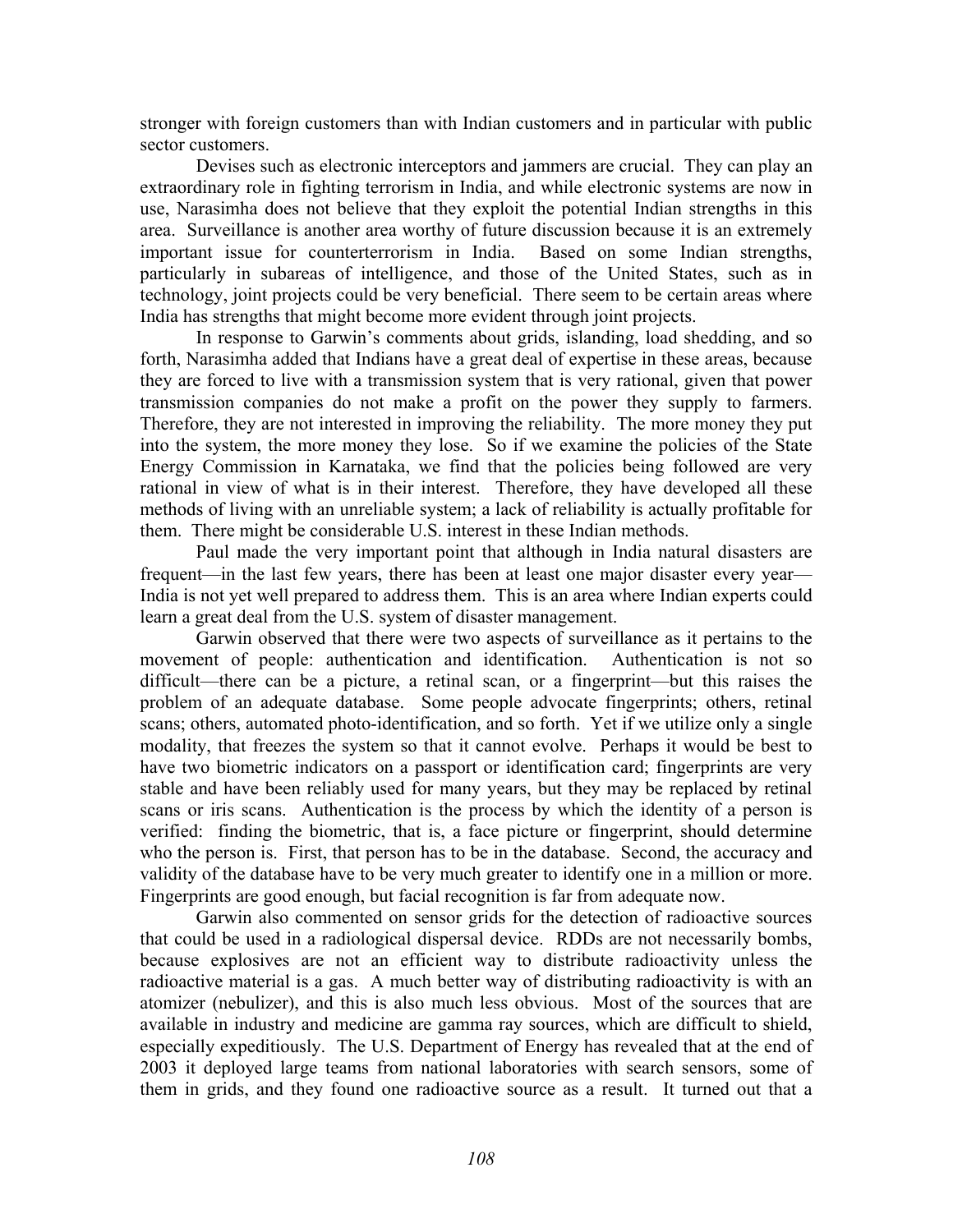homeless man had found a stainless-steel source 4 years before and kept it with the rest of his worldly goods in a lockup self-storage system where he slept during the day, with his source under his pillow. This was a radium source for the treatment of uterine cancer, that was probably designed to produce about 50 Rem/hr1 at a distance of about 3 centimeters, hence about 1.2 Rem/hr at 20 centimeters.<sup>55</sup> It is much more difficult to find some sources that would be particularly suitable for radiological dispersal devices, that is, alpha emitters, that are not detectable from a distance and could be more easily shielded, but they are far less widely used. It is a good idea to share experience in this area as well.

S. Rajagopal raised the question of environmental sampling and moving detectors. In response, Garwin noted that these were explored several years ago, and a grid of sensors, or having them placed on buses (for early deployment), made sense. However, the market for sensors is very small and they cost about \$1,000 each, but the price could be significantly reduced if they were made in China, Singapore, or India.

Narayanan clarified his position. While science and technology played a role in counterterrorism, especially in electronic intercepts, we do not know what is available unless scientists offer their expertise. Narayanan stated that this ought to be a major theme of the workshop: scientists should explain what they have and for what use, and this will encourage greater deployment of science and technology to counterterrorism.

 $55$  Rem (röntgen equivalent, man) is defined as a measure of dose deposited in body tissue, averaged over the body. One Rem is approximately the dose from any radiation corresponding to exposure to one röntgen of gamma radiation.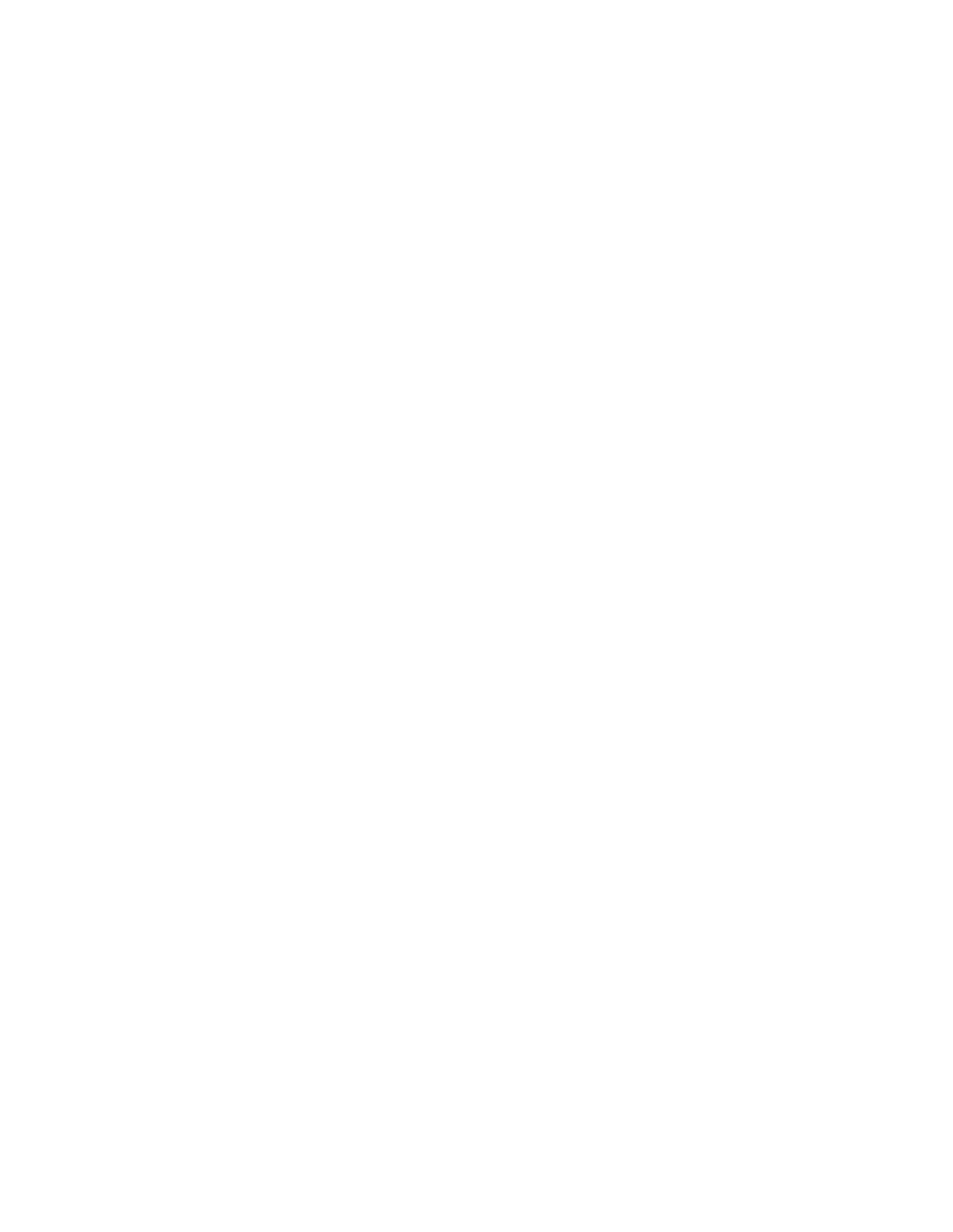## **India and Agricultural Bioterrorism**

#### *Kalyan Bannerjee*

All war in modern times contains elements of terrorism. In ancient times the dictum of war was the threat that "my god is better than your god, accept it or else!" In modern times it is "my system is better than your system, accept it or else!" Many authorities have tried to define terrorism in different ways but none totally satisfactorily. The whole world is now aware of the September 11, 2001, attack in New York City and suicide bombers in Israel. The western media has defined the term terrorism in a specific way. My view is that terror is a feeling, which cannot be defined. We can only give examples. What we saw on the faces of little children injured by napalm bombs, running on a village street in Vietnam, is terror, and the system perpetrating it is terrorism.<sup>56</sup> In modern times, war means causing maximum damage to the adversary by whatever means is possible, be it psychological damage; human casualties; death; damage to crops, food, health, properties, land, water, air; or even the annihilation of a civilization. Weapons capable of inflicting an ever-increasing amount of damage on the adversary—either immediately or over several decades—are the hallmarks of modern warfare.

Terrorism, therefore, is an integral paradigm of modern warfare. It is used by both adversaries, both strong and weak, against each other. It is in this context that this paper discusses the possibility of terrorist attacks targeting agriculture in India.

## **INDIA'S SUSCEPTIBILITY TO AGRICULTURAL BIOTERRORISM**

The population of India has surpassed 1 billion people and it is still increasing. The country has to grow sufficient food for all of its people. At the same time, the

l

<sup>&</sup>lt;sup>56</sup> In the Indian system of thinking, war comprises Veer Rasa (heroic mood) and Roudra Rasa (anger and destructive mood), while terrorism consists of Bibhatsa Rasa and Bhayanaka Rasa (terrifying mood). The former being the dominant Rasa in cases of war and the latter in terrorism. The Bibhatsa Rasa evokes a feeling of disgust and revulsion because of a gruesome or despicable act. In Mahabharata, the great hero Arjuna is described as being "Bibhatsu," which means that he never engaged in any gruesome or unfair act. Bibhatsu is an epithet for a truly noble warrior. However, we do not live in the times of Arjuna.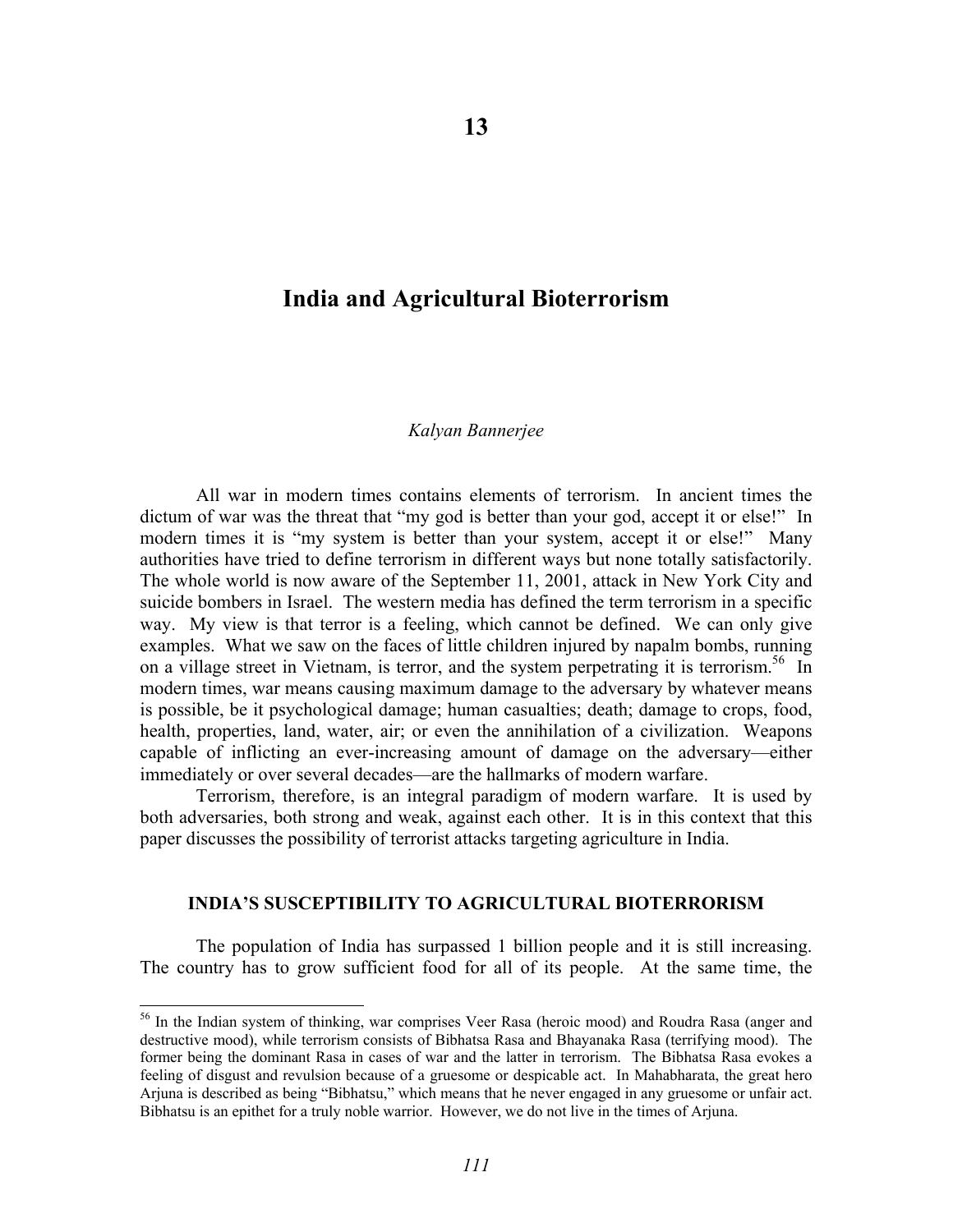amount of land devoted to agricultural purposes is shrinking, and it is unlikely that more land will be brought under the plough. Further, conversion of forests or wetlands into agricultural use is beset with ecological problems such as deforestation and land erosion.

Traditionally, India has been an agriculture-based country. The "green revolution" —the introduction of high-yielding varieties of wheat and rice together with irrigation—has raised the value of agriculture further in the overall economy of the country.

In India, agriculture has never been solely a means of profit. For a very large portion of the population, it has been, and still remains, a livelihood and a way of life. Even today more than half of the Indian population depends on agriculture and agriculture-related activities for their livelihood. The concept of a farm as a factory is alien to the Indian population. Tradition and the small size of landholdings make Indian agriculture heavily dependent upon cattle. Indian agriculture is based upon cattle- and buffalo-drawn power. The number of cattle needed for milk production is also large. Animals transport agricultural products in the villages. During the last 20 years, milk production has been enhanced. This was achieved by crossing high-milk breeds with local breeds. These animals are of great economic value in the rural sector of the country.

India's citizens generally refrain from eating beef on religious grounds. Beef production in India is not a very important economic activity. However, there is a large, but clandestine, trade of cattle between India and her neighbors Bangladesh and Pakistan, where the animals are slaughtered and consumed. It is not known whether these countries export the meat from these animals.

The total economic value of this clandestine trade in cattle is difficult to assess. A great danger of the illegal trade is that diseased animals will be smuggled from one country to another, leading to massive epizootics. There are many examples of the transnational and transcontinental spread of epizootics. The best documented examples are African horse sickness in India and Rift Valley fever in Egypt and Saudi Arabia. These viruses are of sub-Saharan origin. For a long time they were only found in the southern Sahara. Somehow the African horse sickness virus crossed the Sahara and reached India via Syria, Iraq, Iran, Afghanistan, and Pakistan. It caused the death of 2 million equines in India (including many equines in the Indian Army). The Rift Valley fever virus crossed the Sahara and reached Egypt via smuggled camels. It produced an immense epidemic and epizootic in Egypt. The Israeli government used very stringent methods to stop the progress of the virus to Asia. However, recently the virus has crossed through the Horn of Africa in Somalia and has reached Saudi Arabia. It is only a question of time until it reaches India.

Processing of hides in India is an important industry. Workers who process hides are susceptible to diseases carried by cattle, such as anthrax, cowpox, and buffalo pox. Meat from sheep, goats, and chickens is the main source of animal protein for a large part of the meat-consuming population in India. The per capita consumption of meat is low in India compared with other countries. Indian consumption of eggs and poultry is showing a slow and steady increase. However, the total volume of trade and the economic value of sheep, goats, and poultry in the country are considerable, as is the number of jobs tied to these industries.

The breeding and trade of sheep and goats are still in the hands of traditional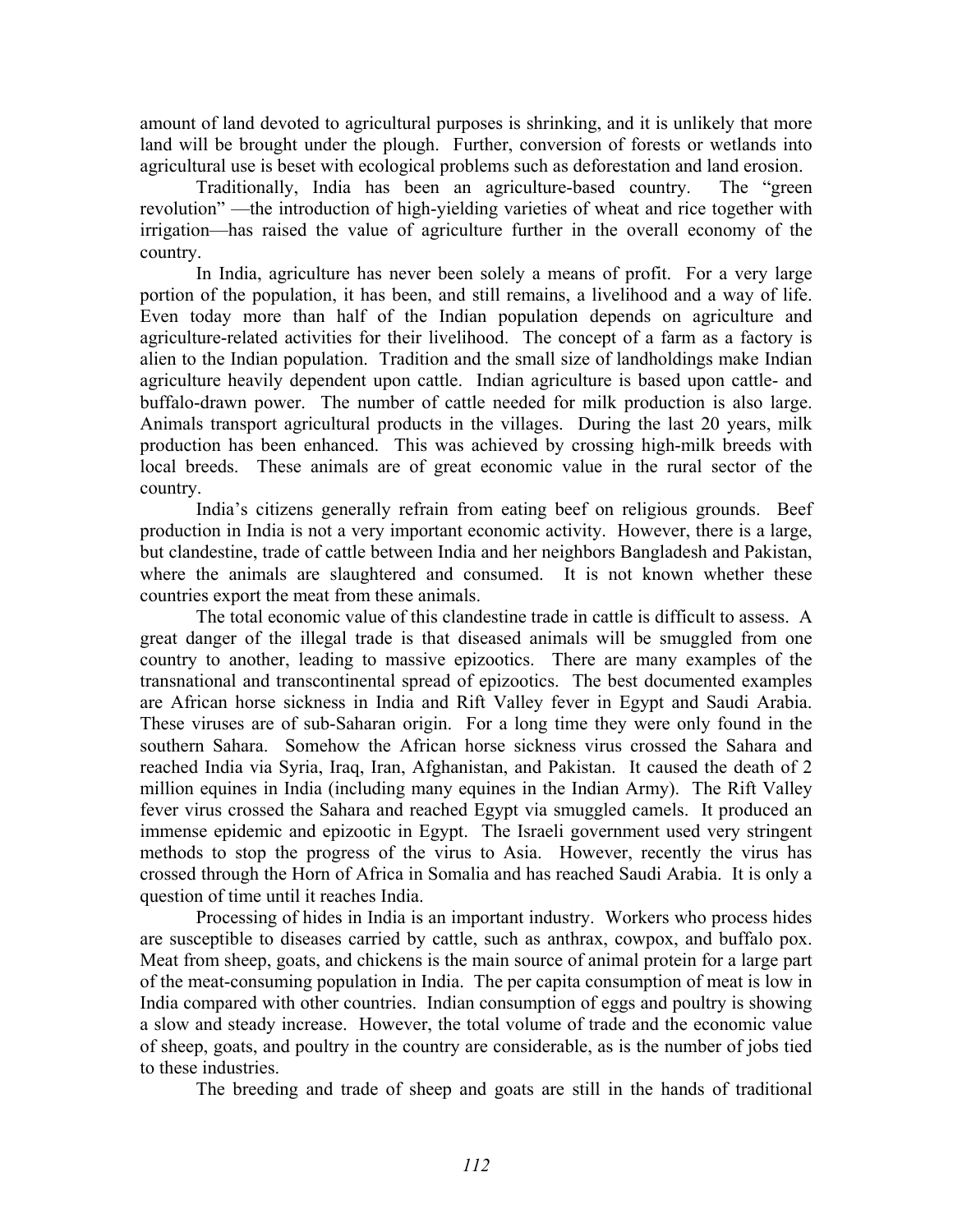shepherds, who have a nomadic lifestyle, moving with their herds from place to place. Local breeding and sale of sheep and goats also occur, although the magnitude of these activities is difficult to assess.

Poultry farming is carried out by a few large and many small producers throughout the country. The poultry industry was the last agricultural industry to be established in India and is better organized than the others.

The breeding of animals employed for agriculture in India is entirely in the hands of small farmers or individuals. It is true that for milk animals there has been a government program in conjunction with some of the agricultural universities. A number of organized dairy farms now operate in the villages. There are a number of milk cooperatives that function as nodal points for the breeding of milk animals. However, the breeding, use, and sale or exchange of draft animals are still predominantly within the unorganized sector. The sale or exchange of animals is usually carried out at cattle or animal fairs, where the owners bring their animals for display. The fairs are held throughout the country, and people travel a considerable distance to attend these fairs. Some fairs are very large. For example, the fair at Pushkar (near Ajmer in Rajasthan) or the Harihar Chhatra at Sonepur in Bihar attracts approximately half a million animals. In addition to draft cattle, milk cattle, buffaloes, camels, elephants, and horses are also brought to these fairs. Very large numbers of animals are crowded into a relatively small place for several days. The conditions are ideal for the spread of infections among the animals at the fair and for the distribution of these infections to other parts of India.

Unlike certain Southeast Asian countries and China, wild or exotic animals are not eaten in India, except as game from a hunting expedition, which is rare. Poachers do kill some wild game. They kill tigers for their body parts and skin, elephants for their tusks, rhinos for their horn, and deer or antelopes for meat. It may be remembered that wild animals are susceptible to some of the same diseases as domestic animals. These diseases include foot-and-mouth disease, Rinderpest, and pests petit ruminants. An epizootic in domestic animals may spill over to wild animals and decimate their population. This may create problems for the preservation of biodiversity. Conversely, domesticated animals can be infected by wild animals.

During the last 40 years or so, due to sustained efforts to increase the yield of milk, there has been extensive crossbreeding between exotic (for example, Jerseys and Holsteins) and Indian breeds of cows. Exotic breeds and crossbred animals are comparatively more susceptible to different diseases than are the local Indian breeds. Similarly, in order to improve the stocks of Indian sheep, crossbreeding with Scottish and Australian breeds has been carried out. Exotic and crossbred sheep also show a greater degree of susceptibility to diseases than do the local breed of animals.

Inland fisheries and prawn culture have emerged as important economic activities along the eastern coast of India. The total value exceeds a few billion rupees. These industries are susceptible to bacterial and viral infections that cause severe damage.

Marine fishing is emerging as an important activity. It is also susceptible to certain afflictions and to poaching by fishermen from other countries.

The surveillance system for animal and crop diseases in India is rather ill developed. Diagnosis of plant and animal diseases takes a long time, and much time is lost before remedial measures can be taken. This makes Indian agriculture very susceptible to terrorist attacks.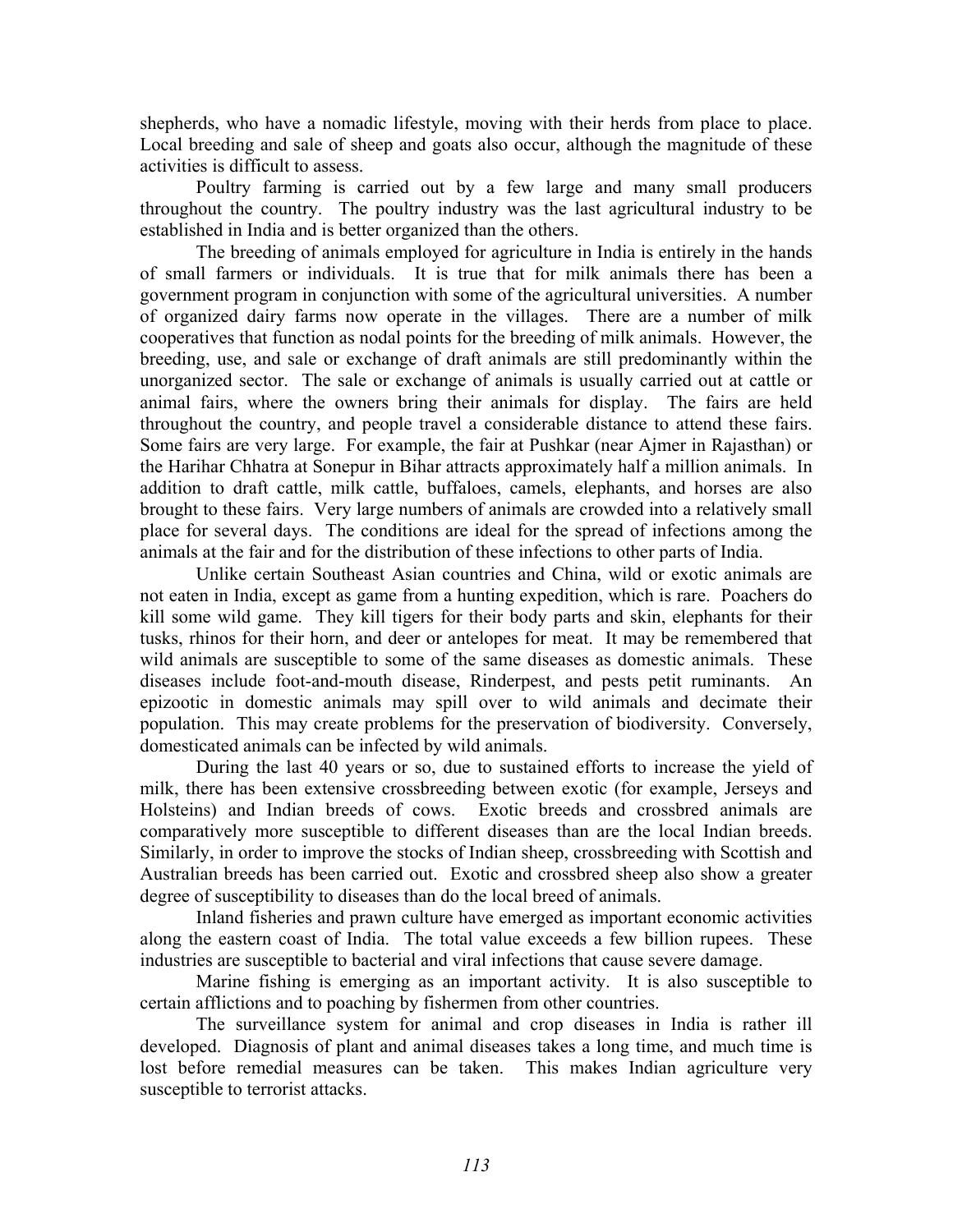## **THE IMPORTANCE OF DIAGNOSIS**

A large number of zoonotic, anthroponotic, and zoo-anthroponotic pathogens cause immense damage to humankind and to animals. A number of them circulate in human and animal populations. Sometimes, they are referred to as endemic diseases. Epidemic diseases emerge when changes occur in several of the following factors:

- human intrusion in the ecosystem of a pathogen
- changes in the ecosystem attributable to man-made causes
- local and global climatic changes leading to an increase in the vector or pathogen population
- increased human and animal population pressure leading to more rapid transmission of the infecting organism
- rapid transport of humans or animals leading to the rapid spread of pathogens
- global movement of processed or unprocessed food material
- changes in vaccination policies (for example, stoppage of vaccination against smallpox has made people throughout the world susceptible to that disease)
- changes in agricultural practices
- increased storage and transport of food grains leading to an increase in the rodent population causing an increased occurrence of rodent-borne diseases
- increased urbanization and the growth of urban slums, particularly in developing countries where large urban slums constitute a new kind of ecology for the sustenance and propagation of infectious diseases
- increase in vector populations of infectious diseases leading to the rapid transmission of vector-borne diseases such as dengue and malaria
- increase in vector resistance to insecticides
- changes in the virus population that are reflected in its pathogenicity
- changes in the parasite population reflected in the increased resistance of drugs to parasitic diseases such as malaria

This list is suggestive, not exhaustive. However, it is sufficient to indicate that pathogens of humans and animals are susceptible to many factors in their pathogenicity and disease-producing propensity. An intentional introduction of a pathogen or pathogens to achieve destructive goals can be accomplished by any number of different methods or by taking advantage of the natural conditions prevailing in an ecogeographical area. Certain pathogens, such as smallpox, anthrax, Rift Valley fever, tularemia, and plague, are perpetual and can be directly employed for biowarfare. Segmented RNA viruses, such as influenza, are perpetually emerging in nature, and new variants can certainly be produced in the laboratory with relative ease. The recent synthesis of wild-type poliovirus in the laboratory, and the introduction of IL4 gene and synthetic segments of DNA in the mouse pox and vaccinia viruses respectively, to make them more virulent, point to both the triumph of molecular biology and the diabolic possibilities for inflicting harm.

When human pathogens are prepared as biowarfare agents, special precautions are required to protect the people who are making them and the people in the vicinity of the production facility. When biowarfare agents that affect agricultural crops are prepared,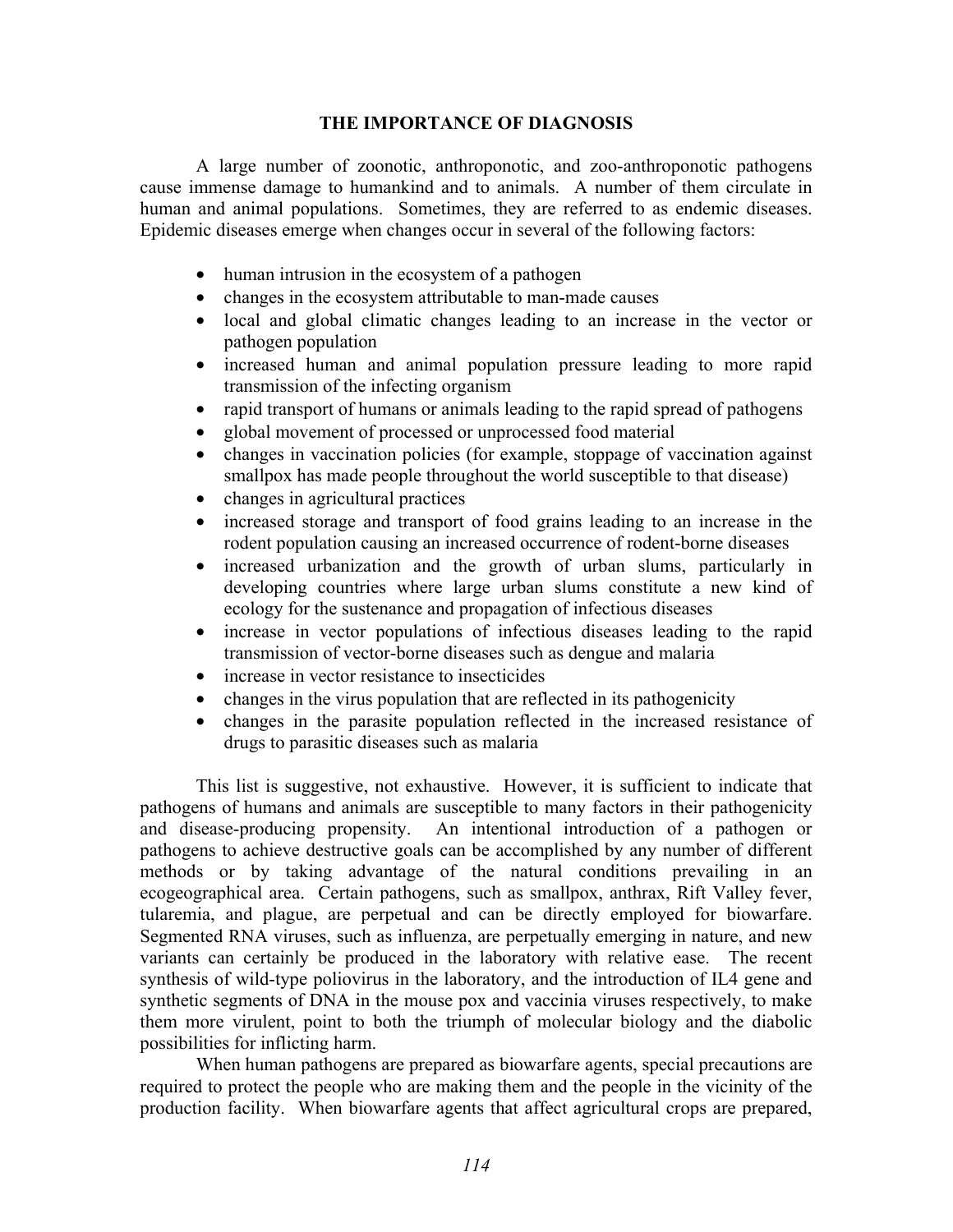precaution must be taken to contain them in the manufacturing facility so that they do not spread throughout the countryside. Nonetheless, since biowarfare agents that affect agriculture do not affect the people who are manufacturing them, they are more easily converted into weapons.

Though early diagnosis of a pathogen is essential, it is equally important to know whether the pathogen is man-made or has evolved in nature through natural processes. The rapid diagnosis of an offending organism is essential for the implementation of administrative and public health measures to prevent it from spreading. It is also key to determining appropriate modes of treatment for affected humans or animals, including the development of vaccines.

Appropriate forensic diagnosis of the pathogen can be of immense help in identifying the culprits if a bioterrorist attack occurs. There is a presumption that the courts would recognize the process and the methodology of forensic diagnosis. If a terrorist attack occurs, attempts must be made to rule out the arrival of a virus or a pathogen by natural processes and to determine its creation by artificial means in the laboratory.

It is the job of international policing and security systems to detect laboratories used for the development of pathogens. Unfortunately, the Biological Warfare Convention of the United Nations is under suspended animation. Under such circumstances, it is of utmost importance for India to develop a scientifically (and legally) acceptable system for rapid diagnosis and forensics of pathogenic agents. Recent developments in molecular biology, including genomics and proteomics, make this a real possibility. The recent work on Severe Acute Respiratory Syndrome (SARS) has demonstrated the efficacy of a microarray system in the rapid diagnosis of the virus and its recognition as a novel virus within a very short time frame. Automated sequencing of DNA or RNA viruses has also helped in the diagnosis of offending agents.

#### **FOOD DEPRIVATION AND FAMINE**

The final common path of agricultural damage is food deprivation and famine. India is considered to be self-sufficient in food grains and is a grain exporter, even though it has the largest population of malnourished children in the world. This is due to inequities in food distribution and the capacity to purchase food. India is indeed in a state of precarious balance.

The Bengal famine of 1943 (abetted by His Majesty's government) was a terrible man-made disaster. International manipulation of the food supply caused the loss of 3 million lives and had far-reaching physical and mental health consequences. $57$  The Bengal famine was attributable not to a shortfall in food grain production, but rather to a lack of food-purchasing power on the part of a very large section of the population and no food distribution system to get food to the hungry masses. The famine was followed by epidemics of malaria, cholera, typhoid, dysentery, and smallpox. (In modern times, AIDS and tuberculosis epidemics add to the misery of hunger.)

It is my conviction that the partitioning of Bengal between India and Pakistan was possible only because of the consequences of the famine in 1943. The demoralized

<sup>57</sup> Sen, Amartya, and John Dreze. 1999. *Omnibus*, Oxford University Press, London.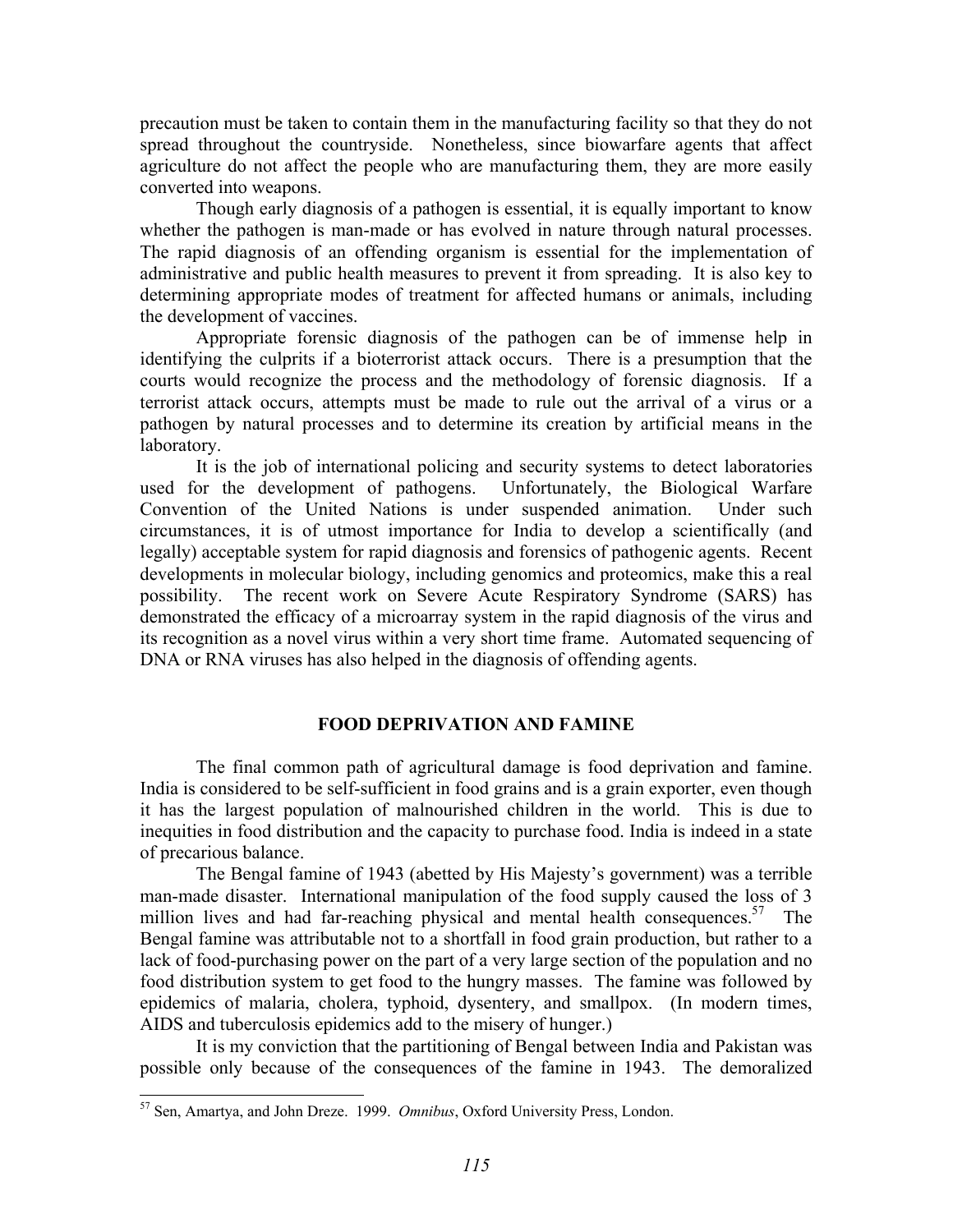population could not resist and meekly submitted to the partition plan. We should guard against this type of situation arising out of political warfare. Lessons learned from the Bengal famine should not be forgotten. In this era of globalization, the world's economic powers could conceivably manipulate the food supply of a particular nation. Possible scenarios involve giant biotechnology companies, genetically modified crops, and the globalization of agricultural products. A man-made food shortage is a real possibility.

India has 6 to 7 million tons of food reserves, but these would be wiped out by two or three successive crop failures in different parts of the country, tilting the balance from self-sufficiency to deficiency. A bioattack during a lean period could aggravate the situation beyond repair. A conventional attack on food stocks could substantially damage them. A biological attack—introduction of fungal spores or poisons—could render the good stocks unfit for human or animal consumption.

#### **ATTACKS ON THE ANIMAL POPULATION**

The sheer physical problem of disposing of carcasses would pose serious challenges such as in the case of bovine spongiform encephalopathy, or BSE, as in the recent U.K. outbreak. Needless to say, if a very large number of agricultural animals were to die, famine would be sure to follow.

The effect that a disease affecting food grains, cattle, or poultry would have on trade and commerce cannot be properly calculated. The economy of a nation can be crippled for several years by incidents such as the appearance of avian influenza affecting humans in China. The mere threat of a disease can cause extensive damage to a nation's economy. The SARS scare in China is the most recent example. Diseases in fisheries can also be very damaging. In one instance, diseases in prawns created a panic across Southeast Asia, including in India. Furthermore, diseases in domesticated animals can spill over to wild animals, such as deer or antelopes, potentially damaging biodiversity.

A number of viral, fungal, and bacterial diseases of food crops and animals are already extant within India. Therefore, it is important to determine whether an outbreak is man-made or natural.

A number of diseases affecting rice are transmitted by insects (vectors). The insect population can rise very quickly and can transmit such organisms as the Tungro virus very rapidly, causing tremendous damage to crops. In 2000, the Tungro virus, transmitted by white flees, caused enormous damage to the rice crop in West Bengal. The introduction of a vector population, which can breed rapidly or in different conditions, or can transmit the organism more efficiently, can cause much damage. Mutant strains of viral, fungal, and bacterial diseases of food crops and animals can be generated by those who seek to inflict harm. Stocks of fungal spores sufficient to infect every rice and wheat plant on earth have been produced by some groups. Rift Valley fever, Rinderpest, and new variants of foot-and-mouth disease are high on the list for ruminant diseases. Chicken diseases and recombinant viruses of influenza that can jump the species barrier (for example, from chickens to humans) are also important. New strains of natural influenza (H5Nl types in China and Hong Kong and strain H7N2 in the Netherlands) have emerged that jump the species barrier and are potentially quite dangerous.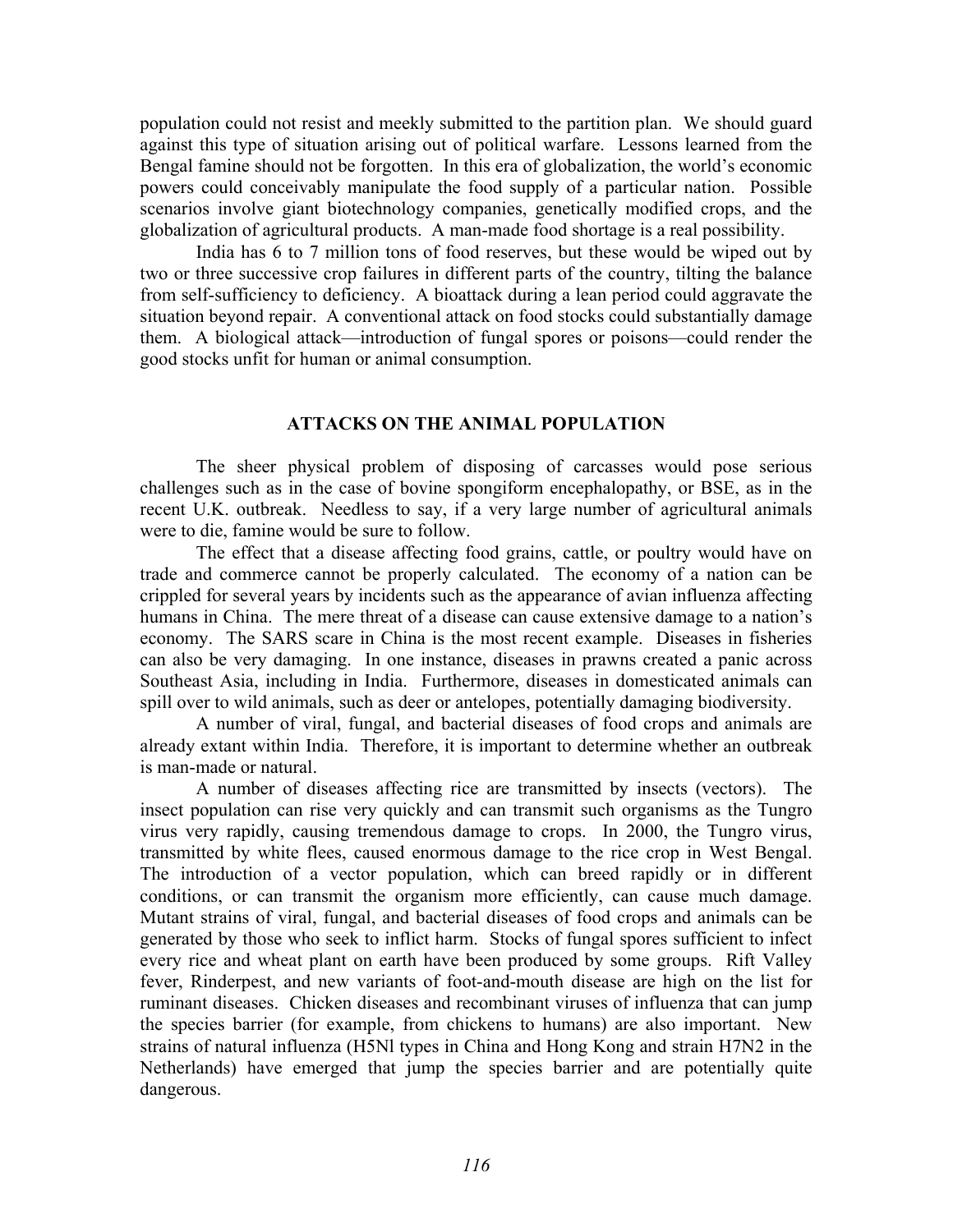Similar viruses can be prepared in the laboratory. Many of the viral diseases that affect animals can be genetically engineered to attack humans. The de novo preparation of wild poliovirus, of virulent mouse pox virus by the introduction of a new IL4 gene, or of a virulent vaccinia virus by the introduction of new variola virus genes are possible. They could be prepared by people with evil intentions.

#### **OTHER METHODS**

There are a number of methods that terrorists can use to inflict harm. They can burn or poison food stocks, destroy the food transport system, introduce poisons or infectious agents into processed food products or stored food grains, or pollute water with pathogenic organisms. With increasing amounts of processed food on the market, this method is likely to pose a greater danger in the future. Tampering with water quality is particularly dangerous in a time of water scarcity.

In modern warfare, the food production system of a country is often a prime target for destruction. North Koreans are not likely to forget the "object lesson in air power to all the communists in the world and especially the communists of North Korea" that was delivered in 1953, a month before the armistice in Korea and reported enthusiastically by the U.S. Air Force. U.S. bombers were dispatched to destroy irrigation dams furnishing 75 percent of the controlled rice supply for North Korea's rice production. This loss of a staple commodity slowly starved the population to death. We may wonder whether such memories are in the background as the desperate North Korean leadership plays "nuclear chicken."58

Historically, the Caliphate civilization in Iraq was annihilated by the hordes of Hulagu Khan (Hun), who destroyed the centuries-old irrigation system in the Tigris-Euphrates Valley. It can be argued that such massive damage to a country's irrigation system can only be done by a very powerful adversary. It must be realized that damage to a few key irrigation dams, such as those in Bhakra-Nangal or Mettur, by terrorists could cause extensive damage to India's agricultural productivity.

Who are the likely perpetrators of bioterrorism in India? At present the following groups of terrorists operate in India.

First, there are religiously stimulated terrorists abetted with foreign funds and support in Kashmir, Punjab, Bombay, Ahmedabad, and parts of the Indian state of Uttar Pradesh. Second, there are separatists groups in northeastern India, which operate solely in that region and, at present, are unlikely to get involved in grain-producing areas in other states. They might target plantations with specific diseases that affect tea. With foreign assistance, these groups may be able to extend their activities to other parts of the country. Third, there are Maoist-Marxist groups in Bihar, Madhya Pradesh, Maharashtra, Chattisgarh, and Andhra Pradesh, with possible connections in Nepal, that work predominantly in the tribal areas of these states and among landless laborers.

These groups target government organizations with conventional types of firearms and explosives. Amartya Sen and P. C. Mahalanobis have shown that during the Bengal famine, the people who were most affected were those who did not have adequate

<sup>58</sup> Chomsky, Noam. 2003. *Hegemony or Survival,* Henry Holt and Co., New York, p. 182.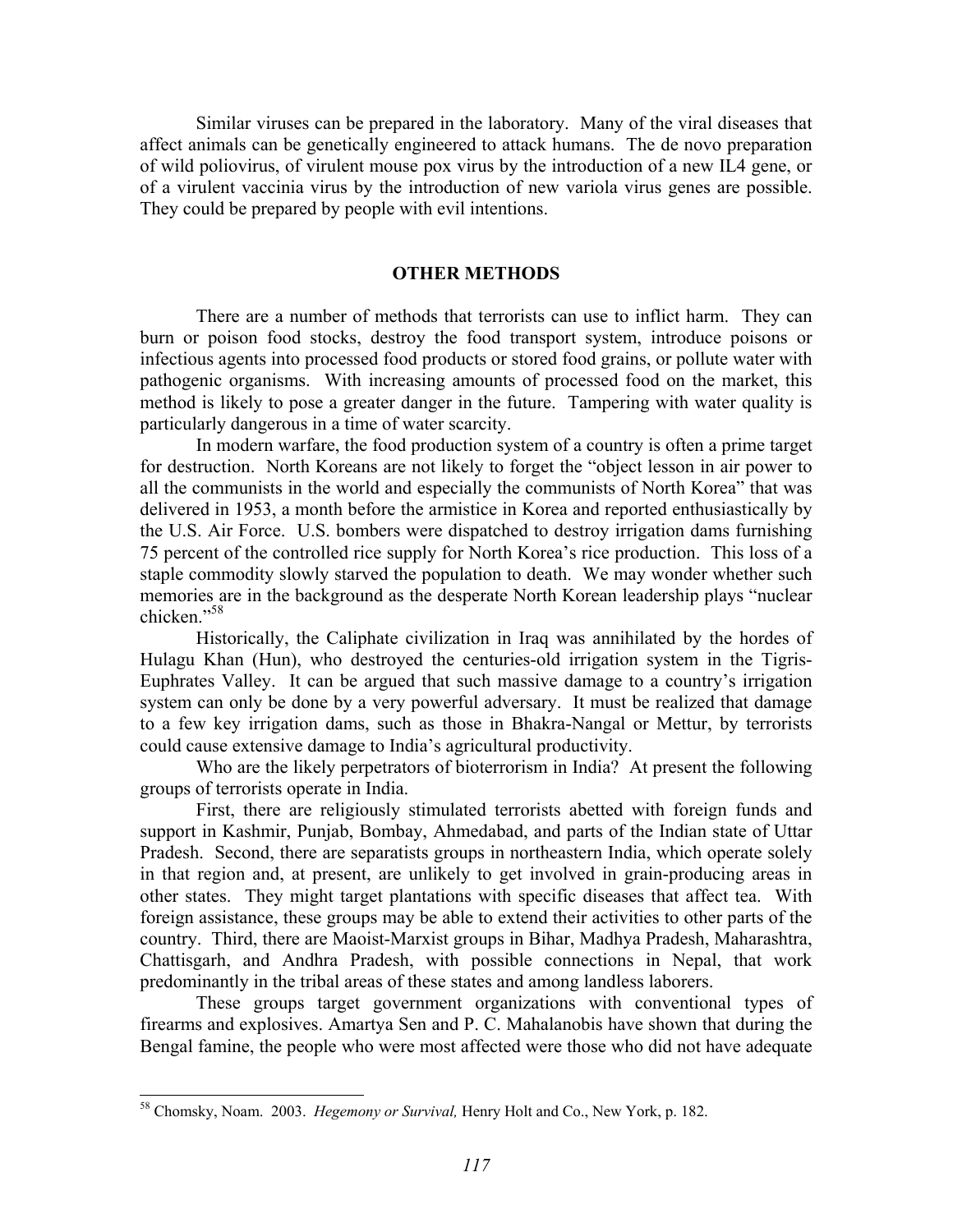land on which to grow their own food for the year.<sup>59</sup> Landless laborers, weavers, fishermen, and sailors had to earn wages in order to buy food. Many of these families were annihilated during the famine. Since the Maoist-Marxist groups rely on such people in the tribal areas for support, they are unlikely to indulge in agro-bioterrorism.

Any external power in conjunction with any one of the other three groups listed could change their objectives and modus operandi. Other domestic groups such as the Liberation Tigers of Tamil Eelam (LTTE) or global groups such as al Qaeda have not indulged in agro-bioterrorism so far. However, according to press reports, al Qaeda does have such ambitions.

## **WHAT CAN BE DONE: TEN PROPOSALS**

As far as India is concerned, the following list constitutes a comprehensive 10 part approach to the prevention, detection, and amelioration of bioterrorism.

- 1. There must be an efficient surveillance system, with rapid communication systems. Public panic has to be controlled by providing appropriate and accurate information to the media.
- 2. Rapid diagnostics for plant and animal diseases, including fish and chickens, is important. This should include reagents for diagnosis, safe laboratories for handling pathogens, and trained employees. Modern genomic and proteomic technologies can help in rapid diagnosis and forensics. Development of a sound and foolproof system for sample collection and a transport system for sending the specimens to the diagnostic laboratory is a very important aspect of a working diagnostic system.
- 3. India needs to develop databases for all pathogens affecting important crops of the country. During a bioterrorist attack the perpetrators may use a single organism or multiple organisms. The organisms may be classically known pathogens, including Rinderpest, foot-and-mouth disease virus affecting cattle, brucellosis affecting milk animals and humans, and plant pathogens affecting food crops. Newly created pathogens or organisms with increased virulence or ease of transmission can be designed by people with highly sophisticated laboratories.

For a proper diagnosis and to determine the methods of control, it is essential that the laboratory system have a comprehensive inventory of all the known pathogens with their DNA or RNA sequences in an epidemiologic-epizootic database for rapid comparison. It would be necessary to obtain the various pieces of equipment and reagent systems for rapid diagnosis and their evaluation under simulated field conditions. Development of a specimen bank for standards and a serum bank from different kinds of animals from throughout the country is a sine qua non for such an endeavor. Needless to

<sup>59</sup> Sen, Amartya, and John Dreze.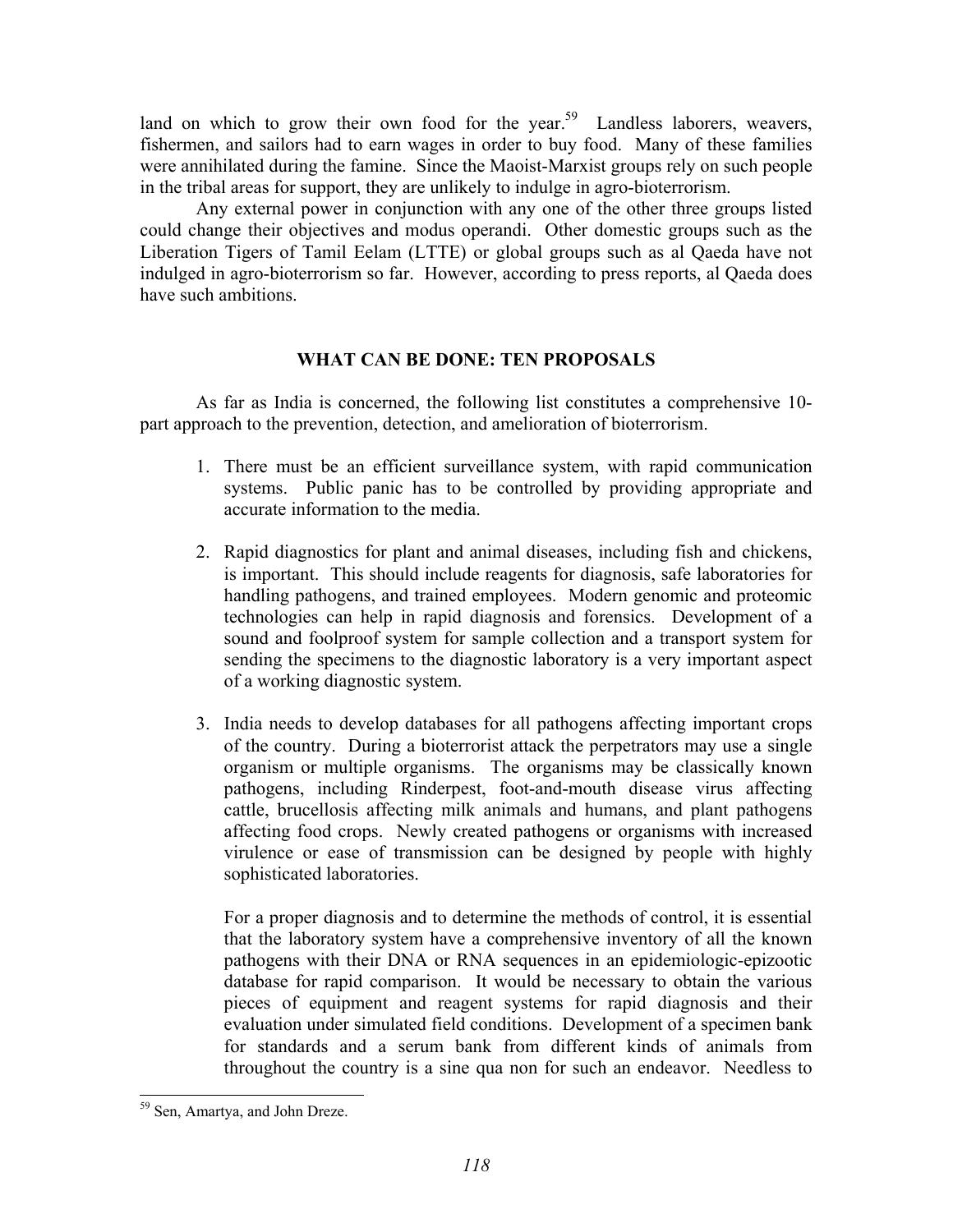say, development of such a comprehensive diagnostic system requires international cooperation to technically train the personnel. Rapid-action forces for damage control must be created.

- 4. A sound, democratic political system that can ensure the distribution of lifesustaining food to all sectors of society during times of scarcity is the best insurance against indigenous terrorism. It must be remembered that the prolonged insurgency in Mizoram arose because the government was unable to address a near-famine situation in Mizoram caused by crop failure. Hunger produces anger: the Adivasis in central India, Andhra Pradesh, Bihar, and Jharkhand are chronically hungry, and they have turned to terrorism.
- 5. The legal system must be able to deter, apprehend, and punish offenders. In my opinion, the Indian Prevention of Terrorist Act (POTA) and the Indian Penal Code are hopelessly inadequate to deal with biowarfare and bioterrorism, particularly agricultural bioterrorism.
- 6. India must develop capabilities in i-forensics<sup>60</sup> for dealing with bioterrorism and biowarfare. Such forensics is totally different from ordinary forensics, and India must start from scratch in this field. India could look closely at the U.S. Bioterrorism Act of 2002 and work out a system suitable for its own circumstances.
- 7. An interactive system of government officials and social workers can improve food and water hygiene and detect and report anything amiss.
- 8. International cooperation is important for information exchange and extraditing bioterrorists. The revival of the 1972 Biological and Toxic Weapons Convention (BWC) is necessary so that a workable arrangement comparable to the Chemical Weapons Convention is available worldwide. Vectors of diseases as potential agents of biowarfare should be included in the BWC.
- 9. There must be continued development of disease-resistant varieties of crops such as rice, wheat, sorghum, sugarcane, pulses, and oilseed. So far, Indian scientists attempt to obtain resistant cultivars through classical genetic methods. The methodology is slow, but it has been proven to be useful. Several Indian scientists have mastered the technology, and therefore research should be continued. New molecular methods are likely to give faster results. Such methods should certainly be introduced and fostered, but not at the cost of classical methodology. Each methodology has its advantages and disadvantages.
- 10. Finally, we must critically assess genetically modified (GM) crops for their profitability and sustainability, and when considering "farmer's rights." GM

 $60$  i-forensics is the convergence of information security and criminal justice.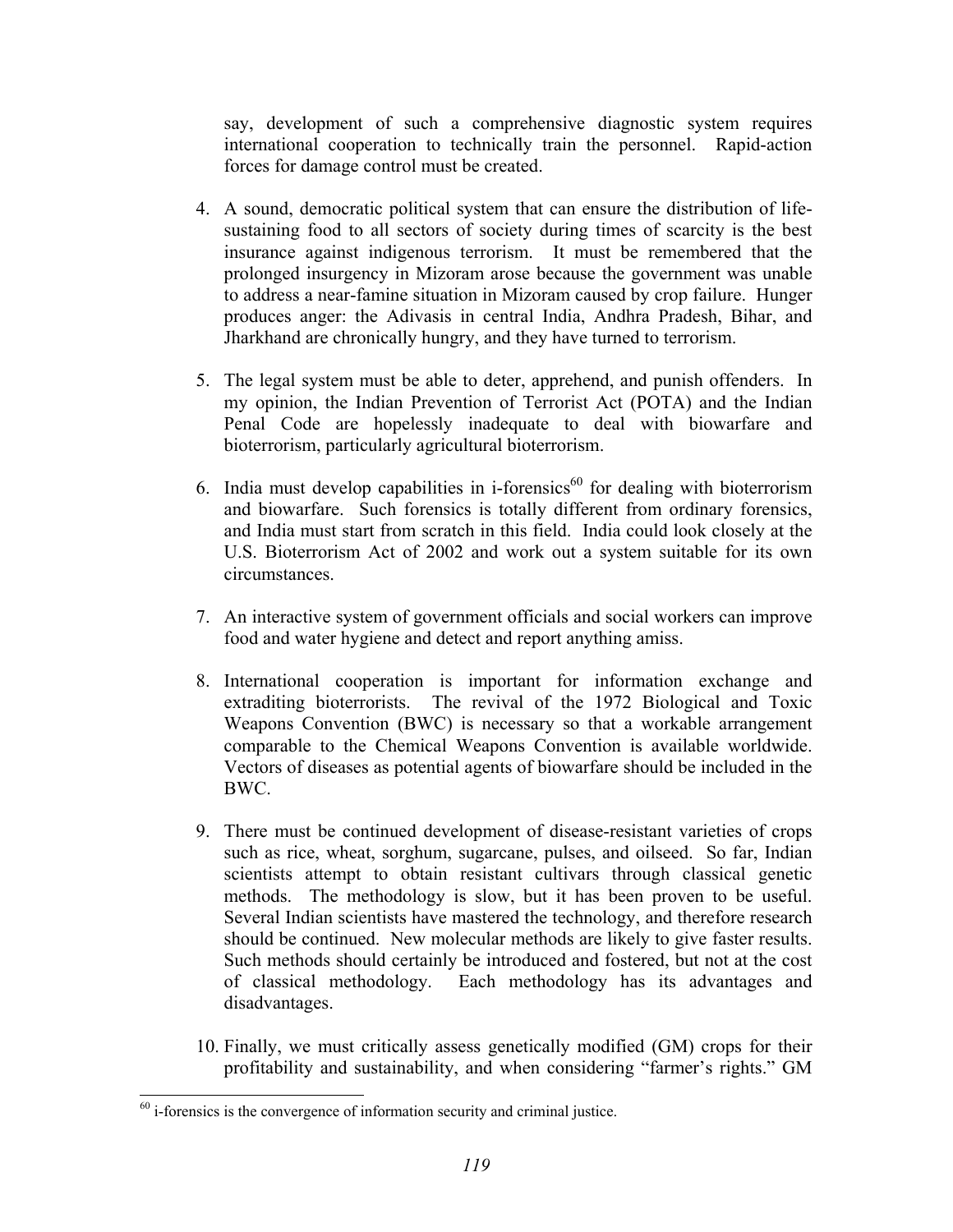crops should also be critically assessed for their susceptibility to and resistance against nontarget organisms.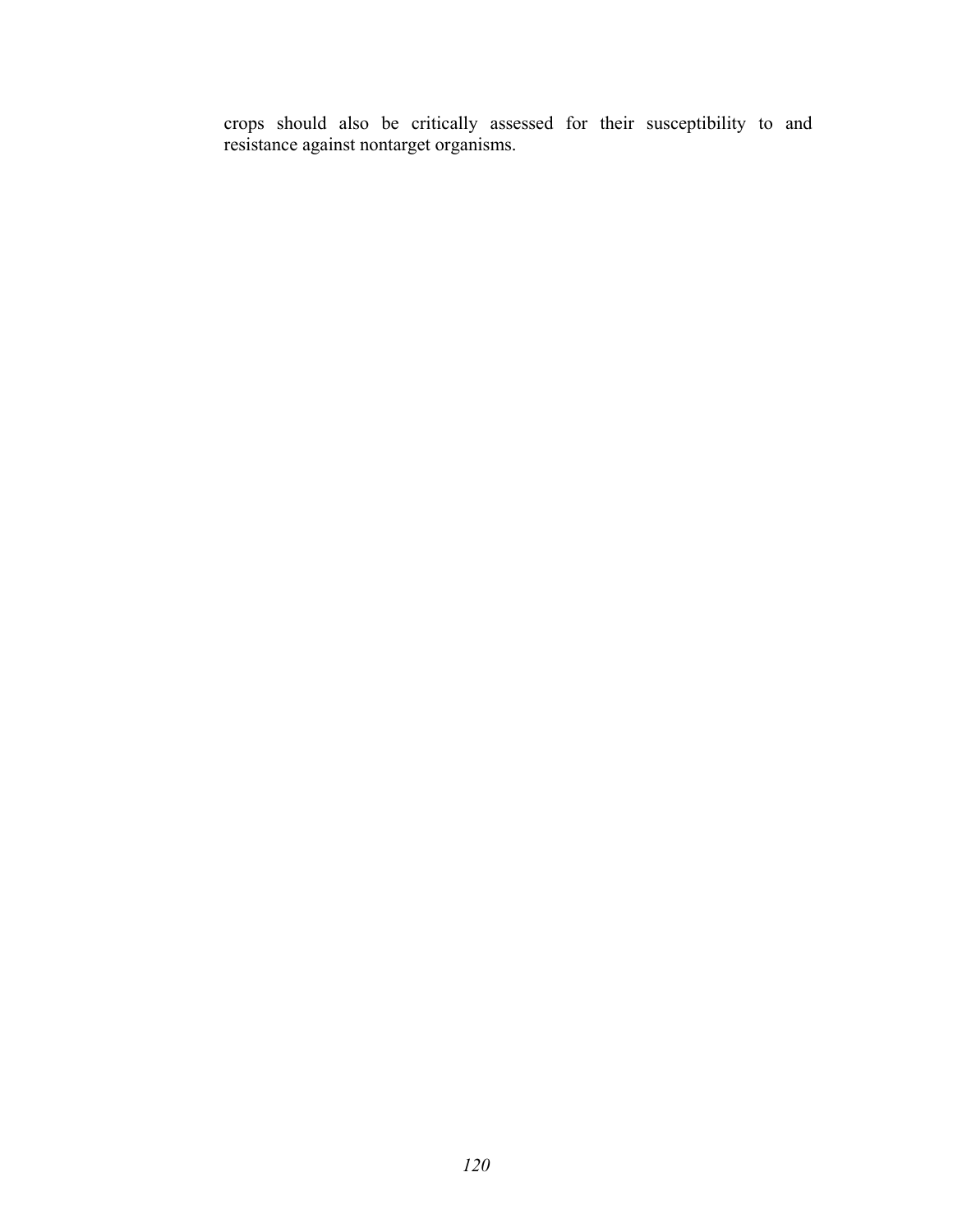# **Twentieth-Century Legacy: The Challenge of Biological Threats to Twenty-First Century Bio-Medical Science and Society**

*Christopher J. Davis, O.B.E.* 

#### **INTRODUCTION**

Let me begin by stating that the phrase "Weapons of Mass Destruction" (WMD) is a misconception and in many ways quite confusing. It is said to have been a Soviet invention in the 1960s, coined for political purposes and to cause confusion. We are unfortunately saddled with it—unfortunately, because by no means can all chemical and biological weapons be classified as weapons of mass destruction. In fact, the entire purpose, especially of biological weapons, is to obtain an advantage *without* destroying anything but people (and animals of plants), however unpleasant that concept may be.

This paper offers a broad overview of the topic of bioterrorism. It attempts to cover the nature of biological weapons agents, industrial biological weapons programs, bioterrorism, bombs, and natural infections, and to offer a few examples of terrorist use of biological weapons and the kinds of lessons that can be drawn from them. It also discusses biodefense, a practical philosophy for moving forward, and the directions in which the United States is going and what some people in the United States are doing. Bioterrorism is fortunately an area where science and technology could have enormous positive impact and in which research on biodefense will also provide significant benefits for society at large in the realm of emerging and re-emerging infectious diseases for which we are currently ill-prepared.

## **THE NATURE OF BIOLOGICAL WEAPONS: PRACTICAL IMPLICATIONS**

First, there are lethal and nonlethal agents. Plague is an example of an organism that is highly lethal. Up to 100 percent of untreated victims of the plague will die.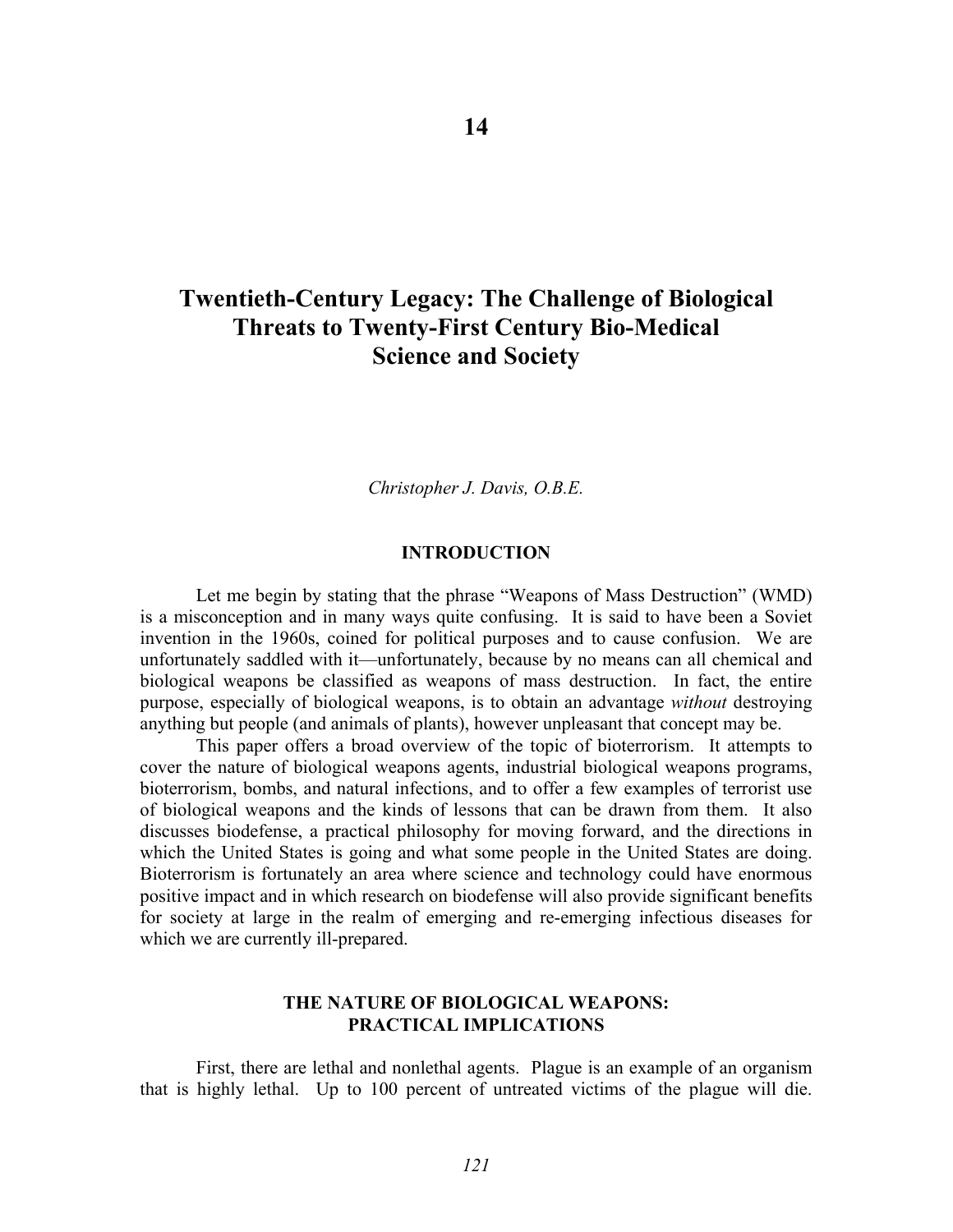Plague can be compared with tularemia, which comes in two forms. Today, the more well known form is considered a debilitating, incapacitating disease. The other form is the one originally developed as a weapon. It causes substantial mortality. Thus, the approaches to these two agents are quite different, the results they produce are quite different, and the way we must deal with them will be different.

There are also transmissible and nontransmissible agents. Smallpox, which is highly transmissible, can be compared with anthrax, which is not transmissible from person to person. The significance of this is great. One individual with smallpox will infect anywhere between 10 and 50 others, creating a mushrooming problem.

There are persistent and non-persistent agents. The classic Biological Weapon (BW) organism, anthrax, is persistent and hardy. Given the right conditions, it can survive in the environment for well over 100 years. Anthrax can be compared with Venezuelan equine encephalomyelitis, a virus that is nonpersistent in the environment.

Of course, there are overarching classifications of living BW organisms, divided into bacteria and viruses. Brucella can be compared with Marburg virus, for instance, and there are many other examples. The big difference is whether or not vaccines and therapeutic treatment agents exist. On the whole, there are very few drugs available to treat viral diseases. This is a large hole in our defensive armamentarium.

There are living and nonliving agents. Plague, for example, is a living agent. Botulinum toxin and ricin, on the other hand, are clearly nonliving chemicals.

Finally, there are the even more general categories of human diseases versus animal diseases versus plant diseases. There are organisms that can attack any part of the living world that we depend upon, ranging from salmonella infections in humans, to footand-mouth disease in cows, and Bunt of Wheat in food crops.

So, biological weapons are a family of weapons. This must be emphasized. People talk about straightforward "ballistic" weapons, but they never confuse the use of a tank with the use of a handgun. Tanks and handguns are designed to do different jobs in the hands of different kinds of people. Similarly, it is important that the same distinction be drawn in talking about biological weapons, a family of weapons that can be used in circumstances that range from individual assassinations to mass killing of civilian populations.

## **THE LEGACY OF INDUSTRIAL OFFENSIVE BIOLOGICAL WEAPONS PROGRAMS**

The modern era has seen several biological weapons programs, including two, in particular, that were very large. The United States had a very large offensive biological weapons program, which it unilaterally abandoned in 1969, in the lead-up to the 1972 Biological and Toxic Weapons Convention. The Soviet Union had a truly enormous offensive biological weapons program.61 Now there are about a dozen countries that have been assessed as having, or are suspected of having, offensive biological weapons programs; without discussing details, suffice it to say that these programs and the people with the skills to run them do exist.

<sup>&</sup>lt;sup>61</sup> This is one of my areas of particular expertise, as I spent 10 years in British intelligence as the senior officer responsible for global biological weapons intelligence analysis.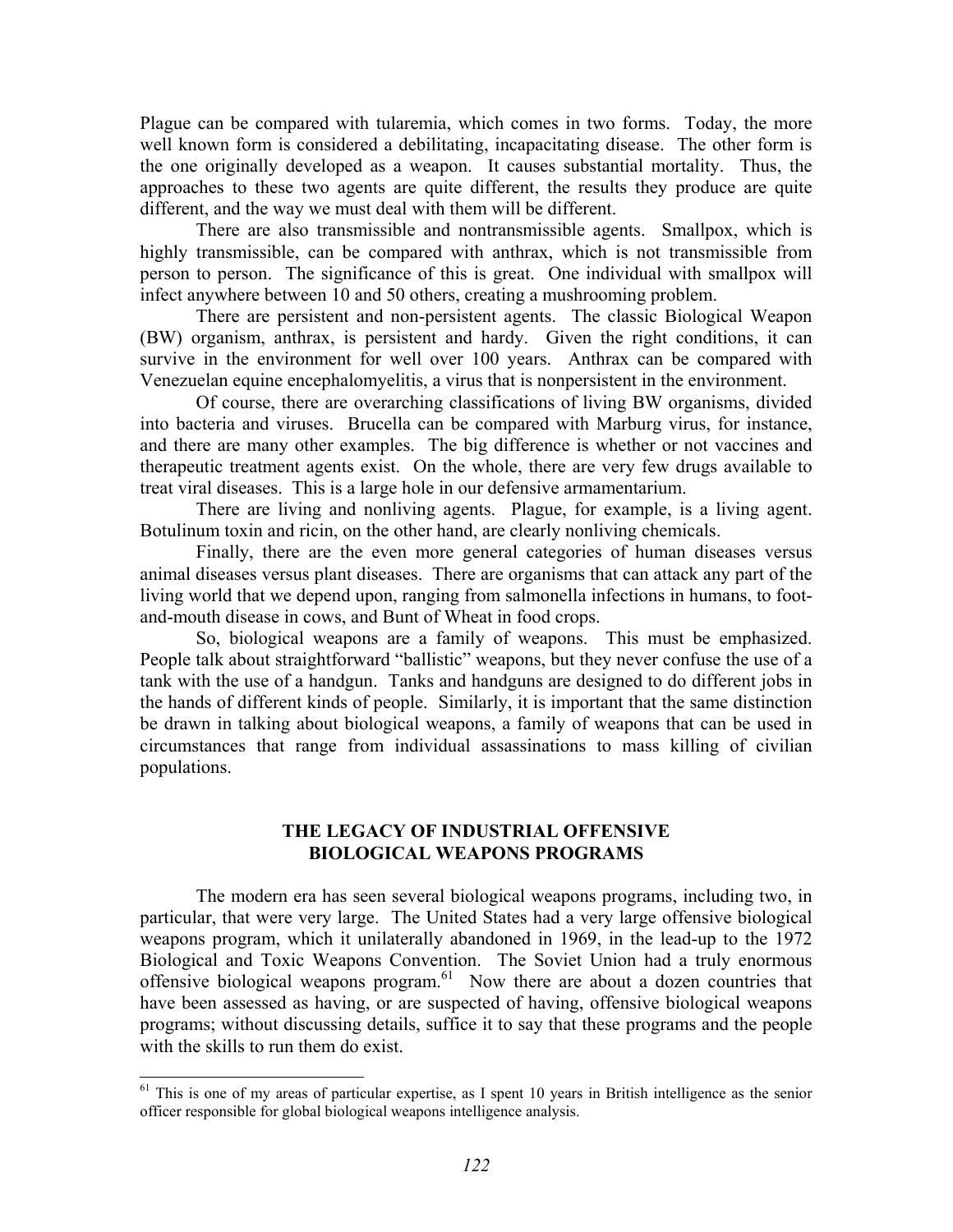Some historical background may help provide an idea of the scale of these programs. The U.S. biological weapons program was completely destroyed in a very short period of time in 1969. Contrary to popular thinking perpetuated by government propaganda, it had been a very successful and extremely large program. By 1969, for instance, the part of the U.S. Navy dedicated to biological weapons trials at sea had grown to such a size that, had it been separated and given to a third country, it would have constituted the world's fifth largest navy. This is an extraordinary fact given the size of the navies of the major sea powers at the time. A great deal had been achieved in the program, which the leadership of the time decided, for a very complex set of political, intelligence, and other reasons, to abandon completely. For instance, Sergeant tactical missiles with biological warheads packed with spherical bomblets were ready for use in the field; it was later discovered that the Soviets had produced very similar designs. Essentially, these were bomblets containing a liquid agent. The bomblets were designed to be released from the warhead. They were designed either to detonate at a certain height or, in the Soviet case, to bounce and split open a few meters aboveground, dispersing their contents in an aerosol along the way.

I could speak at length about the Soviet biological weapons program and still not exhaust the data, so large was the effort. I was fortunate to be in the right place at the right time in London in late October 1989, when Dr. Vladimir Pasechnik, a very senior official from the Soviet program, became the first BW expert to defect to the West; in this case to the United Kingdom. This allowed us to start to make serious political and diplomatic progress with this issue. What we learned, in addition to what we already knew, was that the Soviet program was both very large and extremely secret. The degree of secrecy accorded it was even greater than that for the nuclear program. The reasons for this are obvious. Not only was it a strategic weapons program, it was illegal, outlawed by an international convention to which the Soviet Union was not only a signatory but also a depository power. Indeed, the Soviet Union was one of the architects of the 1972 Biological and Toxic Weapons Convention. Their program was vast in scope, with enormous amounts of research and development and the highest political backing, and under military control ultimately, although most of the work was carried out in a front organization called Biopreparat. It was really the substitute for what countries in the West and many other countries in the world built in their biotechnology and pharmaceutical industry. The result was that the Soviet Union became the world's best bioweapons developer, while their biopharmaceutical industry could not produce enough standard antibiotics to meet domestic requirements. It was an extraordinary enterprise that consumed the best and most talented medical and biological minds of a generation. It drew the most capable an inventive people into this field, and they did some incredible work over a period of 15 to 20 years.

In a bold political move involving Prime Minister Margaret Thatcher and President George H.W. Bush, taking Soviet leaders Mikhail Gorbachev and Edward Shevardnadze to task, we addressed this problem, and were partly successful, in that at least the civilian side of the Soviet program was 'dismantled.' Alas, what remains of their program, or should I say the 'core' still lies within the confines of its origins in the Russian military establishments because of inspections impasses into which we were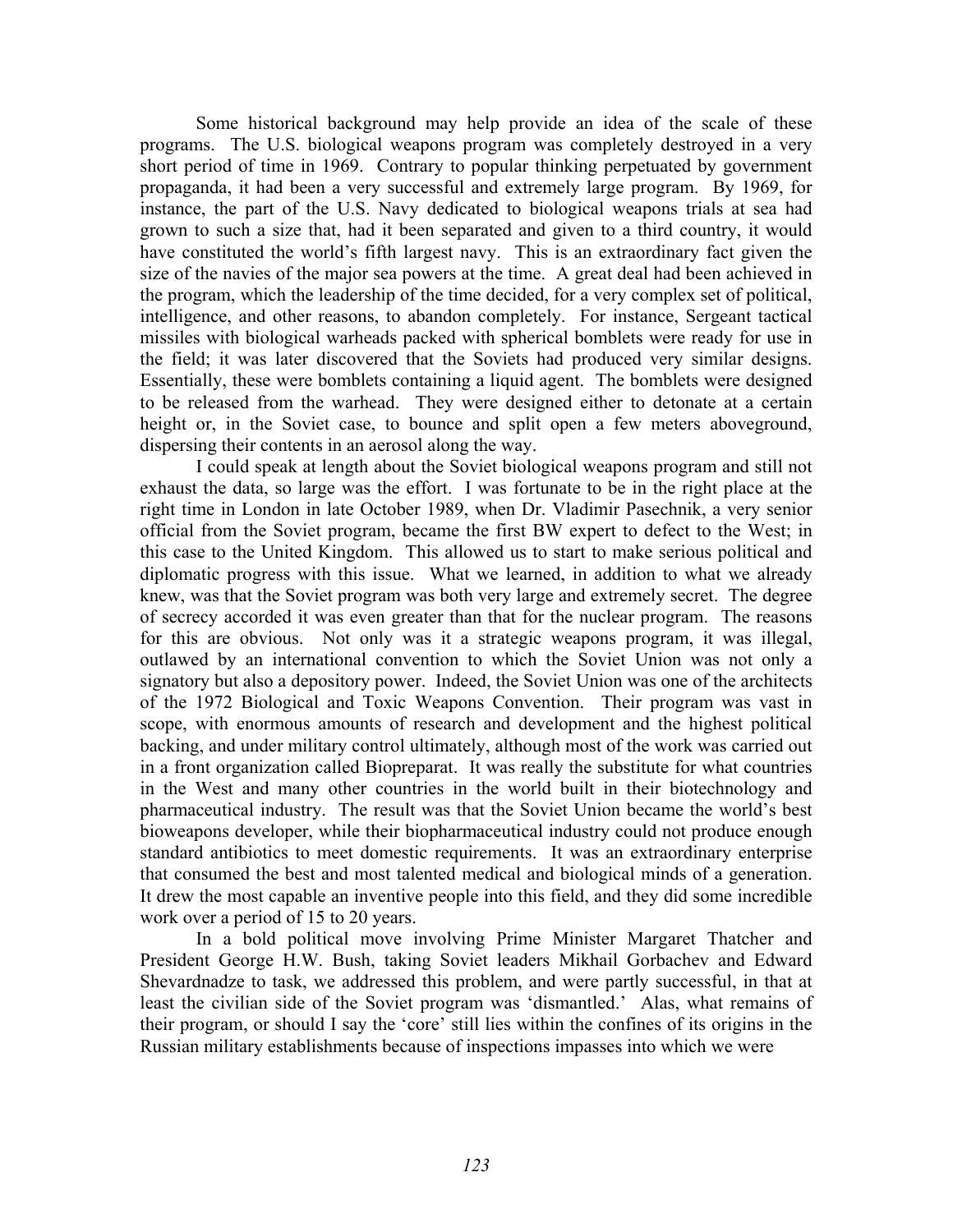drawn and the failure of our political and military leadership to realize the importance of this issue at a time when nuclear instability was the greater concern. The story of how this happened must wait for another occasion.

## **BIOTERRORISM, BOMBS, AND NATURAL DISEASE**

How does the world of bioterrorism differ from the world of terrorism that we are used to? The world of terrorism is largely one involving guns and explosive devices. How is bioterrorism similar to or different from naturally occurring infectious disease? In the biological world, what we see are delayed effects. Even the most fast-acting toxin has a small delay, and living agents have to get into the body in order to multiply. Thus, whatever we are going to observe will be observed not at the time of the event but sometime after. The assumption is that our first warning of an attack will be the occurrence of sickness in the population.

**Psychology** plays an important role in bioterrorism. In psychological terms, infectious diseases have an enormous impact. This is especially true in the highly developed, so-called sophisticated societies of the West that regard themselves as largely invulnerable to infectious diseases. The fact that we cannot see biological weapons agents is another psychological factor. For humans the unknown is perturbing. People can understand and come to terms with bombs and bombers because they are visible. Chemical and biological weapons, on the other hand, have an undermining effect.

*Re-load*, a term coined by Richard Danzig, a former Secretary of the U.S. Navy, means that the person who produced the 10 grams of anthrax involved in the letter attacks in the United States could, with relative ease, increase the amount produced to 5 kilograms. Depending on how it is disseminated, 5 kilograms of dry powdered agent could do a great deal of harm. Moreover, an agent such as anthrax can inflict harm quite quickly. With 5 kilograms a perpetrator can inflict harm on multiple occasions.

*First responders* involved in a biological weapons incident are likely to be different from the first responders for most other terrorism incidents. With bioterrorism it is the people on the medical frontline—doctors and nurses—who produce the response. Indeed, they may become casualties themselves as a result of becoming involved with transmissible diseases or a persistent agent.

Bioterrorism also has the potential for *many casualties and deaths*. Terrorist attacks to date have caused relatively few casualties and deaths, but that is just an accident of history. Potentially, people could be killed in very large numbers, especially if transmissible agents such as plague or smallpox were used.

In the aftermath of a biological attack, *diagnosis* can be difficult and challenging, even for the most experienced physician. Everybody sees diagnosis as being straightforward, but on the whole, it is quite difficult to distinguish one agent from another on a clinical basis, particularly in the early hours of their disease development. In addition, most medical professionals are not well trained or well prepared to distinguish biowarfare diseases from other more common diseases. They may have rarely seen, or never seen, these kinds of diseases. There is also a technical aspect that is not always well appreciated. When people are exposed to *large doses of a disease agent*, the pattern of disease may be different from that which is seen in the natural world and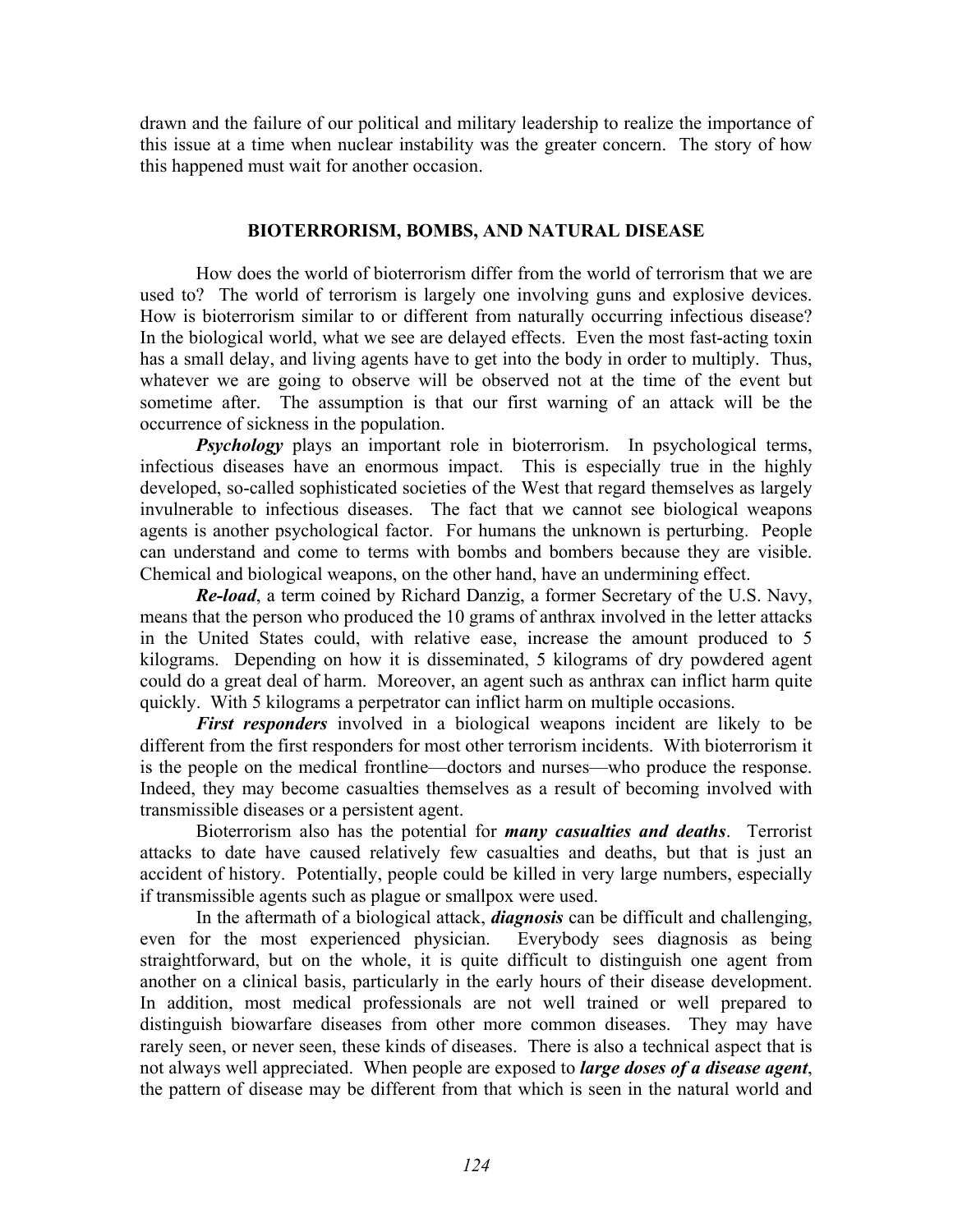may not necessarily be recognized. Additionally, the disease may progress much more quickly with much larger inoculums of a biological agent.

In bioterrorism *the pattern* we see is in effect an instant epidemic. There are classic patterns for the emergence of any normal epidemic or for the emergence of a period of disease in society. Biological weapons do not follow this pattern.

Obviously, the *impact* from an apparently small bioterrorist event can be enormous. The well-known anthrax letters incident in the United States in 2001 illustrates this.

#### **RECENT EXAMPLES OF BIOTERRORISM: LEARNING THE HARD WAY**

There are in fact relatively few recent examples of bioterrorism. If we look closely at historical record, there have been approximately 200 incidents involving toxic biological materials in the last 100 years. Most of them were minor attempts at disruption. Therefore, history is not a good indicator of the future. History does tell us, however, that it is time to take this threat more seriously.

Accounts of these incidents reveal how society at large is learning the hard way about bioterrorism. Before the 1990s, most governments paid little or no attention to the problem of biological weapons, especially in terms of defense. There is a complex explanation for this. When I first came into the CBRN $^{62}$  defense business in 1980, biological warfare was thought to be passé and defensive research and development was not accorded much priority or funding. By the time we started openly discussing the Soviet problem in the early mid-1990s, the potential impact of biological warfare had become more widely accepted, but it had produced less of an impact at the political level than you might think. It took the whole issue of the 'Amerithrax' attack to focus attention and resources on biological weapons, bioterrorism, and biodefense.

#### **The Cases**

I shall first address the Rajneeshee incident in the U.S. (Interestingly, the Rajneeshee sect moved from India to the United States in 1984. The next big incident to be examined will be the Aum Shinrikyo event in the 1990s in Japan. In 2001, of course, there was the more well-known attack with the anthrax-laden letters in the U.S.

The first case study is that of the Rajneeshees, who were trying to take over political control of the area where they lived in Oregon. They had a licensed medical facility on their commune and obtained samples of salmonella bacteria quite legitimately. They grew cultures of salmonella and spread the resulting material on salad bars in 10 restaurants in a place called The Dalles. Then they sat back and waited.

Many people suffered symptoms and became ill. There were an estimated 751 cases of salmonellosis. A few people were hospitalized, but fortunately no one died. The authorities, including the Center for Disease Control and Prevention (CDC), erroneously determined that the event was an ordinary outbreak of food poisoning, occasioned most probably by poor hygiene at one of the restaurants. They reached this conclusion even

 $62$  CBRN stands for Chemical, Biological, Radiological and Nuclear weapons or events (weapon use incidents), used by the U.K. security services, U.K. emergency services and the U.S. military.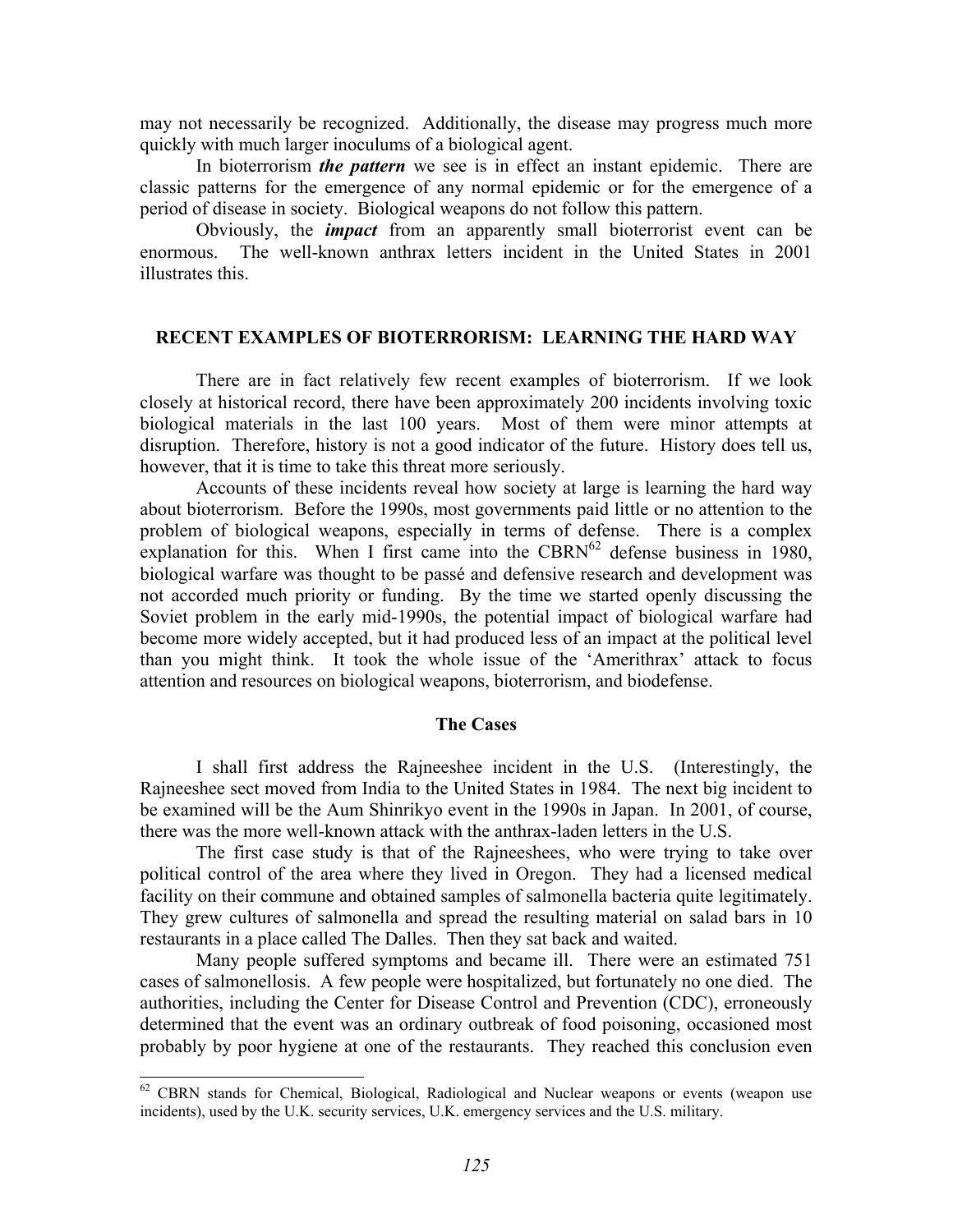though all of the signs, including the pattern of disease, indicated otherwise. In fact, there are many reasons people did not recognize this incident, and, in some ways, did not want to recognize it. However, the police later investigated other activities of the Rajneeshees, and eventually several individuals confessed to the crime. Ultimately, two people were convicted and sentenced to long prison terms for their involvement in the incident.

The next case, that of the Aum Shinrikyo sect, occurred in Japan in the early 1990s. The incident, in which about 12 people were killed and thousands were affected to a lesser extent by the sect's release of Sarin nerve agent on the Tokyo subway, is well known. However, members of the sect also undertook several unsuccessful attempts to use biological agents in the years preceding the subway incident. It was precisely because of these failures that they employed Sarin in the way they did.

The sect tried on a number of occasions to disseminate botulinum toxin by driving a car through the streets. These toxin attacks failed because of poor dissemination technique and possibly, as reported by the police, because the sect failed to produce active toxin from the Clostraidal culture they used.

In 1993, the sect failed in an attempt to disseminate liquid anthrax from the roof of a building they owned in Tokyo. Many people had complained to the police about the terrible smell coming from the building. The police could not do much about that and did not want to interfere. The anthrax they used was eventually identified as a non-virulent animal vaccine strain; a Sterne variant. Had they used a fully virulent strain of anthrax, the result, despite their poor dissemination technique, might have been a lot different. Fortunately, as it was, no one became ill.

In 1995, there was a sabotaged attempt to disseminate botulinum toxin in the Tokyo subway. The Aum Shinrikyo sect plotted to place cylinders of the material under the subway escalators. The person who was given the job, however, could not go through with it and filled the cylinders with water. As a result, the attack was foiled by one of the sect's own members in a fit of conscience.

The third example of a biological weapons attack is the anthrax letter incidents in the United States. Five letters were sent through the mail to high-profile individuals. A highly virulent strain of anthrax called Ames was used; the strain was misnamed, by the way, because it does not actually come from Ames, Iowa. In all, an estimated 10 grams of spores were used. The first person to die was an Englishman who had become a U.S. citizen many years before. He received a lethal dose of spores by merely opening a letter. Since then there has been considerable debate as to the exact quality of the agent preparation and the extent to which its aerosol characteristics changed during the course of the attacks. Suffice it to say that, since much of the crucial evidence remains *sub judice*, the perpetrators of this incident produced dry particulate agent with good enough aerosol characteristics to cause illness and death despite the poor dissemination method. The overall effect was widespread contamination of the environment wherever the agent was released or leaked from the letters. The implication of this was that if the perpetrators could produce a few grams and have this result, then it would not be difficult for them to produce 1 kilogram or even 10 kilograms or more, the dissemination of which would result in concomitantly dire consequences.

When I was asked about identifying and finding the perpetrators, I replied with a great deal of caution, explaining that the intelligence community had always worried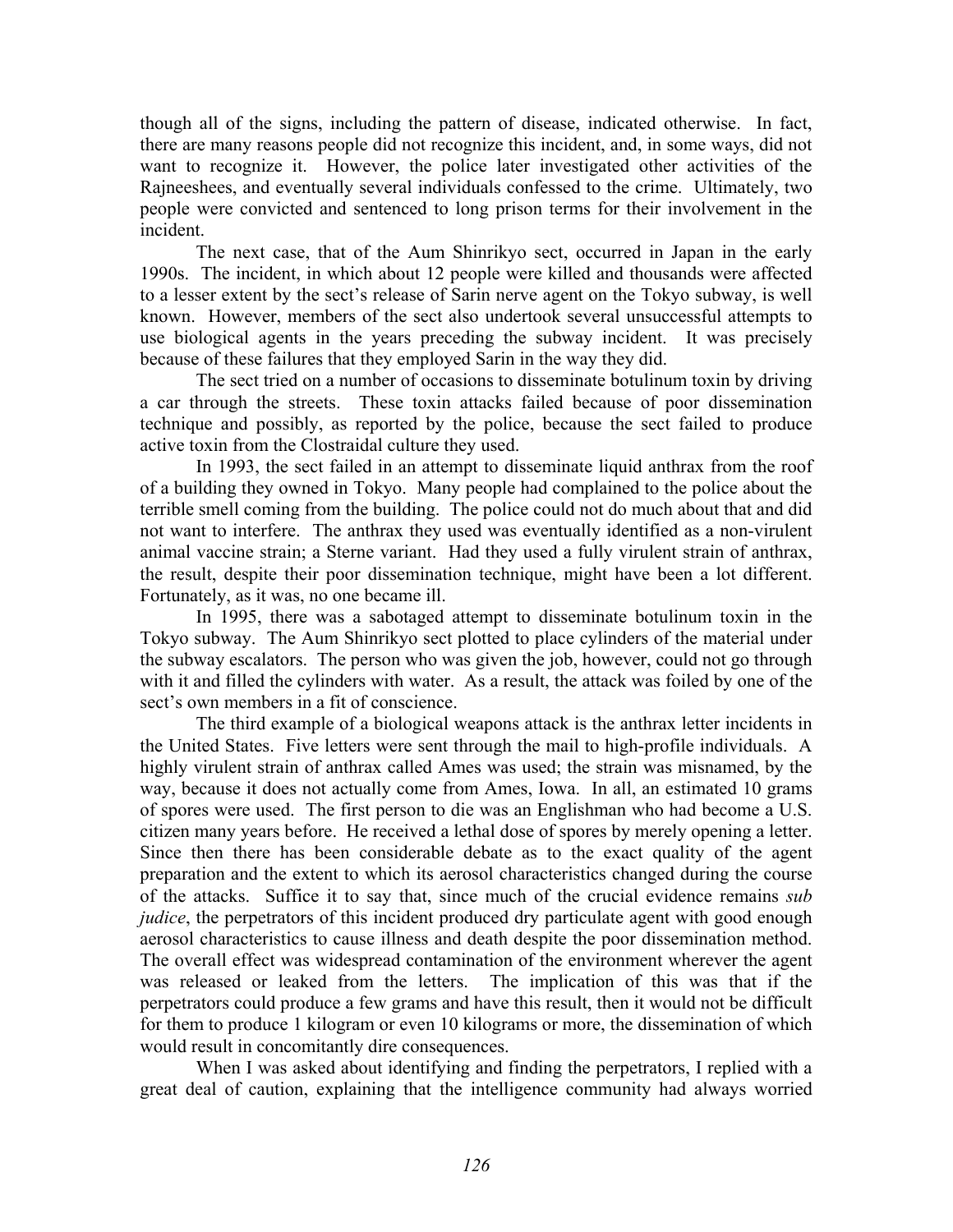about attribution of such an incident or even of a large state-inspired attack. Identifying the perpetrators of any biological weapons use, if they do not confess, could be much more difficult than anticipated, and maybe even impossible, as it was proved to be with the anthrax letters.

The *economics* of decontamination is important. There are two figures that are relevant. After the anthrax letter incidents, decontamination of the postal sorting office and the U.S. Senate office building alone cost an estimated \$72 million, and this may be a conservative figure. This is a huge sum for just these two facilities. Decontamination took a large amount of time, effort, and material. The CDC itself committed significant resources, but even then the whole exercise got off to a confused and difficult start. At the height of the anthrax letters crisis, 2,000 of the CDC's 8,500 staff were working fulltime on the problem and most of the remaining personnel did some part-time work as well. All of this effort went into ameliorating the effects one very small incident, an outbreak of anthrax involving just 22 people of whom "only" five died. As yet, the person or persons responsible for the incidents remains unidentified by the authorities, although some commentators say that the perpetrator is known, but the evidence will not stand up in court.

#### **Lessons Learned**

What lessons should we learn from all this? When I was a young physician-intraining, we were told that "common things commonly occur." In other words, before looking for some esoteric diagnosis, review the common causes of pathology. On the whole, this approach serves routine medicine well. Indeed, it has become the predominant pattern of thought in everyday life. It was responsible, in part, for the reaction to the Rajneeshee incident. After all, who would have thought of bioterrorism as the cause of the salmonellosis in an obscure location in the North West of the U.S.? And when they did, just how plausible would it have seemed at the time? Unfortunately, this higher degree of awareness is required if we are to operate effectively against bioterrorism threats and attacks. In medical diagnostics this is referred to as a 'high index of suspicion.' Without it, hoof beats will always signify horses and the zebra will be upon us before we can react. If we value our survival, we simply cannot afford for this to happen.

Technique is extremely important in matters of weapons and their use. Without technique you can easily fail at simple things, as happened in the Aum Shinrikyo incident. The members of the sect could have achieved their aims, but they made some silly mistakes. Luckily for the Japanese people, they did not have quite the right knowledge and the essential technique to launch a successful bioweapons attack.

Conversely, a simple idea well executed can be very effective. The Rajneeshees carried out a primitive form of attack, using a simple dissemination system, and caused significant illness in hundreds of individuals. Be it bugs or bombs, nothing in life is guaranteed; sometimes they work and sometimes they fail. Ill-informed commentators are inclined to say, "Oh, the Aum Shinrikyo sect with all their money and scientists failed, so it just goes to show how difficult it is to use bioweapons," or alternatively that "bioweapons must be ineffective or useless as weapons and are not therefore a problem." Alas, this is the wrong conclusion to draw from these incidents.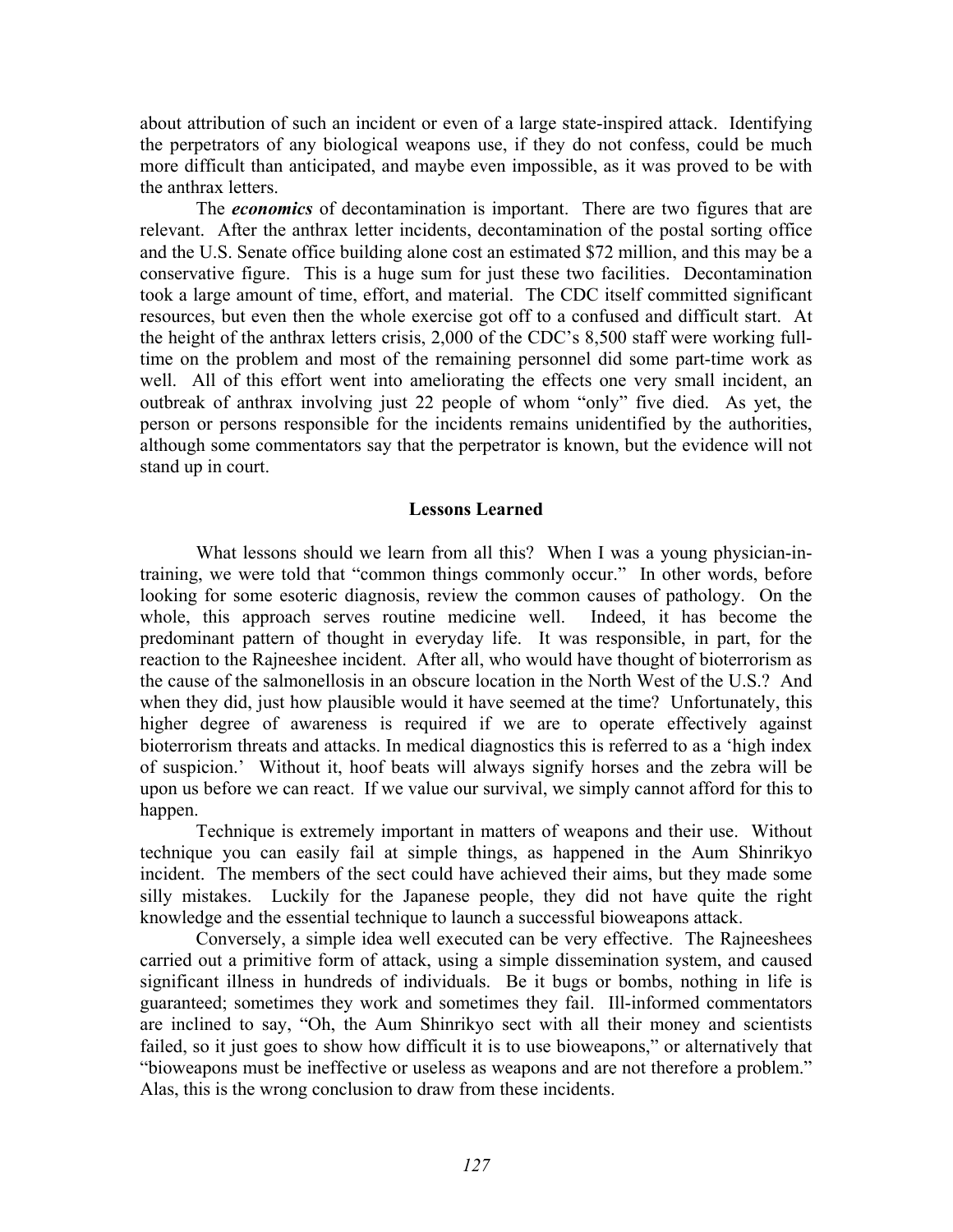Having lived in the U.K. through 30 years of 'classical' terrorism — something with which our Indian colleagues are very familiar — when the Provisional Irish Republican Army used a variety of devices on a regular basis, we learned that bombs did not always detonate properly. Sometimes they killed their perpetrators. The same is true with biological weapons. Even cruise missiles and other sophisticated weapons are not 100 percent reliable. It is unwise to tempt fate by judging our chances of survival by the failure rate of the weapon or the operator.

When bioweapons work, as the anthrax letters did, whole societies change their behavior. That is exactly what we have observed in the United States. Sometimes a society "gets lucky." Five people paid the ultimate price to wake us up to a whole series of problems and to prompt us to start to address them.

## **USING SCIENCE AND TECHNOLOGY TO COUNTER BIOTERRORISM: DEFENSE IN BREADTH AND DEPTH**

From the historical perspective, bioterrorism is a low-probability, high-impact event. A little bioterror can have a big effect. That is the view we must take about how to deal with it and how much money and other resources to invest in defensive measures. The use of just 10 grams of anthrax has caused enormous changes. In the aftermath of the anthrax letters incidents, large amounts of money were spent and attitudes of the U.S. public changed completely.

In events involving infectious diseases, *preparation and prevention* are key to managing outbreaks. If such events catch a society unprepared, even more time and money will be spent, and even more lives will be lost than if it had been thought through in advance.

We do not understand a lot about what we thought we understood. There are many accepted dogmas about biological agents themselves, their effects, about the organisms and their physiology, pathology and effects: for many years people have taken them for granted. On the whole, these areas of science have been much neglected during the last 30 or 40 years. Scientists considered them to be boring and unproductive, and opted to do what they perceived as more exciting experimental work. After all, who wanted to look at the metabolism of some obscure bug that was no longer of importance to us when it was a simple matter to treat the problem with an antibiotic? Scientists want to do work that will build an interesting and productive career, and allow them to write papers, receive large grants, be at the cutting edge of research, and be respected by their peers. A few scientists continued to study infectious diseases, but it was not very popular. Society has suffered as a result, because there is much that is not understood, even about common diseases. Fortunately, and not a moment too soon, this parlous state of affairs is changing fast.

What we need is biological defense in breadth and depth, and I will outline the kind of actions that must be undertaken in order to achieve this. It is important to put in place widely dispersed local (point) and stand-off bioaerosol detection in order to be able to monitor the atmosphere continually and detect aerosols of biological agents. It is a very tough technical challenge. In the United States, point detection is being attempted at 36 sites across the country, but it is far from a perfect system. It is possible to develop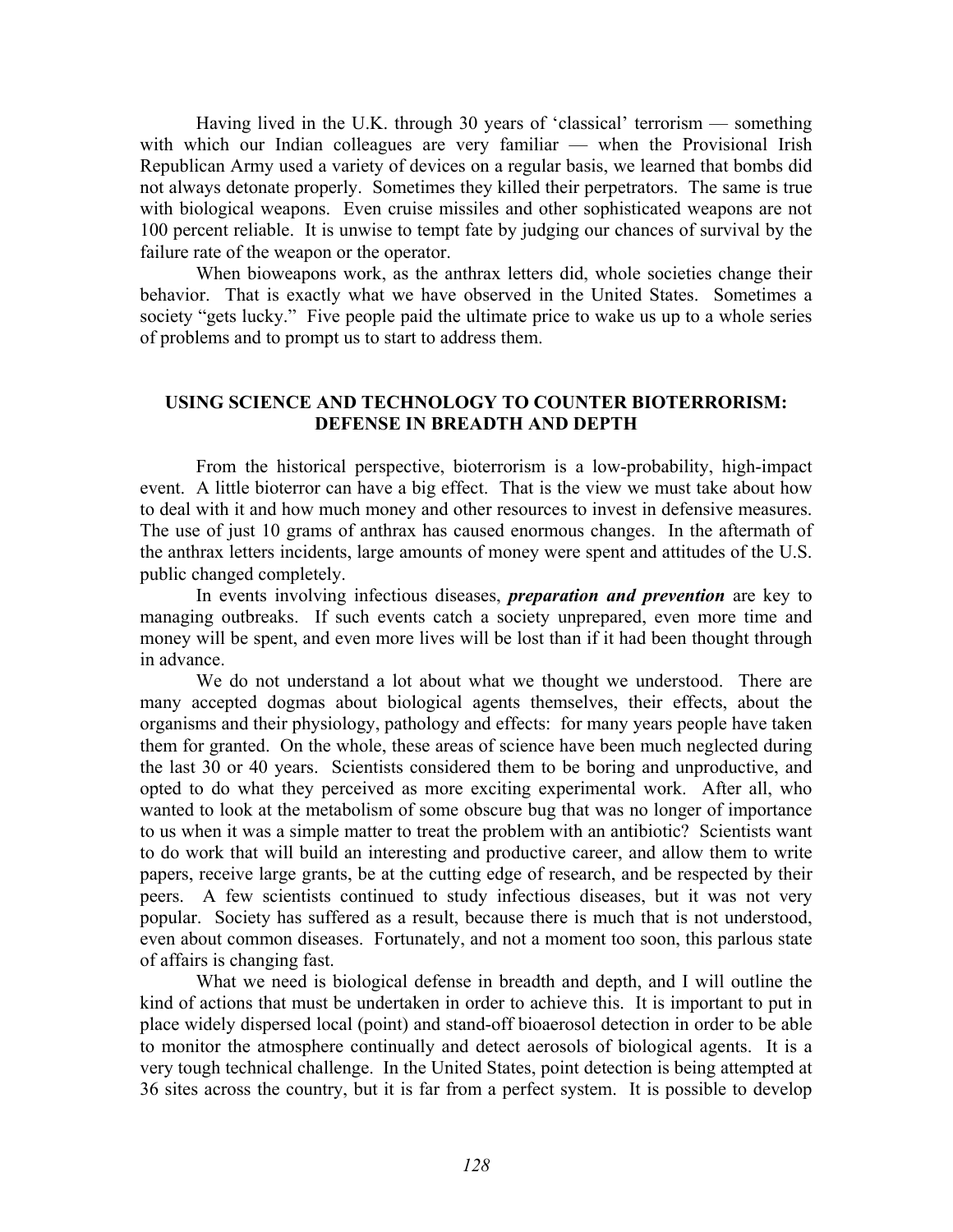stand-off detection—a sort of biological radar—but this is even more difficult to goal to achieve. It may be possible in the future, but right now. More practical in the short term is infectious disease tracking in real time. In other words, systems of detection and information exchange need to pick up changes in behavior in real time.

Stockpiles of prophylactic and therapeutic agents, and doing research and development on new vaccines and therapeutics are also needed. Decisions about the tactics and the strategies to counter a wide range of organisms must be made, which is by no means as simple as it first appears. There is no multivalent vaccine that will cover everyone against everything with one shot and with no side effects. Since we lack such a vaccine, we need to be able to respond with therapeutic agents. In any case, even with effective, safe vaccines, we would probably not be able to vaccinate everyone throughout their life. Lifetime vaccination would probably be unacceptable to society at large, because the likelihood of an attack is considered to be quite small. Therefore, therapeutic agents are at least one avenue we should consider since they allow us to adapt to differing circumstances and may be used prophylactically or in response to obvious infection.

We also need real-time diagnostics for infectious diseases. Doctors, nurses, and other medical professionals need tools that can be used when something unusual is occurring, but they do not know what it is. For example, if an odd cluster of people exhibit similar symptoms—temperature, aches and pains, cough, and so forth—medical professionals need to distinguish the cause of this pattern from the common cause of such a pattern. Some science and technology should focus on this area.

There must be a robust public health system. It is well recognized that, even in the United States, this is a neglected area. Public health professionals are poorly paid and receive few thanks for their efforts. Public health care systems were built to protect us from infectious diseases in an era when people feared infectious diseases. Today, people do not fear infectious diseases, unless a resistant organism affects them or a relative, or if AIDS is an issue. In such instances, attitudes begin to change. We need trained and knowledgeable medical and nursing staff and paramedical first responders. These are the people on the frontlines, and they do not know as much as they need to about infectious diseases and biological threats.

Finally, I have to emphasize the importance of planning and of thinking the unthinkable. It was very difficult to persuade people to do this before 2001. In the end, planning is the best chance that we have to save ourselves from potential catastrophe. Political awareness and public participation are fundamental motivations for planning. Ultimately, it is the citizens who pay the bills and decide how our taxes should be spent.

## **ASSESSING NATIONAL CAPABILITIES**

Richard Danzig, former Secretary of the U.S. Navy, was asked to write a monograph assessing national capabilities for addressing bioterrorism. He looked at the problems and suggested some approaches and solutions, proposing a list of key topics by which to judge preparedness. Danzig asked two key questions: how can we assess how we are doing, and what is our scorecard? For example, when assessing our response to anthrax, how well prepared are we today? To cope with anthrax, smallpox, or other infectious diseases, he suggested a useful list of categories to use to evaluate our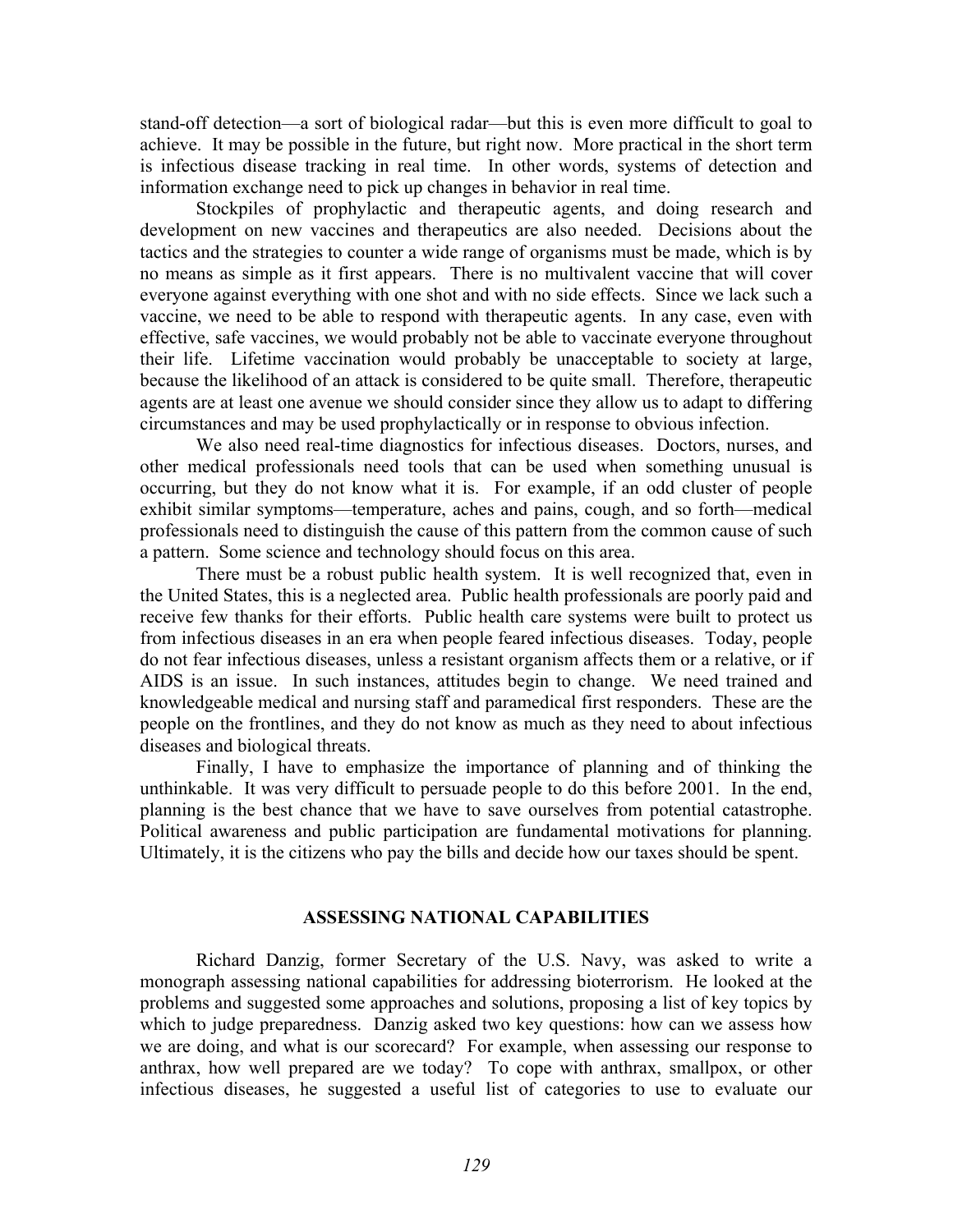progress. This list includes detection, drugs, vaccines, decontamination, interdiction, intelligence, surveillance and diagnosis, simulation, modeling, gaming, alleviation, counterproliferation, civilian preparation, and consequence management. This list is a practical tool to use to assess what needs to be addressed.

#### **National Preparedness: The U.S. Approach**

In 2003, John H. Marburger, senior science advisor to the President, stated that the anthrax incidents sent two unambiguous messages: our society is vulnerable to bioterrorism, and we are not prepared. He said that in the intervening 2 years since the anthrax incidents, however, important steps had been taken to protect and prepare the nation for a broader range of threats. A substantial framework has been created, clear directions have been established, and very basic things have changed.

In former years, the CDC was not very involved or interested in addressing biological threats. It now has a new director and is much more involved and much more focused on the business of emerging diseases and the potential of bioterrorism and biological weapons.

Similarly, the National Institutes of Health (NIH) have never had large amounts of money to do research in this area. In recent years, however, the U.S. Congress has appropriated a lot of money to NIH to act as the agent for driving forward biodefense and biomedical basic research and development. The NIH has a very big job assigned to it and the new mission will present quite a challenge to its prevailing culture.

Funding is of course a crucial element. Very large figures are involved. Nearly \$1 billion was appropriated for research and development on science and technology in 2004, with a large increase in funding going to the NIH for research during the coming years. It is quite difficult for the NIH to absorb this amount of money and to build new programs. It is all very well having the money, but it is a challenge to spend it sensibly and effectively.

Overall, the response to bioterrorism has been organized into three broad interagency initiatives: (1) Project BioWatch, or early warning using atmospheric monitoring—36 sites are now being used in this experimental project; (2) Project BioSense, or biomedical data collection and fusion to detect pattern anomalies in human disease occurrence; (3) Project BioShield, which places more emphasis in the public health domain and covers the accelerated research, development, and procurement of medical countermeasures.

#### **Unintended Consequences**

A few things can happen to a society when it is threatened, as was the United States with biodefense, and U.S. reactions have caused some unpleasant things to occur. Consider, for instance, the issue of biosecurity, where measures, including registration, have been put in place to increase physical control and accountability over highly pathogenic microorganisms. This has caused great difficulty for many scientists in the U.S. who work with these organisms, and has become a challenge to the way scientific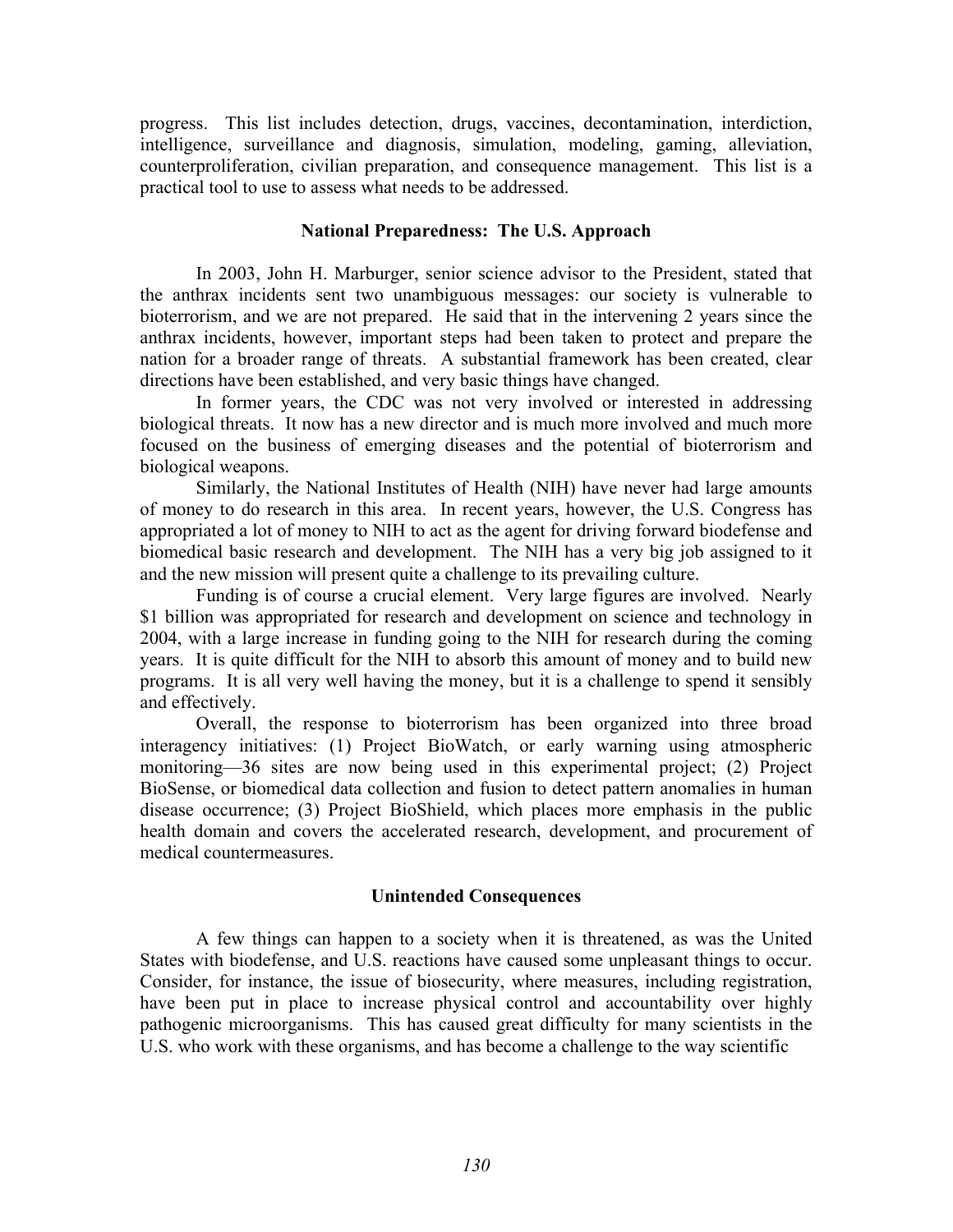pursuits have always been conducted. Scientists who once worked with microorganisms under little scrutiny, now face Draconian penalties if they make mistakes with paperwork or physical accounting procedures.

This also affects international cooperation. The United States and the United Kingdom have a history of close collaboration in this area. In both countries, even within government circles where the network of people doing research and development on "Select Agents" is small and very tight, shared projects have come under pressure because of these new rules. No one has yet solved this problem as we continue to crack a walnut. We must be very careful about how we implement protective rules without knowing the ramifications of our actions.

The question of the dual-use dilemma on misuse of technology for destructive purposes was addressed by the National Academies' Committee on Research Standards and Practices to Prevent the Destructive Application of Biotechnology.<sup>63</sup> How do we, as scientists and technologists, police ourselves against the kind of science that we think may be dangerous to our society? Can we indeed do this? When science poses danger to society, should it be confined to special sites, should the results be vetted before publication or should we abandon it altogether? These questions are very sensitive and are under debate.

#### **THE WIDER WORLD**

Out there is a big wide world in which some bad things are happening. The question of new and reemerging infectious diseases is now recognized as a rising global issue as well as a security threat. Infectious disease accounts for 25 percent of the deaths that occur annually worldwide. Since 1973, 20 well-known diseases have reemerged or spread geographically. More than 30 *new* diseases have been identified since that time. Tuberculosis (TB), malaria, and HIV/AIDS continue to surge. TB is likely to become the largest cause of death in the developing world by 2020.

In the United States, the price of public complacency about infectious disease is high. Annual infectious disease rates have doubled to more than 170,000 per year since 1980, and these figures are 3 years out of date. Four million Americans are Hepatitis C carriers, Influenza kills 30,000 Americans annually, and foodborne illnesses are in the millions, with 9,000 deaths per annum. Even in the U.S. TB has made a comeback and is still increasing. Highly virulent and antimicrobial-resistant pathogens are major sources of hospital-acquired infections, killing 14,000 patients annually. Interestingly, however, it took just five anthrax deaths to change behavior towards infectious disease in the United States.

#### **A SILVER LINING**

Despite these challenges, let me end on a note of optimism. One high profile incident of bioterrorism caused five deaths, drove U.S. society and its leaders to re-

<sup>63</sup> National Research Council. 2004. *Biotechnology Research in an Age of Terrorism,* National Academy Press, Washington, D.C.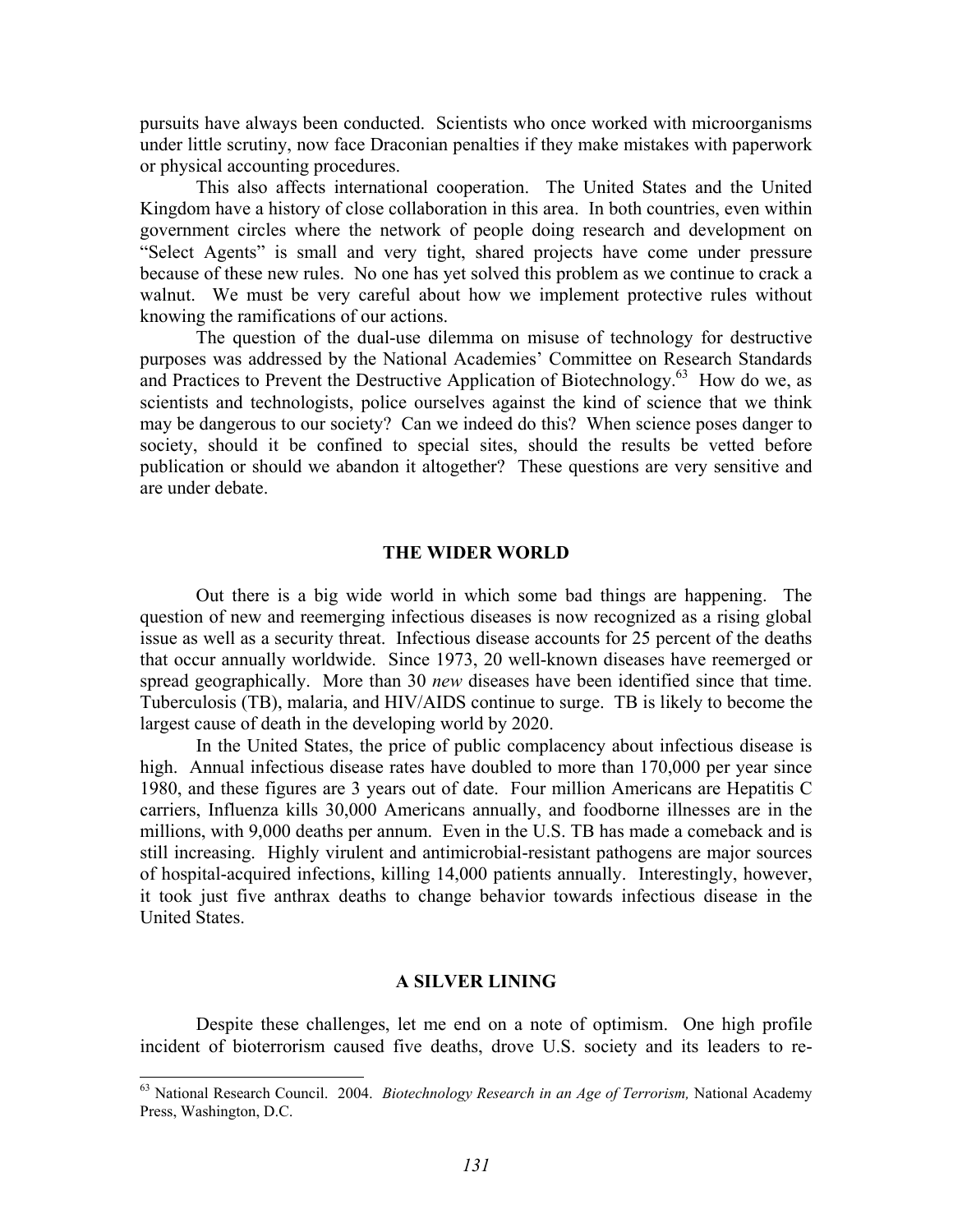examine the issues and focus on the problem of biowarfare and the related, but larger everyday problem of infectious disease. The complacency that is largely born of the era of antibiotics is slowly being rolled back. Already this new awareness has produced a better response to new challenges, such as Severe Acute Repertory Syndrome (SARS). Unquestionably, the CDC reacted in a much more publicly acceptable, professional, and speedy way in response to SARS when it was informed of the outbreak by the World Health Organization (WHO). The WHO, in turn, had picked up from its network what had happened when an infected Chinese gentleman moved into Vietnam with the disease. Clearly, the situation is improving, and people are less complacent.

#### **PAYING THE INSURANCE PREMIUMS**

Ultimately, these efforts are going to cost a lot of money, but I think this kind of expenditure is best viewed as paying insurance premiums. So, why pay insurance premiums? I believe in a defense strongly constructed in breadth and depth and openly declared. I applaud the way that the United States deals with biodefense in this respect. Its approach stands in contrast to the more secretive approach of the United Kingdom. There the view favors keeping plans secret, to be revealed only when necessary in response to an event. Actually I do not want the day of the event to come. I do not want the perpetrator to challenge my defenses. Rather, I believe it is better to show potential perpetrators what they are up against and use this as a deterrent.

Regarding bioweapons, we have no means of retaliation, and possibly no means of attribution. We have not even found the person or persons who sent the anthrax letters. We would not have caught the Rajneeshees had there not been a confession, and had the Aum Shinrikyo not been so inept, we would not have found them either. Defense is the only answer for us, especially since we are not in the business of biological retaliation. If there is a deliberate attack, of course, defense pays enormous dividends. It will ameliorate effects and minimize long-term damage. The defense systems that are proposed at the moment will not give us 100 percent protection, but then again no defensive system is 100 percent effective.

Unlike most other costly defensive or weapons programs, preparedness for bioterrorism will pay dividends everyday because it increases our ability to combat the growing hazards of "ordinary" infectious disease. Therefore, if we can deal with the very unpleasant and highly unlikely problem of weapons, at the same time we will help the people who have real, everyday needs for dealing with infectious diseases. By spending the money in one place, it will flow across to help in several other areas.

This is an area where science and technology will almost certainly prove decisive; in increasing the capability of society to ameliorate the effect of an attack or even to prevent such an attack from taking place by raising the bar of defense so high that adversaries look for more vulnerable targets. Because of the wealth of intellectual capability that India has to offer in the fields of biotechnology, engineering, and information science, prospects are good for creating fruitful partnerships between the United States and India in this sphere of endeavor.

I am not the world's greatest optimist, but on this occasion, I think that *together* we have a chance to make a difference where it counts.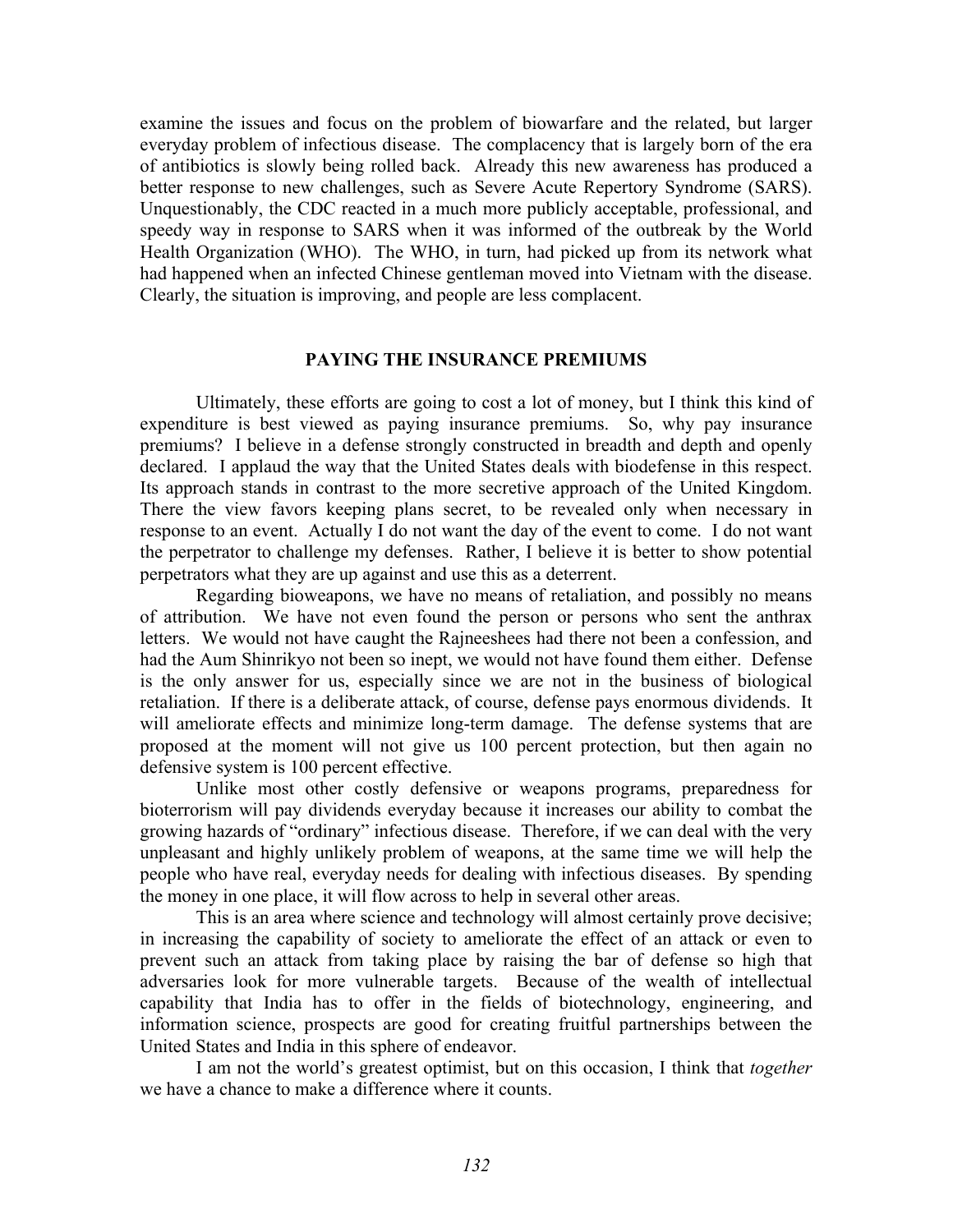# **Discussion of Biology and Agriculture Terrorist Threats**

### *S. Gopal and Jonathan Pollack, Discussion Moderators*

S. Gopal, a discussion moderator, asked why terrorists should resort to bioterrorism against humans, animals, and plants. First, the advantage of bioterrorism is its cost-effectiveness compared with other forms of weapons of mass destruction (WMD). In one study the cost per casualty was assessed to be \$2,800 for atomic weapons and \$600 for conventional and chemical weapons, whereas the same study assessed the cost per casualty of using biological toxins and bioterrorism to be about \$1. Another study says that, when delivered properly, the quantity of butolinum toxin needed to kill 10 people is as small as a dot of an "i". If this is so, obviously there is a tremendous advantage to bioterrorism, which is sometimes called the poor man's atomic bomb. Second, bioterrorist weapons are easy to produce. Again, according to one study, a biological arsenal could perhaps be built with \$10,000 worth of equipment in a 15′ x 15′ room with gear no more sophisticated than a fermenter and a protein-based culture, and to protect the producer, a gas mask.

How effective will bioterrorism be? We must distinguish between the use of this weapon in developed countries and in developing countries.

Bioterrorism can be used against humans, and it can be spread through air or water or introduced in the food supply from the farm to the table. It can be used against livestock and animals, essentially to break the economy and create scarcity, and consequently demoralization and panic in the society. Third, agricultural pathogens can be introduced to decrease crop production, including cash crop production, and to disrupt the economy.

Terrorists using these methods need not be Islamic fundamentalists; they could be political or religious terrorists fighting against the state. Business competitors have used terrorism to ruin the business of their rivals. Cult groups, such as the Rajneeshee, could use it for revenge against individuals, companies, or the state. In the United States there have been one or two such cases. In 2003, a supermarket worker was caught introducing insecticides containing nicotine into beef.

All this is terrorism, though we tend to think that terrorism is practiced by people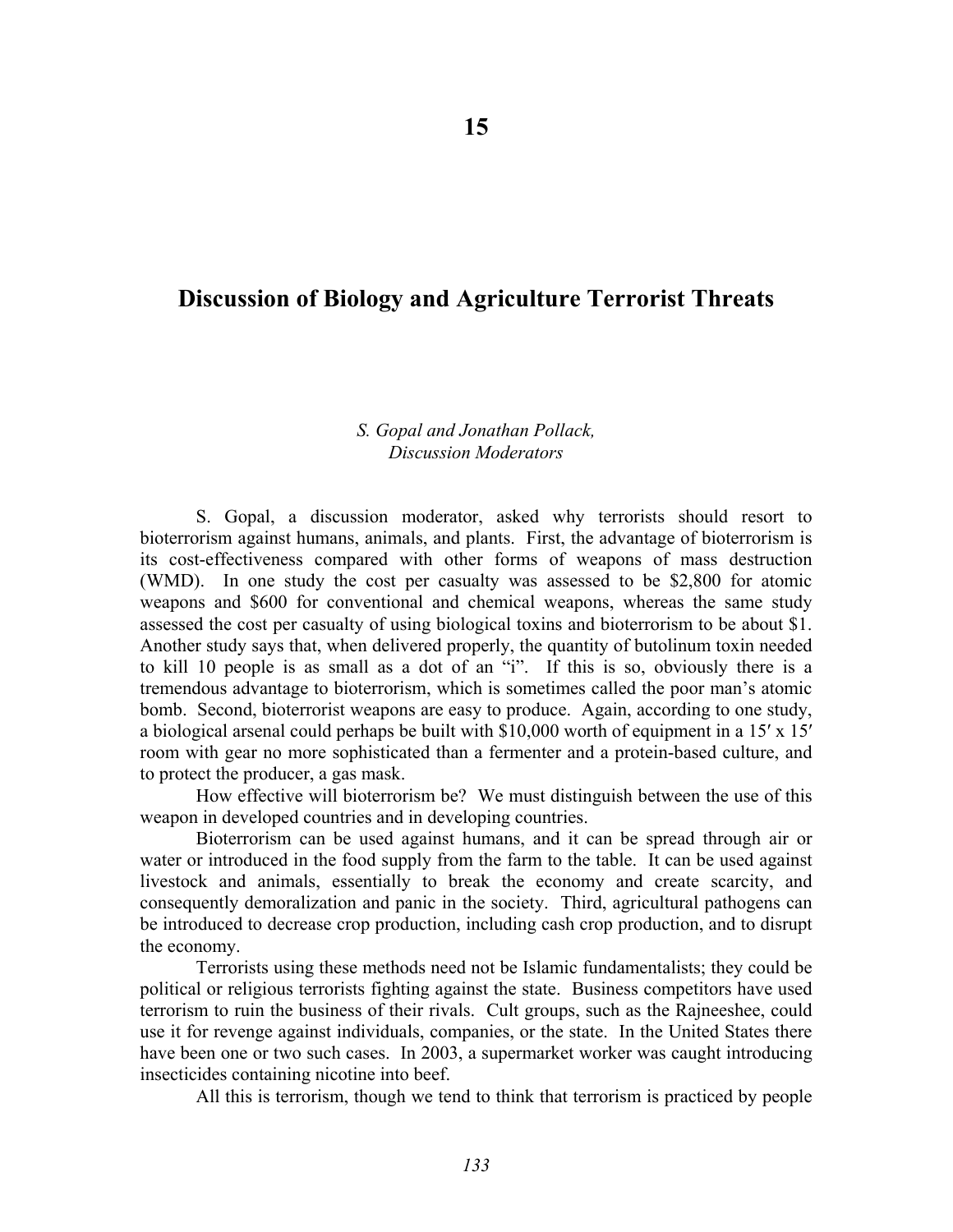of certain ethnicities or religions. It could even be state sponsored against another state, to hurt another state's economy or agriculture. Apart from decreasing food production, there is also the enormous economic cost of the recovery process, recycling food, and cleaning up the contamination. In bioterrorism against humans, one of the most feared events would be the return of smallpox. Though the World Health Organization (WHO) has declared the world free of smallpox, there are still lingering suspicions that strains of smallpox are being held for experiments. As long as something exists, there is always the chance of it showing up in the population.

Of course, there has been a lot of publicity about the danger of anthrax. Anthrax does not spread from individual to individual, and in fact, in India, anthrax exists. We have been dealing with it and there has been no panic. There are many areas where farmers know exactly where the cattle should not graze, because of anthrax-infested areas.

Acquiring or producing a very virulent pathogen is also much more difficult. This would involve access to biological scientists by terrorist groups. Aum Shinrikyo tried but failed to get the Ebola virus. It may be easier, however, to introduce anticrop fungal diseases and so forth. Assuming that these are all being done, what is the time frame in which the effect is seen? Is the terrorist willing to wait for the time frame, especially in the agricultural field? With a good monitoring mechanism, is it not possible to detect it early and take countermeasures?

These pests and strains do not recognize international borders. We have had a case of a virus affecting chicken coming from Israel, noticed in Pakistan, eventually ending up in southern India. In such cases, Gopal noted, he did not believe that any rightthinking state would intentionally indulge in this kind of activity because it can boomerang. With basic monitoring mechanisms and a well-established public health policy, this is a controllable problem. What has however been a dangerous trend in the past has been that commercial damage is tried by both state and nonstate terrorists. In 1979 Palestinian terrorists introduced mercury into Israeli oranges, which caused a tremendous problem, and in 1981 the Liberation Tigers of Tamil Eelam (LTTE) threatened to contaminate Sri Lankan tea with cyanide.

Gopal felt that bioterrorism and agricultural terrorism should be considered more from the perspective of economic damage than from that of individual damage or harm. The economic damage will be great regardless of the source of the attack, and it will be difficult to trace the source of the attack.

In agricultural terrorism we should be able to use even existing technologies such as satellite imagery and aerial imagery, and even proper monitoring by the concerned agricultural departments, to notice early enough that there is a problem in a particular area and react quickly.

Another form of bioterrorism, apart from using pathogens, could be to introduce noxious weeds; this has been a problem in India. Specifically, there was a parthenium problem in India, and it is still a problem in many places where the parthenium was not indigenous to the country. It was suspected to have come from imported food grains, and now it occupies acres and acres of land and is dangerous, and it is creating a lot of problems for humans. It is possible to weed it out, but at a high price.

This is not a kind of terrorism that is impossible to control if technologies are in place. For example, a good public health administration system throughout the country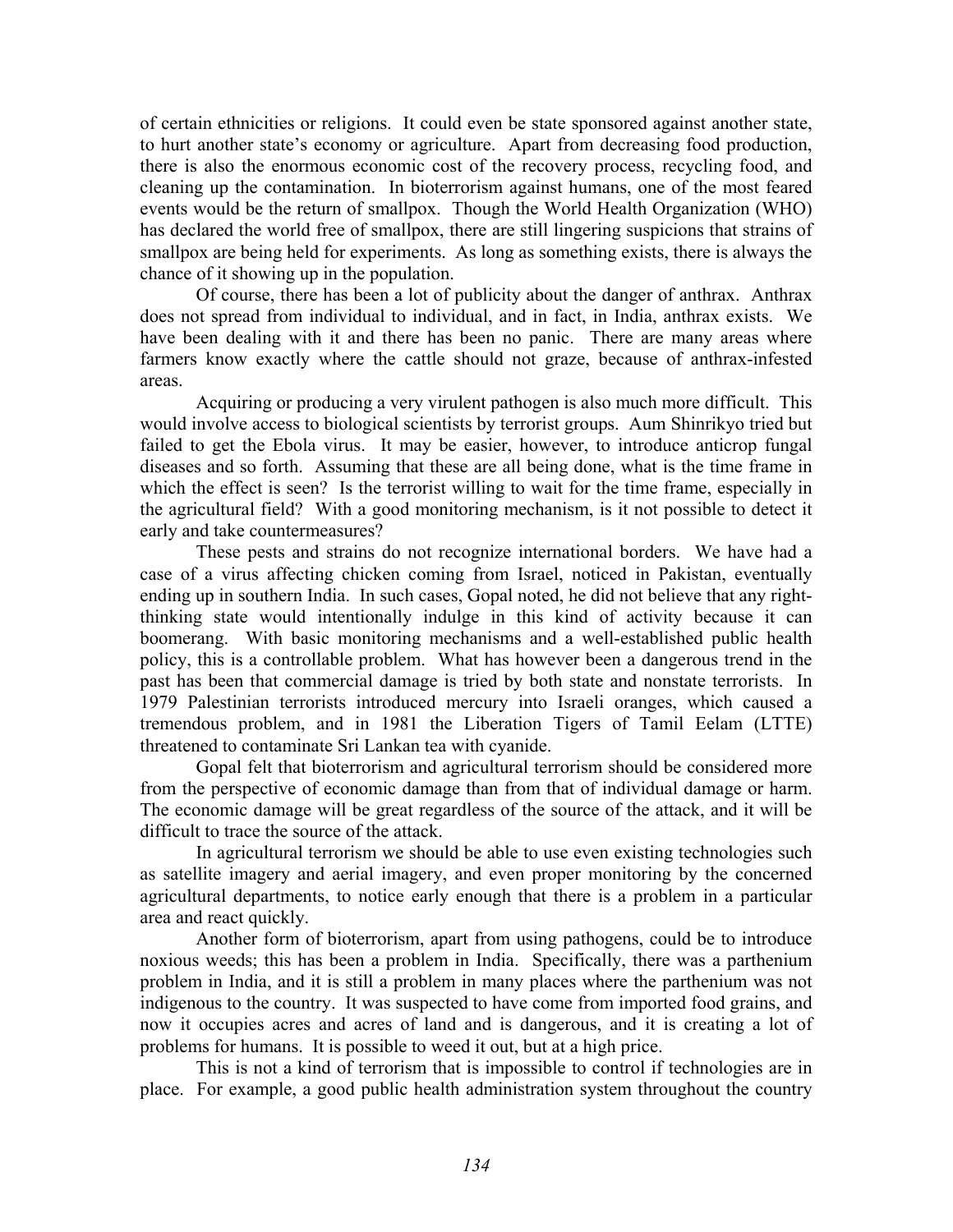with a network, which is connected not only with their own offices but also with individual veterinary doctors, veterinary hospitals, agricultural institutions, and even village cooperatives, would make it possible to know at once that a problem is developing. We could then deploy all available technologies to contain and eliminate it. At the same time we have to take notice of the degree of likeliness of an attack, because the economic costs may be very high. The technology required is networking, monitoring, and the provisioning of antibodies, which can take care of the problem if it arises.

Jonathan Pollack's response noted the danger of allowing the phrase "countering terrorism" to be a catchall for the world's ills. Both analytically and as a public policy issue the term is not useful even if there may be ways in which the expenditure of money may yield important and beneficial results. Pollack noted that the presentations spanned the problems that we see both in advanced industrial economies and in predominantly agricultural economies, as is India, even with its significant industrial advancement. Indeed, it highlights looking back to the title of the National Academies' report, which appropriately emphasized "making the nation safer"—not safe but safer. A theme for the kind of collaboration that we would want to see between India and the United States would be, ambitiously, how one makes the world safer.

Pollack agreed that the examples provided by the presenters offer fertile ground for discussion, but he warned that we are dealing both literally and figuratively with a very different species of threat, something for which we are not well organized collectively to counteract. This may require very different models of international security collaboration, as terrorism is a method of warfare, or a particular way of using violence, presumably for different kinds of effects. The difficulty, of course, is that effective countermeasures for one type of terrorism are not necessarily effective for other types, and as Christopher Davis noted, in some cases the term weapons of mass destruction (WMD) is a misnomer. Pollack suggested that it was Vannevar Bush who first used the term in a memorandum to President Dwight D. Eisenhower about 50 years ago. WMD as a term has been expropriated for a variety of purposes; we are most focused on the incredible destructive capability of nuclear weapons, rather than the challenges that were discussed in this panel, although Pollack agreed that both presentations showed ways in which biological threats could entail mayhem of incalculable scale. Even so, given the very particular character of some of these biological threats, because causality is highly problematic and the effects can be delayed, it may be very difficult to conceive of and cope with this problem, at least in the way we deal with specific incidents.

Similarly, what struck Pollack in some of the examples provided in both presentations was that the relevant examples tended to occur within societies rather than on a transnational basis. Further, Pollack asked, if some kinds of terrorist attacks are indeed so feasible, why have we not seen more of them—does this suggest that such incidents and activities have been foiled? In Pollack's view, most of what we must deal with in these realms is in the core competencies of different terrorist groups. They do very well at shooting people or blowing them up; they do not seem to have core competence in wielding weapons of mass destruction.

Pollack also pointed out that we do not live in a world of boundless resources, and we have to grapple with questions of allocating our effort to the areas where we can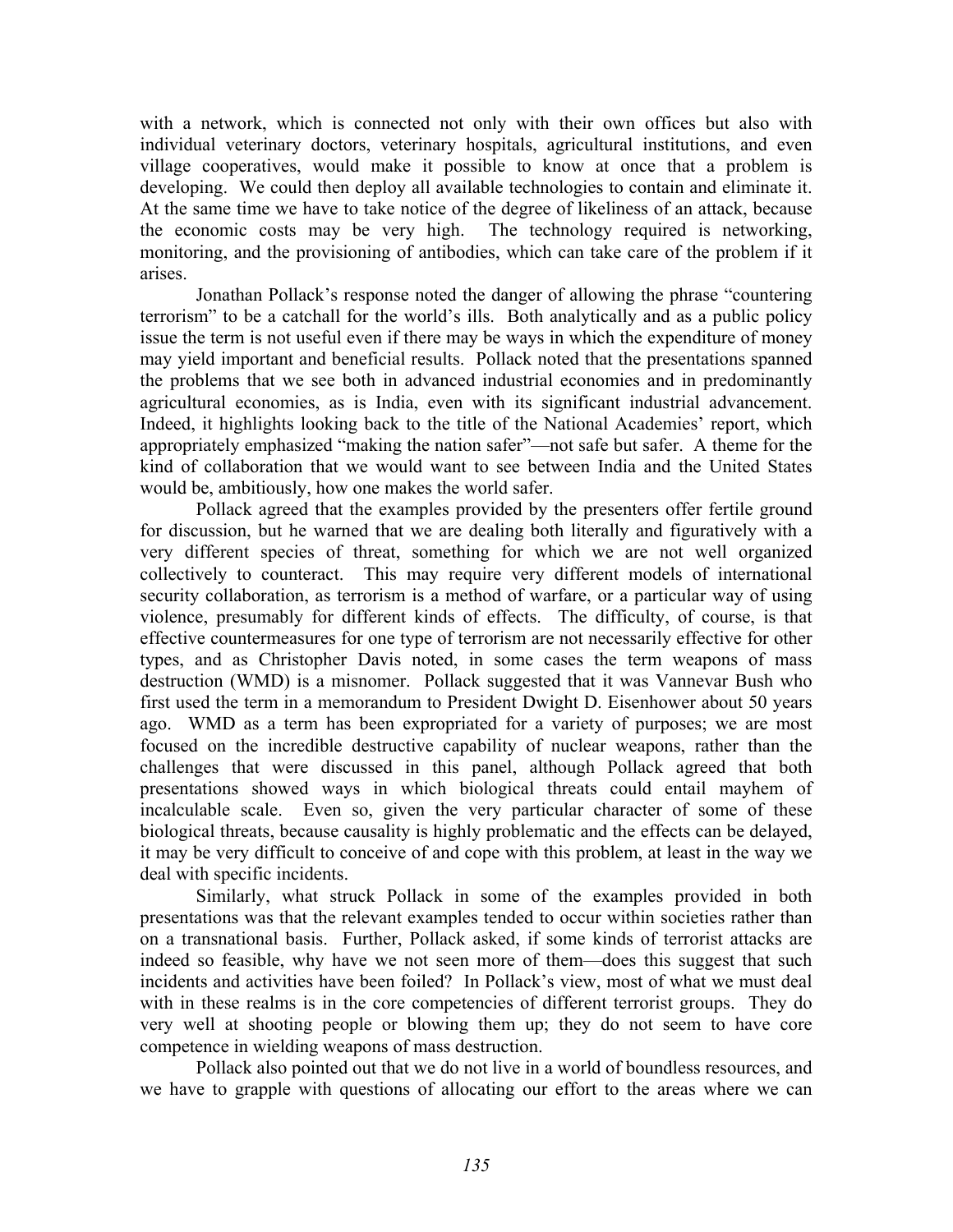achieve the most beneficial results. Pollack's final comment on Davis's presentation was that we do need to be aware that our heightened awareness about biological attacks stems from the anthrax incidents. Had they not taken place, it is doubtful whether we would have seen a renewed interest in infectious diseases in the United States and elsewhere in the developing world. He suggested that we need to seize this opportunity to expand research on such issues even if it takes us well beyond issues of terrorism.

Turning to Kalyan Banerjee's presentation, Pollack suggested that we need to know more about what the political effects of bioterrorism might be on a vulnerable, predominantly agricultural, economy such as India's. Pollack noted that most instances of famine, and the use of food as a political weapon, were politically induced within various societies, often inflicted on the populations of those societies by the people who claim to lead them. Some examples of this include the extraordinary famine in China after the Great Leap Forward (1959-1961), where perhaps as many as 30 million people died, and the North Korean famine in the mid-1990s, when perhaps as many as 1 to 2 million people (or approximately 5 to10 percent of North Korea's population) died. Other examples of state-induced famine or biological disaster are evident in Africa. So often the villain is from within; we have to remember this as we search for effective ways to deal with these looming crises.

In the subsequent discussion, Vijay Chandru touched on two points: the issue of public-private partnership cooperation in the U.S.-India context, and India's capacity to respond to threat. He pointed out that his own (Indian) biotech company has investments from Goldman Sachs and several U.S. funds, but is also supported by the Indian government through soft loans and research and development money from agencies such as the New Millennium Initiative of Council of Scientific and Industrial Research (CSIR), the Technology Development Board, and the World Bank fund through ICICI.<sup>64</sup> Private companies have already transcended national boundaries, and his company has U.S. board members and maintains a branch office in San Francisco.

In addressing the problem of real-time diagnostics for infectious diseases, Chandru noted that Indian technical and scientific capabilities to build such a system already exist. The idea here, of course, is that there are viral and bacterial infections and various strains of these infections and mutations, and we need to be able to diagnose very quickly. High-throughput technologies such as microarrays and polymerase chain reactions (PCRs) are certainly most appropriate for doing this. However, in designing these microarrays, since these are DNA-based technologies, informatics are heavily involved in looking at the genome sequences and selecting the right representative oligonucleotides, and so forth. The agencies in India that Chandru had interacted with, and that might be helpful, include the Institute for Genomics and Integrated Biology based in Delhi. The institute possesses the sequonome mass array system that can be used for rapid sequencing. They also do spotting of microarrays and PCR. He noted the existence of other groups, such as the Center for DNA Fingerprinting in Hyderabad, which is also a candidate for collaboration, just as there may be similar collaborative projects in the United States. Chandru suggested that it would be useful to bring these teams together.

He referred to a case study of upper respiratory viruses that Strand Genomics Ltd.

 $\overline{a}$ 

<sup>&</sup>lt;sup>64</sup> The Industrial Credit and Investment Corporation of India Limited (ICICI) was incorporated at the initiative of the World Bank in 1955.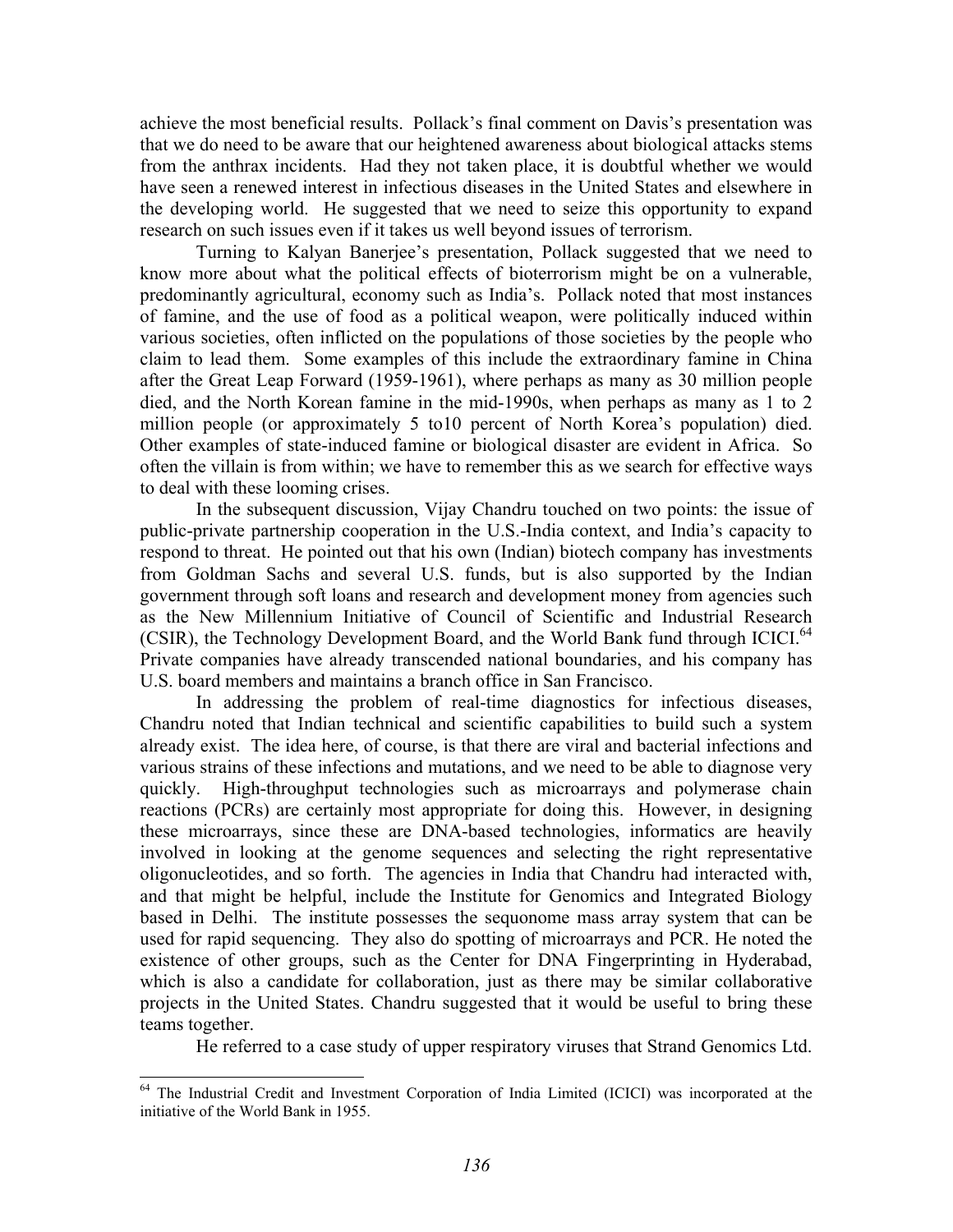had conducted by looking at essentially the whole genomes of various viruses and viral pathogens and developing a diagnostic array that could distinguish, that is, look for specificity but also look for conservation across genera. Because of mutation problems, we want to be able to identify at least the genera from which a particular viral pathogen comes. In one case, Chandru's company has designed a virtual microarray and runs a simulator of hybridization including all the thermodynamics of hybridization in the background. It is possible to submit a sequence, and this virtual microarray will light up, indicating from which particular virus strain this may come. Chandru noted that this information is available on the company's Web site, the database is public, available from the WHO, and various groups in Singapore use the technology. These capabilities are in India and are available for cooperative projects.

Lewis Branscomb asked about the relationship between infectious pathogens and chemical toxins that might be used in terrorism, since both share a common set of features, one of which is the need for a distribution system to distribute the weapon. He added that serious thought ought to be given to the various systems in society through which either pathogens or chemicals might be distributed to a very large number of people in such a short time because it might be impossible to shut the distribution system down in time. Branscomb pointed out that this was a feature of the anthrax attack, because the letters in the mail were contaminating one another and the authorities did not know how many there were. If someone in a factory manufacturing postage stamps were able to contaminate one day's production of stamps, there would be a significant effect, especially if the stamps had to be licked. In this particular case, because stamps come from one place, it would be relatively easy to implement a set of controls and tests, but with newspaper delivery, or the distribution of bills by banks, and other examples, it would not be that simple.

K. Santhanam made four observations regarding agricultural terrorism. First, in his view, agroterrorism could amount to economic warfare and it may affect an economy, and he would treat it differently than terrorism associated with the chemical industry or agriculture. Santhanam submitted that terrorism affecting the economy of a country, and its trade and commerce, fell into another important category. For instance, prawns that were exported from India to Australia were claimed to have salmonella. Sales declined and prawn exports from India to other parts of the world, especially from Goa and Orissa, and some parts of Tamil Nadu, were affected. There might have been commercial reasons behind the scare.

As for the leakage of chemical, biological, and nuclear materials and agents out of the former Soviet Union to other places, we have been told that there are no problems. There was a CBS *60 Minutes* story describing an ampoule containing a biological agent that someone had acquired in the Pakistani city of Quetta—weaponization had occurred. Santhanam asked how we would respond to a major source of leakage and seepage, not just of agents, but potentially of technologies as well.

Santhanam's third comment referred to Project BioWatch, which was mentioned by Christopher Davis. His view was that the thief has to be halted before reaching the intended target, and therefore international cooperation of a very high order is required to keep this dangerous material from getting into the atmosphere of a small town in the United States. Regretfully, Santhanam pointed out, the trends are otherwise, and attempts to make the 1972 Biological and Toxic Weapons Convention (BWC) stronger and more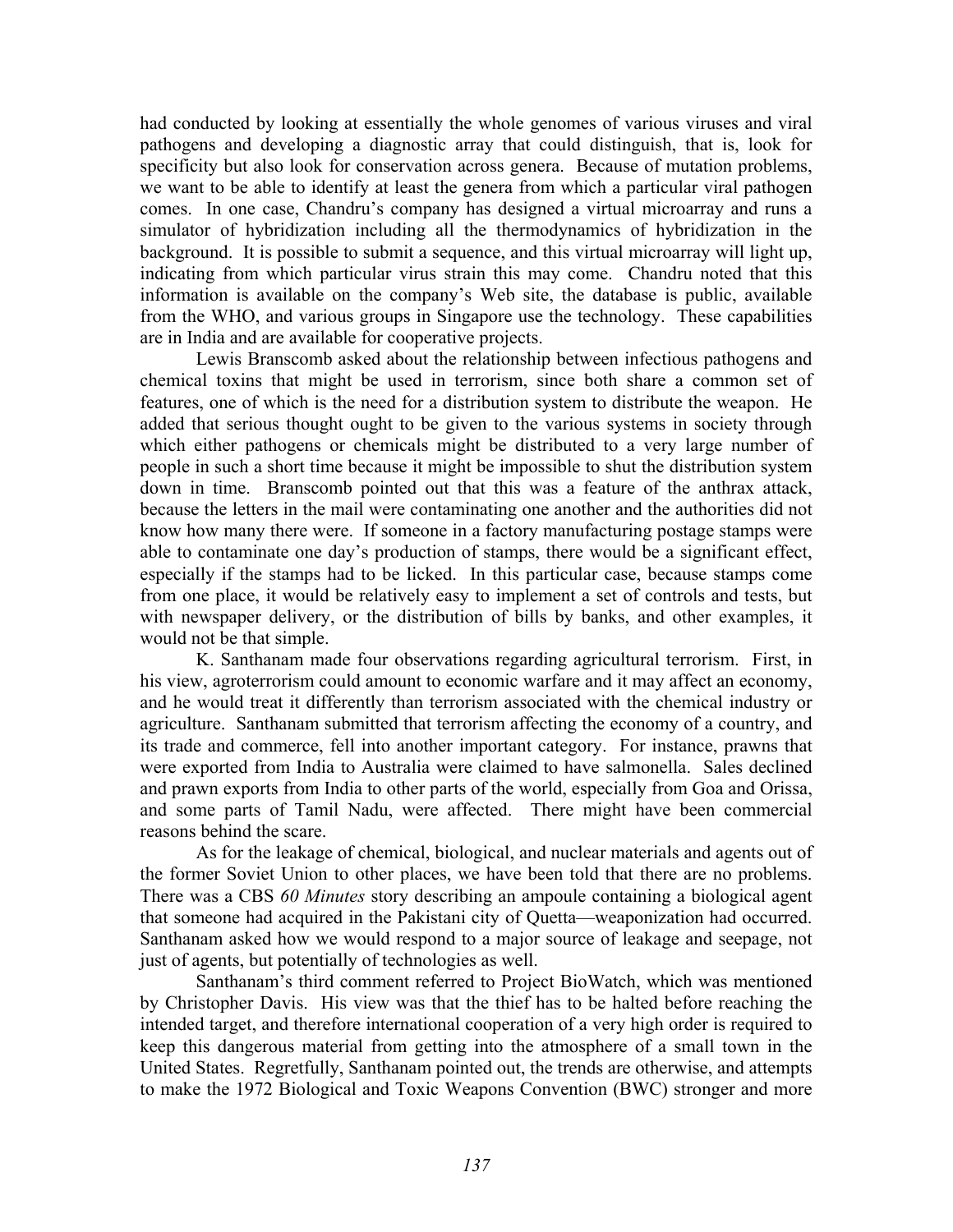enforceable were systematically frustrated, given lower priority in U.S. diplomacy because it might have had an impact on the U.S. pharmaceutical biotech industries.

Finally, Santhanam discussed cases where a planned attack might be disguised as an act of nature. There was an early U.S. program of weather modification, which was aimed at the Cuban sugar crop. The success or failure of this kind of cloud rustling is less relevant than it being imagined; also, he noted, the scale of disturbance noted in the Convention on the Prohibition of Military or Any Other Hostile Use of Environmental Modification Techniques was left delightfully vague. There is also the example of footand-mouth disease in Taiwan, where they are convinced that this was actually exported by China to cripple Taiwan.

In his response, Davis agreed that the Taiwan case was extremely suspicious, wiping out Taiwan's entire pork industry (and they were the main pork producers for the entire region). The variant came from China and yet we still cannot prove that it was deliberately transported to Taiwan.

As for Santhanam's comment on BioWatch and the BWC, Davis suggested that while international cooperation is needed, the BioWatch system is the first ever established and is still in an early stage (it has 36 sites now). Davis explained that the BWC was connected closely with politics at the highest level, and that in his judgment there seems to be no way of getting all of the concerned parties to agree on a convention that actually makes sense and is enforceable. He knew of no one who had a good idea on how to solve the political impasse; there is a basic unwillingness of countries to allow teams from abroad to walk in and inspect their facilities.

Santhanam then suggested that if the United States felt the need for a new nuclear materials proliferation security initiative (PSI), then he was sure that it would be enlarged to chemical and biological as well, including seizure of ships on the high seas. This would certainly be outside the BWC, but what we might see is a PSI of like-minded countries, with Britain in the forefront. The radius of the circle may be enlarged, but still it will be a "little club" approach, and less effective than a larger internationally agreed approach to such problems well before they reach the U.S. mainland.

In his closing remarks, Banerjee commented on surveillance of potential agricultural or human diseases, stating that it has to be done on a global level, sharing data. Without that, he doubted that much could be achieved in the prevention of terrorism or warfare using biological weapons.

Banerjee also suggested that there ought to be a national serum bank system, where serum and blood samples taken from throughout the country may be stored and tested for the presence of a virus or disease. It would serve as a baseline to determine if detected disease was new or old.

As for Santhanam's comments on the BWC verification protocol, he noted that there had been vigorous protests against it, bringing the BWC close to a standstill. These protests are partly justified for corporate business interests, yet a lot can be done in situ without taking any material or property outside. There is no reason why in situ verification cannot be done, so that nothing leaves the system of a particular corporate organization.

Banerjee concluded by discussing the possible use of corporate groups to manipulate the agricultural production of a country. That problem has to be solved, he emphasized; it cannot be evaded by saying that this is important to free enterprise. Free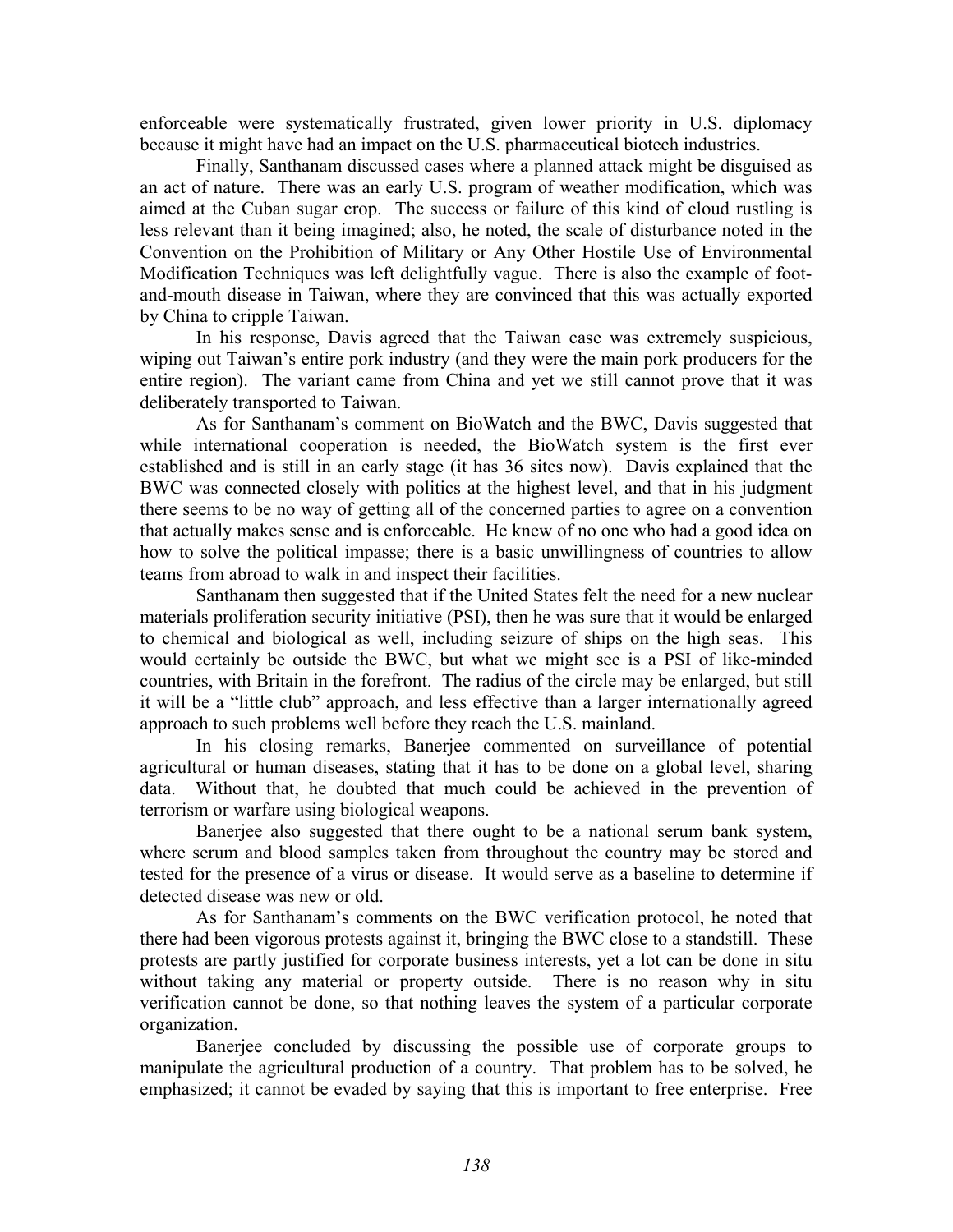enterprise yes, but free enterprise to squeeze others is not acceptable. Banerjee summarized his view with the aphorism, "corporate business corrupts and consumer corporate business corrupts consummately."

In the final remark of this discussion on bioterrorism, Rose Gottemoeller expressed her agreement with Santhanam's concern about the PSI tending toward a clublike arrangement; she noted that there were many in the George W. Bush administration who were highly resistant to legal mechanisms of various kinds, particularly on a multilateral basis, and preferred informally articulated arrangements. In Gottemoeller's view, they have realized that the PSI needs some legal underpinnings, and they are looking at drug interdiction as one model; furthermore, there are already legal arrangements in place, in the context of the International Maritime Organization, for interdiction-related issues. Of course, she concluded, having adequate intelligence capabilities in place for interdiction is as important as developing a legal underpinning for the PSI.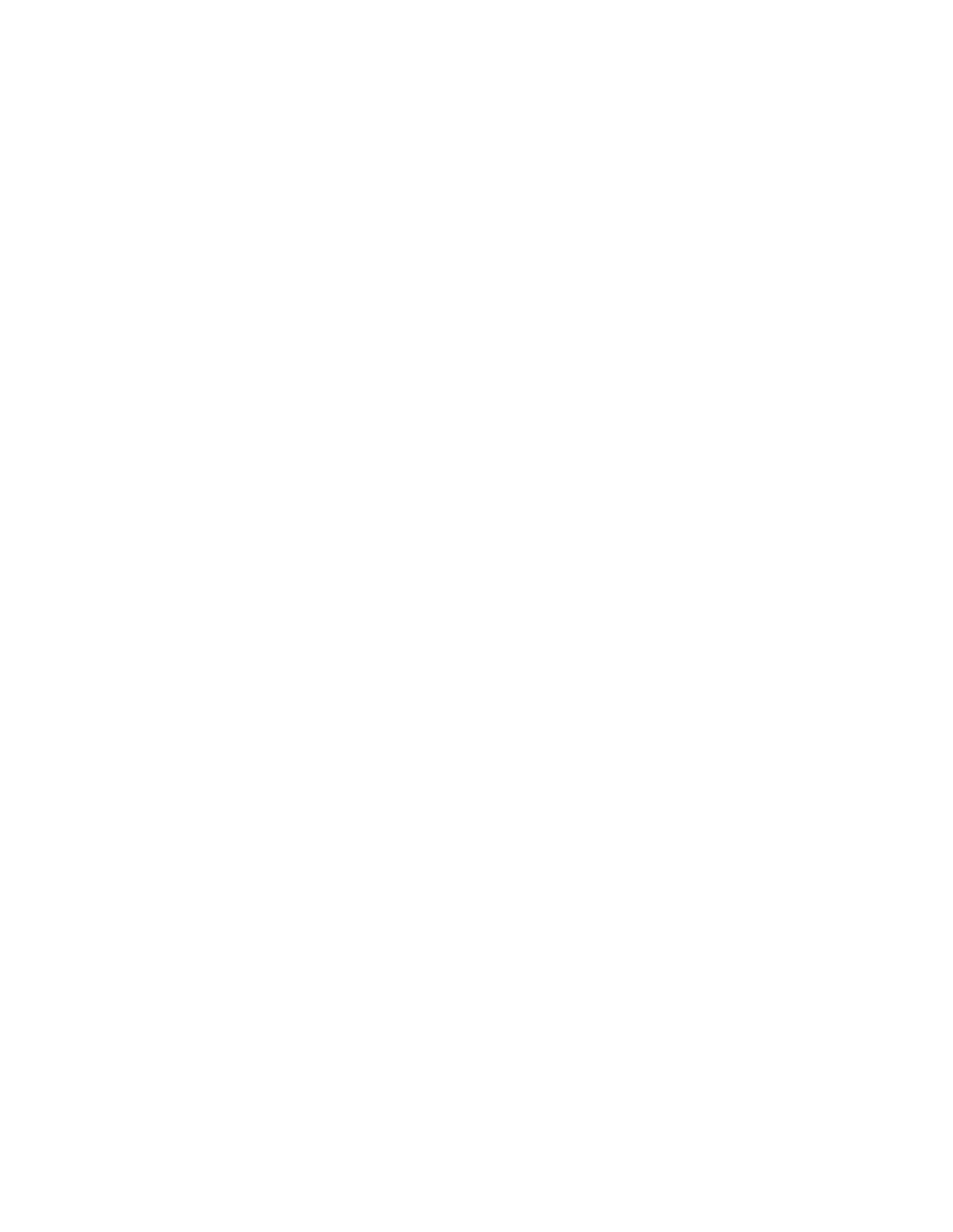**16** 

# **Why Should India and the United States Cooperate?**

#### *K. Santhanam*

The question, in my opinion, is not why the two countries should cooperate. Rather, it is one of whether India and the United States can afford *not* to cooperate on counterterrorism.

My response to this question is simple. It is necessary for two main reasons. First, do not ask who will be affected by terrorism; know that you will be. It is true that terrorism ultimately affects everyone, but it is especially true for open and pluralistic nations, such as India and the United States, that follow a secular and democratic system of governance and accommodate political dissent. These nations constitute a vulnerable "special community."

Second, to tackle and subdue terrorism in its allotropic modifications, there is a need to share knowledge and experience in different phases, ranging from detection to deterrence and destruction of terrorist organizations.

#### **PARAMETERS FOR INDO-U.S. STRATEGIC COOPERATION**

What parameters should be considered in an effort to establish strategic cooperation between India and the United States on counterterrorism? Do these conditions exist today?

To my mind, the first parameter is the convergence of perceptions about terrorism and terrorist organizations. This convergence need not be full or absolute, but at a minimum, core perceptions should be fully shared. Thereafter, the extent to which cooperation takes place and the way it takes place will depend on the degree of shared perceptions.

The second parameter is mutual benefit. It would be very useful to have mutually agreed-upon "benefit metrics." These would be used to assess the utility of the cooperation and for its persuasive defense. If cooperation is a one-way street and benefits only one party, then its future is unlikely to be very strong.

Third, if cooperation is considered vital and of mutual benefit, it needs to be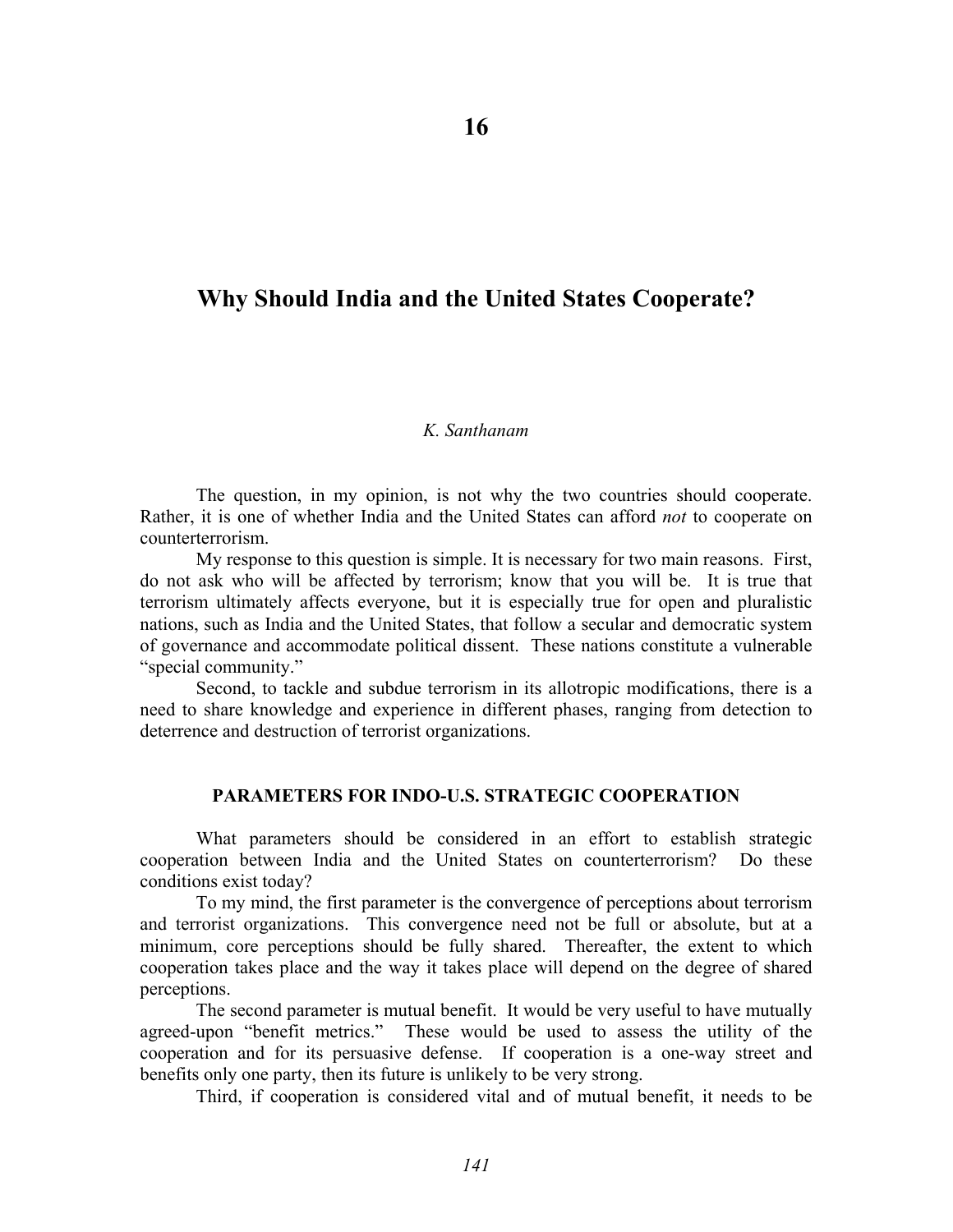safeguarded from unilateral termination by the United States because of extraneous considerations. Recent Indo-U.S. history is replete with examples of unilateral action by the United States, and it would be imprudent not to draw lessons from these examples. A successful global strategy against terrorism requires stability and the continuity of cooperative efforts that are bilateral, regional, and multilateral. If cooperation is ever halted through mutual consent, both parties will have residual responsibilities, such as the nondisclosure of shared data, information, and technology to third parties.

Terrorism is becoming more high tech than in the past. Correspondingly, more contemporary tools, techniques, and systems have to be developed and deployed to combat terrorism. These need to be sold to Indian agencies as part of a normal transaction between the two governments. This would be the fourth parameter, and one that has a strong bearing on the theme of this seminar.

It is necessary to mention that strategic cooperation in counterterrorism would be just one element, albeit new and relevant, in bilateral affairs. It is inevitable therefore, that progress in this area of cooperation would be reviewed in the overall context of bilateral ties between the two nations. The fifth parameter is the idea that cooperation should not be held hostage to the overall state of bilateral relations. Bilateral relations have witnessed highs and lows in the last 50 years, and this is inevitable.

#### **A FIRST-ORDER PARAMETER FIT**

Assuming that these parameters are adequate for a first-order assessment, what is the degree of compatibility between India and the United States?

Regarding the first parameter of shared perceptions, there is some convergence, especially after the attacks of September 11, 2001. Nonetheless, the level of convergence does not appear to be enough. The United States has raised counterterrorism to the level of a new "exclusivist religion" and has singled out al Qaeda as its target. India, on the other hand, is more bothered by militant tanzeems organizations operating from across the border in Jammu and Kashmir and, occasionally, from other countries. Contacts between al Qaeda and tanzeems in India do not appear to be strong, although Osama bin Laden has mentioned Kashmir along with Palestine and Chechnya in several vague statements.

India does not, and ought not, consider Muslims, in India and abroad, to be terrorists. India also refrains from U.S.-style racial or religious profiling because of its undesirable effect on the country's composite polity and culture. Indeed, until September 11, 2001, scarred the homeland and psyche, U.S. appreciation of, and sensitivity to, terrorist incidents in other countries was weak. Further, U.S. geopolitics and the shortsighted highlighting of fundamentalist-extremist groups such as the Taliban have generated very valid cynicism in India. Dragon seeds were sown in the subcontinent by the United States, but their second- and third-order consequences were ignored. The irony of U.S. support to General Musharraf, a man who tries to stay in favor with both sides, is not lost in India. The priorities of India and the United States, therefore, appear to be quite different, even now.

U.S. policy is strongly perceived by Muslim nations, at the elite and mass levels, as one of singling out Islam. The fact is that many South Asian and Southeast Asian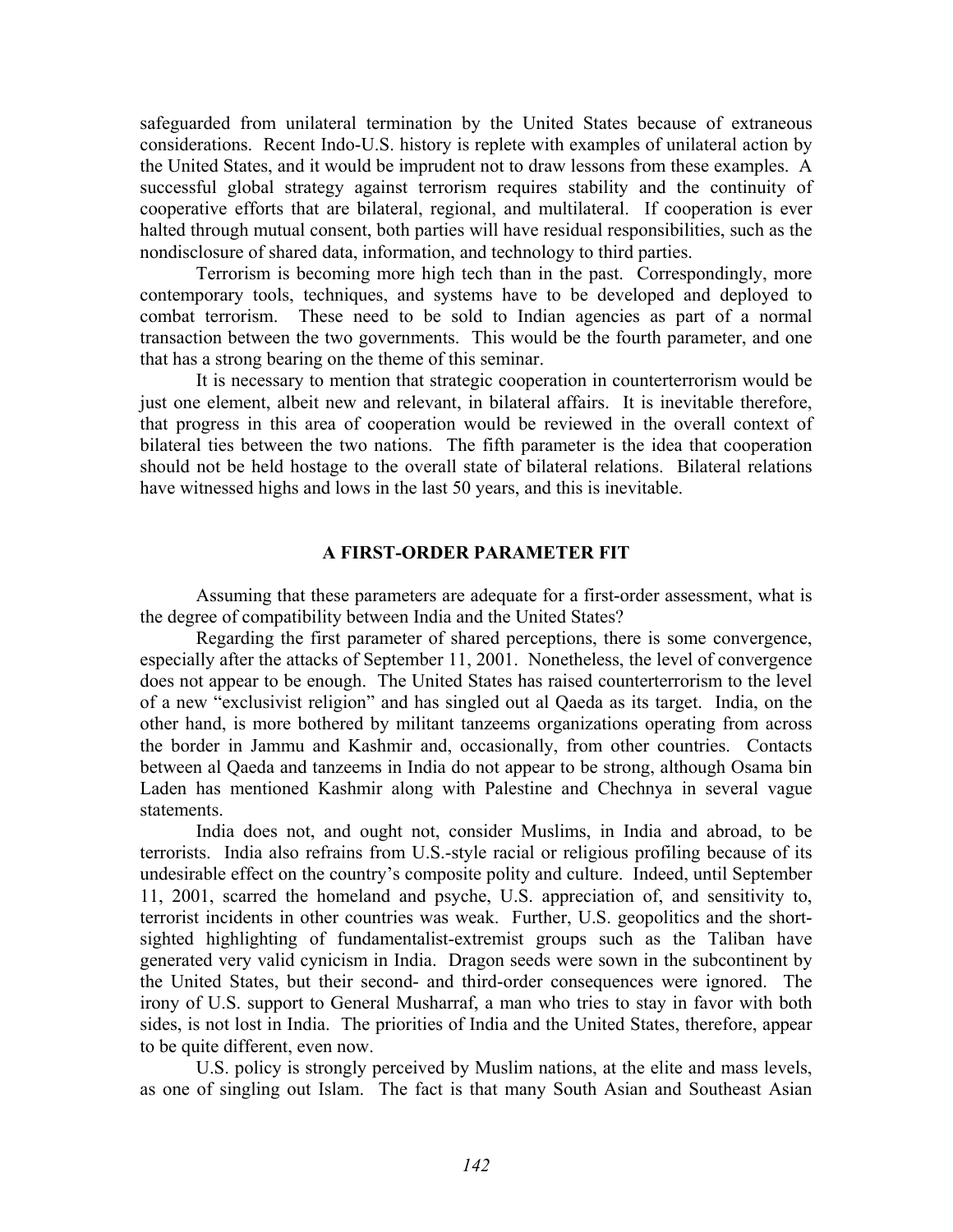countries have significant Muslim populations. Muslims in these countries practice a milder and more accommodative version of Islam than is practiced by their counterparts in countries in the Persian Gulf and West Asia. It may be conceded that there is a fringe element of militant extremists in some South and Southeast Asian countries that deserves to be handled carefully, as it has in the past. It must also be conceded, in the same breath, that fringe groups exist in Christianity, Judaism, and some other religions as well. Perhaps the degree of intolerant behavior by these groups is lower, but they indisputably exist. Here again, India and the United States have some points of divergence both in form and in content. These may get in the way of full-fledged strategic cooperation.

Against this background, it may be unrealistic to hope for a higher level of convergence in perceptions between India and the United States. The fit is not tight, it is loose.

In the Indian context, the second parameter of mutual benefit also appears to be a loose fit. In the tidal wave of sympathy after September 11, 2001, many countries, including India, shared an unprecedented amount of normally classified data and information with the United States. There have been indications, if not intimations, that the benefit from this was one-sided and in favor of the United States. Correspondingly, there is reason to believe that the magnitude and direction of information sharing between the United States and other countries have decreased in the post-September 11, 2001, period. This may be due in part to inertia caused by the massive overhaul of the U.S. bureaucracy, its institutional infirmities, and its procedures, but only partly.

Concerning the third parameter, suffice it to say that the United States as a collective entity ought to make up its mind. This is difficult in the best of circumstances, given the nature of its politics, congressional oversight, activist lobbies, bureaucratic infighting, and an overactive media with its own short-term interests. Sometimes, the priorities of presidential administrations shift. When agreements between the United States and other countries are terminated, one constituency or another is blamed, sometimes quite conveniently. This leads to avoidable erosion of international confidence in bilateral arrangements with the United States. There is a clear and present danger in the reliability of the United States. This problem can be addressed only in and by the United States. Strategic cooperation between the United States and India would, thus, depend on U.S. reliability and credibility.

Regarding the fourth parameter, it is possible and permissible to envision twoway advanced technology and system flows (also referred to as high-tech commerce) between India and the United States in research and development, technology development, prototype evaluation, and free-flow production that are mutually beneficial. However, the legacy of U.S. laws and regulations do not inspire confidence that such science and technology cooperation for counterterrorism would bear fruit.

The fifth parameter is the pursuit of common goals in an area that could be encouraged by both countries, as worked out by professionals of a community in India and the United States at an unofficial level. These professionals could quantify how the cooperative efforts are mutually beneficial, and this may be acknowledged by government officials up to a point. Inevitably, others will step in who have the responsibility of calibrating these cooperative efforts within the overall context of bilateral relations. This calibration involves birds of passage in the diplomatic establishment and the political apparatus in both countries. Realistically, progress in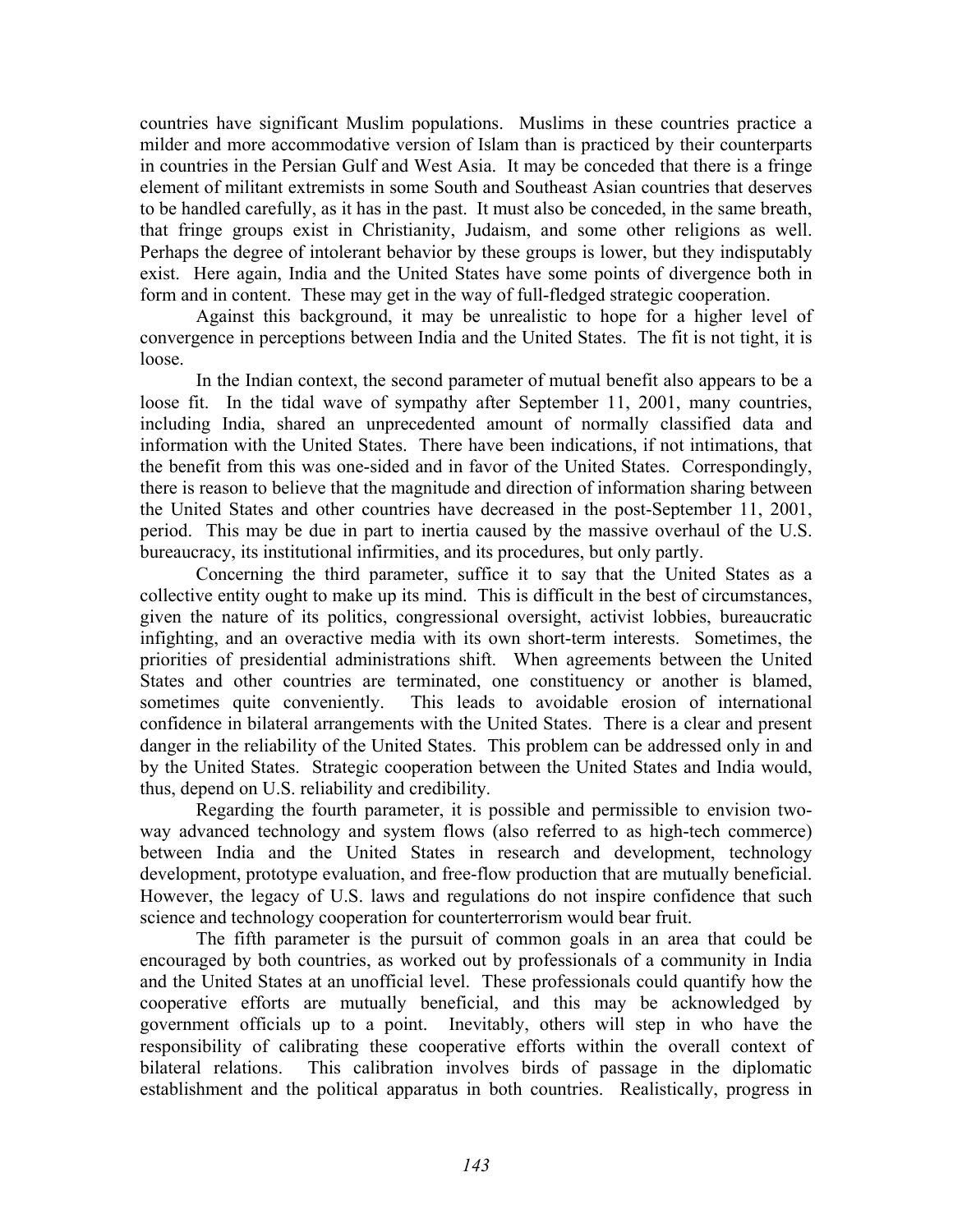overall Indo-U.S. bilateral relations may contribute to cooperation in counterterrorism only at the tactical level.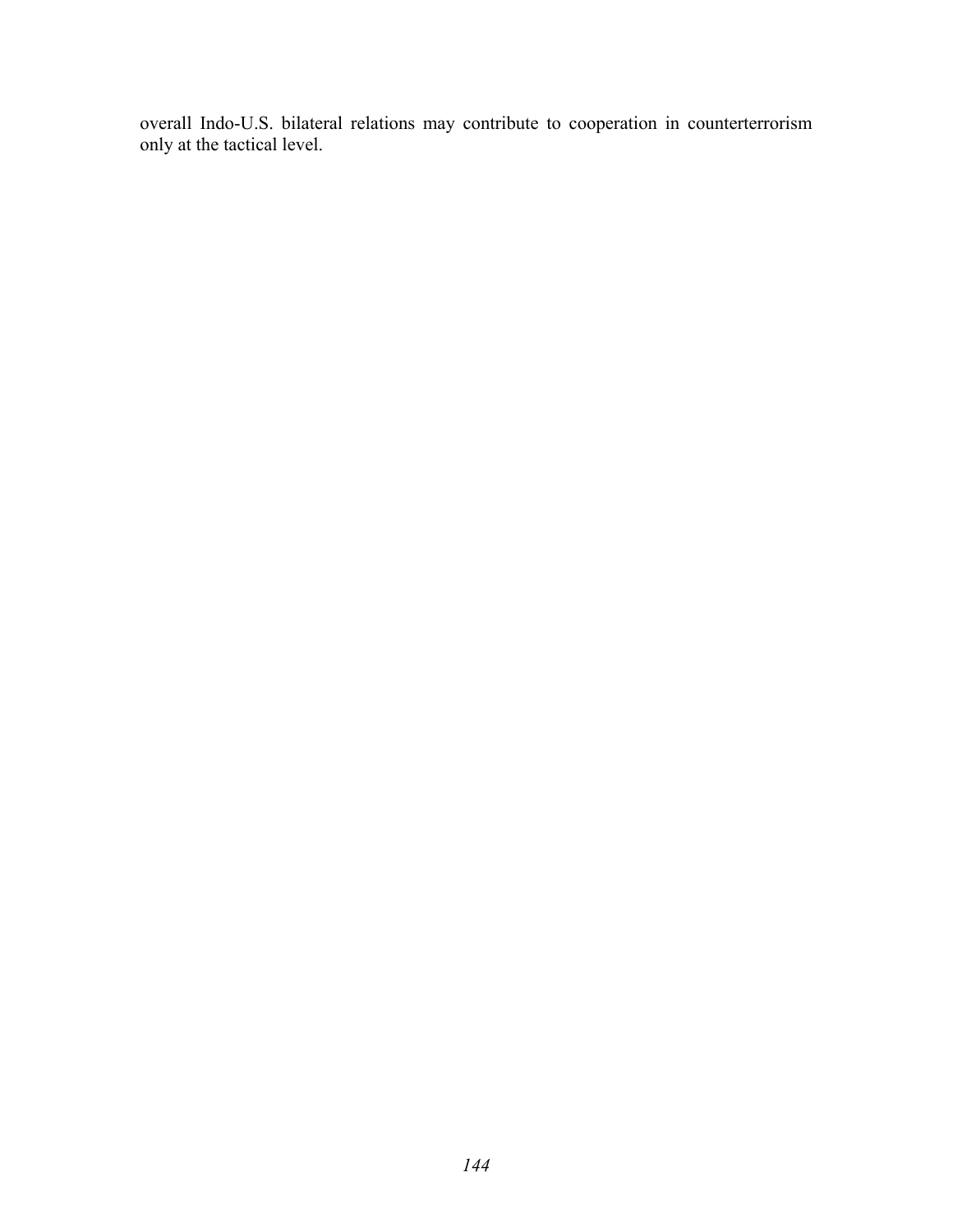# **Can Science and Technology Help to Counter Terrorism?**

#### *Richard L. Garwin*

There are large contributions to be made by science and technology, ranging from the most basic research on information technology and the action of bacteria and viruses to the need for new understanding of social dynamics and personal motivation in countering terrorism. Many of these endeavors, if successful, could have far-reaching benefits both for the public and for business. These "dual-benefit" activities are very difficult to design and fund. In addition to the benefits, there are serious prospective problems of misuse, manipulation, and the application of the new-found knowledge by terrorists and by states in warfare.

Nevertheless, it is desirable to push ahead, in order to allow the continuation of free and democratic societies in the face of the evolving threats of personal empowerment and terrorist use of technology.

There is also a matter of motivation of those who work on counterterrorism. It is one thing to construct useful, and even beautiful, buildings against the challenges of cost, time, limited space, and within the constraints of gravity, wind, and functionality. It is quite another to incur significant costs and additional design constraints in an attempt to reduce their vulnerability to terrorism and to losses should an attack occur.

In the medical profession, we see similar conflicts. Some people pursue biomedical research in the quest for knowledge and truth, confident that the information acquired will be helpful in some way. Others invent new technology for countering disease, such as the mechanical stents now so widely applied or the imaging technology that permits the acquisition of information to guide treatment, without the cost and hazard of invasive surgery. At the same time, however, medical professionals put significant effort into repairing the damages of knife and gunshot wounds, preventable accidents, and the like. These "missions of mercy" require every bit as much ingenuity, knowledge, and technique as countering or caring for natural disease, but it is debilitating, to say the least, to exercise and expend such resources when the damage has been inflicted intentionally by one human being on another.

Still, people sort themselves out, and those who are willing, and even committed, to do such work deserve to be supported and esteemed by society. In addition, many of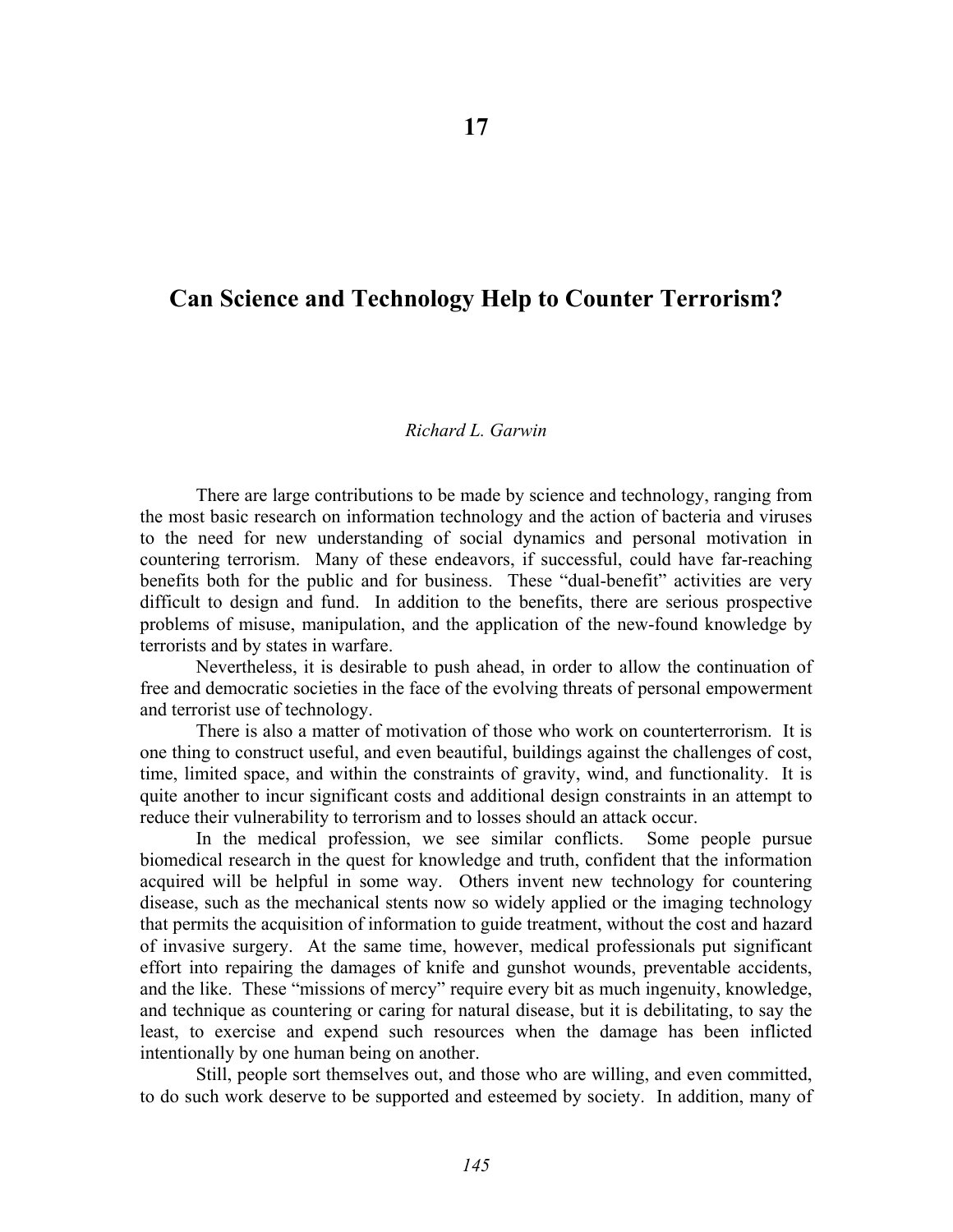those working in S&T, as in other endeavors, do so as skilled workers who are employed in a system and who produce for their public or private employers what they are asked to do. They are supervised and evaluated and provided with tools independent of whether what they do is of benefit to society or not. Thus, it is the job of society to harness science and technology routinely and of management to give incentives to individuals and organizations to prevent damage from terrorists and to provide mechanisms to inhibit their activities.

Strengthening the design of a building against earthquake does not automatically increase the threat from fire or disease. In contrast, expending resources to eliminate totally (if that were possible) the possibility of damage from blast, knowledgeable terrorists can, without much difficulty, shift their focus to incendiary or biological or chemical attack, or to a building not yet protected. Therefore, a balanced approach is desirable, countering threats that may not be evident or even imminent today, but that may well be the next resort of terrorists.

Given this somewhat negative assessment of the problems in working to counter terrorism, I recognize that India, the United States, and many other countries have enormous human resources and that there will be plenty of people willing to work effectively to counter terrorism. People who do this work understand that they will not be perfectly successful and that it will result only in ameliorating, rather than eliminating, damage from terrorists.

An additional aspect for such research is the recognition that major damage from terrorism results from the analog of "immune response" of society to terrorist acts. Just as there are autoimmune diseases in medicine, so too the response of society to a threat of terrorism can cause more damage than do the terrorist attacks themselves. In light of this, solutions must always be evaluated in terms of the cost they inflict in society. We should tread as carefully as possible in order to minimize the inhibition of freedom and to permit the evolution of democracy and the enhancement of well-being.

These generalities are illustrated by the following discussion.

#### **DISCUSSION**

Terrorism disruptive of entire societies unfortunately spans an enormous range, from the familiar "mall" bomber with a vest or a briefcase full of high explosives to chemical or biological weapons terrorism (thus far not experienced to any significant extent), to the disruption of unique bridges or other urban choke points, to the ultimate nuclear explosion or the multiple seeding of a contagious disease such as smallpox.

There can be considerable learning from experience with the first level of damage from individual events. Particularly from the many cases of suicide bombers in Israel, and now in Iraq, we are familiar with the loss of dozens or even hundreds of people to a single suicide bomber. The general approach to protection is, first and foremost, to reduce the number of individuals who are willing to carry out such activities. This entails a careful look not only at the behavior of our society and government, but also at what the government says and at how it is perceived. I will not mention this again, although I believe that it is of fundamental importance.

Relatively simple approaches for the detection of explosives or explosive-carrying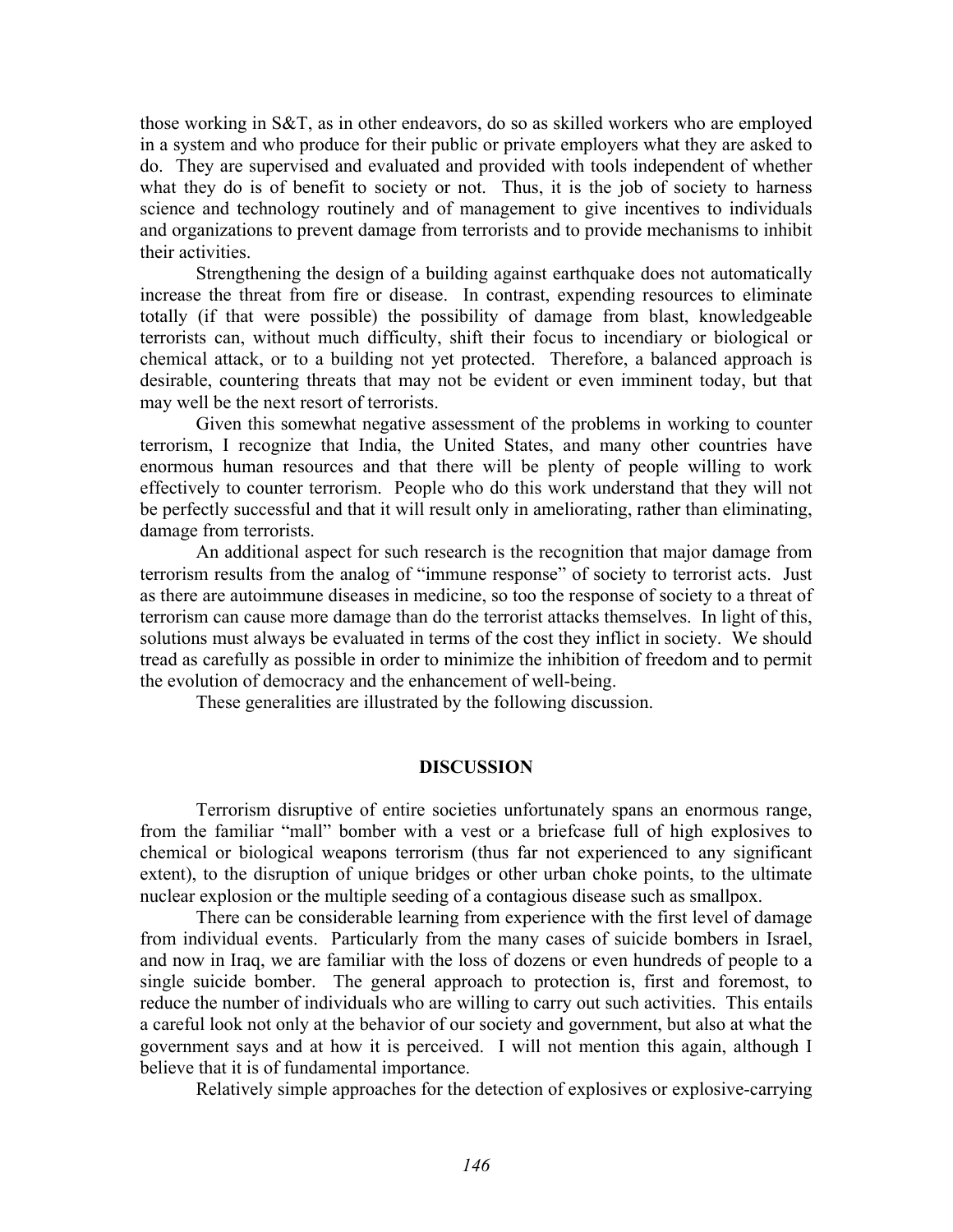devices come next. These differ according to the damage that might be done by an explosion, although it is extremely difficult to protect against the loss of one, or even a few, human lives. That stands in contrast with the entire U.S. police and judicial system. U.S. society is remarkably free for an individual to cause damage or death, but at the same time, the number of such activities is held down by the promise of detection, prosecution, and punishment. The normal criminal justice system is of little help against the individual suicide bomber, although it can be of significant utility against a structure that organizes suicide bombers.

Strictly protective measures include explosive detection systems (sniffers) at mall entrances, roadblocks or barriers to prevent high-speed access by vehicles carrying large amounts of explosives, and rapid-detection systems for detecting hundreds or thousands of kilograms of explosives in a vehicle. It is particularly difficult to detect and deter explosives carried or driven by suicide bombers, since they will probably choose the lesser goal of blowing up the guard if they are frustrated in their approach to the more lucrative target.

In order to prevent the autoimmune destruction of society by the threat or practice of a modest amount of mall bombing, it is essential for leaders and citizenry alike to put this threat in context. In the United States there were 2.4 million deaths from various causes in 2001. Of these, deaths from heart disease were 700,000; cancer, 553,800; stroke, 164,000; accidents, 102,000; and influenza, 36,000. Among the accidents, some 42,000 were motor vehicle deaths. An appropriate sense of perspective for leaders and the general public is essential if societal disruption out of proportion to the threat is not to degrade the performance of the society and to impair civil liberties and commerce alike.

For instance, the Nuclear and Radiological Threat category of *Making the Nation Safer* includes so-called dirty bombs.<sup>65</sup> These might not be explosions at all, but simple intentional contamination with radioactive materials.<sup>66</sup>

A key point is the identification of the radioactive material, and the characterization of the threat by duration of exposure. If it is cobalt-60, with a half-life of 5 years, even though a substantial fraction of the population exposed for 5 years could be at risk from cancer, controlled evacuation of the contaminated region within a few days or weeks would limit the hazard by a factor of 50 or more. This is consistent with the regulatory approach to environmental hazards such as arsenic and drinking water, for which the regulated limit in the United States is now 50 parts per billion (ppb), corresponding to a lifetime cancer risk of about 1.7 percent. The new limit is to be 10 ppb (reached by 2006), which then corresponds to a lifetime cancer risk of about 0.3 percent. To my mind, this is unacceptably high, but there is also a requirement that consumers be notified of the arsenic level in their municipal drinking supply, so that they can take individual measures if they so wish.

To reduce the threat from radiological dispersal devices, it is highly desirable to implement stricter control and reporting of the millions of sources of intense radioactivity. These are used for radio therapy in hospitals, industrial radiography of

 $\overline{a}$ 

<sup>65</sup> National Research Council. 2002. *Making the Nation Safer: The Role of Science and Technology in Countering Terrorism*, National Academies Press, Washington, D.C. The report is available in PDF format at *http://books.nap.edu/hml/stct/index.html*. 66 Dirty bombs have been discussed at some length by Henry Kelly and colleagues from the Federation of

American Scientists. See: *http://www.fas.org/ssp/docs/030602-kellytestimony.htm*.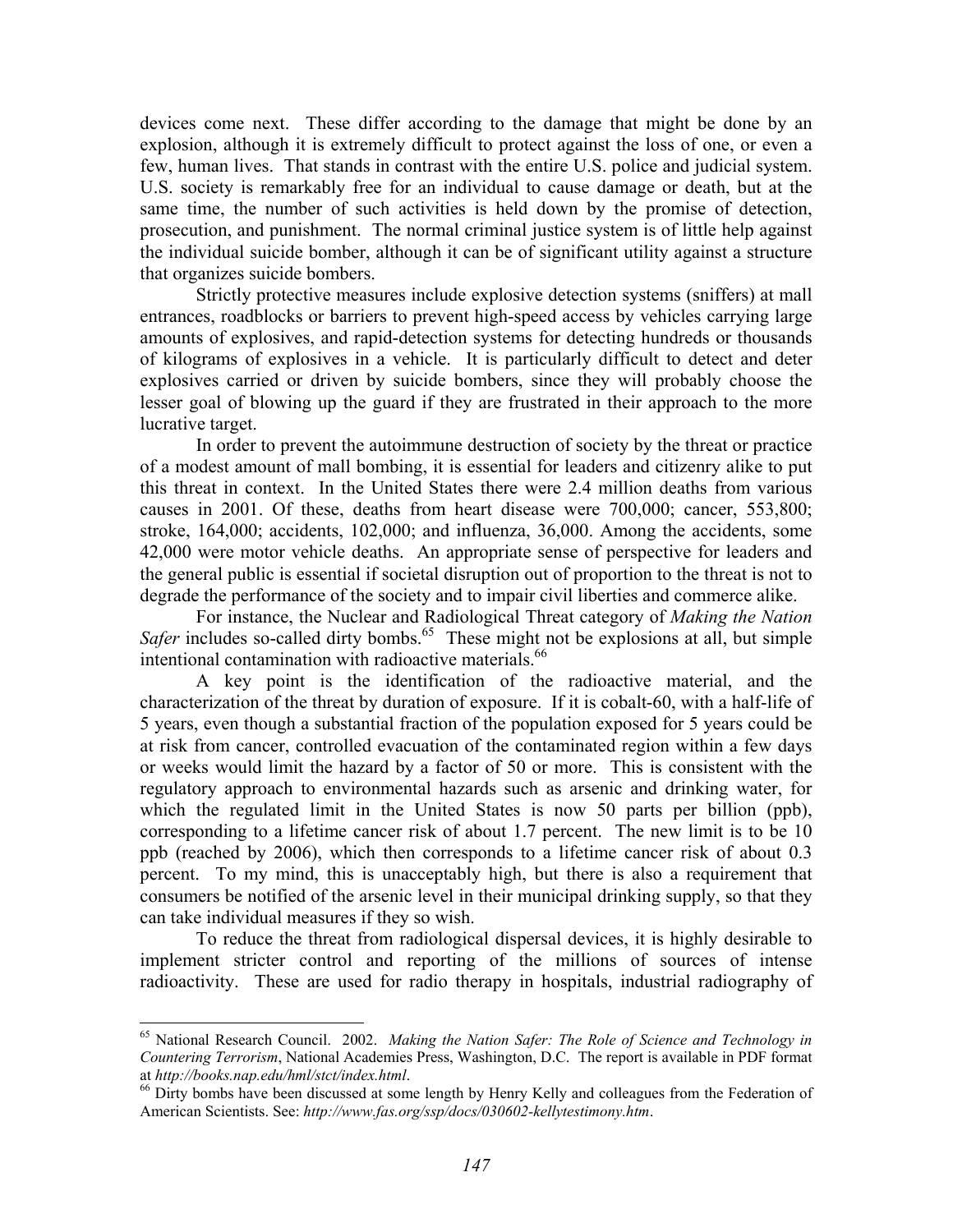heavy thick materials, and food sterilization as well as, to some extent, polymerization of plastics. Three things have to be done. First, opportunities for terrorists to obtain dangerous radioactive materials must be reduced; second, there need to be early warning systems that would detect illicit movement of radioactive materials; and, finally, panic and casualties from any attack that does occur must be minimized.

 At the other extreme of nuclear threats is the explosion of a nuclear weapon or improvised nuclear device in an urban environment or in a harbor. I have published some analyses leading to estimates of hundreds of thousands of people who would be killed by the explosion even of a 1-kiloton bomb (about 5 percent yield of the nuclear weapon that destroyed Nagasaki). For a ground-level explosion, many more people would be killed by exposure to the prompt radiation from the explosion and to the immediate fallout of the debris from the explosion itself than occurred in Hiroshima and Nagasaki.<sup>67</sup>

Protecting society against terrorist use of nuclear weapons lies in the improved safeguarding of nuclear weapons by the states that possess them. In this regard, Russia is a special problem in view of the tens of thousands of nuclear weapons and the rather poor security created by the economic problems in that country. Pakistan is another concern, because its dozens of nuclear weapons are at risk of diversion by sympathizers with extremist Islamic groups, and also by a potential coup against the government.

It is possible to detect the nuclear materials – Pu-239 or U-235 – most commonly used for nuclear weapons. Of these, highly enriched uranium is the greater problem, since it is far less detectable than plutonium. Uranium is also easier to fabricate into a nuclear weapon that might well have the full yield of the Hiroshima bomb – some 13 kilotons.

Another general-purpose instrument against terrorism is intelligence. To this we need to add the powerful tool of appropriate financial rewards for informants.

Turning to bioterrorism, I offer three examples: foot–and-mouth disease, salmonella, and smallpox.

Foot–and-mouth disease (FMD) is a highly contagious disease that affects pigs and cows. It is not apparently a threat to human health. However, it is typically forbidden to import any animal product from an infected region into a country free of FMD because it is so contagious. This is a problem that cries out for improved vaccines, in order to prevent the spread of FMD in places where it already exists, and to protect animal populations in states that are free of FMD. Ironically, the existing vaccine is not much used for protection because its use results in the animals developing antibodies that cannot be distinguished from the presence of FMD.

It is in the interest of the trading nations of the world to develop effective protection against FMD, and this could very well be done in India. More effective vaccines for FMD are needed. It is highly desirable to carry out such work, even though the United States has been free of FMD. As with smallpox, the absence of even a single case should not convey a sense of security, but a profound sense of insecurity and instability against the introduction of the disease.

Salmonella is a frequent cause of food poisoning in the United States and to a greater extent in other countries. Its cause is a common bacterium causing primarily illness and occasionally death. The one recorded bioterrorist incident in the United

 $\overline{a}$ 

<sup>67</sup> Garwin, Richard. August 19-24, 2002. "Nuclear and Biological Megaterrorism," *27th Session of the International Seminar of Planetary Emergencies,* Erice, Sicily.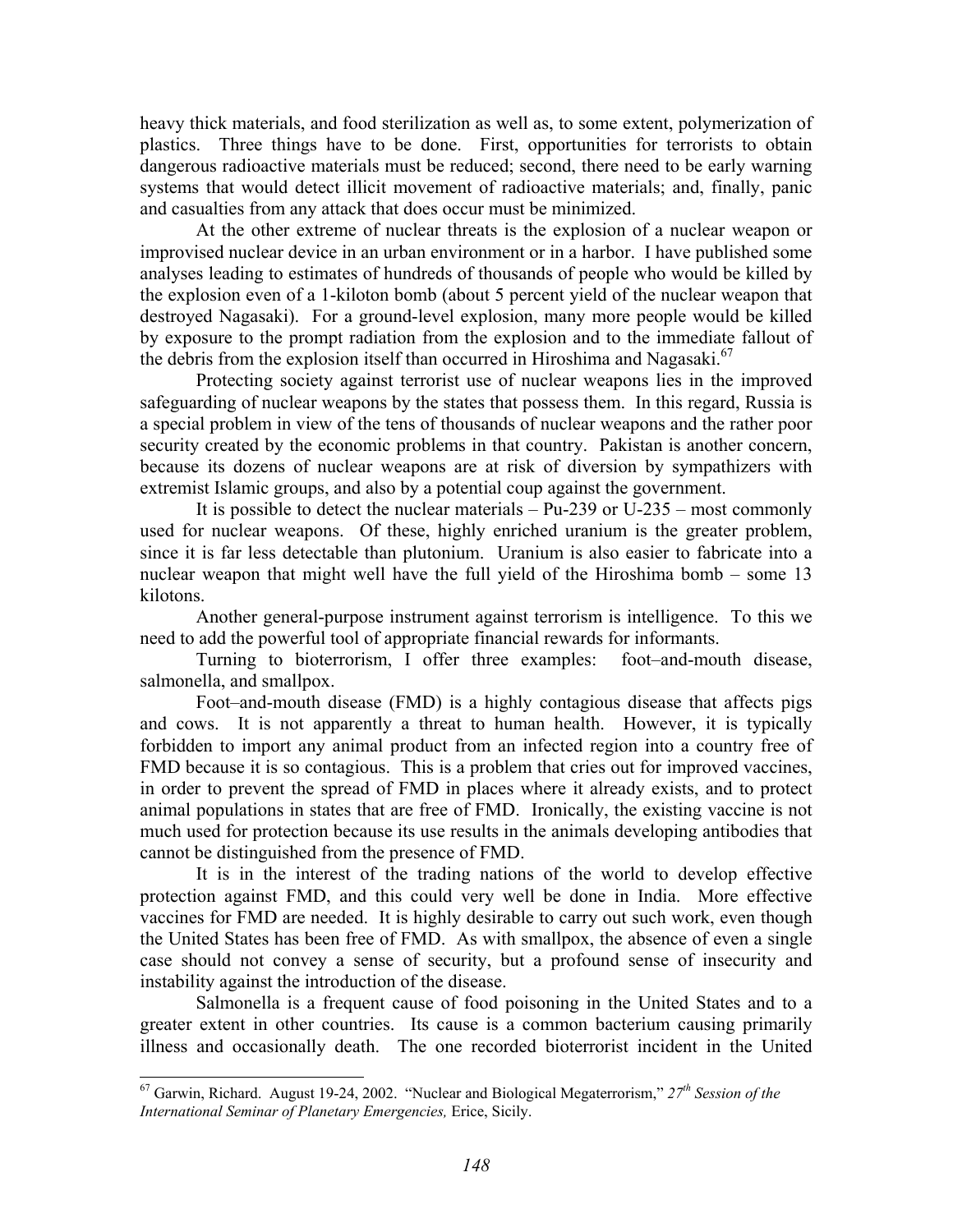States, other than the anthrax attacks of fall 2001, was by the Rajneeshee sect in Oregon that wished to reduce the number of people voting, in order to give their candidate a better chance of being elected.

We have had a lot of recent experience with anthrax. Among our new-found knowledge is the effectiveness of antibiotic treatment after symptoms begin. To recapitulate, anthrax forms a hardy spore, which survives in the environment for decades. When it is ingested in the lungs or gastrointestinal tract, some fraction of the spores enter the vegetative state, from which the bacteria can reproduce.

There is an effective vaccine against several strains of anthrax, and as mentioned, there is also effective antibiotic treatment. However, recent knowledge of the mechanism by which the bacterial population produces disease implicates three protein products of the bacteria. These toxins act in specific ways in animal cells. These actions can be blocked by appropriate chemical counters. Should such a treatment prove viable, there would be another approach besides preventing the disease or preventing the multiplication of the bacteria, and that would be to detoxify the toxic products, so that the disease itself would be less harmful to its host. Much more biomedical research along these lines is indicated. India should be a prime location because of the substantial competence of its scientists and the lower cost of doing research there.

Despite the effectiveness of a few grams of anthrax in killing five people, it is not highly communicable. In principle, therefore, improved hygiene can protect individuals from the primary source, and it is not necessary to take strong measures to isolate people sick with anthrax.

Smallpox is different. We all know that the world has been free of smallpox since the World Health Organization (WHO) made an extraordinary effort to eradicate the disease worldwide. This was possible because smallpox has no animal hosts other than humans.

In 1972, the U.S. government terminated its vaccination program. Arguments in favor of termination included the fact that several people per year died of side effects of the vaccine, and no one died of smallpox. Therefore, why vaccinate?

Vaccination against smallpox is the analogue of permanently inserted control rods in a nuclear reactor. Failing substantial vaccination, the country is at risk to the dissemination of the smallpox virus. If, for example, the virus were disseminated at a busy airport, tens of thousands of people could unknowingly be exposed and disperse it throughout the United States and the world. In the 2 weeks or so that it takes for the disease to become apparent, many others would be infected, but the key point is that the number of people infected would continue to double or triple every 2 weeks after that.

Smallpox has a fortunate characteristic in that vaccination is effective during the first 4 days after exposure, or so it is thought. Therefore, it is possible in principle, with an appropriate distribution of vaccine and a few-minute course in vaccination techniques, for a few thousand workers throughout the United States to create 10,000 effective vaccinators in the first hour and many times that in the second hour, so that all reachable individuals could be vaccinated within a couple of days. Such an effort would require a plan and provision of bifurcated needles and other supplies for the vaccination process.

The United States has been largely unsuccessful with the George W. Bush administration's initiative to vaccinate large numbers of first responders and health-care workers, and to make vaccination available to those who desire it. I believe this is a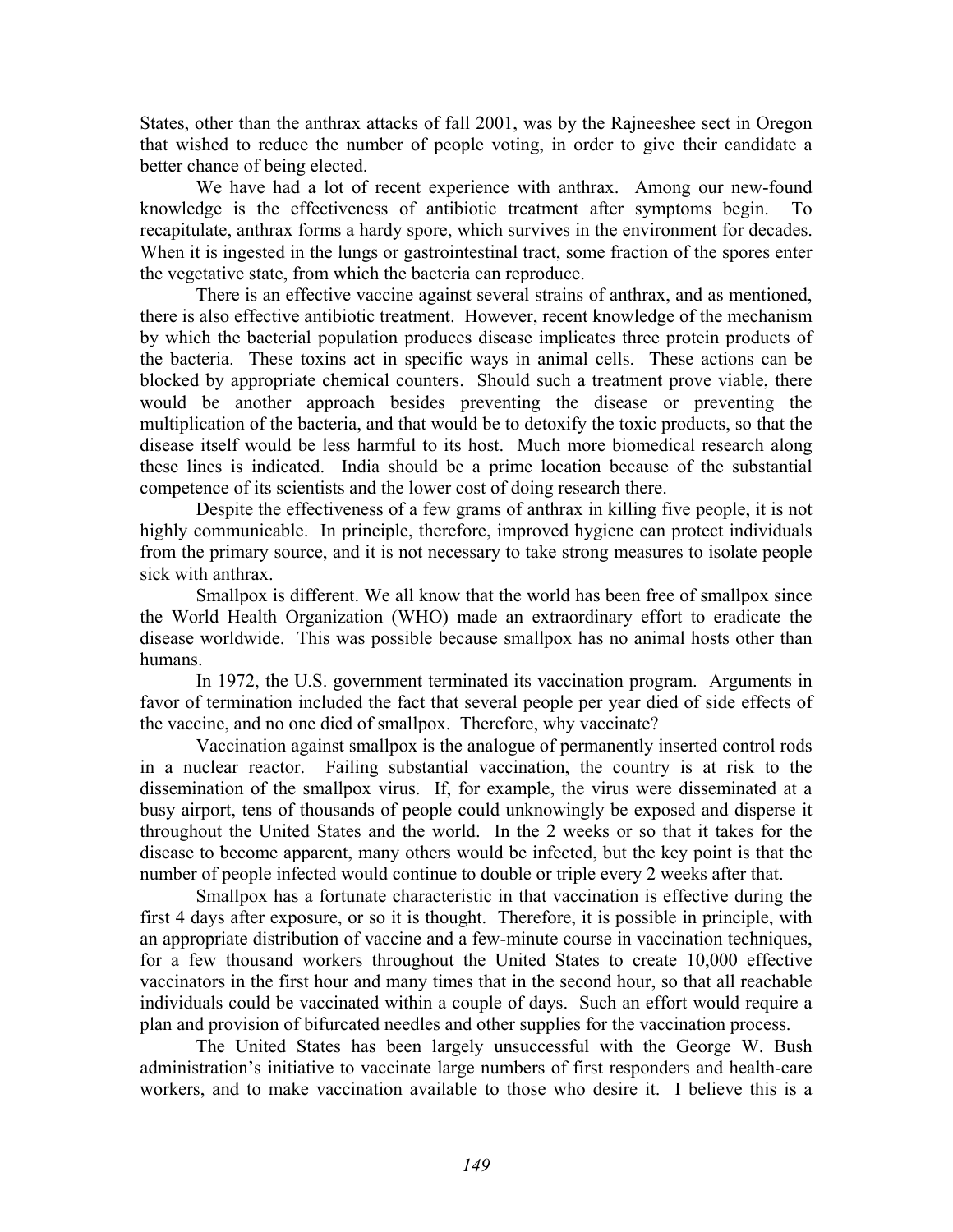significant failure. Further, there is not yet a plan to vaccinate hospital and emergency workers in a single day.

My August 2002 paper describes the effectiveness of nonspecific measures to counter a smallpox epidemic.<sup>68</sup> Smallpox is not among the most highly communicable diseases. Experience with natural epidemics indicates that each smallpox victim infects about three others. Hence, 1,000 primary cases would grow in 2 weeks to 3,000. Two weeks later that number would grow to 9,000, and so on. If the transmission could be reduced by a factor of  $4 -$ to an average of 0.75 secondary cases per primary case – even if there were no other treatment, 1,000 primary cases would result in a total of 4,000 cases altogether, rather than in tens or hundreds of millions of deaths.

Society need not set up quarantine or other barriers routinely, but they should be available if an outbreak of smallpox (or Severe Acute Respiratory Syndrome [SARS]) occurs, at the first sign of a significant number of cases. This would do nothing for the primary victims, but it would keep a tragedy from becoming a disaster by limiting the infection to a multiple of the initial cases, compared with the potential millions of victims of a fulminating epidemic.

In order to achieve this level of containment there must be analysis and planning. In addition, implementation of a plan would require action by much of society. This can only be achieved by the distribution of action messages via radio and particularly television. The Internet is an excellent distribution medium in the United States because it provides data on demand; following an alert, anyone with Internet access would be able to access and print the information relevant to their locality. In instances of biological terrorism, a radiological dispersal incident, or the release of toxic material, the channels for distribution of warning and action information to the public are not inherently affected. Simultaneous attacks on the Internet and the power grid would, however, amplify greatly the impact of biological weapons, radiological dispersed devices, or chemical attack.

#### **EPILOGUE**

Science and technology specific to countering terrorism includes the means of ensuring premature detonation of explosives or of inhibiting the triggering of explosives. Most science and technology counterterrorism tools are highly useful for public health, law enforcement, or general intelligence purposes. Much science and technology now useful for counterterrorism is embodied in systems in general use, such as the media of mass and selective communications. Science and technology cannot eliminate the problem of terrorism, but they can help in opposing it.

 $\overline{a}$ 

<sup>&</sup>lt;sup>68</sup> "Nuclear and Biological Megaterrorism"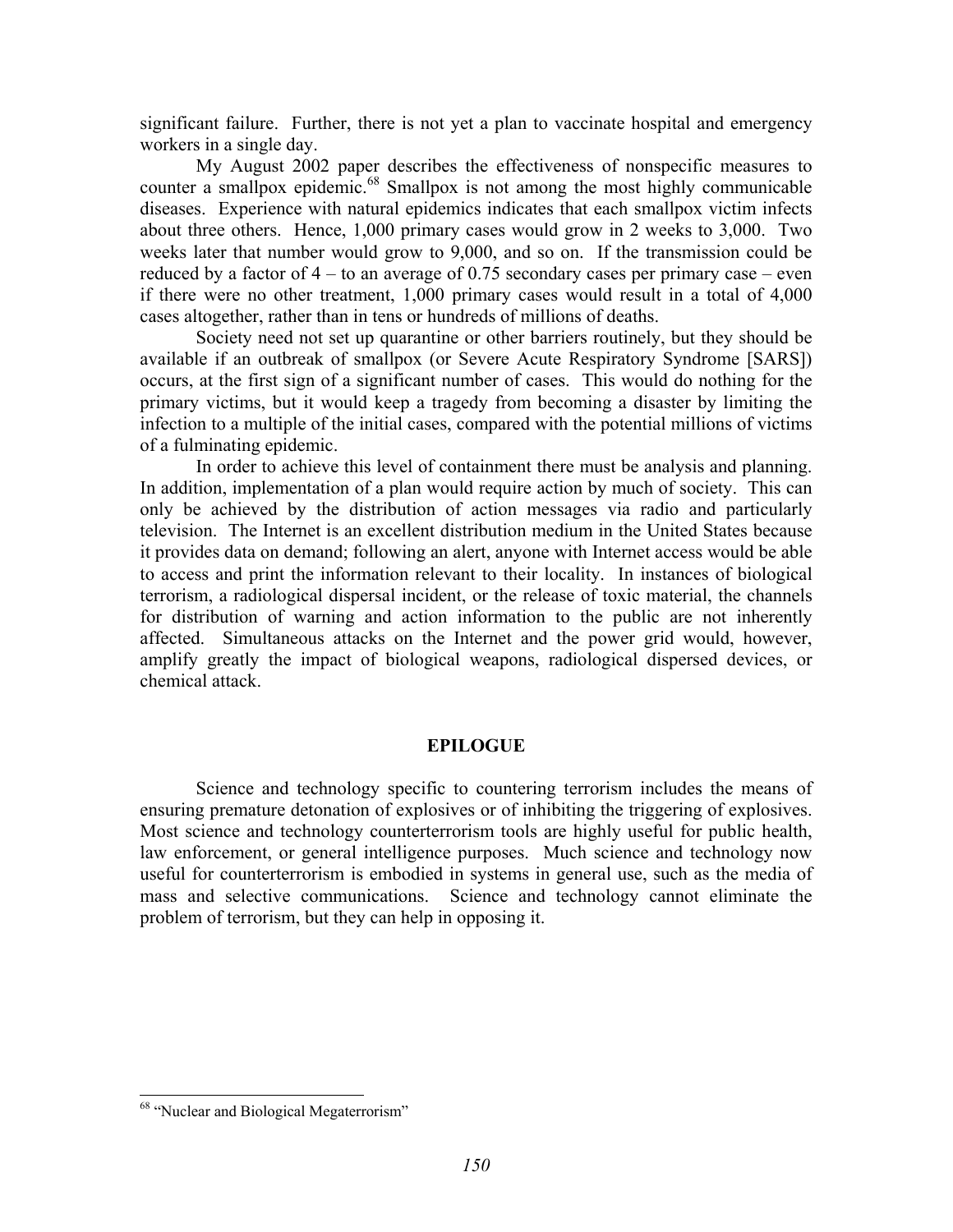## **Discussion of Indo-U.S. Cooperation**

#### *T.G.K. Murthy and John Holdren, Discussion Moderators*

The presentations by K. Santhanam and Richard Garwin were followed by an extensive discussion of steps that might advance Indo-U.S. cooperation in applying science and technology to combating terrorism. The discussion moderators in this session were T.G.K. Murthy and John Holdren, who both discussed opportunities and pitfalls; the subsequent discussion attempted to narrow down the subjects for cooperation, but also noted political and other obstacles.

Murthy began by reiterating the commonalities between India and the United States: they are the biggest democratic countries in the world, and they have a shared faith in human freedom, which is sometimes exploited by terrorists. The manifestations of terrorism will be different at different times and are highly unpredictable. Murthy regarded terrorism as an effect, but what is its cause? The mitigation of terrorism requires a holistic approach, not a single-point solution. There must be sensors, surveillance systems that operate from different platforms, stretching from the ground to elevated platforms, to space-bound systems. Murthy expressed his surprise that space technology had been ignored in the workshop's discussion. Space technology plays a vital role in society and in the world as a whole; there is a potential for terrorist activity to spread to space programs.

Murthy asserted that a key element in combating terrorism is informationgathering systems that act as eyes, ears, and intelligence, for which there should be newer materials such as biomaterials and nanomaterials, appropriate process technologies, and maybe some body-embedded microelectromechanical systems (MEMS), perhaps for security guards assigned to important figures. He suggested that MEMS-based systems could be embedded into bridges, high-value systems, highways, and even nuclear platforms, and monitored from space-based surveillance systems. They could be complemented by high-resolution thermal vision systems, which the workshop had not considered. Murthy concluded by reiterating the problem, discussed earlier by Santhanam and P. Rama Rao, of the difficulty of exchanging information between states because of walls of laws, embargoes on technology, and so forth.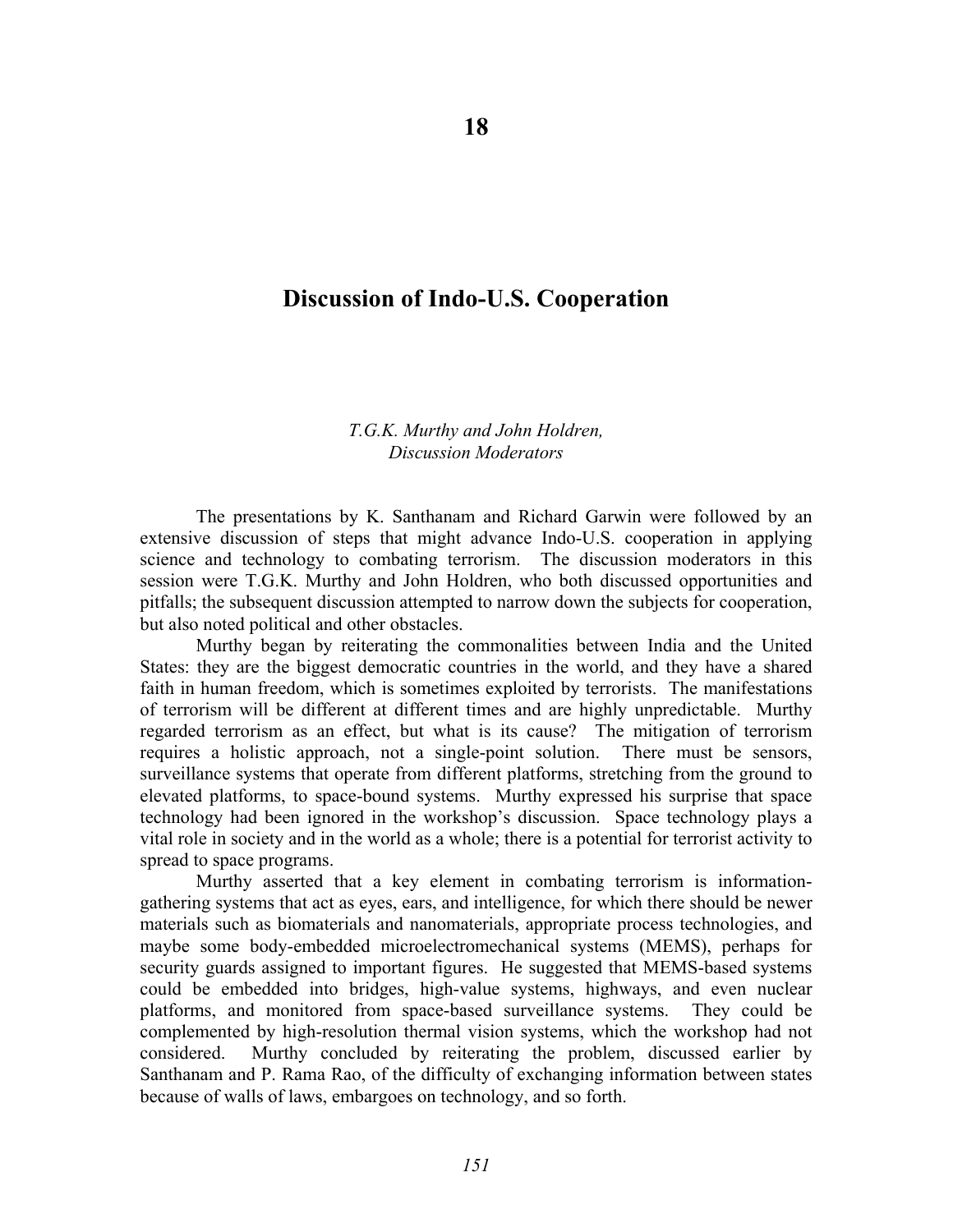Holdren tried to organize the problem of applying science and technology into different tasks, and these might be undertaken in different fora. One task is that of "sharing and comparing." The two countries could share and compare perceptions, practices, experiences, and analytical results relating to different threats and responses. They could also share and compare technology, designs and hardware, and intelligence.

A second approach would go beyond sharing and comparing. It would involve the joint analysis of threats and responses and codesign of strategies, laws, and regulations. It would also involve working together to develop, improve, and test technologies; to build individual and institutional capacity; to educate the public and policy makers; and to implement the identification of actual emergent threats, and the interdiction and defense against them in recovery from attacks if they cannot be prevented. There would also be joint work to conduct what Holdren called "integrated assessment" of an area of terrorist threat and response; for example, what does the whole landscape look like, what more could be done, what are the unexploited opportunities, what are the areas where resources are being wasted, what are the areas where resources are inadequate? Those are all forms of joint work that could be envisioned.

Next, there was the practical question of how the two countries would interact and cooperate. Is it best done with ad hoc workshops, lab-to-lab working parties (of the sort that had taken place between the United States and Russia on such problems as nuclear materials protection, control and accounting, and, briefly, between the United States and China)?

Other forms of interaction include standing joint committees for oversight and analysis (such as an existing committee within the National Academies and Russian Academy of Sciences for oversight and analysis of U.S.-Russian cooperation on nuclear nonproliferation and counterterrorism). There are also joint centers for analysis and technologies, and various joint operations for implementation, identification, interdiction, defense, and recovery.

Another way to characterize these kinds of cooperation is by asking who organizes them? What are the organizing entities, academies, think tanks, universities, national laboratories, and institutes, for example, the Indo-U.S. Science and Technology Forum, the Nuclear Threat Initiative, and various combinations of United Nations' agencies, such as the International Atomic Energy Agency (IAEA)? Holdren noted that in his paper he had applied this framework to develop an architecture for actual and potential forms of Indo-U.S. cooperation on nuclear threats.

Holdren noted that this was the moment to start thinking systematically about recommendations for cooperation. He added that there is the further issue of relevant criteria; that is, we need to identify the intersection points between the most dangerous threats and the most compelling opportunities. It is particularly important that the subject chosen should have some chance of delivering helpful results quickly: it does not make sense to pick important problems that were close to impossible to solve.

Two interventions from earlier discussions were especially relevant to the question of selecting topics for joint U.S.-India research. Marco DiCapua suggested that there might be separate matrices for India and the United States—the weight that the threat represents, the ease or difficulty of implementation, and the strength of each country to engage in dealing with that threat. There might be activities where India has strengths that would greatly benefit the United States and vice versa. For the United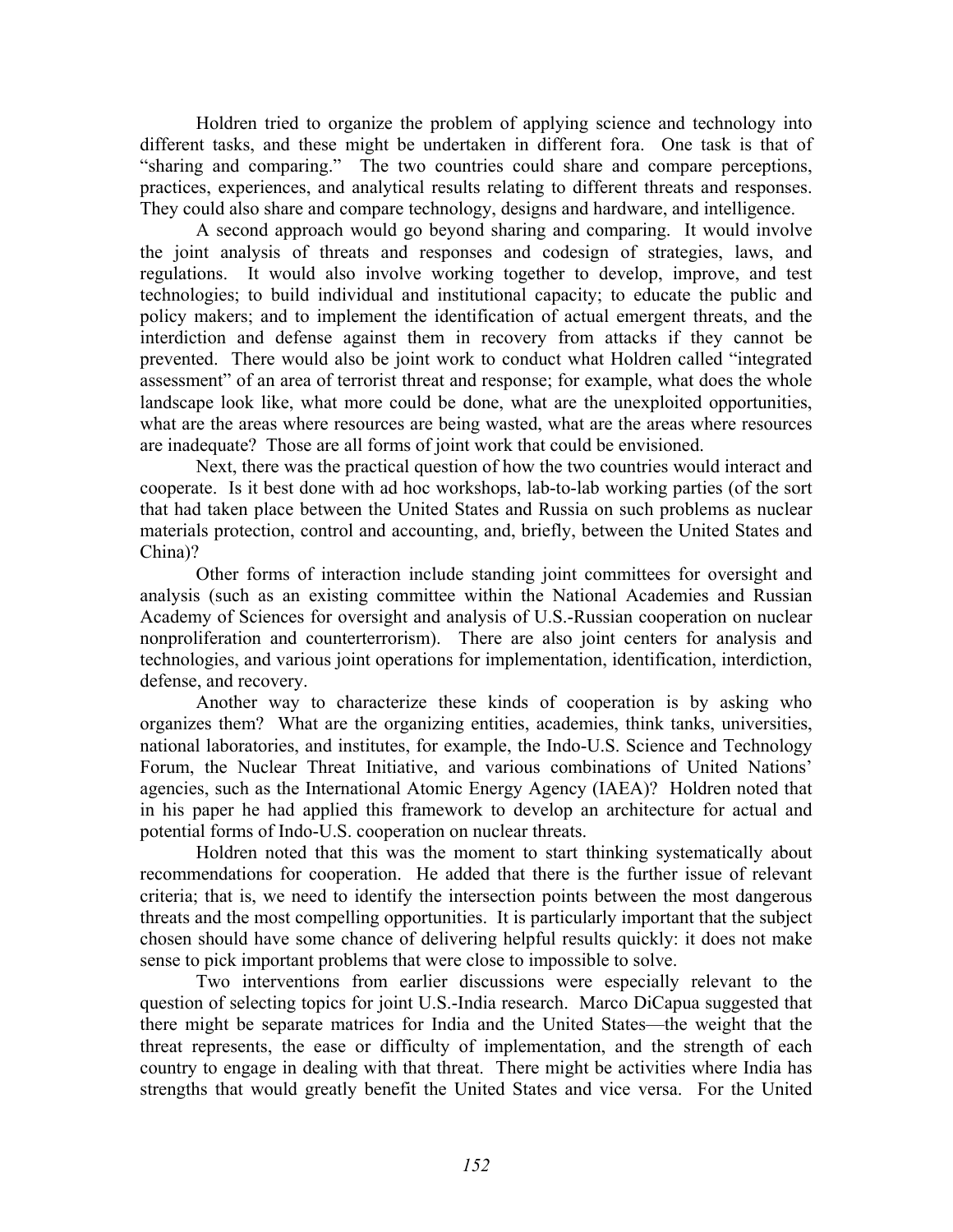States, one would rate the importance of communications and information technology (IT) very highly, and give a very low weight for difficulty; agriculture and biotechnology would be important, but slightly more difficult, whereas for nuclear safety the weight of importance would be very high, but so would the weight assigned to the difficulty of coping with the problem. Thus, disease and pathologies in cattle would be an excellent theme for collaboration, because there are some big asymmetries in the cattle industry in the United States and India, and the cattle industry has such a large economic importance when one cow with bovine spongiform encephalopathy (BSE) disease can have a major impact on U.S. industry, as recently occurred. Similarly, for India, cattle are important for agriculture and for protein production.

The safety of nuclear installations and the response to nuclear disasters has already been vetted by the U.S. Inter-Agency Group. From the U.S. perspective this is easy to do; whether India will agree is an open question. Other joint projects could involve nuclear materials protection, control, and accounting; exchange of best practices; and techniques for surveillance of e-mail and Internet networks.

M.K. Rasgotra proposed a nongovernmental meeting of 20 or 25 countries that have nuclear assets or have a potential of acquiring them. He suggested that the United States could meet with two, three, or four similarly placed countries and discuss the nature of their safety measures. Similarly, India could assemble a different group of two or three countries to discuss safety issues, and then these six or eight states should come together. After a few years the group could be enlarged to 20 or 25 countries.

Rasgotra advocated such a group because events had bypassed the Nuclear Non-Proliferation Treaty, the IAEA, and the Nuclear Suppliers Group (NSG), which he termed a "denial group." The NSG had to be converted to a "nuclear safety group." There might also be a consortium of nuclear plant builders to develop a standard design, and evolve standard safety practices, and pool expertise to develop cheaper alternative sources of energy for countries that cannot afford civilian nuclear plants. Rasgotra concluded by observing that unless there was a world organization or facility that collectively devised means of providing cheap, affordable, nonnuclear energy to such countries, this race for nuclear power will continue.

Roddam Narasimha reiterated that while there was agreement that the terrorism problem is not the same in the United States as it is in India, there are many areas where the two countries might be able to work together—and identifying these areas is important. He restated the criteria for selection of joint projects that had been proposed by Ambassador Harry Barnes in an earlier session. Barnes had offered six guidelines for selecting cooperative projects: (1) prioritize a few feasible projects, with deadlines for completion, (2) assign specific responsibilities to each side, (3) identify and confirm funding sources, (4) establish clear channels of communication, (5) flag potential obstacles, and (6) remain aware of what the two governments were doing. He also suggested that Indians and Americans, when working together, are apt to be very ambitious, which is good, but were sometimes ambitious to the point of being unrealistic, and Barnes urged that the criteria be "MA" or "AM": modestly ambitious or ambitiously modest.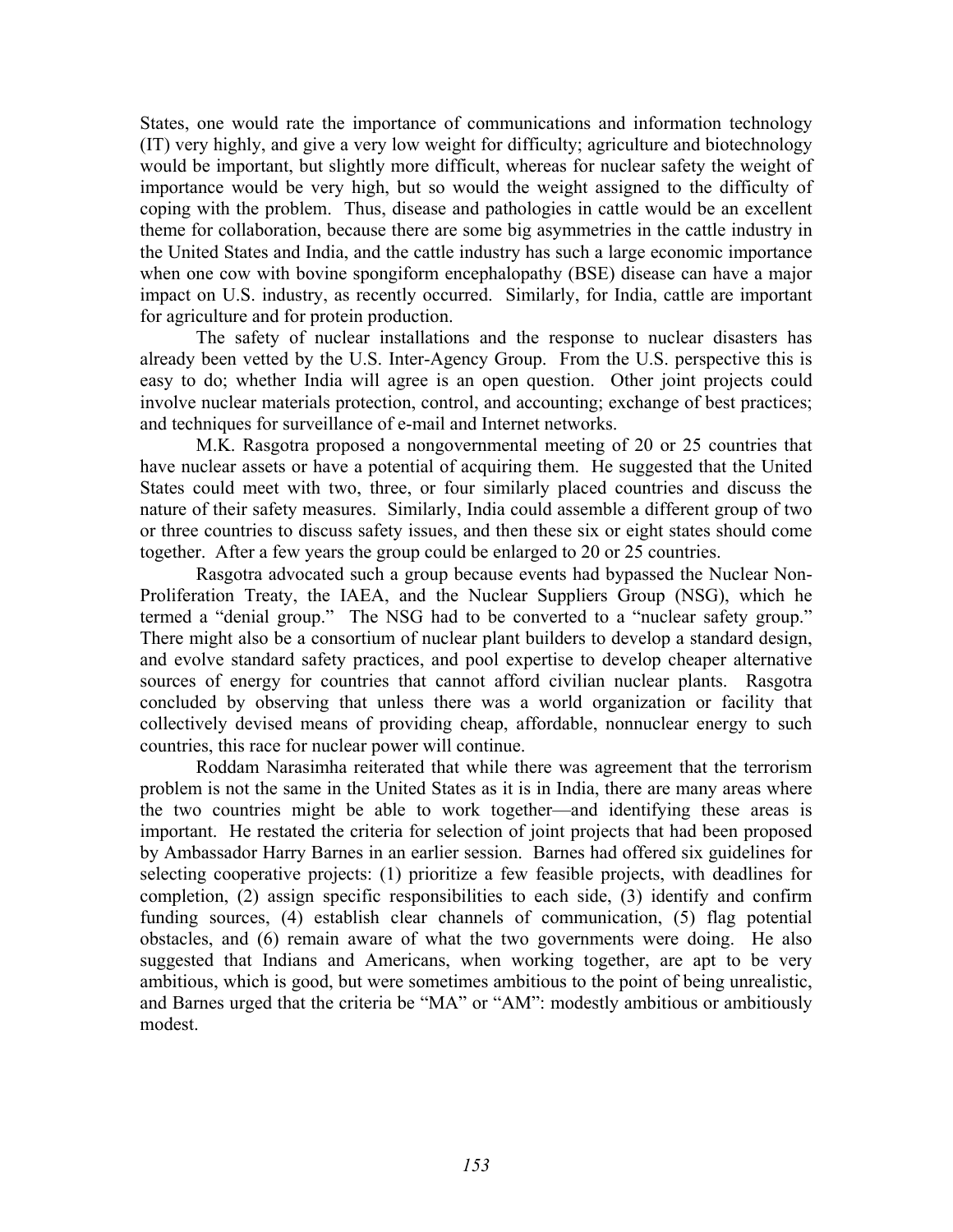Christopher Davis suggested five initial criteria for a joint Indo-U.S. project that applied science and technology to the problem of terrorism: (1) mutual interests, (2) individual strengths, (3) complementary requirements, (4) nonsensitive issues and, (5) mutual benefits.

Narasimha stated that funding should not be a problem if good topics were chosen; he judged that the best Indian partner for such a joint project was not the Indian Academy of Science but one of the national laboratories or institutes. He agreed with earlier speakers that there were still sensitivities in both countries, and that an early failure would damage the chance for continued cooperation.

Nuclear reactor safety was an area of strong common concern. So were projects that drew upon Indian strengths in IT, both in academia and in the private sector. India was also strong in matters connected with surveillance, sensors, and sensor technology development, and was very interested in electronic interceptors, jammers, and technologies related to surveillance. Further, one interesting possibility is sharing experiences with power transmission, where India is in the peculiar position of having a system that is so bad that it has learned to live with it. There may be lessons for others, notably the questions of islanding, analyzing transmission, and grid management, which are noncontroversial and seem to be promising areas for U.S.-Indian collaboration.

Kumar Patel suggested that proposals for collaboration fell into at least five categories, that is, software-based activities, nuclear facility security, personnel identification, sensor networks, and biosecurity, and perhaps others.

A potential software project is database development and integration, which is important when information is incomplete. The task is how best to organize such a database, how to integrate it to find what we are looking for with a high level of probability. Other software-related projects might include what Patel called Internet surveillance software, which, by monitoring Internet traffic, might enable the discovery of connections between various groups. There also is the general area of cybersecurity and computer modeling of contamination and cleanup to achieve maximal costeffectiveness. Another software-related challenge is to measure the norms of behavior across networks, so that we can better distinguish bad activity from good activity, and use cyberintelligence to help enforce laws.

The problem of nuclear facility security raises political sensitivities, but it is important to protect these facilities from terrorist attacks; getting the right language that would allow this type of cooperation is something that intelligent people can work on.

In the area of personnel identification and authentication, Patel noted that it was evident that inexpensive biometrics both for identification and for authentication would help enormously. It would also help for access control to nuclear and other sensitive facilities, specifically for reducing the level of potential terrorist threats to these installations.

Sensors and sensor networks, whether of people, motion, or vibration, may be something on which both countries can work. The United States and India have a shared problem of illegal aliens crossing borders. Can we do something together even if there is little or no terrorist implication for securing the U.S. border? The real issue is, can you beneficially construct an inexpensive network or a cost-effective network to do what you want to do?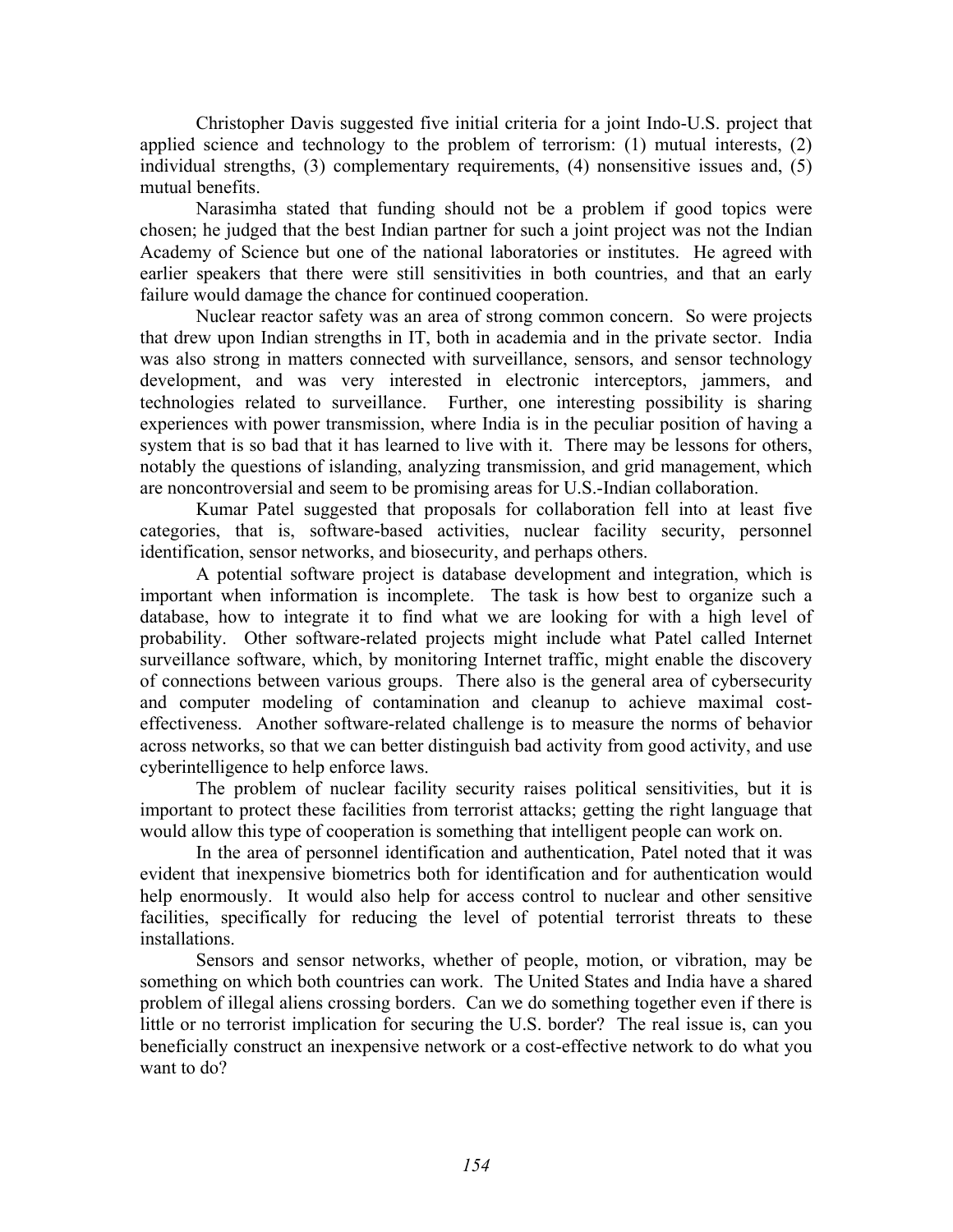In the area of biosecurity, perhaps some sort of a disease surveillance system might help distinguish naturally occurring outbreaks from intentionally caused diseases an Indian equivalent for agriculture of the U.S. Centers for Disease Control and Prevention.

Finally, there are such issues as the protection of transmission networks against electromagnetic pulse terrorist threats, and physical attacks against the grid infrastructure.

DiCapua noted that there already was a proposal from the U.S. National Nuclear Security Administration to discuss nuclear emergency management, although he noted that there had not yet been a response from the Indian Atomic Energy Commission. Further, the Defense Attaché Office has discussed the idea of cooperation in installing sensors along India's borders; in addition, there already was a joint program in which India and the United States collaborated on the development of vaccines. Finally, India has tremendous experience in pulse vaccinations, vaccinating millions of people in a short time.

Several Indian participants reminded the group that there were still obstacles to cooperation on terrorism-related issues. Narasimha noted that President George W. Bush and Prime Minister Vajpayee had announced an agreement the previous day, but expressed caution about early expectations for major collaborative efforts at the official level. He suggested the possibility of collaboration with the Safety Research Institute of the Indian Atomic Energy Regulatory Board (AERB); this might supplement other official channels.<sup>69</sup> Narasimha pointed out that historically there had been much skepticism in the Indian energy and space sectors regarding collaboration with U.S. counterparts, and that the United States had not even provided technology that would enable India to examine cracks in pressure vessels. K. Santhanam cautioned that whatever is undertaken should be kept simple, and that there had been numerous technology exchanges that failed, or in some cases, U.S. technologies were unsuitable for Indian circumstances. New technology applications must consider local conditions, and the Indian experience with some U.S. remote monitoring systems in the past was that they were not applicable to Indian conditions.

Richard Garwin also offered two cautions: (1) There may be structural problems with collaboration. Some U.S. organizations may be competitive with Indian ones, unless they found that working together provided a competitive edge. (2) There were cases where the technology was developed by intelligence agencies, or funded by them, and in such cases (for example, jamming or premature detonation of explosives) it is extremely unlikely that there will be any sharing of the information.

Continuing in the same vein, Lawrence Papay and others noted the sensitivity of data mining of Internet or cell network surveillance. The U.S. government and the National Security Agency want to close-hold such technology, so this may not be an area for genuine bilateral partnership. He and others also noted the sensitivity of the problem in terms of laws and civil liberties.

To this, Raja Menon suggested that many terrorists caught in Southeast Asia and in India have confessed to extensive use of the Internet. He was unsure of the U.S. view, but asked whether concerns over fundamental rights could prevent us from looking at the Internet when the terrorists use it extensively for their command and control and to

 $\overline{a}$ 

 $69$  In 2006, the AERB status was changed and put under statutory control.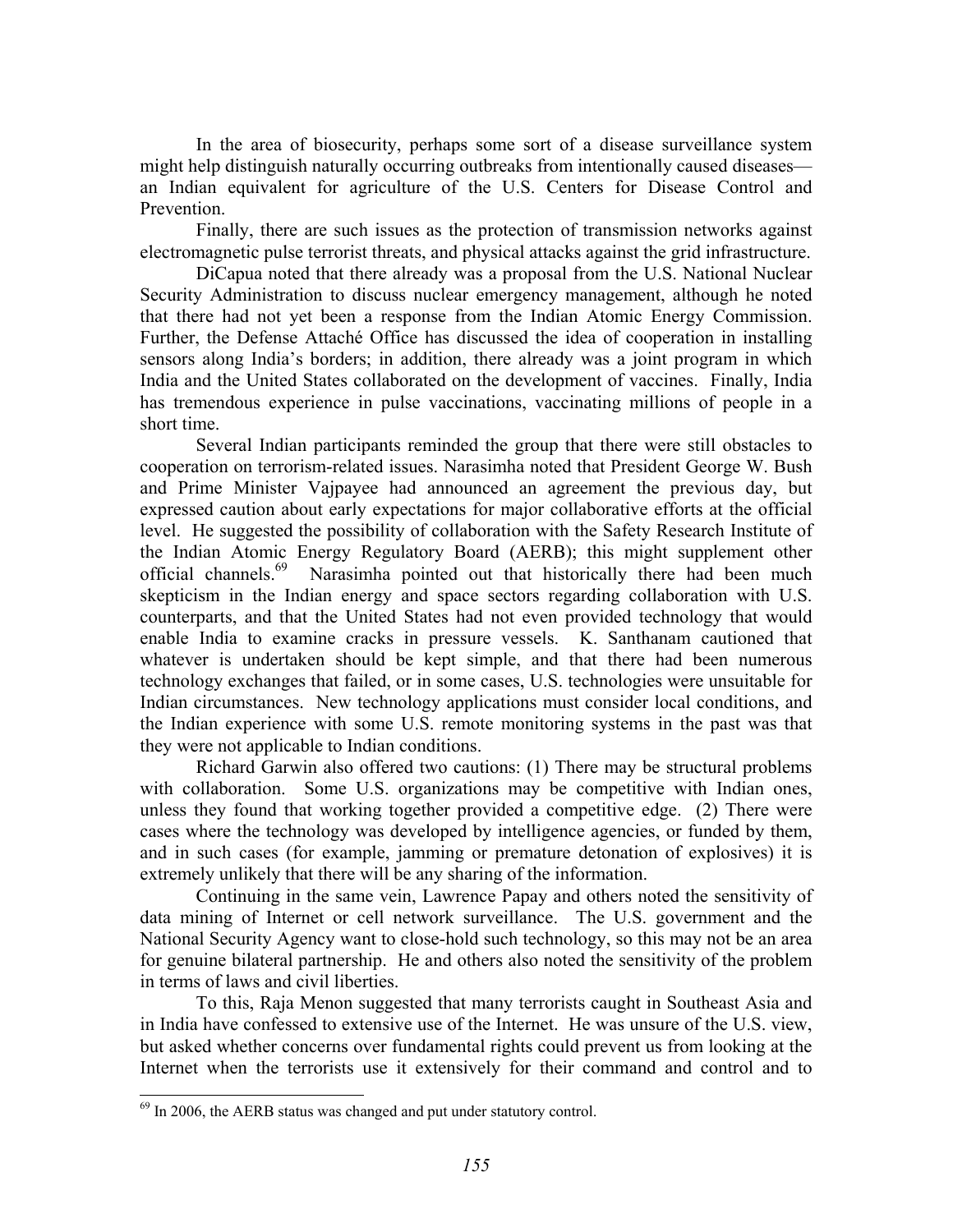execute their operations. Lewis Branscomb responded that this is a lively issue in the United States, and that any joint Indo-U.S. project would have to include an analysis of the legal and philosophical views of different countries—this was not just a technical issue.

Seymour Goodman, who had developed a group at Stanford University that combined legal and technical expertise, suggested that the prospect of cyberlaw, which would make it a serious crime to attack information systems, computer communication systems directly, or to use them to attack other things, was worth exploring. Such laws are notably lacking worldwide, and an Indo-U.S. team might work together to develop such laws. These issues involve not just lawyers, but require a lot of technical talent to write laws that are workable, protect civil liberties, and establish a legitimate international baseline. This would be noncompetitive, there could be a clear point of achievement, and it would have a short time line. Above all, these laws are necessary, not in the least to provide the basis for extradition. The need is for a congruent set of laws that essentially agree on what is a serous crime. Without such laws, even very advanced technology may not be enough.

DiCapua noted that the U.S. Legal Law Attaché in New Delhi was working on cyberterrorism issues, yet the lack of a body of law in India to deal with computer terrorism was a real obstacle in working together. A seminar of lawyers and technical people who can discuss these matters would be a strong addition to two cultures that are based upon the rule of law. Narasimha noted that the National Institute for Advanced Studies in Bangalore has worked intermittently with a group of academics from the National Law School University (Bangalore), and there are some firms in Bangalore that specialize in legal issues connected with computers. Branscomb noted that he was planning a collaboration with an Austrian computer scientist and lawyer on the subject of piracy and security, and agreed that law-technology-terrorism was a very realistic project, certainly requiring the deep participation of technical experts.

Goodman agreed, and emphasized that writing such laws, and getting them adopted, would be a strong form of closure, perhaps a model for other countries.

N. Balakrishnan noted that the legal and political sensitivities regarding the Internet and cyberterrorism are especially important in the United States. When India tried to find out more about a U.S. Internet service provider (ISP), the U.S. response cited its privacy laws, and the need for a subpoena, with the result that nothing much happened. He also noted U.S. sensitivity on such issues when Admiral Poindexter was required to change the name of a Central Intelligence Agency program from Total Information Awareness to Terrorist Information Awareness.

Menon noted the difference in U.S. and Indian vulnerabilities to cyberterrorism and the Internet, pointing out that the United States has an infrastructure, which is so developed that it can be attacked by cyberterrorism, but India does not, at least for now. He pointed out that there was already a task force in operation between India and the United States on legal cooperation in law enforcement, under the joint chair of the National Infrastructure Protection Center (NIPC) and the Indian Intelligence Bureau (IB). These would be the "customers" for a joint Indo-U.S. study. The immediate problem for Indians is not their vulnerability to a cyberattack, but the use of the Internet by terrorists, and using it to attack them.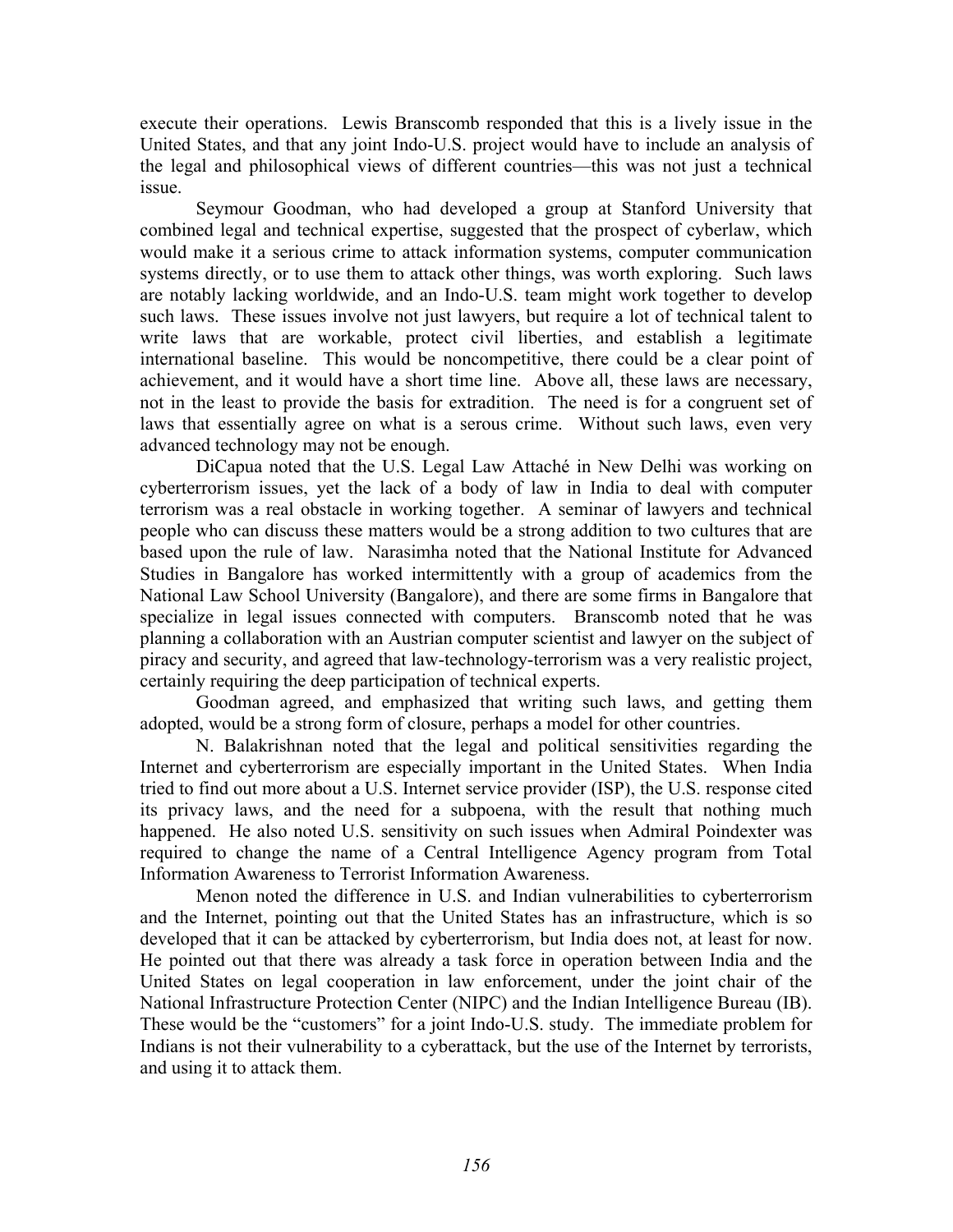Narasimha suggested that the next step would be to turn to the Indo-U.S. Forum on Science and Technology to support a few small expert workshops to develop specific projects from among those discussed at this workshop. Patel agreed, and suggested that these workshops focus on three major areas: biometrics and related bioproblems, data mining and fusion, and the general area of nuclear safety. These seemed to be the subjects on which there is consensus and expertise.

In discussing biometrics, there was agreement that it is important to distinguish between cooperative or joint studies of biowarfare and the spread of disease through animal and plant populations on the one hand, and developing technologies by which biological indicators could be used to verify individual identities on the other. The latter might have application in many fields, including nuclear reactor safety. There were also possibilities of developing cheap diagnostic tools, or sharing expertise in biological weapons cleanup or mass vaccination. Christopher Davis noted that the United States was eager to reach agreement with other countries on biometrics.

There were some dimensions of data management that did not fall afoul of civil liberties, or involve comprehensive sifting of communications intercepts, an approach that raises political issues. As Branscomb noted, this is the area of sensors and networks. While the National Academies' report<sup>70</sup> says that there is plenty of work on sensors, there is an inadequate understanding of how to manage thousands of sensors spread around when some have been destroyed, some give false positives, and some give false negatives. How, for example, would a mayor interpret the data that does come in? This is a very sophisticated computer science and logic problem that might involve both U.S. and Indian scientists.

As for nuclear and reactor safety, a participant pointed out that work on biometrics—developing authentication systems—could be a dual-use application for security access to sensitive nuclear facilities. Such a system would enable the monitoring of workers as they moved from plant to plant and keep track their total accumulated dosage. Santhanam noted that for a physical security program involving radioisotopes, we must also determine where the greatest area of seepage is—from the former Soviet Union or some other country—and what is likely to be the target, a country in the West or India?

Rose Gottemoeller suggested that, building on her understanding of U.S.-Russian cooperation, the United States and India could work together to establish a regional training center in India for security best practices. This would not force the issue either bureaucratically or institutionally, or raise concerns, such as premature access to facilities. The experience with the Russian strategic rocket forces did turn out to be an appreciable confidence-builder.

Narasimha concluded the workshop by outlining four sets of issues that seemed to be of great concern to both countries:

1. IT-related problems and processes, including software, data mining, knowledge management, and analyzing vast amounts of data from sensors

l

<sup>70</sup> National Research Council. 2002. *Making the Nation Safer: The Role of Science and Technology in Countering Terrorism*, National Academies Press, Washington, D.C. The report is available in PDF format at *http://books.nap.edu/hml/stct/index.html*.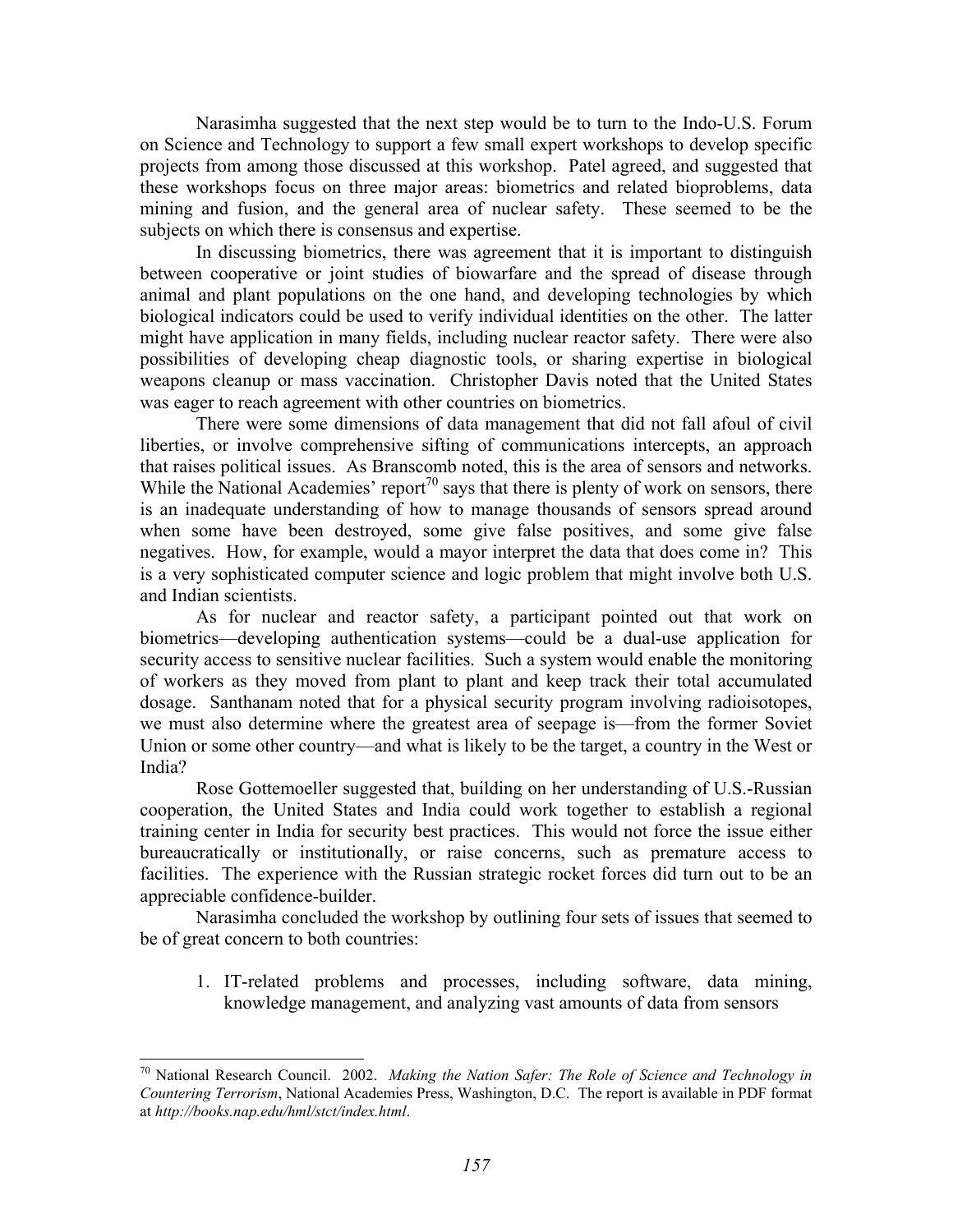- 2. biometrics and biomedical research and development, including perhaps agriculture-related diseases
- 3. a cluster of surveillance-related issues, with an overlap between some kinds of biometrics and human surveillance
- 4. nuclear safety, possibly with the involvement of the Indian Safety Research Institute and the Atomic Energy Regulatory Board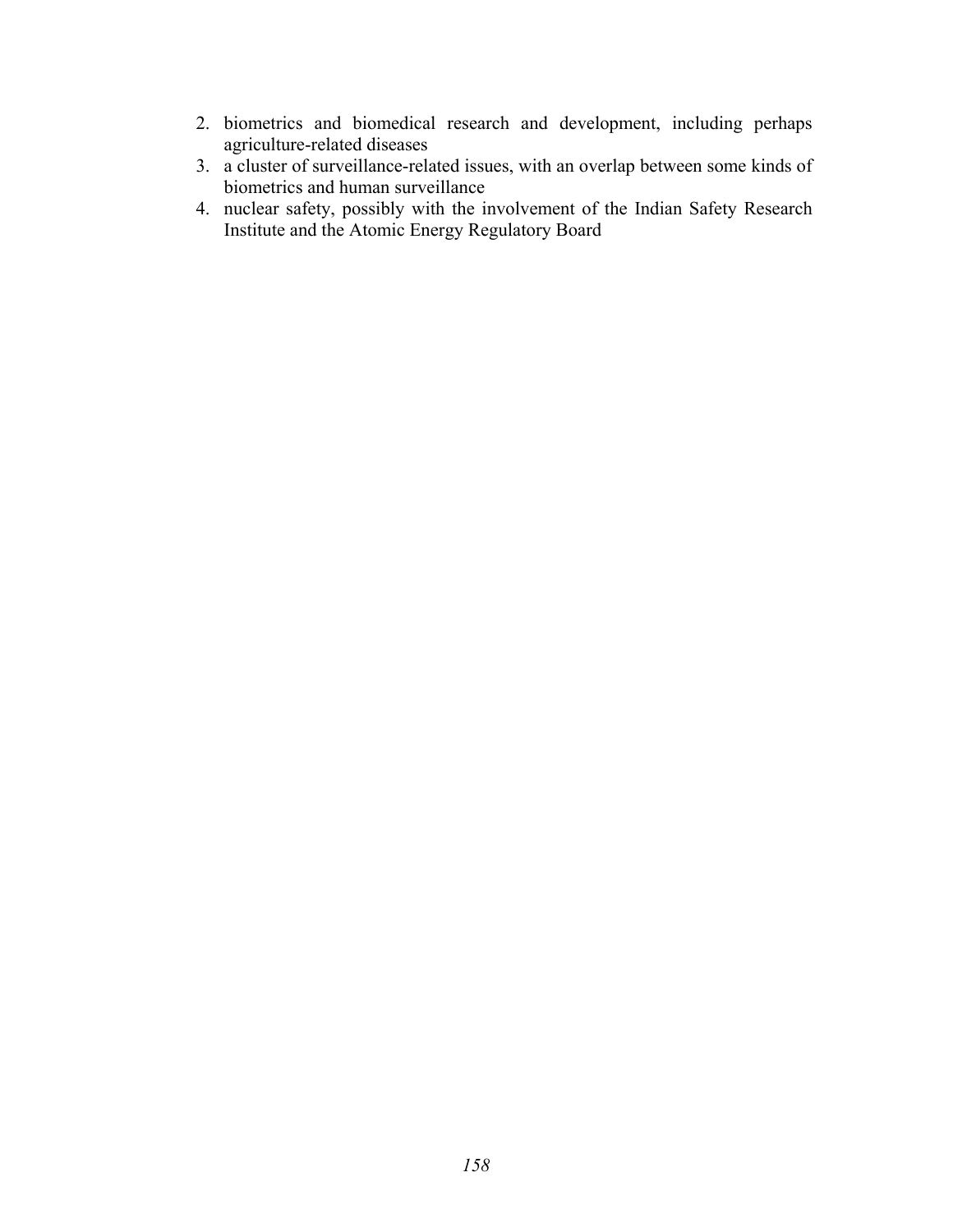# **Workshop Agenda**

#### **Science and Technology to Counter Terrorism An Indo-U.S. Workshop**

Goa, India, January 12-14, 2004

# **Agenda**

# **MONDAY, JANUARY 12, 2004**

# **Opening Session**

| $9:15 - 9:25$   | Welcome<br>Roddam Narasimha and Kumar Patel                                                   |
|-----------------|-----------------------------------------------------------------------------------------------|
| $9:25 - 9:35$   | Committee on International Security and Arms Control's<br>Role in Workshop<br>John P. Holdren |
| $9:35 - 9:45$   | Background on the Workshop, Objectives<br>Roddam Narasimha                                    |
| $9:45 - 10:15$  | Workshop Program and Expectations<br>Kumar Patel                                              |
| $10:15 - 10:30$ | Indo-U.S. Science and Technology Cooperation<br>Y.P. Kumar                                    |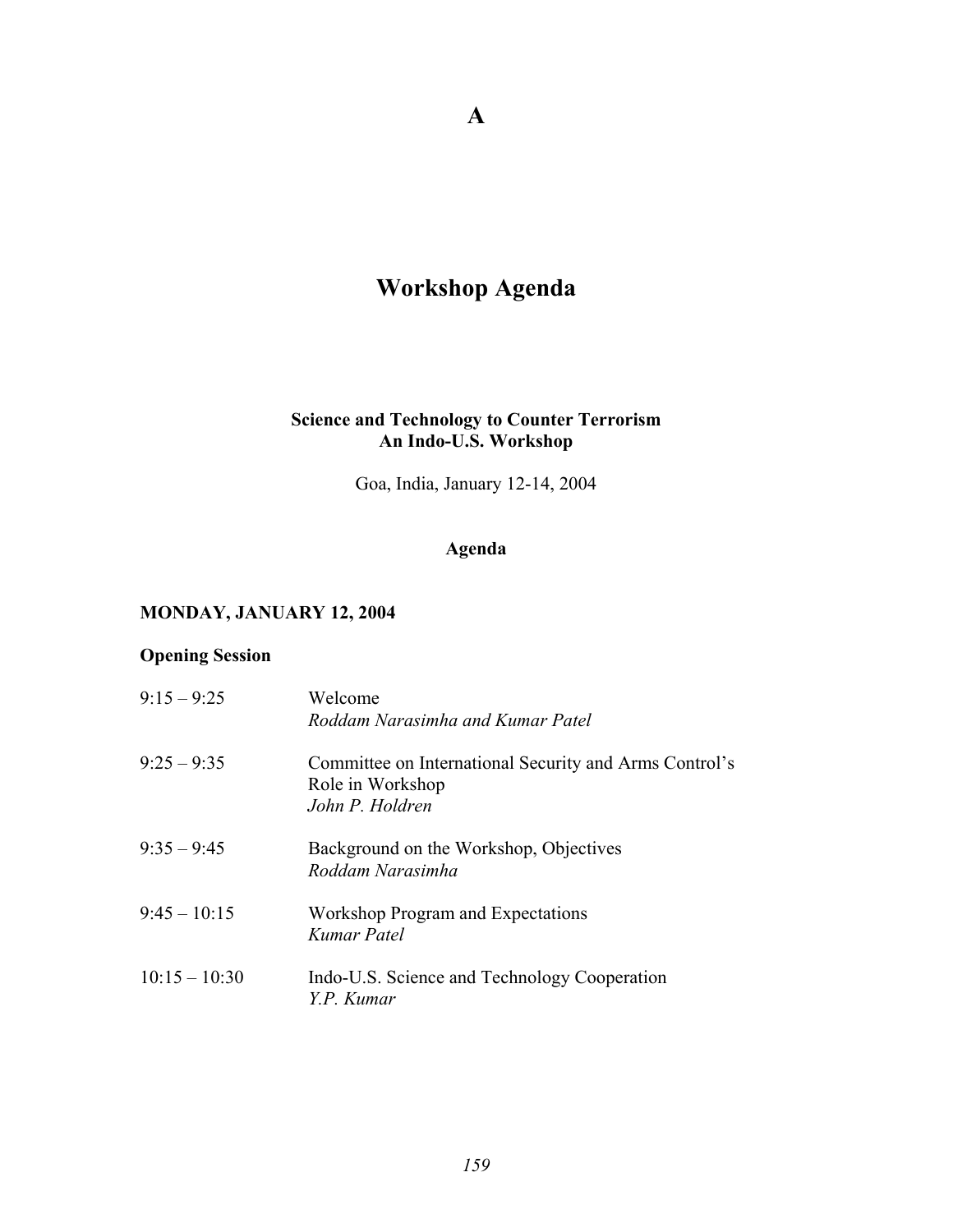### **Session I: Survey of Terrorist Threats in the United States and India and Relevant Science and Technology**

Chair: M.K. Narayanan Discussion Moderators: B. Raman and Harry Barnes

| $10:30 - 11:15$ | Science, Technology, and Countering Terrorism: The Search for a<br><b>Sustainable Strategy</b><br>Lewis M. Branscomb |
|-----------------|----------------------------------------------------------------------------------------------------------------------|
| $11:15 - 11:30$ | Tea Break                                                                                                            |
| $11:30 - 12:15$ | Terrorist Threats in India<br>Major General (Retired) Afsir Karim                                                    |
| $12:15 - 13:30$ | Discussion of Terrorist Threats in the United States and India<br>and Relevant Science and Technology                |
| $13:30 - 14:30$ | Lunch                                                                                                                |

# **Session II: Information Technology and Communications Security**

Chair: Roddam Narasimha Discussion Moderators: Raja Menon and Kumar Patel

| $14:30 - 15:15$               | Information Technology and Communications Security in India<br>N. Balakrishnan |
|-------------------------------|--------------------------------------------------------------------------------|
| $15:15 - 16:00$               | <b>Cyberterrorism and Security Measures</b><br>S.E. Goodman                    |
| $16:00 - 16:15$               | Tea Break                                                                      |
| $16:15 - 17:30$               | Discussion of Information Technology and Communications<br>Security            |
| $\mathbf{m}$ $\alpha$ $\beta$ |                                                                                |

### **Plenary Session**

| $18:30 - 19:00$ | All Participants are Seated                                                        |
|-----------------|------------------------------------------------------------------------------------|
| $19:00 - 19:05$ | Arrival of the President of India, National Anthem                                 |
| $19:05 - 19:15$ | <b>Welcome and Opening Remarks</b>                                                 |
|                 | Roddam Narasimha, Director of the National Institute of<br><b>Advanced Studies</b> |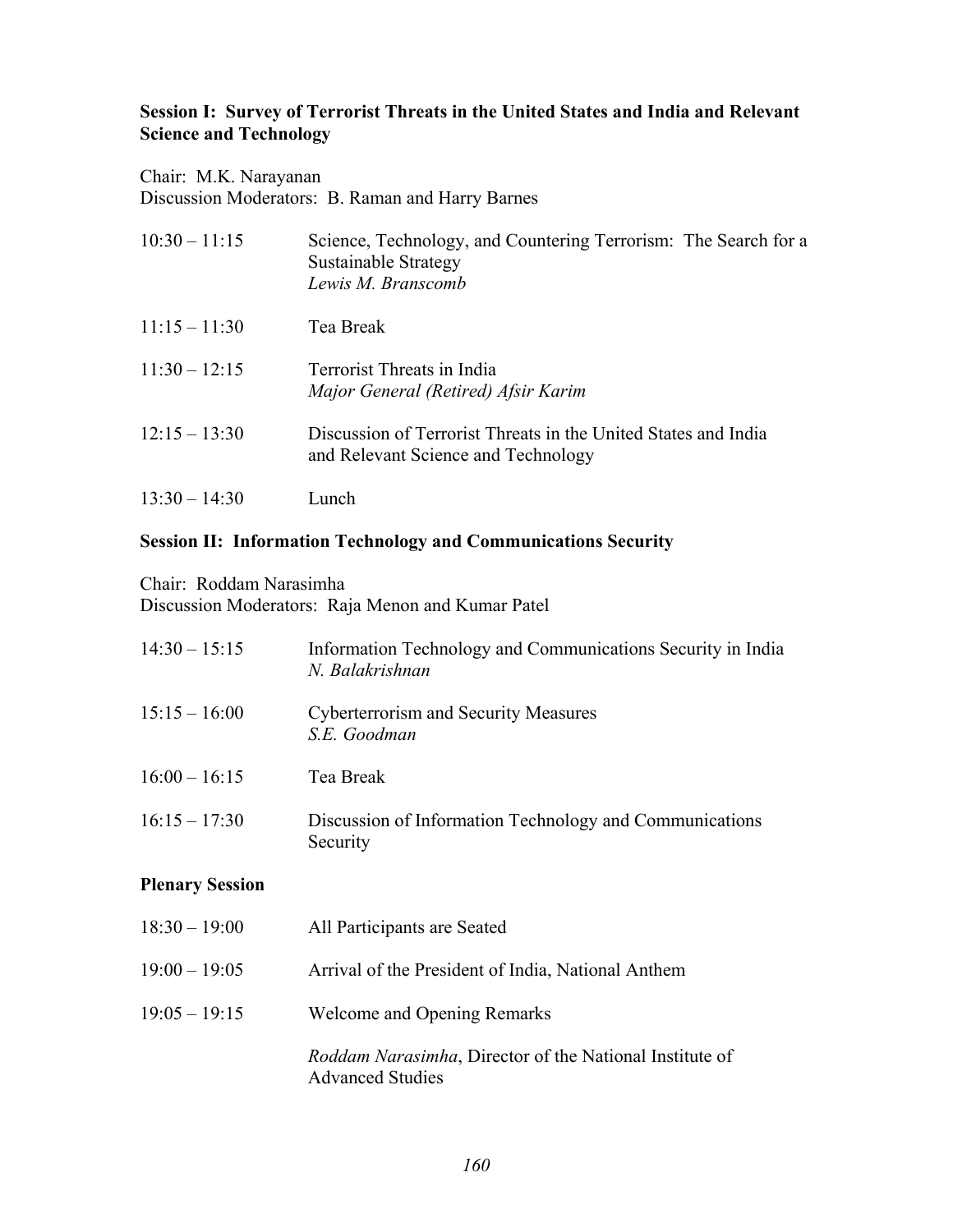|                 | Kumar Patel, Committee on International Security and Arms<br>Control, U.S. National Academy of Sciences               |
|-----------------|-----------------------------------------------------------------------------------------------------------------------|
| $19:15 - 20:15$ | Official Addresses, Greetings, and Thanks                                                                             |
|                 | Bruce Alberts, President, U.S. National Academy of Sciences                                                           |
|                 | <i>V S. Ramamurthy, Secretary, Department of Science and</i><br>Technology                                            |
|                 | John P. Holdren, Chairman, Committee on International Security<br>and Arms Control, U.S. National Academy of Sciences |
|                 | His Excellency Shri Kidarnath Sahani, Governor of Goa                                                                 |
|                 | Robert O. Blake, Charge d'Affaires, U.S. Embassy, India                                                               |
|                 | Dr. A.P.J. Abdul Kalam, The President of India                                                                        |
|                 | S. Rajagopal, Homi Bhabha Visiting Professor, National Institute<br>of Advanced Studies                               |
|                 | National Anthem                                                                                                       |
| 20:15           | Dinner                                                                                                                |
|                 |                                                                                                                       |

# **TUESDAY, JANUARY 13, 2004**

| $9:30 - 9:45$ | Recap of Deliberations of the Previous Day<br>Roddam Narasimha, Director of the National Institute of<br><b>Advanced Studies</b>       |
|---------------|----------------------------------------------------------------------------------------------------------------------------------------|
| $9:45-9:50$   | Announcements<br><i>Patricia Wrightson, Committee on International Security and Arms</i><br>Control, U.S. National Academy of Sciences |

# **Session III: Protecting Nuclear-energy Facilities**

Chair: V.S. Ramamurthy Discussion Moderators: G.R. Srinivasan and Rose Gottemoeller

| $9:50 - 10:35$  | Threat to Civil Nuclear-energy Facilities<br>John P. Holdren      |
|-----------------|-------------------------------------------------------------------|
| $10:35 - 11:20$ | Threats to Nuclear Facilities: Framing the Problem<br>P. Rama Rao |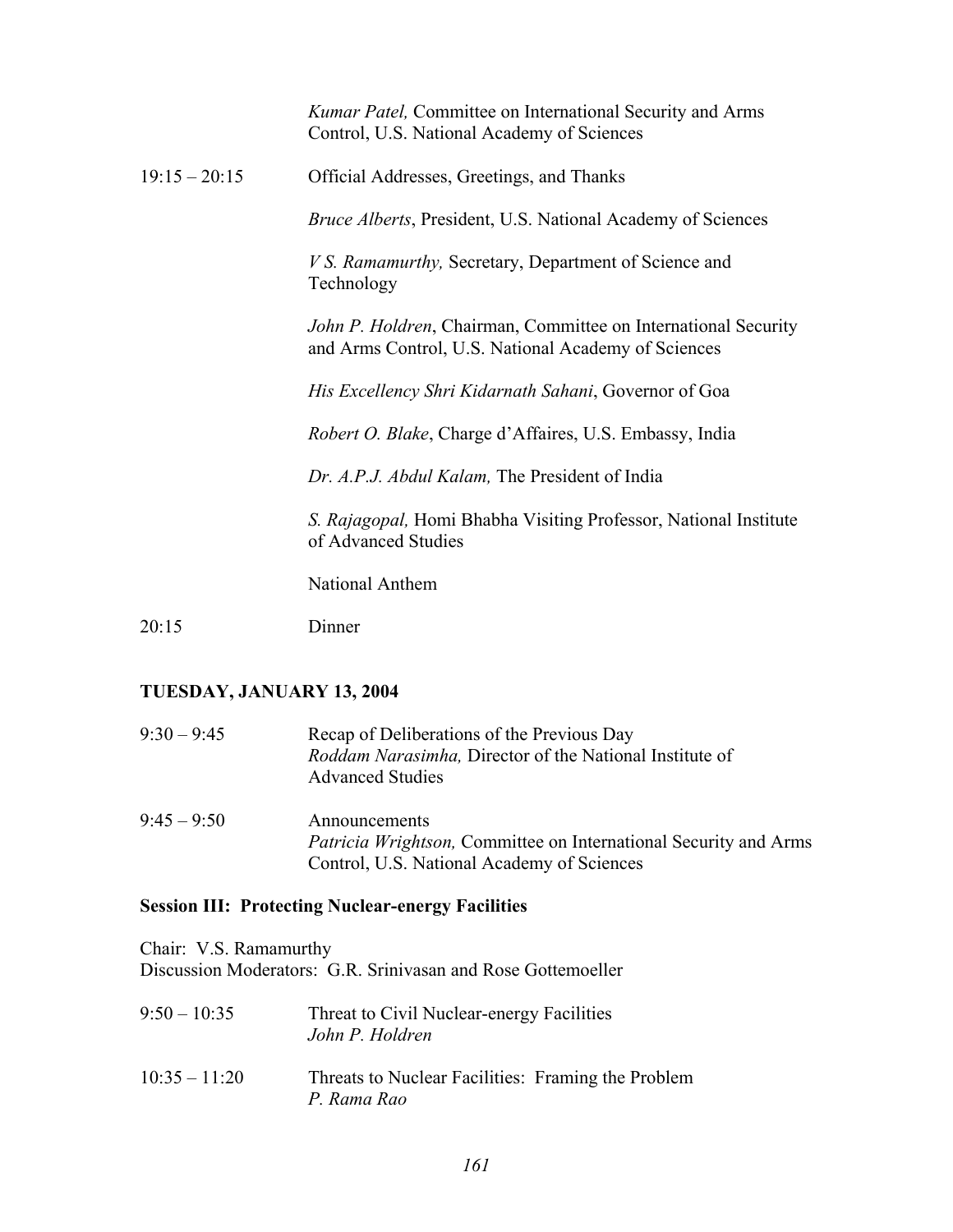| $11:20 - 11:35$ | Tea Break                                                                                                                        |
|-----------------|----------------------------------------------------------------------------------------------------------------------------------|
| $11:35 - 12:50$ | Discussion of Protecting Nuclear-energy Facilities                                                                               |
| $12:50 - 14:00$ | Luncheon Speaker<br>Jonathan Pollack, Committee on International Security and Arms<br>Control, U.S. National Academy of Sciences |

### **Session IV: Terrorist Threats to Infrastructure and Relevant Science and Technology Responses**

Chair: S.E. Goodman

Discussion Moderators: M.K. Narayanan and Richard L. Garwin

| $14:00 - 14:45$ | <b>Local Realities of Terrorist Threats</b><br>Julio Ribeiro                                       |
|-----------------|----------------------------------------------------------------------------------------------------|
| $14:45 - 15:30$ | Securing Against Infrastructure Terrorism<br>Lawrence T. Papay                                     |
| $15:30 - 15:45$ | Tea Break                                                                                          |
| $15:45 - 17:00$ | Discussion of Terrorist Threats to Infrastructure and Relevant<br>Science and Technology Responses |

### **WEDNESDAY, JANUARY 14, 2006**

| $9:30 - 9:45$ | Recap of Deliberations of the Previous Day                       |
|---------------|------------------------------------------------------------------|
|               | Kumar Patel, Committee on International Security and Arms        |
|               | Control, U.S. National Academy of Sciences                       |
| $9:45-9:50$   | Announcements                                                    |
|               | Patricia Wrightson, Committee on International Security and Arms |
|               | Control, U.S. National Academy of Sciences                       |

### **Session V: Biological and Agricultural Terrorism Threats**

Chair: John P. Holdren Discussion Moderators: S. Gopal and Jonathan Pollack

- 9:50 10:35 Twentieth-Century Legacy: The Biological Threats to Twentyfirst Century Science and Society *Christopher J. Davis*
- 10:35 11:20 India and Agricultural Bioterrorism *Kalyan Banerjee*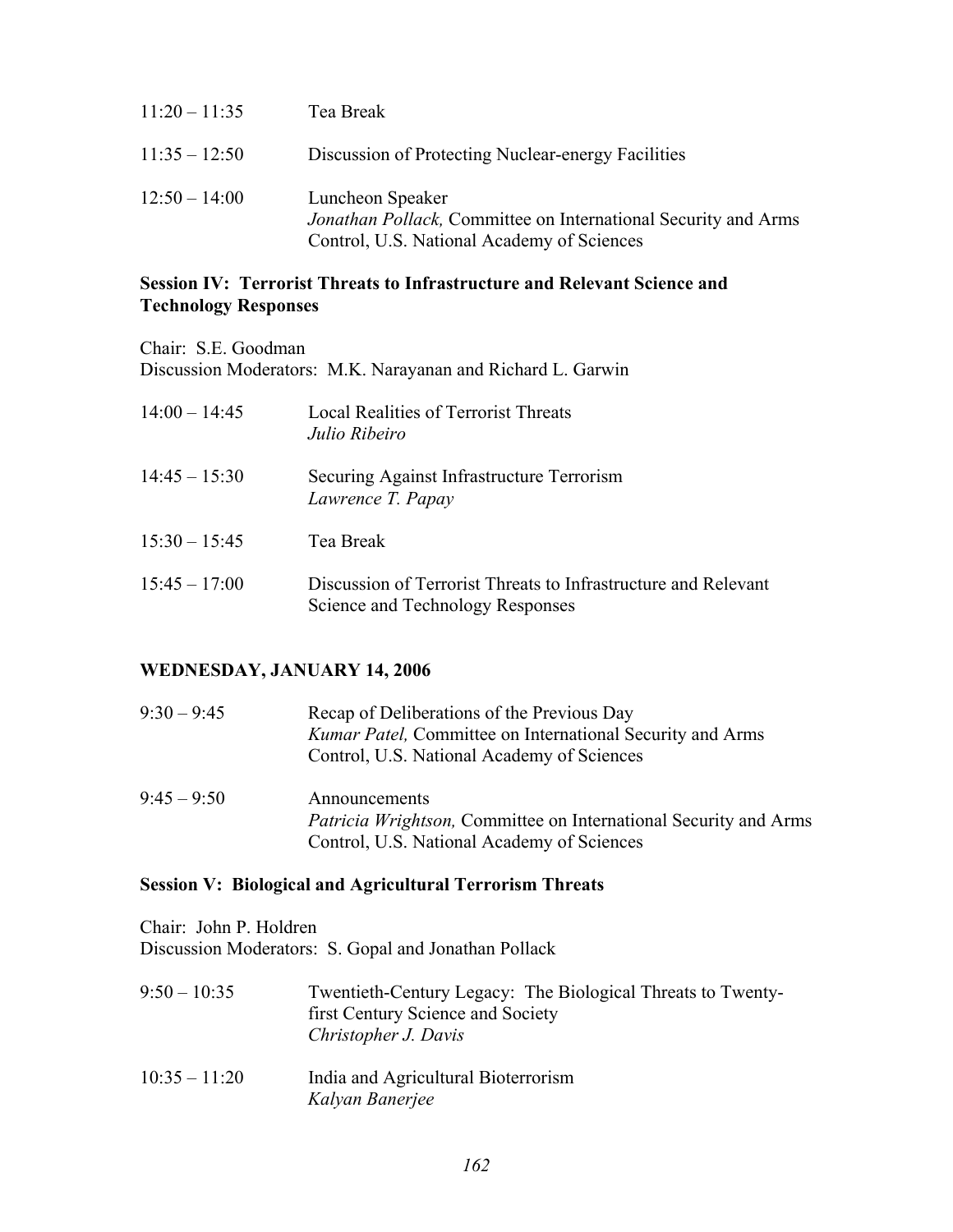| $11:20 - 11:35$ | Tea Break                                                   |
|-----------------|-------------------------------------------------------------|
| $11:35 - 12:50$ | Discussion of Biological and Agricultural Terrorism Threats |
| $12:50 - 14:00$ | Luncheon Speaker<br>M.K. Rasgotra                           |

# **Session VI: Indo-U.S. Cooperation**

Chair: Lewis M. Branscomb Discussion Moderators: T.G.K. Murthy and John P. Holdren

| $14:00 - 14:45$ | Why Should India and the United States Cooperate?<br>K. Santhanam          |
|-----------------|----------------------------------------------------------------------------|
| $14:45 - 15:30$ | Can Science and Technology Help to Counter Terrorism?<br>Richard L. Garwin |
| $15:30 - 15:45$ | Tea Break                                                                  |
| $15:45 - 16:15$ | What Have We Learned?<br>Kumar Patel and Roddam Narasimha                  |
| $16:15 - 17:30$ | Discussion of Indo-U.S. Cooperation                                        |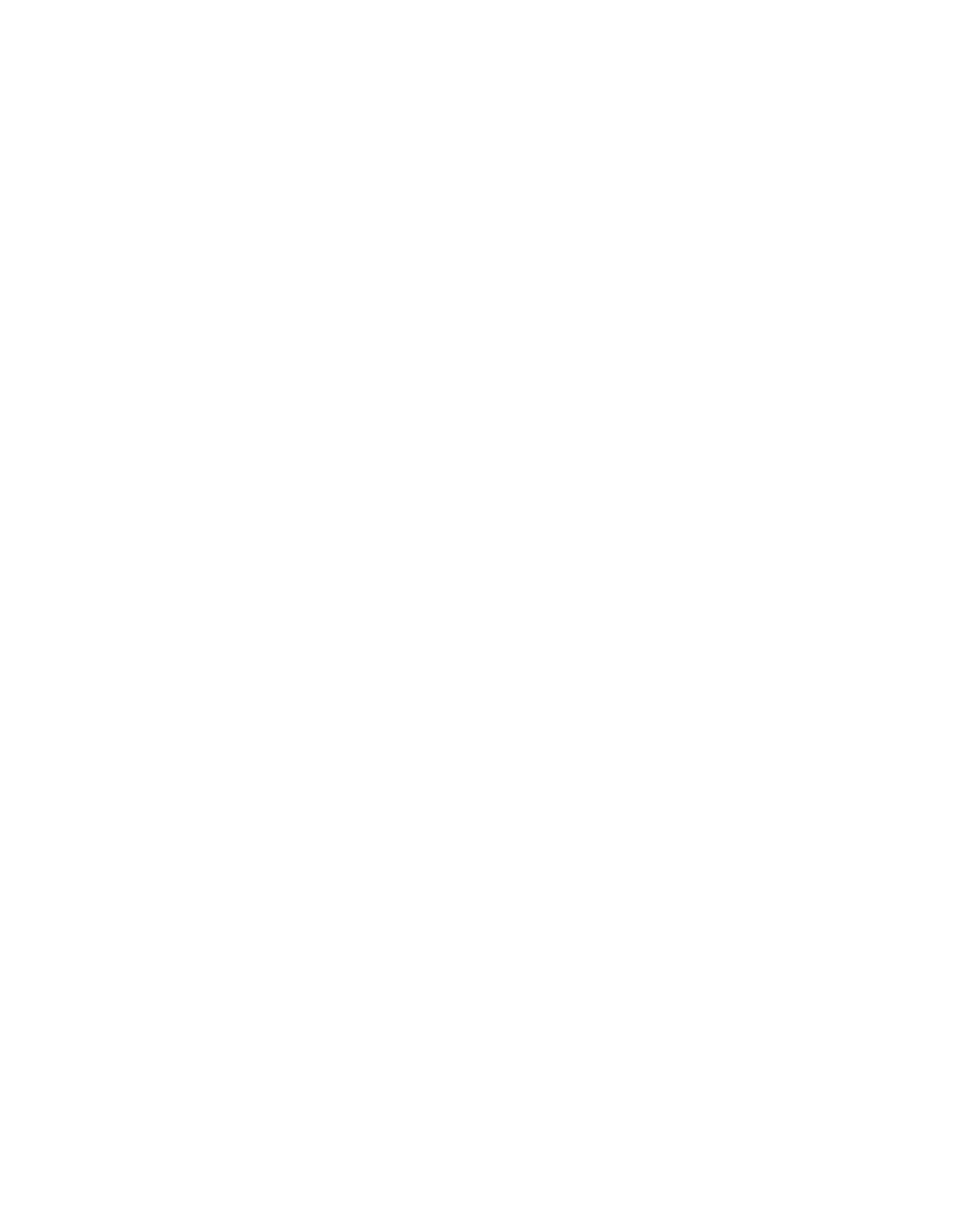# **Science and Technology to Counter Terrorism An Indo-U.S. Workshop January 12-14, 2004**

#### **List of Participants**

**V.K. Aatre**, Scientific Advisor to Raksha Mantri and Secretary to Department of Defense Research and Development, Ministry of Defense, India

**N. Balakrishnan**, Professor, Supercomputer Education and Research Center, Indian Institute of Science

**Kalyan Banerjee**, Honorable Secretary, Maharashtra Association for the Cultivation of Science

**Harry Barnes**, Carter Center, Emory University

**Lewis M. Branscomb**, School of International Relations and Pacific Studies, University of California, San Diego

**Vijay Chandru**, Strand Genomics

**Christopher J. Davis,** O.B.E., Chief Scientist, Chief Medical Officer & Director of Biomedical Research, CUBRC Inc.

**Marco DiCapua,** Counselor for Science, Technology, Environment & Health, U.S. Embassy, India

**Richard L. Garwin**, IBM Thomas J. Watson Research Center

**Seymour E. Goodman**, Sam Nunn School of International Affairs, Georgia Institute of Technology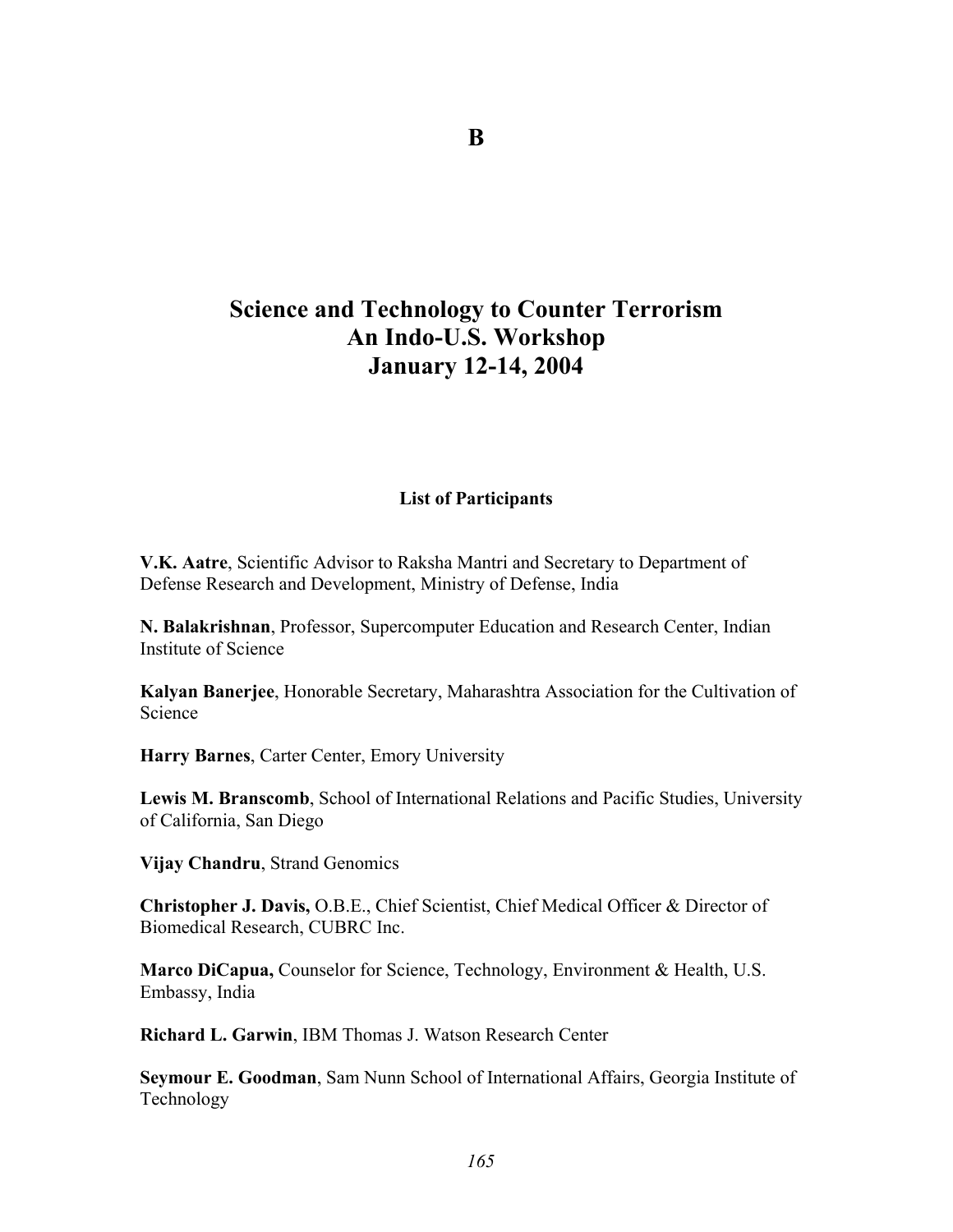**S. Gopal**, Associate, National Institute of Advanced Studies, India

**Rose Gottemoeller**, Carnegie Endowment for International Peace

**John P. Holdren**, Harvard University

**Afsir Karim**, Major general (retired), India

**Y.P. Kumar**, Head of External Relations, Department of Science and Technology, Government of India

**K. Raja Menon**, Rear Admiral (Retired), Security Analyst, Indian Navy, New Dehli

**Arrábida Mitra**, Director, Department of Science and Technology, Government of India

**T.G.K. Murthy**, Outstanding Scientist, Laboratory for Electro-Optics Systems, Department of Space, India

**Roddam Narasimha**, Director, National Institute of Advanced Studies, India

**M.K. Narayanan**, Center for Security Analysis, Chennai

**Lawrence T. Papay,** Retired Sector Vice President for Integrated Solutions, Science Applications International Corporation, CEO and Principal, PQR, LLC

**Kumar Patel**, University of California, Los Angeles

**M.K. Paul**, Controller, National Institute of Advanced Studies, India

**Jonathan Pollack**, The RAND Corporation

**S. Rajagopal**, Homi Bhabha Visiting Professor, National Institute of Advanced Studies, India

**V.S. Ramamurthy**, Secretary, Department of Science and Technology, Government of India

**P. Rama Rao**, Indian Space Research Organisation, Dr. Brahma Prakash Distinguished Professor, International Advanced Research Center for Powder Metallurgy and New Materials, India

**B. Raman**, Director, Institute for Topical Studies, Chennai

**M.K. Rasgotra**, Former Foreign Secretary, Government of India

**Julio Ribeiro**, Former Punjab Police Commissioner **General S. Rodrigues**, Chairman, Chiefs of Staff, retired